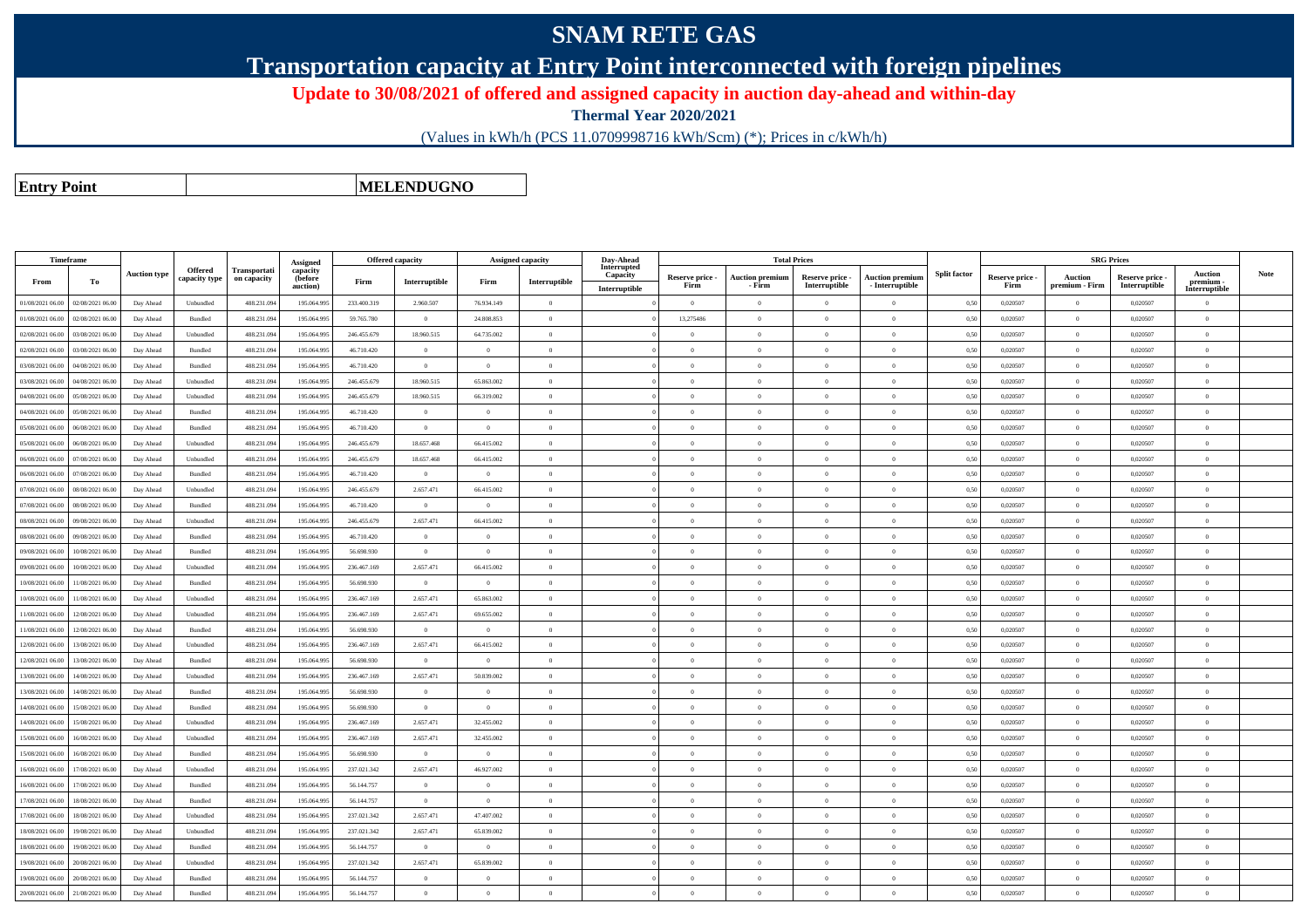| 20/08/2021 06:00 21/08/2021 06:00            | Day Ahead  | Unbundled                   | 488.231.094 | 195.064.995 | 237.021.342 | 2.657.471      | 65.839.002     |                | $\overline{0}$ | $\bf{0}$       | $\overline{0}$ | $\theta$       | 0,50 | 0,020507 | $\overline{0}$ | 0,020507       | $\bf{0}$       |  |
|----------------------------------------------|------------|-----------------------------|-------------|-------------|-------------|----------------|----------------|----------------|----------------|----------------|----------------|----------------|------|----------|----------------|----------------|----------------|--|
|                                              |            |                             |             |             |             |                |                |                |                |                |                |                |      |          |                |                |                |  |
| 21/08/2021 06:00<br>22/08/2021 06:00         | Day Ahead  | Unbundled                   | 488.231.09  | 195.064.99  | 237.021.342 | 2.657.471      | 65.839.002     | $\overline{0}$ | $\overline{0}$ | $\,$ 0         | $\overline{0}$ | $\bf{0}$       | 0,50 | 0,020507 | $\bf{0}$       | 0,020507       | $\,$ 0         |  |
| 21/08/2021 06:00<br>22/08/2021 06:00         | Day Ahead  | Bundled                     | 488.231.094 | 195,064.99  | 56.144.757  | $\overline{0}$ | $\overline{0}$ | $\overline{0}$ | $\overline{0}$ | $\bf{0}$       | $\overline{0}$ | $\overline{0}$ | 0.50 | 0.020507 | $\overline{0}$ | 0.020507       | $\bf{0}$       |  |
| 22/08/2021 06:00<br>23/08/2021 06:00         | Day Ahead  | Unbundled                   | 488.231.09  | 195.064.995 | 237.021.342 | 2.657.471      | 65.839.002     | $\overline{0}$ | $\overline{0}$ | $\bf{0}$       | $\overline{0}$ | $\theta$       | 0,50 | 0,020507 | $\,$ 0 $\,$    | 0,020507       | $\overline{0}$ |  |
| 22/08/2021 06:00<br>23/08/2021 06:00         | Day Ahead  | Bundled                     | 488.231.09  | 195.064.99  | 56.144.757  | $\overline{0}$ | $\theta$       | $\overline{0}$ |                | $\bf{0}$       | $\overline{0}$ | $\bf{0}$       | 0,50 | 0,020507 | $\bf{0}$       | 0,020507       | $\bf{0}$       |  |
| 23/08/2021 06:00<br>24/08/2021 06:00         | Day Ahead  | Bundled                     | 488.231.09  | 195,064.99  | 49 466 930  | $\overline{0}$ | $\overline{0}$ | $\overline{0}$ | $\overline{0}$ | $\bf{0}$       | $\overline{0}$ | $\overline{0}$ | 0.50 | 0.020507 | $\bf{0}$       | 0.020507       | $\bf{0}$       |  |
|                                              |            |                             |             |             |             |                |                |                |                |                |                |                |      |          |                |                |                |  |
| 23/08/2021 06:00<br>24/08/2021 06:00         | Day Ahead  | Unbundled                   | 488.231.09  | 195.064.995 | 243.699.169 | 2.657.471      | 65.839.002     | $\overline{0}$ | $\overline{0}$ | $\bf{0}$       | $\overline{0}$ | $\overline{0}$ | 0,50 | 0,020507 | $\,$ 0 $\,$    | 0,020507       | $\overline{0}$ |  |
| 24/08/2021 06:00<br>25/08/2021 06.00         | Day Ahead  | Bundled                     | 488.231.09  | 195.064.99  | 49.466.930  | $\bf{0}$       | $\bf{0}$       | $\overline{0}$ | $\overline{0}$ | $\,$ 0         | $\overline{0}$ | $\bf{0}$       | 0,50 | 0,020507 | $\bf{0}$       | 0,020507       | $\bf{0}$       |  |
| 24/08/2021 06:00<br>25/08/2021 06:00         | Day Ahead  | Unbundled                   | 488.231.09  | 195,064.99  | 243 699 169 | 2.657.471      | 65.839.002     | $\overline{0}$ | $\overline{0}$ | $\bf{0}$       | $\overline{0}$ | $\overline{0}$ | 0.50 | 0.020507 | $\overline{0}$ | 0.020507       | $\bf{0}$       |  |
| 25/08/2021 06:00<br>26/08/2021 06:00         | Day Ahead  | Bundled                     | 488.231.094 | 195.064.995 | 49.466.930  | $\overline{0}$ | 14.560.853     | $\overline{0}$ | 13,275486      | $\bf{0}$       | $\overline{0}$ | $\overline{0}$ | 0,50 | 0,020507 | $\overline{0}$ | 0,020507       | $\overline{0}$ |  |
| 25/08/2021 06:00<br>26/08/2021 06:00         | Day Ahead  | Unbundled                   | 488.231.09  | 195.064.99  | 243.699.169 | 2.657.471      | 76.934.149     | $\overline{0}$ |                | $\,$ 0         | $\overline{0}$ | $\bf{0}$       | 0,50 | 0,020507 | $\bf{0}$       | 0,020507       | $\,$ 0         |  |
| 26/08/2021 06:00<br>27/08/2021 06:00         | Day Ahead  | Unbundled                   | 488.231.094 | 195,064,995 | 243.699.169 | 2.657.471      | 76.934.149     | $\overline{0}$ | $\overline{0}$ | $\bf{0}$       | $\overline{0}$ | $\overline{0}$ | 0.50 | 0.020507 | $\,$ 0 $\,$    | 0.020507       | $\bf{0}$       |  |
| 26/08/2021 06:00<br>27/08/2021 06:00         | Day Ahead  | Bundled                     | 488.231.09  | 195.064.995 | 49.466.930  | $\overline{0}$ | 14.560.853     | $\overline{0}$ | 13,275486      | $\bf{0}$       | $\overline{0}$ | $\theta$       | 0,50 | 0,020507 | $\,$ 0 $\,$    | 0,020507       | $\overline{0}$ |  |
|                                              |            |                             |             |             |             |                |                |                |                |                |                |                |      |          |                |                |                |  |
| 27/08/2021 06:00<br>28/08/2021 06:00         | Day Ahead  | Unbundled                   | 488.231.09  | 195.064.99  | 243.699.169 | 2.657.471      | 76.934.149     | $\overline{0}$ | $\overline{0}$ | $\,$ 0         | $\overline{0}$ | $\bf{0}$       | 0,50 | 0,020507 | $\bf{0}$       | 0,020507       | $\bf{0}$       |  |
| 27/08/2021 06:00<br>28/08/2021 06:00         | Day Ahead  | Bundled                     | 488.231.09  | 195,064.99  | 49 466 930  | $\overline{0}$ | 14.560.853     | $\overline{0}$ | 13,275486      | $\,$ 0         | $\overline{0}$ | $\overline{0}$ | 0.50 | 0.020507 | $\bf{0}$       | 0.020507       | $\bf{0}$       |  |
| 28/08/2021 06:00<br>29/08/2021 06:00         | Day Ahead  | Unbundled                   | 488.231.094 | 195.064.995 | 243.699.169 | 12.187.222     | 76.934.149     | $\overline{0}$ | $\overline{0}$ | $\overline{0}$ | $\overline{0}$ | $\overline{0}$ | 0,50 | 0,020507 | $\,$ 0 $\,$    | 0,020507       | $\overline{0}$ |  |
| 28/08/2021 06:00<br>29/08/2021 06.00         | Day Ahead  | Bundled                     | 488.231.09  | 195.064.99  | 49.466.930  | $\overline{0}$ | 14.560.853     | $\overline{0}$ | 13,275486      | $\bf{0}$       | $\overline{0}$ | $\bf{0}$       | 0,50 | 0,020507 | $\bf{0}$       | 0,020507       | $\overline{0}$ |  |
| 29/08/2021 06:00<br>30/08/2021 06:00         | Day Ahead  | Bundled                     | 488.231.09  | 195,064.99  | 49 466 930  | $\overline{0}$ | 14.560.853     | $\overline{0}$ | 13,275486      | $\bf{0}$       | $\overline{0}$ | $\overline{0}$ | 0.50 | 0.020507 | $\overline{0}$ | 0.020507       | $\bf{0}$       |  |
| 29/08/2021 06:00<br>30/08/2021 06:00         | Day Ahead  | Unbundled                   | 488.231.094 | 195.064.995 | 243.699.169 | 9.057.472      | 76.934.149     | $\overline{0}$ | $\overline{0}$ | $\bf{0}$       | $\overline{0}$ | $\overline{0}$ | 0,50 | 0,020507 | $\,$ 0 $\,$    | 0,020507       | $\overline{0}$ |  |
|                                              |            |                             |             |             |             |                |                |                |                |                |                |                |      |          |                |                |                |  |
| 30/08/2021 06:00<br>31/08/2021 06:00         | Day Ahead  | Unbundled                   | 488.231.09  | 195.064.99  | 247.664.510 | 2.657.471      | 76.934.149     | $\overline{0}$ | $\overline{0}$ | $\bf{0}$       | $\overline{0}$ | $\bf{0}$       | 0,50 | 0,020507 | $\bf{0}$       | 0,020507       | $\bf{0}$       |  |
| 30/08/2021 06:00<br>31/08/2021 06:00         | Day Ahead  | Bundled                     | 488.231.094 | 195,064.99  | 45.501.589  | $\overline{0}$ | 14.560.853     | $\overline{0}$ | 13,275486      | $\bf{0}$       | $\overline{0}$ | $\overline{0}$ | 0.50 | 0.020507 | $\overline{0}$ | 0.020507       | $\bf{0}$       |  |
| 31/08/2021 06:00<br>01/09/2021 06:00         | Day Ahead  | Unbundled                   | 488.231.09  | 195.064.995 | 247.664.510 | $\overline{0}$ | 71.335.002     | $\overline{0}$ | $\overline{0}$ | $\bf{0}$       | $\overline{0}$ | $\overline{0}$ | 0,50 | 0,020507 | $\,$ 0 $\,$    | 0,020507       | $\overline{0}$ |  |
| 31/08/2021 06:00<br>01/09/2021 06.00         | Day Ahead  | Bundled                     | 488.231.09  | 195.064.99  | 45.501.589  | $\bf{0}$       | $\theta$       | $\overline{0}$ |                | $\,$ 0         | $\overline{0}$ | $\bf{0}$       | 0,50 | 0,020507 | $\bf{0}$       | 0,020507       | $\bf{0}$       |  |
| 01/08/2021 06:00<br>02/08/2021 06:00         | Within Day | Unbundled                   | 20.342.96   | 12.366.999  | 191.423.097 | $\overline{0}$ | $\overline{0}$ | $\overline{0}$ | $\overline{0}$ | $\bf{0}$       | $\overline{0}$ | $\overline{0}$ | 0.50 | 2.050686 | $\bf{0}$       | $\overline{0}$ | $\bf{0}$       |  |
| 01/08/2021 07:00<br>02/08/2021 06:00         | Within Day | Unbundled                   | 20.342.962  | 12.366.999  | 191.423.097 | $\overline{0}$ | $\overline{0}$ | $\overline{0}$ | $\overline{0}$ | $\bf{0}$       | $\overline{0}$ | $\overline{0}$ | 0,50 | 1,965241 | $\,$ 0 $\,$    | $\overline{0}$ | $\overline{0}$ |  |
| 01/08/2021 08:00<br>02/08/2021 06.00         | Within Day | Unbundled                   | 20.342.96   | 12.366.999  | 191.423.097 | $\overline{0}$ | $\theta$       | $\overline{0}$ |                | $\,$ 0         | $\overline{0}$ | $\bf{0}$       | 0,50 | 1,879796 | $\bf{0}$       | $\overline{0}$ | $\,$ 0         |  |
| 01/08/2021 09:00<br>02/08/2021 06:00         | Within Day | Unbundled                   | 20.342.96   | 12.366.999  | 191.423.097 | $\overline{0}$ | $\overline{0}$ | $\overline{0}$ | $\overline{0}$ | $\bf{0}$       | $\overline{0}$ | $\overline{0}$ | 0.50 | 1.794350 | $\bf{0}$       | $\overline{0}$ | $\bf{0}$       |  |
|                                              |            |                             |             |             |             |                |                |                |                |                |                |                |      |          |                |                |                |  |
| 02/08/2021 06:00<br>01/08/2021 11:00         | Within Day | Unbundled                   | 20.342.962  | 12.366.999  | 191.423.097 | $\overline{0}$ | $\overline{0}$ | $\overline{0}$ | $\overline{0}$ | $\bf{0}$       | $\overline{0}$ | $\overline{0}$ | 0,50 | 1,623460 | $\,$ 0 $\,$    | $\overline{0}$ | $\overline{0}$ |  |
| 01/08/2021 12:00<br>02/08/2021 06.00         | Within Day | Unbundled                   | 20.342.96   | 12.366.999  | 191.423.097 | $\bf{0}$       | $\overline{0}$ | $\overline{0}$ | $\overline{0}$ | $\bf{0}$       | $\overline{0}$ | $\bf{0}$       | 0,50 | 1,538015 | $\bf{0}$       | $\overline{0}$ | $\bf{0}$       |  |
| 01/08/2021 13:00<br>02/08/2021 06:00         | Within Day | Unbundled                   | 20.342.962  | 12.366.999  | 191.423.097 | $\overline{0}$ | $\overline{0}$ | $\overline{0}$ | $\overline{0}$ | $\,$ 0 $\,$    | $\overline{0}$ | $\overline{0}$ | 0.50 | 1,452569 | $\,$ 0 $\,$    | $\overline{0}$ | $\bf{0}$       |  |
| 01/08/2021 14:00<br>02/08/2021 06:00         | Within Day | Unbundled                   | 20.342.96   | 12.366.999  | 191.423.097 | $\overline{0}$ | $\overline{0}$ | $\Omega$       | $\Omega$       | $\overline{0}$ | $\overline{0}$ | $\overline{0}$ | 0.50 | 1,367124 | $\mathbf{0}$   | $\overline{0}$ | $\overline{0}$ |  |
| 01/08/2021 15:00<br>02/08/2021 06.00         | Within Day | Unbundled                   | 20.342.96   | 12.366.999  | 191.423.097 | $\overline{0}$ | $\theta$       | $\overline{0}$ |                | $\,$ 0         | $\overline{0}$ | $\bf{0}$       | 0,50 | 1,281679 | $\bf{0}$       | $\overline{0}$ | $\bf{0}$       |  |
| 01/08/2021 16:00<br>02/08/2021 06:00         | Within Day | Unbundled                   | 20.342.96   | 12.366.999  | 191.423.097 | $\overline{0}$ | $\overline{0}$ | $\overline{0}$ | $\overline{0}$ | $\bf{0}$       | $\overline{0}$ | $\overline{0}$ | 0.50 | 1.196234 | $\bf{0}$       | $\overline{0}$ | $\bf{0}$       |  |
| 01/08/2021 17:00<br>02/08/2021 06:00         | Within Day | Unbundled                   | 20.342.962  | 12.366.999  | 191.423.097 | $\overline{0}$ | $\overline{0}$ | $\Omega$       | $\Omega$       | $\mathbf{0}$   | $\overline{0}$ | $\overline{0}$ | 0.50 | 1,110788 | $\mathbf{0}$   | $\overline{0}$ | $\overline{0}$ |  |
|                                              |            |                             |             |             |             |                |                |                |                |                |                |                |      |          |                |                |                |  |
| 01/08/2021 18:00<br>02/08/2021 06:00         | Within Day | Unbundled                   | 20.342.96   | 12.366.999  | 191.423.097 | $\overline{0}$ | $\theta$       | $\overline{0}$ |                | $\,$ 0         | $\overline{0}$ | $\bf{0}$       | 0,50 | 1,025343 | $\bf{0}$       | $\overline{0}$ | $\bf{0}$       |  |
| 01/08/2021 19:00<br>02/08/2021 06:00         | Within Day | Unbundled                   | 20.342.96   | 12.366.999  | 191.423.097 | $\overline{0}$ | $\overline{0}$ | $\overline{0}$ | $\overline{0}$ | $\bf{0}$       | $\overline{0}$ | $\overline{0}$ | 0.50 | 0.939898 | $\bf{0}$       | $\overline{0}$ | $\bf{0}$       |  |
| 01/08/2021 20:00<br>02/08/2021 06:00         | Within Day | Unbundled                   | 20.342.96   | 12.366.999  | 191.423.097 | $\overline{0}$ | $\overline{0}$ | $\overline{0}$ | $\Omega$       | $\overline{0}$ | $\overline{0}$ | $\overline{0}$ | 0.50 | 0,854453 | $\mathbf{0}$   | $\overline{0}$ | $\overline{0}$ |  |
| 01/08/2021 21:00<br>02/08/2021 06.00         | Within Day | Unbundled                   | 20.342.96   | 12.366.999  | 191.423.097 | $\bf{0}$       | $\overline{0}$ | $\overline{0}$ | $\overline{0}$ | $\bf{0}$       | $\overline{0}$ | $\bf{0}$       | 0,50 | 0,769007 | $\bf{0}$       | $\overline{0}$ | $\bf{0}$       |  |
| 01/08/2021 22:00<br>02/08/2021 06:00         | Within Day | Unbundled                   | 20.342.962  | 12.366.999  | 191.423.097 | $\overline{0}$ | $\overline{0}$ | $\overline{0}$ | $\overline{0}$ | $\bf{0}$       | $\overline{0}$ | $\overline{0}$ | 0.50 | 0.683562 | $\overline{0}$ | $\bf{0}$       | $\bf{0}$       |  |
| 01/08/2021 23:00<br>02/08/2021 06:00         | Within Day | Unbundled                   | 20.342.962  | 12.366.999  | 191.423.097 | $\overline{0}$ | $\overline{0}$ | $\Omega$       | $\Omega$       | $\mathbf{0}$   | $\overline{0}$ | $\overline{0}$ | 0.50 | 0,598117 | $\mathbf{0}$   | $\overline{0}$ | $\overline{0}$ |  |
| 02/08/2021 00:00<br>02/08/2021 06.00         | Within Day | Unbundled                   | 20.342.96   | 12.366.999  | 191.423.097 | $\overline{0}$ | $\overline{0}$ | $\overline{0}$ | $\overline{0}$ | $\,$ 0         | $\overline{0}$ | $\bf{0}$       | 0,50 | 0,512672 | $\bf{0}$       | $\overline{0}$ | $\bf{0}$       |  |
| 02/08/2021 01:00<br>02/08/2021 06:00         |            | Unbundled                   | 20.342.96   | 12.366.999  | 191.423.097 | $\overline{0}$ | $\theta$       | $\overline{0}$ | $\overline{0}$ | $\bf{0}$       | $\overline{0}$ | $\overline{0}$ | 0.50 | 0,427226 | $\bf{0}$       | $\overline{0}$ | $\bf{0}$       |  |
|                                              | Within Day |                             |             |             |             |                |                |                |                |                |                |                |      |          |                |                |                |  |
| 02/08/2021 02:00<br>02/08/2021 06:00         | Within Day | Unbundled                   | 20.342.96   | 12.366.999  | 191.423.097 | $\overline{0}$ | $\Omega$       | $\Omega$       | $\Omega$       | $\bf{0}$       | $\overline{0}$ | $\Omega$       | 0.50 | 0,341781 | $\mathbf{0}$   | $\overline{0}$ | $\overline{0}$ |  |
| 02/08/2021 03:00<br>02/08/2021 06:00         | Within Day | Unbundled                   | 20.342.96   | 12.366.999  | 191.423.097 | $\bf{0}$       | $\overline{0}$ | $\overline{0}$ | $\overline{0}$ | $\,$ 0         | $\overline{0}$ | $\bf{0}$       | 0,50 | 0,256336 | $\bf{0}$       | $\overline{0}$ | $\,$ 0         |  |
| $02/08/2021\ 04.00 \qquad 02/08/2021\ 06.00$ | Within Day | $\ensuremath{\mathsf{Unb}}$ | 20.342.962  | 12.366.999  | 191.423.097 | $\bf{0}$       | $\theta$       |                |                |                |                |                | 0,50 | 0.170891 | $\theta$       | $\Omega$       |                |  |
| 02/08/2021 06:00 03/08/2021 06:00            | Within Day | Unbundled                   | 20.342.962  | 10.824.999  | 228.431.097 | $\theta$       | $\overline{0}$ | $\theta$       | $\Omega$       | $\mathbf{0}$   | $\overline{0}$ | $\overline{0}$ | 0,50 | 2,050686 | $\mathbf{0}$   | $\overline{0}$ | $\bf{0}$       |  |
| 02/08/2021 10:00<br>03/08/2021 06:00         | Within Day | Unbundled                   | 20.342.96   | 10.824.999  | 228.431.097 | $\bf{0}$       | $\overline{0}$ | $\overline{0}$ | $\bf{0}$       | $\overline{0}$ | $\overline{0}$ | $\mathbf{0}$   | 0,50 | 1,708905 | $\overline{0}$ | $\bf{0}$       | $\bf{0}$       |  |
| 02/08/2021 11:00 03/08/2021 06:00            | Within Day | Unbundled                   | 20.342.962  | 10.824.999  | 228.431.097 | $\overline{0}$ | $\overline{0}$ | $\overline{0}$ | $\overline{0}$ | $\,$ 0 $\,$    | $\overline{0}$ | $\mathbf{0}$   | 0.50 | 1,623460 | $\overline{0}$ | $\,$ 0 $\,$    | $\bf{0}$       |  |
| 02/08/2021 12:00 03/08/2021 06:00            | Within Day | Unbundled                   | 20.342.962  | 10.824.999  | 228.431.097 | $\overline{0}$ | $\overline{0}$ | $\overline{0}$ | $\overline{0}$ | $\mathbf{0}$   | $\overline{0}$ | $\overline{0}$ | 0,50 | 1,538015 | $\theta$       | $\overline{0}$ | $\bf{0}$       |  |
|                                              |            |                             |             |             |             |                |                |                |                |                |                |                |      |          |                |                |                |  |
| 02/08/2021 13:00<br>03/08/2021 06:00         | Within Day | Unbundled                   | 20.342.962  | 10.824.999  | 228.431.097 | $\bf{0}$       | $\overline{0}$ | $\overline{0}$ | $\overline{0}$ | $\bf{0}$       | $\overline{0}$ | $\bf{0}$       | 0,50 | 1,452569 | $\,0\,$        | $\bf{0}$       | $\bf{0}$       |  |
| 02/08/2021 14:00 03/08/2021 06:00            | Within Day | Unbundled                   | 20.342.962  | 10.824.999  | 228.431.097 | $\overline{0}$ | $\overline{0}$ | $\overline{0}$ | $\overline{0}$ | $\bf{0}$       | $\overline{0}$ | $\overline{0}$ | 0.50 | 1,367124 | $\overline{0}$ | $\overline{0}$ | $\bf{0}$       |  |
| 02/08/2021 15:00<br>03/08/2021 06:00         | Within Dav | Unbundled                   | 20.342.962  | 10.824.999  | 228.431.097 | $\overline{0}$ | $\overline{0}$ | $\overline{0}$ | $\overline{0}$ | $\overline{0}$ | $\overline{0}$ | $\overline{0}$ | 0,50 | 1,281679 | $\theta$       | $\overline{0}$ | $\bf{0}$       |  |
| 02/08/2021 16:00<br>03/08/2021 06:00         | Within Day | Unbundled                   | 20.342.96   | 10.824.999  | 228.431.097 | $\bf{0}$       | $\,$ 0         | $\overline{0}$ | $\overline{0}$ | $\,$ 0 $\,$    | $\overline{0}$ | $\bf{0}$       | 0,50 | 1,196234 | $\overline{0}$ | $\,$ 0 $\,$    | $\bf{0}$       |  |
| 02/08/2021 17:00 03/08/2021 06:00            | Within Day | Unbundled                   | 20.342.96   | 10.824.999  | 228.431.097 | $\overline{0}$ | $\bf{0}$       | $\overline{0}$ | $\overline{0}$ | $\,$ 0 $\,$    | $\overline{0}$ | $\overline{0}$ | 0.50 | 1.110788 | $\overline{0}$ | $\bf{0}$       | $\bf{0}$       |  |
| 02/08/2021 18:00 03/08/2021 06:00            | Within Dav | Unbundled                   | 20.342.962  | 10.824.999  | 228.431.097 | $\overline{0}$ | $\overline{0}$ | $\overline{0}$ | $\overline{0}$ | $\overline{0}$ | $\overline{0}$ | $\overline{0}$ | 0,50 | 1,025343 | $\overline{0}$ | $\overline{0}$ | $\bf{0}$       |  |
| 02/08/2021 19:00<br>03/08/2021 06:00         | Within Day | Unbundled                   | 20.342.96   | 10.824.999  | 228.431.097 | $\bf{0}$       | $\overline{0}$ | $\overline{0}$ | $\overline{0}$ | $\bf{0}$       | $\overline{0}$ | $\bf{0}$       | 0,50 | 0,939898 | $\overline{0}$ | $\bf{0}$       | $\bf{0}$       |  |
|                                              |            |                             |             |             |             |                |                |                |                |                |                |                |      |          |                |                |                |  |
| 02/08/2021 20:00 03/08/2021 06:00            | Within Day | Unbundled                   | 20.342.962  | 10.824.999  | 228.431.097 | $\overline{0}$ | $\bf{0}$       | $\overline{0}$ | $\overline{0}$ | $\,$ 0 $\,$    | $\overline{0}$ | $\overline{0}$ | 0,50 | 0,854453 | $\,$ 0 $\,$    | $\,$ 0 $\,$    | $\bf{0}$       |  |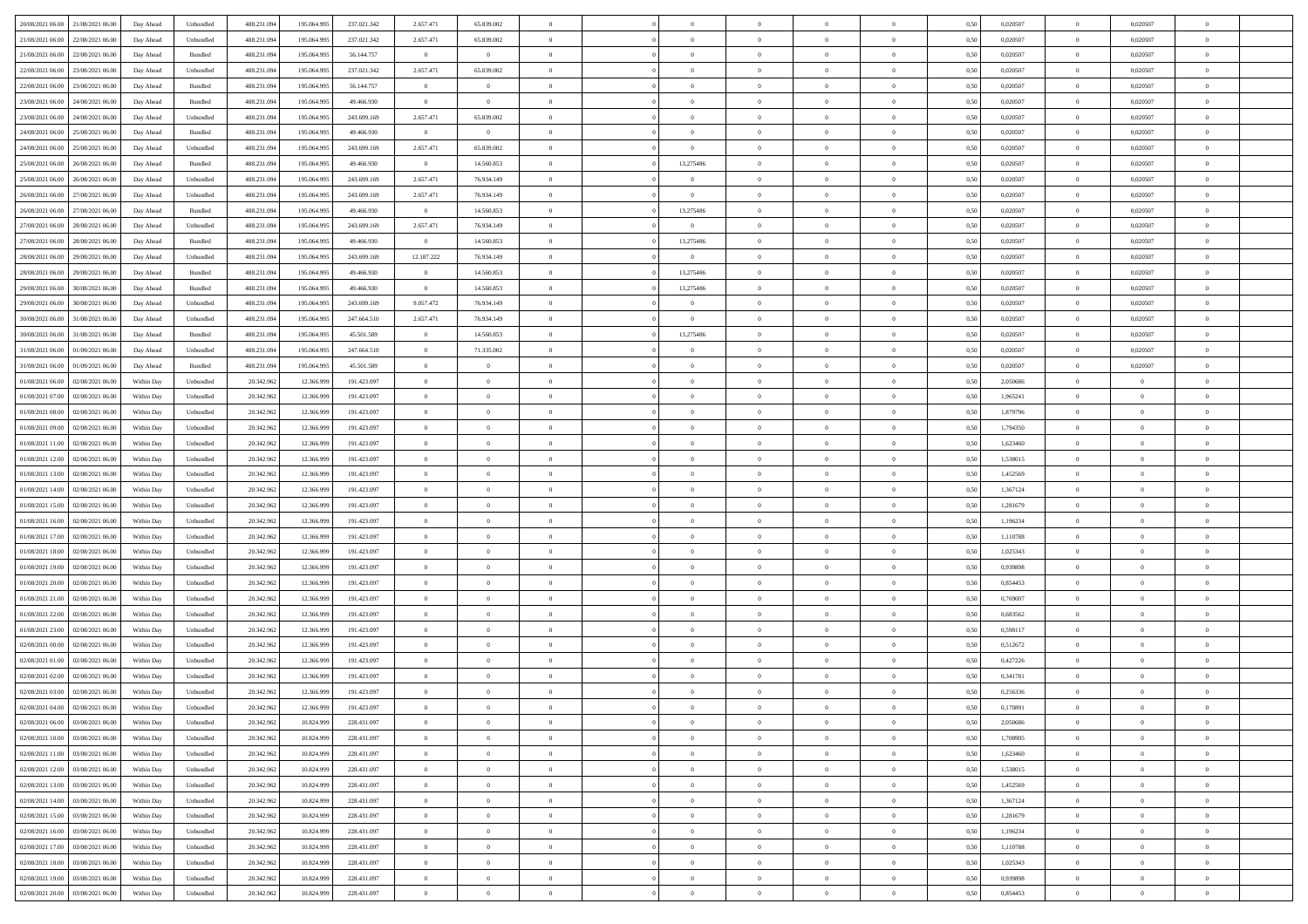| 02/08/2021 21:00<br>03/08/2021 06:00 | Within Day | Unbundled | 20.342.962 | 10.824.999 | 228.431.097 | $\overline{0}$ | $\overline{0}$ | $\overline{0}$ | $\theta$       | $\theta$       |                | $\overline{0}$ | 0,50 | 0,769007 | $\theta$       | $\theta$       | $\overline{0}$ |  |
|--------------------------------------|------------|-----------|------------|------------|-------------|----------------|----------------|----------------|----------------|----------------|----------------|----------------|------|----------|----------------|----------------|----------------|--|
|                                      |            |           |            |            |             |                |                |                |                |                |                |                |      |          |                |                |                |  |
| 02/08/2021 22:00<br>03/08/2021 06.0  | Within Day | Unbundled | 20.342.96  | 10.824.999 | 228.431.097 | $\overline{0}$ | $\overline{0}$ | $\overline{0}$ | $\,$ 0 $\,$    | $\bf{0}$       | $\overline{0}$ | $\bf{0}$       | 0,50 | 0,683562 | $\,$ 0 $\,$    | $\theta$       | $\overline{0}$ |  |
| 02/08/2021 23.00<br>03/08/2021 06:00 | Within Day | Unbundled | 20.342.962 | 10.824.999 | 228.431.097 | $\overline{0}$ | $\overline{0}$ | $\overline{0}$ | $\bf{0}$       | $\bf{0}$       | $\overline{0}$ | $\mathbf{0}$   | 0.50 | 0.598117 | $\bf{0}$       | $\overline{0}$ | $\overline{0}$ |  |
| 03/08/2021 00:00<br>03/08/2021 06:00 | Within Day | Unbundled | 20.342.962 | 10.824.999 | 228.431.097 | $\overline{0}$ | $\overline{0}$ | $\overline{0}$ | $\overline{0}$ | $\overline{0}$ | $\overline{0}$ | $\bf{0}$       | 0,50 | 0,512672 | $\theta$       | $\theta$       | $\overline{0}$ |  |
| 03/08/2021 01:00<br>03/08/2021 06.0  | Within Day | Unbundled | 20.342.96  | 10.824.999 | 228.431.097 | $\overline{0}$ | $\overline{0}$ | $\bf{0}$       | $\bf{0}$       | $\overline{0}$ | $\overline{0}$ | $\bf{0}$       | 0,50 | 0,427226 | $\,$ 0 $\,$    | $\theta$       | $\overline{0}$ |  |
|                                      |            |           |            |            |             |                |                |                |                |                |                |                |      |          |                |                |                |  |
| 03/08/2021 02.00<br>03/08/2021 06:00 | Within Day | Unbundled | 20.342.962 | 10.824.999 | 228.431.097 | $\overline{0}$ | $\overline{0}$ | $\overline{0}$ | $\bf{0}$       | $\overline{0}$ | $\overline{0}$ | $\mathbf{0}$   | 0.50 | 0.341781 | $\bf{0}$       | $\theta$       | $\overline{0}$ |  |
| 03/08/2021 03:00<br>03/08/2021 06.00 | Within Day | Unbundled | 20.342.962 | 10.824.999 | 228.431.097 | $\overline{0}$ | $\overline{0}$ | $\overline{0}$ | $\overline{0}$ | $\overline{0}$ | $\overline{0}$ | $\bf{0}$       | 0,50 | 0,256336 | $\theta$       | $\theta$       | $\overline{0}$ |  |
| 03/08/2021 04:00<br>03/08/2021 06.0  | Within Day | Unbundled | 20.342.96  | 10.824.999 | 228.431.097 | $\overline{0}$ | $\overline{0}$ | $\overline{0}$ | $\bf{0}$       | $\bf{0}$       | $\overline{0}$ | $\bf{0}$       | 0,50 | 0,170891 | $\,$ 0 $\,$    | $\bf{0}$       | $\overline{0}$ |  |
| 03/08/2021 05:00<br>03/08/2021 06:00 | Within Day | Unbundled | 20.342.962 | 10.824.999 | 228.431.097 | $\overline{0}$ | $\overline{0}$ | $\overline{0}$ | $\bf{0}$       | $\overline{0}$ | $\overline{0}$ | $\mathbf{0}$   | 0.50 | 0.085445 | $\,$ 0 $\,$    | $\theta$       | $\overline{0}$ |  |
| 03/08/2021 06:00<br>04/08/2021 06:00 | Within Day | Unbundled | 20.342.962 | 10.872.000 | 227.303.097 | $\overline{0}$ | $\overline{0}$ | $\overline{0}$ | $\bf{0}$       | $\overline{0}$ | $\overline{0}$ | $\bf{0}$       | 0,50 | 2,050686 | $\,$ 0 $\,$    | $\theta$       | $\overline{0}$ |  |
|                                      |            |           |            |            |             |                | $\overline{0}$ |                |                | $\overline{0}$ | $\overline{0}$ | $\bf{0}$       |      |          | $\,$ 0 $\,$    | $\bf{0}$       | $\overline{0}$ |  |
| 03/08/2021 07:00<br>04/08/2021 06.0  | Within Day | Unbundled | 20.342.96  | 10.872.000 | 227.303.097 | $\overline{0}$ |                | $\overline{0}$ | $\bf{0}$       |                |                |                | 0,50 | 1,965241 |                |                |                |  |
| 03/08/2021 08:00<br>04/08/2021 06:00 | Within Day | Unbundled | 20.342.962 | 10.872.000 | 227.303.097 | $\overline{0}$ | $\overline{0}$ | $\overline{0}$ | $\bf{0}$       | $\bf{0}$       | $\overline{0}$ | $\,$ 0 $\,$    | 0.50 | 1.879796 | $\bf{0}$       | $\overline{0}$ | $\bf{0}$       |  |
| 03/08/2021 09:00<br>04/08/2021 06:00 | Within Day | Unbundled | 20.342.962 | 10.872.000 | 227.303.097 | $\overline{0}$ | $\overline{0}$ | $\overline{0}$ | $\overline{0}$ | $\overline{0}$ | $\overline{0}$ | $\bf{0}$       | 0,50 | 1,794350 | $\theta$       | $\theta$       | $\overline{0}$ |  |
| 03/08/2021 10.00<br>04/08/2021 06.0  | Within Day | Unbundled | 20.342.96  | 10.872.000 | 227.303.097 | $\overline{0}$ | $\overline{0}$ | $\overline{0}$ | $\bf{0}$       | $\bf{0}$       | $\overline{0}$ | $\bf{0}$       | 0,50 | 1,708905 | $\,$ 0 $\,$    | $\bf{0}$       | $\overline{0}$ |  |
| 03/08/2021 11:00<br>04/08/2021 06:00 | Within Day | Unbundled | 20.342.962 | 10.872.000 | 227.303.097 | $\overline{0}$ | $\overline{0}$ | $\overline{0}$ | $\overline{0}$ | $\overline{0}$ | $\overline{0}$ | $\mathbf{0}$   | 0.50 | 1.623460 | $\theta$       | $\theta$       | $\overline{0}$ |  |
| 03/08/2021 12:00<br>04/08/2021 06.00 | Within Day | Unbundled | 20.342.962 | 10.872.000 | 227.303.097 | $\overline{0}$ | $\overline{0}$ | $\overline{0}$ | $\overline{0}$ | $\overline{0}$ | $\overline{0}$ | $\bf{0}$       | 0,50 | 1,538015 | $\theta$       | $\theta$       | $\overline{0}$ |  |
|                                      |            |           |            |            |             |                |                |                |                |                |                |                |      |          |                |                |                |  |
| 03/08/2021 13.00<br>04/08/2021 06.0  | Within Day | Unbundled | 20.342.96  | 10.872.000 | 227.303.097 | $\overline{0}$ | $\overline{0}$ | $\overline{0}$ | $\bf{0}$       | $\overline{0}$ | $\overline{0}$ | $\bf{0}$       | 0,50 | 1,452569 | $\,$ 0 $\,$    | $\theta$       | $\overline{0}$ |  |
| 03/08/2021 14:00<br>04/08/2021 06:00 | Within Day | Unbundled | 20.342.962 | 10.872.000 | 227.303.097 | $\overline{0}$ | $\overline{0}$ | $\overline{0}$ | $\overline{0}$ | $\bf{0}$       | $\overline{0}$ | $\mathbf{0}$   | 0.50 | 1.367124 | $\,$ 0 $\,$    | $\overline{0}$ | $\overline{0}$ |  |
| 03/08/2021 15:00<br>04/08/2021 06:00 | Within Day | Unbundled | 20.342.962 | 10.872.000 | 227.303.097 | $\overline{0}$ | $\overline{0}$ | $\overline{0}$ | $\overline{0}$ | $\overline{0}$ | $\overline{0}$ | $\bf{0}$       | 0,50 | 1,281679 | $\,$ 0 $\,$    | $\theta$       | $\overline{0}$ |  |
| 03/08/2021 16.00<br>04/08/2021 06.0  | Within Day | Unbundled | 20.342.96  | 10.872.000 | 227.303.097 | $\overline{0}$ | $\overline{0}$ | $\overline{0}$ | $\bf{0}$       | $\bf{0}$       | $\overline{0}$ | $\bf{0}$       | 0,50 | 1,196234 | $\,$ 0 $\,$    | $\bf{0}$       | $\overline{0}$ |  |
| 03/08/2021 17:00<br>04/08/2021 06:00 | Within Day | Unbundled | 20.342.962 | 10.872.000 | 227.303.097 | $\overline{0}$ | $\overline{0}$ | $\overline{0}$ | $\bf{0}$       | $\bf{0}$       | $\overline{0}$ | $\mathbf{0}$   | 0.50 | 1.110788 | $\bf{0}$       | $\overline{0}$ | $\,$ 0         |  |
| 03/08/2021 18:00<br>04/08/2021 06:00 | Within Day | Unbundled | 20.342.962 | 10.872.000 | 227.303.097 | $\overline{0}$ | $\overline{0}$ | $\overline{0}$ | $\overline{0}$ | $\overline{0}$ | $\overline{0}$ | $\,$ 0 $\,$    | 0,50 | 1,025343 | $\theta$       | $\theta$       | $\overline{0}$ |  |
|                                      |            |           |            |            |             |                |                |                |                |                |                |                |      |          |                |                |                |  |
| 03/08/2021 19.00<br>04/08/2021 06.0  | Within Day | Unbundled | 20.342.96  | 10.872.000 | 227.303.097 | $\overline{0}$ | $\overline{0}$ | $\overline{0}$ | $\bf{0}$       | $\overline{0}$ | $\overline{0}$ | $\bf{0}$       | 0,50 | 0,939898 | $\,$ 0 $\,$    | $\bf{0}$       | $\overline{0}$ |  |
| 03/08/2021 20.00<br>04/08/2021 06:00 | Within Day | Unbundled | 20.342.962 | 10.872.000 | 227.303.097 | $\overline{0}$ | $\overline{0}$ | $\overline{0}$ | $\overline{0}$ | $\overline{0}$ | $\overline{0}$ | $\mathbf{0}$   | 0.50 | 0.854453 | $\,$ 0 $\,$    | $\theta$       | $\overline{0}$ |  |
| 03/08/2021 21:00<br>04/08/2021 06.00 | Within Day | Unbundled | 20.342.962 | 10.872.000 | 227.303.097 | $\overline{0}$ | $\overline{0}$ | $\overline{0}$ | $\overline{0}$ | $\overline{0}$ | $\overline{0}$ | $\bf{0}$       | 0,50 | 0,769007 | $\theta$       | $\theta$       | $\overline{0}$ |  |
| 03/08/2021 22.00<br>04/08/2021 06.0  | Within Day | Unbundled | 20.342.96  | 10.872.000 | 227.303.097 | $\overline{0}$ | $\overline{0}$ | $\overline{0}$ | $\bf{0}$       | $\overline{0}$ | $\overline{0}$ | $\bf{0}$       | 0,50 | 0,683562 | $\,$ 0 $\,$    | $\bf{0}$       | $\overline{0}$ |  |
| 03/08/2021 23.00<br>04/08/2021 06:00 | Within Day | Unbundled | 20.342.962 | 10.872.000 | 227.303.097 | $\overline{0}$ | $\overline{0}$ | $\overline{0}$ | $\bf{0}$       | $\overline{0}$ | $\overline{0}$ | $\mathbf{0}$   | 0.50 | 0.598117 | $\,$ 0 $\,$    | $\theta$       | $\overline{0}$ |  |
| 04/08/2021 00:00<br>04/08/2021 06:00 | Within Day | Unbundled | 20.342.962 | 10.872.000 | 227.303.097 | $\overline{0}$ | $\overline{0}$ | $\overline{0}$ | $\overline{0}$ | $\overline{0}$ | $\overline{0}$ | $\bf{0}$       | 0,50 | 0,512672 | $\theta$       | $\theta$       | $\overline{0}$ |  |
|                                      |            |           |            |            |             |                |                |                |                |                |                |                |      |          |                |                |                |  |
| 04/08/2021 01:00<br>04/08/2021 06.0  | Within Day | Unbundled | 20.342.96  | 10.872.000 | 227.303.097 | $\overline{0}$ | $\overline{0}$ | $\overline{0}$ | $\overline{0}$ | $\bf{0}$       | $\overline{0}$ | $\bf{0}$       | 0,50 | 0,427226 | $\,$ 0 $\,$    | $\bf{0}$       | $\overline{0}$ |  |
| 04/08/2021 02.00<br>04/08/2021 06:00 | Within Day | Unbundled | 20.342.962 | 10.872.000 | 227.303.097 | $\overline{0}$ | $\overline{0}$ | $\overline{0}$ | $\bf{0}$       | $\bf{0}$       | $\overline{0}$ | $\,$ 0 $\,$    | 0.50 | 0.341781 | $\bf{0}$       | $\overline{0}$ | $\bf{0}$       |  |
| 04/08/2021 03:00<br>04/08/2021 06:00 | Within Day | Unbundled | 20.342.962 | 10.872.000 | 227.303.097 | $\overline{0}$ | $\overline{0}$ | $\overline{0}$ | $\overline{0}$ | $\overline{0}$ | $\overline{0}$ | $\overline{0}$ | 0.50 | 0,256336 | $\theta$       | $\theta$       | $\overline{0}$ |  |
| 04/08/2021 04.00<br>04/08/2021 06.0  | Within Day | Unbundled | 20.342.962 | 10.872.000 | 227.303.097 | $\overline{0}$ | $\overline{0}$ | $\overline{0}$ | $\bf{0}$       | $\overline{0}$ | $\overline{0}$ | $\bf{0}$       | 0,50 | 0,170891 | $\,$ 0 $\,$    | $\bf{0}$       | $\overline{0}$ |  |
| 04/08/2021 05:00<br>04/08/2021 06:00 | Within Day | Unbundled | 20.342.962 | 10.872.000 | 227.303.097 | $\overline{0}$ | $\overline{0}$ | $\overline{0}$ | $\overline{0}$ | $\overline{0}$ | $\overline{0}$ | $\mathbf{0}$   | 0.50 | 0.085445 | $\,$ 0 $\,$    | $\theta$       | $\overline{0}$ |  |
| 04/08/2021 06:00<br>05/08/2021 06:00 | Within Day | Unbundled | 20.342.962 | 10.890.999 | 226.847.097 | $\overline{0}$ | $\overline{0}$ | $\overline{0}$ | $\overline{0}$ | $\overline{0}$ | $\overline{0}$ | $\overline{0}$ | 0.50 | 2,050686 | $\theta$       | $\theta$       | $\overline{0}$ |  |
|                                      |            |           |            |            |             |                |                |                |                |                |                |                |      |          |                |                |                |  |
| 04/08/2021 07:00<br>05/08/2021 06.00 | Within Day | Unbundled | 20.342.96  | 10.890.999 | 226.847.097 | $\overline{0}$ | $\overline{0}$ | $\overline{0}$ | $\bf{0}$       | $\overline{0}$ | $\overline{0}$ | $\bf{0}$       | 0,50 | 1,965241 | $\,$ 0 $\,$    | $\bf{0}$       | $\overline{0}$ |  |
| 04/08/2021 08:00<br>05/08/2021 06:00 | Within Day | Unbundled | 20.342.962 | 10,890,999 | 226.847.097 | $\overline{0}$ | $\overline{0}$ | $\overline{0}$ | $\overline{0}$ | $\bf{0}$       | $\overline{0}$ | $\mathbf{0}$   | 0.50 | 1.879796 | $\,$ 0 $\,$    | $\theta$       | $\overline{0}$ |  |
| 04/08/2021 09:00<br>05/08/2021 06:00 | Within Day | Unbundled | 20.342.962 | 10.890.999 | 226.847.097 | $\overline{0}$ | $\overline{0}$ | $\overline{0}$ | $\overline{0}$ | $\overline{0}$ | $\overline{0}$ | $\overline{0}$ | 0.50 | 1,794350 | $\theta$       | $\theta$       | $\overline{0}$ |  |
| 04/08/2021 10.00<br>05/08/2021 06.0  | Within Day | Unbundled | 20.342.96  | 10.890.999 | 226.847.097 | $\overline{0}$ | $\overline{0}$ | $\overline{0}$ | $\,$ 0 $\,$    | $\bf{0}$       | $\overline{0}$ | $\bf{0}$       | 0,50 | 1,708905 | $\,$ 0 $\,$    | $\bf{0}$       | $\overline{0}$ |  |
| 04/08/2021 11:00<br>05/08/2021 06:00 | Within Day | Unbundled | 20.342.962 | 10,890,999 | 226.847.097 | $\overline{0}$ | $\overline{0}$ | $\overline{0}$ | $\bf{0}$       | $\bf{0}$       | $\overline{0}$ | $\mathbf{0}$   | 0.50 | 1.623460 | $\bf{0}$       | $\overline{0}$ | $\,$ 0         |  |
| 04/08/2021 12:00<br>05/08/2021 06:00 | Within Day | Unbundled | 20.342.962 | 10.890.999 | 226.847.097 | $\overline{0}$ | $\overline{0}$ | $\overline{0}$ | $\overline{0}$ | $\overline{0}$ | $\overline{0}$ | $\overline{0}$ | 0.50 | 1,538015 | $\theta$       | $\theta$       | $\overline{0}$ |  |
|                                      |            |           |            |            |             |                |                |                |                |                |                |                |      |          |                |                |                |  |
| 04/08/2021 13:00<br>05/08/2021 06.00 | Within Day | Unbundled | 20.342.962 | 10.890.999 | 226.847.097 | $\overline{0}$ | $\overline{0}$ | $\overline{0}$ | $\bf{0}$       | $\bf{0}$       | $\overline{0}$ | $\bf{0}$       | 0,50 | 1,452569 | $\,$ 0 $\,$    | $\bf{0}$       | $\overline{0}$ |  |
| 04/08/2021 14:00<br>05/08/2021 06:00 | Within Day | Unbundled | 20.342.962 | 10.890.999 | 226.847.097 | $\overline{0}$ | $\overline{0}$ | $\overline{0}$ | $\overline{0}$ | $\overline{0}$ | $\overline{0}$ | $\mathbf{0}$   | 0.50 | 1.367124 | $\,$ 0 $\,$    | $\theta$       | $\overline{0}$ |  |
| 04/08/2021 15:00<br>05/08/2021 06:00 | Within Day | Unbundled | 20.342.962 | 10,890,999 | 226.847.097 | $\overline{0}$ | $\overline{0}$ | $\overline{0}$ | $\overline{0}$ | $\overline{0}$ | $\Omega$       | $\overline{0}$ | 0.50 | 1,281679 | $\theta$       | $\theta$       | $\overline{0}$ |  |
| 04/08/2021 16:00<br>05/08/2021 06.00 | Within Day | Unbundled | 20.342.962 | 10.890.999 | 226.847.097 | $\overline{0}$ | $\overline{0}$ | $\bf{0}$       | $\overline{0}$ | $\bf{0}$       | $\overline{0}$ | $\bf{0}$       | 0,50 | 1,196234 | $\,$ 0 $\,$    | $\bf{0}$       | $\overline{0}$ |  |
| 04/08/2021 17:00  05/08/2021 06:00   | Within Day | Unbundled | 20.342.962 | 10.890.999 | 226 847 097 | $\bf{0}$       | $\,$ 0 $\,$    |                | $\bf{0}$       |                |                |                | 0,50 | 1.110788 | $\theta$       | $\overline{0}$ |                |  |
| 04/08/2021 18:00  05/08/2021 06:00   | Within Dav | Unbundled | 20.342.962 | 10.890.999 | 226.847.097 | $\overline{0}$ | $\overline{0}$ | $\overline{0}$ | $\overline{0}$ | $\overline{0}$ | $\overline{0}$ | $\overline{0}$ | 0,50 | 1,025343 | $\theta$       | $\theta$       | $\overline{0}$ |  |
|                                      |            |           |            |            |             |                |                |                |                |                |                |                |      |          |                |                |                |  |
| 04/08/2021 19:00<br>05/08/2021 06.00 | Within Day | Unbundled | 20.342.962 | 10.890.999 | 226.847.097 | $\overline{0}$ | $\overline{0}$ | $\overline{0}$ | $\bf{0}$       | $\overline{0}$ | $\overline{0}$ | $\mathbf{0}$   | 0,50 | 0,939898 | $\overline{0}$ | $\overline{0}$ | $\bf{0}$       |  |
| 04/08/2021 20:00<br>05/08/2021 06:00 | Within Day | Unbundled | 20.342.962 | 10.890.999 | 226.847.097 | $\overline{0}$ | $\overline{0}$ | $\overline{0}$ | $\,$ 0 $\,$    | $\bf{0}$       | $\overline{0}$ | $\mathbf{0}$   | 0.50 | 0.854453 | $\,$ 0 $\,$    | $\bf{0}$       | $\,$ 0 $\,$    |  |
| 04/08/2021 21:00<br>05/08/2021 06:00 | Within Dav | Unbundled | 20.342.962 | 10.890.999 | 226.847.097 | $\overline{0}$ | $\overline{0}$ | $\overline{0}$ | $\overline{0}$ | $\overline{0}$ | $\overline{0}$ | $\mathbf{0}$   | 0,50 | 0,769007 | $\overline{0}$ | $\theta$       | $\overline{0}$ |  |
| 04/08/2021 22.00<br>05/08/2021 06:00 | Within Day | Unbundled | 20.342.962 | 10.890.999 | 226.847.097 | $\overline{0}$ | $\overline{0}$ | $\overline{0}$ | $\bf{0}$       | $\bf{0}$       | $\overline{0}$ | $\mathbf{0}$   | 0,50 | 0,683562 | $\overline{0}$ | $\bf{0}$       | $\overline{0}$ |  |
| 04/08/2021 23:00<br>05/08/2021 06:00 | Within Day | Unbundled | 20.342.962 | 10.890.999 | 226.847.097 | $\overline{0}$ | $\overline{0}$ | $\overline{0}$ | $\bf{0}$       | $\overline{0}$ | $\overline{0}$ | $\mathbf{0}$   | 0.50 | 0.598117 | $\,$ 0 $\,$    | $\theta$       | $\,$ 0         |  |
| 05/08/2021 00:00<br>05/08/2021 06:00 | Within Day | Unbundled | 20.342.962 | 10.890.999 | 226.847.097 | $\overline{0}$ | $\overline{0}$ | $\overline{0}$ | $\overline{0}$ | $\overline{0}$ | $\overline{0}$ | $\mathbf{0}$   | 0,50 | 0,512672 | $\overline{0}$ | $\theta$       | $\overline{0}$ |  |
| 05/08/2021 01:00<br>05/08/2021 06:00 | Within Day | Unbundled | 20.342.962 | 10.890.999 | 226.847.097 | $\overline{0}$ | $\overline{0}$ | $\overline{0}$ | $\bf{0}$       | $\bf{0}$       | $\overline{0}$ | $\,$ 0 $\,$    | 0,50 | 0,427226 | $\bf{0}$       | $\bf{0}$       | $\overline{0}$ |  |
|                                      |            |           |            |            |             |                |                |                |                |                |                |                |      |          |                |                |                |  |
| 05/08/2021 02:00<br>05/08/2021 06:00 | Within Day | Unbundled | 20.342.962 | 10.890.999 | 226.847.097 | $\overline{0}$ | $\overline{0}$ | $\overline{0}$ | $\bf{0}$       | $\bf{0}$       | $\overline{0}$ | $\,$ 0 $\,$    | 0.50 | 0.341781 | $\overline{0}$ | $\bf{0}$       | $\,$ 0         |  |
| 05/08/2021 03:00<br>05/08/2021 06:00 | Within Dav | Unbundled | 20.342.962 | 10.890.999 | 226.847.097 | $\overline{0}$ | $\overline{0}$ | $\overline{0}$ | $\overline{0}$ | $\overline{0}$ | $\overline{0}$ | $\mathbf{0}$   | 0,50 | 0,256336 | $\overline{0}$ | $\theta$       | $\overline{0}$ |  |
| 05/08/2021 04:00<br>05/08/2021 06.00 | Within Day | Unbundled | 20.342.962 | 10.890.999 | 226.847.097 | $\overline{0}$ | $\overline{0}$ | $\overline{0}$ | $\overline{0}$ | $\bf{0}$       | $\overline{0}$ | $\mathbf{0}$   | 0,50 | 0,170891 | $\bf{0}$       | $\bf{0}$       | $\overline{0}$ |  |
| 05/08/2021 05:00 05/08/2021 06:00    | Within Day | Unbundled | 20.342.962 | 10.890.999 | 226.847.097 | $\overline{0}$ | $\overline{0}$ | $\overline{0}$ | $\bf{0}$       | $\,$ 0         | $\overline{0}$ | $\,0\,$        | 0,50 | 0,085445 | $\overline{0}$ | $\,$ 0 $\,$    | $\,$ 0 $\,$    |  |
|                                      |            |           |            |            |             |                |                |                |                |                |                |                |      |          |                |                |                |  |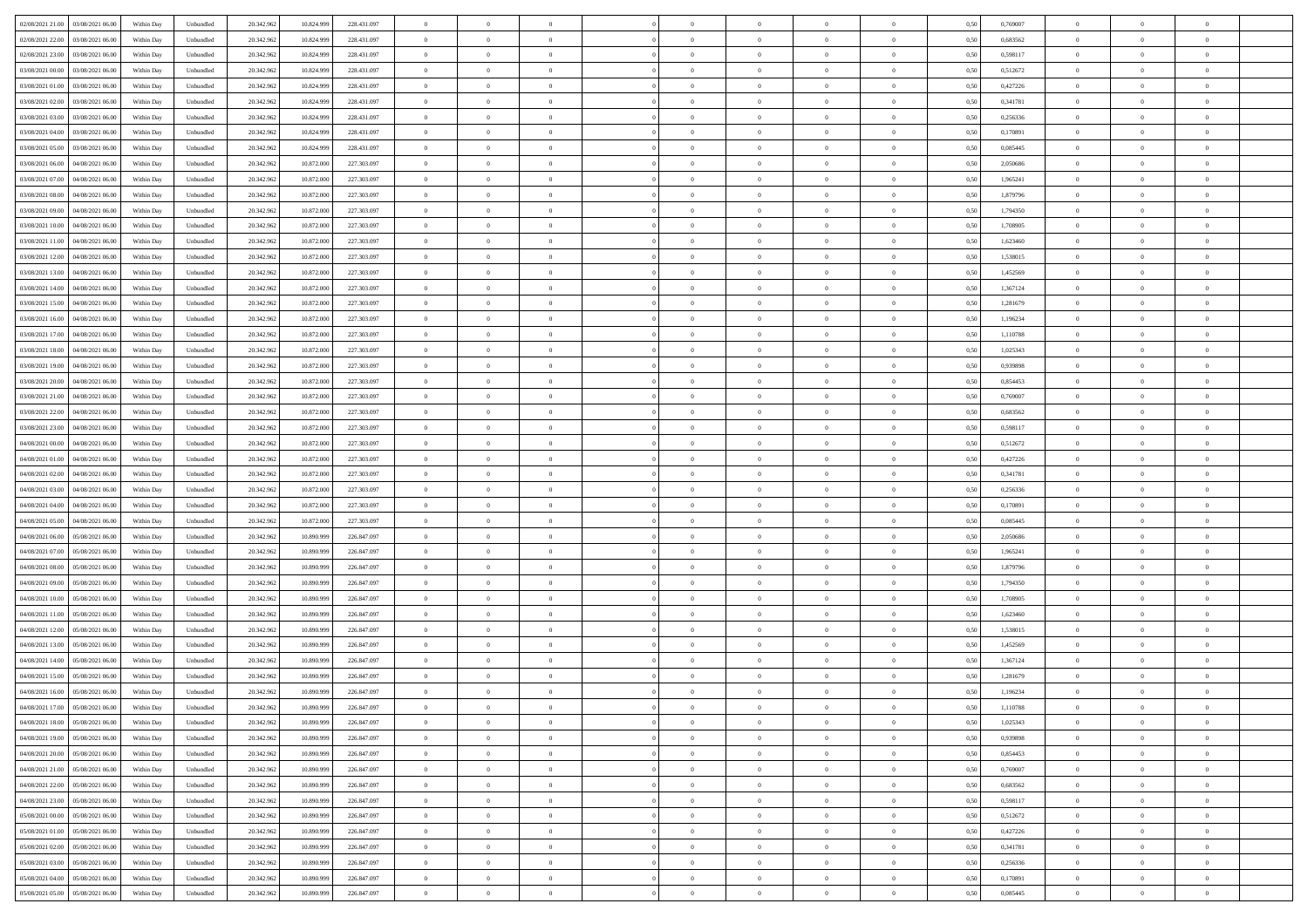| 05/08/2021 06:00<br>06/08/2021 06:00 | Within Day | Unbundled | 20.342.962 | 10.895.000 | 226.751.097 | $\overline{0}$ | $\overline{0}$ | $\overline{0}$ | $\theta$       | $\theta$       |                | $\overline{0}$ | 0,50 | 2,050686 | $\theta$       | $\theta$       | $\theta$       |  |
|--------------------------------------|------------|-----------|------------|------------|-------------|----------------|----------------|----------------|----------------|----------------|----------------|----------------|------|----------|----------------|----------------|----------------|--|
|                                      |            |           |            |            |             |                |                |                |                |                |                |                |      |          |                |                |                |  |
| 05/08/2021 07:00<br>06/08/2021 06.00 | Within Day | Unbundled | 20.342.96  | 10.895.000 | 226.751.097 | $\overline{0}$ | $\overline{0}$ | $\overline{0}$ | $\,$ 0 $\,$    | $\bf{0}$       | $\overline{0}$ | $\bf{0}$       | 0,50 | 1,965241 | $\,$ 0 $\,$    | $\theta$       | $\overline{0}$ |  |
| 05/08/2021 09:00<br>06/08/2021 06:00 | Within Day | Unbundled | 20.342.962 | 10,895,000 | 226.751.097 | $\overline{0}$ | $\overline{0}$ | $\overline{0}$ | $\bf{0}$       | $\bf{0}$       | $\overline{0}$ | $\mathbf{0}$   | 0.50 | 1,794350 | $\bf{0}$       | $\overline{0}$ | $\overline{0}$ |  |
| 05/08/2021 10:00<br>06/08/2021 06:00 | Within Day | Unbundled | 20.342.962 | 10.895.000 | 226.751.097 | $\overline{0}$ | $\overline{0}$ | $\overline{0}$ | $\overline{0}$ | $\overline{0}$ | $\overline{0}$ | $\bf{0}$       | 0,50 | 1,708905 | $\theta$       | $\theta$       | $\overline{0}$ |  |
| 05/08/2021 11:00<br>06/08/2021 06.00 | Within Day | Unbundled | 20.342.96  | 10.895.000 | 226.751.097 | $\overline{0}$ | $\overline{0}$ | $\bf{0}$       | $\overline{0}$ | $\overline{0}$ | $\overline{0}$ | $\bf{0}$       | 0,50 | 1,623460 | $\,$ 0 $\,$    | $\theta$       | $\overline{0}$ |  |
| 05/08/2021 12:00<br>06/08/2021 06:00 |            | Unbundled |            | 10.895,000 | 226.751.097 |                | $\overline{0}$ | $\overline{0}$ |                | $\overline{0}$ | $\overline{0}$ | $\overline{0}$ | 0.50 | 1.538015 | $\theta$       | $\theta$       | $\overline{0}$ |  |
|                                      | Within Day |           | 20.342.962 |            |             | $\overline{0}$ |                |                | $\overline{0}$ |                |                |                |      |          |                |                |                |  |
| 05/08/2021 13:00<br>06/08/2021 06:00 | Within Day | Unbundled | 20.342.962 | 10.895.000 | 226.751.097 | $\overline{0}$ | $\overline{0}$ | $\overline{0}$ | $\overline{0}$ | $\overline{0}$ | $\overline{0}$ | $\bf{0}$       | 0,50 | 1,452569 | $\theta$       | $\theta$       | $\overline{0}$ |  |
| 05/08/2021 14:00<br>06/08/2021 06.00 | Within Day | Unbundled | 20.342.96  | 10.895.000 | 226.751.097 | $\overline{0}$ | $\overline{0}$ | $\overline{0}$ | $\overline{0}$ | $\overline{0}$ | $\overline{0}$ | $\bf{0}$       | 0,50 | 1,367124 | $\,$ 0 $\,$    | $\bf{0}$       | $\overline{0}$ |  |
| 05/08/2021 15:00<br>06/08/2021 06:00 | Within Day | Unbundled | 20.342.962 | 10,895,000 | 226.751.097 | $\overline{0}$ | $\overline{0}$ | $\overline{0}$ | $\overline{0}$ | $\overline{0}$ | $\overline{0}$ | $\mathbf{0}$   | 0.50 | 1.281679 | $\,$ 0 $\,$    | $\theta$       | $\overline{0}$ |  |
| 05/08/2021 16:00<br>06/08/2021 06:00 | Within Day | Unbundled | 20.342.962 | 10.895.000 | 226.751.097 | $\overline{0}$ | $\overline{0}$ | $\overline{0}$ | $\bf{0}$       | $\overline{0}$ | $\overline{0}$ | $\bf{0}$       | 0,50 | 1,196234 | $\theta$       | $\theta$       | $\overline{0}$ |  |
| 05/08/2021 17:00<br>06/08/2021 06.00 | Within Day | Unbundled | 20.342.96  | 10.895.000 | 226.751.097 | $\overline{0}$ | $\overline{0}$ | $\overline{0}$ | $\bf{0}$       | $\overline{0}$ | $\overline{0}$ | $\bf{0}$       | 0,50 | 1,110788 | $\,$ 0 $\,$    | $\theta$       | $\overline{0}$ |  |
|                                      |            |           |            |            |             |                |                |                |                |                |                |                |      |          |                |                |                |  |
| 05/08/2021 18:00<br>06/08/2021 06:00 | Within Day | Unbundled | 20.342.962 | 10,895,000 | 226.751.097 | $\overline{0}$ | $\overline{0}$ | $\overline{0}$ | $\bf{0}$       | $\bf{0}$       | $\overline{0}$ | $\mathbf{0}$   | 0.50 | 1.025343 | $\bf{0}$       | $\overline{0}$ | $\bf{0}$       |  |
| 05/08/2021 19:00<br>06/08/2021 06:00 | Within Day | Unbundled | 20.342.962 | 10.895.000 | 226.751.097 | $\overline{0}$ | $\overline{0}$ | $\overline{0}$ | $\overline{0}$ | $\overline{0}$ | $\overline{0}$ | $\bf{0}$       | 0,50 | 0,939898 | $\theta$       | $\theta$       | $\overline{0}$ |  |
| 05/08/2021 20:00<br>06/08/2021 06.00 | Within Day | Unbundled | 20.342.96  | 10.895.000 | 226.751.097 | $\overline{0}$ | $\overline{0}$ | $\overline{0}$ | $\bf{0}$       | $\overline{0}$ | $\overline{0}$ | $\bf{0}$       | 0,50 | 0,854453 | $\,$ 0 $\,$    | $\bf{0}$       | $\overline{0}$ |  |
| 05/08/2021 21:00<br>06/08/2021 06:00 | Within Day | Unbundled | 20.342.962 | 10,895,000 | 226.751.097 | $\overline{0}$ | $\overline{0}$ | $\overline{0}$ | $\overline{0}$ | $\overline{0}$ | $\Omega$       | $\overline{0}$ | 0.50 | 0.769007 | $\theta$       | $\theta$       | $\overline{0}$ |  |
| 05/08/2021 22.00<br>06/08/2021 06:00 | Within Day | Unbundled | 20.342.962 | 10.895.000 | 226.751.097 | $\overline{0}$ | $\overline{0}$ | $\overline{0}$ | $\overline{0}$ | $\overline{0}$ | $\overline{0}$ | $\bf{0}$       | 0,50 | 0,683562 | $\theta$       | $\theta$       | $\overline{0}$ |  |
|                                      |            |           |            |            |             |                | $\overline{0}$ |                |                | $\overline{0}$ |                |                |      |          |                | $\theta$       | $\overline{0}$ |  |
| 05/08/2021 23.00<br>06/08/2021 06.00 | Within Day | Unbundled | 20.342.96  | 10.895.000 | 226.751.097 | $\overline{0}$ |                | $\overline{0}$ | $\overline{0}$ |                | $\overline{0}$ | $\bf{0}$       | 0,50 | 0,598117 | $\,$ 0 $\,$    |                |                |  |
| 06/08/2021 00:00<br>06/08/2021 06:00 | Within Day | Unbundled | 20.342.962 | 10,895,000 | 226.751.097 | $\overline{0}$ | $\overline{0}$ | $\overline{0}$ | $\overline{0}$ | $\overline{0}$ | $\overline{0}$ | $\mathbf{0}$   | 0.50 | 0.512672 | $\,$ 0 $\,$    | $\overline{0}$ | $\bf{0}$       |  |
| 06/08/2021 01:00<br>06/08/2021 06:00 | Within Day | Unbundled | 20.342.962 | 10.895.000 | 226.751.097 | $\overline{0}$ | $\overline{0}$ | $\overline{0}$ | $\overline{0}$ | $\overline{0}$ | $\overline{0}$ | $\bf{0}$       | 0,50 | 0,427226 | $\theta$       | $\theta$       | $\overline{0}$ |  |
| 06/08/2021 02:00<br>06/08/2021 06.00 | Within Day | Unbundled | 20.342.96  | 10.895.000 | 226.751.097 | $\overline{0}$ | $\overline{0}$ | $\overline{0}$ | $\bf{0}$       | $\bf{0}$       | $\overline{0}$ | $\bf{0}$       | 0,50 | 0,341781 | $\,$ 0 $\,$    | $\bf{0}$       | $\overline{0}$ |  |
| 06/08/2021 03:00<br>06/08/2021 06:00 | Within Day | Unbundled | 20.342.962 | 10.895.000 | 226.751.097 | $\overline{0}$ | $\overline{0}$ | $\overline{0}$ | $\bf{0}$       | $\bf{0}$       | $\overline{0}$ | $\mathbf{0}$   | 0.50 | 0.256336 | $\bf{0}$       | $\overline{0}$ | $\,$ 0         |  |
| 06/08/2021 04:00<br>06/08/2021 06:00 | Within Day | Unbundled | 20.342.962 | 10.895.000 | 226.751.097 | $\overline{0}$ | $\overline{0}$ | $\overline{0}$ | $\overline{0}$ | $\overline{0}$ | $\overline{0}$ | $\,$ 0 $\,$    | 0,50 | 0,170891 | $\theta$       | $\theta$       | $\overline{0}$ |  |
| 06/08/2021 05:00<br>06/08/2021 06.00 | Within Day | Unbundled | 20.342.96  | 10.895.000 | 226.751.097 | $\overline{0}$ | $\overline{0}$ | $\overline{0}$ | $\bf{0}$       | $\overline{0}$ | $\overline{0}$ | $\bf{0}$       | 0,50 | 0,085445 | $\,$ 0 $\,$    | $\theta$       | $\overline{0}$ |  |
|                                      |            |           |            |            |             |                |                |                |                |                |                |                |      |          |                |                |                |  |
| 06/08/2021 06:00<br>07/08/2021 06:00 | Within Day | Unbundled | 20.342.962 | 10.895,000 | 226.751.097 | $\overline{0}$ | $\overline{0}$ | $\overline{0}$ | $\overline{0}$ | $\overline{0}$ | $\Omega$       | $\mathbf{0}$   | 0.50 | 2.050686 | $\theta$       | $\theta$       | $\overline{0}$ |  |
| 06/08/2021 07:00<br>07/08/2021 06:00 | Within Day | Unbundled | 20.342.962 | 10.895.000 | 226.751.097 | $\overline{0}$ | $\overline{0}$ | $\overline{0}$ | $\overline{0}$ | $\overline{0}$ | $\overline{0}$ | $\bf{0}$       | 0,50 | 1,965241 | $\theta$       | $\theta$       | $\overline{0}$ |  |
| 06/08/2021 08:00<br>07/08/2021 06.00 | Within Day | Unbundled | 20.342.96  | 10.895.000 | 226.751.097 | $\overline{0}$ | $\overline{0}$ | $\overline{0}$ | $\overline{0}$ | $\overline{0}$ | $\overline{0}$ | $\bf{0}$       | 0,50 | 1,879796 | $\,$ 0 $\,$    | $\theta$       | $\overline{0}$ |  |
| 06/08/2021 09:00<br>07/08/2021 06:00 | Within Day | Unbundled | 20.342.962 | 10,895,000 | 226.751.097 | $\overline{0}$ | $\overline{0}$ | $\overline{0}$ | $\overline{0}$ | $\overline{0}$ | $\overline{0}$ | $\mathbf{0}$   | 0.50 | 1,794350 | $\,$ 0 $\,$    | $\theta$       | $\overline{0}$ |  |
| 06/08/2021 10:00<br>07/08/2021 06:00 | Within Day | Unbundled | 20.342.962 | 10.895.000 | 226.751.097 | $\overline{0}$ | $\overline{0}$ | $\overline{0}$ | $\overline{0}$ | $\overline{0}$ | $\overline{0}$ | $\bf{0}$       | 0,50 | 1,708905 | $\theta$       | $\theta$       | $\overline{0}$ |  |
| 06/08/2021 11:00<br>07/08/2021 06.00 | Within Day | Unbundled | 20.342.96  | 10.895.000 | 226.751.097 | $\overline{0}$ | $\overline{0}$ | $\overline{0}$ | $\overline{0}$ | $\bf{0}$       | $\overline{0}$ | $\bf{0}$       | 0,50 | 1,623460 | $\,$ 0 $\,$    | $\bf{0}$       | $\overline{0}$ |  |
|                                      |            |           |            |            |             |                |                |                |                |                |                |                |      |          |                |                |                |  |
| 06/08/2021 12:00<br>07/08/2021 06:00 | Within Day | Unbundled | 20.342.962 | 10,895,000 | 226.751.097 | $\overline{0}$ | $\overline{0}$ | $\overline{0}$ | $\bf{0}$       | $\bf{0}$       | $\overline{0}$ | $\mathbf{0}$   | 0.50 | 1.538015 | $\bf{0}$       | $\overline{0}$ | $\bf{0}$       |  |
| 06/08/2021 13:00<br>07/08/2021 06:00 | Within Day | Unbundled | 20.342.962 | 10,895,000 | 226.751.097 | $\overline{0}$ | $\overline{0}$ | $\overline{0}$ | $\overline{0}$ | $\overline{0}$ | $\overline{0}$ | $\overline{0}$ | 0.50 | 1,452569 | $\theta$       | $\theta$       | $\overline{0}$ |  |
| 06/08/2021 14:00<br>07/08/2021 06.00 | Within Day | Unbundled | 20.342.962 | 10.895.000 | 226.751.097 | $\overline{0}$ | $\overline{0}$ | $\overline{0}$ | $\bf{0}$       | $\overline{0}$ | $\overline{0}$ | $\bf{0}$       | 0,50 | 1,367124 | $\,$ 0 $\,$    | $\bf{0}$       | $\overline{0}$ |  |
| 06/08/2021 15:00<br>07/08/2021 06:00 | Within Day | Unbundled | 20.342.962 | 10,895,000 | 226.751.097 | $\overline{0}$ | $\overline{0}$ | $\overline{0}$ | $\overline{0}$ | $\overline{0}$ | $\overline{0}$ | $\mathbf{0}$   | 0.50 | 1.281679 | $\,$ 0 $\,$    | $\theta$       | $\overline{0}$ |  |
| 06/08/2021 16:00<br>07/08/2021 06:00 | Within Day | Unbundled | 20.342.962 | 10.895.000 | 226.751.097 | $\overline{0}$ | $\overline{0}$ | $\overline{0}$ | $\overline{0}$ | $\overline{0}$ | $\Omega$       | $\overline{0}$ | 0.50 | 1,196234 | $\theta$       | $\theta$       | $\overline{0}$ |  |
| 06/08/2021 17:00<br>07/08/2021 06.00 | Within Day | Unbundled | 20.342.96  | 10.895.000 | 226.751.097 | $\overline{0}$ | $\overline{0}$ | $\overline{0}$ | $\bf{0}$       | $\overline{0}$ | $\overline{0}$ | $\bf{0}$       | 0,50 | 1,110788 | $\,$ 0 $\,$    | $\theta$       | $\overline{0}$ |  |
| 06/08/2021 18:00<br>07/08/2021 06:00 |            | Unbundled | 20.342.962 | 10,895,000 | 226.751.097 |                |                | $\overline{0}$ |                | $\bf{0}$       | $\overline{0}$ |                | 0.50 | 1.025343 | $\,$ 0 $\,$    | $\theta$       | $\overline{0}$ |  |
|                                      | Within Day |           |            |            |             | $\overline{0}$ | $\overline{0}$ |                | $\overline{0}$ |                |                | $\mathbf{0}$   |      |          |                |                |                |  |
| 06/08/2021 19:00<br>07/08/2021 06:00 | Within Day | Unbundled | 20.342.962 | 10.895.000 | 226.751.097 | $\overline{0}$ | $\overline{0}$ | $\overline{0}$ | $\overline{0}$ | $\overline{0}$ | $\overline{0}$ | $\overline{0}$ | 0.50 | 0,939898 | $\theta$       | $\theta$       | $\overline{0}$ |  |
| 06/08/2021 20:00<br>07/08/2021 06.0  | Within Day | Unbundled | 20.342.96  | 10.895.000 | 226.751.097 | $\overline{0}$ | $\overline{0}$ | $\overline{0}$ | $\,$ 0 $\,$    | $\bf{0}$       | $\overline{0}$ | $\bf{0}$       | 0,50 | 0,854453 | $\,$ 0 $\,$    | $\bf{0}$       | $\overline{0}$ |  |
| 06/08/2021 21:00<br>07/08/2021 06:00 | Within Day | Unbundled | 20.342.962 | 10.895.000 | 226.751.097 | $\overline{0}$ | $\overline{0}$ | $\overline{0}$ | $\bf{0}$       | $\bf{0}$       | $\overline{0}$ | $\mathbf{0}$   | 0.50 | 0.769007 | $\bf{0}$       | $\overline{0}$ | $\,$ 0         |  |
| 06/08/2021 22:00<br>07/08/2021 06:00 | Within Day | Unbundled | 20.342.962 | 10.895.000 | 226.751.097 | $\overline{0}$ | $\overline{0}$ | $\overline{0}$ | $\overline{0}$ | $\overline{0}$ | $\overline{0}$ | $\overline{0}$ | 0.50 | 0,683562 | $\theta$       | $\theta$       | $\overline{0}$ |  |
| 06/08/2021 23:00<br>07/08/2021 06.00 | Within Day | Unbundled | 20.342.962 | 10.895.000 | 226.751.097 | $\overline{0}$ | $\overline{0}$ | $\overline{0}$ | $\bf{0}$       | $\overline{0}$ | $\overline{0}$ | $\bf{0}$       | 0,50 | 0,598117 | $\,$ 0 $\,$    | $\bf{0}$       | $\overline{0}$ |  |
| 07/08/2021 00:00<br>07/08/2021 06:00 | Within Day | Unbundled | 20.342.962 | 10.895,000 | 226.751.097 | $\overline{0}$ | $\overline{0}$ | $\overline{0}$ | $\overline{0}$ | $\overline{0}$ | $\Omega$       | $\overline{0}$ | 0.50 | 0,512672 | $\,$ 0 $\,$    | $\theta$       | $\overline{0}$ |  |
|                                      |            |           |            |            |             |                |                |                |                |                |                |                |      |          |                |                |                |  |
| 07/08/2021 01:00<br>07/08/2021 06:00 | Within Day | Unbundled | 20.342.962 | 10,895,000 | 226.751.097 | $\overline{0}$ | $\Omega$       | $\overline{0}$ | $\overline{0}$ | $\overline{0}$ | $\theta$       | $\overline{0}$ | 0.5( | 0,427226 | $\theta$       | $\theta$       | $\overline{0}$ |  |
| 07/08/2021 02:00<br>07/08/2021 06:00 | Within Day | Unbundled | 20.342.962 | 10.895.000 | 226.751.097 | $\overline{0}$ | $\overline{0}$ | $\bf{0}$       | $\overline{0}$ | $\bf{0}$       | $\overline{0}$ | $\bf{0}$       | 0,50 | 0,341781 | $\overline{0}$ | $\bf{0}$       | $\overline{0}$ |  |
| 07/08/2021 03:00 07/08/2021 06:00    | Within Day | Unbundled | 20.342.962 | 10.895.000 | 226 751 097 | $\bf{0}$       | $\,$ 0 $\,$    |                | $\bf{0}$       |                |                |                | 0,50 | 0,256336 | $\theta$       | $\overline{0}$ |                |  |
| 07/08/2021 04:00 07/08/2021 06:00    | Within Dav | Unbundled | 20.342.962 | 10.895.000 | 226.751.097 | $\overline{0}$ | $\overline{0}$ | $\overline{0}$ | $\overline{0}$ | $\overline{0}$ | $\overline{0}$ | $\overline{0}$ | 0,50 | 0,170891 | $\theta$       | $\theta$       | $\overline{0}$ |  |
| 07/08/2021 05:00<br>07/08/2021 06.00 | Within Day | Unbundled | 20.342.962 | 10.895.000 | 226.751.097 | $\overline{0}$ | $\overline{0}$ | $\overline{0}$ | $\bf{0}$       | $\overline{0}$ | $\overline{0}$ | $\mathbf{0}$   | 0,50 | 0,085445 | $\overline{0}$ | $\overline{0}$ | $\bf{0}$       |  |
| 07/08/2021 06:00<br>08/08/2021 06:00 | Within Day | Unbundled | 20.342.962 | 10.895.000 | 226.751.097 | $\overline{0}$ | $\overline{0}$ | $\overline{0}$ | $\,$ 0 $\,$    | $\bf{0}$       | $\overline{0}$ | $\mathbf{0}$   | 0.50 | 2.050686 | $\overline{0}$ | $\bf{0}$       | $\bf{0}$       |  |
|                                      |            |           |            |            |             |                |                |                |                |                |                |                |      |          |                |                |                |  |
| 07/08/2021 07:00<br>08/08/2021 06:00 | Within Dav | Unbundled | 20.342.962 | 10.895.000 | 226.751.097 | $\overline{0}$ | $\overline{0}$ | $\overline{0}$ | $\overline{0}$ | $\overline{0}$ | $\overline{0}$ | $\mathbf{0}$   | 0,50 | 1,965241 | $\overline{0}$ | $\theta$       | $\overline{0}$ |  |
| 07/08/2021 08:00<br>08/08/2021 06:00 | Within Day | Unbundled | 20.342.962 | 10.895.000 | 226.751.097 | $\overline{0}$ | $\overline{0}$ | $\overline{0}$ | $\bf{0}$       | $\bf{0}$       | $\overline{0}$ | $\mathbf{0}$   | 0,50 | 1,879796 | $\overline{0}$ | $\bf{0}$       | $\overline{0}$ |  |
| 07/08/2021 09:00<br>08/08/2021 06:00 | Within Day | Unbundled | 20.342.962 | 10.895,000 | 226.751.097 | $\overline{0}$ | $\overline{0}$ | $\overline{0}$ | $\bf{0}$       | $\overline{0}$ | $\overline{0}$ | $\mathbf{0}$   | 0.50 | 1,794350 | $\,$ 0 $\,$    | $\theta$       | $\,$ 0         |  |
| 07/08/2021 10:00<br>08/08/2021 06:00 | Within Day | Unbundled | 20.342.962 | 10.895.000 | 226.751.097 | $\overline{0}$ | $\overline{0}$ | $\overline{0}$ | $\overline{0}$ | $\overline{0}$ | $\overline{0}$ | $\mathbf{0}$   | 0,50 | 1,708905 | $\overline{0}$ | $\theta$       | $\overline{0}$ |  |
| 07/08/2021 11:00<br>08/08/2021 06:00 | Within Day | Unbundled | 20.342.962 | 10.895.000 | 226.751.097 | $\overline{0}$ | $\overline{0}$ | $\overline{0}$ | $\bf{0}$       | $\bf{0}$       | $\overline{0}$ | $\,$ 0 $\,$    | 0,50 | 1,623460 | $\bf{0}$       | $\bf{0}$       | $\,$ 0         |  |
| 07/08/2021 12:00<br>08/08/2021 06:00 | Within Day | Unbundled | 20.342.962 | 10.895,000 | 226.751.097 | $\overline{0}$ | $\overline{0}$ | $\overline{0}$ | $\bf{0}$       | $\overline{0}$ | $\overline{0}$ | $\,$ 0 $\,$    | 0.50 | 1.538015 | $\overline{0}$ | $\bf{0}$       | $\,$ 0         |  |
| 07/08/2021 13:00<br>08/08/2021 06:00 | Within Dav | Unbundled | 20.342.962 | 10.895.000 | 226.751.097 | $\overline{0}$ | $\overline{0}$ | $\overline{0}$ | $\overline{0}$ | $\overline{0}$ | $\overline{0}$ | $\mathbf{0}$   | 0,50 | 1,452569 | $\overline{0}$ | $\theta$       | $\overline{0}$ |  |
|                                      |            |           |            |            |             |                |                |                |                |                |                |                |      |          |                |                |                |  |
| 07/08/2021 14:00<br>08/08/2021 06.00 | Within Day | Unbundled | 20.342.962 | 10.895.000 | 226.751.097 | $\overline{0}$ | $\overline{0}$ | $\overline{0}$ | $\bf{0}$       | $\bf{0}$       | $\overline{0}$ | $\mathbf{0}$   | 0,50 | 1,367124 | $\bf{0}$       | $\bf{0}$       | $\bf{0}$       |  |
| 07/08/2021 15:00 08/08/2021 06:00    | Within Day | Unbundled | 20.342.962 | 10.895.000 | 226.751.097 | $\overline{0}$ | $\overline{0}$ | $\overline{0}$ | $\bf{0}$       | $\,$ 0         | $\overline{0}$ | $\,0\,$        | 0,50 | 1,281679 | $\overline{0}$ | $\,$ 0 $\,$    | $\,$ 0 $\,$    |  |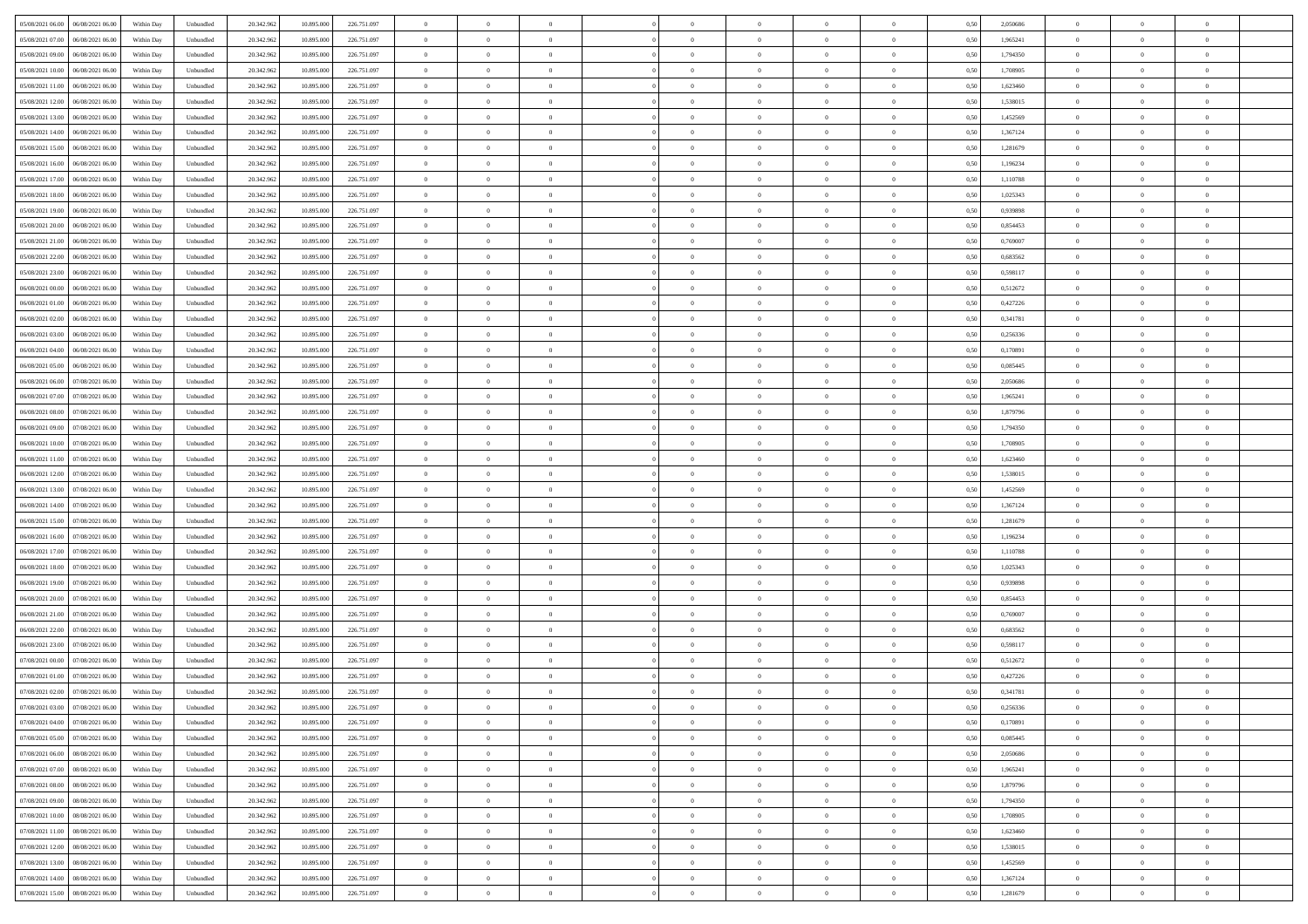| 07/08/2021 16:00<br>08/08/2021 06:00 | Within Day | Unbundled | 20.342.962 | 10.895.000 | 226.751.097 | $\overline{0}$ | $\overline{0}$ | $\overline{0}$ | $\theta$       | $\theta$       |                | $\overline{0}$ | 0,50 | 1,196234 | $\theta$       | $\theta$       | $\theta$       |  |
|--------------------------------------|------------|-----------|------------|------------|-------------|----------------|----------------|----------------|----------------|----------------|----------------|----------------|------|----------|----------------|----------------|----------------|--|
|                                      |            |           |            |            |             |                |                |                |                |                |                |                |      |          |                |                |                |  |
| 07/08/2021 17:00<br>08/08/2021 06.00 | Within Day | Unbundled | 20.342.96  | 10.895.000 | 226.751.097 | $\overline{0}$ | $\overline{0}$ | $\overline{0}$ | $\,$ 0 $\,$    | $\bf{0}$       | $\overline{0}$ | $\bf{0}$       | 0,50 | 1,110788 | $\,$ 0 $\,$    | $\theta$       | $\overline{0}$ |  |
| 07/08/2021 18:00<br>08/08/2021 06:00 | Within Day | Unbundled | 20.342.962 | 10,895,000 | 226.751.097 | $\overline{0}$ | $\overline{0}$ | $\overline{0}$ | $\bf{0}$       | $\bf{0}$       | $\overline{0}$ | $\mathbf{0}$   | 0.50 | 1.025343 | $\bf{0}$       | $\overline{0}$ | $\overline{0}$ |  |
| 07/08/2021 19:00<br>08/08/2021 06:00 | Within Day | Unbundled | 20.342.962 | 10.895.000 | 226.751.097 | $\overline{0}$ | $\overline{0}$ | $\overline{0}$ | $\overline{0}$ | $\overline{0}$ | $\overline{0}$ | $\bf{0}$       | 0,50 | 0,939898 | $\theta$       | $\theta$       | $\overline{0}$ |  |
| 07/08/2021 20.00<br>08/08/2021 06.00 | Within Day | Unbundled | 20.342.96  | 10.895.000 | 226.751.097 | $\overline{0}$ | $\overline{0}$ | $\bf{0}$       | $\overline{0}$ | $\overline{0}$ | $\overline{0}$ | $\bf{0}$       | 0,50 | 0,854453 | $\,$ 0 $\,$    | $\theta$       | $\overline{0}$ |  |
| 07/08/2021 21:00<br>08/08/2021 06:00 | Within Day | Unbundled | 20.342.962 | 10.895,000 | 226.751.097 | $\overline{0}$ | $\overline{0}$ | $\overline{0}$ | $\overline{0}$ | $\overline{0}$ | $\overline{0}$ | $\overline{0}$ | 0.50 | 0.769007 | $\theta$       | $\theta$       | $\overline{0}$ |  |
| 07/08/2021 22.00<br>08/08/2021 06:00 | Within Day | Unbundled | 20.342.962 | 10.895.000 | 226.751.097 | $\overline{0}$ | $\overline{0}$ | $\overline{0}$ | $\overline{0}$ | $\overline{0}$ | $\overline{0}$ | $\bf{0}$       | 0,50 | 0,683562 | $\theta$       | $\theta$       | $\overline{0}$ |  |
| 07/08/2021 23.00<br>08/08/2021 06.00 | Within Day | Unbundled | 20.342.96  | 10.895.000 | 226.751.097 | $\overline{0}$ | $\overline{0}$ | $\overline{0}$ | $\overline{0}$ | $\bf{0}$       | $\overline{0}$ | $\bf{0}$       | 0,50 | 0,598117 | $\,$ 0 $\,$    | $\bf{0}$       | $\overline{0}$ |  |
|                                      |            |           |            |            |             |                |                |                |                |                |                |                |      |          |                |                |                |  |
| 08/08/2021 00:00<br>08/08/2021 06:00 | Within Day | Unbundled | 20.342.962 | 10,895,000 | 226.751.097 | $\overline{0}$ | $\overline{0}$ | $\overline{0}$ | $\overline{0}$ | $\overline{0}$ | $\overline{0}$ | $\mathbf{0}$   | 0.50 | 0.512672 | $\,$ 0 $\,$    | $\theta$       | $\overline{0}$ |  |
| 08/08/2021 01:00<br>08/08/2021 06:00 | Within Day | Unbundled | 20.342.962 | 10.895.000 | 226.751.097 | $\overline{0}$ | $\overline{0}$ | $\overline{0}$ | $\bf{0}$       | $\overline{0}$ | $\overline{0}$ | $\bf{0}$       | 0,50 | 0,427226 | $\theta$       | $\theta$       | $\overline{0}$ |  |
| 08/08/2021 02:00<br>08/08/2021 06.00 | Within Day | Unbundled | 20.342.96  | 10.895.000 | 226.751.097 | $\overline{0}$ | $\overline{0}$ | $\overline{0}$ | $\bf{0}$       | $\overline{0}$ | $\overline{0}$ | $\bf{0}$       | 0,50 | 0,341781 | $\,$ 0 $\,$    | $\theta$       | $\overline{0}$ |  |
| 08/08/2021 03:00<br>08/08/2021 06:00 | Within Day | Unbundled | 20.342.962 | 10,895,000 | 226.751.097 | $\overline{0}$ | $\overline{0}$ | $\overline{0}$ | $\bf{0}$       | $\bf{0}$       | $\overline{0}$ | $\mathbf{0}$   | 0.50 | 0.256336 | $\bf{0}$       | $\overline{0}$ | $\bf{0}$       |  |
| 08/08/2021 04:00<br>08/08/2021 06:00 | Within Day | Unbundled | 20.342.962 | 10.895.000 | 226.751.097 | $\overline{0}$ | $\overline{0}$ | $\overline{0}$ | $\overline{0}$ | $\overline{0}$ | $\overline{0}$ | $\bf{0}$       | 0,50 | 0,170891 | $\theta$       | $\theta$       | $\overline{0}$ |  |
| 08/08/2021 05:00<br>08/08/2021 06.00 | Within Day | Unbundled | 20.342.962 | 10.895.000 | 226.751.097 | $\overline{0}$ | $\overline{0}$ | $\overline{0}$ | $\bf{0}$       | $\overline{0}$ | $\overline{0}$ | $\bf{0}$       | 0,50 | 0,085445 | $\,$ 0 $\,$    | $\bf{0}$       | $\overline{0}$ |  |
| 08/08/2021 06:00<br>09/08/2021 06:00 | Within Day | Unbundled | 20.342.962 | 10,895,000 | 226.751.097 | $\overline{0}$ | $\overline{0}$ | $\overline{0}$ | $\overline{0}$ | $\overline{0}$ | $\overline{0}$ | $\mathbf{0}$   | 0.50 | 2.050686 | $\theta$       | $\theta$       | $\overline{0}$ |  |
|                                      |            |           |            |            |             |                |                |                |                |                |                |                |      |          |                |                |                |  |
| 08/08/2021 07:00<br>09/08/2021 06:00 | Within Day | Unbundled | 20.342.962 | 10.895.000 | 226.751.097 | $\overline{0}$ | $\overline{0}$ | $\overline{0}$ | $\overline{0}$ | $\overline{0}$ | $\overline{0}$ | $\bf{0}$       | 0,50 | 1,965241 | $\theta$       | $\theta$       | $\overline{0}$ |  |
| 08/08/2021 08:00<br>09/08/2021 06.0  | Within Day | Unbundled | 20.342.96  | 10.895.000 | 226.751.097 | $\overline{0}$ | $\overline{0}$ | $\overline{0}$ | $\overline{0}$ | $\overline{0}$ | $\overline{0}$ | $\bf{0}$       | 0,50 | 1,879796 | $\,$ 0 $\,$    | $\theta$       | $\overline{0}$ |  |
| 08/08/2021 09:00<br>09/08/2021 06:00 | Within Day | Unbundled | 20.342.962 | 10,895,000 | 226.751.097 | $\overline{0}$ | $\overline{0}$ | $\overline{0}$ | $\overline{0}$ | $\overline{0}$ | $\overline{0}$ | $\mathbf{0}$   | 0.50 | 1,794350 | $\,$ 0 $\,$    | $\overline{0}$ | $\bf{0}$       |  |
| 08/08/2021 11:00<br>09/08/2021 06:00 | Within Day | Unbundled | 20.342.962 | 10.895.000 | 226.751.097 | $\overline{0}$ | $\overline{0}$ | $\overline{0}$ | $\overline{0}$ | $\overline{0}$ | $\overline{0}$ | $\bf{0}$       | 0,50 | 1,623460 | $\theta$       | $\theta$       | $\overline{0}$ |  |
| 08/08/2021 12:00<br>09/08/2021 06.0  | Within Day | Unbundled | 20.342.96  | 10.895.000 | 226.751.097 | $\overline{0}$ | $\overline{0}$ | $\overline{0}$ | $\bf{0}$       | $\bf{0}$       | $\overline{0}$ | $\bf{0}$       | 0,50 | 1,538015 | $\,$ 0 $\,$    | $\bf{0}$       | $\overline{0}$ |  |
| 08/08/2021 13:00<br>09/08/2021 06:00 | Within Day | Unbundled | 20.342.962 | 10.895.000 | 226.751.097 | $\overline{0}$ | $\overline{0}$ | $\overline{0}$ | $\bf{0}$       | $\bf{0}$       | $\overline{0}$ | $\mathbf{0}$   | 0.50 | 1.452569 | $\bf{0}$       | $\overline{0}$ | $\,$ 0         |  |
| 08/08/2021 14:00<br>09/08/2021 06:00 | Within Day | Unbundled | 20.342.962 | 10.895.000 | 226.751.097 | $\overline{0}$ | $\overline{0}$ | $\overline{0}$ | $\overline{0}$ | $\overline{0}$ | $\overline{0}$ | $\,$ 0 $\,$    | 0,50 | 1,367124 | $\theta$       | $\theta$       | $\overline{0}$ |  |
|                                      |            |           |            |            |             |                |                |                |                |                |                |                |      |          |                |                |                |  |
| 08/08/2021 15:00<br>09/08/2021 06.0  | Within Day | Unbundled | 20.342.96  | 10.895.000 | 226.751.097 | $\overline{0}$ | $\overline{0}$ | $\overline{0}$ | $\bf{0}$       | $\overline{0}$ | $\overline{0}$ | $\bf{0}$       | 0,50 | 1,281679 | $\,$ 0 $\,$    | $\bf{0}$       | $\overline{0}$ |  |
| 08/08/2021 16:00<br>09/08/2021 06:00 | Within Day | Unbundled | 20.342.962 | 10.895,000 | 226.751.097 | $\overline{0}$ | $\overline{0}$ | $\overline{0}$ | $\overline{0}$ | $\overline{0}$ | $\overline{0}$ | $\mathbf{0}$   | 0.50 | 1.196234 | $\theta$       | $\theta$       | $\overline{0}$ |  |
| 08/08/2021 17:00<br>09/08/2021 06.00 | Within Day | Unbundled | 20.342.962 | 10.895.000 | 226.751.097 | $\overline{0}$ | $\overline{0}$ | $\overline{0}$ | $\overline{0}$ | $\overline{0}$ | $\overline{0}$ | $\bf{0}$       | 0,50 | 1,110788 | $\theta$       | $\theta$       | $\overline{0}$ |  |
| 08/08/2021 18:00<br>09/08/2021 06.0  | Within Day | Unbundled | 20.342.96  | 10.895.000 | 226.751.097 | $\overline{0}$ | $\overline{0}$ | $\overline{0}$ | $\overline{0}$ | $\overline{0}$ | $\overline{0}$ | $\bf{0}$       | 0,50 | 1,025343 | $\,$ 0 $\,$    | $\theta$       | $\overline{0}$ |  |
| 08/08/2021 19:00<br>09/08/2021 06:00 | Within Day | Unbundled | 20.342.962 | 10,895,000 | 226.751.097 | $\overline{0}$ | $\overline{0}$ | $\overline{0}$ | $\overline{0}$ | $\overline{0}$ | $\overline{0}$ | $\mathbf{0}$   | 0.50 | 0.939898 | $\,$ 0 $\,$    | $\overline{0}$ | $\overline{0}$ |  |
| 08/08/2021 20:00<br>09/08/2021 06:00 | Within Day | Unbundled | 20.342.962 | 10.895.000 | 226.751.097 | $\overline{0}$ | $\overline{0}$ | $\overline{0}$ | $\overline{0}$ | $\overline{0}$ | $\overline{0}$ | $\bf{0}$       | 0,50 | 0,854453 | $\theta$       | $\theta$       | $\overline{0}$ |  |
|                                      |            |           |            |            |             |                | $\overline{0}$ |                | $\overline{0}$ | $\bf{0}$       |                | $\bf{0}$       |      |          | $\,$ 0 $\,$    | $\bf{0}$       | $\overline{0}$ |  |
| 08/08/2021 21:00<br>09/08/2021 06.0  | Within Day | Unbundled | 20.342.96  | 10.895.000 | 226.751.097 | $\overline{0}$ |                | $\overline{0}$ |                |                | $\overline{0}$ |                | 0,50 | 0,769007 |                |                |                |  |
| 08/08/2021 22:00<br>09/08/2021 06:00 | Within Day | Unbundled | 20.342.962 | 10,895,000 | 226.751.097 | $\overline{0}$ | $\overline{0}$ | $\overline{0}$ | $\bf{0}$       | $\bf{0}$       | $\overline{0}$ | $\mathbf{0}$   | 0.50 | 0.683562 | $\bf{0}$       | $\overline{0}$ | $\bf{0}$       |  |
| 08/08/2021 23:00<br>09/08/2021 06:00 | Within Day | Unbundled | 20.342.962 | 10,895,000 | 226.751.097 | $\overline{0}$ | $\overline{0}$ | $\overline{0}$ | $\overline{0}$ | $\overline{0}$ | $\overline{0}$ | $\overline{0}$ | 0.50 | 0,598117 | $\theta$       | $\theta$       | $\overline{0}$ |  |
| 09/08/2021 00:00<br>09/08/2021 06.0  | Within Day | Unbundled | 20.342.962 | 10.895.000 | 226.751.097 | $\overline{0}$ | $\overline{0}$ | $\overline{0}$ | $\bf{0}$       | $\overline{0}$ | $\overline{0}$ | $\bf{0}$       | 0,50 | 0,512672 | $\,$ 0 $\,$    | $\bf{0}$       | $\overline{0}$ |  |
| 09/08/2021 01:00<br>09/08/2021 06:00 | Within Day | Unbundled | 20.342.962 | 10,895,000 | 226.751.097 | $\overline{0}$ | $\overline{0}$ | $\overline{0}$ | $\overline{0}$ | $\overline{0}$ | $\overline{0}$ | $\mathbf{0}$   | 0.50 | 0.427226 | $\,$ 0 $\,$    | $\theta$       | $\overline{0}$ |  |
| 09/08/2021 02:00<br>09/08/2021 06:00 | Within Day | Unbundled | 20.342.962 | 10.895.000 | 226.751.097 | $\overline{0}$ | $\overline{0}$ | $\overline{0}$ | $\overline{0}$ | $\overline{0}$ | $\overline{0}$ | $\overline{0}$ | 0.50 | 0,341781 | $\theta$       | $\theta$       | $\overline{0}$ |  |
| 09/08/2021 03:00<br>09/08/2021 06.0  | Within Day | Unbundled | 20.342.96  | 10.895.000 | 226.751.097 | $\overline{0}$ | $\overline{0}$ | $\overline{0}$ | $\bf{0}$       | $\overline{0}$ | $\overline{0}$ | $\bf{0}$       | 0,50 | 0,256336 | $\,$ 0 $\,$    | $\theta$       | $\overline{0}$ |  |
| 09/08/2021 04:00<br>09/08/2021 06:00 | Within Day | Unbundled | 20.342.962 | 10,895,000 | 226.751.097 | $\overline{0}$ | $\overline{0}$ | $\overline{0}$ | $\overline{0}$ | $\bf{0}$       | $\overline{0}$ | $\mathbf{0}$   | 0.50 | 0.170891 | $\,$ 0 $\,$    | $\theta$       | $\overline{0}$ |  |
| 09/08/2021 05:00<br>09/08/2021 06:00 | Within Day | Unbundled | 20.342.962 | 10.895.000 | 226.751.097 | $\overline{0}$ | $\overline{0}$ | $\overline{0}$ | $\overline{0}$ | $\overline{0}$ | $\overline{0}$ | $\overline{0}$ | 0.50 | 0,085445 | $\theta$       | $\theta$       | $\overline{0}$ |  |
|                                      |            |           |            |            |             |                |                |                |                |                |                |                |      |          |                |                |                |  |
| 09/08/2021 06:00<br>10/08/2021 06.0  | Within Day | Unbundled | 20.342.96  | 10.895.000 | 226.751.097 | $\overline{0}$ | $\overline{0}$ | $\overline{0}$ | $\,$ 0 $\,$    | $\bf{0}$       | $\overline{0}$ | $\bf{0}$       | 0,50 | 2,050686 | $\,$ 0 $\,$    | $\bf{0}$       | $\overline{0}$ |  |
| 09/08/2021 07:00<br>10/08/2021 06:00 | Within Day | Unbundled | 20.342.962 | 10.895.000 | 226.751.097 | $\overline{0}$ | $\overline{0}$ | $\overline{0}$ | $\bf{0}$       | $\bf{0}$       | $\overline{0}$ | $\mathbf{0}$   | 0.50 | 1.965241 | $\bf{0}$       | $\overline{0}$ | $\,$ 0         |  |
| 09/08/2021 08:00<br>10/08/2021 06:00 | Within Day | Unbundled | 20.342.962 | 10.895.000 | 226.751.097 | $\overline{0}$ | $\overline{0}$ | $\overline{0}$ | $\overline{0}$ | $\overline{0}$ | $\overline{0}$ | $\overline{0}$ | 0.50 | 1,879796 | $\theta$       | $\theta$       | $\overline{0}$ |  |
| 09/08/2021 09:00<br>10/08/2021 06:00 | Within Day | Unbundled | 20.342.962 | 10.895.000 | 226.751.097 | $\overline{0}$ | $\overline{0}$ | $\overline{0}$ | $\bf{0}$       | $\overline{0}$ | $\overline{0}$ | $\bf{0}$       | 0,50 | 1,794350 | $\,$ 0 $\,$    | $\bf{0}$       | $\overline{0}$ |  |
| 09/08/2021 10:00<br>10/08/2021 06:00 | Within Day | Unbundled | 20.342.962 | 10.895,000 | 226.751.097 | $\overline{0}$ | $\overline{0}$ | $\overline{0}$ | $\overline{0}$ | $\overline{0}$ | $\Omega$       | $\overline{0}$ | 0.50 | 1,708905 | $\,$ 0 $\,$    | $\theta$       | $\overline{0}$ |  |
| 09/08/2021 11:00<br>10/08/2021 06:00 | Within Day | Unbundled | 20.342.962 | 10,895,000 | 226.751.097 | $\overline{0}$ | $\Omega$       | $\overline{0}$ | $\overline{0}$ | $\overline{0}$ | $\theta$       | $\overline{0}$ | 0.50 | 1,623460 | $\theta$       | $\theta$       | $\overline{0}$ |  |
| 09/08/2021 12:00<br>10/08/2021 06:00 | Within Day | Unbundled | 20.342.962 | 10.895.000 | 226.751.097 | $\overline{0}$ | $\overline{0}$ | $\bf{0}$       | $\overline{0}$ | $\bf{0}$       | $\overline{0}$ | $\bf{0}$       | 0,50 | 1,538015 | $\overline{0}$ | $\bf{0}$       | $\overline{0}$ |  |
|                                      |            |           |            | 10.895.000 | 226 751 097 |                |                |                |                |                |                |                |      |          |                |                |                |  |
| 09/08/2021 13:00 10/08/2021 06:00    | Within Day | Unbundled | 20.342.962 |            |             | $\bf{0}$       | $\,$ 0 $\,$    |                | $\bf{0}$       |                |                |                | 0,50 | 1,452569 | $\theta$       | $\overline{0}$ |                |  |
| 09/08/2021 14:00<br>10/08/2021 06:00 | Within Dav | Unbundled | 20.342.962 | 10.895.000 | 226.751.097 | $\overline{0}$ | $\overline{0}$ | $\overline{0}$ | $\overline{0}$ | $\overline{0}$ | $\overline{0}$ | $\overline{0}$ | 0,50 | 1,367124 | $\theta$       | $\theta$       | $\overline{0}$ |  |
| 09/08/2021 15:00<br>10/08/2021 06:00 | Within Day | Unbundled | 20.342.962 | 10.895.000 | 226.751.097 | $\overline{0}$ | $\overline{0}$ | $\overline{0}$ | $\bf{0}$       | $\overline{0}$ | $\overline{0}$ | $\mathbf{0}$   | 0,50 | 1,281679 | $\overline{0}$ | $\overline{0}$ | $\bf{0}$       |  |
| 09/08/2021 16:00<br>10/08/2021 06:00 | Within Day | Unbundled | 20.342.962 | 10.895.000 | 226.751.097 | $\overline{0}$ | $\overline{0}$ | $\overline{0}$ | $\,$ 0 $\,$    | $\bf{0}$       | $\overline{0}$ | $\mathbf{0}$   | 0.50 | 1.196234 | $\overline{0}$ | $\bf{0}$       | $\bf{0}$       |  |
| 09/08/2021 17:00<br>10/08/2021 06:00 | Within Dav | Unbundled | 20.342.962 | 10.895.000 | 226.751.097 | $\overline{0}$ | $\overline{0}$ | $\overline{0}$ | $\overline{0}$ | $\overline{0}$ | $\overline{0}$ | $\mathbf{0}$   | 0,50 | 1,110788 | $\overline{0}$ | $\theta$       | $\overline{0}$ |  |
| 09/08/2021 18:00<br>10/08/2021 06:00 | Within Day | Unbundled | 20.342.962 | 10.895.000 | 226.751.097 | $\overline{0}$ | $\overline{0}$ | $\overline{0}$ | $\bf{0}$       | $\bf{0}$       | $\overline{0}$ | $\mathbf{0}$   | 0,50 | 1,025343 | $\overline{0}$ | $\bf{0}$       | $\overline{0}$ |  |
| 09/08/2021 19:00<br>10/08/2021 06:00 | Within Day | Unbundled | 20.342.962 | 10.895,000 | 226.751.097 | $\overline{0}$ | $\overline{0}$ | $\overline{0}$ | $\bf{0}$       | $\overline{0}$ | $\overline{0}$ | $\mathbf{0}$   | 0.50 | 0.939898 | $\,$ 0 $\,$    | $\theta$       | $\,$ 0         |  |
|                                      |            |           |            |            |             |                |                |                |                |                |                |                |      |          |                |                |                |  |
| 09/08/2021 20:00<br>10/08/2021 06:00 | Within Day | Unbundled | 20.342.962 | 10.895.000 | 226.751.097 | $\overline{0}$ | $\overline{0}$ | $\overline{0}$ | $\overline{0}$ | $\overline{0}$ | $\overline{0}$ | $\mathbf{0}$   | 0,50 | 0,854453 | $\overline{0}$ | $\theta$       | $\overline{0}$ |  |
| 09/08/2021 21.00<br>10/08/2021 06:00 | Within Day | Unbundled | 20.342.962 | 10.895.000 | 226.751.097 | $\overline{0}$ | $\overline{0}$ | $\overline{0}$ | $\bf{0}$       | $\overline{0}$ | $\overline{0}$ | $\,$ 0 $\,$    | 0,50 | 0,769007 | $\bf{0}$       | $\bf{0}$       | $\overline{0}$ |  |
| 09/08/2021 22:00<br>10/08/2021 06:00 | Within Day | Unbundled | 20.342.962 | 10.895,000 | 226.751.097 | $\overline{0}$ | $\overline{0}$ | $\overline{0}$ | $\bf{0}$       | $\overline{0}$ | $\overline{0}$ | $\,$ 0 $\,$    | 0.50 | 0.683562 | $\overline{0}$ | $\bf{0}$       | $\,$ 0         |  |
| 09/08/2021 23:00<br>10/08/2021 06:00 | Within Dav | Unbundled | 20.342.962 | 10.895.000 | 226.751.097 | $\overline{0}$ | $\overline{0}$ | $\overline{0}$ | $\overline{0}$ | $\overline{0}$ | $\overline{0}$ | $\mathbf{0}$   | 0,50 | 0,598117 | $\overline{0}$ | $\theta$       | $\overline{0}$ |  |
| 10/08/2021 00:00<br>10/08/2021 06:00 | Within Day | Unbundled | 20.342.962 | 10.895.000 | 226.751.097 | $\overline{0}$ | $\overline{0}$ | $\overline{0}$ | $\overline{0}$ | $\bf{0}$       | $\overline{0}$ | $\mathbf{0}$   | 0,50 | 0,512672 | $\bf{0}$       | $\bf{0}$       | $\overline{0}$ |  |
| 10/08/2021 01:00 10/08/2021 06:00    | Within Day | Unbundled | 20.342.962 | 10.895.000 | 226.751.097 | $\overline{0}$ | $\overline{0}$ | $\overline{0}$ | $\bf{0}$       | $\,$ 0         | $\overline{0}$ | $\,0\,$        | 0,50 | 0,427226 | $\overline{0}$ | $\,$ 0 $\,$    | $\,$ 0 $\,$    |  |
|                                      |            |           |            |            |             |                |                |                |                |                |                |                |      |          |                |                |                |  |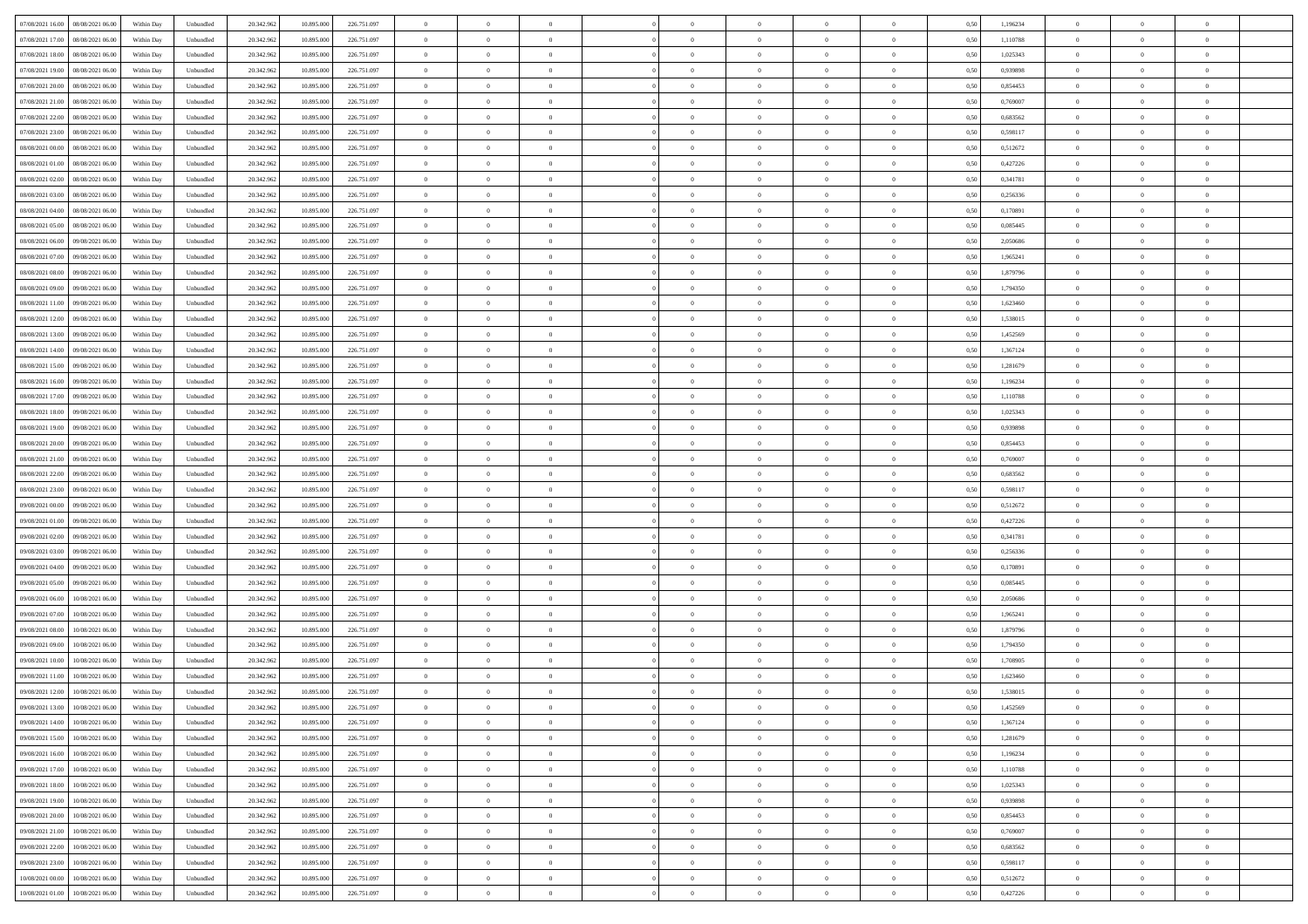| 10/08/2021 02:00<br>10/08/2021 06:00 | Within Day | Unbundled | 20.342.962 | 10.895.000 | 226.751.097 | $\overline{0}$ | $\overline{0}$ | $\overline{0}$ | $\theta$       | $\theta$       |                | $\overline{0}$ | 0,50 | 0,341781 | $\theta$       | $\theta$       | $\overline{0}$ |  |
|--------------------------------------|------------|-----------|------------|------------|-------------|----------------|----------------|----------------|----------------|----------------|----------------|----------------|------|----------|----------------|----------------|----------------|--|
|                                      |            |           |            |            |             |                | $\overline{0}$ |                |                |                |                |                |      |          |                | $\theta$       | $\overline{0}$ |  |
| 10/08/2021 03:00<br>10/08/2021 06:00 | Within Day | Unbundled | 20.342.96  | 10.895.000 | 226.751.097 | $\overline{0}$ |                | $\overline{0}$ | $\,$ 0 $\,$    | $\bf{0}$       | $\overline{0}$ | $\bf{0}$       | 0,50 | 0,256336 | $\,$ 0 $\,$    |                |                |  |
| 10/08/2021 04:00<br>10/08/2021 06:00 | Within Day | Unbundled | 20.342.962 | 10,895,000 | 226.751.097 | $\overline{0}$ | $\overline{0}$ | $\overline{0}$ | $\bf{0}$       | $\bf{0}$       | $\overline{0}$ | $\mathbf{0}$   | 0.50 | 0.170891 | $\bf{0}$       | $\overline{0}$ | $\overline{0}$ |  |
| 10/08/2021 05:00<br>10/08/2021 06:00 | Within Day | Unbundled | 20.342.962 | 10.895.000 | 226.751.097 | $\overline{0}$ | $\overline{0}$ | $\overline{0}$ | $\overline{0}$ | $\overline{0}$ | $\overline{0}$ | $\bf{0}$       | 0,50 | 0,085445 | $\theta$       | $\theta$       | $\overline{0}$ |  |
| 10/08/2021 06:00<br>11/08/2021 06.00 | Within Day | Unbundled | 20.342.96  | 10.872.000 | 227.303.097 | $\overline{0}$ | $\overline{0}$ | $\bf{0}$       | $\overline{0}$ | $\overline{0}$ | $\overline{0}$ | $\bf{0}$       | 0,50 | 2,050686 | $\,$ 0 $\,$    | $\theta$       | $\overline{0}$ |  |
| 10/08/2021 07:00<br>11/08/2021 06:00 | Within Day | Unbundled | 20.342.962 | 10.872.000 | 227.303.097 | $\overline{0}$ | $\overline{0}$ | $\overline{0}$ | $\overline{0}$ | $\overline{0}$ | $\overline{0}$ | $\mathbf{0}$   | 0.50 | 1.965241 | $\,$ 0 $\,$    | $\theta$       | $\overline{0}$ |  |
| 10/08/2021 08:00<br>11/08/2021 06:00 | Within Day | Unbundled | 20.342.962 | 10.872.000 | 227.303.097 | $\overline{0}$ | $\overline{0}$ | $\overline{0}$ | $\overline{0}$ | $\overline{0}$ | $\overline{0}$ | $\bf{0}$       | 0,50 | 1,879796 | $\theta$       | $\theta$       | $\overline{0}$ |  |
| 10/08/2021 09:00<br>11/08/2021 06.00 | Within Day | Unbundled | 20.342.96  | 10.872.000 | 227.303.097 | $\overline{0}$ | $\overline{0}$ | $\overline{0}$ | $\bf{0}$       | $\bf{0}$       | $\overline{0}$ | $\bf{0}$       | 0,50 | 1,794350 | $\,$ 0 $\,$    | $\bf{0}$       | $\overline{0}$ |  |
|                                      |            |           |            |            |             |                |                |                |                |                |                |                |      |          |                |                |                |  |
| 10/08/2021 10:00<br>11/08/2021 06:00 | Within Day | Unbundled | 20.342.962 | 10.872.000 | 227.303.097 | $\overline{0}$ | $\overline{0}$ | $\overline{0}$ | $\bf{0}$       | $\overline{0}$ | $\overline{0}$ | $\mathbf{0}$   | 0.50 | 1,708905 | $\,$ 0 $\,$    | $\theta$       | $\overline{0}$ |  |
| 10/08/2021 11:00<br>11/08/2021 06:00 | Within Day | Unbundled | 20.342.962 | 10.872.000 | 227.303.097 | $\overline{0}$ | $\overline{0}$ | $\overline{0}$ | $\bf{0}$       | $\overline{0}$ | $\overline{0}$ | $\bf{0}$       | 0,50 | 1,623460 | $\,$ 0 $\,$    | $\theta$       | $\overline{0}$ |  |
| 10/08/2021 12:00<br>11/08/2021 06.00 | Within Day | Unbundled | 20.342.96  | 10.872.000 | 227.303.097 | $\overline{0}$ | $\overline{0}$ | $\overline{0}$ | $\bf{0}$       | $\overline{0}$ | $\overline{0}$ | $\bf{0}$       | 0,50 | 1,538015 | $\,$ 0 $\,$    | $\bf{0}$       | $\overline{0}$ |  |
| 10/08/2021 13:00<br>11/08/2021 06:00 | Within Day | Unbundled | 20.342.962 | 10.872.000 | 227.303.097 | $\overline{0}$ | $\overline{0}$ | $\overline{0}$ | $\bf{0}$       | $\bf{0}$       | $\overline{0}$ | $\mathbf{0}$   | 0.50 | 1.452569 | $\bf{0}$       | $\overline{0}$ | $\bf{0}$       |  |
| 10/08/2021 14:00<br>11/08/2021 06:00 | Within Day | Unbundled | 20.342.962 | 10.872.000 | 227.303.097 | $\overline{0}$ | $\overline{0}$ | $\overline{0}$ | $\overline{0}$ | $\overline{0}$ | $\overline{0}$ | $\bf{0}$       | 0,50 | 1,367124 | $\theta$       | $\theta$       | $\overline{0}$ |  |
| 10/08/2021 15:00<br>11/08/2021 06.00 | Within Day | Unbundled | 20.342.96  | 10.872.000 | 227.303.097 | $\overline{0}$ | $\overline{0}$ | $\overline{0}$ | $\bf{0}$       | $\overline{0}$ | $\overline{0}$ | $\bf{0}$       | 0,50 | 1,281679 | $\,$ 0 $\,$    | $\bf{0}$       | $\overline{0}$ |  |
| 10/08/2021 16:00<br>11/08/2021 06:00 | Within Day | Unbundled | 20.342.962 | 10.872.000 | 227.303.097 | $\overline{0}$ | $\overline{0}$ | $\overline{0}$ | $\overline{0}$ | $\overline{0}$ | $\overline{0}$ | $\mathbf{0}$   | 0.50 | 1.196234 | $\,$ 0 $\,$    | $\theta$       | $\overline{0}$ |  |
|                                      |            |           |            |            |             |                |                |                |                |                |                |                |      |          |                |                |                |  |
| 10/08/2021 17:00<br>11/08/2021 06:00 | Within Day | Unbundled | 20.342.962 | 10.872.000 | 227.303.097 | $\overline{0}$ | $\overline{0}$ | $\overline{0}$ | $\overline{0}$ | $\overline{0}$ | $\overline{0}$ | $\bf{0}$       | 0,50 | 1,110788 | $\theta$       | $\theta$       | $\overline{0}$ |  |
| 10/08/2021 18:00<br>11/08/2021 06.00 | Within Day | Unbundled | 20.342.96  | 10.872.000 | 227.303.097 | $\overline{0}$ | $\overline{0}$ | $\overline{0}$ | $\bf{0}$       | $\overline{0}$ | $\overline{0}$ | $\bf{0}$       | 0,50 | 1,025343 | $\,$ 0 $\,$    | $\theta$       | $\overline{0}$ |  |
| 10/08/2021 19:00<br>11/08/2021 06:00 | Within Day | Unbundled | 20.342.962 | 10.872.000 | 227.303.097 | $\overline{0}$ | $\overline{0}$ | $\overline{0}$ | $\overline{0}$ | $\bf{0}$       | $\overline{0}$ | $\mathbf{0}$   | 0.50 | 0.939898 | $\,$ 0 $\,$    | $\overline{0}$ | $\overline{0}$ |  |
| 10/08/2021 20:00<br>11/08/2021 06:00 | Within Day | Unbundled | 20.342.962 | 10.872.000 | 227.303.097 | $\overline{0}$ | $\overline{0}$ | $\overline{0}$ | $\overline{0}$ | $\overline{0}$ | $\overline{0}$ | $\bf{0}$       | 0,50 | 0,854453 | $\theta$       | $\theta$       | $\overline{0}$ |  |
| 10/08/2021 21:00<br>11/08/2021 06.00 | Within Day | Unbundled | 20.342.96  | 10.872.000 | 227.303.097 | $\overline{0}$ | $\overline{0}$ | $\overline{0}$ | $\bf{0}$       | $\bf{0}$       | $\overline{0}$ | $\bf{0}$       | 0,50 | 0,769007 | $\,$ 0 $\,$    | $\bf{0}$       | $\overline{0}$ |  |
| 10/08/2021 22.00<br>11/08/2021 06:00 | Within Day | Unbundled | 20.342.962 | 10.872.000 | 227.303.097 | $\overline{0}$ | $\overline{0}$ | $\overline{0}$ | $\bf{0}$       | $\bf{0}$       | $\overline{0}$ | $\mathbf{0}$   | 0.50 | 0.683562 | $\bf{0}$       | $\overline{0}$ | $\bf{0}$       |  |
| 10/08/2021 23:00<br>11/08/2021 06:00 | Within Day | Unbundled | 20.342.962 | 10.872.000 | 227.303.097 | $\overline{0}$ | $\overline{0}$ | $\overline{0}$ | $\overline{0}$ | $\overline{0}$ | $\overline{0}$ | $\,$ 0 $\,$    | 0,50 | 0,598117 | $\theta$       | $\theta$       | $\overline{0}$ |  |
|                                      |            |           |            |            |             |                |                |                |                |                |                |                |      |          |                |                |                |  |
| 11/08/2021 00:00<br>11/08/2021 06.00 | Within Day | Unbundled | 20.342.96  | 10.872.000 | 227.303.097 | $\overline{0}$ | $\overline{0}$ | $\overline{0}$ | $\bf{0}$       | $\overline{0}$ | $\overline{0}$ | $\bf{0}$       | 0,50 | 0,512672 | $\,$ 0 $\,$    | $\bf{0}$       | $\overline{0}$ |  |
| 11/08/2021 01:00<br>11/08/2021 06:00 | Within Day | Unbundled | 20.342.962 | 10.872.000 | 227.303.097 | $\overline{0}$ | $\overline{0}$ | $\overline{0}$ | $\overline{0}$ | $\overline{0}$ | $\overline{0}$ | $\mathbf{0}$   | 0.50 | 0.427226 | $\bf{0}$       | $\theta$       | $\overline{0}$ |  |
| 11/08/2021 02.00<br>11/08/2021 06:00 | Within Day | Unbundled | 20.342.962 | 10.872.000 | 227.303.097 | $\overline{0}$ | $\overline{0}$ | $\overline{0}$ | $\overline{0}$ | $\overline{0}$ | $\overline{0}$ | $\bf{0}$       | 0,50 | 0,341781 | $\theta$       | $\theta$       | $\overline{0}$ |  |
| 11/08/2021 03.00<br>11/08/2021 06.00 | Within Day | Unbundled | 20.342.96  | 10.872.000 | 227.303.097 | $\overline{0}$ | $\overline{0}$ | $\overline{0}$ | $\overline{0}$ | $\overline{0}$ | $\overline{0}$ | $\bf{0}$       | 0,50 | 0,256336 | $\,$ 0 $\,$    | $\bf{0}$       | $\overline{0}$ |  |
| 11/08/2021 04:00<br>11/08/2021 06:00 | Within Day | Unbundled | 20.342.962 | 10.872.000 | 227.303.097 | $\overline{0}$ | $\overline{0}$ | $\overline{0}$ | $\bf{0}$       | $\overline{0}$ | $\overline{0}$ | $\mathbf{0}$   | 0.50 | 0.170891 | $\,$ 0 $\,$    | $\theta$       | $\overline{0}$ |  |
| 11/08/2021 05:00<br>11/08/2021 06:00 | Within Day | Unbundled | 20.342.962 | 10.872.000 | 227.303.097 | $\overline{0}$ | $\overline{0}$ | $\overline{0}$ | $\overline{0}$ | $\overline{0}$ | $\overline{0}$ | $\bf{0}$       | 0,50 | 0,085445 | $\theta$       | $\theta$       | $\overline{0}$ |  |
| 11/08/2021 06:00<br>12/08/2021 06:00 | Within Day | Unbundled | 20.342.96  | 11.029.999 | 223.511.097 | $\overline{0}$ | $\overline{0}$ | $\overline{0}$ | $\overline{0}$ | $\bf{0}$       | $\overline{0}$ | $\bf{0}$       | 0,50 | 2,050686 | $\,$ 0 $\,$    | $\bf{0}$       | $\overline{0}$ |  |
|                                      |            |           |            |            |             |                |                |                |                |                |                |                |      |          |                |                |                |  |
| 11/08/2021 07:00<br>12/08/2021 06:00 | Within Day | Unbundled | 20.342.962 | 11.029.999 | 223.511.097 | $\overline{0}$ | $\overline{0}$ | $\overline{0}$ | $\bf{0}$       | $\bf{0}$       | $\overline{0}$ | $\mathbf{0}$   | 0.50 | 1.965241 | $\bf{0}$       | $\overline{0}$ | $\bf{0}$       |  |
| 11/08/2021 08:00<br>12/08/2021 06:00 | Within Day | Unbundled | 20.342.962 | 11.029.999 | 223.511.097 | $\overline{0}$ | $\overline{0}$ | $\overline{0}$ | $\overline{0}$ | $\overline{0}$ | $\overline{0}$ | $\overline{0}$ | 0.50 | 1,879796 | $\theta$       | $\theta$       | $\overline{0}$ |  |
| 11/08/2021 09:00<br>12/08/2021 06:00 | Within Day | Unbundled | 20.342.962 | 11.029.999 | 223.511.097 | $\overline{0}$ | $\overline{0}$ | $\overline{0}$ | $\bf{0}$       | $\overline{0}$ | $\overline{0}$ | $\bf{0}$       | 0,50 | 1,794350 | $\,$ 0 $\,$    | $\bf{0}$       | $\overline{0}$ |  |
| 11/08/2021 10:00<br>12/08/2021 06:00 | Within Day | Unbundled | 20.342.962 | 11.029.999 | 223.511.097 | $\overline{0}$ | $\overline{0}$ | $\overline{0}$ | $\overline{0}$ | $\overline{0}$ | $\overline{0}$ | $\mathbf{0}$   | 0.50 | 1,708905 | $\,$ 0 $\,$    | $\theta$       | $\overline{0}$ |  |
| 11/08/2021 11:00<br>12/08/2021 06:00 | Within Day | Unbundled | 20.342.962 | 11.029.999 | 223.511.097 | $\overline{0}$ | $\overline{0}$ | $\overline{0}$ | $\overline{0}$ | $\overline{0}$ | $\overline{0}$ | $\overline{0}$ | 0.50 | 1,623460 | $\theta$       | $\theta$       | $\overline{0}$ |  |
| 11/08/2021 12:00<br>12/08/2021 06:00 | Within Day | Unbundled | 20.342.96  | 11.029.999 | 223.511.097 | $\overline{0}$ | $\overline{0}$ | $\overline{0}$ | $\bf{0}$       | $\overline{0}$ | $\overline{0}$ | $\bf{0}$       | 0,50 | 1,538015 | $\,$ 0 $\,$    | $\bf{0}$       | $\overline{0}$ |  |
| 11/08/2021 13:00<br>12/08/2021 06:00 | Within Day | Unbundled | 20.342.962 | 11.029.999 | 223.511.097 | $\overline{0}$ | $\overline{0}$ | $\overline{0}$ | $\overline{0}$ | $\bf{0}$       | $\overline{0}$ | $\mathbf{0}$   | 0.50 | 1.452569 | $\,$ 0 $\,$    | $\theta$       | $\overline{0}$ |  |
| 11/08/2021 14:00<br>12/08/2021 06:00 | Within Day | Unbundled | 20.342.962 | 11.029.999 | 223.511.097 | $\overline{0}$ | $\overline{0}$ | $\overline{0}$ | $\overline{0}$ | $\overline{0}$ | $\overline{0}$ | $\overline{0}$ | 0.50 | 1,367124 | $\theta$       | $\theta$       | $\overline{0}$ |  |
|                                      |            |           |            |            |             |                |                |                |                |                |                |                |      |          |                |                |                |  |
| 11/08/2021 15:00<br>12/08/2021 06.0  | Within Day | Unbundled | 20.342.96  | 11.029.999 | 223.511.097 | $\overline{0}$ | $\overline{0}$ | $\overline{0}$ | $\,$ 0 $\,$    | $\bf{0}$       | $\overline{0}$ | $\bf{0}$       | 0,50 | 1,281679 | $\,$ 0 $\,$    | $\bf{0}$       | $\overline{0}$ |  |
| 11/08/2021 16:00<br>12/08/2021 06:00 | Within Day | Unbundled | 20.342.962 | 11.029.999 | 223.511.097 | $\overline{0}$ | $\overline{0}$ | $\overline{0}$ | $\bf{0}$       | $\bf{0}$       | $\overline{0}$ | $\mathbf{0}$   | 0.50 | 1.196234 | $\bf{0}$       | $\overline{0}$ | $\,$ 0         |  |
| 11/08/2021 17:00<br>12/08/2021 06:00 | Within Day | Unbundled | 20.342.962 | 11.029.999 | 223.511.097 | $\overline{0}$ | $\overline{0}$ | $\overline{0}$ | $\overline{0}$ | $\overline{0}$ | $\overline{0}$ | $\overline{0}$ | 0.50 | 1,110788 | $\theta$       | $\theta$       | $\overline{0}$ |  |
| 11/08/2021 18:00<br>12/08/2021 06:00 | Within Day | Unbundled | 20.342.962 | 11.029.999 | 223.511.097 | $\overline{0}$ | $\overline{0}$ | $\overline{0}$ | $\bf{0}$       | $\bf{0}$       | $\overline{0}$ | $\bf{0}$       | 0,50 | 1,025343 | $\,$ 0 $\,$    | $\bf{0}$       | $\overline{0}$ |  |
| 11/08/2021 19:00<br>12/08/2021 06:00 | Within Day | Unbundled | 20.342.962 | 11.029.999 | 223.511.097 | $\overline{0}$ | $\overline{0}$ | $\overline{0}$ | $\overline{0}$ | $\overline{0}$ | $\overline{0}$ | $\mathbf{0}$   | 0.50 | 0.939898 | $\,$ 0 $\,$    | $\theta$       | $\overline{0}$ |  |
| 11/08/2021 20:00<br>12/08/2021 06:00 | Within Day | Unbundled | 20.342.962 | 11.029.999 | 223.511.097 | $\overline{0}$ | $\overline{0}$ | $\overline{0}$ | $\overline{0}$ | $\overline{0}$ | $\Omega$       | $\overline{0}$ | 0.5( | 0,854453 | $\theta$       | $\theta$       | $\overline{0}$ |  |
| 11/08/2021 21:00<br>12/08/2021 06:00 | Within Day | Unbundled | 20.342.962 | 11.029.999 | 223.511.097 | $\overline{0}$ | $\overline{0}$ | $\bf{0}$       | $\overline{0}$ | $\bf{0}$       | $\overline{0}$ | $\bf{0}$       | 0,50 | 0,769007 | $\,$ 0 $\,$    | $\bf{0}$       | $\overline{0}$ |  |
| 11/08/2021 22:00<br>12/08/2021 06:00 | Within Day | Unbundled | 20.342.962 | 11.029.999 | 223.511.097 |                |                |                |                |                |                |                | 0,50 | 0,683562 | $\theta$       | $\overline{0}$ |                |  |
|                                      |            |           |            |            |             | $\bf{0}$       | $\,$ 0 $\,$    |                | $\bf{0}$       |                |                |                |      |          |                |                |                |  |
| 11/08/2021 23:00 12/08/2021 06:00    | Within Dav | Unbundled | 20.342.962 | 11.029.999 | 223.511.097 | $\overline{0}$ | $\overline{0}$ | $\overline{0}$ | $\overline{0}$ | $\overline{0}$ | $\overline{0}$ | $\overline{0}$ | 0,50 | 0,598117 | $\theta$       | $\theta$       | $\overline{0}$ |  |
| 12/08/2021 00:00<br>12/08/2021 06:00 | Within Day | Unbundled | 20.342.962 | 11.029.999 | 223.511.097 | $\overline{0}$ | $\overline{0}$ | $\overline{0}$ | $\bf{0}$       | $\overline{0}$ | $\overline{0}$ | $\mathbf{0}$   | 0,50 | 0,512672 | $\overline{0}$ | $\overline{0}$ | $\bf{0}$       |  |
| 12/08/2021 01:00<br>12/08/2021 06:00 | Within Day | Unbundled | 20.342.962 | 11.029.999 | 223.511.097 | $\overline{0}$ | $\overline{0}$ | $\overline{0}$ | $\bf{0}$       | $\bf{0}$       | $\overline{0}$ | $\mathbf{0}$   | 0.50 | 0,427226 | $\overline{0}$ | $\bf{0}$       | $\,$ 0 $\,$    |  |
| 12/08/2021 02:00<br>12/08/2021 06:00 | Within Dav | Unbundled | 20.342.962 | 11.029.999 | 223.511.097 | $\overline{0}$ | $\overline{0}$ | $\overline{0}$ | $\overline{0}$ | $\overline{0}$ | $\overline{0}$ | $\mathbf{0}$   | 0,50 | 0,341781 | $\overline{0}$ | $\theta$       | $\overline{0}$ |  |
| 12/08/2021 03:00<br>12/08/2021 06:00 | Within Day | Unbundled | 20.342.962 | 11.029.999 | 223.511.097 | $\overline{0}$ | $\overline{0}$ | $\overline{0}$ | $\bf{0}$       | $\bf{0}$       | $\overline{0}$ | $\mathbf{0}$   | 0,50 | 0,256336 | $\overline{0}$ | $\bf{0}$       | $\overline{0}$ |  |
| 12/08/2021 06:00<br>12/08/2021 04:00 | Within Day | Unbundled | 20.342.962 | 11.029.999 | 223.511.097 | $\overline{0}$ | $\overline{0}$ | $\overline{0}$ | $\bf{0}$       | $\overline{0}$ | $\overline{0}$ | $\mathbf{0}$   | 0.50 | 0.170891 | $\,$ 0 $\,$    | $\theta$       | $\overline{0}$ |  |
| 12/08/2021 05:00<br>12/08/2021 06:00 | Within Day | Unbundled | 20.342.962 | 11.029.999 | 223.511.097 | $\overline{0}$ | $\overline{0}$ | $\overline{0}$ | $\overline{0}$ | $\overline{0}$ | $\overline{0}$ | $\mathbf{0}$   | 0,50 | 0,085445 | $\overline{0}$ | $\theta$       | $\overline{0}$ |  |
|                                      |            |           |            |            |             |                |                |                |                |                |                |                |      |          |                |                |                |  |
| 12/08/2021 06:00<br>13/08/2021 06:00 | Within Day | Unbundled | 20.342.962 | 10.895.000 | 226.751.097 | $\overline{0}$ | $\overline{0}$ | $\overline{0}$ | $\bf{0}$       | $\bf{0}$       | $\overline{0}$ | $\,$ 0 $\,$    | 0,50 | 2,050686 | $\bf{0}$       | $\bf{0}$       | $\overline{0}$ |  |
| 12/08/2021 07:00<br>13/08/2021 06:00 | Within Day | Unbundled | 20.342.962 | 10.895,000 | 226.751.097 | $\overline{0}$ | $\overline{0}$ | $\overline{0}$ | $\bf{0}$       | $\bf{0}$       | $\overline{0}$ | $\,$ 0 $\,$    | 0.50 | 1.965241 | $\overline{0}$ | $\bf{0}$       | $\,$ 0         |  |
| 12/08/2021 08:00<br>13/08/2021 06:00 | Within Dav | Unbundled | 20.342.962 | 10.895.000 | 226.751.097 | $\overline{0}$ | $\overline{0}$ | $\overline{0}$ | $\overline{0}$ | $\overline{0}$ | $\overline{0}$ | $\mathbf{0}$   | 0,50 | 1,879796 | $\overline{0}$ | $\theta$       | $\overline{0}$ |  |
| 12/08/2021 09:00<br>13/08/2021 06:00 | Within Day | Unbundled | 20.342.962 | 10.895.000 | 226.751.097 | $\overline{0}$ | $\overline{0}$ | $\overline{0}$ | $\overline{0}$ | $\bf{0}$       | $\overline{0}$ | $\mathbf{0}$   | 0,50 | 1,794350 | $\bf{0}$       | $\bf{0}$       | $\overline{0}$ |  |
| 12/08/2021 10:00 13/08/2021 06:00    | Within Day | Unbundled | 20.342.962 | 10.895.000 | 226.751.097 | $\overline{0}$ | $\overline{0}$ | $\overline{0}$ | $\bf{0}$       | $\,$ 0         | $\overline{0}$ | $\,0\,$        | 0,50 | 1,708905 | $\overline{0}$ | $\,$ 0 $\,$    | $\,$ 0 $\,$    |  |
|                                      |            |           |            |            |             |                |                |                |                |                |                |                |      |          |                |                |                |  |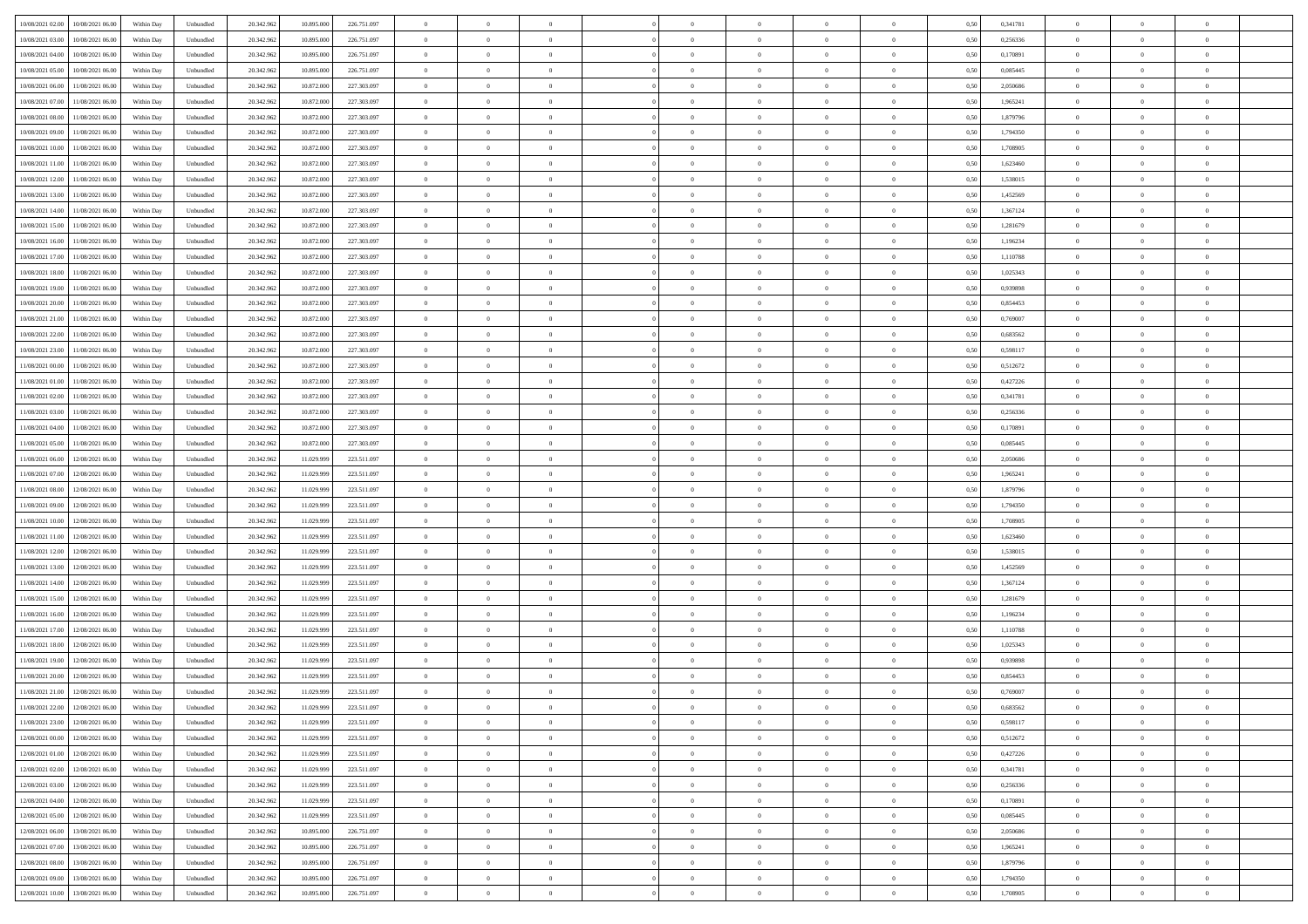|                                                                                                   |            |           |            |            |             | $\overline{0}$ | $\overline{0}$ |                | $\overline{0}$ | $\theta$       |                | $\theta$       |      |          | $\theta$       | $\theta$       | $\overline{0}$ |  |
|---------------------------------------------------------------------------------------------------|------------|-----------|------------|------------|-------------|----------------|----------------|----------------|----------------|----------------|----------------|----------------|------|----------|----------------|----------------|----------------|--|
| 12/08/2021 11:00 13/08/2021 06:00                                                                 | Within Day | Unbundled | 20.342.962 | 10.895.000 | 226.751.097 |                |                |                |                |                |                |                | 0,50 | 1,623460 |                |                |                |  |
| 12/08/2021 12:00<br>13/08/2021 06:00                                                              | Within Day | Unbundled | 20.342.96  | 10.895.00  | 226.751.097 | $\bf{0}$       | $\overline{0}$ | $\bf{0}$       | $\overline{0}$ | $\overline{0}$ | $\overline{0}$ | $\bf{0}$       | 0,50 | 1,538015 | $\,$ 0 $\,$    | $\bf{0}$       | $\overline{0}$ |  |
| $12/08/2021\ 13.00$<br>13/08/2021 06:00                                                           | Within Day | Unbundled | 20.342.962 | 10,895,000 | 226.751.097 | $\overline{0}$ | $\bf{0}$       | $\overline{0}$ | $\bf{0}$       | $\bf{0}$       | $\overline{0}$ | $\bf{0}$       | 0.50 | 1,452569 | $\bf{0}$       | $\overline{0}$ | $\overline{0}$ |  |
| 12/08/2021 14:00<br>13/08/2021 06:00                                                              | Within Day | Unbundled | 20.342.96  | 10.895.000 | 226.751.097 | $\overline{0}$ | $\overline{0}$ | $\overline{0}$ | $\theta$       | $\theta$       | $\overline{0}$ | $\bf{0}$       | 0,50 | 1,367124 | $\theta$       | $\theta$       | $\overline{0}$ |  |
| 12/08/2021 15:00<br>13/08/2021 06:00                                                              | Within Day | Unbundled | 20.342.96  | 10.895.00  | 226.751.097 | $\bf{0}$       | $\overline{0}$ | $\bf{0}$       | $\overline{0}$ | $\theta$       | $\overline{0}$ | $\bf{0}$       | 0,50 | 1,281679 | $\,$ 0 $\,$    | $\bf{0}$       | $\overline{0}$ |  |
|                                                                                                   |            |           |            |            |             |                |                |                |                |                |                |                |      |          |                |                |                |  |
| 12/08/2021 16:00<br>13/08/2021 06:00                                                              | Within Day | Unbundled | 20.342.962 | 10.895.00  | 226.751.097 | $\overline{0}$ | $\overline{0}$ | $\overline{0}$ | $\bf{0}$       | $\overline{0}$ | $\theta$       | $\bf{0}$       | 0.50 | 1.196234 | $\,$ 0 $\,$    | $\theta$       | $\overline{0}$ |  |
| 12/08/2021 17:00<br>13/08/2021 06:00                                                              | Within Day | Unbundled | 20.342.96  | 10.895.000 | 226.751.097 | $\overline{0}$ | $\overline{0}$ | $\overline{0}$ | $\overline{0}$ | $\overline{0}$ | $\overline{0}$ | $\bf{0}$       | 0,50 | 1,110788 | $\theta$       | $\theta$       | $\overline{0}$ |  |
| 12/08/2021 18:00<br>13/08/2021 06:00                                                              | Within Day | Unbundled | 20.342.96  | 10.895.00  | 226.751.097 | $\bf{0}$       | $\overline{0}$ | $\overline{0}$ | $\overline{0}$ | $\overline{0}$ | $\overline{0}$ | $\bf{0}$       | 0,50 | 1,025343 | $\,$ 0 $\,$    | $\bf{0}$       | $\overline{0}$ |  |
| 12/08/2021 19:00<br>13/08/2021 06:00                                                              | Within Day | Unbundled | 20.342.96  | 10.895.00  | 226.751.097 | $\overline{0}$ | $\bf{0}$       | $\overline{0}$ | $\bf{0}$       | $\overline{0}$ | $\overline{0}$ | $\bf{0}$       | 0.50 | 0.939898 | $\bf{0}$       | $\theta$       | $\overline{0}$ |  |
| 12/08/2021 20:00<br>13/08/2021 06:00                                                              | Within Day | Unbundled | 20.342.962 | 10.895.000 | 226.751.097 | $\bf{0}$       | $\bf{0}$       | $\overline{0}$ | $\overline{0}$ | $\overline{0}$ | $\overline{0}$ | $\bf{0}$       | 0,50 | 0,854453 | $\,$ 0 $\,$    | $\theta$       | $\overline{0}$ |  |
| 12/08/2021 21:00<br>13/08/2021 06:00                                                              | Within Day | Unbundled | 20.342.96  | 10.895.000 | 226.751.097 | $\bf{0}$       | $\overline{0}$ | $\bf{0}$       | $\bf{0}$       | $\bf{0}$       | $\overline{0}$ | $\bf{0}$       | 0,50 | 0,769007 | $\,$ 0 $\,$    | $\bf{0}$       | $\overline{0}$ |  |
| 12/08/2021 22:00<br>13/08/2021 06:00                                                              | Within Day | Unbundled | 20.342.962 | 10,895,000 | 226.751.097 | $\overline{0}$ | $\bf{0}$       | $\overline{0}$ | $\bf{0}$       | $\bf{0}$       | $\overline{0}$ | $\bf{0}$       | 0.50 | 0.683562 | $\bf{0}$       | $\overline{0}$ | $\bf{0}$       |  |
|                                                                                                   |            |           |            |            |             | $\overline{0}$ | $\overline{0}$ | $\overline{0}$ | $\overline{0}$ | $\theta$       | $\overline{0}$ | $\overline{0}$ |      |          | $\,$ 0 $\,$    | $\theta$       | $\overline{0}$ |  |
| 12/08/2021 23:00<br>13/08/2021 06:00                                                              | Within Day | Unbundled | 20.342.96  | 10.895.000 | 226.751.097 |                |                |                |                |                |                |                | 0,50 | 0,598117 |                |                |                |  |
| 13/08/2021 00:00<br>13/08/2021 06:00                                                              | Within Day | Unbundled | 20.342.96  | 10.895.00  | 226.751.097 | $\bf{0}$       | $\overline{0}$ | $\bf{0}$       | $\overline{0}$ | $\theta$       | $\overline{0}$ | $\bf{0}$       | 0,50 | 0,512672 | $\,$ 0 $\,$    | $\bf{0}$       | $\overline{0}$ |  |
| 13/08/2021 01:00<br>13/08/2021 06:00                                                              | Within Day | Unbundled | 20.342.962 | 10.895.00  | 226.751.097 | $\overline{0}$ | $\overline{0}$ | $\overline{0}$ | $\bf{0}$       | $\theta$       | $\Omega$       | $\bf{0}$       | 0.50 | 0,427226 | $\,$ 0 $\,$    | $\theta$       | $\overline{0}$ |  |
| 13/08/2021 02:00<br>13/08/2021 06:00                                                              | Within Day | Unbundled | 20.342.962 | 10.895.000 | 226.751.097 | $\overline{0}$ | $\overline{0}$ | $\overline{0}$ | $\overline{0}$ | $\overline{0}$ | $\overline{0}$ | $\bf{0}$       | 0,50 | 0,341781 | $\theta$       | $\theta$       | $\overline{0}$ |  |
| 13/08/2021 03:00<br>13/08/2021 06:00                                                              | Within Day | Unbundled | 20.342.96  | 10.895.00  | 226.751.097 | $\bf{0}$       | $\overline{0}$ | $\overline{0}$ | $\overline{0}$ | $\theta$       | $\overline{0}$ | $\bf{0}$       | 0,50 | 0,256336 | $\,$ 0 $\,$    | $\bf{0}$       | $\overline{0}$ |  |
| 13/08/2021 04:00<br>13/08/2021 06:00                                                              | Within Day | Unbundled | 20,342.96  | 10.895.00  | 226.751.097 | $\overline{0}$ | $\bf{0}$       | $\overline{0}$ | $\bf{0}$       | $\overline{0}$ | $\overline{0}$ | $\bf{0}$       | 0.50 | 0.170891 | $\bf{0}$       | $\overline{0}$ | $\overline{0}$ |  |
| 13/08/2021 05:00<br>13/08/2021 06:00                                                              | Within Day | Unbundled | 20.342.962 | 10.895.000 | 226.751.097 | $\overline{0}$ | $\overline{0}$ | $\overline{0}$ | $\overline{0}$ | $\overline{0}$ | $\overline{0}$ | $\bf{0}$       | 0,50 | 0,085445 | $\,$ 0 $\,$    | $\theta$       | $\overline{0}$ |  |
| 13/08/2021 06:00<br>14/08/2021 06:00                                                              | Within Day | Unbundled | 20.342.96  | 10.246.00  | 242.327.097 | $\bf{0}$       | $\bf{0}$       | $\bf{0}$       | $\bf{0}$       | $\overline{0}$ | $\overline{0}$ | $\bf{0}$       | 0,50 | 2,050686 | $\,$ 0 $\,$    | $\bf{0}$       | $\overline{0}$ |  |
|                                                                                                   |            |           |            |            |             |                |                |                |                |                |                |                |      |          |                |                |                |  |
| 13/08/2021 07:00<br>14/08/2021 06:00                                                              | Within Day | Unbundled | 20.342.962 | 10.246,000 | 242.327.097 | $\overline{0}$ | $\bf{0}$       | $\overline{0}$ | $\bf{0}$       | $\bf{0}$       | $\overline{0}$ | $\bf{0}$       | 0.50 | 1,965241 | $\bf{0}$       | $\overline{0}$ | $\overline{0}$ |  |
| 13/08/2021 08:00<br>14/08/2021 06:00                                                              | Within Day | Unbundled | 20.342.96  | 10.246.000 | 242.327.097 | $\overline{0}$ | $\overline{0}$ | $\overline{0}$ | $\theta$       | $\theta$       | $\overline{0}$ | $\bf{0}$       | 0,50 | 1,879796 | $\theta$       | $\theta$       | $\overline{0}$ |  |
| 13/08/2021 09:00<br>14/08/2021 06:00                                                              | Within Day | Unbundled | 20.342.96  | 10.246.00  | 242.327.097 | $\bf{0}$       | $\overline{0}$ | $\bf{0}$       | $\bf{0}$       | $\bf{0}$       | $\overline{0}$ | $\bf{0}$       | 0,50 | 1,794350 | $\,$ 0 $\,$    | $\bf{0}$       | $\overline{0}$ |  |
| 13/08/2021 10:00<br>14/08/2021 06:00                                                              | Within Day | Unbundled | 20.342.962 | 10.246.00  | 242.327.097 | $\overline{0}$ | $\overline{0}$ | $\overline{0}$ | $\overline{0}$ | $\overline{0}$ | $\Omega$       | $\bf{0}$       | 0.50 | 1,708905 | $\,$ 0 $\,$    | $\theta$       | $\overline{0}$ |  |
| 13/08/2021 11:00<br>14/08/2021 06:00                                                              | Within Day | Unbundled | 20.342.962 | 10.246.000 | 242.327.097 | $\overline{0}$ | $\overline{0}$ | $\overline{0}$ | $\overline{0}$ | $\theta$       | $\overline{0}$ | $\bf{0}$       | 0,50 | 1,623460 | $\theta$       | $\theta$       | $\overline{0}$ |  |
| 13/08/2021 12:00<br>14/08/2021 06:00                                                              | Within Day | Unbundled | 20.342.96  | 10.246.00  | 242.327.097 | $\bf{0}$       | $\theta$       | $\bf{0}$       | $\overline{0}$ | $\theta$       | $\overline{0}$ | $\bf{0}$       | 0,50 | 1,538015 | $\,$ 0 $\,$    | $\bf{0}$       | $\overline{0}$ |  |
| 13/08/2021 13:00<br>14/08/2021 06:00                                                              | Within Day | Unbundled | 20.342.96  | 10.246.00  | 242.327.097 | $\overline{0}$ | $\bf{0}$       | $\overline{0}$ | $\bf{0}$       | $\overline{0}$ | $\overline{0}$ | $\bf{0}$       | 0.50 | 1.452569 | $\bf{0}$       | $\overline{0}$ | $\overline{0}$ |  |
| 13/08/2021 14:00<br>14/08/2021 06:00                                                              | Within Day | Unbundled | 20.342.962 | 10.246.000 | 242.327.097 | $\overline{0}$ | $\overline{0}$ | $\overline{0}$ | $\overline{0}$ | $\overline{0}$ | $\overline{0}$ | $\bf{0}$       | 0,50 | 1,367124 | $\theta$       | $\theta$       | $\overline{0}$ |  |
| 14/08/2021 06:00                                                                                  | Within Day | Unbundled | 20.342.96  | 10.246.00  | 242.327.097 | $\bf{0}$       | $\bf{0}$       | $\bf{0}$       | $\bf{0}$       | $\overline{0}$ | $\overline{0}$ | $\bf{0}$       | 0,50 | 1,281679 | $\,$ 0 $\,$    | $\bf{0}$       | $\overline{0}$ |  |
| 13/08/2021 15:00                                                                                  |            |           |            |            |             |                |                |                |                |                |                |                |      |          |                |                |                |  |
| 13/08/2021 16:00<br>14/08/2021 06:00                                                              | Within Day | Unbundled | 20.342.962 | 10.246,000 | 242.327.097 | $\overline{0}$ | $\bf{0}$       | $\overline{0}$ | $\bf{0}$       | $\bf{0}$       | $\overline{0}$ | $\bf{0}$       | 0.50 | 1,196234 | $\bf{0}$       | $\overline{0}$ | $\overline{0}$ |  |
| 13/08/2021 17:00<br>14/08/2021 06:00                                                              | Within Day | Unbundled | 20.342.96  | 10.246,000 | 242.327.097 | $\overline{0}$ | $\overline{0}$ | $\overline{0}$ | $\overline{0}$ | $\overline{0}$ | $\overline{0}$ | $\bf{0}$       | 0.5( | 1,110788 | $\theta$       | $\theta$       | $\overline{0}$ |  |
| 13/08/2021 18:00<br>14/08/2021 06:00                                                              | Within Day | Unbundled | 20.342.96  | 10.246.00  | 242.327.097 | $\bf{0}$       | $\overline{0}$ | $\bf{0}$       | $\bf{0}$       | $\overline{0}$ | $\overline{0}$ | $\bf{0}$       | 0,50 | 1,025343 | $\,$ 0 $\,$    | $\bf{0}$       | $\overline{0}$ |  |
| 13/08/2021 19:00<br>14/08/2021 06:00                                                              | Within Day | Unbundled | 20.342.962 | 10.246.00  | 242.327.097 | $\overline{0}$ | $\overline{0}$ | $\overline{0}$ | $\bf{0}$       | $\bf{0}$       | $\Omega$       | $\bf{0}$       | 0.50 | 0.939898 | $\,$ 0 $\,$    | $\theta$       | $\overline{0}$ |  |
| 13/08/2021 20:00<br>14/08/2021 06:00                                                              | Within Dav | Unbundled | 20.342.96  | 10.246.000 | 242.327.097 | $\overline{0}$ | $\overline{0}$ | $\overline{0}$ | $\overline{0}$ | $\theta$       | $\overline{0}$ | $\overline{0}$ | 0.50 | 0,854453 | $\theta$       | $\theta$       | $\overline{0}$ |  |
| 13/08/2021 21:00<br>14/08/2021 06:00                                                              | Within Day | Unbundled | 20.342.96  | 10.246.00  | 242.327.097 | $\bf{0}$       | $\overline{0}$ | $\bf{0}$       | $\overline{0}$ | $\bf{0}$       | $\overline{0}$ | $\bf{0}$       | 0,50 | 0,769007 | $\,$ 0 $\,$    | $\bf{0}$       | $\overline{0}$ |  |
| 13/08/2021 22:00<br>14/08/2021 06:00                                                              | Within Day | Unbundled | 20,342.96  | 10.246.00  | 242.327.097 | $\overline{0}$ | $\bf{0}$       | $\overline{0}$ | $\bf{0}$       | $\overline{0}$ | $\overline{0}$ | $\bf{0}$       | 0.50 | 0.683562 | $\bf{0}$       | $\overline{0}$ | $\overline{0}$ |  |
| 13/08/2021 23:00<br>14/08/2021 06:00                                                              | Within Dav | Unbundled | 20.342.96  | 10.246,000 | 242.327.097 | $\overline{0}$ | $\overline{0}$ | $\overline{0}$ | $\overline{0}$ | $\overline{0}$ | $\overline{0}$ | $\overline{0}$ | 0.50 | 0,598117 | $\theta$       | $\theta$       | $\overline{0}$ |  |
|                                                                                                   |            |           |            |            |             |                |                |                |                |                |                |                |      |          |                |                |                |  |
| 14/08/2021 00:00<br>14/08/2021 06:00                                                              | Within Day | Unbundled | 20.342.96  | 10.246.00  | 242.327.097 | $\bf{0}$       | $\bf{0}$       | $\bf{0}$       | $\bf{0}$       | $\overline{0}$ | $\overline{0}$ | $\bf{0}$       | 0,50 | 0,512672 | $\,$ 0 $\,$    | $\bf{0}$       | $\overline{0}$ |  |
| 14/08/2021 01:00<br>14/08/2021 06:00                                                              | Within Day | Unbundled | 20.342.962 | 10.246,000 | 242.327.097 | $\overline{0}$ | $\bf{0}$       | $\overline{0}$ | $\bf{0}$       | $\bf{0}$       | $\overline{0}$ | $\bf{0}$       | 0.50 | 0,427226 | $\bf{0}$       | $\overline{0}$ | $\overline{0}$ |  |
| 14/08/2021 02:00<br>14/08/2021 06:00                                                              | Within Dav | Unbundled | 20.342.96  | 10.246,000 | 242.327.097 | $\overline{0}$ | $\overline{0}$ | $\overline{0}$ | $\overline{0}$ | $\theta$       | $\overline{0}$ | $\bf{0}$       | 0.5( | 0,341781 | $\theta$       | $\theta$       | $\overline{0}$ |  |
| 14/08/2021 03:00<br>14/08/2021 06:00                                                              | Within Day | Unbundled | 20.342.96  | 10.246.00  | 242.327.097 | $\bf{0}$       | $\overline{0}$ | $\bf{0}$       | $\bf{0}$       | $\overline{0}$ | $\overline{0}$ | $\bf{0}$       | 0,50 | 0,256336 | $\,$ 0 $\,$    | $\bf{0}$       | $\overline{0}$ |  |
| 14/08/2021 04:00<br>14/08/2021 06:00                                                              | Within Day | Unbundled | 20.342.96  | 10.246.00  | 242.327.097 | $\overline{0}$ | $\overline{0}$ | $\Omega$       | $\overline{0}$ | $\bf{0}$       | $\Omega$       | $\bf{0}$       | 0.50 | 0,170891 | $\bf{0}$       | $\theta$       | $\overline{0}$ |  |
| 14/08/2021 05:00<br>14/08/2021 06:00                                                              | Within Dav | Unbundled | 20.342.96  | 10.246.000 | 242.327.097 | $\overline{0}$ | $\overline{0}$ | $\Omega$       | $\overline{0}$ | $\theta$       | $\Omega$       | $\overline{0}$ | 0.5( | 0.085445 | $\theta$       | $\theta$       | $\overline{0}$ |  |
| 14/08/2021 06:00<br>15/08/2021 06:00                                                              | Within Day | Unbundled | 20.342.96  | 9.479.999  | 260.711.097 | $\bf{0}$       | $\bf{0}$       | $\bf{0}$       | $\bf{0}$       | $\bf{0}$       | $\overline{0}$ | $\bf{0}$       | 0,50 | 2,050686 | $\,$ 0 $\,$    | $\bf{0}$       | $\overline{0}$ |  |
| $\begin{array}{ c c c c c } \hline 14/08/2021 & 07.00 & 15/08/2021 & 06.00 \\ \hline \end{array}$ | Within Day | Unbundled | 20.342.962 | 9.479.999  | 260.711.097 | $\overline{0}$ | $\Omega$       |                | $\Omega$       |                |                |                | 0,50 | 1,965241 | $\theta$       | $\overline{0}$ |                |  |
| 14/08/2021 08:00 15/08/2021 06:00                                                                 | Within Day | Unbundled | 20.342.962 | 9.479.999  | 260.711.097 | $\overline{0}$ | $\theta$       | $\Omega$       | $\theta$       | $\overline{0}$ | $\overline{0}$ | $\bf{0}$       | 0,50 | 1,879796 | $\theta$       | $\theta$       | $\overline{0}$ |  |
|                                                                                                   |            |           |            |            |             |                |                |                |                |                |                |                |      |          |                |                |                |  |
| 14/08/2021 09:00<br>15/08/2021 06:00                                                              | Within Day | Unbundled | 20.342.96  | 9.479.999  | 260.711.097 | $\overline{0}$ | $\bf{0}$       | $\overline{0}$ | $\overline{0}$ | $\bf{0}$       | $\overline{0}$ | $\bf{0}$       | 0,50 | 1,794350 | $\bf{0}$       | $\overline{0}$ | $\bf{0}$       |  |
| 14/08/2021 10:00 15/08/2021 06:00                                                                 | Within Day | Unbundled | 20.342.962 | 9.479.999  | 260.711.097 | $\overline{0}$ | $\bf{0}$       | $\overline{0}$ | $\overline{0}$ | $\mathbf{0}$   | $\overline{0}$ | $\,$ 0 $\,$    | 0.50 | 1,708905 | $\overline{0}$ | $\bf{0}$       | $\,$ 0 $\,$    |  |
| 14/08/2021 11:00 15/08/2021 06:00                                                                 | Within Day | Unbundled | 20.342.962 | 9.479.999  | 260.711.097 | $\overline{0}$ | $\overline{0}$ | $\overline{0}$ | $\overline{0}$ | $\overline{0}$ | $\overline{0}$ | $\bf{0}$       | 0,50 | 1,623460 | $\theta$       | $\theta$       | $\overline{0}$ |  |
| 14/08/2021 12:00<br>15/08/2021 06:00                                                              | Within Day | Unbundled | 20.342.962 | 9.479.999  | 260.711.097 | $\overline{0}$ | $\bf{0}$       | $\overline{0}$ | $\bf{0}$       | $\overline{0}$ | $\bf{0}$       | $\bf{0}$       | 0,50 | 1,538015 | $\bf{0}$       | $\bf{0}$       | $\overline{0}$ |  |
| 14/08/2021 13:00<br>15/08/2021 06:00                                                              | Within Day | Unbundled | 20.342.962 | 9.479.999  | 260.711.097 | $\overline{0}$ | $\bf{0}$       | $\overline{0}$ | $\overline{0}$ | $\overline{0}$ | $\overline{0}$ | $\bf{0}$       | 0.50 | 1.452569 | $\,$ 0 $\,$    | $\theta$       | $\,$ 0         |  |
| 14/08/2021 14:00<br>15/08/2021 06:00                                                              | Within Day | Unbundled | 20.342.962 | 9.479.999  | 260.711.097 | $\overline{0}$ | $\overline{0}$ | $\overline{0}$ | $\overline{0}$ | $\overline{0}$ | $\overline{0}$ | $\bf{0}$       | 0,50 | 1,367124 | $\overline{0}$ | $\theta$       | $\overline{0}$ |  |
| 14/08/2021 15:00<br>15/08/2021 06:00                                                              | Within Day | Unbundled | 20.342.96  | 9.479.999  | 260.711.097 | $\overline{0}$ | $\overline{0}$ | $\overline{0}$ | $\overline{0}$ | $\overline{0}$ | $\overline{0}$ | $\bf{0}$       | 0,50 | 1,281679 | $\bf{0}$       | $\overline{0}$ | $\overline{0}$ |  |
|                                                                                                   |            |           |            |            |             |                |                |                |                |                |                |                |      |          |                |                |                |  |
| 14/08/2021 16:00<br>15/08/2021 06:00                                                              | Within Day | Unbundled | 20.342.962 | 9.479.999  | 260.711.097 | $\overline{0}$ | $\overline{0}$ | $\overline{0}$ | $\overline{0}$ | $\bf{0}$       | $\overline{0}$ | $\bf{0}$       | 0.50 | 1.196234 | $\mathbf{0}$   | $\bf{0}$       | $\,$ 0         |  |
| 14/08/2021 17:00 15/08/2021 06:00                                                                 | Within Dav | Unbundled | 20.342.962 | 9.479.999  | 260.711.097 | $\overline{0}$ | $\overline{0}$ | $\overline{0}$ | $\overline{0}$ | $\overline{0}$ | $\overline{0}$ | $\bf{0}$       | 0,50 | 1,110788 | $\overline{0}$ | $\theta$       | $\overline{0}$ |  |
| 14/08/2021 18:00<br>15/08/2021 06:00                                                              | Within Day | Unbundled | 20.342.96  | 9.479.999  | 260.711.097 | $\overline{0}$ | $\bf{0}$       | $\overline{0}$ | $\bf{0}$       | $\overline{0}$ | $\bf{0}$       | $\bf{0}$       | 0,50 | 1,025343 | $\bf{0}$       | $\bf{0}$       | $\overline{0}$ |  |
| 14/08/2021 19:00 15/08/2021 06:00                                                                 | Within Day | Unbundled | 20.342.962 | 9.479.999  | 260.711.097 | $\overline{0}$ | $\bf{0}$       | $\overline{0}$ | $\overline{0}$ | $\,$ 0 $\,$    | $\overline{0}$ | $\bf{0}$       | 0,50 | 0,939898 | $\overline{0}$ | $\,$ 0 $\,$    | $\,$ 0 $\,$    |  |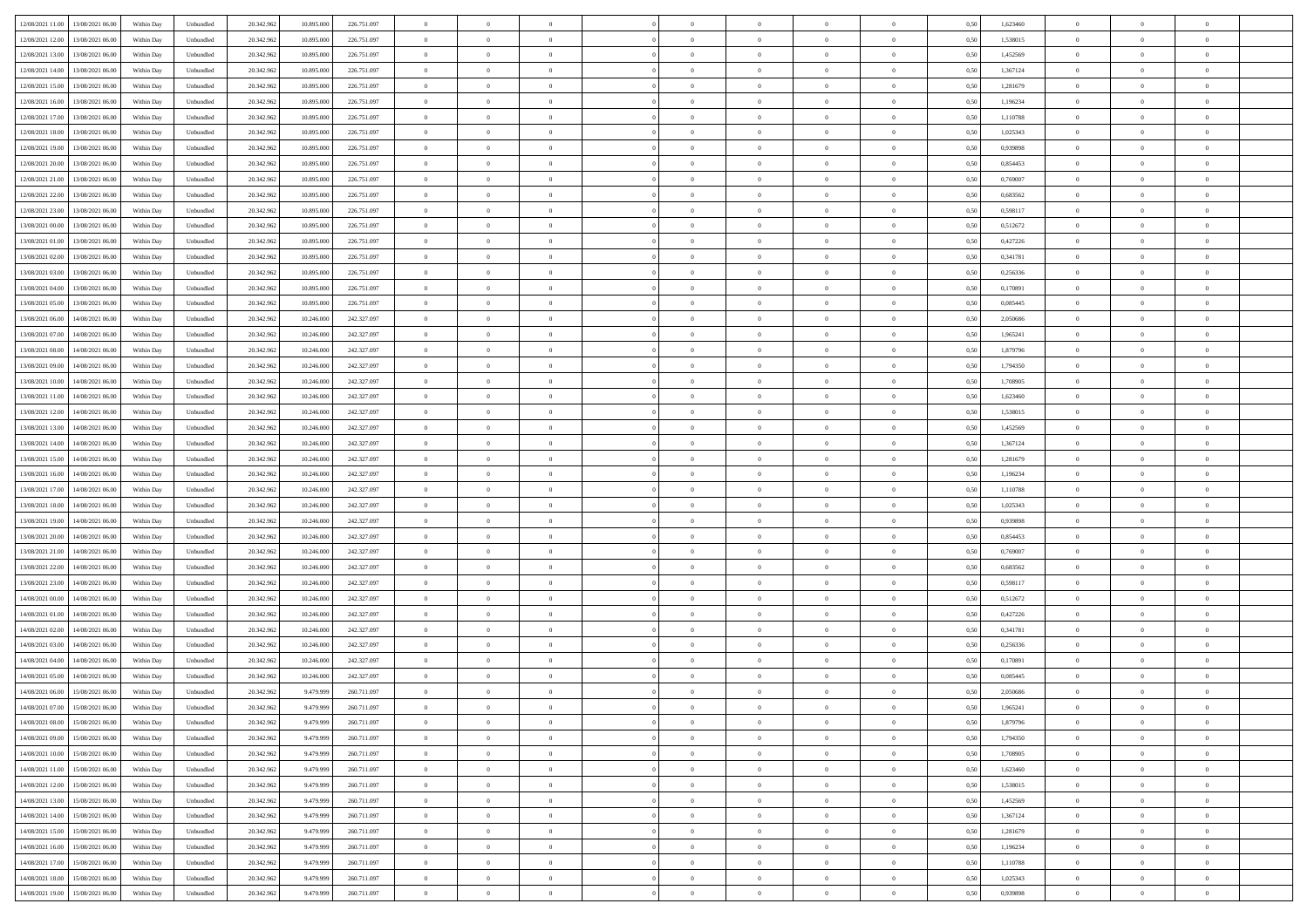| 14/08/2021 20:00                  | 15/08/2021 06:00 | Within Day | Unbundled                   | 20.342.962 | 9.479.999  | 260.711.097 | $\overline{0}$ | $\theta$       |                | $\overline{0}$ | $\bf{0}$       | $\overline{0}$ | $\theta$       | 0,50 | 0,854453 | $\theta$       | $\theta$       | $\overline{0}$           |  |
|-----------------------------------|------------------|------------|-----------------------------|------------|------------|-------------|----------------|----------------|----------------|----------------|----------------|----------------|----------------|------|----------|----------------|----------------|--------------------------|--|
|                                   |                  |            |                             |            |            |             | $\overline{0}$ | $\theta$       | $\overline{0}$ | $\overline{0}$ | $\,$ 0         |                |                |      |          | $\,$ 0 $\,$    | $\overline{0}$ | $\overline{0}$           |  |
| 14/08/2021 21:00                  | 15/08/2021 06.00 | Within Day | Unbundled                   | 20.342.962 | 9.479.999  | 260.711.097 |                |                |                |                |                | $\bf{0}$       | $\bf{0}$       | 0,50 | 0,769007 |                |                |                          |  |
| 14/08/2021 22:00                  | 15/08/2021 06:00 | Within Day | Unbundled                   | 20.342.962 | 9.479.999  | 260.711.097 | $\overline{0}$ | $\overline{0}$ | $\overline{0}$ | $\overline{0}$ | $\bf{0}$       | $\overline{0}$ | $\mathbf{0}$   | 0.50 | 0.683562 | $\bf{0}$       | $\overline{0}$ | $\overline{0}$           |  |
| 14/08/2021 23:00                  | 15/08/2021 06:00 | Within Day | Unbundled                   | 20.342.962 | 9.479.999  | 260.711.097 | $\overline{0}$ | $\overline{0}$ | $\overline{0}$ | $\overline{0}$ | $\bf{0}$       | $\overline{0}$ | $\overline{0}$ | 0,50 | 0,598117 | $\theta$       | $\overline{0}$ | $\overline{0}$           |  |
| 15/08/2021 00:00                  | 15/08/2021 06.00 | Within Day | Unbundled                   | 20.342.962 | 9.479.999  | 260.711.097 | $\overline{0}$ | $\theta$       | $\overline{0}$ |                | $\overline{0}$ | $\overline{0}$ | $\bf{0}$       | 0,50 | 0,512672 | $\,$ 0 $\,$    | $\overline{0}$ | $\overline{0}$           |  |
| 15/08/2021 01:00                  | 15/08/2021 06:00 | Within Day | Unbundled                   | 20.342.962 | 9.479.999  | 260.711.097 | $\overline{0}$ | $\overline{0}$ | $\overline{0}$ | $\overline{0}$ | $\bf{0}$       | $\overline{0}$ | $\overline{0}$ | 0.50 | 0,427226 | $\,0\,$        | $\theta$       | $\overline{0}$           |  |
| 15/08/2021 02:00                  | 15/08/2021 06:00 | Within Day | Unbundled                   | 20.342.962 | 9.479.999  | 260.711.097 | $\overline{0}$ | $\theta$       | $\overline{0}$ | $\overline{0}$ | $\bf{0}$       | $\overline{0}$ | $\overline{0}$ | 0,50 | 0,341781 | $\theta$       | $\theta$       | $\overline{0}$           |  |
| 15/08/2021 03:00                  | 15/08/2021 06.00 | Within Day | Unbundled                   | 20.342.962 | 9.479.999  | 260.711.097 | $\overline{0}$ | $\theta$       | $\overline{0}$ |                | $\,$ 0         | $\overline{0}$ | $\bf{0}$       | 0,50 | 0,256336 | $\,$ 0 $\,$    | $\overline{0}$ | $\overline{0}$           |  |
| 15/08/2021 04:00                  | 15/08/2021 06:00 | Within Day | Unbundled                   | 20.342.962 | 9.479.999  | 260.711.097 | $\overline{0}$ | $\overline{0}$ | $\overline{0}$ | $\overline{0}$ | $\bf{0}$       | $\overline{0}$ | $\bf{0}$       | 0.50 | 0.170891 | $\,0\,$        | $\theta$       | $\overline{0}$           |  |
|                                   |                  |            |                             |            |            |             |                |                |                |                |                |                |                |      |          |                |                |                          |  |
| 15/08/2021 05:00                  | 15/08/2021 06:00 | Within Day | Unbundled                   | 20.342.962 | 9.479.999  | 260.711.097 | $\overline{0}$ | $\overline{0}$ | $\overline{0}$ | $\overline{0}$ | $\,$ 0         | $\overline{0}$ | $\bf{0}$       | 0,50 | 0,085445 | $\,$ 0 $\,$    | $\theta$       | $\overline{0}$           |  |
| 15/08/2021 06:00                  | 16/08/2021 06.00 | Within Day | Unbundled                   | 20.342.962 | 9.479.999  | 260.711.097 | $\overline{0}$ | $\theta$       | $\overline{0}$ | $\overline{0}$ | $\,$ 0         | $\overline{0}$ | $\bf{0}$       | 0,50 | 2,050686 | $\,$ 0 $\,$    | $\overline{0}$ | $\overline{0}$           |  |
| 15/08/2021 07:00                  | 16/08/2021 06:00 | Within Day | Unbundled                   | 20.342.962 | 9.479.999  | 260.711.097 | $\overline{0}$ | $\overline{0}$ | $\overline{0}$ | $\overline{0}$ | $\bf{0}$       | $\overline{0}$ | $\mathbf{0}$   | 0.50 | 1.965241 | $\bf{0}$       | $\overline{0}$ | $\bf{0}$                 |  |
| 15/08/2021 08:00                  | 16/08/2021 06:00 | Within Day | Unbundled                   | 20.342.962 | 9.479.999  | 260.711.097 | $\overline{0}$ | $\theta$       | $\overline{0}$ | $\overline{0}$ | $\bf{0}$       | $\overline{0}$ | $\overline{0}$ | 0,50 | 1,879796 | $\,$ 0 $\,$    | $\theta$       | $\overline{0}$           |  |
| 15/08/2021 09:00                  | 16/08/2021 06.00 | Within Day | Unbundled                   | 20.342.962 | 9.479.999  | 260.711.097 | $\overline{0}$ | $\theta$       | $\overline{0}$ |                | $\overline{0}$ | $\overline{0}$ | $\bf{0}$       | 0,50 | 1,794350 | $\,$ 0 $\,$    | $\overline{0}$ | $\overline{0}$           |  |
| 15/08/2021 11:00                  | 16/08/2021 06:00 | Within Day | Unbundled                   | 20.342.962 | 9.479.999  | 260.711.097 | $\overline{0}$ | $\overline{0}$ | $\overline{0}$ | $\overline{0}$ | $\,$ 0         | $\overline{0}$ | $\bf{0}$       | 0.50 | 1.623460 | $\theta$       | $\theta$       | $\overline{0}$           |  |
| 15/08/2021 12:00                  | 16/08/2021 06:00 | Within Day | Unbundled                   | 20.342.962 | 9.479.999  | 260.711.097 | $\overline{0}$ | $\overline{0}$ | $\overline{0}$ | $\overline{0}$ | $\bf{0}$       | $\overline{0}$ | $\overline{0}$ | 0,50 | 1,538015 | $\theta$       | $\theta$       | $\overline{0}$           |  |
|                                   |                  |            |                             |            |            |             |                |                |                |                |                |                |                |      |          |                |                |                          |  |
| 15/08/2021 13:00                  | 16/08/2021 06.00 | Within Day | Unbundled                   | 20.342.962 | 9.479.999  | 260.711.097 | $\overline{0}$ | $\theta$       | $\overline{0}$ |                | $\bf{0}$       | $\overline{0}$ | $\bf{0}$       | 0,50 | 1,452569 | $\,$ 0 $\,$    | $\overline{0}$ | $\overline{0}$           |  |
| 15/08/2021 14:00                  | 16/08/2021 06:00 | Within Day | Unbundled                   | 20.342.962 | 9.479.999  | 260.711.097 | $\overline{0}$ | $\overline{0}$ | $\overline{0}$ | $\overline{0}$ | $\bf{0}$       | $\overline{0}$ | $\bf{0}$       | 0.50 | 1.367124 | $\,0\,$        | $\overline{0}$ | $\overline{0}$           |  |
| 15/08/2021 15:00                  | 16/08/2021 06:00 | Within Day | Unbundled                   | 20.342.962 | 9.479.999  | 260.711.097 | $\overline{0}$ | $\overline{0}$ | $\overline{0}$ | $\overline{0}$ | $\,$ 0         | $\overline{0}$ | $\overline{0}$ | 0,50 | 1,281679 | $\,$ 0 $\,$    | $\theta$       | $\overline{0}$           |  |
| 15/08/2021 16:00                  | 16/08/2021 06.00 | Within Day | Unbundled                   | 20.342.962 | 9.479.999  | 260.711.097 | $\bf{0}$       | $\theta$       | $\overline{0}$ | $\overline{0}$ | $\,$ 0         | $\bf{0}$       | $\bf{0}$       | 0,50 | 1,196234 | $\,$ 0 $\,$    | $\overline{0}$ | $\overline{0}$           |  |
| 15/08/2021 17:00                  | 16/08/2021 06:00 | Within Day | Unbundled                   | 20.342.962 | 9.479.999  | 260.711.097 | $\overline{0}$ | $\overline{0}$ | $\overline{0}$ | $\overline{0}$ | $\bf{0}$       | $\overline{0}$ | $\mathbf{0}$   | 0.50 | 1.110788 | $\bf{0}$       | $\overline{0}$ | $\overline{0}$           |  |
| 15/08/2021 18:00                  | 16/08/2021 06:00 | Within Day | Unbundled                   | 20.342.962 | 9.479.999  | 260.711.097 | $\overline{0}$ | $\overline{0}$ | $\overline{0}$ | $\overline{0}$ | $\bf{0}$       | $\overline{0}$ | $\overline{0}$ | 0,50 | 1,025343 | $\theta$       | $\overline{0}$ | $\overline{0}$           |  |
| 15/08/2021 19:00                  | 16/08/2021 06.00 | Within Day | Unbundled                   | 20.342.962 | 9.479.999  | 260.711.097 | $\overline{0}$ | $\theta$       | $\overline{0}$ | $\overline{0}$ | $\bf{0}$       | $\overline{0}$ | $\bf{0}$       | 0,50 | 0,939898 | $\,$ 0 $\,$    | $\overline{0}$ | $\overline{0}$           |  |
| 15/08/2021 20:00                  | 16/08/2021 06:00 | Within Day | Unbundled                   | 20.342.962 | 9.479.999  | 260.711.097 | $\overline{0}$ | $\overline{0}$ | $\overline{0}$ | $\overline{0}$ | $\bf{0}$       | $\theta$       | $\bf{0}$       | 0.50 | 0.854453 | $\,0\,$        | $\theta$       | $\overline{0}$           |  |
|                                   |                  |            |                             |            |            |             |                |                |                |                |                |                |                |      |          |                |                |                          |  |
| 15/08/2021 21:00                  | 16/08/2021 06:00 | Within Day | Unbundled                   | 20.342.962 | 9.479.999  | 260.711.097 | $\overline{0}$ | $\theta$       | $\overline{0}$ | $\overline{0}$ | $\bf{0}$       | $\overline{0}$ | $\overline{0}$ | 0,50 | 0,769007 | $\theta$       | $\theta$       | $\overline{0}$           |  |
| 15/08/2021 22:00                  | 16/08/2021 06.00 | Within Day | Unbundled                   | 20.342.962 | 9.479.999  | 260.711.097 | $\overline{0}$ | $\theta$       | $\overline{0}$ |                | $\bf{0}$       | $\overline{0}$ | $\bf{0}$       | 0,50 | 0,683562 | $\,$ 0 $\,$    | $\overline{0}$ | $\overline{0}$           |  |
| 15/08/2021 23:00                  | 16/08/2021 06:00 | Within Day | Unbundled                   | 20.342.962 | 9.479.999  | 260.711.097 | $\overline{0}$ | $\overline{0}$ | $\overline{0}$ | $\overline{0}$ | $\bf{0}$       | $\overline{0}$ | $\bf{0}$       | 0.50 | 0.598117 | $\,0\,$        | $\overline{0}$ | $\overline{0}$           |  |
| 16/08/2021 00:00                  | 16/08/2021 06:00 | Within Day | Unbundled                   | 20.342.962 | 9.479.999  | 260.711.097 | $\overline{0}$ | $\overline{0}$ | $\overline{0}$ | $\overline{0}$ | $\bf{0}$       | $\overline{0}$ | $\bf{0}$       | 0,50 | 0,512672 | $\theta$       | $\theta$       | $\overline{0}$           |  |
| 16/08/2021 01:00                  | 16/08/2021 06.00 | Within Day | Unbundled                   | 20.342.962 | 9.479.999  | 260.711.097 | $\bf{0}$       | $\theta$       | $\overline{0}$ | $\overline{0}$ | $\,$ 0         | $\bf{0}$       | $\bf{0}$       | 0,50 | 0,427226 | $\,$ 0 $\,$    | $\overline{0}$ | $\overline{0}$           |  |
| 16/08/2021 02:00                  | 16/08/2021 06:00 | Within Day | Unbundled                   | 20.342.962 | 9.479.999  | 260.711.097 | $\overline{0}$ | $\overline{0}$ | $\overline{0}$ | $\overline{0}$ | $\bf{0}$       | $\overline{0}$ | $\mathbf{0}$   | 0.50 | 0.341781 | $\bf{0}$       | $\overline{0}$ | $\overline{\phantom{a}}$ |  |
| 16/08/2021 03:00                  | 16/08/2021 06:00 | Within Dav | Unbundled                   | 20.342.962 | 9.479.999  | 260.711.097 | $\overline{0}$ | $\overline{0}$ | $\theta$       | $\overline{0}$ | $\mathbf{0}$   | $\overline{0}$ | $\overline{0}$ | 0.50 | 0,256336 | $\theta$       | $\overline{0}$ | $\overline{0}$           |  |
| 16/08/2021 04:00                  | 16/08/2021 06.00 | Within Day | Unbundled                   | 20.342.962 | 9.479.999  | 260.711.097 | $\overline{0}$ | $\theta$       | $\overline{0}$ | $\overline{0}$ | $\bf{0}$       | $\overline{0}$ | $\bf{0}$       | 0,50 | 0,170891 | $\,$ 0 $\,$    | $\overline{0}$ | $\overline{0}$           |  |
| 16/08/2021 05:00                  | 16/08/2021 06:00 | Within Day | Unbundled                   | 20.342.962 | 9.479.999  | 260.711.097 | $\overline{0}$ | $\overline{0}$ | $\overline{0}$ | $\overline{0}$ | $\bf{0}$       | $\overline{0}$ | $\bf{0}$       | 0.50 | 0.085445 | $\,0\,$        | $\theta$       | $\overline{0}$           |  |
|                                   |                  |            |                             |            |            |             |                |                |                |                |                |                |                |      |          |                |                |                          |  |
| 16/08/2021 06:00                  | 17/08/2021 06:00 | Within Dav | Unbundled                   | 20.342.962 | 10.082.999 | 246.239.097 | $\overline{0}$ | $\theta$       | $\Omega$       | $\Omega$       | $\mathbf{0}$   | $\overline{0}$ | $\overline{0}$ | 0.50 | 2.050686 | $\theta$       | $\overline{0}$ | $\overline{0}$           |  |
| 16/08/2021 07:00                  | 17/08/2021 06.00 | Within Day | Unbundled                   | 20.342.962 | 10.082.999 | 246.239.097 | $\overline{0}$ | $\theta$       | $\overline{0}$ |                | $\,$ 0         | $\overline{0}$ | $\bf{0}$       | 0,50 | 1,965241 | $\,$ 0 $\,$    | $\overline{0}$ | $\overline{0}$           |  |
| 16/08/2021 08:00                  | 17/08/2021 06:00 | Within Day | Unbundled                   | 20.342.962 | 10.082.999 | 246.239.097 | $\overline{0}$ | $\overline{0}$ | $\overline{0}$ | $\overline{0}$ | $\bf{0}$       | $\overline{0}$ | $\bf{0}$       | 0.50 | 1.879796 | $\,0\,$        | $\overline{0}$ | $\overline{0}$           |  |
| 16/08/2021 09:00                  | 17/08/2021 06:00 | Within Dav | Unbundled                   | 20.342.962 | 10.082.999 | 246.239.097 | $\overline{0}$ | $\overline{0}$ | $\overline{0}$ | $\Omega$       | $\overline{0}$ | $\overline{0}$ | $\overline{0}$ | 0.50 | 1,794350 | $\theta$       | $\overline{0}$ | $\overline{0}$           |  |
| 16/08/2021 10:00                  | 17/08/2021 06.00 | Within Day | Unbundled                   | 20.342.962 | 10.082.999 | 246.239.097 | $\overline{0}$ | $\overline{0}$ | $\overline{0}$ | $\overline{0}$ | $\bf{0}$       | $\overline{0}$ | $\bf{0}$       | 0,50 | 1,708905 | $\,$ 0 $\,$    | $\overline{0}$ | $\overline{0}$           |  |
| 16/08/2021 11:00                  | 17/08/2021 06:00 | Within Day | Unbundled                   | 20.342.962 | 10.082.999 | 246.239.097 | $\overline{0}$ | $\overline{0}$ | $\overline{0}$ | $\overline{0}$ | $\bf{0}$       | $\overline{0}$ | $\mathbf{0}$   | 0.50 | 1.623460 | $\,$ 0 $\,$    | $\overline{0}$ | $\overline{0}$           |  |
| 16/08/2021 12:00                  | 17/08/2021 06:00 | Within Dav | Unbundled                   | 20.342.962 | 10.082.999 | 246.239.097 | $\overline{0}$ | $\overline{0}$ | $\Omega$       | $\Omega$       | $\mathbf{0}$   | $\overline{0}$ | $\overline{0}$ | 0.50 | 1,538015 | $\theta$       | $\overline{0}$ | $\overline{0}$           |  |
| 16/08/2021 13:00                  | 17/08/2021 06.00 | Within Day | Unbundled                   | 20.342.962 | 10.082.999 | 246.239.097 | $\overline{0}$ | $\theta$       | $\overline{0}$ | $\overline{0}$ | $\,$ 0         | $\overline{0}$ | $\bf{0}$       | 0,50 | 1,452569 | $\,$ 0 $\,$    | $\overline{0}$ | $\overline{0}$           |  |
|                                   | 17/08/2021 06:00 |            |                             |            |            | 246.239.097 |                | $\theta$       | $\overline{0}$ | $\overline{0}$ | $\bf{0}$       | $\Omega$       | $\overline{0}$ | 0.50 | 1.367124 | $\,0\,$        | $\theta$       | $\overline{0}$           |  |
| 16/08/2021 14:00                  |                  | Within Day | Unbundled                   | 20.342.962 | 10.082.999 |             | $\overline{0}$ |                |                |                |                |                |                |      |          |                |                |                          |  |
| 16/08/2021 15:00                  | 17/08/2021 06:00 | Within Dav | Unbundled                   | 20.342.962 | 10.082.99  | 246.239.097 | $\overline{0}$ | $\Omega$       | $\Omega$       | $\Omega$       | $\bf{0}$       | $\overline{0}$ | $\bf{0}$       | 0.50 | 1,281679 | $\theta$       | $\theta$       | $\overline{0}$           |  |
| 16/08/2021 16:00                  | 17/08/2021 06:00 | Within Day | Unbundled                   | 20.342.962 | 10.082.999 | 246.239.097 | $\overline{0}$ | $\,$ 0 $\,$    | $\overline{0}$ | $\overline{0}$ | $\,$ 0         | $\overline{0}$ | $\bf{0}$       | 0,50 | 1,196234 | $\,$ 0 $\,$    | $\overline{0}$ | $\overline{0}$           |  |
| 16/08/2021 17:00                  | 17/08/2021 06:00 | Within Day | $\ensuremath{\mathsf{Unb}}$ | 20.342.962 | 10.082.999 | 246 239 097 | $\bf{0}$       | $\theta$       |                |                |                |                |                | 0,50 | 1,110788 | $\bf{0}$       | $\theta$       |                          |  |
| 16/08/2021 18:00 17/08/2021 06:00 |                  | Within Day | Unbundled                   | 20.342.962 | 10.082.999 | 246.239.097 | $\Omega$       | $\overline{0}$ | $\overline{0}$ | $\Omega$       | $\mathbf{0}$   | $\overline{0}$ | $\overline{0}$ | 0.50 | 1,025343 | $\theta$       | $\theta$       | $\overline{0}$           |  |
| 16/08/2021 19:00                  | 17/08/2021 06:00 | Within Day | Unbundled                   | 20.342.962 | 10.082.999 | 246.239.097 | $\overline{0}$ | $\overline{0}$ | $\overline{0}$ | $\bf{0}$       | $\overline{0}$ | $\overline{0}$ | $\mathbf{0}$   | 0,50 | 0,939898 | $\bf{0}$       | $\overline{0}$ | $\bf{0}$                 |  |
| 16/08/2021 20:00                  | 17/08/2021 06:00 | Within Day | Unbundled                   | 20.342.962 | 10.082.999 | 246.239.097 | $\overline{0}$ | $\overline{0}$ | $\overline{0}$ | $\overline{0}$ | $\bf{0}$       | $\overline{0}$ | $\mathbf{0}$   | 0.50 | 0.854453 | $\overline{0}$ | $\bf{0}$       | $\bf{0}$                 |  |
| 16/08/2021 21:00                  | 17/08/2021 06:00 | Within Day | Unbundled                   | 20.342.962 | 10.082.999 | 246.239.097 | $\overline{0}$ | $\overline{0}$ | $\overline{0}$ | $\overline{0}$ | $\mathbf{0}$   | $\overline{0}$ | $\mathbf{0}$   | 0.50 | 0,769007 | $\overline{0}$ | $\theta$       | $\overline{0}$           |  |
| 16/08/2021 22:00                  | 17/08/2021 06:00 | Within Day | Unbundled                   | 20.342.962 | 10.082.999 | 246.239.097 | $\overline{0}$ | $\overline{0}$ | $\overline{0}$ | $\overline{0}$ | $\bf{0}$       | $\bf{0}$       | $\bf{0}$       | 0,50 | 0,683562 | $\,0\,$        | $\overline{0}$ | $\overline{0}$           |  |
|                                   |                  |            |                             |            |            |             |                |                |                |                |                |                |                |      |          |                |                |                          |  |
| 16/08/2021 23:00                  | 17/08/2021 06:00 | Within Day | Unbundled                   | 20.342.962 | 10.082.999 | 246.239.097 | $\overline{0}$ | $\overline{0}$ | $\overline{0}$ | $\overline{0}$ | $\overline{0}$ | $\overline{0}$ | $\overline{0}$ | 0.50 | 0.598117 | $\,$ 0 $\,$    | $\theta$       | $\overline{0}$           |  |
| 17/08/2021 00:00                  | 17/08/2021 06:00 | Within Day | Unbundled                   | 20.342.962 | 10.082.999 | 246.239.097 | $\overline{0}$ | $\overline{0}$ | $\overline{0}$ | $\overline{0}$ | $\overline{0}$ | $\overline{0}$ | $\overline{0}$ | 0,50 | 0,512672 | $\overline{0}$ | $\theta$       | $\overline{0}$           |  |
| 17/08/2021 01:00                  | 17/08/2021 06:00 | Within Day | Unbundled                   | 20.342.962 | 10.082.999 | 246.239.097 | $\overline{0}$ | $\,$ 0         | $\overline{0}$ | $\bf{0}$       | $\bf{0}$       | $\bf{0}$       | $\bf{0}$       | 0,50 | 0,427226 | $\,$ 0 $\,$    | $\overline{0}$ | $\,$ 0                   |  |
| 17/08/2021 02:00                  | 17/08/2021 06:00 | Within Day | Unbundled                   | 20.342.962 | 10.082.999 | 246.239.097 | $\overline{0}$ | $\bf{0}$       | $\overline{0}$ | $\overline{0}$ | $\bf{0}$       | $\overline{0}$ | $\mathbf{0}$   | 0.50 | 0.341781 | $\mathbf{0}$   | $\,$ 0 $\,$    | $\overline{0}$           |  |
| 17/08/2021 03:00                  | 17/08/2021 06:00 | Within Day | Unbundled                   | 20.342.962 | 10.082.999 | 246.239.097 | $\overline{0}$ | $\overline{0}$ | $\overline{0}$ | $\overline{0}$ | $\overline{0}$ | $\overline{0}$ | $\overline{0}$ | 0,50 | 0,256336 | $\overline{0}$ | $\theta$       | $\overline{0}$           |  |
| 17/08/2021 04:00                  | 17/08/2021 06:00 | Within Day | Unbundled                   | 20.342.962 | 10.082.999 | 246.239.097 | $\overline{0}$ | $\overline{0}$ | $\overline{0}$ | $\overline{0}$ | $\bf{0}$       | $\bf{0}$       | $\bf{0}$       | 0,50 | 0,170891 | $\bf{0}$       | $\overline{0}$ | $\bf{0}$                 |  |
| 17/08/2021 05:00 17/08/2021 06:00 |                  | Within Day | Unbundled                   | 20.342.962 | 10.082.999 | 246.239.097 | $\overline{0}$ | $\overline{0}$ | $\overline{0}$ | $\overline{0}$ | $\bf{0}$       | $\overline{0}$ | $\,$ 0 $\,$    | 0,50 | 0,085445 | $\overline{0}$ | $\,$ 0 $\,$    | $\,$ 0 $\,$              |  |
|                                   |                  |            |                             |            |            |             |                |                |                |                |                |                |                |      |          |                |                |                          |  |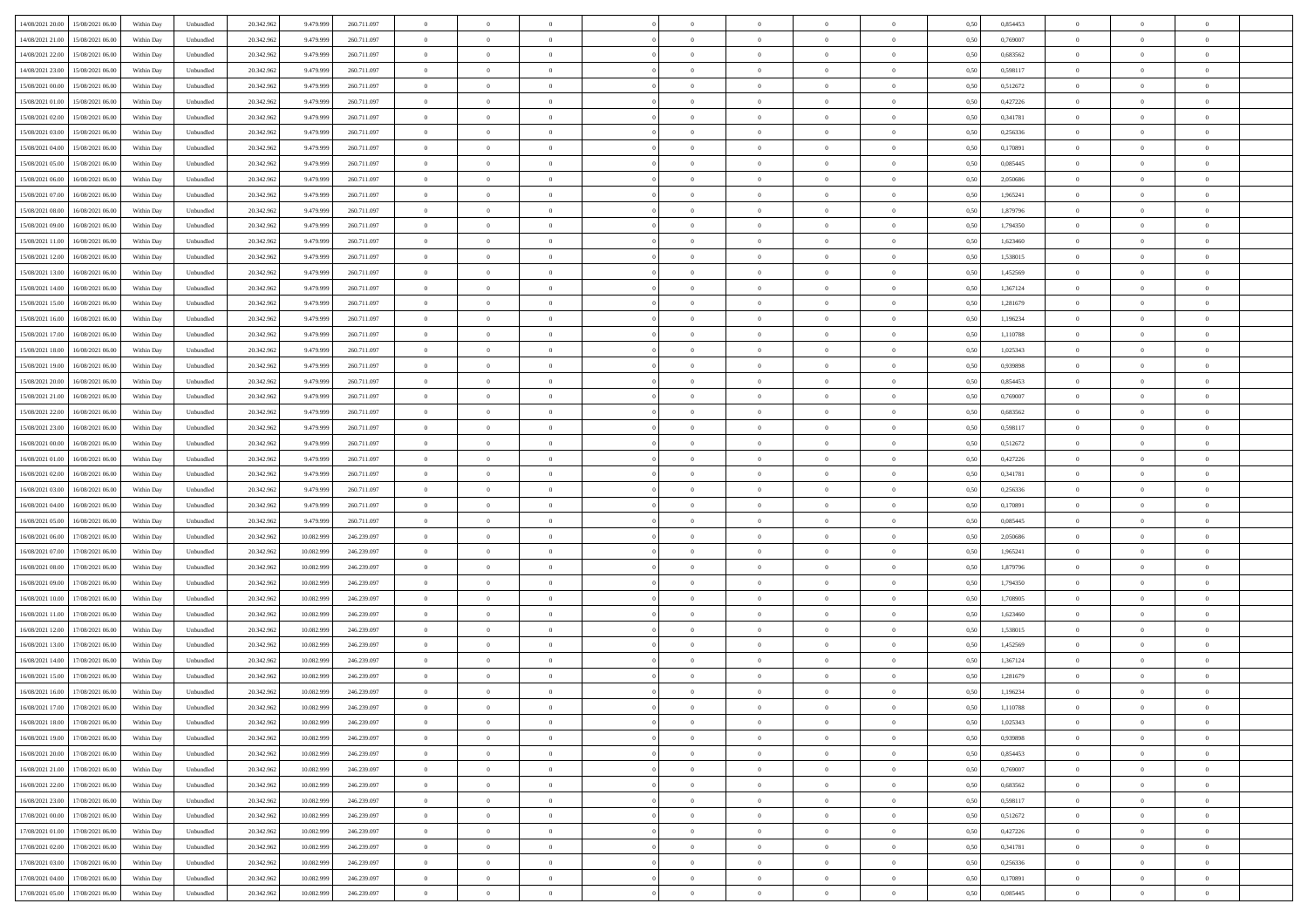| 17/08/2021 06:00 18/08/2021 06:00              | Within Day | Unbundled | 20.342.962 | 10.103.000 | 245.759.097 | $\overline{0}$ | $\overline{0}$ |                | $\overline{0}$ | $\theta$       |                | $\theta$       | 0,50 | 2,050686 | $\theta$       | $\theta$       | $\overline{0}$ |  |
|------------------------------------------------|------------|-----------|------------|------------|-------------|----------------|----------------|----------------|----------------|----------------|----------------|----------------|------|----------|----------------|----------------|----------------|--|
| 17/08/2021 07:00<br>18/08/2021 06:00           | Within Day | Unbundled | 20.342.96  | 10.103.00  | 245.759.097 | $\bf{0}$       | $\overline{0}$ | $\bf{0}$       | $\overline{0}$ | $\theta$       | $\overline{0}$ | $\bf{0}$       | 0,50 | 1,965241 | $\,$ 0 $\,$    | $\bf{0}$       | $\overline{0}$ |  |
| 17/08/2021 08:00<br>18/08/2021 06:00           | Within Day | Unbundled | 20.342.962 | 10,103,000 | 245.759.097 | $\overline{0}$ | $\overline{0}$ | $\overline{0}$ | $\bf{0}$       | $\bf{0}$       | $\overline{0}$ | $\bf{0}$       | 0.50 | 1.879796 | $\bf{0}$       | $\overline{0}$ | $\overline{0}$ |  |
| 17/08/2021 09:00<br>18/08/2021 06:00           | Within Day | Unbundled | 20.342.96  | 10.103.000 | 245.759.097 | $\overline{0}$ | $\overline{0}$ | $\overline{0}$ | $\theta$       | $\theta$       | $\overline{0}$ | $\overline{0}$ | 0,50 | 1,794350 | $\theta$       | $\theta$       | $\overline{0}$ |  |
| 17/08/2021 10:00<br>18/08/2021 06:00           | Within Day | Unbundled | 20.342.96  | 10.103.00  | 245.759.097 | $\overline{0}$ | $\theta$       | $\overline{0}$ | $\overline{0}$ | $\theta$       | $\overline{0}$ | $\bf{0}$       | 0,50 | 1,708905 | $\,$ 0 $\,$    | $\theta$       | $\overline{0}$ |  |
|                                                |            |           |            |            |             |                |                |                |                |                |                |                |      |          |                |                |                |  |
| 17/08/2021 11:00<br>18/08/2021 06:00           | Within Day | Unbundled | 20.342.962 | 10.103.00  | 245.759.097 | $\overline{0}$ | $\overline{0}$ | $\overline{0}$ | $\overline{0}$ | $\overline{0}$ | $\Omega$       | $\bf{0}$       | 0.50 | 1.623460 | $\bf{0}$       | $\theta$       | $\overline{0}$ |  |
| 17/08/2021 12:00<br>18/08/2021 06:00           | Within Day | Unbundled | 20.342.96  | 10.103.000 | 245.759.097 | $\overline{0}$ | $\overline{0}$ | $\overline{0}$ | $\overline{0}$ | $\theta$       | $\overline{0}$ | $\bf{0}$       | 0,50 | 1,538015 | $\theta$       | $\theta$       | $\overline{0}$ |  |
| 17/08/2021 13:00<br>18/08/2021 06:00           | Within Day | Unbundled | 20.342.96  | 10.103.00  | 245.759.097 | $\bf{0}$       | $\overline{0}$ | $\bf{0}$       | $\overline{0}$ | $\overline{0}$ | $\overline{0}$ | $\bf{0}$       | 0,50 | 1,452569 | $\,$ 0 $\,$    | $\bf{0}$       | $\overline{0}$ |  |
| 17/08/2021 14:00<br>18/08/2021 06:00           | Within Day | Unbundled | 20.342.96  | 10.103.00  | 245.759.097 | $\overline{0}$ | $\overline{0}$ | $\overline{0}$ | $\bf{0}$       | $\overline{0}$ | $\overline{0}$ | $\bf{0}$       | 0.50 | 1.367124 | $\bf{0}$       | $\theta$       | $\overline{0}$ |  |
| 17/08/2021 15:00<br>18/08/2021 06:00           | Within Day | Unbundled | 20.342.962 | 10.103.000 | 245.759.097 | $\overline{0}$ | $\bf{0}$       | $\overline{0}$ | $\overline{0}$ | $\theta$       | $\overline{0}$ | $\bf{0}$       | 0,50 | 1,281679 | $\theta$       | $\theta$       | $\overline{0}$ |  |
| 17/08/2021 16:00<br>18/08/2021 06:00           | Within Day | Unbundled | 20.342.96  | 10.103.00  | 245.759.097 | $\bf{0}$       | $\overline{0}$ | $\bf{0}$       | $\overline{0}$ | $\bf{0}$       | $\overline{0}$ | $\bf{0}$       | 0,50 | 1,196234 | $\,$ 0 $\,$    | $\bf{0}$       | $\overline{0}$ |  |
| 17/08/2021 17:00<br>18/08/2021 06:00           | Within Day | Unbundled | 20.342.962 | 10,103,000 | 245.759.097 | $\overline{0}$ | $\overline{0}$ | $\overline{0}$ | $\bf{0}$       | $\bf{0}$       | $\overline{0}$ | $\bf{0}$       | 0.50 | 1.110788 | $\bf{0}$       | $\overline{0}$ | $\bf{0}$       |  |
| 17/08/2021 18:00<br>18/08/2021 06:00           | Within Day | Unbundled | 20.342.96  | 10.103.000 | 245.759.097 | $\overline{0}$ | $\overline{0}$ | $\overline{0}$ | $\overline{0}$ | $\theta$       | $\overline{0}$ | $\overline{0}$ | 0,50 | 1,025343 | $\theta$       | $\theta$       | $\overline{0}$ |  |
|                                                |            |           |            |            |             |                |                |                |                |                |                |                |      |          |                |                |                |  |
| 17/08/2021 19:00<br>18/08/2021 06:00           | Within Day | Unbundled | 20.342.96  | 10.103.00  | 245.759.097 | $\overline{0}$ | $\theta$       | $\bf{0}$       | $\overline{0}$ | $\theta$       | $\overline{0}$ | $\bf{0}$       | 0,50 | 0,939898 | $\bf{0}$       | $\bf{0}$       | $\overline{0}$ |  |
| 17/08/2021 20:00<br>18/08/2021 06:00           | Within Day | Unbundled | 20.342.962 | 10.103,000 | 245.759.097 | $\overline{0}$ | $\overline{0}$ | $\overline{0}$ | $\bf{0}$       | $\theta$       | $\theta$       | $\bf{0}$       | 0.50 | 0.854453 | $\theta$       | $\overline{0}$ | $\overline{0}$ |  |
| 17/08/2021 21:00<br>18/08/2021 06:00           | Within Day | Unbundled | 20.342.962 | 10.103.000 | 245.759.097 | $\overline{0}$ | $\overline{0}$ | $\overline{0}$ | $\overline{0}$ | $\theta$       | $\overline{0}$ | $\bf{0}$       | 0,50 | 0,769007 | $\theta$       | $\theta$       | $\overline{0}$ |  |
| 17/08/2021 22:00<br>18/08/2021 06:00           | Within Day | Unbundled | 20.342.96  | 10.103.00  | 245.759.097 | $\bf{0}$       | $\overline{0}$ | $\overline{0}$ | $\overline{0}$ | $\theta$       | $\overline{0}$ | $\bf{0}$       | 0,50 | 0,683562 | $\,$ 0 $\,$    | $\theta$       | $\overline{0}$ |  |
| 17/08/2021 23:00<br>18/08/2021 06:00           | Within Day | Unbundled | 20,342.96  | 10.103.00  | 245.759.097 | $\overline{0}$ | $\overline{0}$ | $\overline{0}$ | $\bf{0}$       | $\overline{0}$ | $\overline{0}$ | $\bf{0}$       | 0.50 | 0.598117 | $\bf{0}$       | $\overline{0}$ | $\overline{0}$ |  |
| 18/08/2021 00:00<br>18/08/2021 06:00           | Within Day | Unbundled | 20.342.962 | 10.103.000 | 245.759.097 | $\overline{0}$ | $\overline{0}$ | $\overline{0}$ | $\overline{0}$ | $\overline{0}$ | $\overline{0}$ | $\bf{0}$       | 0,50 | 0,512672 | $\,$ 0 $\,$    | $\theta$       | $\overline{0}$ |  |
| 18/08/2021 01:00<br>18/08/2021 06:00           | Within Day | Unbundled | 20.342.96  | 10.103.00  | 245.759.097 | $\bf{0}$       | $\overline{0}$ | $\bf{0}$       | $\bf{0}$       | $\overline{0}$ | $\overline{0}$ | $\bf{0}$       | 0,50 | 0,427226 | $\,$ 0 $\,$    | $\bf{0}$       | $\overline{0}$ |  |
|                                                |            |           |            |            |             |                |                |                |                |                |                |                |      |          |                |                |                |  |
| 18/08/2021 02:00<br>18/08/2021 06:00           | Within Day | Unbundled | 20.342.962 | 10,103,000 | 245.759.097 | $\overline{0}$ | $\overline{0}$ | $\overline{0}$ | $\bf{0}$       | $\bf{0}$       | $\overline{0}$ | $\bf{0}$       | 0.50 | 0.341781 | $\bf{0}$       | $\overline{0}$ | $\overline{0}$ |  |
| 18/08/2021 03:00<br>18/08/2021 06:00           | Within Day | Unbundled | 20.342.96  | 10.103.000 | 245.759.097 | $\overline{0}$ | $\overline{0}$ | $\overline{0}$ | $\theta$       | $\theta$       | $\overline{0}$ | $\overline{0}$ | 0,50 | 0,256336 | $\theta$       | $\theta$       | $\overline{0}$ |  |
| 18/08/2021 04:00<br>18/08/2021 06:00           | Within Day | Unbundled | 20.342.96  | 10.103.00  | 245.759.097 | $\bf{0}$       | $\overline{0}$ | $\bf{0}$       | $\overline{0}$ | $\theta$       | $\overline{0}$ | $\bf{0}$       | 0,50 | 0,170891 | $\,$ 0 $\,$    | $\bf{0}$       | $\overline{0}$ |  |
| 18/08/2021 05:00<br>18/08/2021 06:00           | Within Day | Unbundled | 20.342.962 | 10.103.00  | 245.759.097 | $\overline{0}$ | $\overline{0}$ | $\overline{0}$ | $\overline{0}$ | $\overline{0}$ | $\Omega$       | $\bf{0}$       | 0.50 | 0.085445 | $\bf{0}$       | $\theta$       | $\overline{0}$ |  |
| 18/08/2021 06:00<br>19/08/2021 06:00           | Within Day | Unbundled | 20.342.962 | 10.870.999 | 227.327.097 | $\overline{0}$ | $\overline{0}$ | $\overline{0}$ | $\overline{0}$ | $\theta$       | $\overline{0}$ | $\bf{0}$       | 0,50 | 2,050686 | $\theta$       | $\theta$       | $\overline{0}$ |  |
| 18/08/2021 07:00<br>19/08/2021 06:00           | Within Day | Unbundled | 20.342.96  | 10.870.999 | 227.327.097 | $\bf{0}$       | $\theta$       | $\overline{0}$ | $\overline{0}$ | $\theta$       | $\overline{0}$ | $\bf{0}$       | 0,50 | 1,965241 | $\,$ 0 $\,$    | $\bf{0}$       | $\overline{0}$ |  |
| 18/08/2021 08:00<br>19/08/2021 06:00           | Within Day | Unbundled | 20.342.96  | 10.870.999 | 227.327.097 | $\overline{0}$ | $\overline{0}$ | $\overline{0}$ | $\bf{0}$       | $\overline{0}$ | $\overline{0}$ | $\bf{0}$       | 0.50 | 1.879796 | $\bf{0}$       | $\theta$       | $\overline{0}$ |  |
| 18/08/2021 09:00<br>19/08/2021 06:00           | Within Day | Unbundled | 20.342.962 | 10.870.999 | 227.327.097 | $\overline{0}$ | $\overline{0}$ | $\overline{0}$ | $\overline{0}$ | $\theta$       | $\overline{0}$ | $\bf{0}$       | 0,50 | 1,794350 | $\theta$       | $\theta$       | $\overline{0}$ |  |
|                                                |            |           |            |            |             |                |                |                |                |                |                |                |      |          |                |                |                |  |
| 18/08/2021 10:00<br>19/08/2021 06:00           | Within Day | Unbundled | 20.342.96  | 10.870.999 | 227.327.097 | $\bf{0}$       | $\bf{0}$       | $\bf{0}$       | $\bf{0}$       | $\overline{0}$ | $\overline{0}$ | $\bf{0}$       | 0,50 | 1,708905 | $\,$ 0 $\,$    | $\bf{0}$       | $\overline{0}$ |  |
| 18/08/2021 11:00<br>19/08/2021 06:00           | Within Day | Unbundled | 20.342.962 | 10.870.999 | 227.327.097 | $\overline{0}$ | $\overline{0}$ | $\overline{0}$ | $\bf{0}$       | $\bf{0}$       | $\overline{0}$ | $\bf{0}$       | 0.50 | 1.623460 | $\bf{0}$       | $\overline{0}$ | $\overline{0}$ |  |
| 18/08/2021 12:00<br>19/08/2021 06:00           | Within Day | Unbundled | 20.342.96  | 10.870.999 | 227.327.097 | $\overline{0}$ | $\overline{0}$ | $\overline{0}$ | $\overline{0}$ | $\theta$       | $\overline{0}$ | $\bf{0}$       | 0.50 | 1,538015 | $\theta$       | $\theta$       | $\overline{0}$ |  |
| 18/08/2021 13:00<br>19/08/2021 06:00           | Within Day | Unbundled | 20.342.96  | 10.870.99  | 227.327.097 | $\bf{0}$       | $\overline{0}$ | $\bf{0}$       | $\overline{0}$ | $\overline{0}$ | $\overline{0}$ | $\bf{0}$       | 0,50 | 1,452569 | $\,$ 0 $\,$    | $\bf{0}$       | $\overline{0}$ |  |
| 18/08/2021 14:00<br>19/08/2021 06:00           | Within Day | Unbundled | 20.342.962 | 10.870.999 | 227.327.097 | $\overline{0}$ | $\overline{0}$ | $\overline{0}$ | $\bf{0}$       | $\theta$       | $\Omega$       | $\bf{0}$       | 0.50 | 1.367124 | $\,$ 0 $\,$    | $\overline{0}$ | $\overline{0}$ |  |
| 18/08/2021 15:00<br>19/08/2021 06:00           | Within Dav | Unbundled | 20.342.96  | 10.870.999 | 227.327.097 | $\overline{0}$ | $\overline{0}$ | $\Omega$       | $\overline{0}$ | $\theta$       | $\overline{0}$ | $\overline{0}$ | 0.50 | 1,281679 | $\theta$       | $\theta$       | $\overline{0}$ |  |
| 18/08/2021 16:00<br>19/08/2021 06:00           | Within Day | Unbundled | 20.342.96  | 10.870.999 | 227.327.097 | $\bf{0}$       | $\overline{0}$ | $\bf{0}$       | $\overline{0}$ | $\theta$       | $\overline{0}$ | $\bf{0}$       | 0,50 | 1,196234 | $\,$ 0 $\,$    | $\bf{0}$       | $\overline{0}$ |  |
| 18/08/2021 17:00<br>19/08/2021 06:00           | Within Day | Unbundled | 20.342.96  | 10.870.999 | 227.327.097 | $\overline{0}$ | $\overline{0}$ | $\overline{0}$ | $\bf{0}$       | $\overline{0}$ | $\overline{0}$ | $\bf{0}$       | 0.50 | 1.110788 | $\bf{0}$       | $\theta$       | $\overline{0}$ |  |
| 18/08/2021 18:00<br>19/08/2021 06:00           | Within Dav | Unbundled | 20.342.96  | 10.870.999 | 227.327.097 | $\overline{0}$ | $\overline{0}$ | $\overline{0}$ | $\overline{0}$ | $\overline{0}$ | $\overline{0}$ | $\overline{0}$ | 0.50 | 1,025343 | $\theta$       | $\theta$       | $\overline{0}$ |  |
|                                                |            |           |            |            |             |                |                |                |                |                |                |                |      |          |                |                |                |  |
| 18/08/2021 19:00<br>19/08/2021 06:00           | Within Day | Unbundled | 20.342.96  | 10.870.999 | 227.327.097 | $\bf{0}$       | $\bf{0}$       | $\bf{0}$       | $\bf{0}$       | $\overline{0}$ | $\overline{0}$ | $\bf{0}$       | 0,50 | 0,939898 | $\,$ 0 $\,$    | $\bf{0}$       | $\overline{0}$ |  |
| 18/08/2021 20:00<br>19/08/2021 06:00           | Within Day | Unbundled | 20.342.962 | 10.870.999 | 227.327.097 | $\overline{0}$ | $\bf{0}$       | $\overline{0}$ | $\bf{0}$       | $\bf{0}$       | $\overline{0}$ | $\bf{0}$       | 0.50 | 0.854453 | $\bf{0}$       | $\overline{0}$ | $\overline{0}$ |  |
| 18/08/2021 21:00<br>19/08/2021 06:00           | Within Dav | Unbundled | 20.342.96  | 10.870.999 | 227.327.097 | $\overline{0}$ | $\overline{0}$ | $\Omega$       | $\overline{0}$ | $\theta$       | $\overline{0}$ | $\bf{0}$       | 0.50 | 0.769007 | $\theta$       | $\theta$       | $\overline{0}$ |  |
| 18/08/2021 22:00<br>19/08/2021 06:00           | Within Day | Unbundled | 20.342.96  | 10.870.999 | 227.327.097 | $\bf{0}$       | $\overline{0}$ | $\bf{0}$       | $\overline{0}$ | $\overline{0}$ | $\overline{0}$ | $\bf{0}$       | 0,50 | 0,683562 | $\,$ 0 $\,$    | $\bf{0}$       | $\overline{0}$ |  |
| 18/08/2021 23:00<br>19/08/2021 06:00           | Within Day | Unbundled | 20.342.962 | 10.870.999 | 227.327.097 | $\overline{0}$ | $\overline{0}$ | $\Omega$       | $\overline{0}$ | $\theta$       | $\theta$       | $\overline{0}$ | 0.50 | 0.598117 | $\,$ 0 $\,$    | $\overline{0}$ | $\overline{0}$ |  |
| 19/08/2021 00:00<br>19/08/2021 06:00           | Within Dav | Unbundled | 20.342.96  | 10.870.999 | 227.327.097 | $\overline{0}$ | $\overline{0}$ | $\Omega$       | $\overline{0}$ | $\theta$       | $\Omega$       | $\overline{0}$ | 0.5( | 0,512672 | $\theta$       | $\theta$       | $\overline{0}$ |  |
| 19/08/2021 01:00<br>19/08/2021 06:00           | Within Day | Unbundled | 20.342.96  | 10.870.999 | 227.327.097 | $\bf{0}$       | $\bf{0}$       | $\overline{0}$ | $\bf{0}$       | $\bf{0}$       | $\overline{0}$ | $\bf{0}$       | 0,50 | 0,427226 | $\,$ 0 $\,$    | $\bf{0}$       | $\overline{0}$ |  |
| $19/08/2021\; 02.00 \qquad 19/08/2021\; 06.00$ | Within Day | Unbundled | 20.342.962 | 10.870.999 | 227.327.097 | $\overline{0}$ | $\Omega$       |                | $\Omega$       |                |                |                | 0,50 | 0,341781 | $\theta$       | $\overline{0}$ |                |  |
| 19/08/2021 03:00 19/08/2021 06:00              | Within Day | Unbundled | 20.342.962 | 10.870.999 | 227.327.097 | $\overline{0}$ | $\overline{0}$ | $\Omega$       | $\theta$       | $\overline{0}$ | $\overline{0}$ | $\bf{0}$       | 0,50 | 0,256336 | $\theta$       | $\theta$       | $\overline{0}$ |  |
|                                                |            |           |            |            |             |                |                |                |                |                |                |                |      |          |                |                |                |  |
| 19/08/2021 04:00<br>19/08/2021 06:00           | Within Day | Unbundled | 20.342.96  | 10.870.999 | 227.327.097 | $\overline{0}$ | $\bf{0}$       | $\overline{0}$ | $\overline{0}$ | $\bf{0}$       | $\overline{0}$ | $\bf{0}$       | 0,50 | 0,170891 | $\bf{0}$       | $\overline{0}$ | $\bf{0}$       |  |
| 19/08/2021 05:00 19/08/2021 06:00              | Within Day | Unbundled | 20.342.962 | 10.870.999 | 227.327.097 | $\overline{0}$ | $\bf{0}$       | $\overline{0}$ | $\overline{0}$ | $\mathbf{0}$   | $\overline{0}$ | $\,$ 0 $\,$    | 0.50 | 0.085445 | $\overline{0}$ | $\bf{0}$       | $\,$ 0 $\,$    |  |
| 19/08/2021 06:00 20/08/2021 06:00              | Within Day | Unbundled | 20.342.962 | 10.870.999 | 227.327.097 | $\overline{0}$ | $\overline{0}$ | $\overline{0}$ | $\overline{0}$ | $\overline{0}$ | $\overline{0}$ | $\bf{0}$       | 0,50 | 2,050686 | $\theta$       | $\theta$       | $\overline{0}$ |  |
| 19/08/2021 07:00<br>20/08/2021 06:00           | Within Day | Unbundled | 20.342.962 | 10.870.999 | 227.327.097 | $\overline{0}$ | $\bf{0}$       | $\overline{0}$ | $\overline{0}$ | $\overline{0}$ | $\overline{0}$ | $\bf{0}$       | 0,50 | 1,965241 | $\bf{0}$       | $\overline{0}$ | $\overline{0}$ |  |
| 19/08/2021 08:00<br>20/08/2021 06:00           | Within Day | Unbundled | 20.342.962 | 10.870.999 | 227.327.097 | $\overline{0}$ | $\bf{0}$       | $\overline{0}$ | $\overline{0}$ | $\overline{0}$ | $\overline{0}$ | $\bf{0}$       | 0.50 | 1.879796 | $\,$ 0 $\,$    | $\theta$       | $\overline{0}$ |  |
| 19/08/2021 09:00 20/08/2021 06:00              | Within Dav | Unbundled | 20.342.962 | 10.870.999 | 227.327.097 | $\overline{0}$ | $\overline{0}$ | $\overline{0}$ | $\overline{0}$ | $\overline{0}$ | $\overline{0}$ | $\bf{0}$       | 0.50 | 1,794350 | $\overline{0}$ | $\theta$       | $\overline{0}$ |  |
| 19/08/2021 10:00<br>20/08/2021 06:00           | Within Day | Unbundled | 20.342.96  | 10.870.999 | 227.327.097 | $\overline{0}$ | $\overline{0}$ | $\overline{0}$ | $\overline{0}$ | $\overline{0}$ | $\overline{0}$ | $\bf{0}$       | 0,50 | 1,708905 | $\bf{0}$       | $\overline{0}$ | $\overline{0}$ |  |
|                                                |            |           |            |            |             |                |                |                |                |                |                |                |      |          |                |                |                |  |
| 19/08/2021 11:00 20/08/2021 06:00              | Within Day | Unbundled | 20.342.962 | 10.870.999 | 227.327.097 | $\overline{0}$ | $\overline{0}$ | $\overline{0}$ | $\overline{0}$ | $\bf{0}$       | $\overline{0}$ | $\bf{0}$       | 0.50 | 1.623460 | $\overline{0}$ | $\bf{0}$       | $\,$ 0         |  |
| 19/08/2021 12:00 20/08/2021 06:00              | Within Dav | Unbundled | 20.342.962 | 10.870.999 | 227.327.097 | $\overline{0}$ | $\overline{0}$ | $\overline{0}$ | $\overline{0}$ | $\overline{0}$ | $\overline{0}$ | $\bf{0}$       | 0,50 | 1,538015 | $\overline{0}$ | $\theta$       | $\overline{0}$ |  |
| 19/08/2021 13:00<br>20/08/2021 06:00           | Within Day | Unbundled | 20.342.96  | 10.870.999 | 227.327.097 | $\overline{0}$ | $\bf{0}$       | $\overline{0}$ | $\bf{0}$       | $\overline{0}$ | $\overline{0}$ | $\bf{0}$       | 0,50 | 1,452569 | $\bf{0}$       | $\bf{0}$       | $\overline{0}$ |  |
| 19/08/2021 14:00 20/08/2021 06:00              | Within Day | Unbundled | 20.342.962 | 10.870.999 | 227.327.097 | $\overline{0}$ | $\bf{0}$       | $\overline{0}$ | $\overline{0}$ | $\,$ 0 $\,$    | $\overline{0}$ | $\bf{0}$       | 0,50 | 1,367124 | $\overline{0}$ | $\,$ 0 $\,$    | $\,$ 0 $\,$    |  |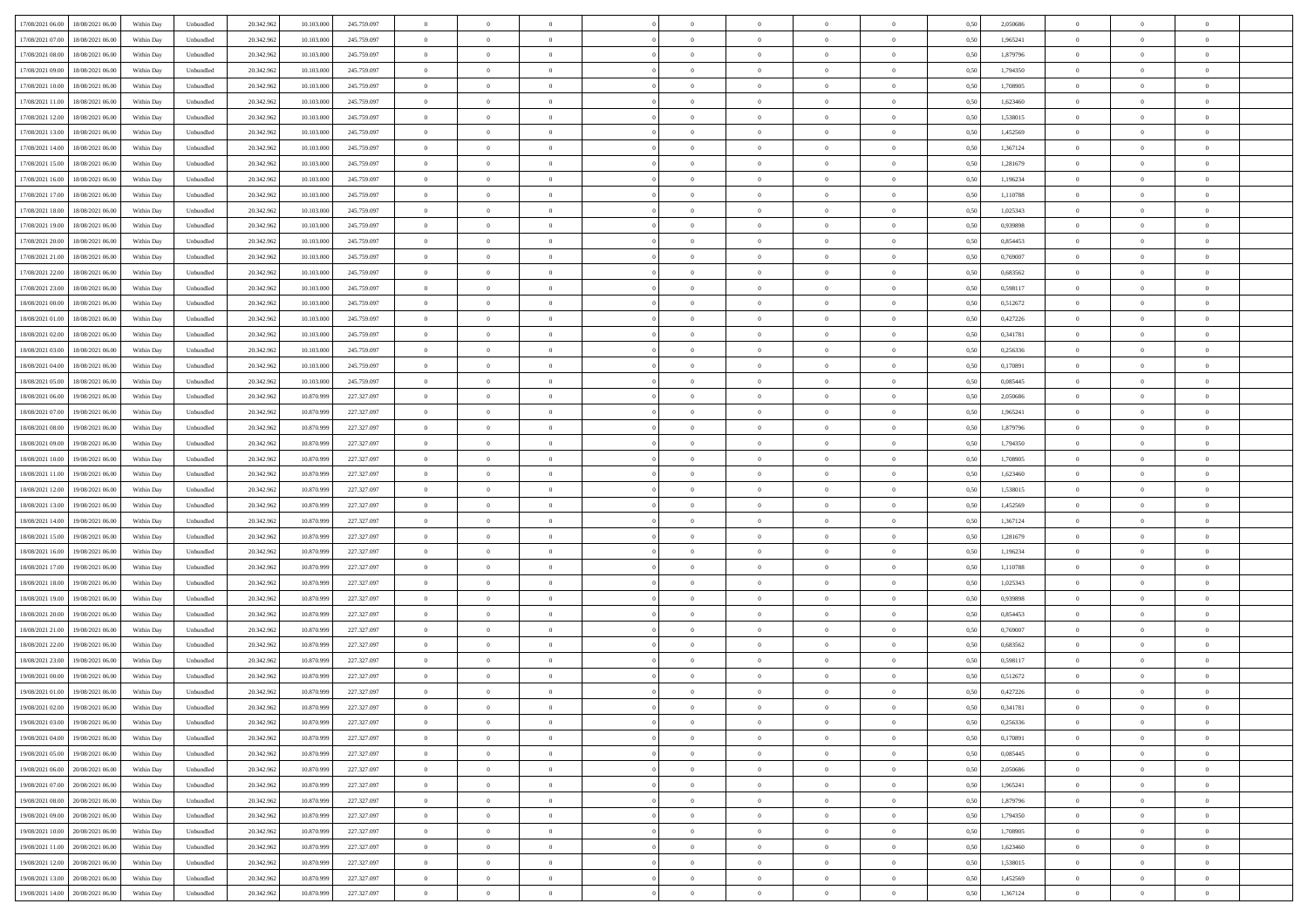|                                         |            |           |            |            |             | $\overline{0}$ | $\theta$       |                | $\overline{0}$ | $\theta$       |                | $\theta$       |      |          | $\theta$       | $\theta$       | $\overline{0}$ |  |
|-----------------------------------------|------------|-----------|------------|------------|-------------|----------------|----------------|----------------|----------------|----------------|----------------|----------------|------|----------|----------------|----------------|----------------|--|
| 19/08/2021 15:00 20/08/2021 06:00       | Within Day | Unbundled | 20.342.962 | 10.870.999 | 227.327.097 |                |                |                |                |                |                |                | 0,50 | 1,281679 |                |                |                |  |
| 19/08/2021 16:00<br>20/08/2021 06:00    | Within Day | Unbundled | 20.342.96  | 10.870.99  | 227.327.097 | $\bf{0}$       | $\overline{0}$ | $\bf{0}$       | $\overline{0}$ | $\overline{0}$ | $\overline{0}$ | $\bf{0}$       | 0,50 | 1,196234 | $\,$ 0 $\,$    | $\bf{0}$       | $\overline{0}$ |  |
| 19/08/2021 17:00<br>20/08/2021 06:00    | Within Day | Unbundled | 20.342.962 | 10.870.999 | 227.327.097 | $\overline{0}$ | $\bf{0}$       | $\overline{0}$ | $\bf{0}$       | $\bf{0}$       | $\overline{0}$ | $\bf{0}$       | 0.50 | 1.110788 | $\bf{0}$       | $\overline{0}$ | $\overline{0}$ |  |
| 19/08/2021 18:00<br>20/08/2021 06:00    | Within Day | Unbundled | 20.342.96  | 10.870.999 | 227.327.097 | $\overline{0}$ | $\overline{0}$ | $\overline{0}$ | $\theta$       | $\theta$       | $\overline{0}$ | $\overline{0}$ | 0,50 | 1,025343 | $\theta$       | $\theta$       | $\overline{0}$ |  |
| 19/08/2021 19:00<br>20/08/2021 06:00    | Within Day | Unbundled | 20.342.96  | 10.870.999 | 227.327.097 | $\overline{0}$ | $\overline{0}$ | $\bf{0}$       | $\overline{0}$ | $\theta$       | $\overline{0}$ | $\bf{0}$       | 0,50 | 0,939898 | $\,$ 0 $\,$    | $\bf{0}$       | $\overline{0}$ |  |
|                                         |            |           |            |            |             |                |                |                |                |                |                |                |      |          |                |                |                |  |
| 19/08/2021 20:00<br>20/08/2021 06:00    | Within Day | Unbundled | 20.342.962 | 10.870.999 | 227.327.097 | $\overline{0}$ | $\overline{0}$ | $\overline{0}$ | $\overline{0}$ | $\overline{0}$ | $\theta$       | $\bf{0}$       | 0.50 | 0.854453 | $\,$ 0 $\,$    | $\theta$       | $\overline{0}$ |  |
| 19/08/2021 21:00<br>20/08/2021 06:00    | Within Day | Unbundled | 20.342.962 | 10.870.999 | 227.327.097 | $\overline{0}$ | $\overline{0}$ | $\overline{0}$ | $\overline{0}$ | $\overline{0}$ | $\overline{0}$ | $\bf{0}$       | 0,50 | 0,769007 | $\theta$       | $\theta$       | $\overline{0}$ |  |
| 19/08/2021 22:00<br>20/08/2021 06:00    | Within Day | Unbundled | 20.342.96  | 10.870.99  | 227.327.097 | $\bf{0}$       | $\overline{0}$ | $\overline{0}$ | $\overline{0}$ | $\overline{0}$ | $\overline{0}$ | $\bf{0}$       | 0,50 | 0,683562 | $\,$ 0 $\,$    | $\bf{0}$       | $\overline{0}$ |  |
| 19/08/2021 23:00<br>20/08/2021 06:00    | Within Day | Unbundled | 20.342.96  | 10.870.999 | 227.327.097 | $\overline{0}$ | $\bf{0}$       | $\overline{0}$ | $\bf{0}$       | $\overline{0}$ | $\overline{0}$ | $\bf{0}$       | 0.50 | 0.598117 | $\bf{0}$       | $\overline{0}$ | $\overline{0}$ |  |
| 20/08/2021 00:00<br>20/08/2021 06:00    | Within Day | Unbundled | 20.342.962 | 10.870.999 | 227.327.097 | $\overline{0}$ | $\bf{0}$       | $\overline{0}$ | $\overline{0}$ | $\overline{0}$ | $\overline{0}$ | $\bf{0}$       | 0,50 | 0,512672 | $\theta$       | $\theta$       | $\overline{0}$ |  |
| 20/08/2021 01:00<br>20/08/2021 06:00    | Within Day | Unbundled | 20.342.96  | 10.870.999 | 227.327.097 | $\bf{0}$       | $\overline{0}$ | $\bf{0}$       | $\overline{0}$ | $\bf{0}$       | $\overline{0}$ | $\bf{0}$       | 0,50 | 0,427226 | $\,$ 0 $\,$    | $\bf{0}$       | $\overline{0}$ |  |
| 20/08/2021 02:00<br>20/08/2021 06:00    | Within Day | Unbundled | 20.342.962 | 10.870.999 | 227.327.097 | $\overline{0}$ | $\bf{0}$       | $\overline{0}$ | $\bf{0}$       | $\bf{0}$       | $\overline{0}$ | $\bf{0}$       | 0.50 | 0.341781 | $\bf{0}$       | $\overline{0}$ | $\bf{0}$       |  |
|                                         |            |           |            |            |             |                |                |                |                |                |                |                |      |          |                |                |                |  |
| 20/08/2021 03:00<br>20/08/2021 06:00    | Within Day | Unbundled | 20.342.96  | 10.870.999 | 227.327.097 | $\overline{0}$ | $\overline{0}$ | $\overline{0}$ | $\overline{0}$ | $\theta$       | $\overline{0}$ | $\overline{0}$ | 0,50 | 0,256336 | $\theta$       | $\theta$       | $\overline{0}$ |  |
| 20/08/2021 04:00<br>20/08/2021 06:00    | Within Day | Unbundled | 20.342.96  | 10.870.99  | 227.327.097 | $\bf{0}$       | $\theta$       | $\bf{0}$       | $\overline{0}$ | $\theta$       | $\overline{0}$ | $\bf{0}$       | 0,50 | 0,170891 | $\,$ 0 $\,$    | $\bf{0}$       | $\overline{0}$ |  |
| 20/08/2021 05:00<br>20/08/2021 06:00    | Within Day | Unbundled | 20.342.962 | 10.870.999 | 227.327.097 | $\overline{0}$ | $\overline{0}$ | $\overline{0}$ | $\bf{0}$       | $\overline{0}$ | $\Omega$       | $\bf{0}$       | 0.50 | 0.085445 | $\theta$       | $\theta$       | $\overline{0}$ |  |
| 20/08/2021 06:00<br>21/08/2021 06:00    | Within Day | Unbundled | 20.342.962 | 10.870.999 | 227.327.097 | $\overline{0}$ | $\overline{0}$ | $\overline{0}$ | $\overline{0}$ | $\overline{0}$ | $\overline{0}$ | $\bf{0}$       | 0,50 | 2,050686 | $\theta$       | $\theta$       | $\overline{0}$ |  |
| 20/08/2021 07:00<br>21/08/2021 06:00    | Within Day | Unbundled | 20.342.96  | 10.870.999 | 227.327.097 | $\bf{0}$       | $\overline{0}$ | $\overline{0}$ | $\overline{0}$ | $\theta$       | $\overline{0}$ | $\bf{0}$       | 0,50 | 1,965241 | $\,$ 0 $\,$    | $\bf{0}$       | $\overline{0}$ |  |
| 20/08/2021 08:00<br>21/08/2021 06:00    | Within Day | Unbundled | 20.342.96  | 10.870.999 | 227.327.097 | $\overline{0}$ | $\bf{0}$       | $\overline{0}$ | $\bf{0}$       | $\overline{0}$ | $\overline{0}$ | $\bf{0}$       | 0.50 | 1.879796 | $\bf{0}$       | $\overline{0}$ | $\overline{0}$ |  |
| 20/08/2021 09:00<br>21/08/2021 06:00    | Within Day | Unbundled | 20.342.962 | 10.870.999 | 227.327.097 | $\overline{0}$ | $\overline{0}$ | $\overline{0}$ | $\overline{0}$ | $\overline{0}$ | $\overline{0}$ | $\bf{0}$       | 0,50 | 1,794350 | $\,$ 0 $\,$    | $\theta$       | $\overline{0}$ |  |
|                                         |            |           |            |            |             |                |                |                |                |                |                |                |      |          |                |                |                |  |
| 20/08/2021 10:00<br>21/08/2021 06:00    | Within Day | Unbundled | 20.342.96  | 10.870.999 | 227.327.097 | $\bf{0}$       | $\bf{0}$       | $\bf{0}$       | $\bf{0}$       | $\overline{0}$ | $\overline{0}$ | $\bf{0}$       | 0,50 | 1,708905 | $\,$ 0 $\,$    | $\bf{0}$       | $\overline{0}$ |  |
| 20/08/2021 11:00<br>21/08/2021 06:00    | Within Day | Unbundled | 20.342.962 | 10.870.999 | 227.327.097 | $\overline{0}$ | $\bf{0}$       | $\overline{0}$ | $\bf{0}$       | $\bf{0}$       | $\overline{0}$ | $\bf{0}$       | 0.50 | 1.623460 | $\bf{0}$       | $\overline{0}$ | $\bf{0}$       |  |
| 20/08/2021 12:00<br>21/08/2021 06:00    | Within Day | Unbundled | 20.342.96  | 10.870.999 | 227.327.097 | $\overline{0}$ | $\overline{0}$ | $\overline{0}$ | $\theta$       | $\theta$       | $\overline{0}$ | $\overline{0}$ | 0,50 | 1,538015 | $\theta$       | $\theta$       | $\overline{0}$ |  |
| 20/08/2021 13:00<br>21/08/2021 06:00    | Within Day | Unbundled | 20.342.96  | 10.870.999 | 227.327.097 | $\bf{0}$       | $\overline{0}$ | $\bf{0}$       | $\overline{0}$ | $\theta$       | $\overline{0}$ | $\bf{0}$       | 0,50 | 1,452569 | $\,$ 0 $\,$    | $\bf{0}$       | $\overline{0}$ |  |
| 20/08/2021 14:00<br>21/08/2021 06:00    | Within Day | Unbundled | 20.342.962 | 10.870.999 | 227.327.097 | $\overline{0}$ | $\overline{0}$ | $\overline{0}$ | $\overline{0}$ | $\overline{0}$ | $\Omega$       | $\bf{0}$       | 0.50 | 1.367124 | $\,$ 0 $\,$    | $\theta$       | $\overline{0}$ |  |
| 20/08/2021 15:00<br>21/08/2021 06:00    | Within Day | Unbundled | 20.342.962 | 10.870.999 | 227.327.097 | $\overline{0}$ | $\overline{0}$ | $\overline{0}$ | $\overline{0}$ | $\theta$       | $\overline{0}$ | $\bf{0}$       | 0,50 | 1,281679 | $\theta$       | $\theta$       | $\overline{0}$ |  |
| 20/08/2021 16:00<br>21/08/2021 06:00    | Within Day | Unbundled | 20.342.96  | 10.870.999 | 227.327.097 | $\bf{0}$       | $\overline{0}$ | $\bf{0}$       | $\overline{0}$ | $\theta$       | $\overline{0}$ | $\bf{0}$       | 0,50 | 1,196234 | $\,$ 0 $\,$    | $\bf{0}$       | $\overline{0}$ |  |
|                                         |            |           |            |            |             |                |                |                |                |                |                |                |      |          |                |                |                |  |
| 20/08/2021 17:00<br>21/08/2021 06:00    | Within Day | Unbundled | 20.342.96  | 10.870.999 | 227.327.097 | $\overline{0}$ | $\bf{0}$       | $\overline{0}$ | $\bf{0}$       | $\overline{0}$ | $\overline{0}$ | $\bf{0}$       | 0.50 | 1.110788 | $\bf{0}$       | $\overline{0}$ | $\overline{0}$ |  |
| 20/08/2021 18:00<br>21/08/2021 06:00    | Within Day | Unbundled | 20.342.962 | 10.870.999 | 227.327.097 | $\overline{0}$ | $\overline{0}$ | $\overline{0}$ | $\overline{0}$ | $\overline{0}$ | $\overline{0}$ | $\bf{0}$       | 0,50 | 1,025343 | $\theta$       | $\theta$       | $\overline{0}$ |  |
| 20/08/2021 19:00<br>21/08/2021 06:00    | Within Day | Unbundled | 20.342.96  | 10.870.999 | 227.327.097 | $\bf{0}$       | $\bf{0}$       | $\bf{0}$       | $\bf{0}$       | $\overline{0}$ | $\overline{0}$ | $\bf{0}$       | 0,50 | 0,939898 | $\,$ 0 $\,$    | $\bf{0}$       | $\overline{0}$ |  |
| 20/08/2021 20:00<br>21/08/2021 06:00    | Within Day | Unbundled | 20.342.962 | 10.870.999 | 227.327.097 | $\overline{0}$ | $\bf{0}$       | $\overline{0}$ | $\bf{0}$       | $\bf{0}$       | $\overline{0}$ | $\bf{0}$       | 0.50 | 0.854453 | $\bf{0}$       | $\overline{0}$ | $\bf{0}$       |  |
| 20/08/2021 21:00<br>21/08/2021 06:00    | Within Day | Unbundled | 20.342.96  | 10.870.999 | 227.327.097 | $\overline{0}$ | $\overline{0}$ | $\overline{0}$ | $\overline{0}$ | $\overline{0}$ | $\overline{0}$ | $\bf{0}$       | 0.5( | 0.769007 | $\theta$       | $\theta$       | $\overline{0}$ |  |
| 20/08/2021 22:00<br>21/08/2021 06:00    | Within Day | Unbundled | 20.342.96  | 10.870.99  | 227.327.097 | $\bf{0}$       | $\overline{0}$ | $\bf{0}$       | $\overline{0}$ | $\overline{0}$ | $\overline{0}$ | $\bf{0}$       | 0,50 | 0,683562 | $\,$ 0 $\,$    | $\bf{0}$       | $\overline{0}$ |  |
| 20/08/2021 23:00<br>21/08/2021 06:00    | Within Day | Unbundled | 20.342.962 | 10.870.999 | 227.327.097 | $\overline{0}$ | $\overline{0}$ | $\overline{0}$ | $\bf{0}$       | $\overline{0}$ | $\Omega$       | $\bf{0}$       | 0.50 | 0.598117 | $\,$ 0 $\,$    | $\theta$       | $\overline{0}$ |  |
| 21/08/2021 00:00<br>21/08/2021 06:00    | Within Dav | Unbundled | 20.342.96  | 10.870.999 | 227.327.097 | $\overline{0}$ | $\overline{0}$ | $\overline{0}$ | $\overline{0}$ | $\overline{0}$ | $\overline{0}$ | $\overline{0}$ | 0.5( | 0,512672 | $\theta$       | $\theta$       | $\overline{0}$ |  |
|                                         |            |           |            |            |             |                | $\overline{0}$ |                |                |                | $\overline{0}$ |                |      |          |                |                |                |  |
| 21/08/2021 01:00<br>21/08/2021 06:00    | Within Day | Unbundled | 20.342.96  | 10.870.999 | 227.327.097 | $\bf{0}$       |                | $\bf{0}$       | $\overline{0}$ | $\bf{0}$       |                | $\bf{0}$       | 0,50 | 0,427226 | $\,$ 0 $\,$    | $\bf{0}$       | $\overline{0}$ |  |
| 21/08/2021 02:00<br>21/08/2021 06:00    | Within Day | Unbundled | 20.342.96  | 10.870.999 | 227.327.097 | $\overline{0}$ | $\bf{0}$       | $\overline{0}$ | $\bf{0}$       | $\overline{0}$ | $\overline{0}$ | $\bf{0}$       | 0.50 | 0.341781 | $\bf{0}$       | $\overline{0}$ | $\overline{0}$ |  |
| 21/08/2021 03:00<br>21/08/2021 06:00    | Within Dav | Unbundled | 20.342.96  | 10.870.999 | 227.327.097 | $\overline{0}$ | $\overline{0}$ | $\overline{0}$ | $\overline{0}$ | $\overline{0}$ | $\overline{0}$ | $\overline{0}$ | 0.50 | 0,256336 | $\theta$       | $\theta$       | $\overline{0}$ |  |
| 21/08/2021 04:00<br>21/08/2021 06:00    | Within Day | Unbundled | 20.342.96  | 10.870.999 | 227.327.097 | $\bf{0}$       | $\bf{0}$       | $\bf{0}$       | $\bf{0}$       | $\overline{0}$ | $\overline{0}$ | $\bf{0}$       | 0,50 | 0,170891 | $\,$ 0 $\,$    | $\bf{0}$       | $\overline{0}$ |  |
| 21/08/2021 05:00<br>21/08/2021 06:00    | Within Day | Unbundled | 20.342.962 | 10.870.999 | 227.327.097 | $\overline{0}$ | $\bf{0}$       | $\overline{0}$ | $\bf{0}$       | $\bf{0}$       | $\overline{0}$ | $\bf{0}$       | 0.50 | 0.085445 | $\bf{0}$       | $\overline{0}$ | $\overline{0}$ |  |
| 21/08/2021 06:00<br>22/08/2021 06:00    | Within Dav | Unbundled | 20.342.96  | 10.870.999 | 227.327.097 | $\overline{0}$ | $\overline{0}$ | $\overline{0}$ | $\overline{0}$ | $\theta$       | $\overline{0}$ | $\bf{0}$       | 0.50 | 2.050686 | $\theta$       | $\theta$       | $\overline{0}$ |  |
| 21/08/2021 07:00<br>22/08/2021 06:00    | Within Day | Unbundled | 20.342.96  | 10.870.999 | 227.327.097 | $\bf{0}$       | $\overline{0}$ | $\bf{0}$       | $\bf{0}$       | $\overline{0}$ | $\overline{0}$ | $\bf{0}$       | 0,50 | 1,965241 | $\,$ 0 $\,$    | $\bf{0}$       | $\overline{0}$ |  |
| 21/08/2021 08:00<br>22/08/2021 06:00    | Within Day | Unbundled | 20.342.962 | 10.870.999 | 227.327.097 | $\overline{0}$ | $\overline{0}$ | $\Omega$       | $\overline{0}$ | $\overline{0}$ | $\Omega$       | $\bf{0}$       | 0.50 | 1.879796 | $\bf{0}$       | $\theta$       | $\overline{0}$ |  |
| 21/08/2021 09:00<br>22/08/2021 06:00    | Within Dav | Unbundled | 20.342.96  | 10.870.999 | 227.327.097 | $\overline{0}$ | $\overline{0}$ | $\Omega$       | $\overline{0}$ | $\theta$       | $\Omega$       | $\overline{0}$ | 0.5( | 1,794350 | $\theta$       | $\theta$       | $\overline{0}$ |  |
|                                         |            |           |            |            |             |                |                |                |                |                |                |                |      |          |                |                |                |  |
| $21/08/2021\ 10.00$<br>22/08/2021 06:00 | Within Day | Unbundled | 20.342.96  | 10.870.999 | 227.327.097 | $\bf{0}$       | $\bf{0}$       | $\overline{0}$ | $\bf{0}$       | $\bf{0}$       | $\overline{0}$ | $\bf{0}$       | 0,50 | 1,708905 | $\,$ 0 $\,$    | $\bf{0}$       | $\overline{0}$ |  |
| 21/08/2021 11:00 22/08/2021 06:00       | Within Day | Unbundled | 20.342.962 | 10.870.999 | 227.327.097 | $\overline{0}$ | $\Omega$       |                | $\Omega$       |                |                |                | 0,50 | 1,623460 | $\bf{0}$       | $\overline{0}$ |                |  |
| 21/08/2021 12:00 22/08/2021 06:00       | Within Day | Unbundled | 20.342.962 | 10.870.999 | 227.327.097 | $\overline{0}$ | $\theta$       | $\Omega$       | $\theta$       | $\overline{0}$ | $\overline{0}$ | $\bf{0}$       | 0,50 | 1,538015 | $\theta$       | $\theta$       | $\overline{0}$ |  |
| 21/08/2021 13:00<br>22/08/2021 06:00    | Within Day | Unbundled | 20.342.96  | 10.870.999 | 227.327.097 | $\overline{0}$ | $\bf{0}$       | $\overline{0}$ | $\overline{0}$ | $\bf{0}$       | $\overline{0}$ | $\bf{0}$       | 0,50 | 1,452569 | $\bf{0}$       | $\overline{0}$ | $\bf{0}$       |  |
| 21/08/2021 14:00 22/08/2021 06:00       | Within Day | Unbundled | 20.342.962 | 10.870.999 | 227.327.097 | $\overline{0}$ | $\bf{0}$       | $\overline{0}$ | $\overline{0}$ | $\mathbf{0}$   | $\overline{0}$ | $\,$ 0 $\,$    | 0.50 | 1,367124 | $\overline{0}$ | $\bf{0}$       | $\,$ 0 $\,$    |  |
| 21/08/2021 15:00 22/08/2021 06:00       | Within Day | Unbundled | 20.342.962 | 10.870.999 | 227.327.097 | $\overline{0}$ | $\overline{0}$ | $\overline{0}$ | $\overline{0}$ | $\overline{0}$ | $\overline{0}$ | $\bf{0}$       | 0,50 | 1,281679 | $\overline{0}$ | $\theta$       | $\overline{0}$ |  |
| 21/08/2021 16:00<br>22/08/2021 06:00    | Within Day | Unbundled | 20.342.962 | 10.870.999 | 227.327.097 | $\overline{0}$ | $\bf{0}$       | $\overline{0}$ | $\bf{0}$       | $\overline{0}$ | $\bf{0}$       | $\bf{0}$       | 0,50 | 1,196234 | $\bf{0}$       | $\overline{0}$ | $\overline{0}$ |  |
|                                         |            |           |            |            |             |                |                |                |                |                |                |                |      |          |                |                |                |  |
| 21/08/2021 17:00 22/08/2021 06:00       | Within Day | Unbundled | 20.342.962 | 10.870.999 | 227.327.097 | $\overline{0}$ | $\bf{0}$       | $\overline{0}$ | $\overline{0}$ | $\overline{0}$ | $\overline{0}$ | $\bf{0}$       | 0.50 | 1.110788 | $\,$ 0 $\,$    | $\theta$       | $\,$ 0         |  |
| 21/08/2021 18:00 22/08/2021 06:00       | Within Day | Unbundled | 20.342.962 | 10.870.999 | 227.327.097 | $\overline{0}$ | $\overline{0}$ | $\overline{0}$ | $\overline{0}$ | $\overline{0}$ | $\overline{0}$ | $\bf{0}$       | 0,50 | 1,025343 | $\overline{0}$ | $\theta$       | $\overline{0}$ |  |
| 21/08/2021 19:00<br>22/08/2021 06:00    | Within Day | Unbundled | 20.342.96  | 10.870.999 | 227.327.097 | $\overline{0}$ | $\overline{0}$ | $\overline{0}$ | $\overline{0}$ | $\overline{0}$ | $\overline{0}$ | $\bf{0}$       | 0,50 | 0,939898 | $\bf{0}$       | $\overline{0}$ | $\overline{0}$ |  |
| 21/08/2021 20:00 22/08/2021 06:00       | Within Day | Unbundled | 20.342.962 | 10.870.999 | 227.327.097 | $\overline{0}$ | $\overline{0}$ | $\overline{0}$ | $\overline{0}$ | $\bf{0}$       | $\overline{0}$ | $\bf{0}$       | 0.50 | 0.854453 | $\overline{0}$ | $\bf{0}$       | $\,$ 0         |  |
| 21/08/2021 21:00 22/08/2021 06:00       | Within Dav | Unbundled | 20.342.962 | 10.870.999 | 227.327.097 | $\overline{0}$ | $\overline{0}$ | $\overline{0}$ | $\overline{0}$ | $\overline{0}$ | $\overline{0}$ | $\bf{0}$       | 0,50 | 0,769007 | $\overline{0}$ | $\theta$       | $\overline{0}$ |  |
| 21/08/2021 22:00<br>22/08/2021 06:00    | Within Day | Unbundled | 20.342.96  | 10.870.999 | 227.327.097 | $\overline{0}$ | $\bf{0}$       | $\overline{0}$ | $\bf{0}$       | $\overline{0}$ | $\bf{0}$       | $\bf{0}$       | 0,50 | 0,683562 | $\bf{0}$       | $\bf{0}$       | $\overline{0}$ |  |
| 21/08/2021 23:00 22/08/2021 06:00       | Within Day | Unbundled | 20.342.962 | 10.870.999 | 227.327.097 | $\overline{0}$ | $\bf{0}$       | $\overline{0}$ | $\overline{0}$ | $\,$ 0 $\,$    | $\overline{0}$ | $\bf{0}$       | 0,50 | 0,598117 | $\overline{0}$ | $\,$ 0 $\,$    | $\,$ 0 $\,$    |  |
|                                         |            |           |            |            |             |                |                |                |                |                |                |                |      |          |                |                |                |  |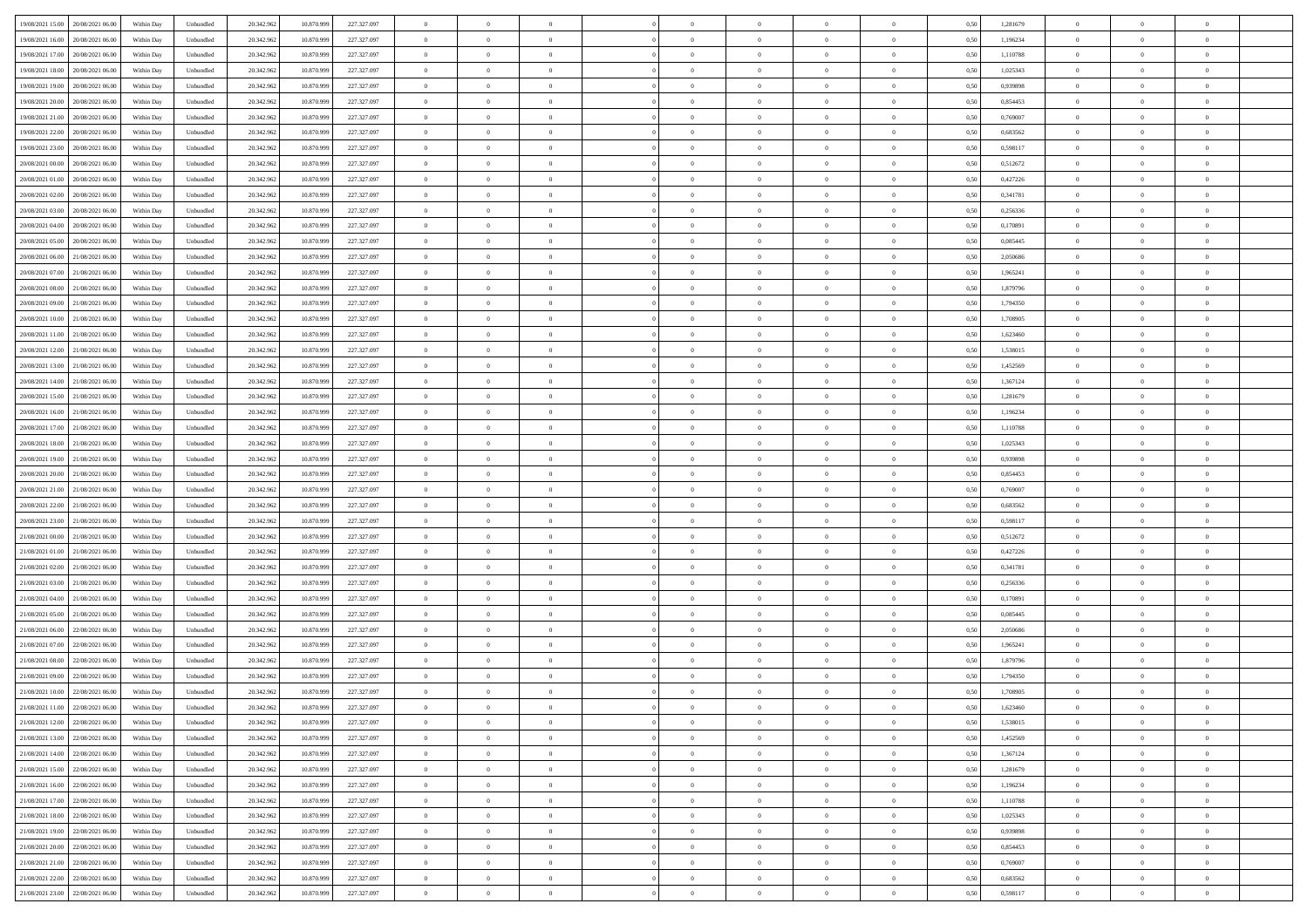| 22/08/2021 00:00 22/08/2021 06:00              | Within Day | Unbundled | 20.342.962 | 10.870.999 | 227.327.097 | $\overline{0}$ | $\theta$       |                | $\overline{0}$ | $\theta$       |                | $\theta$       | 0,50 | 0,512672 | $\theta$       | $\theta$       | $\overline{0}$ |  |
|------------------------------------------------|------------|-----------|------------|------------|-------------|----------------|----------------|----------------|----------------|----------------|----------------|----------------|------|----------|----------------|----------------|----------------|--|
| 22/08/2021 01:00<br>22/08/2021 06:00           | Within Day | Unbundled | 20.342.96  | 10.870.99  | 227.327.097 | $\bf{0}$       | $\overline{0}$ | $\bf{0}$       | $\overline{0}$ | $\overline{0}$ | $\overline{0}$ | $\bf{0}$       | 0,50 | 0,427226 | $\,$ 0 $\,$    | $\bf{0}$       | $\overline{0}$ |  |
| 22/08/2021 02:00<br>22/08/2021 06:00           | Within Day | Unbundled | 20.342.962 | 10.870.999 | 227.327.097 | $\overline{0}$ | $\bf{0}$       | $\overline{0}$ | $\bf{0}$       | $\bf{0}$       | $\overline{0}$ | $\bf{0}$       | 0.50 | 0.341781 | $\bf{0}$       | $\overline{0}$ | $\overline{0}$ |  |
| 22/08/2021 03:00<br>22/08/2021 06:00           | Within Day | Unbundled | 20.342.96  | 10.870.999 | 227.327.097 | $\overline{0}$ | $\overline{0}$ | $\overline{0}$ | $\theta$       | $\theta$       | $\overline{0}$ | $\overline{0}$ | 0,50 | 0,256336 | $\theta$       | $\theta$       | $\overline{0}$ |  |
| 22/08/2021 04:00<br>22/08/2021 06:00           | Within Day | Unbundled | 20.342.96  | 10.870.999 | 227.327.097 | $\bf{0}$       | $\overline{0}$ | $\bf{0}$       | $\overline{0}$ | $\theta$       | $\overline{0}$ | $\bf{0}$       | 0,50 | 0,170891 | $\,$ 0 $\,$    | $\bf{0}$       | $\overline{0}$ |  |
| 22/08/2021 05:00<br>22/08/2021 06:00           | Within Day | Unbundled | 20.342.962 | 10.870.999 | 227.327.097 | $\overline{0}$ | $\overline{0}$ | $\overline{0}$ | $\bf{0}$       | $\overline{0}$ | $\theta$       | $\bf{0}$       | 0.50 | 0.085445 | $\,$ 0 $\,$    | $\theta$       | $\overline{0}$ |  |
| 22/08/2021 06:00<br>23/08/2021 06:00           | Within Day | Unbundled | 20.342.962 | 10.870.999 | 227.327.097 | $\overline{0}$ | $\overline{0}$ | $\overline{0}$ | $\overline{0}$ | $\overline{0}$ | $\overline{0}$ | $\bf{0}$       | 0,50 | 2,050686 | $\theta$       | $\theta$       | $\overline{0}$ |  |
|                                                |            |           |            |            |             |                | $\overline{0}$ | $\overline{0}$ | $\overline{0}$ | $\overline{0}$ | $\overline{0}$ |                |      |          | $\,$ 0 $\,$    | $\bf{0}$       | $\overline{0}$ |  |
| 22/08/2021 07:00<br>23/08/2021 06:00           | Within Day | Unbundled | 20.342.96  | 10.870.99  | 227.327.097 | $\bf{0}$       |                |                |                |                |                | $\bf{0}$       | 0,50 | 1,965241 |                |                |                |  |
| 22/08/2021 08:00<br>23/08/2021 06:00           | Within Day | Unbundled | 20.342.96  | 10.870.999 | 227.327.097 | $\overline{0}$ | $\bf{0}$       | $\overline{0}$ | $\bf{0}$       | $\overline{0}$ | $\overline{0}$ | $\bf{0}$       | 0.50 | 1.879796 | $\bf{0}$       | $\overline{0}$ | $\overline{0}$ |  |
| 22/08/2021 09:00<br>23/08/2021 06:00           | Within Day | Unbundled | 20.342.962 | 10.870.999 | 227.327.097 | $\overline{0}$ | $\bf{0}$       | $\overline{0}$ | $\overline{0}$ | $\overline{0}$ | $\overline{0}$ | $\bf{0}$       | 0,50 | 1,794350 | $\,$ 0 $\,$    | $\theta$       | $\overline{0}$ |  |
| 22/08/2021 11:00<br>23/08/2021 06:00           | Within Day | Unbundled | 20.342.96  | 10.870.999 | 227.327.097 | $\bf{0}$       | $\overline{0}$ | $\bf{0}$       | $\overline{0}$ | $\bf{0}$       | $\overline{0}$ | $\bf{0}$       | 0,50 | 1,623460 | $\,$ 0 $\,$    | $\bf{0}$       | $\overline{0}$ |  |
| 22/08/2021 12:00<br>23/08/2021 06:00           | Within Day | Unbundled | 20.342.962 | 10.870.999 | 227.327.097 | $\overline{0}$ | $\bf{0}$       | $\overline{0}$ | $\bf{0}$       | $\bf{0}$       | $\overline{0}$ | $\bf{0}$       | 0.50 | 1.538015 | $\bf{0}$       | $\overline{0}$ | $\bf{0}$       |  |
| 22/08/2021 13:00<br>23/08/2021 06:00           | Within Day | Unbundled | 20.342.96  | 10.870.999 | 227.327.097 | $\overline{0}$ | $\overline{0}$ | $\overline{0}$ | $\overline{0}$ | $\theta$       | $\overline{0}$ | $\overline{0}$ | 0,50 | 1,452569 | $\theta$       | $\theta$       | $\overline{0}$ |  |
| 22/08/2021 14:00<br>23/08/2021 06:00           | Within Day | Unbundled | 20.342.96  | 10.870.99  | 227.327.097 | $\bf{0}$       | $\theta$       | $\bf{0}$       | $\overline{0}$ | $\theta$       | $\overline{0}$ | $\bf{0}$       | 0,50 | 1,367124 | $\,$ 0 $\,$    | $\bf{0}$       | $\overline{0}$ |  |
| 22/08/2021 15:00<br>23/08/2021 06:00           | Within Day | Unbundled | 20.342.962 | 10.870.999 | 227.327.097 | $\overline{0}$ | $\overline{0}$ | $\overline{0}$ | $\bf{0}$       | $\overline{0}$ | $\Omega$       | $\bf{0}$       | 0.50 | 1.281679 | $\,$ 0 $\,$    | $\theta$       | $\overline{0}$ |  |
| 22/08/2021 16:00<br>23/08/2021 06:00           | Within Day | Unbundled | 20.342.962 | 10.870.999 | 227.327.097 | $\overline{0}$ | $\overline{0}$ | $\overline{0}$ | $\overline{0}$ | $\overline{0}$ | $\overline{0}$ | $\bf{0}$       | 0,50 | 1,196234 | $\theta$       | $\theta$       | $\overline{0}$ |  |
| 22/08/2021 17:00<br>23/08/2021 06:00           | Within Day | Unbundled | 20.342.96  | 10.870.999 | 227.327.097 | $\bf{0}$       | $\overline{0}$ | $\bf{0}$       | $\overline{0}$ | $\theta$       | $\overline{0}$ | $\bf{0}$       | 0,50 | 1,110788 | $\,$ 0 $\,$    | $\bf{0}$       | $\overline{0}$ |  |
| 22/08/2021 18:00<br>23/08/2021 06:00           | Within Day | Unbundled | 20.342.96  | 10.870.999 | 227.327.097 | $\overline{0}$ | $\bf{0}$       | $\overline{0}$ | $\bf{0}$       | $\overline{0}$ | $\overline{0}$ | $\bf{0}$       | 0.50 | 1.025343 | $\bf{0}$       | $\overline{0}$ | $\overline{0}$ |  |
| 22/08/2021 19:00<br>23/08/2021 06:00           | Within Day | Unbundled | 20.342.962 | 10.870.999 | 227.327.097 | $\overline{0}$ | $\overline{0}$ | $\overline{0}$ | $\overline{0}$ | $\overline{0}$ | $\overline{0}$ | $\bf{0}$       | 0,50 | 0,939898 | $\,$ 0 $\,$    | $\theta$       | $\overline{0}$ |  |
|                                                |            |           |            |            |             |                |                |                |                |                |                |                |      |          |                |                |                |  |
| 22/08/2021 20:00<br>23/08/2021 06:00           | Within Day | Unbundled | 20.342.96  | 10.870.999 | 227.327.097 | $\bf{0}$       | $\bf{0}$       | $\bf{0}$       | $\bf{0}$       | $\overline{0}$ | $\overline{0}$ | $\bf{0}$       | 0,50 | 0,854453 | $\,$ 0 $\,$    | $\bf{0}$       | $\overline{0}$ |  |
| 22/08/2021 21:00<br>23/08/2021 06:00           | Within Day | Unbundled | 20.342.962 | 10.870.999 | 227.327.097 | $\overline{0}$ | $\bf{0}$       | $\overline{0}$ | $\bf{0}$       | $\bf{0}$       | $\overline{0}$ | $\bf{0}$       | 0.50 | 0.769007 | $\bf{0}$       | $\overline{0}$ | $\bf{0}$       |  |
| 22/08/2021 22:00<br>23/08/2021 06:00           | Within Day | Unbundled | 20.342.96  | 10.870.999 | 227.327.097 | $\overline{0}$ | $\overline{0}$ | $\overline{0}$ | $\theta$       | $\theta$       | $\overline{0}$ | $\bf{0}$       | 0,50 | 0,683562 | $\theta$       | $\theta$       | $\overline{0}$ |  |
| 22/08/2021 23:00<br>23/08/2021 06:00           | Within Day | Unbundled | 20.342.96  | 10.870.999 | 227.327.097 | $\bf{0}$       | $\overline{0}$ | $\bf{0}$       | $\overline{0}$ | $\bf{0}$       | $\overline{0}$ | $\bf{0}$       | 0,50 | 0,598117 | $\,$ 0 $\,$    | $\bf{0}$       | $\overline{0}$ |  |
| 23/08/2021 00:00<br>23/08/2021 06:00           | Within Day | Unbundled | 20.342.962 | 10.870.999 | 227.327.097 | $\overline{0}$ | $\overline{0}$ | $\overline{0}$ | $\overline{0}$ | $\overline{0}$ | $\theta$       | $\bf{0}$       | 0.50 | 0,512672 | $\,$ 0 $\,$    | $\theta$       | $\overline{0}$ |  |
| 23/08/2021 01:00<br>23/08/2021 06:00           | Within Day | Unbundled | 20.342.962 | 10.870.999 | 227.327.097 | $\overline{0}$ | $\overline{0}$ | $\overline{0}$ | $\overline{0}$ | $\theta$       | $\overline{0}$ | $\bf{0}$       | 0,50 | 0,427226 | $\theta$       | $\theta$       | $\overline{0}$ |  |
| 23/08/2021 02:00<br>23/08/2021 06:00           | Within Day | Unbundled | 20.342.96  | 10.870.999 | 227.327.097 | $\bf{0}$       | $\theta$       | $\bf{0}$       | $\overline{0}$ | $\theta$       | $\overline{0}$ | $\bf{0}$       | 0,50 | 0,341781 | $\,$ 0 $\,$    | $\bf{0}$       | $\overline{0}$ |  |
| 23/08/2021 03:00<br>23/08/2021 06:00           | Within Day | Unbundled | 20.342.96  | 10.870.999 | 227.327.097 | $\overline{0}$ | $\bf{0}$       | $\overline{0}$ | $\bf{0}$       | $\overline{0}$ | $\overline{0}$ | $\bf{0}$       | 0.50 | 0.256336 | $\bf{0}$       | $\overline{0}$ | $\overline{0}$ |  |
| 23/08/2021 04:00<br>23/08/2021 06:00           | Within Day | Unbundled | 20.342.962 | 10.870.999 | 227.327.097 | $\overline{0}$ | $\overline{0}$ | $\overline{0}$ | $\overline{0}$ | $\overline{0}$ | $\overline{0}$ | $\bf{0}$       | 0,50 | 0,170891 | $\theta$       | $\theta$       | $\overline{0}$ |  |
| 23/08/2021 05:00<br>23/08/2021 06:00           | Within Day | Unbundled | 20.342.96  | 10.870.999 | 227.327.097 | $\bf{0}$       | $\bf{0}$       | $\bf{0}$       | $\bf{0}$       | $\overline{0}$ | $\overline{0}$ | $\bf{0}$       | 0,50 | 0,085445 | $\,$ 0 $\,$    | $\bf{0}$       | $\overline{0}$ |  |
| 23/08/2021 06:00<br>24/08/2021 06:00           | Within Day | Unbundled | 20.342.962 | 10.870.999 | 227.327.097 | $\overline{0}$ | $\bf{0}$       | $\overline{0}$ | $\bf{0}$       | $\bf{0}$       | $\overline{0}$ | $\bf{0}$       | 0.50 | 2.050686 | $\bf{0}$       | $\overline{0}$ | $\bf{0}$       |  |
| 23/08/2021 07:00<br>24/08/2021 06:00           | Within Day | Unbundled | 20.342.96  | 10.870.999 | 227.327.097 | $\overline{0}$ | $\overline{0}$ | $\overline{0}$ | $\overline{0}$ | $\overline{0}$ | $\overline{0}$ | $\bf{0}$       | 0.50 | 1.965241 | $\theta$       | $\theta$       | $\overline{0}$ |  |
|                                                |            |           |            |            |             | $\bf{0}$       | $\overline{0}$ |                | $\overline{0}$ | $\overline{0}$ | $\overline{0}$ |                |      |          | $\,$ 0 $\,$    | $\bf{0}$       | $\overline{0}$ |  |
| 23/08/2021 08:00<br>24/08/2021 06.00           | Within Day | Unbundled | 20.342.96  | 10.870.99  | 227.327.097 |                |                | $\bf{0}$       |                |                |                | $\bf{0}$       | 0,50 | 1,879796 |                |                |                |  |
| 23/08/2021 09:00<br>24/08/2021 06:00           | Within Day | Unbundled | 20.342.962 | 10.870.999 | 227.327.097 | $\overline{0}$ | $\overline{0}$ | $\overline{0}$ | $\bf{0}$       | $\overline{0}$ | $\Omega$       | $\bf{0}$       | 0.50 | 1,794350 | $\,$ 0 $\,$    | $\theta$       | $\overline{0}$ |  |
| 23/08/2021 10:00<br>24/08/2021 06:00           | Within Dav | Unbundled | 20.342.96  | 10.870.999 | 227.327.097 | $\overline{0}$ | $\overline{0}$ | $\overline{0}$ | $\overline{0}$ | $\overline{0}$ | $\overline{0}$ | $\overline{0}$ | 0.5( | 1,708905 | $\theta$       | $\theta$       | $\overline{0}$ |  |
| 23/08/2021 11:00<br>24/08/2021 06.00           | Within Day | Unbundled | 20.342.96  | 10.870.999 | 227.327.097 | $\bf{0}$       | $\overline{0}$ | $\bf{0}$       | $\overline{0}$ | $\bf{0}$       | $\overline{0}$ | $\bf{0}$       | 0,50 | 1,623460 | $\,$ 0 $\,$    | $\bf{0}$       | $\overline{0}$ |  |
| 23/08/2021 12:00<br>24/08/2021 06:00           | Within Day | Unbundled | 20.342.96  | 10.870.999 | 227.327.097 | $\overline{0}$ | $\bf{0}$       | $\overline{0}$ | $\bf{0}$       | $\overline{0}$ | $\overline{0}$ | $\bf{0}$       | 0.50 | 1.538015 | $\bf{0}$       | $\overline{0}$ | $\overline{0}$ |  |
| 23/08/2021 13:00<br>24/08/2021 06:00           | Within Dav | Unbundled | 20.342.96  | 10.870.999 | 227.327.097 | $\overline{0}$ | $\overline{0}$ | $\overline{0}$ | $\overline{0}$ | $\overline{0}$ | $\overline{0}$ | $\overline{0}$ | 0.50 | 1,452569 | $\theta$       | $\theta$       | $\overline{0}$ |  |
| 23/08/2021 14:00<br>24/08/2021 06.00           | Within Day | Unbundled | 20.342.96  | 10.870.999 | 227.327.097 | $\bf{0}$       | $\bf{0}$       | $\bf{0}$       | $\bf{0}$       | $\overline{0}$ | $\overline{0}$ | $\bf{0}$       | 0,50 | 1,367124 | $\,$ 0 $\,$    | $\bf{0}$       | $\overline{0}$ |  |
| 23/08/2021 15:00<br>24/08/2021 06:00           | Within Day | Unbundled | 20.342.962 | 10.870.999 | 227.327.097 | $\overline{0}$ | $\bf{0}$       | $\overline{0}$ | $\bf{0}$       | $\bf{0}$       | $\overline{0}$ | $\bf{0}$       | 0.50 | 1.281679 | $\bf{0}$       | $\overline{0}$ | $\overline{0}$ |  |
| 23/08/2021 16:00<br>24/08/2021 06:00           | Within Day | Unbundled | 20.342.96  | 10.870.999 | 227.327.097 | $\overline{0}$ | $\overline{0}$ | $\overline{0}$ | $\overline{0}$ | $\theta$       | $\overline{0}$ | $\bf{0}$       | 0.5( | 1,196234 | $\theta$       | $\theta$       | $\overline{0}$ |  |
| 23/08/2021 17:00<br>24/08/2021 06.00           | Within Day | Unbundled | 20.342.96  | 10.870.999 | 227.327.097 | $\bf{0}$       | $\overline{0}$ | $\bf{0}$       | $\bf{0}$       | $\overline{0}$ | $\overline{0}$ | $\bf{0}$       | 0,50 | 1,110788 | $\,$ 0 $\,$    | $\bf{0}$       | $\overline{0}$ |  |
| 23/08/2021 18:00<br>24/08/2021 06:00           | Within Day | Unbundled | 20.342.962 | 10.870.999 | 227.327.097 | $\overline{0}$ | $\overline{0}$ | $\overline{0}$ | $\overline{0}$ | $\overline{0}$ | $\Omega$       | $\bf{0}$       | 0.50 | 1.025343 | $\bf{0}$       | $\theta$       | $\overline{0}$ |  |
| 23/08/2021 19:00<br>24/08/2021 06:00           | Within Dav | Unbundled | 20.342.96  | 10.870.999 | 227.327.097 | $\overline{0}$ | $\overline{0}$ | $\Omega$       | $\overline{0}$ | $\theta$       | $\Omega$       | $\overline{0}$ | 0.5( | 0.939898 | $\theta$       | $\theta$       | $\overline{0}$ |  |
| 23/08/2021 20:00<br>24/08/2021 06:00           | Within Day | Unbundled | 20.342.96  | 10.870.999 | 227.327.097 | $\bf{0}$       | $\bf{0}$       | $\overline{0}$ | $\bf{0}$       | $\bf{0}$       | $\overline{0}$ | $\bf{0}$       | 0,50 | 0,854453 | $\,$ 0 $\,$    | $\bf{0}$       | $\overline{0}$ |  |
| $23/08/2021\; 21.00 \qquad 24/08/2021\; 06.00$ | Within Day | Unbundled | 20.342.962 | 10.870.999 | 227.327.097 | $\overline{0}$ | $\Omega$       |                | $\Omega$       |                |                |                | 0,50 | 0.769007 | $\theta$       | $\overline{0}$ |                |  |
|                                                |            |           |            |            |             | $\overline{0}$ | $\theta$       | $\Omega$       |                | $\overline{0}$ |                |                |      |          | $\theta$       | $\theta$       | $\overline{0}$ |  |
| 23/08/2021 22:00 24/08/2021 06:00              | Within Day | Unbundled | 20.342.962 | 10.870.999 | 227.327.097 |                |                |                | $\theta$       |                | $\overline{0}$ | $\bf{0}$       | 0,50 | 0,683562 |                |                |                |  |
| 23/08/2021 23:00<br>24/08/2021 06:00           | Within Day | Unbundled | 20.342.96  | 10.870.999 | 227.327.097 | $\overline{0}$ | $\bf{0}$       | $\overline{0}$ | $\overline{0}$ | $\bf{0}$       | $\overline{0}$ | $\bf{0}$       | 0,50 | 0,598117 | $\bf{0}$       | $\overline{0}$ | $\bf{0}$       |  |
| 24/08/2021 00:00 24/08/2021 06:00              | Within Day | Unbundled | 20.342.962 | 10.870.999 | 227.327.097 | $\overline{0}$ | $\bf{0}$       | $\overline{0}$ | $\overline{0}$ | $\mathbf{0}$   | $\overline{0}$ | $\,$ 0 $\,$    | 0.50 | 0,512672 | $\overline{0}$ | $\bf{0}$       | $\,$ 0 $\,$    |  |
| 24/08/2021 01:00 24/08/2021 06:00              | Within Day | Unbundled | 20.342.962 | 10.870.999 | 227.327.097 | $\overline{0}$ | $\overline{0}$ | $\overline{0}$ | $\overline{0}$ | $\overline{0}$ | $\overline{0}$ | $\bf{0}$       | 0.50 | 0,427226 | $\overline{0}$ | $\theta$       | $\overline{0}$ |  |
| 24/08/2021 02:00<br>24/08/2021 06:00           | Within Day | Unbundled | 20.342.962 | 10.870.999 | 227.327.097 | $\overline{0}$ | $\bf{0}$       | $\overline{0}$ | $\bf{0}$       | $\overline{0}$ | $\bf{0}$       | $\bf{0}$       | 0,50 | 0,341781 | $\bf{0}$       | $\overline{0}$ | $\overline{0}$ |  |
| 24/08/2021 03:00<br>24/08/2021 06:00           | Within Day | Unbundled | 20.342.962 | 10.870.999 | 227.327.097 | $\overline{0}$ | $\bf{0}$       | $\overline{0}$ | $\overline{0}$ | $\overline{0}$ | $\overline{0}$ | $\bf{0}$       | 0.50 | 0.256336 | $\,$ 0 $\,$    | $\theta$       | $\overline{0}$ |  |
| 24/08/2021 04:00<br>24/08/2021 06:00           | Within Dav | Unbundled | 20.342.962 | 10.870.999 | 227.327.097 | $\overline{0}$ | $\overline{0}$ | $\overline{0}$ | $\overline{0}$ | $\overline{0}$ | $\overline{0}$ | $\bf{0}$       | 0.50 | 0,170891 | $\overline{0}$ | $\theta$       | $\overline{0}$ |  |
| 24/08/2021 05:00<br>24/08/2021 06:00           | Within Day | Unbundled | 20.342.96  | 10.870.999 | 227.327.097 | $\overline{0}$ | $\overline{0}$ | $\overline{0}$ | $\overline{0}$ | $\overline{0}$ | $\overline{0}$ | $\bf{0}$       | 0,50 | 0,085445 | $\bf{0}$       | $\overline{0}$ | $\overline{0}$ |  |
| 24/08/2021 06:00 25/08/2021 06:00              | Within Day | Unbundled | 20.342.962 | 10.870.999 | 227.327.097 | $\overline{0}$ | $\overline{0}$ | $\overline{0}$ | $\overline{0}$ | $\bf{0}$       | $\overline{0}$ | $\bf{0}$       | 0.50 | 2.050686 | $\mathbf{0}$   | $\bf{0}$       | $\,$ 0         |  |
| 24/08/2021 07:00 25/08/2021 06:00              | Within Dav | Unbundled | 20.342.962 | 10.870.999 | 227.327.097 | $\overline{0}$ | $\overline{0}$ | $\overline{0}$ | $\overline{0}$ | $\overline{0}$ | $\overline{0}$ | $\bf{0}$       | 0,50 | 1,965241 | $\overline{0}$ | $\theta$       | $\overline{0}$ |  |
| 24/08/2021 09:00<br>25/08/2021 06:00           | Within Day | Unbundled | 20.342.96  | 10.870.999 | 227.327.097 | $\overline{0}$ | $\bf{0}$       | $\overline{0}$ | $\bf{0}$       | $\overline{0}$ | $\bf{0}$       | $\bf{0}$       | 0,50 | 1,794350 | $\bf{0}$       | $\bf{0}$       | $\overline{0}$ |  |
|                                                |            |           |            |            |             |                |                |                |                |                |                |                |      |          |                |                |                |  |
| 24/08/2021 10:00 25/08/2021 06:00              | Within Day | Unbundled | 20.342.962 | 10.870.999 | 227.327.097 | $\overline{0}$ | $\bf{0}$       | $\overline{0}$ | $\overline{0}$ | $\,$ 0 $\,$    | $\overline{0}$ | $\bf{0}$       | 0,50 | 1,708905 | $\overline{0}$ | $\,$ 0 $\,$    | $\,$ 0 $\,$    |  |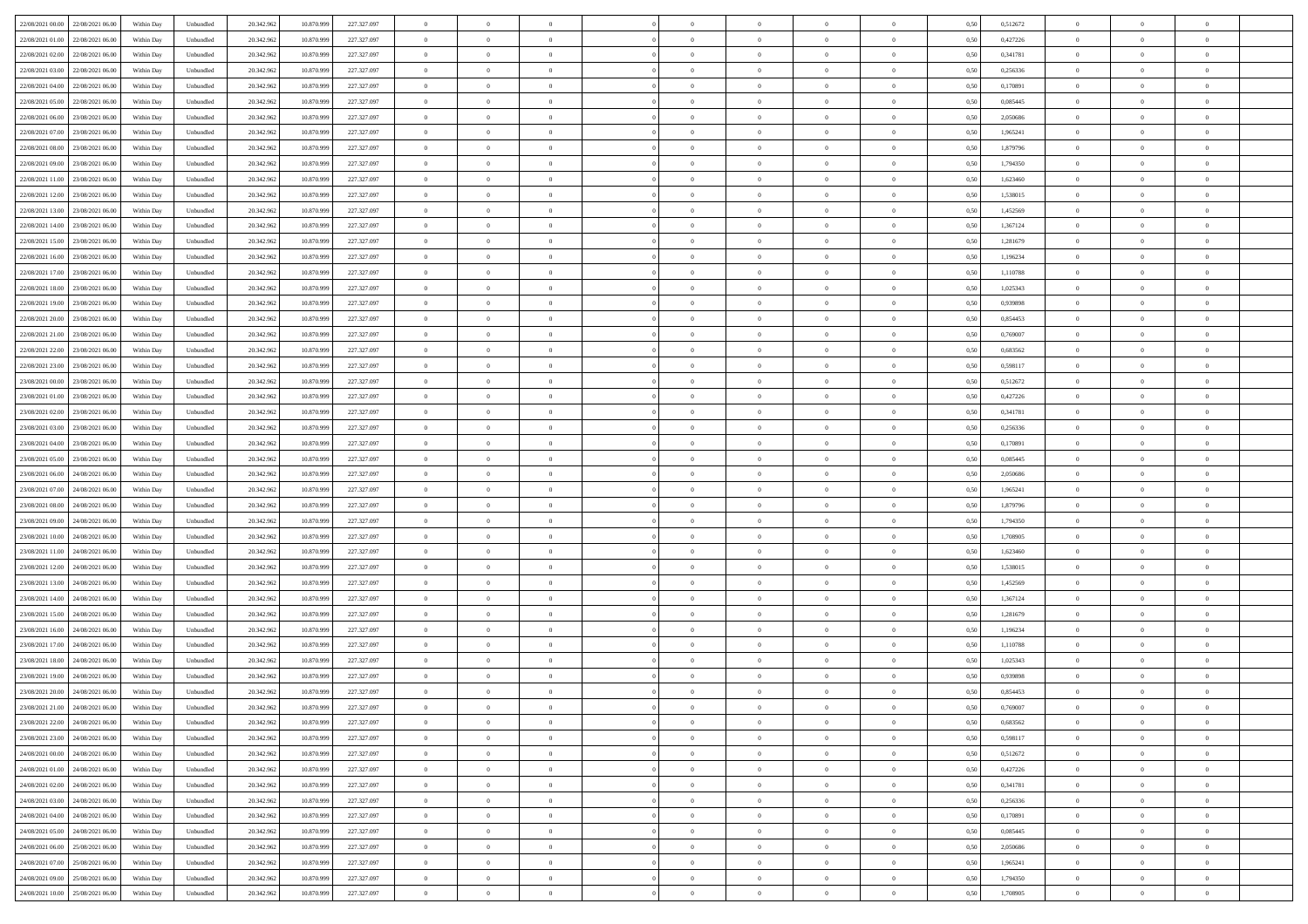| 24/08/2021 11:00 25/08/2021 06:00    | Within Day | Unbundled | 20.342.962 | 10.870.999 | 227.327.097 | $\overline{0}$ | $\theta$       |                | $\overline{0}$ | $\theta$       |                | $\theta$       | 0,50 | 1,623460 | $\theta$       | $\theta$       | $\overline{0}$ |  |
|--------------------------------------|------------|-----------|------------|------------|-------------|----------------|----------------|----------------|----------------|----------------|----------------|----------------|------|----------|----------------|----------------|----------------|--|
| 24/08/2021 12:00<br>25/08/2021 06.00 | Within Day | Unbundled | 20.342.96  | 10.870.99  | 227.327.097 | $\bf{0}$       | $\overline{0}$ | $\bf{0}$       | $\overline{0}$ | $\overline{0}$ | $\overline{0}$ | $\bf{0}$       | 0,50 | 1,538015 | $\,$ 0 $\,$    | $\bf{0}$       | $\overline{0}$ |  |
| 24/08/2021 13:00<br>25/08/2021 06:00 | Within Day | Unbundled | 20.342.962 | 10.870.999 | 227.327.097 | $\overline{0}$ | $\bf{0}$       | $\overline{0}$ | $\bf{0}$       | $\bf{0}$       | $\overline{0}$ | $\bf{0}$       | 0.50 | 1.452569 | $\bf{0}$       | $\overline{0}$ | $\overline{0}$ |  |
| 24/08/2021 14:00<br>25/08/2021 06:00 |            |           |            |            |             | $\overline{0}$ | $\overline{0}$ | $\overline{0}$ | $\theta$       | $\theta$       | $\overline{0}$ | $\overline{0}$ |      | 1,367124 | $\theta$       | $\theta$       | $\overline{0}$ |  |
|                                      | Within Day | Unbundled | 20.342.96  | 10.870.999 | 227.327.097 |                |                |                |                |                |                |                | 0,50 |          |                |                |                |  |
| 24/08/2021 15:00<br>25/08/2021 06.00 | Within Day | Unbundled | 20.342.96  | 10.870.999 | 227.327.097 | $\bf{0}$       | $\theta$       | $\bf{0}$       | $\overline{0}$ | $\theta$       | $\overline{0}$ | $\bf{0}$       | 0,50 | 1,281679 | $\,$ 0 $\,$    | $\bf{0}$       | $\overline{0}$ |  |
| 24/08/2021 16:00<br>25/08/2021 06:00 | Within Day | Unbundled | 20.342.962 | 10.870.999 | 227.327.097 | $\overline{0}$ | $\overline{0}$ | $\overline{0}$ | $\overline{0}$ | $\overline{0}$ | $\Omega$       | $\bf{0}$       | 0.50 | 1.196234 | $\,$ 0 $\,$    | $\theta$       | $\overline{0}$ |  |
| 24/08/2021 17:00<br>25/08/2021 06:00 | Within Day | Unbundled | 20.342.96  | 10.870.999 | 227.327.097 | $\overline{0}$ | $\overline{0}$ | $\overline{0}$ | $\overline{0}$ | $\theta$       | $\overline{0}$ | $\bf{0}$       | 0,50 | 1,110788 | $\theta$       | $\theta$       | $\overline{0}$ |  |
|                                      |            |           |            |            |             |                |                |                |                |                |                |                |      |          |                |                |                |  |
| 24/08/2021 18:00<br>25/08/2021 06.00 | Within Day | Unbundled | 20.342.96  | 10.870.99  | 227.327.097 | $\bf{0}$       | $\overline{0}$ | $\overline{0}$ | $\overline{0}$ | $\theta$       | $\overline{0}$ | $\bf{0}$       | 0,50 | 1,025343 | $\,$ 0 $\,$    | $\bf{0}$       | $\overline{0}$ |  |
| 24/08/2021 19:00<br>25/08/2021 06:00 | Within Day | Unbundled | 20.342.96  | 10.870.999 | 227.327.097 | $\overline{0}$ | $\bf{0}$       | $\overline{0}$ | $\bf{0}$       | $\overline{0}$ | $\overline{0}$ | $\bf{0}$       | 0.50 | 0.939898 | $\bf{0}$       | $\theta$       | $\overline{0}$ |  |
| 24/08/2021 20:00<br>25/08/2021 06:00 | Within Day | Unbundled | 20.342.962 | 10.870.999 | 227.327.097 | $\overline{0}$ | $\bf{0}$       | $\overline{0}$ | $\overline{0}$ | $\theta$       | $\overline{0}$ | $\bf{0}$       | 0,50 | 0,854453 | $\,$ 0 $\,$    | $\theta$       | $\overline{0}$ |  |
| 24/08/2021 21:00<br>25/08/2021 06.00 | Within Day | Unbundled | 20.342.96  | 10.870.999 | 227.327.097 | $\bf{0}$       | $\overline{0}$ | $\bf{0}$       | $\overline{0}$ | $\bf{0}$       | $\overline{0}$ | $\bf{0}$       | 0,50 | 0,769007 | $\,$ 0 $\,$    | $\bf{0}$       | $\overline{0}$ |  |
|                                      |            |           |            |            |             |                |                |                |                |                |                |                |      |          |                |                |                |  |
| 24/08/2021 22:00<br>25/08/2021 06:00 | Within Day | Unbundled | 20.342.962 | 10.870.999 | 227.327.097 | $\overline{0}$ | $\bf{0}$       | $\overline{0}$ | $\bf{0}$       | $\bf{0}$       | $\overline{0}$ | $\bf{0}$       | 0.50 | 0.683562 | $\bf{0}$       | $\overline{0}$ | $\overline{0}$ |  |
| 24/08/2021 23:00<br>25/08/2021 06:00 | Within Day | Unbundled | 20.342.96  | 10.870.999 | 227.327.097 | $\overline{0}$ | $\overline{0}$ | $\overline{0}$ | $\overline{0}$ | $\theta$       | $\overline{0}$ | $\overline{0}$ | 0,50 | 0,598117 | $\theta$       | $\theta$       | $\overline{0}$ |  |
| 25/08/2021 00:00<br>25/08/2021 06.00 | Within Day | Unbundled | 20.342.96  | 10.870.99  | 227.327.097 | $\bf{0}$       | $\theta$       | $\bf{0}$       | $\overline{0}$ | $\theta$       | $\overline{0}$ | $\bf{0}$       | 0,50 | 0,512672 | $\bf{0}$       | $\bf{0}$       | $\overline{0}$ |  |
|                                      |            |           |            |            |             |                |                |                |                |                |                |                |      |          |                |                |                |  |
| 25/08/2021 01:00<br>25/08/2021 06:00 | Within Day | Unbundled | 20.342.962 | 10.870.999 | 227.327.097 | $\overline{0}$ | $\overline{0}$ | $\overline{0}$ | $\bf{0}$       | $\theta$       | $\Omega$       | $\bf{0}$       | 0.50 | 0,427226 | $\,$ 0 $\,$    | $\theta$       | $\overline{0}$ |  |
| 25/08/2021 02:00<br>25/08/2021 06:00 | Within Day | Unbundled | 20.342.962 | 10.870.999 | 227.327.097 | $\overline{0}$ | $\overline{0}$ | $\overline{0}$ | $\overline{0}$ | $\overline{0}$ | $\overline{0}$ | $\bf{0}$       | 0,50 | 0,341781 | $\theta$       | $\theta$       | $\overline{0}$ |  |
| 25/08/2021 03:00<br>25/08/2021 06.00 | Within Day | Unbundled | 20.342.96  | 10.870.999 | 227.327.097 | $\bf{0}$       | $\overline{0}$ | $\overline{0}$ | $\overline{0}$ | $\theta$       | $\overline{0}$ | $\bf{0}$       | 0,50 | 0,256336 | $\,$ 0 $\,$    | $\bf{0}$       | $\overline{0}$ |  |
| 25/08/2021 04:00<br>25/08/2021 06:00 | Within Day | Unbundled | 20.342.96  | 10.870.999 | 227.327.097 | $\overline{0}$ | $\bf{0}$       | $\overline{0}$ | $\bf{0}$       | $\overline{0}$ | $\overline{0}$ | $\bf{0}$       | 0.50 | 0.170891 | $\bf{0}$       | $\overline{0}$ | $\overline{0}$ |  |
| 25/08/2021 05:00<br>25/08/2021 06:00 |            |           |            |            |             | $\overline{0}$ | $\overline{0}$ | $\overline{0}$ | $\overline{0}$ | $\overline{0}$ | $\overline{0}$ |                |      |          | $\,$ 0 $\,$    | $\theta$       | $\overline{0}$ |  |
|                                      | Within Day | Unbundled | 20.342.962 | 10.870.999 | 227.327.097 |                |                |                |                |                |                | $\bf{0}$       | 0,50 | 0,085445 |                |                |                |  |
| 25/08/2021 06:00<br>26/08/2021 06:00 | Within Day | Unbundled | 20.342.96  | 11.940.00  | 201.671.097 | $\bf{0}$       | $\overline{0}$ | $\bf{0}$       | $\bf{0}$       | $\overline{0}$ | $\overline{0}$ | $\bf{0}$       | 0,50 | 2,050686 | $\,$ 0 $\,$    | $\bf{0}$       | $\overline{0}$ |  |
| 25/08/2021 07:00<br>26/08/2021 06:00 | Within Day | Unbundled | 20.342.962 | 11,940,000 | 201.671.097 | $\overline{0}$ | $\bf{0}$       | $\overline{0}$ | $\bf{0}$       | $\bf{0}$       | $\overline{0}$ | $\bf{0}$       | 0.50 | 1,965241 | $\bf{0}$       | $\overline{0}$ | $\overline{0}$ |  |
| 25/08/2021 08:00<br>26/08/2021 06:00 | Within Day | Unbundled | 20.342.96  | 11.940.000 | 201.671.097 | $\overline{0}$ | $\overline{0}$ | $\overline{0}$ | $\theta$       | $\theta$       | $\overline{0}$ | $\bf{0}$       | 0,50 | 1,879796 | $\theta$       | $\theta$       | $\overline{0}$ |  |
|                                      |            |           |            |            |             |                | $\overline{0}$ |                | $\overline{0}$ | $\theta$       | $\overline{0}$ |                |      |          | $\,$ 0 $\,$    | $\bf{0}$       | $\overline{0}$ |  |
| 25/08/2021 09:00<br>26/08/2021 06:00 | Within Day | Unbundled | 20.342.96  | 11.940.00  | 201.671.097 | $\bf{0}$       |                | $\bf{0}$       |                |                |                | $\bf{0}$       | 0,50 | 1,794350 |                |                |                |  |
| 25/08/2021 10:00<br>26/08/2021 06:00 | Within Day | Unbundled | 20.342.962 | 11.940.000 | 201.671.097 | $\overline{0}$ | $\overline{0}$ | $\overline{0}$ | $\overline{0}$ | $\overline{0}$ | $\Omega$       | $\bf{0}$       | 0.50 | 1,708905 | $\bf{0}$       | $\theta$       | $\overline{0}$ |  |
| 25/08/2021 11:00<br>26/08/2021 06:00 | Within Day | Unbundled | 20.342.96  | 11.940.000 | 201.671.097 | $\overline{0}$ | $\overline{0}$ | $\overline{0}$ | $\overline{0}$ | $\theta$       | $\overline{0}$ | $\bf{0}$       | 0,50 | 1,623460 | $\theta$       | $\theta$       | $\overline{0}$ |  |
| 25/08/2021 12:00<br>26/08/2021 06:00 | Within Day | Unbundled | 20.342.96  | 11.940.00  | 201.671.097 | $\bf{0}$       | $\theta$       | $\bf{0}$       | $\overline{0}$ | $\theta$       | $\overline{0}$ | $\bf{0}$       | 0,50 | 1,538015 | $\,$ 0 $\,$    | $\bf{0}$       | $\overline{0}$ |  |
| 25/08/2021 13:00<br>26/08/2021 06:00 | Within Day | Unbundled | 20.342.96  | 11.940.000 | 201.671.097 | $\overline{0}$ | $\bf{0}$       | $\overline{0}$ | $\bf{0}$       | $\overline{0}$ | $\overline{0}$ | $\bf{0}$       | 0.50 | 1.452569 | $\bf{0}$       | $\theta$       | $\overline{0}$ |  |
|                                      |            |           |            |            |             |                |                |                |                |                |                |                |      |          |                |                |                |  |
| 25/08/2021 14:00<br>26/08/2021 06:00 | Within Day | Unbundled | 20.342.962 | 11.940.000 | 201.671.097 | $\overline{0}$ | $\overline{0}$ | $\overline{0}$ | $\overline{0}$ | $\overline{0}$ | $\overline{0}$ | $\bf{0}$       | 0,50 | 1,367124 | $\theta$       | $\theta$       | $\overline{0}$ |  |
| 25/08/2021 15:00<br>26/08/2021 06:00 | Within Day | Unbundled | 20.342.96  | 11.940.000 | 201.671.097 | $\bf{0}$       | $\bf{0}$       | $\bf{0}$       | $\bf{0}$       | $\overline{0}$ | $\overline{0}$ | $\bf{0}$       | 0,50 | 1,281679 | $\,$ 0 $\,$    | $\bf{0}$       | $\overline{0}$ |  |
| 25/08/2021 16:00<br>26/08/2021 06:00 | Within Day | Unbundled | 20.342.962 | 11,940,000 | 201.671.097 | $\overline{0}$ | $\bf{0}$       | $\overline{0}$ | $\bf{0}$       | $\bf{0}$       | $\overline{0}$ | $\bf{0}$       | 0.50 | 1,196234 | $\bf{0}$       | $\overline{0}$ | $\overline{0}$ |  |
| 25/08/2021 17:00<br>26/08/2021 06:00 | Within Day | Unbundled | 20.342.96  | 11,940,000 | 201.671.097 | $\overline{0}$ | $\overline{0}$ | $\overline{0}$ | $\overline{0}$ | $\overline{0}$ | $\overline{0}$ | $\bf{0}$       | 0.5( | 1,110788 | $\theta$       | $\theta$       | $\overline{0}$ |  |
|                                      |            |           |            |            |             |                |                |                |                |                |                |                |      |          |                |                |                |  |
| 25/08/2021 18:00<br>26/08/2021 06:00 | Within Day | Unbundled | 20.342.96  | 11.940.00  | 201.671.097 | $\bf{0}$       | $\overline{0}$ | $\bf{0}$       | $\overline{0}$ | $\overline{0}$ | $\overline{0}$ | $\bf{0}$       | 0,50 | 1,025343 | $\,$ 0 $\,$    | $\bf{0}$       | $\overline{0}$ |  |
| 25/08/2021 19:00<br>26/08/2021 06:00 | Within Day | Unbundled | 20.342.962 | 11,940,000 | 201.671.097 | $\overline{0}$ | $\overline{0}$ | $\overline{0}$ | $\bf{0}$       | $\bf{0}$       | $\Omega$       | $\bf{0}$       | 0.50 | 0.939898 | $\,$ 0 $\,$    | $\theta$       | $\overline{0}$ |  |
| 25/08/2021 20:00<br>26/08/2021 06:00 | Within Dav | Unbundled | 20.342.96  | 11.940.000 | 201.671.097 | $\overline{0}$ | $\overline{0}$ | $\overline{0}$ | $\overline{0}$ | $\theta$       | $\overline{0}$ | $\overline{0}$ | 0.50 | 0,854453 | $\theta$       | $\theta$       | $\overline{0}$ |  |
| 25/08/2021 21:00<br>26/08/2021 06:00 | Within Day | Unbundled | 20.342.96  | 11.940.000 | 201.671.097 | $\bf{0}$       | $\overline{0}$ | $\bf{0}$       | $\overline{0}$ | $\bf{0}$       | $\overline{0}$ | $\bf{0}$       | 0,50 | 0,769007 | $\,$ 0 $\,$    | $\bf{0}$       | $\overline{0}$ |  |
| 25/08/2021 22.00<br>26/08/2021 06:00 | Within Day | Unbundled | 20,342.96  | 11.940.000 | 201.671.097 | $\overline{0}$ | $\bf{0}$       | $\overline{0}$ | $\bf{0}$       | $\overline{0}$ | $\overline{0}$ | $\bf{0}$       | 0.50 | 0.683562 | $\bf{0}$       | $\overline{0}$ | $\overline{0}$ |  |
|                                      |            |           |            |            |             |                |                |                |                |                |                |                |      |          |                |                |                |  |
| 25/08/2021 23:00<br>26/08/2021 06:00 | Within Dav | Unbundled | 20.342.96  | 11,940,000 | 201.671.097 | $\overline{0}$ | $\overline{0}$ | $\overline{0}$ | $\overline{0}$ | $\overline{0}$ | $\overline{0}$ | $\overline{0}$ | 0.50 | 0,598117 | $\theta$       | $\theta$       | $\overline{0}$ |  |
| 26/08/2021 00:00<br>26/08/2021 06:00 | Within Day | Unbundled | 20.342.96  | 11.940.00  | 201.671.097 | $\bf{0}$       | $\bf{0}$       | $\bf{0}$       | $\bf{0}$       | $\overline{0}$ | $\overline{0}$ | $\bf{0}$       | 0,50 | 0,512672 | $\,$ 0 $\,$    | $\bf{0}$       | $\overline{0}$ |  |
| 26/08/2021 01:00<br>26/08/2021 06:00 | Within Day | Unbundled | 20.342.962 | 11,940,000 | 201.671.097 | $\overline{0}$ | $\bf{0}$       | $\overline{0}$ | $\bf{0}$       | $\bf{0}$       | $\overline{0}$ | $\bf{0}$       | 0.50 | 0,427226 | $\bf{0}$       | $\overline{0}$ | $\overline{0}$ |  |
| 26/08/2021 02:00<br>26/08/2021 06:00 | Within Dav | Unbundled | 20.342.96  | 11.940.000 | 201.671.097 | $\overline{0}$ | $\overline{0}$ | $\overline{0}$ | $\overline{0}$ | $\theta$       | $\overline{0}$ | $\bf{0}$       | 0.5( | 0,341781 | $\theta$       | $\theta$       | $\overline{0}$ |  |
|                                      |            |           |            |            |             |                |                |                |                |                |                |                |      |          |                |                |                |  |
| 26/08/2021 03:00<br>26/08/2021 06:00 | Within Day | Unbundled | 20.342.96  | 11.940.00  | 201.671.097 | $\bf{0}$       | $\overline{0}$ | $\bf{0}$       | $\bf{0}$       | $\overline{0}$ | $\overline{0}$ | $\bf{0}$       | 0,50 | 0,256336 | $\,$ 0 $\,$    | $\bf{0}$       | $\overline{0}$ |  |
| 26/08/2021 04:00<br>26/08/2021 06:00 | Within Day | Unbundled | 20.342.962 | 11.940.00  | 201.671.097 | $\overline{0}$ | $\overline{0}$ | $\Omega$       | $\overline{0}$ | $\overline{0}$ | $\theta$       | $\bf{0}$       | 0.50 | 0,170891 | $\,$ 0 $\,$    | $\overline{0}$ | $\overline{0}$ |  |
| 26/08/2021 05:00<br>26/08/2021 06:00 | Within Dav | Unbundled | 20.342.96  | 11.940.00  | 201.671.097 | $\overline{0}$ | $\overline{0}$ | $\Omega$       | $\overline{0}$ | $\theta$       | $\Omega$       | $\overline{0}$ | 0.5( | 0.085445 | $\theta$       | $\theta$       | $\overline{0}$ |  |
| 26/08/2021 06:00<br>27/08/2021 06:00 | Within Day | Unbundled | 20.342.96  | 11.940.000 | 201.671.097 | $\bf{0}$       | $\bf{0}$       | $\overline{0}$ | $\bf{0}$       | $\bf{0}$       | $\overline{0}$ | $\bf{0}$       | 0,50 | 2,050686 | $\,$ 0 $\,$    | $\bf{0}$       | $\overline{0}$ |  |
| 26/08/2021 07:00 27/08/2021 06:00    | Within Day | Unbundled | 20.342.962 | 11.940.000 | 201 671 097 | $\overline{0}$ | $\Omega$       |                | $\Omega$       |                |                |                | 0,50 | 1,965241 | $\theta$       | $\overline{0}$ |                |  |
|                                      |            |           |            |            |             |                |                |                |                |                |                |                |      |          |                |                |                |  |
| 26/08/2021 08:00 27/08/2021 06:00    | Within Day | Unbundled | 20.342.962 | 11.940.000 | 201.671.097 | $\overline{0}$ | $\overline{0}$ | $\Omega$       | $\theta$       | $\overline{0}$ | $\overline{0}$ | $\bf{0}$       | 0,50 | 1,879796 | $\theta$       | $\theta$       | $\overline{0}$ |  |
| 26/08/2021 09:00<br>27/08/2021 06:00 | Within Day | Unbundled | 20.342.96  | 11.940.000 | 201.671.097 | $\overline{0}$ | $\bf{0}$       | $\overline{0}$ | $\overline{0}$ | $\bf{0}$       | $\overline{0}$ | $\bf{0}$       | 0,50 | 1,794350 | $\bf{0}$       | $\overline{0}$ | $\bf{0}$       |  |
| 26/08/2021 10:00 27/08/2021 06:00    | Within Day | Unbundled | 20.342.962 | 11.940.000 | 201.671.097 | $\overline{0}$ | $\bf{0}$       | $\overline{0}$ | $\overline{0}$ | $\mathbf{0}$   | $\overline{0}$ | $\,$ 0 $\,$    | 0.50 | 1,708905 | $\overline{0}$ | $\bf{0}$       | $\,$ 0 $\,$    |  |
| 26/08/2021 11:00 27/08/2021 06:00    | Within Day | Unbundled | 20.342.962 | 11.940.000 | 201.671.097 | $\overline{0}$ | $\overline{0}$ | $\overline{0}$ | $\overline{0}$ | $\overline{0}$ | $\overline{0}$ | $\bf{0}$       | 0,50 | 1,623460 | $\theta$       | $\theta$       | $\overline{0}$ |  |
|                                      |            |           |            |            |             |                |                |                |                |                |                |                |      |          |                |                |                |  |
| 26/08/2021 12:00<br>27/08/2021 06:00 | Within Day | Unbundled | 20.342.962 | 11.940.000 | 201.671.097 | $\overline{0}$ | $\bf{0}$       | $\overline{0}$ | $\overline{0}$ | $\overline{0}$ | $\bf{0}$       | $\bf{0}$       | 0,50 | 1,538015 | $\bf{0}$       | $\overline{0}$ | $\overline{0}$ |  |
| 26/08/2021 13:00<br>27/08/2021 06:00 | Within Day | Unbundled | 20.342.962 | 11.940.000 | 201.671.097 | $\overline{0}$ | $\bf{0}$       | $\overline{0}$ | $\overline{0}$ | $\overline{0}$ | $\overline{0}$ | $\bf{0}$       | 0.50 | 1.452569 | $\,$ 0 $\,$    | $\theta$       | $\,$ 0         |  |
| 26/08/2021 14:00<br>27/08/2021 06:00 | Within Day | Unbundled | 20.342.962 | 11.940.000 | 201.671.097 | $\overline{0}$ | $\overline{0}$ | $\overline{0}$ | $\overline{0}$ | $\overline{0}$ | $\overline{0}$ | $\bf{0}$       | 0.50 | 1,367124 | $\overline{0}$ | $\theta$       | $\overline{0}$ |  |
| 26/08/2021 15:00<br>27/08/2021 06:00 | Within Day | Unbundled | 20.342.96  | 11.940.000 | 201.671.097 | $\overline{0}$ | $\overline{0}$ | $\overline{0}$ | $\overline{0}$ | $\overline{0}$ | $\overline{0}$ | $\bf{0}$       | 0,50 | 1,281679 | $\bf{0}$       | $\overline{0}$ | $\overline{0}$ |  |
|                                      |            |           |            |            |             |                |                |                |                |                |                |                |      |          |                |                |                |  |
| 26/08/2021 16:00 27/08/2021 06:00    | Within Day | Unbundled | 20.342.96  | 11.940.000 | 201.671.097 | $\overline{0}$ | $\overline{0}$ | $\overline{0}$ | $\overline{0}$ | $\overline{0}$ | $\overline{0}$ | $\bf{0}$       | 0.50 | 1.196234 | $\mathbf{0}$   | $\bf{0}$       | $\,$ 0         |  |
| 26/08/2021 17:00 27/08/2021 06:00    | Within Dav | Unbundled | 20.342.962 | 11.940.000 | 201.671.097 | $\overline{0}$ | $\overline{0}$ | $\overline{0}$ | $\overline{0}$ | $\overline{0}$ | $\overline{0}$ | $\bf{0}$       | 0,50 | 1,110788 | $\overline{0}$ | $\theta$       | $\overline{0}$ |  |
| 26/08/2021 18:00<br>27/08/2021 06:00 | Within Day | Unbundled | 20.342.96  | 11.940.000 | 201.671.097 | $\overline{0}$ | $\bf{0}$       | $\overline{0}$ | $\bf{0}$       | $\overline{0}$ | $\bf{0}$       | $\bf{0}$       | 0,50 | 1,025343 | $\bf{0}$       | $\bf{0}$       | $\overline{0}$ |  |
| 26/08/2021 19:00 27/08/2021 06:00    |            | Unbundled | 20.342.962 |            | 201.671.097 | $\overline{0}$ | $\bf{0}$       | $\overline{0}$ |                | $\,$ 0 $\,$    | $\overline{0}$ | $\bf{0}$       | 0,50 | 0,939898 | $\overline{0}$ | $\,$ 0 $\,$    | $\,$ 0 $\,$    |  |
|                                      | Within Day |           |            | 11.940.000 |             |                |                |                | $\overline{0}$ |                |                |                |      |          |                |                |                |  |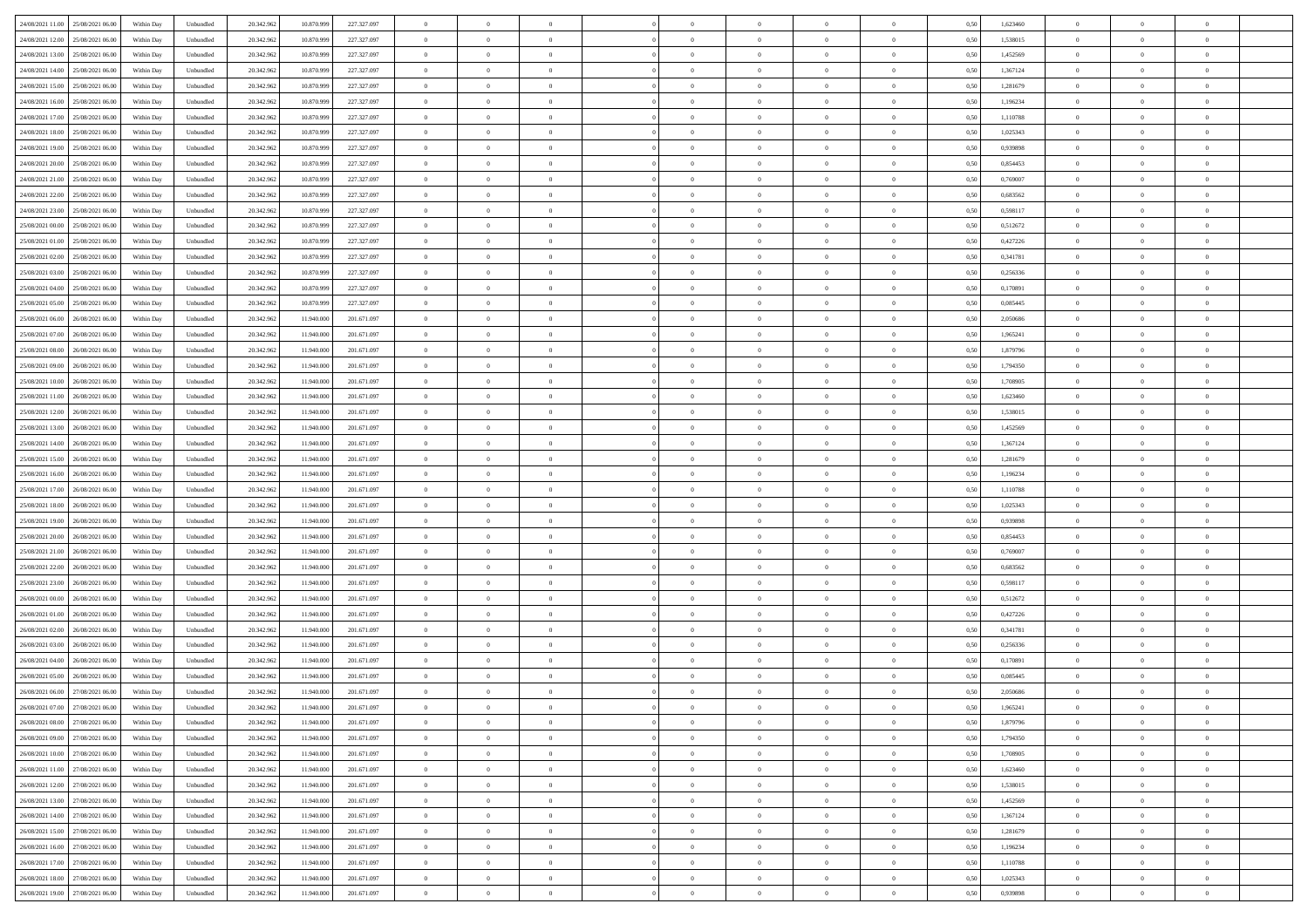| 26/08/2021 20:00 27/08/2021 06:00    | Within Day | Unbundled                   | 20.342.962 | 11.940.000 | 201.671.097 | $\overline{0}$ | $\theta$       |                | $\overline{0}$ | $\theta$       |                | $\theta$       | 0,50 | 0,854453 | $\theta$       | $\theta$       | $\overline{0}$ |  |
|--------------------------------------|------------|-----------------------------|------------|------------|-------------|----------------|----------------|----------------|----------------|----------------|----------------|----------------|------|----------|----------------|----------------|----------------|--|
| 26/08/2021 21:00<br>27/08/2021 06.00 | Within Day | Unbundled                   | 20.342.96  | 11.940.00  | 201.671.097 | $\bf{0}$       | $\overline{0}$ | $\bf{0}$       | $\overline{0}$ | $\overline{0}$ | $\overline{0}$ | $\bf{0}$       | 0,50 | 0,769007 | $\,$ 0 $\,$    | $\bf{0}$       | $\overline{0}$ |  |
| 26/08/2021 22:00<br>27/08/2021 06:00 | Within Day | Unbundled                   | 20.342.962 | 11.940.000 | 201.671.097 | $\overline{0}$ | $\bf{0}$       | $\overline{0}$ | $\bf{0}$       | $\bf{0}$       | $\overline{0}$ | $\bf{0}$       | 0.50 | 0.683562 | $\bf{0}$       | $\overline{0}$ | $\overline{0}$ |  |
| 26/08/2021 23:00<br>27/08/2021 06:00 | Within Day | Unbundled                   | 20.342.96  | 11.940.000 | 201.671.097 | $\overline{0}$ | $\overline{0}$ | $\overline{0}$ | $\theta$       | $\theta$       | $\overline{0}$ | $\overline{0}$ | 0,50 | 0,598117 | $\theta$       | $\theta$       | $\overline{0}$ |  |
|                                      |            |                             |            |            |             | $\overline{0}$ | $\theta$       |                | $\overline{0}$ | $\theta$       | $\overline{0}$ | $\bf{0}$       |      |          | $\,$ 0 $\,$    | $\bf{0}$       | $\overline{0}$ |  |
| 27/08/2021 00:00<br>27/08/2021 06.00 | Within Day | Unbundled                   | 20.342.96  | 11.940.00  | 201.671.097 |                |                | $\bf{0}$       |                |                |                |                | 0,50 | 0,512672 |                |                |                |  |
| 27/08/2021 01:00<br>27/08/2021 06:00 | Within Day | Unbundled                   | 20.342.962 | 11.940.000 | 201.671.097 | $\overline{0}$ | $\overline{0}$ | $\overline{0}$ | $\bf{0}$       | $\overline{0}$ | $\theta$       | $\bf{0}$       | 0.50 | 0,427226 | $\,$ 0 $\,$    | $\theta$       | $\overline{0}$ |  |
| 27/08/2021 02:00<br>27/08/2021 06:00 | Within Day | Unbundled                   | 20.342.96  | 11.940.000 | 201.671.097 | $\overline{0}$ | $\overline{0}$ | $\overline{0}$ | $\overline{0}$ | $\overline{0}$ | $\overline{0}$ | $\bf{0}$       | 0,50 | 0,341781 | $\theta$       | $\theta$       | $\overline{0}$ |  |
| 27/08/2021 03:00<br>27/08/2021 06:00 | Within Day | Unbundled                   | 20.342.96  | 11.940.00  | 201.671.097 | $\bf{0}$       | $\overline{0}$ | $\bf{0}$       | $\overline{0}$ | $\theta$       | $\overline{0}$ | $\bf{0}$       | 0,50 | 0,256336 | $\,$ 0 $\,$    | $\bf{0}$       | $\overline{0}$ |  |
| 27/08/2021 04:00<br>27/08/2021 06:00 | Within Day | Unbundled                   | 20.342.96  | 11.940.000 | 201.671.097 | $\overline{0}$ | $\bf{0}$       | $\overline{0}$ | $\bf{0}$       | $\overline{0}$ | $\overline{0}$ | $\bf{0}$       | 0.50 | 0.170891 | $\bf{0}$       | $\overline{0}$ | $\overline{0}$ |  |
| 27/08/2021 05:00<br>27/08/2021 06:00 | Within Day | Unbundled                   | 20.342.962 | 11.940.000 | 201.671.097 | $\overline{0}$ | $\bf{0}$       | $\overline{0}$ | $\overline{0}$ | $\overline{0}$ | $\overline{0}$ | $\bf{0}$       | 0,50 | 0,085445 | $\,$ 0 $\,$    | $\theta$       | $\overline{0}$ |  |
| 27/08/2021 06:00<br>28/08/2021 06:00 | Within Day | Unbundled                   | 20.342.96  | 11.940.000 | 201.671.097 | $\bf{0}$       | $\overline{0}$ | $\bf{0}$       | $\overline{0}$ | $\bf{0}$       | $\overline{0}$ | $\bf{0}$       | 0,50 | 2,050686 | $\,$ 0 $\,$    | $\bf{0}$       | $\overline{0}$ |  |
|                                      |            |                             |            |            |             |                |                |                |                |                |                |                |      |          |                |                |                |  |
| 27/08/2021 07:00<br>28/08/2021 06:00 | Within Day | Unbundled                   | 20.342.962 | 11,940,000 | 201.671.097 | $\overline{0}$ | $\bf{0}$       | $\overline{0}$ | $\bf{0}$       | $\bf{0}$       | $\overline{0}$ | $\bf{0}$       | 0.50 | 1,965241 | $\bf{0}$       | $\overline{0}$ | $\bf{0}$       |  |
| 27/08/2021 08:00<br>28/08/2021 06:00 | Within Day | Unbundled                   | 20.342.96  | 11.940.000 | 201.671.097 | $\overline{0}$ | $\overline{0}$ | $\overline{0}$ | $\overline{0}$ | $\theta$       | $\overline{0}$ | $\overline{0}$ | 0,50 | 1,879796 | $\theta$       | $\theta$       | $\overline{0}$ |  |
| 27/08/2021 09:00<br>28/08/2021 06:00 | Within Day | Unbundled                   | 20.342.96  | 11.940.00  | 201.671.097 | $\bf{0}$       | $\theta$       | $\bf{0}$       | $\overline{0}$ | $\theta$       | $\overline{0}$ | $\bf{0}$       | 0,50 | 1,794350 | $\,$ 0 $\,$    | $\bf{0}$       | $\overline{0}$ |  |
| 27/08/2021 10:00<br>28/08/2021 06:00 | Within Day | Unbundled                   | 20.342.962 | 11.940.000 | 201.671.097 | $\overline{0}$ | $\overline{0}$ | $\overline{0}$ | $\bf{0}$       | $\overline{0}$ | $\Omega$       | $\bf{0}$       | 0.50 | 1.708905 | $\theta$       | $\theta$       | $\overline{0}$ |  |
| 27/08/2021 11:00<br>28/08/2021 06:00 | Within Day | Unbundled                   | 20.342.96  | 11.940.000 | 201.671.097 | $\overline{0}$ | $\overline{0}$ | $\overline{0}$ | $\overline{0}$ | $\overline{0}$ | $\overline{0}$ | $\bf{0}$       | 0,50 | 1,623460 | $\theta$       | $\theta$       | $\overline{0}$ |  |
| 27/08/2021 12:00<br>28/08/2021 06:00 | Within Day | Unbundled                   | 20.342.96  | 11.940.00  | 201.671.097 | $\bf{0}$       | $\overline{0}$ | $\bf{0}$       | $\overline{0}$ | $\theta$       | $\overline{0}$ | $\bf{0}$       | 0,50 | 1,538015 | $\,$ 0 $\,$    | $\bf{0}$       | $\overline{0}$ |  |
| 27/08/2021 13:00<br>28/08/2021 06:00 | Within Day | Unbundled                   | 20.342.96  | 11.940.000 | 201.671.097 | $\overline{0}$ | $\bf{0}$       | $\overline{0}$ | $\bf{0}$       | $\overline{0}$ | $\overline{0}$ | $\bf{0}$       | 0.50 | 1.452569 | $\bf{0}$       | $\overline{0}$ | $\overline{0}$ |  |
| 27/08/2021 14:00<br>28/08/2021 06:00 | Within Day | Unbundled                   | 20.342.962 | 11.940.000 | 201.671.097 | $\overline{0}$ | $\overline{0}$ | $\overline{0}$ | $\overline{0}$ | $\overline{0}$ | $\overline{0}$ | $\bf{0}$       | 0,50 | 1,367124 | $\,$ 0 $\,$    | $\theta$       | $\overline{0}$ |  |
|                                      |            |                             |            |            |             |                |                |                |                |                |                |                |      |          |                |                |                |  |
| 27/08/2021 15:00<br>28/08/2021 06:00 | Within Day | Unbundled                   | 20.342.96  | 11.940.00  | 201.671.097 | $\bf{0}$       | $\overline{0}$ | $\bf{0}$       | $\bf{0}$       | $\overline{0}$ | $\overline{0}$ | $\bf{0}$       | 0,50 | 1,281679 | $\,$ 0 $\,$    | $\bf{0}$       | $\overline{0}$ |  |
| 27/08/2021 16:00<br>28/08/2021 06:00 | Within Day | Unbundled                   | 20.342.962 | 11,940,000 | 201.671.097 | $\overline{0}$ | $\bf{0}$       | $\overline{0}$ | $\bf{0}$       | $\bf{0}$       | $\overline{0}$ | $\bf{0}$       | 0.50 | 1,196234 | $\bf{0}$       | $\overline{0}$ | $\bf{0}$       |  |
| 27/08/2021 17:00<br>28/08/2021 06:00 | Within Day | Unbundled                   | 20.342.96  | 11.940.000 | 201.671.097 | $\overline{0}$ | $\overline{0}$ | $\overline{0}$ | $\theta$       | $\theta$       | $\overline{0}$ | $\bf{0}$       | 0,50 | 1,110788 | $\theta$       | $\theta$       | $\overline{0}$ |  |
| 27/08/2021 18:00<br>28/08/2021 06:00 | Within Day | Unbundled                   | 20.342.96  | 11.940.00  | 201.671.097 | $\bf{0}$       | $\overline{0}$ | $\bf{0}$       | $\overline{0}$ | $\bf{0}$       | $\overline{0}$ | $\bf{0}$       | 0,50 | 1,025343 | $\,$ 0 $\,$    | $\bf{0}$       | $\overline{0}$ |  |
| 27/08/2021 19:00<br>28/08/2021 06:00 | Within Day | Unbundled                   | 20.342.962 | 11.940.000 | 201.671.097 | $\overline{0}$ | $\overline{0}$ | $\overline{0}$ | $\overline{0}$ | $\overline{0}$ | $\Omega$       | $\bf{0}$       | 0.50 | 0.939898 | $\bf{0}$       | $\theta$       | $\overline{0}$ |  |
| 27/08/2021 20:00<br>28/08/2021 06:00 | Within Day | Unbundled                   | 20.342.96  | 11.940.000 | 201.671.097 | $\overline{0}$ | $\overline{0}$ | $\overline{0}$ | $\overline{0}$ | $\theta$       | $\overline{0}$ | $\bf{0}$       | 0,50 | 0,854453 | $\theta$       | $\theta$       | $\overline{0}$ |  |
| 27/08/2021 21:00<br>28/08/2021 06:00 | Within Day | Unbundled                   | 20.342.96  | 11.940.00  | 201.671.097 | $\bf{0}$       | $\theta$       | $\bf{0}$       | $\overline{0}$ | $\theta$       | $\overline{0}$ | $\bf{0}$       | 0,50 | 0,769007 | $\,$ 0 $\,$    | $\bf{0}$       | $\overline{0}$ |  |
|                                      |            |                             |            |            |             |                |                |                |                |                |                |                |      |          |                |                |                |  |
| 27/08/2021 22.00<br>28/08/2021 06:00 | Within Day | Unbundled                   | 20.342.96  | 11.940.000 | 201.671.097 | $\overline{0}$ | $\bf{0}$       | $\overline{0}$ | $\bf{0}$       | $\overline{0}$ | $\overline{0}$ | $\bf{0}$       | 0.50 | 0.683562 | $\bf{0}$       | $\overline{0}$ | $\overline{0}$ |  |
| 27/08/2021 23:00<br>28/08/2021 06:00 | Within Day | Unbundled                   | 20.342.962 | 11.940.000 | 201.671.097 | $\overline{0}$ | $\overline{0}$ | $\overline{0}$ | $\overline{0}$ | $\overline{0}$ | $\overline{0}$ | $\bf{0}$       | 0,50 | 0,598117 | $\theta$       | $\theta$       | $\overline{0}$ |  |
| 28/08/2021 00:00<br>28/08/2021 06:00 | Within Day | Unbundled                   | 20.342.96  | 11.940.000 | 201.671.097 | $\bf{0}$       | $\bf{0}$       | $\bf{0}$       | $\bf{0}$       | $\overline{0}$ | $\overline{0}$ | $\bf{0}$       | 0,50 | 0,512672 | $\,$ 0 $\,$    | $\bf{0}$       | $\overline{0}$ |  |
| 28/08/2021 01:00<br>28/08/2021 06:00 | Within Day | Unbundled                   | 20.342.962 | 11,940,000 | 201.671.097 | $\overline{0}$ | $\bf{0}$       | $\overline{0}$ | $\bf{0}$       | $\bf{0}$       | $\overline{0}$ | $\bf{0}$       | 0.50 | 0,427226 | $\bf{0}$       | $\overline{0}$ | $\bf{0}$       |  |
| 28/08/2021 02:00<br>28/08/2021 06:00 | Within Day | Unbundled                   | 20.342.96  | 11,940,000 | 201.671.097 | $\overline{0}$ | $\overline{0}$ | $\overline{0}$ | $\overline{0}$ | $\overline{0}$ | $\overline{0}$ | $\bf{0}$       | 0.5( | 0,341781 | $\theta$       | $\theta$       | $\overline{0}$ |  |
| 28/08/2021 03:00<br>28/08/2021 06:00 | Within Day | Unbundled                   | 20.342.96  | 11.940.00  | 201.671.097 | $\bf{0}$       | $\overline{0}$ | $\bf{0}$       | $\overline{0}$ | $\overline{0}$ | $\overline{0}$ | $\bf{0}$       | 0,50 | 0,256336 | $\,$ 0 $\,$    | $\bf{0}$       | $\overline{0}$ |  |
| 28/08/2021 04:00<br>28/08/2021 06:00 | Within Day | Unbundled                   | 20.342.962 | 11,940,000 | 201.671.097 | $\overline{0}$ | $\overline{0}$ | $\overline{0}$ | $\bf{0}$       | $\overline{0}$ | $\Omega$       | $\bf{0}$       | 0.50 | 0,170891 | $\,$ 0 $\,$    | $\theta$       | $\overline{0}$ |  |
| 28/08/2021 05:00<br>28/08/2021 06:00 | Within Dav | Unbundled                   | 20.342.96  | 11.940.000 | 201.671.097 | $\overline{0}$ | $\overline{0}$ | $\overline{0}$ | $\overline{0}$ | $\overline{0}$ | $\overline{0}$ | $\overline{0}$ | 0.50 | 0.085445 | $\theta$       | $\theta$       | $\overline{0}$ |  |
|                                      |            |                             |            |            |             |                | $\overline{0}$ |                |                |                | $\overline{0}$ |                |      |          |                |                |                |  |
| 28/08/2021 06:00<br>29/08/2021 06:00 | Within Day | Unbundled                   | 20.342.96  | 11.940.000 | 201.671.097 | $\bf{0}$       |                | $\bf{0}$       | $\overline{0}$ | $\bf{0}$       |                | $\bf{0}$       | 0,50 | 2,050686 | $\,$ 0 $\,$    | $\bf{0}$       | $\overline{0}$ |  |
| 28/08/2021 07:00<br>29/08/2021 06:00 | Within Day | Unbundled                   | 20,342.96  | 11.940.000 | 201.671.097 | $\overline{0}$ | $\bf{0}$       | $\overline{0}$ | $\bf{0}$       | $\overline{0}$ | $\overline{0}$ | $\bf{0}$       | 0.50 | 1.965241 | $\bf{0}$       | $\overline{0}$ | $\overline{0}$ |  |
| 28/08/2021 08:00<br>29/08/2021 06:00 | Within Dav | Unbundled                   | 20.342.96  | 11,940,000 | 201.671.097 | $\overline{0}$ | $\overline{0}$ | $\overline{0}$ | $\overline{0}$ | $\overline{0}$ | $\overline{0}$ | $\overline{0}$ | 0.50 | 1,879796 | $\theta$       | $\theta$       | $\overline{0}$ |  |
| 28/08/2021 09:00<br>29/08/2021 06.00 | Within Day | Unbundled                   | 20.342.96  | 11.940.00  | 201.671.097 | $\bf{0}$       | $\bf{0}$       | $\bf{0}$       | $\bf{0}$       | $\overline{0}$ | $\overline{0}$ | $\bf{0}$       | 0,50 | 1,794350 | $\,$ 0 $\,$    | $\bf{0}$       | $\overline{0}$ |  |
| 28/08/2021 12:00<br>29/08/2021 06:00 | Within Day | Unbundled                   | 20.342.962 | 11,940,000 | 201.671.097 | $\overline{0}$ | $\bf{0}$       | $\overline{0}$ | $\bf{0}$       | $\bf{0}$       | $\overline{0}$ | $\bf{0}$       | 0.50 | 1.538015 | $\bf{0}$       | $\overline{0}$ | $\overline{0}$ |  |
| 28/08/2021 13:00<br>29/08/2021 06:00 | Within Dav | Unbundled                   | 20.342.96  | 11.940.000 | 201.671.097 | $\overline{0}$ | $\overline{0}$ | $\overline{0}$ | $\overline{0}$ | $\overline{0}$ | $\overline{0}$ | $\bf{0}$       | 0.50 | 1,452569 | $\theta$       | $\theta$       | $\overline{0}$ |  |
| 28/08/2021 14:00<br>29/08/2021 06.00 | Within Day | Unbundled                   | 20.342.96  | 11.940.00  | 201.671.097 | $\bf{0}$       | $\overline{0}$ | $\bf{0}$       | $\bf{0}$       | $\overline{0}$ | $\overline{0}$ | $\bf{0}$       | 0,50 | 1,367124 | $\,$ 0 $\,$    | $\bf{0}$       | $\overline{0}$ |  |
| 28/08/2021 15:00<br>29/08/2021 06:00 | Within Day | Unbundled                   | 20.342.962 | 11.940.00  | 201.671.097 | $\overline{0}$ | $\overline{0}$ | $\overline{0}$ | $\overline{0}$ | $\overline{0}$ | $\theta$       | $\bf{0}$       | 0.50 | 1.281679 | $\bf{0}$       | $\theta$       | $\overline{0}$ |  |
| 28/08/2021 16:00<br>29/08/2021 06:00 | Within Dav | Unbundled                   | 20.342.96  | 11.940.00  | 201.671.097 | $\overline{0}$ | $\overline{0}$ | $\Omega$       | $\overline{0}$ | $\theta$       | $\Omega$       | $\overline{0}$ | 0.5( | 1,196234 | $\theta$       | $\theta$       | $\overline{0}$ |  |
|                                      |            |                             |            |            |             |                |                |                |                |                |                |                |      |          |                |                |                |  |
| 28/08/2021 17:00<br>29/08/2021 06:00 | Within Day | Unbundled                   | 20.342.96  | 11.940.000 | 201.671.097 | $\bf{0}$       | $\bf{0}$       | $\bf{0}$       | $\bf{0}$       | $\bf{0}$       | $\overline{0}$ | $\bf{0}$       | 0,50 | 1,110788 | $\,$ 0 $\,$    | $\bf{0}$       | $\overline{0}$ |  |
| 28/08/2021 18:00 29/08/2021 06:00    | Within Day | $\ensuremath{\mathsf{Unb}}$ | 20.342.962 | 11.940.000 | 201 671 097 | $\overline{0}$ | $\Omega$       |                | $\overline{0}$ |                |                |                | 0,50 | 1,025343 | $\bf{0}$       | $\overline{0}$ |                |  |
| 28/08/2021 19:00 29/08/2021 06:00    | Within Day | Unbundled                   | 20.342.962 | 11.940.000 | 201.671.097 | $\overline{0}$ | $\theta$       | $\Omega$       | $\theta$       | $\overline{0}$ | $\overline{0}$ | $\bf{0}$       | 0,50 | 0,939898 | $\theta$       | $\theta$       | $\overline{0}$ |  |
| 28/08/2021 20:00<br>29/08/2021 06:00 | Within Day | Unbundled                   | 20.342.96  | 11.940.000 | 201.671.097 | $\overline{0}$ | $\bf{0}$       | $\overline{0}$ | $\overline{0}$ | $\bf{0}$       | $\overline{0}$ | $\bf{0}$       | 0,50 | 0,854453 | $\bf{0}$       | $\overline{0}$ | $\bf{0}$       |  |
| 28/08/2021 21:00 29/08/2021 06:00    | Within Day | Unbundled                   | 20.342.962 | 11.940.000 | 201.671.097 | $\overline{0}$ | $\bf{0}$       | $\overline{0}$ | $\overline{0}$ | $\overline{0}$ | $\overline{0}$ | $\,$ 0 $\,$    | 0.50 | 0.769007 | $\overline{0}$ | $\bf{0}$       | $\,$ 0 $\,$    |  |
| 28/08/2021 22:00 29/08/2021 06:00    | Within Day | Unbundled                   | 20.342.962 | 11.940.000 | 201.671.097 | $\overline{0}$ | $\overline{0}$ | $\overline{0}$ | $\overline{0}$ | $\overline{0}$ | $\overline{0}$ | $\bf{0}$       | 0,50 | 0,683562 | $\theta$       | $\theta$       | $\overline{0}$ |  |
| 28/08/2021 23:00<br>29/08/2021 06:00 | Within Day | Unbundled                   | 20.342.962 | 11.940.000 | 201.671.097 | $\overline{0}$ | $\bf{0}$       | $\overline{0}$ | $\bf{0}$       | $\overline{0}$ | $\overline{0}$ | $\bf{0}$       | 0,50 | 0,598117 | $\bf{0}$       | $\bf{0}$       | $\overline{0}$ |  |
|                                      |            |                             |            |            | 201.671.097 |                |                | $\overline{0}$ |                | $\overline{0}$ | $\overline{0}$ |                | 0.50 |          | $\,$ 0 $\,$    | $\theta$       | $\,$ 0         |  |
| 29/08/2021 00:00<br>29/08/2021 06:00 | Within Day | Unbundled                   | 20.342.962 | 11.940.000 |             | $\overline{0}$ | $\bf{0}$       |                | $\overline{0}$ |                |                | $\bf{0}$       |      | 0,512672 |                |                |                |  |
| 29/08/2021 01:00<br>29/08/2021 06:00 | Within Dav | Unbundled                   | 20.342.962 | 11.940.000 | 201.671.097 | $\overline{0}$ | $\overline{0}$ | $\overline{0}$ | $\overline{0}$ | $\overline{0}$ | $\overline{0}$ | $\bf{0}$       | 0.50 | 0,427226 | $\overline{0}$ | $\theta$       | $\overline{0}$ |  |
| 29/08/2021 02:00<br>29/08/2021 06:00 | Within Day | Unbundled                   | 20.342.96  | 11.940.000 | 201.671.097 | $\overline{0}$ | $\overline{0}$ | $\overline{0}$ | $\overline{0}$ | $\overline{0}$ | $\overline{0}$ | $\bf{0}$       | 0,50 | 0,341781 | $\bf{0}$       | $\,$ 0 $\,$    | $\overline{0}$ |  |
| 29/08/2021 03:00<br>29/08/2021 06:00 | Within Day | Unbundled                   | 20.342.96  | 11.940.000 | 201.671.097 | $\overline{0}$ | $\overline{0}$ | $\overline{0}$ | $\overline{0}$ | $\bf{0}$       | $\overline{0}$ | $\bf{0}$       | 0.50 | 0.256336 | $\overline{0}$ | $\,$ 0 $\,$    | $\,$ 0         |  |
| 29/08/2021 04:00<br>29/08/2021 06:00 | Within Dav | Unbundled                   | 20.342.962 | 11.940.000 | 201.671.097 | $\overline{0}$ | $\overline{0}$ | $\overline{0}$ | $\overline{0}$ | $\overline{0}$ | $\overline{0}$ | $\bf{0}$       | 0,50 | 0,170891 | $\overline{0}$ | $\theta$       | $\overline{0}$ |  |
| 29/08/2021 05:00<br>29/08/2021 06:00 | Within Day | Unbundled                   | 20.342.96  | 11.940.000 | 201.671.097 | $\overline{0}$ | $\bf{0}$       | $\overline{0}$ | $\bf{0}$       | $\overline{0}$ | $\overline{0}$ | $\bf{0}$       | 0,50 | 0,085445 | $\bf{0}$       | $\bf{0}$       | $\overline{0}$ |  |
| 29/08/2021 06:00 30/08/2021 06:00    | Within Day | Unbundled                   | 20.342.962 | 11.940.000 | 201.671.097 | $\overline{0}$ | $\bf{0}$       | $\overline{0}$ | $\overline{0}$ | $\,$ 0 $\,$    | $\overline{0}$ | $\bf{0}$       | 0,50 | 2,050686 | $\overline{0}$ | $\,$ 0 $\,$    | $\,$ 0 $\,$    |  |
|                                      |            |                             |            |            |             |                |                |                |                |                |                |                |      |          |                |                |                |  |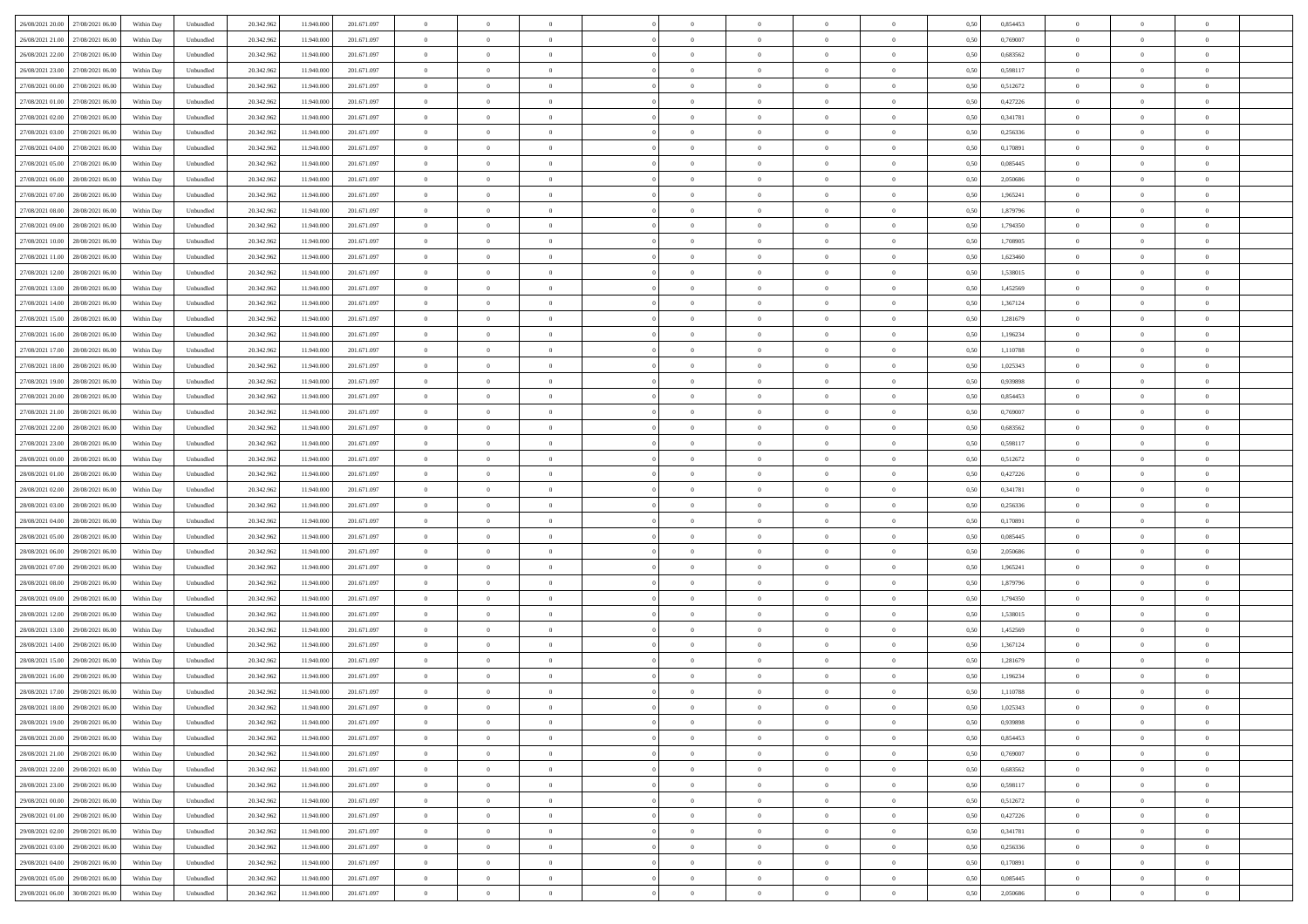| 29/08/2021 07:00 | 30/08/2021 06:00 | Within Day | Unbundled | 20.342.962 | 11.940.000 | 201.671.097 | $\overline{0}$ | $\overline{0}$ |                | $\theta$       |                | $\Omega$       |                | 0,50 | 1,965241 | $\overline{0}$ | $\Omega$       | $\overline{0}$ |  |
|------------------|------------------|------------|-----------|------------|------------|-------------|----------------|----------------|----------------|----------------|----------------|----------------|----------------|------|----------|----------------|----------------|----------------|--|
| 29/08/2021 08:00 | 30/08/2021 06:00 | Within Day | Unbundled | 20.342.963 | 11 940 000 | 201 671 097 | $\overline{0}$ | $\Omega$       | $\overline{0}$ | $\theta$       | $\Omega$       | $\Omega$       | $\theta$       | 0.50 | 1,879796 | $\Omega$       | $\theta$       | $\theta$       |  |
| 29/08/2021 09:00 | 30/08/2021 06.00 | Within Day | Unbundled | 20.342.962 | 11.940.000 | 201.671.097 | $\overline{0}$ | $\overline{0}$ | $\overline{0}$ | $\theta$       | $\overline{0}$ | $\overline{0}$ | $\overline{0}$ | 0,50 | 1,794350 | $\overline{0}$ | $\overline{0}$ | $\bf{0}$       |  |
| 29/08/2021 11:00 | 30/08/2021 06:00 | Within Dav | Unbundled | 20.342.96  | 11.940.000 | 201.671.097 | $\overline{0}$ | $\overline{0}$ | $\overline{0}$ | $\overline{0}$ | $\bf{0}$       | $\overline{0}$ | $\overline{0}$ | 0.50 | 1,623460 | $\overline{0}$ | $\Omega$       | $\theta$       |  |
| 29/08/2021 12:00 | 30/08/2021 06:00 | Within Day | Unbundled | 20.342.962 | 11.940.000 | 201.671.097 | $\overline{0}$ | $\overline{0}$ | $\overline{0}$ | $\overline{0}$ | $\bf{0}$       | $\overline{0}$ | $\bf{0}$       | 0,50 | 1,538015 | $\overline{0}$ | $\overline{0}$ | $\bf{0}$       |  |
| 29/08/2021 13:00 | 30/08/2021 06:00 | Within Day | Unbundled | 20.342.963 | 11 940 00  | 201 671 097 | $\overline{0}$ | $\theta$       | $\Omega$       | $\theta$       | $\Omega$       | $\theta$       | $\theta$       | 0.50 | 1452569  | $\overline{0}$ | $\theta$       | $\theta$       |  |
| 29/08/2021 14:00 | 30/08/2021 06:0  | Within Day | Unbundled | 20.342.962 | 11,940.00  | 201.671.097 | $\overline{0}$ | $\,$ 0 $\,$    | $\overline{0}$ | $\overline{0}$ | $\theta$       | $\overline{0}$ | $\overline{0}$ | 0,50 | 1,367124 | $\overline{0}$ | $\overline{0}$ | $\overline{0}$ |  |
| 29/08/2021 15:00 | 30/08/2021 06:00 | Within Day | Unbundled | 20.342.962 | 11.940.000 | 201.671.097 | $\overline{0}$ | $\overline{0}$ | $\overline{0}$ | $\overline{0}$ | $\bf{0}$       | $\overline{0}$ | $\bf{0}$       | 0.50 | 1,281679 | $\overline{0}$ | $\theta$       | $\overline{0}$ |  |
| 29/08/2021 16:00 | 30/08/2021 06:00 | Within Day | Unbundled | 20.342.962 | 11.940.000 | 201.671.097 | $\overline{0}$ | $\,$ 0 $\,$    | $\overline{0}$ | $\overline{0}$ | $\theta$       | $\overline{0}$ | $\overline{0}$ | 0,50 | 1,196234 | $\overline{0}$ | $\overline{0}$ | $\overline{0}$ |  |
| 29/08/2021 17:00 | 30/08/2021 06:00 | Within Day | Unbundled | 20.342.962 | 11.940.000 | 201.671.097 | $\overline{0}$ | $\theta$       | $\overline{0}$ | $\overline{0}$ | $\theta$       | $\theta$       | $\overline{0}$ | 0,50 | 1,110788 | $\overline{0}$ | $\overline{0}$ | $\overline{0}$ |  |
| 29/08/2021 18:00 | 30/08/2021 06:00 | Within Dav | Unbundled | 20.342.96  | 11.940.00  | 201.671.097 | $\overline{0}$ | $\overline{0}$ | $\overline{0}$ | $\Omega$       | $\Omega$       | $\Omega$       | $\overline{0}$ | 0.50 | 1,025343 | $\overline{0}$ | $\Omega$       | $\theta$       |  |
| 29/08/2021 19:00 | 30/08/2021 06:00 | Within Day | Unbundled | 20.342.962 | 11.940.000 | 201.671.097 | $\overline{0}$ | $\overline{0}$ | $\overline{0}$ | $\Omega$       | $\Omega$       | $\overline{0}$ | $\overline{0}$ | 0.50 | 0,939898 | $\overline{0}$ | $\Omega$       | $\Omega$       |  |
| 29/08/2021 20:00 | 30/08/2021 06:00 | Within Day | Unbundled | 20.342.96  | 11.940.000 | 201.671.097 | $\,$ 0 $\,$    | $\overline{0}$ | $\overline{0}$ | $\overline{0}$ | $\bf{0}$       | $\overline{0}$ | $\overline{0}$ | 0.50 | 0.854453 | $\overline{0}$ | $\Omega$       | $\overline{0}$ |  |
| 29/08/2021 21:00 | 30/08/2021 06:00 | Within Day | Unbundled | 20.342.962 | 11.940.000 | 201.671.097 | $\,$ 0 $\,$    | $\overline{0}$ | $\overline{0}$ | $\overline{0}$ | $\mathbf{0}$   | $\overline{0}$ | $\,$ 0 $\,$    | 0,50 | 0,769007 | $\overline{0}$ | $\overline{0}$ | $\overline{0}$ |  |
| 29/08/2021 22.00 | 30/08/2021 06:00 | Within Dav | Unbundled | 20.342.96  | 11 940 000 | 201.671.097 | $\overline{0}$ | $\theta$       | $\overline{0}$ | $\Omega$       | $\theta$       | $\Omega$       | $\overline{0}$ | 0.50 | 0.683562 | $\Omega$       | $\theta$       | $\overline{0}$ |  |
| 29/08/2021 23:00 | 30/08/2021 06:00 | Within Day | Unbundled | 20.342.962 | 11.940.000 | 201.671.097 | $\overline{0}$ | $\overline{0}$ | $\overline{0}$ | $\overline{0}$ | $\overline{0}$ | $\overline{0}$ | $\overline{0}$ | 0.50 | 0,598117 | $\overline{0}$ | $\overline{0}$ | $\overline{0}$ |  |
| 30/08/2021 00:00 | 30/08/2021 06:00 | Within Day | Unbundled | 20.342.96  | 11 940 000 | 201 671 097 | $\overline{0}$ | $\Omega$       | $\Omega$       | $\Omega$       | $\Omega$       | $\Omega$       | $\Omega$       | 0.50 | 0.512672 | $\Omega$       |                | $\Omega$       |  |
| 30/08/2021 01:00 | 30/08/2021 06:00 | Within Day | Unbundled | 20.342.962 | 11,940,000 | 201.671.097 | $\,$ 0 $\,$    | $\theta$       | $\,$ 0 $\,$    | $\,$ 0 $\,$    | $\bf{0}$       | $\,$ 0 $\,$    | $\,$ 0 $\,$    | 0,50 | 0,427226 | $\overline{0}$ | $\overline{0}$ | $\overline{0}$ |  |
| 30/08/2021 02:00 | 30/08/2021 06:00 | Within Dav | Unbundled | 20.342.96  | 11,940,000 | 201.671.097 | $\overline{0}$ | $\overline{0}$ | $\overline{0}$ | $\overline{0}$ | $\theta$       | $\overline{0}$ | $\overline{0}$ | 0.50 | 0,341781 | $\overline{0}$ | $\Omega$       | $\overline{0}$ |  |
| 30/08/2021 03:00 | 30/08/2021 06:00 | Within Day | Unbundled | 20.342.962 | 11.940.000 | 201.671.097 | $\overline{0}$ | $\overline{0}$ | $\overline{0}$ | $\overline{0}$ | $\Omega$       | $\overline{0}$ | $\bf{0}$       | 0,50 | 0,256336 | $\overline{0}$ | $\overline{0}$ | $\overline{0}$ |  |
| 30/08/2021 04:00 | 30/08/2021 06:00 | Within Dav | Unbundled | 20.342.963 | 11 940 000 | 201 671 097 | $\overline{0}$ | $\theta$       | $\overline{0}$ | $\Omega$       | $\theta$       | $\theta$       | $\theta$       | 0.50 | 0.170891 | $\Omega$       | $\theta$       | $\theta$       |  |
| 30/08/2021 05:00 | 30/08/2021 06:00 | Within Day | Unbundled | 20.342.962 | 11.940.00  | 201.671.097 | $\overline{0}$ | $\overline{0}$ | $\overline{0}$ | $\overline{0}$ | $\bf{0}$       | $\overline{0}$ | $\overline{0}$ | 0.50 | 0.085445 | $\overline{0}$ | $\theta$       | $\overline{0}$ |  |
| 30/08/2021 06:00 | 31/08/2021 06:00 | Within Day | Unbundled | 20.342.962 | 11.940.000 | 201.671.097 | $\overline{0}$ | $\theta$       | $\overline{0}$ | $\overline{0}$ | $\theta$       | $\overline{0}$ | $\overline{0}$ | 0.50 | 2,050686 | $\overline{0}$ | $\overline{0}$ | $\overline{0}$ |  |
| 30/08/2021 07:00 | 31/08/2021 06.00 | Within Day | Unbundled | 20.342.962 | 11.940.00  | 201.671.097 | $\overline{0}$ | $\,$ 0 $\,$    | $\,$ 0 $\,$    | $\overline{0}$ | $\theta$       | $\overline{0}$ | $\overline{0}$ | 0,50 | 1,965241 | $\overline{0}$ | $\overline{0}$ | $\overline{0}$ |  |
| 30/08/2021 08:00 | 31/08/2021 06:00 | Within Day | Unbundled | 20.342.962 | 11.940.000 | 201.671.097 | $\overline{0}$ | $\overline{0}$ | $\overline{0}$ | $\theta$       | $\theta$       | $\theta$       | $\bf{0}$       | 0,50 | 1,879796 | $\Omega$       | $\Omega$       | $\theta$       |  |
| 30/08/2021 09:00 | 31/08/2021 06:00 | Within Day | Unbundled | 20.342.96  | 11.940.00  | 201.671.097 | $\overline{0}$ | $\overline{0}$ | $\overline{0}$ | $\overline{0}$ | $\bf{0}$       | $\overline{0}$ | $\overline{0}$ | 0.50 | 1.794350 | $\overline{0}$ | $\overline{0}$ | $\overline{0}$ |  |
| 30/08/2021 10:00 | 31/08/2021 06:00 | Within Day | Unbundled | 20.342.962 | 11.940.000 | 201.671.097 | $\overline{0}$ | $\overline{0}$ | $\overline{0}$ | $\theta$       | $\Omega$       | $\overline{0}$ | $\bf{0}$       | 0.50 | 1,708905 | $\overline{0}$ | $\Omega$       | $\theta$       |  |
| 30/08/2021 11:00 | 31/08/2021 06:00 | Within Day | Unbundled | 20.342.96  | 11,940,000 | 201.671.097 | $\,$ 0 $\,$    | $\overline{0}$ | $\overline{0}$ | $\overline{0}$ | $\theta$       | $\overline{0}$ | $\overline{0}$ | 0.50 | 1,623460 | $\overline{0}$ | $\Omega$       | $\overline{0}$ |  |
| 30/08/2021 12:00 | 31/08/2021 06.00 | Within Day | Unbundled | 20.342.962 | 11.940.000 | 201.671.097 | $\,$ 0 $\,$    | $\,$ 0 $\,$    | $\,$ 0 $\,$    | $\overline{0}$ | $\overline{0}$ | $\overline{0}$ | $\overline{0}$ | 0,50 | 1,538015 | $\overline{0}$ | $\overline{0}$ | $\bf{0}$       |  |
| 30/08/2021 13:00 | 31/08/2021 06:00 | Within Day | Unbundled | 20.342.96  | 11 940 000 | 201 671 097 | $\overline{0}$ | $\Omega$       | $\Omega$       | $\Omega$       | $\theta$       | $\Omega$       | $\theta$       | 0.50 | 1.452569 | $\overline{0}$ | $\sqrt{2}$     | $\sqrt{2}$     |  |
| 30/08/2021 14:00 | 31/08/2021 06:00 | Within Day | Unbundled | 20.342.962 | 11.940.000 | 201.671.097 | $\overline{0}$ | $\overline{0}$ | $\overline{0}$ | $\overline{0}$ | $\bf{0}$       | $\overline{0}$ | $\overline{0}$ | 0,50 | 1,367124 | $\overline{0}$ | $\overline{0}$ | $\overline{0}$ |  |
| 30/08/2021 15:00 | 31/08/2021 06:00 | Within Day | Unbundled | 20.342.96  | 11 940 000 | 201.671.097 | $\overline{0}$ | $\theta$       | $\overline{0}$ | $\Omega$       | $\theta$       | $\Omega$       | $\overline{0}$ | 0.50 | 1.281679 | $\Omega$       | $\theta$       | $\theta$       |  |
| 30/08/2021 16:00 | 31/08/2021 06:00 | Within Day | Unbundled | 20.342.962 | 11,940,000 | 201.671.097 | $\,$ 0 $\,$    | $\overline{0}$ | $\theta$       | $\theta$       | $\overline{0}$ | $\overline{0}$ | $\mathbf{0}$   | 0,50 | 1,196234 | $\overline{0}$ | $\overline{0}$ | $\bf{0}$       |  |
| 30/08/2021 17:00 | 31/08/2021 06:00 | Within Day | Unbundled | 20.342.96  | 11.940.00  | 201.671.097 | $\overline{0}$ | $\overline{0}$ | $\overline{0}$ | $\overline{0}$ | $\theta$       | $\overline{0}$ | $\overline{0}$ | 0.50 | 1.110788 | $\overline{0}$ | $\theta$       | $\overline{0}$ |  |
| 30/08/2021 18:00 | 31/08/2021 06:00 | Within Day | Unbundled | 20.342.962 | 11.940.000 | 201.671.097 | $\overline{0}$ | $\overline{0}$ | $\overline{0}$ | $\overline{0}$ | $\mathbf{0}$   | $\overline{0}$ | $\bf{0}$       | 0,50 | 1,025343 | $\overline{0}$ | $\Omega$       | $\bf{0}$       |  |
| 30/08/2021 19:00 | 31/08/2021 06:00 | Within Dav | Unbundled | 20.342.963 | 11 940 00  | 201 671 097 | $\overline{0}$ | $\Omega$       | $\overline{0}$ | $\overline{0}$ | $\theta$       | $\Omega$       | $\overline{0}$ | 0.50 | 0.939898 | $\overline{0}$ | $\Omega$       | $\theta$       |  |
| 30/08/2021 20:00 | 31/08/2021 06:00 | Within Day | Unbundled | 20.342.96  | 11.940.000 | 201.671.097 | $\overline{0}$ | $\overline{0}$ | $\overline{0}$ | $\overline{0}$ | $\overline{0}$ | $\overline{0}$ | $\bf{0}$       | 0,50 | 0,854453 | $\overline{0}$ | $\overline{0}$ | $\theta$       |  |
| 30/08/2021 21:00 | 31/08/2021 06:00 | Within Day | Unbundled | 20.342.962 | 11.940.000 | 201.671.097 | $\overline{0}$ | $\overline{0}$ | $\overline{0}$ | $\overline{0}$ | $\Omega$       | $\overline{0}$ | $\overline{0}$ | 0.50 | 0,769007 | $\overline{0}$ | $\Omega$       | $\theta$       |  |
| 30/08/2021 22:00 | 31/08/2021 06:00 | Within Day | Unbundled | 20.342.962 | 11.940.000 | 201.671.097 | $\overline{0}$ | $\overline{0}$ | $\overline{0}$ | $\overline{0}$ | $\overline{0}$ | $\,$ 0 $\,$    | $\overline{0}$ | 0,50 | 0,683562 | $\overline{0}$ | $\overline{0}$ | $\overline{0}$ |  |
| 30/08/2021 23:00 | 31/08/2021 06:00 | Within Day | Unbundled | 20.342.963 | 11 940 000 | 201 671 097 | $\overline{0}$ | $\Omega$       | $\Omega$       | $\Omega$       | $\theta$       | $\theta$       | $\overline{0}$ | 0.50 | 0.598117 | $\overline{0}$ | $\Omega$       | $\theta$       |  |
| 31/08/2021 00:00 | 31/08/2021 06.0  | Within Day | Unbundled | 20.342.962 | 11.940.00  | 201.671.097 | $\overline{0}$ | $\overline{0}$ | $\overline{0}$ | $\overline{0}$ | $\Omega$       | $\overline{0}$ | $\overline{0}$ | 0,50 | 0,512672 | $\overline{0}$ | $\overline{0}$ | $\overline{0}$ |  |
| 31/08/2021 01:00 | 31/08/2021 06.00 | Within Day | Unbundled | 20.342.962 | 11.940.000 | 201.671.097 | $\overline{0}$ | $\overline{0}$ | $\overline{0}$ | $\overline{0}$ | $\bf{0}$       | $\overline{0}$ | $\bf{0}$       | 0.50 | 0,427226 | $\overline{0}$ | $\Omega$       | $\overline{0}$ |  |
| 31/08/2021 02:00 | 31/08/2021 06:00 | Within Day | Unbundled | 20.342.962 | 11.940.000 | 201.671.097 | $\overline{0}$ | $\overline{0}$ | $\overline{0}$ | $\overline{0}$ | $\bf{0}$       | $\overline{0}$ | $\overline{0}$ | 0,50 | 0,341781 | $\overline{0}$ | $\theta$       | $\overline{0}$ |  |
| 31/08/2021 03:00 | 31/08/2021 06.00 | Within Day | Unbundled | 20.342.962 | 11.940.000 | 201.671.097 | $\,$ 0 $\,$    | $\,$ 0 $\,$    | $\,$ 0 $\,$    | $\,$ 0 $\,$    | $\mathbf{0}$   | $\,$ 0 $\,$    | $\,$ 0 $\,$    | 0,50 | 0,256336 | $\overline{0}$ | $\overline{0}$ | $\,$ 0 $\,$    |  |
| 31/08/2021 04:00 | 31/08/2021 06.0  | Within Dav | Unbundled | 20.342.96  | 11.940.00  | 201.671.097 | $\overline{0}$ | $\Omega$       | $\theta$       | $\Omega$       | $\Omega$       | $\Omega$       | $\theta$       | 0.50 | 0.170891 | $\Omega$       | $\theta$       | $\sqrt{2}$     |  |
| 31/08/2021 06:00 | 01/09/2021 06:00 | Within Day | Unbundled | 20.342.962 | 11.099.999 | 221.831.097 | $\theta$       | $\Omega$       | $\Omega$       | $\theta$       |                | $\Omega$       | $\theta$       | 0,50 | 2,050686 | $\overline{0}$ | $\Omega$       | $\mathbf{0}$   |  |

(\*) GCV used for the purpose of the conversion does not corresponding to the actual GCV of the Gas Day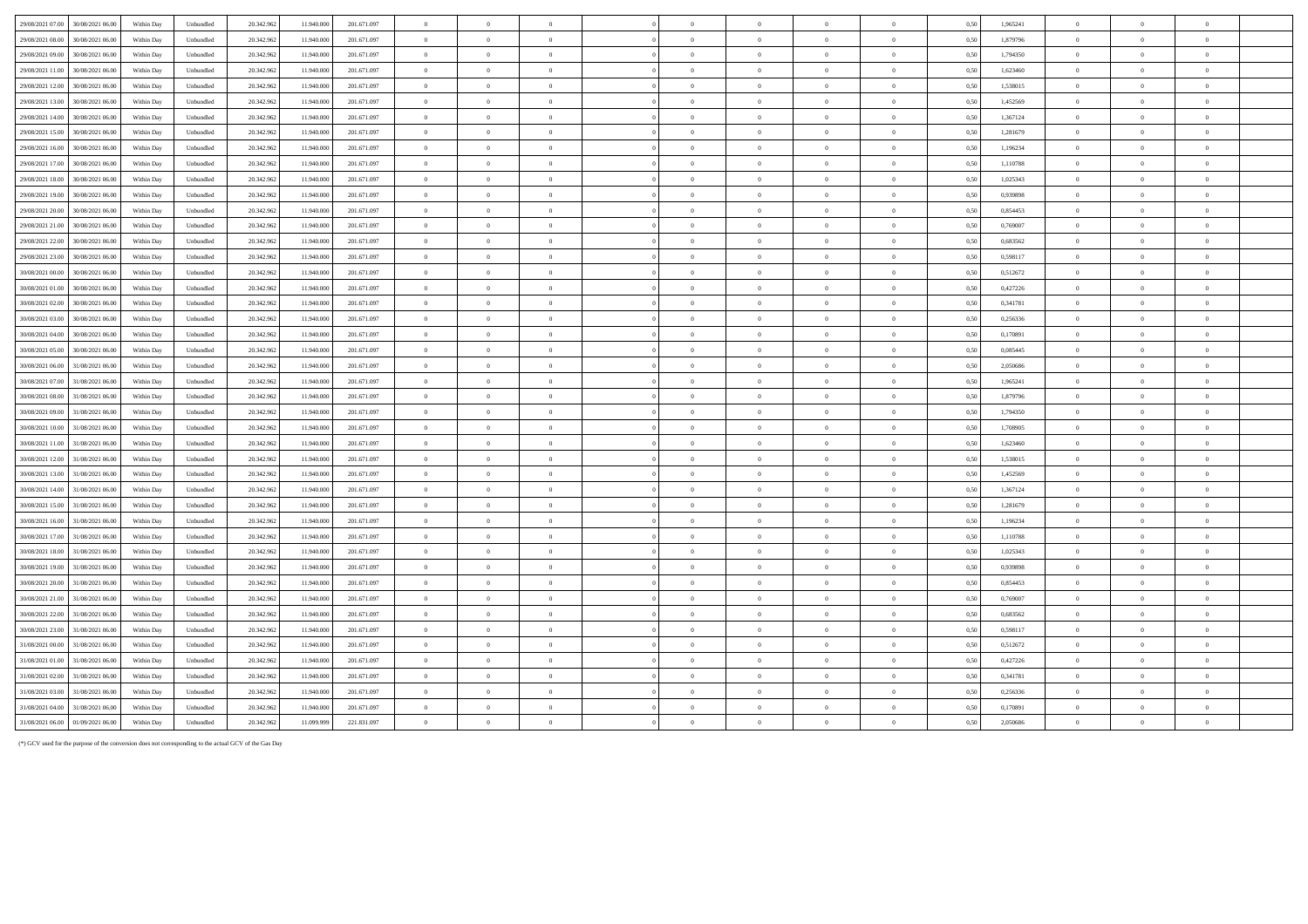## **SNAM RETE GAS**

**Transportation capacity at Entry Point interconnected with foreign pipelines**

**Update to 30/08/2021 of offered and assigned capacity in auction day-ahead and within-day**

**Thermal Year 2020/2021**

(Values in Scm/day (15° C; 1,01325 bar); Prices in c/Scm)

**Entry Point**

**MELENDUGNO**

|                  | Timeframe        |                     |                                 |                                    | Assigned                        | <b>Offered capacity</b> |                |                | Assigned capacity | Day-Ahead                                |                         | <b>Total Prices</b>              |                                  |                                           |                     |                         |                           | <b>SRG Prices</b>                |                                       |             |
|------------------|------------------|---------------------|---------------------------------|------------------------------------|---------------------------------|-------------------------|----------------|----------------|-------------------|------------------------------------------|-------------------------|----------------------------------|----------------------------------|-------------------------------------------|---------------------|-------------------------|---------------------------|----------------------------------|---------------------------------------|-------------|
| From             | To               | <b>Auction type</b> | <b>Offered</b><br>capacity type | <b>Transportati</b><br>on capacity | capacity<br>(before<br>auction) | Firm                    | Interruptible  | Firm           | Interruptible     | Interrupted<br>Capacity<br>Interruptible | Reserve price -<br>Firm | <b>Auction premium</b><br>- Firm | Reserve price -<br>Interruptible | <b>Auction premium</b><br>- Interruptible | <b>Split factor</b> | Reserve price -<br>Firm | Auction<br>premium - Firm | Reserve price -<br>Interruptible | Auction<br>premium -<br>Interruptible | <b>Note</b> |
| 01/08/2021 06:00 | 02/08/2021 06:00 | Day Ahead           | Unbundled                       | 44.100.000                         | 17.619.456                      | 21.082.135              | 267.411        | 6.949.160      | $\Omega$          |                                          | $\theta$                | $\theta$                         | $\Omega$                         | $\Omega$                                  | 0,50                | 0,227032                | $\Omega$                  | 0,227032                         | $\theta$                              |             |
| 01/08/2021 06:00 | 02/08/2021 06:00 | Day Ahead           | Bundled                         | 44.100.000                         | 17.619.456                      | 5.398.409               | $\Omega$       | 2.240.886      | $\Omega$          |                                          | 146,972904              |                                  | $\Omega$                         | $\theta$                                  | 0,50                | 0,227032                | $\theta$                  | 0,227032                         | $\theta$                              |             |
| 02/08/2021 06:00 | 03/08/2021 06:00 | Day Ahead           | Unbundled                       | 44,100,000                         | 17.619.456                      | 22.261.375              | 1.712.629      | 5.847.259      | $\Omega$          |                                          | $\theta$                | $\theta$                         | $\overline{0}$                   | $\overline{0}$                            | 0,50                | 0,227032                | $\overline{0}$            | 0,227032                         | $\overline{0}$                        |             |
| 02/08/2021 06:00 | 03/08/2021 06:00 | Day Ahead           | Bundled                         | 44.100.000                         | 17.619.456                      | 4.219.169               | $\overline{0}$ | $\Omega$       | $\Omega$          |                                          | $\theta$                | $\theta$                         | $\overline{0}$                   | $\overline{0}$                            | 0,50                | 0,227032                | $\mathbf{0}$              | 0,227032                         | $\theta$                              |             |
| 03/08/2021 06:00 | 04/08/2021 06:00 | Day Ahead           | Bundled                         | 44,100,000                         | 17.619.456                      | 4.219.169               | $\overline{0}$ | $\overline{0}$ | $\theta$          |                                          | $\theta$                | $\theta$                         | $\overline{0}$                   | $\bf{0}$                                  | 0.50                | 0.227032                | $\mathbf{0}$              | 0.227032                         | $\overline{0}$                        |             |
| 03/08/2021 06:00 | 04/08/2021 06.00 | Day Ahead           | Unbundled                       | 44.100.000                         | 17.619.45                       | 22.261.375              | 1.712.629      | 5.949.147      | $\Omega$          |                                          | $\theta$                | $\mathbf{a}$                     | $\Omega$                         | $\bf{0}$                                  | 0,50                | 0,227032                | $\,$ 0 $\,$               | 0,227032                         | $\theta$                              |             |
| 04/08/2021 06:00 | 05/08/2021 06:00 | Day Ahead           | Unbundled                       | 44.100.000                         | 17.619.456                      | 22.261.375              | 1.712.629      | 5.990.335      | $\theta$          |                                          | $\theta$                | $\theta$                         | $\theta$                         | $\bf{0}$                                  | 0,50                | 0,227032                | $\overline{0}$            | 0,227032                         | $\overline{0}$                        |             |
| 04/08/2021 06:00 | 05/08/2021 06:00 | Day Ahead           | Bundled                         | 44,100,000                         | 17.619.456                      | 4.219.169               | $\overline{0}$ | $\Omega$       | $\Omega$          |                                          | $\theta$                | $\theta$                         | $\theta$                         | $\theta$                                  | 0,50                | 0,227032                | $\Omega$                  | 0.227032                         | $\theta$                              |             |
| 05/08/2021 06:00 | 06/08/2021 06.0  | Day Ahead           | Bundled                         | 44.100.000                         | 17.619.45                       | 4.219.169               | $\overline{0}$ | $\overline{0}$ | $\Omega$          |                                          | $\Omega$                | $\theta$                         | $\overline{0}$                   | $\bf{0}$                                  | 0,50                | 0,227032                | $\mathbf{0}$              | 0,227032                         | $\overline{0}$                        |             |
| 05/08/2021 06:00 | 06/08/2021 06:00 | Day Ahead           | Unbundled                       | 44.100,000                         | 17.619.456                      | 22.261.375              | 1.685.256      | 5.999.007      | $\Omega$          |                                          | $\theta$                | $\theta$                         | $\overline{0}$                   | $\theta$                                  | 0,50                | 0,227032                | $\Omega$                  | 0.227032                         | $\theta$                              |             |
| 06/08/2021 06:00 | 07/08/2021 06:00 | Day Ahead           | Unbundled                       | 44.100,000                         | 17.619.456                      | 22.261.375              | 1.685.256      | 5.999.007      | $\Omega$          |                                          | $\Omega$                | $\theta$                         | $\Omega$                         | $\theta$                                  | 0.50                | 0,227032                | $\mathbf{0}$              | 0,227032                         | $\theta$                              |             |
| 06/08/2021 06:00 | 07/08/2021 06:00 | Day Ahead           | Bundled                         | 44,100,000                         | 17.619.45                       | 4.219.169               | $\overline{0}$ | $\overline{0}$ | $\theta$          |                                          | $\theta$                | $\theta$                         | $\overline{0}$                   | $\bf{0}$                                  | 0.50                | 0,227032                | $\theta$                  | 0.227032                         | $\overline{0}$                        |             |
| 07/08/2021 06:00 | 08/08/2021 06:00 | Day Ahead           | Unbundled                       | 44.100.000                         | 17.619.456                      | 22.261.375              | 240.039        | 5.999.007      | $\overline{0}$    |                                          | $\theta$                | $\theta$                         | $\overline{0}$                   | $\bf{0}$                                  | 0,50                | 0,227032                | $\,$ 0 $\,$               | 0,227032                         | $\overline{0}$                        |             |
| 07/08/2021 06:00 | 08/08/2021 06:00 | Day Ahead           | Bundled                         | 44.100.000                         | 17.619.456                      | 4.219.169               | $\overline{0}$ | $\theta$       | $\Omega$          |                                          | $\theta$                | $\mathbf{a}$                     | $\overline{0}$                   | $\bf{0}$                                  | 0,50                | 0,227032                | $\,$ 0 $\,$               | 0,227032                         | $\theta$                              |             |
| 08/08/2021 06:00 | 09/08/2021 06:00 | Day Ahead           | Bundled                         | 44.100.000                         | 17.619.456                      | 4.219.169               | $\Omega$       | $\Omega$       | $\Omega$          |                                          | $\Omega$                |                                  | $\Omega$                         | $\Omega$                                  | 0,50                | 0,227032                | $\theta$                  | 0,227032                         | $\theta$                              |             |
| 08/08/2021 06:00 | 09/08/2021 06:00 | Day Ahead           | Unbundled                       | 44.100.000                         | 17.619.456                      | 22.261.375              | 240.039        | 5.999.007      | $\Omega$          |                                          | $\theta$                | $\theta$                         | $\overline{0}$                   | $\overline{0}$                            | 0,50                | 0,227032                | $\,$ 0 $\,$               | 0,227032                         | $\overline{0}$                        |             |
| 09/08/2021 06:00 | 10/08/2021 06:00 | Day Ahead           | Bundled                         | 44.100.000                         | 17.619.456                      | 5.121.392               | $\overline{0}$ | $\overline{0}$ | $\overline{0}$    |                                          | $\theta$                | $\theta$                         | $\overline{0}$                   | $\bf{0}$                                  | 0,50                | 0,227032                | $\mathbf{0}$              | 0,227032                         | $\theta$                              |             |
| 09/08/2021 06:00 | 10/08/2021 06:00 | Day Ahead           | Unbundled                       | 44.100,000                         | 17.619.456                      | 21.359.152              | 240.039        | 5.999.007      | $\theta$          |                                          | $\theta$                | $\theta$                         | $\Omega$                         | $\theta$                                  | 0.50                | 0.227032                | $\Omega$                  | 0.227032                         | $\theta$                              |             |
| 10/08/2021 06:00 | 11/08/2021 06.00 | Day Ahead           | Bundled                         | 44.100.000                         | 17.619.45                       | 5.121.392               | $\overline{0}$ | $\overline{0}$ | $\overline{0}$    |                                          | $\theta$                | $\theta$                         | $\theta$                         | $\bf{0}$                                  | 0,50                | 0,227032                | $\mathbf{0}$              | 0,227032                         | $\overline{0}$                        |             |
| 10/08/2021 06:00 | 11/08/2021 06:00 | Day Ahead           | Unbundled                       | 44.100.000                         | 17.619.456                      | 21.359.152              | 240.039        | 5.949.147      | $\theta$          |                                          | $\theta$                | $\theta$                         | $\theta$                         | $\bf{0}$                                  | 0,50                | 0,227032                | $\overline{0}$            | 0,227032                         | $\overline{0}$                        |             |
| 11/08/2021 06:00 | 12/08/2021 06:00 | Day Ahead           | Unbundled                       | 44,100,000                         | 17.619.456                      | 21.359.152              | 240.039        | 6.291.663      | $\Omega$          |                                          | $\theta$                | $\mathbf{a}$                     | $\Omega$                         | $\theta$                                  | 0,50                | 0,227032                | $\Omega$                  | 0,227032                         | $\theta$                              |             |
| 11/08/2021 06:00 | 12/08/2021 06.0  | Day Ahead           | Bundled                         | 44.100.000                         | 17.619.45                       | 5.121.392               | $\overline{0}$ | $\overline{0}$ | $\overline{0}$    |                                          | $\theta$                | $\theta$                         | $\overline{0}$                   | $\bf{0}$                                  | 0,50                | 0,227032                | $\mathbf{0}$              | 0,227032                         | $\overline{0}$                        |             |
| 12/08/2021 06:00 | 13/08/2021 06:00 | Day Ahead           | Unbundled                       | 44.100.000                         | 17.619.456                      | 21.359.152              | 240.039        | 5.999.007      | $\Omega$          |                                          | $\theta$                | $\theta$                         | $\overline{0}$                   | $\bf{0}$                                  | 0,50                | 0,227032                | $\mathbf{0}$              | 0,227032                         | $\theta$                              |             |
| 12/08/2021 06:00 | 13/08/2021 06:00 | Day Ahead           | Bundled                         | 44.100,000                         | 17.619.456                      | 5.121.392               | $\overline{0}$ | $\Omega$       | $\Omega$          |                                          | $\Omega$                | $\theta$                         | $\Omega$                         | $\overline{0}$                            | 0.50                | 0,227032                | $\mathbf{0}$              | 0,227032                         | $\theta$                              |             |
| 13/08/2021 06:00 | 14/08/2021 06:00 | Day Ahead           | Unbundled                       | 44.100.000                         | 17.619.45                       | 21.359.152              | 240.039        | 4.592.088      | $\Omega$          |                                          | $\theta$                | $\theta$                         | $\Omega$                         | $\theta$                                  | 0.50                | 0,227032                | $\mathbf{0}$              | 0,227032                         | $\theta$                              |             |
| 13/08/2021 06:00 | 14/08/2021 06:00 | Day Ahead           | Bundled                         | 44.100.000                         | 17.619.456                      | 5.121.392               | $\overline{0}$ | $\overline{0}$ | $\overline{0}$    |                                          | $\theta$                | $\theta$                         | $\overline{0}$                   | $\bf{0}$                                  | 0,50                | 0,227032                | $\mathbf{0}$              | 0,227032                         | $\overline{0}$                        |             |
| 14/08/2021 06:00 | 15/08/2021 06:00 | Day Ahead           | Bundled                         | 44.100.000                         | 17.619.456                      | 5.121.392               | $\overline{0}$ | $\overline{0}$ | $\Omega$          |                                          | $\theta$                | $\theta$                         | $\overline{0}$                   | $\bf{0}$                                  | 0,50                | 0,227032                | $\,$ 0 $\,$               | 0,227032                         | $\theta$                              |             |
| 14/08/2021 06:00 | 15/08/2021 06:00 | Day Ahead           | Unbundled                       | 44.100.000                         | 17.619.456                      | 21.359.152              | 240.039        | 2.931.533      | $\Omega$          |                                          | $\Omega$                |                                  | $\Omega$                         | $\Omega$                                  | 0,50                | 0,227032                | $\mathbf{0}$              | 0,227032                         | $\theta$                              |             |
| 15/08/2021 06:00 | 16/08/2021 06:00 | Day Ahead           | Unbundled                       | 44,100,000                         | 17.619.456                      | 21.359.152              | 240.039        | 2.931.533      | $\Omega$          |                                          | $\Omega$                | $\theta$                         | $\overline{0}$                   | $\theta$                                  | 0,50                | 0,227032                | $\overline{0}$            | 0,227032                         | $\theta$                              |             |
| 15/08/2021 06:00 | 16/08/2021 06:00 | Day Ahead           | Bundled                         | 44.100.000                         | 17.619.456                      | 5.121.392               | $\overline{0}$ | $\overline{0}$ | $\theta$          |                                          | $\theta$                | $\theta$                         | $\overline{0}$                   | $\bf{0}$                                  | 0,50                | 0,227032                | $\mathbf{0}$              | 0,227032                         | $\overline{0}$                        |             |
| 16/08/2021 06:00 | 17/08/2021 06:00 | Day Ahead           | Bundled                         | 44.100,000                         | 17.619.456                      | 5.071.336               | $\overline{0}$ | $\Omega$       | $\Omega$          |                                          | $\theta$                | $\theta$                         | $\theta$                         | $\theta$                                  | 0.50                | 0,227032                | $\Omega$                  | 0,227032                         | $\theta$                              |             |
| 16/08/2021 06:00 | 17/08/2021 06:00 | Day Ahead           | Unbundled                       | 44.100,000                         | 17.619.456                      | 21.409.208              | 240.039        | 4.238.732      | $\overline{0}$    |                                          | $\theta$                | $\theta$                         | $\overline{0}$                   | $\overline{0}$                            | 0,50                | 0,227032                | $\overline{0}$            | 0,227032                         | $\theta$                              |             |
| 17/08/2021 06:00 | 18/08/2021 06:00 | Day Ahead           | Unbundled                       | 44.100.000                         | 17.619.456                      | 21.409.208              | 240.039        | 4.282.089      | $\theta$          |                                          | $\theta$                | $\theta$                         | $\theta$                         | $\bf{0}$                                  | 0,50                | 0,227032                | $\overline{0}$            | 0,227032                         | $\overline{0}$                        |             |
| 17/08/2021 06:00 | 18/08/2021 06:00 | Day Ahead           | <b>Bundled</b>                  | 44.100.000                         | 17.619.456                      | 5.071.336               | $\theta$       | $\Omega$       | $\Omega$          |                                          | $\theta$                | $\theta$                         | $\Omega$                         | $\theta$                                  | 0,50                | 0,227032                | $\Omega$                  | 0,227032                         | $\theta$                              |             |
| 18/08/2021 06:00 | 19/08/2021 06:00 | Day Ahead           | Unbundled                       | 44.100.000                         | 17.619.456                      | 21.409.208              | 240.039        | 5.946.979      | $\Omega$          |                                          | $\Omega$                | $\mathbf{a}$                     | $\Omega$                         | $\Omega$                                  | 0,50                | 0,227032                | $\mathbf{0}$              | 0,227032                         | $\theta$                              |             |
| 18/08/2021 06:00 | 19/08/2021 06:00 | Day Ahead           | Bundled                         | 44.100.000                         | 17.619.456                      | 5.071.336               | $\overline{0}$ | $\Omega$       | $\Omega$          |                                          | $\Omega$                | $\Omega$                         | $\Omega$                         | $\bf{0}$                                  | 0,50                | 0,227032                | $\mathbf{0}$              | 0,227032                         | $\theta$                              |             |
| 19/08/2021 06:00 | 20/08/2021 06:00 | Day Ahead           | Bundled                         | 44.100.000                         | 17.619.456                      | 5.071.336               | $\theta$       | $\Omega$       | $\Omega$          |                                          | $\theta$                | $\Omega$                         | $\Omega$                         | $\theta$                                  | 0,50                | 0,227032                | $\theta$                  | 0,227032                         | $\Omega$                              |             |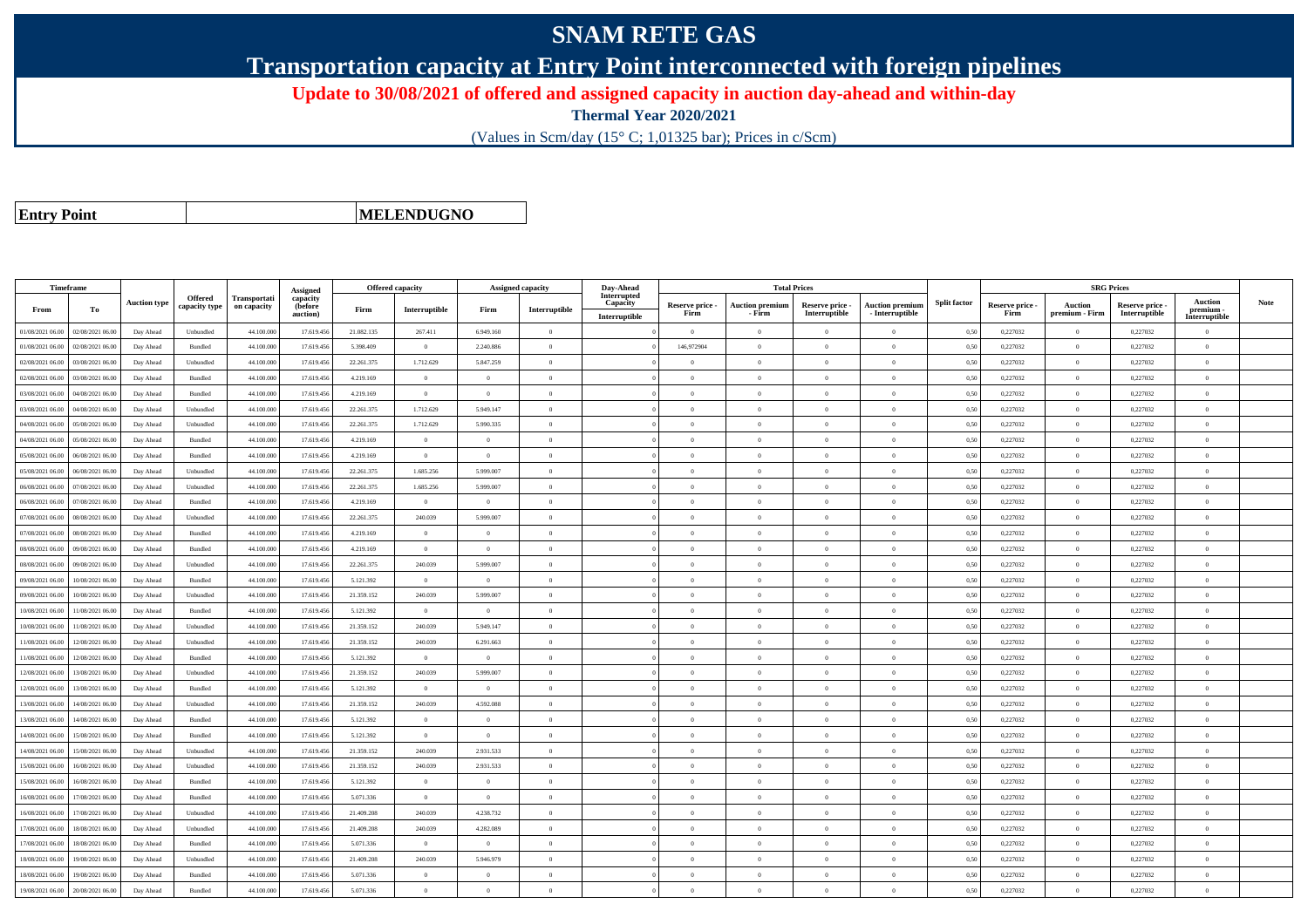| 19/08/2021 06:00 20/08/2021 06:00              | Day Ahead  | Unbundled                   | 44.100.000 | 17.619.456 | 21.409.208  | 240.039        | 5.946.979      |                | $\overline{0}$ | $\theta$       |                | $\theta$       | 0,50 | 0,227032 | $\theta$       | 0,227032       | $\overline{0}$ |  |
|------------------------------------------------|------------|-----------------------------|------------|------------|-------------|----------------|----------------|----------------|----------------|----------------|----------------|----------------|------|----------|----------------|----------------|----------------|--|
| 20/08/2021 06:00<br>21/08/2021 06:00           | Day Ahead  | Unbundled                   | 44.100.00  | 17.619.45  | 21.409.208  | 240.039        | 5.946.979      | $\overline{0}$ | $\overline{0}$ | $\overline{0}$ | $\overline{0}$ | $\bf{0}$       | 0,50 | 0,227032 | $\,$ 0 $\,$    | 0,227032       | $\overline{0}$ |  |
| 20/08/2021 06:00<br>21/08/2021 06:00           | Day Ahead  | Bundled                     | 44,100,000 | 17.619.456 | 5.071.336   | $\overline{0}$ | $\overline{0}$ | $\overline{0}$ | $\bf{0}$       | $\bf{0}$       | $\overline{0}$ | $\bf{0}$       | 0.50 | 0,227032 | $\overline{0}$ | 0,227032       | $\overline{0}$ |  |
| 21/08/2021 06:00<br>22/08/2021 06:00           | Day Ahead  | Unbundled                   | 44.100.000 | 17.619.456 | 21.409.208  | 240.039        | 5.946.979      | $\overline{0}$ | $\theta$       | $\theta$       | $\overline{0}$ | $\overline{0}$ | 0,50 | 0,227032 | $\,$ 0 $\,$    | 0,227032       | $\overline{0}$ |  |
| 21/08/2021 06:00<br>22/08/2021 06:00           | Day Ahead  | Bundled                     | 44.100.00  | 17.619.456 | 5.071.336   | $\overline{0}$ | $\overline{0}$ | $\bf{0}$       | $\overline{0}$ | $\theta$       | $\overline{0}$ | $\bf{0}$       | 0,50 | 0,227032 | $\,$ 0 $\,$    | 0,227032       | $\overline{0}$ |  |
| 22/08/2021 06:00<br>23/08/2021 06:00           | Day Ahead  | Bundled                     | 44,100,000 | 17.619.456 | 5.071.336   | $\overline{0}$ | $\overline{0}$ | $\overline{0}$ | $\overline{0}$ | $\overline{0}$ | $\theta$       | $\bf{0}$       | 0.50 | 0,227032 | $\bf{0}$       | 0.227032       | $\overline{0}$ |  |
| 23/08/2021 06:00<br>22/08/2021 06:00           | Day Ahead  | Unbundled                   | 44.100.000 | 17.619.456 | 21.409.208  | 240.039        | 5.946.979      | $\overline{0}$ | $\overline{0}$ | $\theta$       | $\overline{0}$ | $\overline{0}$ | 0,50 | 0,227032 | $\,$ 0 $\,$    | 0,227032       | $\overline{0}$ |  |
| 23/08/2021 06:00<br>24/08/2021 06.00           | Day Ahead  | Unbundled                   | 44.100.00  | 17.619.45  | 22.012.390  | 240.039        | 5.946.979      | $\overline{0}$ | $\overline{0}$ | $\theta$       | $\overline{0}$ | $\bf{0}$       | 0,50 | 0,227032 | $\,$ 0 $\,$    | 0,227032       | $\overline{0}$ |  |
|                                                |            |                             |            |            |             |                |                |                |                |                |                |                |      |          |                |                |                |  |
| 23/08/2021 06:00<br>24/08/2021 06:00           | Day Ahead  | Bundled                     | 44,100,000 | 17.619.456 | 4.468.154   | $\overline{0}$ | $\overline{0}$ | $\overline{0}$ | $\bf{0}$       | $\overline{0}$ | $\overline{0}$ | $\bf{0}$       | 0.50 | 0.227032 | $\bf{0}$       | 0.227032       | $\overline{0}$ |  |
| 24/08/2021 06:00<br>25/08/2021 06:00           | Day Ahead  | Unbundled                   | 44.100.000 | 17.619.456 | 22.012.390  | 240.039        | 5.946.979      | $\overline{0}$ | $\theta$       | $\theta$       | $\overline{0}$ | $\bf{0}$       | 0,50 | 0,227032 | $\bf{0}$       | 0,227032       | $\overline{0}$ |  |
| 24/08/2021 06:00<br>25/08/2021 06.00           | Day Ahead  | Bundled                     | 44.100.00  | 17.619.456 | 4.468.154   | $\bf{0}$       | $\bf{0}$       | $\bf{0}$       | $\bf{0}$       | $\theta$       | $\overline{0}$ | $\bf{0}$       | 0,50 | 0,227032 | $\,$ 0 $\,$    | 0,227032       | $\overline{0}$ |  |
| 25/08/2021 06:00<br>26/08/2021 06:00           | Day Ahead  | Bundled                     | 44,100,000 | 17.619.456 | 4.468.154   | $\overline{0}$ | 1.315.225      | $\overline{0}$ | 146,972904     | $\overline{0}$ | $\overline{0}$ | $\bf{0}$       | 0.50 | 0,227032 | $\overline{0}$ | 0,227032       | $\overline{0}$ |  |
| 25/08/2021 06:00<br>26/08/2021 06:00           | Day Ahead  | Unbundled                   | 44.100.000 | 17.619.456 | 22.012.390  | 240.039        | 6.949.160      | $\overline{0}$ | $\overline{0}$ | $\theta$       | $\overline{0}$ | $\overline{0}$ | 0,50 | 0,227032 | $\,$ 0 $\,$    | 0,227032       | $\overline{0}$ |  |
| 26/08/2021 06:00<br>27/08/2021 06:00           | Day Ahead  | Unbundled                   | 44.100.00  | 17.619.456 | 22.012.390  | 240.039        | 6.949.160      | $\bf{0}$       | $\overline{0}$ | $\overline{0}$ | $\overline{0}$ | $\bf{0}$       | 0,50 | 0,227032 | $\,$ 0 $\,$    | 0,227032       | $\overline{0}$ |  |
| 26/08/2021 06:00<br>27/08/2021 06:00           | Day Ahead  | Bundled                     | 44,100,000 | 17.619.456 | 4.468.154   | $\overline{0}$ | 1.315.225      | $\overline{0}$ | 146,972904     | $\theta$       | $\theta$       | $\bf{0}$       | 0.50 | 0,227032 | $\bf{0}$       | 0,227032       | $\overline{0}$ |  |
| 27/08/2021 06:00<br>28/08/2021 06:00           | Day Ahead  | Unbundled                   | 44.100.000 | 17.619.456 | 22.012.390  | 240.039        | 6.949.160      | $\overline{0}$ | $\overline{0}$ | $\overline{0}$ | $\overline{0}$ | $\bf{0}$       | 0,50 | 0,227032 | $\bf{0}$       | 0,227032       | $\overline{0}$ |  |
| 27/08/2021 06:00<br>28/08/2021 06:00           | Day Ahead  | Bundled                     | 44.100.00  | 17.619.456 | 4.468.154   | $\bf{0}$       | 1.315.225      | $\bf{0}$       | 146,972904     | $\theta$       | $\overline{0}$ | $\bf{0}$       | 0,50 | 0,227032 | $\,$ 0 $\,$    | 0,227032       | $\overline{0}$ |  |
| 28/08/2021 06:00<br>29/08/2021 06:00           | Day Ahead  | Unbundled                   | 44,100,000 | 17.619.456 | 22.012.390  | 1.100.824      | 6.949.160      | $\overline{0}$ | $\overline{0}$ | $\overline{0}$ | $\overline{0}$ | $\bf{0}$       | 0.50 | 0.227032 | $\bf{0}$       | 0.227032       | $\overline{0}$ |  |
| 28/08/2021 06:00<br>29/08/2021 06:00           | Day Ahead  | Bundled                     | 44.100.000 | 17.619.456 | 4.468.154   | $\overline{0}$ | 1.315.225      | $\overline{0}$ | 146,972904     | $\overline{0}$ | $\overline{0}$ | $\bf{0}$       | 0,50 | 0,227032 | $\,$ 0 $\,$    | 0,227032       | $\overline{0}$ |  |
| 29/08/2021 06:00<br>30/08/2021 06:00           | Day Ahead  | Bundled                     | 44.100.00  | 17.619.456 | 4.468.154   | $\bf{0}$       | 1.315.225      | $\bf{0}$       | 146,972904     | $\overline{0}$ | $\overline{0}$ | $\bf{0}$       | 0,50 | 0,227032 | $\,$ 0 $\,$    | 0,227032       | $\overline{0}$ |  |
| 30/08/2021 06:00                               |            |                             | 44,100,000 | 17.619.456 | 22.012.390  |                |                |                |                |                | $\overline{0}$ |                |      |          |                |                |                |  |
| 29/08/2021 06:00                               | Day Ahead  | Unbundled                   |            |            |             | 818.126        | 6.949.160      | $\overline{0}$ | $\overline{0}$ | $\overline{0}$ |                | $\bf{0}$       | 0.50 | 0,227032 | $\overline{0}$ | 0,227032       | $\overline{0}$ |  |
| 30/08/2021 06:00<br>31/08/2021 06:00           | Day Ahead  | Unbundled                   | 44.100.000 | 17.619.456 | 22.370.564  | 240.039        | 6.949.160      | $\overline{0}$ | $\overline{0}$ | $\theta$       | $\overline{0}$ | $\bf{0}$       | 0.5( | 0,227032 | $\,$ 0 $\,$    | 0,227032       | $\overline{0}$ |  |
| 30/08/2021 06:00<br>31/08/2021 06:00           | Day Ahead  | Bundled                     | 44.100.00  | 17.619.456 | 4.109.980   | $\bf{0}$       | 1.315.225      | $\bf{0}$       | 146,972904     | $\theta$       | $\overline{0}$ | $\bf{0}$       | 0,50 | 0,227032 | $\,$ 0 $\,$    | 0,227032       | $\overline{0}$ |  |
| 31/08/2021 06:00<br>01/09/2021 06:00           | Day Ahead  | Unbundled                   | 44,100,000 | 17.619.456 | 22,370,564  | $\overline{0}$ | 6.443.411      | $\overline{0}$ | $\overline{0}$ | $\overline{0}$ | $\theta$       | $\bf{0}$       | 0.50 | 0,227032 | $\bf{0}$       | 0.227032       | $\overline{0}$ |  |
| 31/08/2021 06:00<br>01/09/2021 06:00           | Day Ahead  | Bundled                     | 44.100.000 | 17.619.456 | 4.109.980   | $\overline{0}$ | $\overline{0}$ | $\overline{0}$ | $\overline{0}$ | $\theta$       | $\overline{0}$ | $\overline{0}$ | 0,50 | 0,227032 | $\,$ 0 $\,$    | 0,227032       | $\overline{0}$ |  |
| 01/08/2021 06:00<br>02/08/2021 06.00           | Within Day | Unbundled                   | 44.100.00  | 26.809.50  | 414.971.943 | $\bf{0}$       | $\theta$       | $\bf{0}$       | $\overline{0}$ | $\theta$       | $\overline{0}$ | $\bf{0}$       | 0,50 | 0,945964 | $\,$ 0 $\,$    | $\overline{0}$ | $\overline{0}$ |  |
| 01/08/2021 07:00<br>02/08/2021 06:00           | Within Day | Unbundled                   | 44,100,000 | 26,809,502 | 397.681.445 | $\overline{0}$ | $\bf{0}$       | $\overline{0}$ | $\bf{0}$       | $\overline{0}$ | $\overline{0}$ | $\bf{0}$       | 0.50 | 0.945964 | $\bf{0}$       | $\overline{0}$ | $\overline{0}$ |  |
| 01/08/2021 08:00<br>02/08/2021 06:00           | Within Day | Unbundled                   | 44.100.000 | 26.809.502 | 380.390.947 | $\overline{0}$ | $\overline{0}$ | $\overline{0}$ | $\overline{0}$ | $\overline{0}$ | $\overline{0}$ | $\bf{0}$       | 0,50 | 0,945965 | $\theta$       | $\theta$       | $\overline{0}$ |  |
| 01/08/2021 09:00<br>02/08/2021 06.00           | Within Day | Unbundled                   | 44.100.00  | 26.809.502 | 363.100.450 | $\bf{0}$       | $\bf{0}$       | $\bf{0}$       | $\bf{0}$       | $\overline{0}$ | $\overline{0}$ | $\bf{0}$       | 0,50 | 0,945964 | $\,$ 0 $\,$    | $\bf{0}$       | $\overline{0}$ |  |
| 01/08/2021 11:00<br>02/08/2021 06:00           | Within Day | Unbundled                   | 44,100,000 | 26,809.502 | 328.519.454 | $\overline{0}$ | $\bf{0}$       | $\overline{0}$ | $\bf{0}$       | $\bf{0}$       | $\overline{0}$ | $\bf{0}$       | 0.50 | 0.945964 | $\bf{0}$       | $\overline{0}$ | $\bf{0}$       |  |
| 01/08/2021 12:00<br>02/08/2021 06:00           | Within Day | Unbundled                   | 44.100.000 | 26,809.502 | 311.228.957 | $\overline{0}$ | $\overline{0}$ | $\overline{0}$ | $\overline{0}$ | $\overline{0}$ | $\overline{0}$ | $\bf{0}$       | 0.5( | 0.945965 | $\theta$       | $\theta$       | $\overline{0}$ |  |
| 01/08/2021 13:00<br>02/08/2021 06.00           | Within Day | Unbundled                   | 44.100.00  | 26.809.50  | 293.938.459 | $\bf{0}$       | $\overline{0}$ | $\bf{0}$       | $\overline{0}$ | $\overline{0}$ | $\overline{0}$ | $\bf{0}$       | 0,50 | 0,945964 | $\,$ 0 $\,$    | $\bf{0}$       | $\overline{0}$ |  |
| 01/08/2021 14:00<br>02/08/2021 06:00           | Within Day | Unbundled                   | 44,100,000 | 26,809.502 | 276.647.962 | $\overline{0}$ | $\overline{0}$ | $\overline{0}$ | $\bf{0}$       | $\bf{0}$       | $\Omega$       | $\bf{0}$       | 0.50 | 0.945964 | $\,$ 0 $\,$    | $\theta$       | $\overline{0}$ |  |
|                                                |            |                             |            |            |             | $\overline{0}$ | $\overline{0}$ | $\Omega$       |                | $\overline{0}$ |                |                |      |          | $\theta$       | $\theta$       | $\overline{0}$ |  |
| 01/08/2021 15:00<br>02/08/2021 06:00           | Within Dav | Unbundled                   | 44.100.000 | 26.809.502 | 259.357.464 |                |                |                | $\overline{0}$ |                | $\overline{0}$ | $\bf{0}$       | 0.5( | 0,945965 |                |                |                |  |
| 01/08/2021 16:00<br>02/08/2021 06.00           | Within Day | Unbundled                   | 44.100.00  | 26.809.502 | 242.066.966 | $\bf{0}$       | $\overline{0}$ | $\bf{0}$       | $\overline{0}$ | $\bf{0}$       | $\overline{0}$ | $\bf{0}$       | 0,50 | 0,945965 | $\,$ 0 $\,$    | $\bf{0}$       | $\overline{0}$ |  |
| 01/08/2021 17:00<br>02/08/2021 06:00           | Within Day | Unbundled                   | 44,100,000 | 26,809.502 | 224,776,469 | $\overline{0}$ | $\bf{0}$       | $\overline{0}$ | $\bf{0}$       | $\overline{0}$ | $\overline{0}$ | $\bf{0}$       | 0.50 | 0.945964 | $\bf{0}$       | $\overline{0}$ | $\overline{0}$ |  |
| 01/08/2021 18:00<br>02/08/2021 06:00           | Within Dav | Unbundled                   | 44.100.000 | 26,809.502 | 207.485.971 | $\overline{0}$ | $\overline{0}$ | $\overline{0}$ | $\theta$       | $\overline{0}$ | $\overline{0}$ | $\overline{0}$ | 0.5( | 0,945964 | $\theta$       | $\theta$       | $\overline{0}$ |  |
| 01/08/2021 19:00<br>02/08/2021 06.00           | Within Day | Unbundled                   | 44.100.00  | 26.809.50  | 190.195.473 | $\bf{0}$       | $\bf{0}$       | $\bf{0}$       | $\bf{0}$       | $\overline{0}$ | $\overline{0}$ | $\bf{0}$       | 0,50 | 0,945965 | $\,$ 0 $\,$    | $\bf{0}$       | $\overline{0}$ |  |
| 01/08/2021 20:00<br>02/08/2021 06:00           | Within Day | Unbundled                   | 44,100,000 | 26,809,502 | 172.904.976 | $\overline{0}$ | $\bf{0}$       | $\overline{0}$ | $\bf{0}$       | $\bf{0}$       | $\overline{0}$ | $\bf{0}$       | 0.50 | 0.945965 | $\bf{0}$       | $\overline{0}$ | $\overline{0}$ |  |
| 01/08/2021 21:00<br>02/08/2021 06:00           | Within Dav | Unbundled                   | 44.100.000 | 26.809.502 | 155.614.478 | $\overline{0}$ | $\overline{0}$ | $\Omega$       | $\overline{0}$ | $\overline{0}$ | $\overline{0}$ | $\bf{0}$       | 0.50 | 0.945964 | $\theta$       | $\theta$       | $\overline{0}$ |  |
| 01/08/2021 22:00<br>02/08/2021 06.00           | Within Day | Unbundled                   | 44.100.00  | 26.809.502 | 138.323.981 | $\bf{0}$       | $\overline{0}$ | $\bf{0}$       | $\overline{0}$ | $\,$ 0 $\,$    | $\overline{0}$ | $\bf{0}$       | 0,50 | 0,945964 | $\,$ 0 $\,$    | $\bf{0}$       | $\overline{0}$ |  |
| 01/08/2021 23:00<br>02/08/2021 06:00           | Within Day | Unbundled                   | 44,100,000 | 26,809.502 | 121.033.483 | $\overline{0}$ | $\overline{0}$ | $\overline{0}$ | $\bf{0}$       | $\overline{0}$ | $\theta$       | $\bf{0}$       | 0.50 | 0.945965 | $\bf{0}$       | $\theta$       | $\overline{0}$ |  |
| 02/08/2021 00:00<br>02/08/2021 06:00           | Within Dav | Unbundled                   | 44.100.000 | 26,809.50  | 103.742.985 | $\overline{0}$ | $\overline{0}$ | $\Omega$       | $\Omega$       | $\theta$       | $\Omega$       | $\overline{0}$ | 0.5( | 0,945965 | $\theta$       | $\theta$       | $\overline{0}$ |  |
| 02/08/2021 01:00<br>02/08/2021 06:00           | Within Day | Unbundled                   | 44.100.000 | 26.809.50  | 86.452.488  | $\bf{0}$       | $\bf{0}$       | $\overline{0}$ | $\bf{0}$       | $\bf{0}$       | $\overline{0}$ | $\bf{0}$       | 0,50 | 0,945964 | $\,$ 0 $\,$    | $\bf{0}$       | $\overline{0}$ |  |
| $02/08/2021\; 02.00 \qquad 02/08/2021\; 06.00$ | Within Day | $\ensuremath{\mathsf{Unb}}$ | 44.100.000 | 26.809.502 | 69 161 990  | $\bf{0}$       | $\Omega$       |                | $\Omega$       |                |                |                | 0,50 | 0.945964 | $\theta$       | $\overline{0}$ |                |  |
| 02/08/2021 03:00 02/08/2021 06:00              | Within Dav | Unbundled                   | 44.100.000 | 26.809.502 | 51.871.492  | $\overline{0}$ | $\theta$       | $\Omega$       | $\theta$       | $\overline{0}$ | $\overline{0}$ | $\bf{0}$       | 0,50 | 0,945965 | $\theta$       | $\theta$       | $\overline{0}$ |  |
|                                                |            |                             |            |            |             |                |                |                |                |                |                |                |      |          |                |                |                |  |
| 02/08/2021 04:00<br>02/08/2021 06:00           | Within Day | Unbundled                   | 44.100.00  | 26.809.502 | 34.580.995  | $\overline{0}$ | $\bf{0}$       | $\overline{0}$ | $\overline{0}$ | $\bf{0}$       | $\overline{0}$ | $\bf{0}$       | 0,50 | 0,945967 | $\bf{0}$       | $\overline{0}$ | $\bf{0}$       |  |
| 02/08/2021 06:00 03/08/2021 06:00              | Within Day | Unbundled                   | 44,100,000 | 23.466.715 | 495.198.843 | $\overline{0}$ | $\bf{0}$       | $\overline{0}$ | $\overline{0}$ | $\overline{0}$ | $\overline{0}$ | $\bf{0}$       | 0.50 | 0.945964 | $\mathbf{0}$   | $\bf{0}$       | $\,$ 0 $\,$    |  |
| 02/08/2021 10:00 03/08/2021 06:00              | Within Dav | Unbundled                   | 44.100.000 | 23.466.715 | 412.665.702 | $\overline{0}$ | $\overline{0}$ | $\overline{0}$ | $\overline{0}$ | $\overline{0}$ | $\overline{0}$ | $\bf{0}$       | 0,50 | 0,945964 | $\theta$       | $\theta$       | $\overline{0}$ |  |
| 02/08/2021 11:00<br>03/08/2021 06:00           | Within Day | Unbundled                   | 44.100.000 | 23.466.715 | 392.032.417 | $\overline{0}$ | $\bf{0}$       | $\overline{0}$ | $\bf{0}$       | $\overline{0}$ | $\bf{0}$       | $\bf{0}$       | 0,50 | 0,945964 | $\overline{0}$ | $\bf{0}$       | $\overline{0}$ |  |
| 02/08/2021 12:00<br>03/08/2021 06:00           | Within Day | Unbundled                   | 44,100,000 | 23.466.715 | 371.399.132 | $\overline{0}$ | $\bf{0}$       | $\overline{0}$ | $\overline{0}$ | $\overline{0}$ | $\overline{0}$ | $\bf{0}$       | 0.50 | 0.945965 | $\,$ 0 $\,$    | $\theta$       | $\overline{0}$ |  |
| 02/08/2021 13:00<br>03/08/2021 06:00           | Within Dav | Unbundled                   | 44.100.000 | 23.466.715 | 350.765.847 | $\overline{0}$ | $\overline{0}$ | $\overline{0}$ | $\overline{0}$ | $\overline{0}$ | $\overline{0}$ | $\bf{0}$       | 0.50 | 0,945964 | $\overline{0}$ | $\theta$       | $\overline{0}$ |  |
| 02/08/2021 14:00<br>03/08/2021 06:00           | Within Day | Unbundled                   | 44.100.00  | 23.466.71  | 330.132.562 | $\overline{0}$ | $\overline{0}$ | $\overline{0}$ | $\overline{0}$ | $\bf{0}$       | $\overline{0}$ | $\bf{0}$       | 0,50 | 0,945964 | $\bf{0}$       | $\bf{0}$       | $\overline{0}$ |  |
| 02/08/2021 15:00 03/08/2021 06:00              | Within Day | Unbundled                   | 44,100,000 | 23,466,715 | 309.499.276 | $\overline{0}$ | $\overline{0}$ | $\overline{0}$ | $\overline{0}$ | $\bf{0}$       | $\overline{0}$ | $\bf{0}$       | 0.50 | 0.945965 | $\overline{0}$ | $\,$ 0 $\,$    | $\,$ 0         |  |
| 02/08/2021 16:00 03/08/2021 06:00              | Within Dav | Unbundled                   | 44.100.000 | 23.466.715 | 288.865.991 | $\overline{0}$ | $\overline{0}$ | $\overline{0}$ | $\overline{0}$ | $\overline{0}$ | $\overline{0}$ | $\bf{0}$       | 0,50 | 0,945965 | $\theta$       | $\theta$       | $\overline{0}$ |  |
| 02/08/2021 17:00<br>03/08/2021 06:00           | Within Day | Unbundled                   | 44.100.00  | 23.466.71  | 268.232.706 | $\overline{0}$ | $\bf{0}$       | $\overline{0}$ | $\bf{0}$       | $\overline{0}$ | $\bf{0}$       | $\bf{0}$       | 0,50 | 0,945964 | $\bf{0}$       | $\bf{0}$       | $\overline{0}$ |  |
| 02/08/2021 18:00 03/08/2021 06:00              | Within Day | Unbundled                   | 44.100.000 | 23.466.715 | 247.599.421 | $\overline{0}$ | $\bf{0}$       | $\overline{0}$ | $\overline{0}$ | $\,$ 0 $\,$    | $\overline{0}$ | $\bf{0}$       | 0,50 | 0,945964 | $\overline{0}$ | $\,$ 0 $\,$    | $\,$ 0 $\,$    |  |
|                                                |            |                             |            |            |             |                |                |                |                |                |                |                |      |          |                |                |                |  |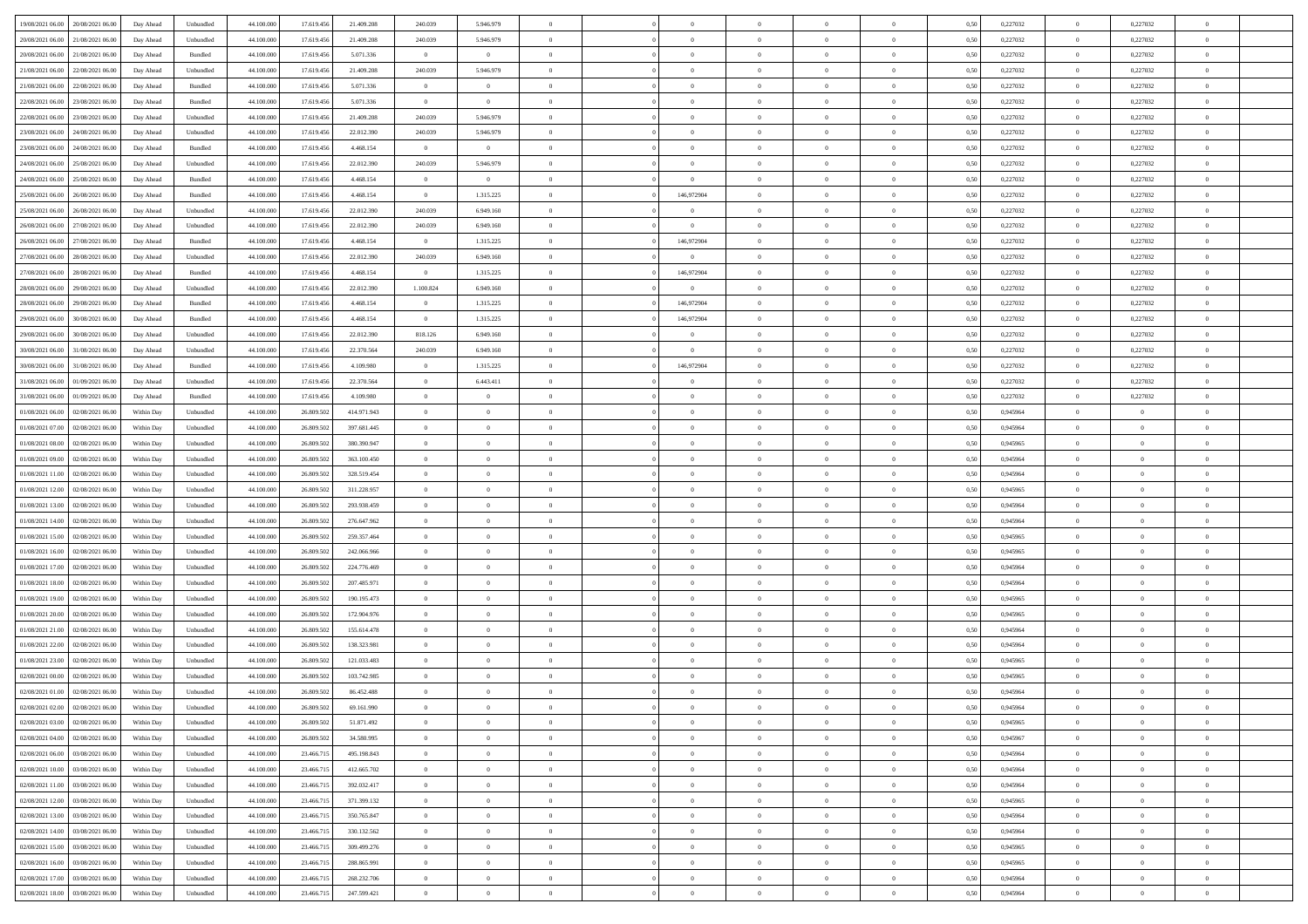| 02/08/2021 19:00 03/08/2021 06:00            | Within Day | Unbundled         | 44.100.000 | 23.466.715 | 226.966.136 | $\overline{0}$ | $\theta$       |                | $\overline{0}$ | $\theta$       |                | $\theta$       | 0,50 | 0,945965 | $\theta$       | $\theta$       | $\overline{0}$ |  |
|----------------------------------------------|------------|-------------------|------------|------------|-------------|----------------|----------------|----------------|----------------|----------------|----------------|----------------|------|----------|----------------|----------------|----------------|--|
| 02/08/2021 20:00<br>03/08/2021 06:00         | Within Day | Unbundled         | 44.100.00  | 23.466.71  | 206.332.851 | $\bf{0}$       | $\overline{0}$ | $\bf{0}$       | $\overline{0}$ | $\overline{0}$ | $\overline{0}$ | $\bf{0}$       | 0,50 | 0,945965 | $\,$ 0 $\,$    | $\bf{0}$       | $\overline{0}$ |  |
| 02/08/2021 21:00<br>03/08/2021 06:00         | Within Day | Unbundled         | 44,100,000 | 23.466.715 | 185.699.566 | $\overline{0}$ | $\bf{0}$       | $\overline{0}$ | $\bf{0}$       | $\bf{0}$       | $\overline{0}$ | $\bf{0}$       | 0.50 | 0.945964 | $\bf{0}$       | $\overline{0}$ | $\overline{0}$ |  |
| 02/08/2021 22:00<br>03/08/2021 06:00         |            |                   | 44.100.000 |            |             | $\overline{0}$ | $\overline{0}$ | $\overline{0}$ | $\theta$       | $\theta$       | $\overline{0}$ | $\bf{0}$       |      |          | $\theta$       | $\theta$       | $\overline{0}$ |  |
|                                              | Within Day | Unbundled         |            | 23.466.715 | 165.066.281 |                |                |                |                |                |                |                | 0,50 | 0,945964 |                |                |                |  |
| 02/08/2021 23:00<br>03/08/2021 06:00         | Within Day | Unbundled         | 44.100.00  | 23.466.71  | 144.432.995 | $\bf{0}$       | $\overline{0}$ | $\bf{0}$       | $\overline{0}$ | $\theta$       | $\overline{0}$ | $\bf{0}$       | 0,50 | 0,945965 | $\,$ 0 $\,$    | $\bf{0}$       | $\overline{0}$ |  |
| 03/08/2021 00:00<br>03/08/2021 06:00         | Within Day | Unbundled         | 44,100,000 | 23.466.71: | 123,799.710 | $\overline{0}$ | $\overline{0}$ | $\overline{0}$ | $\bf{0}$       | $\overline{0}$ | $\theta$       | $\bf{0}$       | 0.50 | 0.945965 | $\bf{0}$       | $\theta$       | $\overline{0}$ |  |
| 03/08/2021 01:00<br>03/08/2021 06:00         | Within Day | Unbundled         | 44.100.000 | 23.466.715 | 103.166.425 | $\overline{0}$ | $\overline{0}$ | $\overline{0}$ | $\overline{0}$ | $\theta$       | $\overline{0}$ | $\bf{0}$       | 0,50 | 0,945964 | $\theta$       | $\theta$       | $\overline{0}$ |  |
|                                              |            |                   |            |            |             |                |                |                |                |                |                |                |      |          |                |                |                |  |
| 03/08/2021 02:00<br>03/08/2021 06:00         | Within Day | Unbundled         | 44.100.00  | 23.466.71  | 82.533.140  | $\bf{0}$       | $\overline{0}$ | $\overline{0}$ | $\overline{0}$ | $\theta$       | $\overline{0}$ | $\bf{0}$       | 0,50 | 0,945964 | $\,$ 0 $\,$    | $\bf{0}$       | $\overline{0}$ |  |
| 03/08/2021 03:00<br>03/08/2021 06:00         | Within Day | Unbundled         | 44,100,00  | 23.466.71: | 61.899.855  | $\overline{0}$ | $\bf{0}$       | $\overline{0}$ | $\bf{0}$       | $\overline{0}$ | $\overline{0}$ | $\bf{0}$       | 0.50 | 0.945965 | $\bf{0}$       | $\overline{0}$ | $\overline{0}$ |  |
| 03/08/2021 04:00<br>03/08/2021 06:00         | Within Day | Unbundled         | 44.100.000 | 23.466.715 | 41.266.570  | $\overline{0}$ | $\bf{0}$       | $\overline{0}$ | $\overline{0}$ | $\overline{0}$ | $\overline{0}$ | $\bf{0}$       | 0,50 | 0,945967 | $\theta$       | $\bf{0}$       | $\overline{0}$ |  |
| 03/08/2021 05:00<br>03/08/2021 06:00         | Within Day | Unbundled         | 44.100.00  | 23.466.71  | 20.633.285  | $\bf{0}$       | $\overline{0}$ | $\bf{0}$       | $\bf{0}$       | $\bf{0}$       | $\overline{0}$ | $\bf{0}$       | 0,50 | 0,945962 | $\,$ 0 $\,$    | $\bf{0}$       | $\overline{0}$ |  |
|                                              |            |                   |            |            |             |                |                |                |                |                |                |                |      |          |                |                |                |  |
| 03/08/2021 06:00<br>04/08/2021 06:00         | Within Day | Unbundled         | 44,100,000 | 23,568,603 | 492.753.535 | $\overline{0}$ | $\bf{0}$       | $\overline{0}$ | $\bf{0}$       | $\bf{0}$       | $\overline{0}$ | $\bf{0}$       | 0.50 | 0.945964 | $\bf{0}$       | $\overline{0}$ | $\bf{0}$       |  |
| 03/08/2021 07:00<br>04/08/2021 06:00         | Within Day | Unbundled         | 44.100.000 | 23.568.603 | 472.222.138 | $\overline{0}$ | $\overline{0}$ | $\overline{0}$ | $\overline{0}$ | $\theta$       | $\overline{0}$ | $\overline{0}$ | 0,50 | 0,945964 | $\theta$       | $\theta$       | $\overline{0}$ |  |
| 03/08/2021 08:00<br>04/08/2021 06.00         | Within Day | Unbundled         | 44.100.00  | 23.568.60  | 451.690.740 | $\bf{0}$       | $\overline{0}$ | $\bf{0}$       | $\overline{0}$ | $\theta$       | $\overline{0}$ | $\bf{0}$       | 0,50 | 0,945965 | $\bf{0}$       | $\bf{0}$       | $\overline{0}$ |  |
| 03/08/2021 09:00<br>04/08/2021 06:00         | Within Day | Unbundled         | 44,100,00  | 23,568,603 | 431.159.343 | $\overline{0}$ | $\overline{0}$ | $\overline{0}$ | $\bf{0}$       | $\overline{0}$ | $\Omega$       | $\bf{0}$       | 0.50 | 0.945964 | $\theta$       | $\theta$       | $\overline{0}$ |  |
| 03/08/2021 10:00<br>04/08/2021 06:00         | Within Day | Unbundled         | 44.100.000 | 23.568.603 | 410.627.946 | $\overline{0}$ | $\overline{0}$ | $\overline{0}$ | $\overline{0}$ | $\overline{0}$ | $\overline{0}$ | $\bf{0}$       | 0,50 | 0,945964 | $\theta$       | $\theta$       | $\overline{0}$ |  |
|                                              |            |                   |            |            |             |                |                |                |                |                |                |                |      |          |                |                |                |  |
| 03/08/2021 11:00<br>04/08/2021 06.00         | Within Day | Unbundled         | 44.100.00  | 23.568.60  | 390.096.548 | $\bf{0}$       | $\overline{0}$ | $\bf{0}$       | $\overline{0}$ | $\bf{0}$       | $\overline{0}$ | $\bf{0}$       | 0,50 | 0,945964 | $\,$ 0 $\,$    | $\bf{0}$       | $\overline{0}$ |  |
| 03/08/2021 12:00<br>04/08/2021 06:00         | Within Day | Unbundled         | 44,100,00  | 23,568,603 | 369.565.151 | $\overline{0}$ | $\bf{0}$       | $\overline{0}$ | $\bf{0}$       | $\overline{0}$ | $\overline{0}$ | $\bf{0}$       | 0.50 | 0.945965 | $\bf{0}$       | $\overline{0}$ | $\overline{0}$ |  |
| 03/08/2021 13:00<br>04/08/2021 06:00         | Within Day | Unbundled         | 44.100.000 | 23.568.603 | 349.033.754 | $\overline{0}$ | $\overline{0}$ | $\overline{0}$ | $\overline{0}$ | $\overline{0}$ | $\overline{0}$ | $\bf{0}$       | 0,50 | 0,945964 | $\,$ 0 $\,$    | $\theta$       | $\overline{0}$ |  |
| 03/08/2021 14:00<br>04/08/2021 06.00         | Within Day | Unbundled         | 44.100.00  | 23.568.60  | 328.502.356 | $\bf{0}$       | $\bf{0}$       | $\bf{0}$       | $\bf{0}$       | $\overline{0}$ | $\overline{0}$ | $\bf{0}$       | 0,50 | 0,945964 | $\,$ 0 $\,$    | $\bf{0}$       | $\overline{0}$ |  |
|                                              |            |                   |            |            |             |                |                |                |                |                |                |                |      |          |                |                |                |  |
| 03/08/2021 15:00<br>04/08/2021 06:00         | Within Day | Unbundled         | 44,100,000 | 23,568,603 | 307.970.959 | $\overline{0}$ | $\bf{0}$       | $\overline{0}$ | $\bf{0}$       | $\bf{0}$       | $\overline{0}$ | $\bf{0}$       | 0.50 | 0.945965 | $\bf{0}$       | $\overline{0}$ | $\bf{0}$       |  |
| 03/08/2021 16:00<br>04/08/2021 06:00         | Within Day | Unbundled         | 44.100.000 | 23.568.603 | 287.439.562 | $\overline{0}$ | $\overline{0}$ | $\overline{0}$ | $\theta$       | $\theta$       | $\overline{0}$ | $\bf{0}$       | 0,50 | 0,945965 | $\theta$       | $\theta$       | $\overline{0}$ |  |
| 03/08/2021 17:00<br>04/08/2021 06.00         | Within Day | Unbundled         | 44.100.00  | 23.568.60  | 266.908.165 | $\bf{0}$       | $\overline{0}$ | $\bf{0}$       | $\bf{0}$       | $\bf{0}$       | $\overline{0}$ | $\bf{0}$       | 0,50 | 0,945964 | $\,$ 0 $\,$    | $\bf{0}$       | $\overline{0}$ |  |
| 03/08/2021 18:00<br>04/08/2021 06:00         | Within Day | Unbundled         | 44,100,00  | 23,568,603 | 246,376,767 | $\overline{0}$ | $\overline{0}$ | $\overline{0}$ | $\overline{0}$ | $\overline{0}$ | $\Omega$       | $\bf{0}$       | 0.50 | 0.945964 | $\bf{0}$       | $\theta$       | $\overline{0}$ |  |
| 03/08/2021 19:00<br>04/08/2021 06:00         | Within Day | Unbundled         | 44.100.000 | 23.568.603 | 225.845.370 | $\overline{0}$ | $\overline{0}$ | $\overline{0}$ | $\overline{0}$ | $\overline{0}$ | $\overline{0}$ | $\bf{0}$       | 0,50 | 0,945965 | $\theta$       | $\theta$       | $\overline{0}$ |  |
|                                              |            |                   |            |            |             |                |                |                |                |                |                |                |      |          |                |                |                |  |
| 03/08/2021 20:00<br>04/08/2021 06.00         | Within Day | Unbundled         | 44.100.00  | 23.568.60  | 205.313.973 | $\bf{0}$       | $\overline{0}$ | $\bf{0}$       | $\overline{0}$ | $\theta$       | $\overline{0}$ | $\bf{0}$       | 0,50 | 0,945965 | $\,$ 0 $\,$    | $\bf{0}$       | $\overline{0}$ |  |
| 03/08/2021 21:00<br>04/08/2021 06:00         | Within Day | Unbundled         | 44,100,00  | 23,568,603 | 184,782,575 | $\overline{0}$ | $\bf{0}$       | $\overline{0}$ | $\bf{0}$       | $\overline{0}$ | $\overline{0}$ | $\bf{0}$       | 0.50 | 0.945964 | $\bf{0}$       | $\overline{0}$ | $\overline{0}$ |  |
| 03/08/2021 22:00<br>04/08/2021 06:00         | Within Day | Unbundled         | 44.100.000 | 23.568.603 | 164.251.178 | $\overline{0}$ | $\overline{0}$ | $\overline{0}$ | $\overline{0}$ | $\overline{0}$ | $\overline{0}$ | $\bf{0}$       | 0,50 | 0,945964 | $\theta$       | $\theta$       | $\overline{0}$ |  |
| 03/08/2021 23:00<br>04/08/2021 06.00         | Within Day | Unbundled         | 44.100.00  | 23.568.60  | 143.719.781 | $\bf{0}$       | $\bf{0}$       | $\bf{0}$       | $\bf{0}$       | $\overline{0}$ | $\overline{0}$ | $\bf{0}$       | 0,50 | 0,945965 | $\,$ 0 $\,$    | $\bf{0}$       | $\overline{0}$ |  |
|                                              |            |                   |            |            |             |                |                |                |                |                |                |                |      |          |                |                |                |  |
| 04/08/2021 00:00<br>04/08/2021 06:00         | Within Day | Unbundled         | 44,100,000 | 23,568,603 | 123.188.383 | $\overline{0}$ | $\bf{0}$       | $\overline{0}$ | $\bf{0}$       | $\bf{0}$       | $\overline{0}$ | $\bf{0}$       | 0.50 | 0.945965 | $\bf{0}$       | $\overline{0}$ | $\bf{0}$       |  |
| 04/08/2021 01:00<br>04/08/2021 06:00         | Within Day | Unbundled         | 44.100.000 | 23,568,603 | 102.656.986 | $\overline{0}$ | $\overline{0}$ | $\overline{0}$ | $\overline{0}$ | $\overline{0}$ | $\overline{0}$ | $\bf{0}$       | 0.5( | 0.945964 | $\theta$       | $\theta$       | $\overline{0}$ |  |
| 04/08/2021 02:00<br>04/08/2021 06.00         | Within Day | Unbundled         | 44.100.00  | 23.568.60  | 82.125.589  | $\bf{0}$       | $\overline{0}$ | $\bf{0}$       | $\bf{0}$       | $\overline{0}$ | $\overline{0}$ | $\bf{0}$       | 0,50 | 0,945964 | $\,$ 0 $\,$    | $\bf{0}$       | $\overline{0}$ |  |
| 04/08/2021 03:00<br>04/08/2021 06:00         | Within Day | Unbundled         | 44,100,00  | 23,568,603 | 61.594.191  | $\overline{0}$ | $\overline{0}$ | $\overline{0}$ | $\bf{0}$       | $\overline{0}$ | $\Omega$       | $\bf{0}$       | 0.50 | 0.945965 | $\,$ 0 $\,$    | $\theta$       | $\overline{0}$ |  |
| 04/08/2021 04:00<br>04/08/2021 06:00         | Within Dav | Unbundled         | 44.100.000 | 23.568.603 | 41.062.794  | $\overline{0}$ | $\overline{0}$ | $\overline{0}$ | $\overline{0}$ | $\overline{0}$ | $\overline{0}$ | $\overline{0}$ | 0.50 | 0,945967 | $\theta$       | $\theta$       | $\overline{0}$ |  |
|                                              |            |                   |            |            |             |                |                |                |                |                |                |                |      |          |                |                |                |  |
| 04/08/2021 05:00<br>04/08/2021 06.00         | Within Day | Unbundled         | 44.100.00  | 23.568.60  | 20.531.397  | $\bf{0}$       | $\bf{0}$       | $\bf{0}$       | $\overline{0}$ | $\bf{0}$       | $\overline{0}$ | $\bf{0}$       | 0,50 | 0,945962 | $\,$ 0 $\,$    | $\bf{0}$       | $\overline{0}$ |  |
| 04/08/2021 06:00<br>05/08/2021 06:00         | Within Day | Unbundled         | 44,100,00  | 23,609.79  | 491.765.006 | $\overline{0}$ | $\bf{0}$       | $\overline{0}$ | $\bf{0}$       | $\overline{0}$ | $\overline{0}$ | $\bf{0}$       | 0.50 | 0.945964 | $\bf{0}$       | $\overline{0}$ | $\overline{0}$ |  |
| 04/08/2021 07:00<br>05/08/2021 06:00         | Within Dav | Unbundled         | 44.100.000 | 23.609.79  | 471.274.798 | $\overline{0}$ | $\overline{0}$ | $\overline{0}$ | $\overline{0}$ | $\overline{0}$ | $\overline{0}$ | $\overline{0}$ | 0.50 | 0,945964 | $\theta$       | $\theta$       | $\overline{0}$ |  |
| 04/08/2021 08:00<br>05/08/2021 06.00         | Within Day | Unbundled         | 44.100.00  | 23.609.79  | 450.784.589 | $\bf{0}$       | $\bf{0}$       | $\bf{0}$       | $\bf{0}$       | $\overline{0}$ | $\overline{0}$ | $\bf{0}$       | 0,50 | 0,945965 | $\,$ 0 $\,$    | $\bf{0}$       | $\overline{0}$ |  |
| 04/08/2021 09:00<br>05/08/2021 06:00         | Within Day | Unbundled         | 44,100,000 | 23,609.79  | 430.294.381 | $\overline{0}$ | $\bf{0}$       | $\overline{0}$ | $\bf{0}$       | $\bf{0}$       | $\overline{0}$ | $\bf{0}$       | 0.50 | 0.945964 | $\bf{0}$       | $\overline{0}$ | $\overline{0}$ |  |
|                                              |            |                   |            |            |             |                |                |                |                |                |                |                |      |          |                |                |                |  |
| 04/08/2021 10:00<br>05/08/2021 06:00         | Within Day | Unbundled         | 44.100.000 | 23.609.79  | 409.804.172 | $\overline{0}$ | $\overline{0}$ | $\overline{0}$ | $\overline{0}$ | $\overline{0}$ | $\overline{0}$ | $\bf{0}$       | 0.50 | 0.945964 | $\theta$       | $\theta$       | $\overline{0}$ |  |
| 04/08/2021 11:00<br>05/08/2021 06.00         | Within Day | Unbundled         | 44.100.00  | 23.609.79  | 389.313.963 | $\bf{0}$       | $\overline{0}$ | $\bf{0}$       | $\bf{0}$       | $\,$ 0 $\,$    | $\overline{0}$ | $\bf{0}$       | 0,50 | 0,945964 | $\,$ 0 $\,$    | $\bf{0}$       | $\overline{0}$ |  |
| 04/08/2021 12:00<br>05/08/2021 06:00         | Within Day | Unbundled         | 44,100,00  | 23,609.79  | 368.823.755 | $\overline{0}$ | $\overline{0}$ | $\overline{0}$ | $\overline{0}$ | $\bf{0}$       | $\Omega$       | $\bf{0}$       | 0.50 | 0.945965 | $\bf{0}$       | $\theta$       | $\overline{0}$ |  |
| 04/08/2021 13:00<br>05/08/2021 06:00         | Within Dav | Unbundled         | 44.100.000 | 23,609.79  | 348.333.546 | $\overline{0}$ | $\overline{0}$ | $\Omega$       | $\overline{0}$ | $\theta$       | $\Omega$       | $\overline{0}$ | 0.5( | 0,945964 | $\theta$       | $\theta$       | $\overline{0}$ |  |
| 04/08/2021 14:00<br>05/08/2021 06:00         | Within Day | Unbundled         | 44.100.000 | 23.609.79  | 327.843.337 | $\bf{0}$       | $\bf{0}$       | $\bf{0}$       | $\bf{0}$       | $\bf{0}$       | $\overline{0}$ | $\bf{0}$       | 0,50 | 0,945964 | $\,$ 0 $\,$    | $\bf{0}$       | $\overline{0}$ |  |
|                                              |            |                   |            |            |             |                |                |                |                |                |                |                |      |          |                |                |                |  |
| $04/08/2021\ 15.00 \qquad 05/08/2021\ 06.00$ | Within Day | ${\sf Unbundred}$ | 44.100.000 | 23.609.791 | 307.353.129 | $\overline{0}$ | $\theta$       |                | $\overline{0}$ |                |                |                | 0,50 | 0.945965 | $\theta$       | $\overline{0}$ |                |  |
| 04/08/2021 16:00 05/08/2021 06:00            | Within Day | Unbundled         | 44.100.000 | 23.609.791 | 286.862.920 | $\overline{0}$ | $\overline{0}$ | $\Omega$       | $\theta$       | $\overline{0}$ | $\overline{0}$ | $\bf{0}$       | 0,50 | 0,945965 | $\theta$       | $\theta$       | $\overline{0}$ |  |
| 04/08/2021 17:00<br>05/08/2021 06:00         | Within Day | Unbundled         | 44.100.00  | 23.609.79  | 266.372.712 | $\overline{0}$ | $\bf{0}$       | $\overline{0}$ | $\overline{0}$ | $\bf{0}$       | $\overline{0}$ | $\bf{0}$       | 0,50 | 0,945964 | $\bf{0}$       | $\overline{0}$ | $\bf{0}$       |  |
| 04/08/2021 18:00  05/08/2021 06:00           | Within Day | Unbundled         | 44,100,000 | 23.609.791 | 245.882.503 | $\overline{0}$ | $\bf{0}$       | $\overline{0}$ | $\overline{0}$ | $\mathbf{0}$   | $\overline{0}$ | $\,$ 0 $\,$    | 0.50 | 0.945964 | $\overline{0}$ | $\bf{0}$       | $\,$ 0 $\,$    |  |
|                                              |            |                   |            |            |             |                | $\overline{0}$ |                |                | $\overline{0}$ |                |                |      |          | $\theta$       | $\theta$       | $\overline{0}$ |  |
| 04/08/2021 19:00  05/08/2021 06:00           | Within Day | Unbundled         | 44.100.000 | 23.609.791 | 225.392.294 | $\overline{0}$ |                | $\overline{0}$ | $\overline{0}$ |                | $\overline{0}$ | $\bf{0}$       | 0,50 | 0,945965 |                |                |                |  |
| 04/08/2021 20:00<br>05/08/2021 06:00         | Within Day | Unbundled         | 44.100.000 | 23.609.79  | 204.902.086 | $\overline{0}$ | $\bf{0}$       | $\overline{0}$ | $\overline{0}$ | $\overline{0}$ | $\overline{0}$ | $\bf{0}$       | 0,50 | 0,945965 | $\overline{0}$ | $\bf{0}$       | $\overline{0}$ |  |
| 04/08/2021 21:00  05/08/2021 06:00           | Within Day | Unbundled         | 44,100,000 | 23,609.791 | 184.411.877 | $\overline{0}$ | $\bf{0}$       | $\overline{0}$ | $\overline{0}$ | $\overline{0}$ | $\overline{0}$ | $\bf{0}$       | 0.50 | 0.945964 | $\,$ 0 $\,$    | $\theta$       | $\overline{0}$ |  |
| 04/08/2021 22:00<br>05/08/2021 06:00         | Within Dav | Unbundled         | 44.100.000 | 23.609.791 | 163.921.668 | $\overline{0}$ | $\overline{0}$ | $\overline{0}$ | $\overline{0}$ | $\overline{0}$ | $\overline{0}$ | $\bf{0}$       | 0.50 | 0,945964 | $\overline{0}$ | $\theta$       | $\overline{0}$ |  |
| 04/08/2021 23:00<br>05/08/2021 06:00         | Within Day | Unbundled         | 44.100.000 | 23.609.79  | 143.431.460 | $\overline{0}$ | $\overline{0}$ | $\overline{0}$ | $\overline{0}$ | $\overline{0}$ | $\overline{0}$ | $\bf{0}$       | 0,50 | 0,945965 | $\bf{0}$       | $\overline{0}$ | $\overline{0}$ |  |
|                                              |            |                   |            |            |             |                |                |                |                |                |                |                |      |          |                |                |                |  |
| 05/08/2021 00:00 05/08/2021 06:00            | Within Day | Unbundled         | 44,100,000 | 23,609.79  | 122.941.251 | $\overline{0}$ | $\overline{0}$ | $\overline{0}$ | $\overline{0}$ | $\bf{0}$       | $\overline{0}$ | $\bf{0}$       | 0.50 | 0.945965 | $\overline{0}$ | $\,$ 0 $\,$    | $\,$ 0         |  |
| 05/08/2021 01:00  05/08/2021 06:00           | Within Dav | Unbundled         | 44.100.000 | 23.609.791 | 102.451.043 | $\overline{0}$ | $\overline{0}$ | $\overline{0}$ | $\overline{0}$ | $\overline{0}$ | $\overline{0}$ | $\bf{0}$       | 0,50 | 0,945964 | $\overline{0}$ | $\theta$       | $\overline{0}$ |  |
| 05/08/2021 02:00<br>05/08/2021 06:00         | Within Day | Unbundled         | 44.100.00  | 23.609.79  | 81.960.834  | $\overline{0}$ | $\bf{0}$       | $\overline{0}$ | $\bf{0}$       | $\overline{0}$ | $\overline{0}$ | $\bf{0}$       | 0,50 | 0,945964 | $\bf{0}$       | $\bf{0}$       | $\overline{0}$ |  |
| 05/08/2021 03:00 05/08/2021 06:00            | Within Day | Unbundled         | 44.100.000 | 23.609.791 | 61.470.625  | $\overline{0}$ | $\bf{0}$       | $\overline{0}$ | $\overline{0}$ | $\,$ 0 $\,$    | $\overline{0}$ | $\bf{0}$       | 0,50 | 0,945965 | $\overline{0}$ | $\,$ 0 $\,$    | $\,$ 0 $\,$    |  |
|                                              |            |                   |            |            |             |                |                |                |                |                |                |                |      |          |                |                |                |  |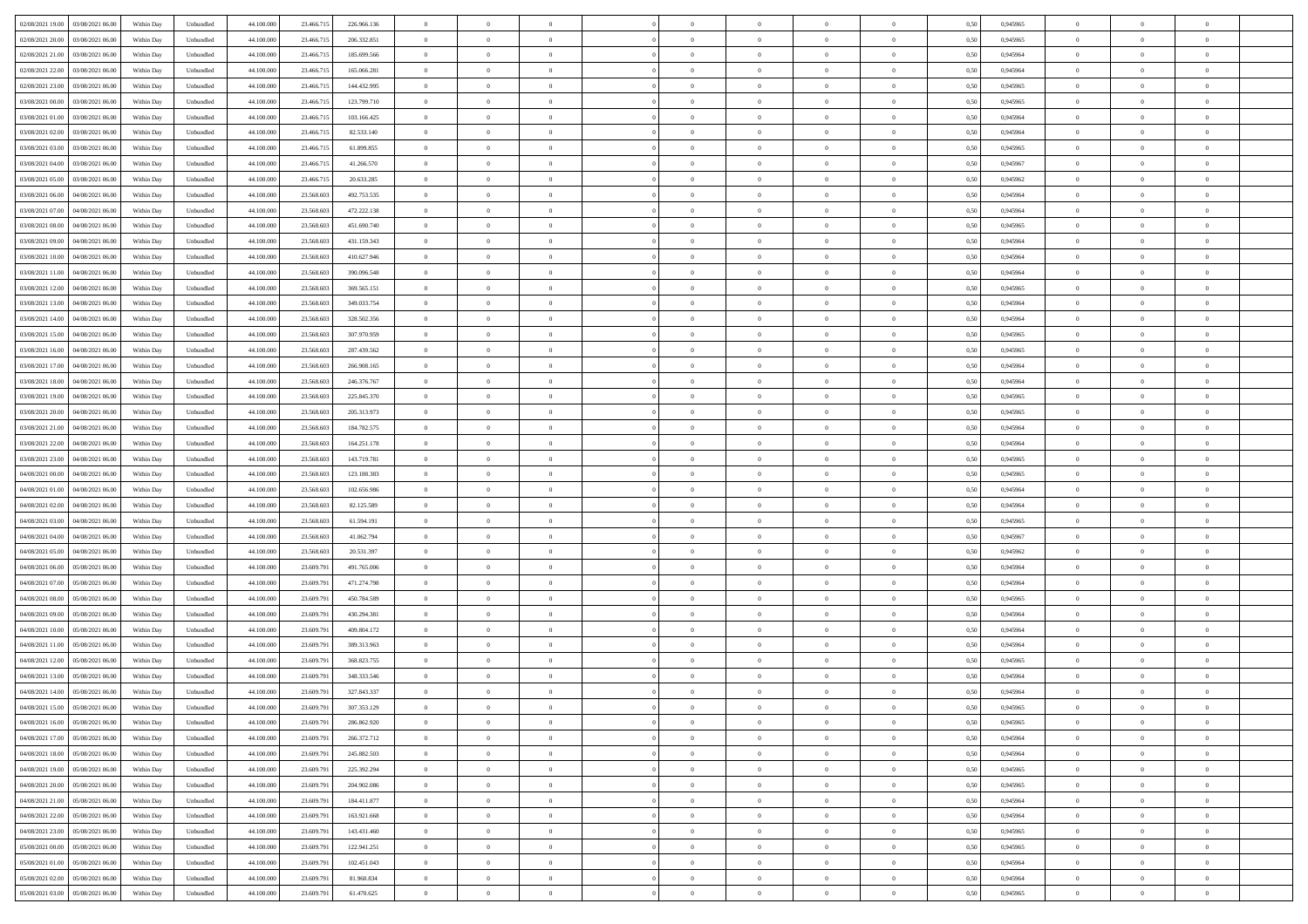| 05/08/2021 04:00<br>05/08/2021 06:00 | Within Day | Unbundled | 44.100.000 | 23.609.791 | 40.980.417  | $\overline{0}$ | $\overline{0}$ | $\overline{0}$ | $\theta$       | $\theta$       |                | $\overline{0}$ | 0,50 | 0,945967 | $\theta$       | $\theta$       | $\overline{0}$ |  |
|--------------------------------------|------------|-----------|------------|------------|-------------|----------------|----------------|----------------|----------------|----------------|----------------|----------------|------|----------|----------------|----------------|----------------|--|
|                                      |            |           |            |            |             |                |                |                |                |                |                |                |      |          |                |                |                |  |
| 05/08/2021 05:00<br>05/08/2021 06.00 | Within Day | Unbundled | 44.100.00  | 23.609.79  | 20.490.208  | $\overline{0}$ | $\overline{0}$ | $\overline{0}$ | $\,0\,$        | $\bf{0}$       | $\overline{0}$ | $\bf{0}$       | 0,50 | 0,945962 | $\,$ 0 $\,$    | $\theta$       | $\overline{0}$ |  |
| 05/08/2021 06:00<br>06/08/2021 06:00 | Within Day | Unbundled | 44,100,000 | 23.618.463 | 491.556.895 | $\overline{0}$ | $\overline{0}$ | $\overline{0}$ | $\bf{0}$       | $\bf{0}$       | $\overline{0}$ | $\overline{0}$ | 0.50 | 0.945964 | $\bf{0}$       | $\overline{0}$ | $\overline{0}$ |  |
| 05/08/2021 07:00<br>06/08/2021 06:00 | Within Day | Unbundled | 44.100.000 | 23.618.463 | 471.075.358 | $\overline{0}$ | $\overline{0}$ | $\overline{0}$ | $\overline{0}$ | $\overline{0}$ | $\overline{0}$ | $\bf{0}$       | 0,50 | 0,945964 | $\theta$       | $\theta$       | $\overline{0}$ |  |
| 05/08/2021 09:00<br>06/08/2021 06.00 | Within Day | Unbundled | 44.100.000 | 23.618.463 | 430.112.283 | $\overline{0}$ | $\overline{0}$ | $\bf{0}$       | $\overline{0}$ | $\overline{0}$ | $\overline{0}$ | $\bf{0}$       | 0,50 | 0,945964 | $\,$ 0 $\,$    | $\theta$       | $\overline{0}$ |  |
|                                      |            |           |            |            |             |                |                |                |                |                |                |                |      |          |                |                |                |  |
| 05/08/2021 10:00<br>06/08/2021 06:00 | Within Day | Unbundled | 44,100,000 | 23.618.463 | 409,630,746 | $\overline{0}$ | $\overline{0}$ | $\overline{0}$ | $\bf{0}$       | $\overline{0}$ | $\Omega$       | $\overline{0}$ | 0.50 | 0.945964 | $\theta$       | $\theta$       | $\overline{0}$ |  |
| 05/08/2021 11:00<br>06/08/2021 06:00 | Within Day | Unbundled | 44.100.000 | 23.618.463 | 389.149.209 | $\overline{0}$ | $\overline{0}$ | $\overline{0}$ | $\overline{0}$ | $\overline{0}$ | $\overline{0}$ | $\bf{0}$       | 0,50 | 0,945964 | $\theta$       | $\theta$       | $\overline{0}$ |  |
| 05/08/2021 12:00<br>06/08/2021 06.00 | Within Day | Unbundled | 44.100.000 | 23.618.463 | 368.667.671 | $\overline{0}$ | $\overline{0}$ | $\overline{0}$ | $\overline{0}$ | $\overline{0}$ | $\overline{0}$ | $\bf{0}$       | 0,50 | 0,945965 | $\,$ 0 $\,$    | $\bf{0}$       | $\overline{0}$ |  |
| 05/08/2021 13:00<br>06/08/2021 06:00 | Within Day | Unbundled | 44,100,000 | 23.618.463 | 348,186,134 | $\overline{0}$ | $\overline{0}$ | $\overline{0}$ | $\bf{0}$       | $\overline{0}$ | $\overline{0}$ | $\mathbf{0}$   | 0.50 | 0.945964 | $\,$ 0 $\,$    | $\theta$       | $\overline{0}$ |  |
| 05/08/2021 14:00<br>06/08/2021 06:00 | Within Day | Unbundled | 44.100.000 | 23.618.463 | 327.704.597 | $\overline{0}$ | $\overline{0}$ | $\overline{0}$ | $\bf{0}$       | $\overline{0}$ | $\overline{0}$ | $\bf{0}$       | 0,50 | 0,945964 | $\theta$       | $\theta$       | $\overline{0}$ |  |
|                                      |            |           |            |            |             |                | $\overline{0}$ |                |                |                | $\overline{0}$ | $\bf{0}$       |      |          | $\,$ 0 $\,$    | $\theta$       | $\overline{0}$ |  |
| 05/08/2021 15:00<br>06/08/2021 06.00 | Within Day | Unbundled | 44.100.000 | 23.618.463 | 307.223.059 | $\overline{0}$ |                | $\overline{0}$ | $\bf{0}$       | $\overline{0}$ |                |                | 0,50 | 0,945965 |                |                |                |  |
| 05/08/2021 16:00<br>06/08/2021 06:00 | Within Day | Unbundled | 44,100,000 | 23.618.463 | 286,741,522 | $\overline{0}$ | $\overline{0}$ | $\overline{0}$ | $\bf{0}$       | $\bf{0}$       | $\overline{0}$ | $\mathbf{0}$   | 0.50 | 0.945965 | $\bf{0}$       | $\overline{0}$ | $\bf{0}$       |  |
| 05/08/2021 17:00<br>06/08/2021 06:00 | Within Day | Unbundled | 44.100.000 | 23.618.463 | 266.259.985 | $\overline{0}$ | $\overline{0}$ | $\overline{0}$ | $\overline{0}$ | $\overline{0}$ | $\overline{0}$ | $\overline{0}$ | 0,50 | 0,945964 | $\theta$       | $\theta$       | $\overline{0}$ |  |
| 05/08/2021 18:00<br>06/08/2021 06.00 | Within Day | Unbundled | 44.100.000 | 23.618.463 | 245.778.447 | $\overline{0}$ | $\overline{0}$ | $\overline{0}$ | $\bf{0}$       | $\overline{0}$ | $\overline{0}$ | $\bf{0}$       | 0,50 | 0,945964 | $\,$ 0 $\,$    | $\bf{0}$       | $\overline{0}$ |  |
| 05/08/2021 19:00<br>06/08/2021 06:00 | Within Day | Unbundled | 44,100,000 | 23.618.463 | 225.296.910 | $\overline{0}$ | $\overline{0}$ | $\overline{0}$ | $\bf{0}$       | $\overline{0}$ | $\Omega$       | $\overline{0}$ | 0.50 | 0.945965 | $\theta$       | $\theta$       | $\overline{0}$ |  |
| 05/08/2021 20:00<br>06/08/2021 06:00 | Within Day | Unbundled | 44.100.000 | 23.618.463 | 204.815.373 | $\overline{0}$ | $\overline{0}$ | $\overline{0}$ | $\overline{0}$ | $\overline{0}$ | $\overline{0}$ | $\bf{0}$       | 0,50 | 0,945965 | $\theta$       | $\theta$       | $\overline{0}$ |  |
|                                      |            |           |            |            |             |                |                |                |                |                |                |                |      |          |                |                |                |  |
| 05/08/2021 21.00<br>06/08/2021 06.0  | Within Day | Unbundled | 44.100.000 | 23.618.463 | 184.333.835 | $\overline{0}$ | $\overline{0}$ | $\overline{0}$ | $\overline{0}$ | $\overline{0}$ | $\overline{0}$ | $\bf{0}$       | 0,50 | 0,945964 | $\,$ 0 $\,$    | $\theta$       | $\overline{0}$ |  |
| 05/08/2021 22:00<br>06/08/2021 06:00 | Within Day | Unbundled | 44,100,000 | 23.618.463 | 163,852,298 | $\overline{0}$ | $\overline{0}$ | $\overline{0}$ | $\bf{0}$       | $\overline{0}$ | $\overline{0}$ | $\mathbf{0}$   | 0.50 | 0.945964 | $\,$ 0 $\,$    | $\overline{0}$ | $\overline{0}$ |  |
| 05/08/2021 23:00<br>06/08/2021 06:00 | Within Day | Unbundled | 44.100.000 | 23.618.463 | 143.370.761 | $\overline{0}$ | $\overline{0}$ | $\overline{0}$ | $\overline{0}$ | $\overline{0}$ | $\overline{0}$ | $\bf{0}$       | 0,50 | 0,945965 | $\theta$       | $\theta$       | $\overline{0}$ |  |
| 06/08/2021 00:00<br>06/08/2021 06.0  | Within Day | Unbundled | 44.100.000 | 23.618.463 | 122.889.223 | $\overline{0}$ | $\overline{0}$ | $\overline{0}$ | $\bf{0}$       | $\bf{0}$       | $\overline{0}$ | $\bf{0}$       | 0,50 | 0,945965 | $\,$ 0 $\,$    | $\bf{0}$       | $\overline{0}$ |  |
| 06/08/2021 01:00<br>06/08/2021 06:00 | Within Day | Unbundled | 44,100,000 | 23.618.463 | 102.407.686 | $\overline{0}$ | $\overline{0}$ | $\overline{0}$ | $\bf{0}$       | $\bf{0}$       | $\overline{0}$ | $\mathbf{0}$   | 0.50 | 0.945964 | $\bf{0}$       | $\overline{0}$ | $\bf{0}$       |  |
| 06/08/2021 02:00<br>06/08/2021 06:00 | Within Day | Unbundled | 44.100.000 | 23.618.463 | 81.926.149  | $\overline{0}$ | $\overline{0}$ | $\overline{0}$ | $\overline{0}$ | $\overline{0}$ | $\overline{0}$ | $\bf{0}$       | 0,50 | 0,945964 | $\theta$       | $\theta$       | $\overline{0}$ |  |
|                                      |            |           |            |            |             |                |                |                |                |                |                |                |      |          |                |                |                |  |
| 06/08/2021 03:00<br>06/08/2021 06.0  | Within Day | Unbundled | 44.100.000 | 23.618.463 | 61.444.611  | $\overline{0}$ | $\overline{0}$ | $\overline{0}$ | $\bf{0}$       | $\overline{0}$ | $\overline{0}$ | $\bf{0}$       | 0,50 | 0,945965 | $\,$ 0 $\,$    | $\bf{0}$       | $\overline{0}$ |  |
| 06/08/2021 04:00<br>06/08/2021 06:00 | Within Day | Unbundled | 44,100,000 | 23.618.463 | 40 963 074  | $\overline{0}$ | $\overline{0}$ | $\overline{0}$ | $\bf{0}$       | $\overline{0}$ | $\Omega$       | $\overline{0}$ | 0.50 | 0.945967 | $\theta$       | $\theta$       | $\overline{0}$ |  |
| 06/08/2021 05:00<br>06/08/2021 06:00 | Within Day | Unbundled | 44.100.000 | 23.618.463 | 20.481.537  | $\overline{0}$ | $\overline{0}$ | $\overline{0}$ | $\overline{0}$ | $\overline{0}$ | $\overline{0}$ | $\bf{0}$       | 0,50 | 0,945962 | $\theta$       | $\theta$       | $\overline{0}$ |  |
| 06/08/2021 06:00<br>07/08/2021 06.00 | Within Day | Unbundled | 44.100.000 | 23.618.463 | 491.556.895 | $\overline{0}$ | $\overline{0}$ | $\overline{0}$ | $\overline{0}$ | $\overline{0}$ | $\overline{0}$ | $\bf{0}$       | 0,50 | 0,945964 | $\,$ 0 $\,$    | $\theta$       | $\overline{0}$ |  |
| 06/08/2021 07:00<br>07/08/2021 06:00 | Within Day | Unbundled | 44,100,000 | 23.618.463 | 471.075.358 | $\overline{0}$ | $\overline{0}$ | $\overline{0}$ | $\bf{0}$       | $\overline{0}$ | $\overline{0}$ | $\mathbf{0}$   | 0.50 | 0.945964 | $\,$ 0 $\,$    | $\overline{0}$ | $\overline{0}$ |  |
| 06/08/2021 08:00<br>07/08/2021 06:00 | Within Day | Unbundled | 44.100.000 | 23.618.463 | 450.593.820 | $\overline{0}$ | $\overline{0}$ | $\overline{0}$ | $\overline{0}$ | $\overline{0}$ | $\overline{0}$ | $\bf{0}$       | 0,50 | 0,945965 | $\theta$       | $\theta$       | $\overline{0}$ |  |
|                                      |            |           |            |            |             |                |                |                |                |                |                |                |      |          |                |                |                |  |
| 06/08/2021 09:00<br>07/08/2021 06.00 | Within Day | Unbundled | 44.100.000 | 23.618.463 | 430.112.283 | $\overline{0}$ | $\overline{0}$ | $\overline{0}$ | $\overline{0}$ | $\bf{0}$       | $\overline{0}$ | $\bf{0}$       | 0,50 | 0,945964 | $\,$ 0 $\,$    | $\bf{0}$       | $\overline{0}$ |  |
| 06/08/2021 10:00<br>07/08/2021 06:00 | Within Day | Unbundled | 44,100,000 | 23.618.463 | 409.630.746 | $\overline{0}$ | $\overline{0}$ | $\overline{0}$ | $\bf{0}$       | $\bf{0}$       | $\overline{0}$ | $\mathbf{0}$   | 0.50 | 0.945964 | $\bf{0}$       | $\overline{0}$ | $\bf{0}$       |  |
| 06/08/2021 11:00<br>07/08/2021 06:00 | Within Day | Unbundled | 44.100.000 | 23.618.463 | 389.149.209 | $\overline{0}$ | $\overline{0}$ | $\overline{0}$ | $\overline{0}$ | $\overline{0}$ | $\overline{0}$ | $\overline{0}$ | 0.50 | 0.945964 | $\theta$       | $\theta$       | $\overline{0}$ |  |
| 06/08/2021 12:00<br>07/08/2021 06.00 | Within Day | Unbundled | 44.100.000 | 23.618.463 | 368.667.671 | $\overline{0}$ | $\overline{0}$ | $\overline{0}$ | $\bf{0}$       | $\overline{0}$ | $\overline{0}$ | $\bf{0}$       | 0,50 | 0,945965 | $\,$ 0 $\,$    | $\bf{0}$       | $\overline{0}$ |  |
| 06/08/2021 13:00<br>07/08/2021 06:00 | Within Day | Unbundled | 44,100,000 | 23.618.463 | 348,186,134 | $\overline{0}$ | $\overline{0}$ | $\overline{0}$ | $\bf{0}$       | $\overline{0}$ | $\overline{0}$ | $\overline{0}$ | 0.50 | 0.945964 | $\theta$       | $\theta$       | $\overline{0}$ |  |
| 06/08/2021 14:00<br>07/08/2021 06:00 | Within Day | Unbundled | 44.100.000 | 23.618.463 | 327.704.597 | $\overline{0}$ | $\overline{0}$ | $\overline{0}$ | $\overline{0}$ | $\overline{0}$ | $\Omega$       | $\overline{0}$ | 0.50 | 0,945964 | $\theta$       | $\theta$       | $\overline{0}$ |  |
|                                      |            |           |            |            |             |                | $\overline{0}$ |                |                |                |                |                |      |          |                | $\theta$       |                |  |
| 06/08/2021 15:00<br>07/08/2021 06.00 | Within Day | Unbundled | 44.100.000 | 23.618.463 | 307.223.059 | $\overline{0}$ |                | $\overline{0}$ | $\bf{0}$       | $\overline{0}$ | $\overline{0}$ | $\bf{0}$       | 0,50 | 0,945965 | $\,$ 0 $\,$    |                | $\overline{0}$ |  |
| 06/08/2021 16:00<br>07/08/2021 06:00 | Within Day | Unbundled | 44,100,000 | 23.618.463 | 286,741,522 | $\overline{0}$ | $\overline{0}$ | $\overline{0}$ | $\bf{0}$       | $\overline{0}$ | $\overline{0}$ | $\mathbf{0}$   | 0.50 | 0.945965 | $\,$ 0 $\,$    | $\theta$       | $\overline{0}$ |  |
| 06/08/2021 17:00<br>07/08/2021 06:00 | Within Day | Unbundled | 44.100.000 | 23.618.463 | 266.259.985 | $\overline{0}$ | $\overline{0}$ | $\overline{0}$ | $\overline{0}$ | $\overline{0}$ | $\overline{0}$ | $\overline{0}$ | 0.50 | 0,945964 | $\theta$       | $\theta$       | $\overline{0}$ |  |
| 06/08/2021 18:00<br>07/08/2021 06.0  | Within Day | Unbundled | 44.100.000 | 23.618.463 | 245.778.447 | $\overline{0}$ | $\overline{0}$ | $\overline{0}$ | $\overline{0}$ | $\bf{0}$       | $\overline{0}$ | $\bf{0}$       | 0,50 | 0,945964 | $\,$ 0 $\,$    | $\bf{0}$       | $\overline{0}$ |  |
| 06/08/2021 19:00<br>07/08/2021 06:00 | Within Day | Unbundled | 44,100,000 | 23.618.463 | 225.296.910 | $\overline{0}$ | $\overline{0}$ | $\overline{0}$ | $\bf{0}$       | $\bf{0}$       | $\overline{0}$ | $\mathbf{0}$   | 0.50 | 0.945965 | $\bf{0}$       | $\overline{0}$ | $\overline{0}$ |  |
| 06/08/2021 20:00<br>07/08/2021 06:00 | Within Day | Unbundled | 44.100.000 | 23.618.463 | 204.815.373 | $\overline{0}$ | $\overline{0}$ | $\overline{0}$ | $\overline{0}$ | $\overline{0}$ | $\Omega$       | $\overline{0}$ | 0.50 | 0,945965 | $\theta$       | $\theta$       | $\overline{0}$ |  |
|                                      |            |           |            |            |             |                | $\overline{0}$ |                | $\bf{0}$       | $\overline{0}$ | $\overline{0}$ | $\bf{0}$       |      |          | $\,$ 0 $\,$    | $\bf{0}$       | $\overline{0}$ |  |
| 06/08/2021 21:00<br>07/08/2021 06.00 | Within Day | Unbundled | 44.100.000 | 23.618.463 | 184.333.835 | $\overline{0}$ |                | $\overline{0}$ |                |                |                |                | 0,50 | 0,945964 |                |                |                |  |
| 06/08/2021 22.00<br>07/08/2021 06:00 | Within Day | Unbundled | 44,100,000 | 23.618.463 | 163,852,298 | $\overline{0}$ | $\overline{0}$ | $\overline{0}$ | $\bf{0}$       | $\overline{0}$ | $\theta$       | $\overline{0}$ | 0.50 | 0.945964 | $\,$ 0 $\,$    | $\theta$       | $\overline{0}$ |  |
| 06/08/2021 23:00<br>07/08/2021 06:00 | Within Day | Unbundled | 44.100.000 | 23.618.463 | 143.370.761 | $\overline{0}$ | $\Omega$       | $\overline{0}$ | $\overline{0}$ | $\overline{0}$ | $\theta$       | $\overline{0}$ | 0.50 | 0,945965 | $\theta$       | $\theta$       | $\overline{0}$ |  |
| 07/08/2021 00:00<br>07/08/2021 06.00 | Within Day | Unbundled | 44.100.000 | 23.618.463 | 122.889.223 | $\overline{0}$ | $\overline{0}$ | $\bf{0}$       | $\overline{0}$ | $\bf{0}$       | $\overline{0}$ | $\bf{0}$       | 0,50 | 0,945965 | $\overline{0}$ | $\bf{0}$       | $\overline{0}$ |  |
| 07/08/2021 01:00 07/08/2021 06:00    | Within Day | Unbundled | 44.100.000 | 23.618.463 | 102.407.686 | $\bf{0}$       | $\,0\,$        |                | $\bf{0}$       |                |                |                | 0,50 | 0.945964 | $\theta$       | $\overline{0}$ |                |  |
| 07/08/2021 02:00 07/08/2021 06:00    | Within Dav | Unbundled | 44.100.000 | 23.618.463 | 81.926.149  | $\overline{0}$ | $\overline{0}$ | $\overline{0}$ | $\overline{0}$ | $\overline{0}$ | $\overline{0}$ | $\overline{0}$ | 0,50 | 0,945964 | $\theta$       | $\theta$       | $\overline{0}$ |  |
| 07/08/2021 03:00<br>07/08/2021 06.0  | Within Day | Unbundled | 44.100.000 | 23.618.463 | 61.444.611  | $\overline{0}$ | $\overline{0}$ | $\overline{0}$ | $\bf{0}$       | $\overline{0}$ | $\overline{0}$ | $\mathbf{0}$   | 0,50 | 0,945965 | $\overline{0}$ | $\overline{0}$ | $\bf{0}$       |  |
|                                      |            |           |            |            |             |                |                |                |                |                |                |                |      |          |                |                |                |  |
| 07/08/2021 04:00<br>07/08/2021 06:00 | Within Day | Unbundled | 44.100.000 | 23.618.463 | 40.963.074  | $\overline{0}$ | $\overline{0}$ | $\overline{0}$ | $\,$ 0 $\,$    | $\bf{0}$       | $\overline{0}$ | $\mathbf{0}$   | 0.50 | 0.945967 | $\,$ 0 $\,$    | $\bf{0}$       | $\bf{0}$       |  |
| 07/08/2021 05:00<br>07/08/2021 06:00 | Within Dav | Unbundled | 44.100.000 | 23.618.463 | 20.481.537  | $\overline{0}$ | $\overline{0}$ | $\overline{0}$ | $\overline{0}$ | $\overline{0}$ | $\overline{0}$ | $\mathbf{0}$   | 0,50 | 0,945962 | $\overline{0}$ | $\theta$       | $\overline{0}$ |  |
| 07/08/2021 06.00<br>08/08/2021 06:00 | Within Day | Unbundled | 44.100.000 | 23.618.463 | 491.556.895 | $\overline{0}$ | $\overline{0}$ | $\overline{0}$ | $\bf{0}$       | $\bf{0}$       | $\overline{0}$ | $\mathbf{0}$   | 0,50 | 0,945964 | $\overline{0}$ | $\bf{0}$       | $\overline{0}$ |  |
| 07/08/2021 07:00<br>08/08/2021 06:00 | Within Day | Unbundled | 44.100.000 | 23.618.463 | 471.075.358 | $\overline{0}$ | $\overline{0}$ | $\overline{0}$ | $\bf{0}$       | $\overline{0}$ | $\overline{0}$ | $\mathbf{0}$   | 0.50 | 0.945964 | $\,$ 0 $\,$    | $\theta$       | $\bf{0}$       |  |
| 07/08/2021 08:00<br>08/08/2021 06:00 | Within Dav | Unbundled | 44.100.000 | 23.618.463 | 450.593.820 | $\overline{0}$ | $\overline{0}$ | $\overline{0}$ | $\overline{0}$ | $\overline{0}$ | $\overline{0}$ | $\mathbf{0}$   | 0,50 | 0,945965 | $\overline{0}$ | $\theta$       | $\overline{0}$ |  |
| 07/08/2021 09:00<br>08/08/2021 06:00 | Within Day | Unbundled | 44.100.000 | 23.618.463 | 430.112.283 | $\overline{0}$ | $\overline{0}$ | $\overline{0}$ | $\bf{0}$       | $\bf{0}$       | $\overline{0}$ | $\,$ 0 $\,$    | 0,50 | 0,945964 | $\bf{0}$       | $\bf{0}$       | $\overline{0}$ |  |
|                                      |            |           |            |            |             |                |                |                |                |                |                |                |      |          |                |                |                |  |
| 07/08/2021 10:00<br>08/08/2021 06:00 | Within Day | Unbundled | 44,100,000 | 23.618.463 | 409.630.746 | $\overline{0}$ | $\overline{0}$ | $\overline{0}$ | $\bf{0}$       | $\bf{0}$       | $\overline{0}$ | $\,$ 0 $\,$    | 0.50 | 0.945964 | $\overline{0}$ | $\bf{0}$       | $\,$ 0         |  |
| 07/08/2021 11:00<br>08/08/2021 06:00 | Within Dav | Unbundled | 44.100.000 | 23.618.463 | 389.149.209 | $\overline{0}$ | $\overline{0}$ | $\overline{0}$ | $\overline{0}$ | $\overline{0}$ | $\overline{0}$ | $\mathbf{0}$   | 0,50 | 0,945964 | $\overline{0}$ | $\theta$       | $\overline{0}$ |  |
| 07/08/2021 12:00<br>08/08/2021 06.00 | Within Day | Unbundled | 44.100.000 | 23.618.463 | 368.667.671 | $\overline{0}$ | $\overline{0}$ | $\overline{0}$ | $\overline{0}$ | $\bf{0}$       | $\overline{0}$ | $\mathbf{0}$   | 0,50 | 0,945965 | $\bf{0}$       | $\bf{0}$       | $\overline{0}$ |  |
| 07/08/2021 13:00 08/08/2021 06:00    | Within Day | Unbundled | 44.100.000 | 23.618.463 | 348.186.134 | $\overline{0}$ | $\overline{0}$ | $\overline{0}$ | $\bf{0}$       | $\,$ 0         | $\overline{0}$ | $\,$ 0 $\,$    | 0,50 | 0,945964 | $\overline{0}$ | $\,$ 0 $\,$    | $\,$ 0 $\,$    |  |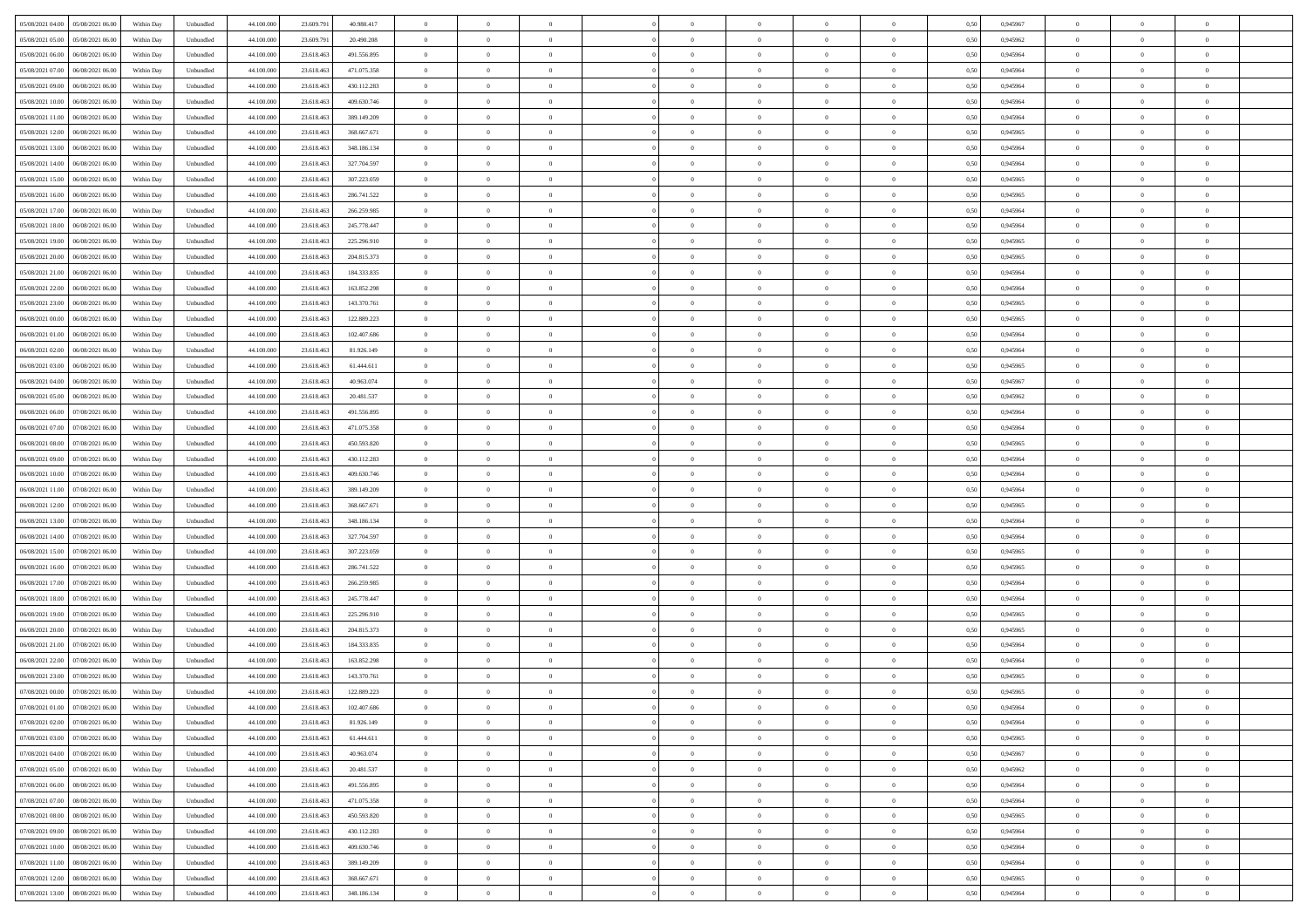| 07/08/2021 14:00  08/08/2021 06:00           | Within Day | Unbundled         | 44.100.000 | 23.618.463 | 327.704.597 | $\overline{0}$ | $\theta$       |                | $\overline{0}$ | $\theta$       |                | $\bf{0}$       | 0,50 | 0,945964 | $\theta$       | $\theta$       | $\overline{0}$ |  |
|----------------------------------------------|------------|-------------------|------------|------------|-------------|----------------|----------------|----------------|----------------|----------------|----------------|----------------|------|----------|----------------|----------------|----------------|--|
| 07/08/2021 15:00<br>08/08/2021 06:00         | Within Day | Unbundled         | 44.100.00  | 23.618.463 | 307.223.059 | $\bf{0}$       | $\overline{0}$ | $\overline{0}$ | $\overline{0}$ | $\theta$       | $\overline{0}$ | $\bf{0}$       | 0,50 | 0,945965 | $\,$ 0 $\,$    | $\bf{0}$       | $\overline{0}$ |  |
| 07/08/2021 16:00<br>08/08/2021 06:00         | Within Day | Unbundled         | 44,100,000 | 23.618.463 | 286.741.522 | $\overline{0}$ | $\bf{0}$       | $\overline{0}$ | $\bf{0}$       | $\bf{0}$       | $\overline{0}$ | $\bf{0}$       | 0.50 | 0.945965 | $\bf{0}$       | $\overline{0}$ | $\overline{0}$ |  |
| 07/08/2021 17:00<br>08/08/2021 06:00         |            |                   | 44.100.000 |            |             | $\overline{0}$ | $\overline{0}$ | $\overline{0}$ | $\theta$       | $\theta$       | $\overline{0}$ | $\overline{0}$ |      |          | $\theta$       | $\theta$       | $\overline{0}$ |  |
|                                              | Within Day | Unbundled         |            | 23.618.463 | 266.259.985 |                |                |                |                |                |                |                | 0,50 | 0,945964 |                |                |                |  |
| 07/08/2021 18:00<br>08/08/2021 06:00         | Within Day | Unbundled         | 44.100.00  | 23.618.463 | 245.778.447 | $\bf{0}$       | $\theta$       | $\overline{0}$ | $\overline{0}$ | $\theta$       | $\overline{0}$ | $\bf{0}$       | 0,50 | 0,945964 | $\,$ 0 $\,$    | $\bf{0}$       | $\overline{0}$ |  |
| 07/08/2021 19:00<br>08/08/2021 06:00         | Within Day | Unbundled         | 44,100,00  | 23.618.463 | 225.296.910 | $\overline{0}$ | $\overline{0}$ | $\overline{0}$ | $\overline{0}$ | $\overline{0}$ | $\Omega$       | $\bf{0}$       | 0.50 | 0.945965 | $\bf{0}$       | $\theta$       | $\overline{0}$ |  |
| 07/08/2021 20:00<br>08/08/2021 06:00         | Within Day | Unbundled         | 44.100.000 | 23.618.463 | 204.815.373 | $\overline{0}$ | $\overline{0}$ | $\overline{0}$ | $\overline{0}$ | $\theta$       | $\overline{0}$ | $\bf{0}$       | 0,50 | 0,945965 | $\theta$       | $\theta$       | $\overline{0}$ |  |
|                                              |            |                   |            |            |             |                |                |                |                |                |                |                |      |          |                |                |                |  |
| 07/08/2021 21:00<br>08/08/2021 06:00         | Within Day | Unbundled         | 44.100.00  | 23.618.463 | 184.333.835 | $\overline{0}$ | $\overline{0}$ | $\overline{0}$ | $\overline{0}$ | $\theta$       | $\overline{0}$ | $\bf{0}$       | 0,50 | 0,945964 | $\,$ 0 $\,$    | $\bf{0}$       | $\overline{0}$ |  |
| 07/08/2021 22.00<br>08/08/2021 06:00         | Within Day | Unbundled         | 44,100,00  | 23.618.463 | 163.852.298 | $\overline{0}$ | $\bf{0}$       | $\overline{0}$ | $\bf{0}$       | $\overline{0}$ | $\overline{0}$ | $\bf{0}$       | 0.50 | 0.945964 | $\bf{0}$       | $\theta$       | $\overline{0}$ |  |
| 07/08/2021 23:00<br>08/08/2021 06:00         | Within Day | Unbundled         | 44.100.000 | 23.618.463 | 143.370.761 | $\overline{0}$ | $\bf{0}$       | $\overline{0}$ | $\overline{0}$ | $\theta$       | $\overline{0}$ | $\bf{0}$       | 0,50 | 0,945965 | $\theta$       | $\theta$       | $\overline{0}$ |  |
| 08/08/2021 00:00<br>08/08/2021 06:00         | Within Day | Unbundled         | 44.100.00  | 23.618.463 | 122.889.223 | $\bf{0}$       | $\overline{0}$ | $\bf{0}$       | $\overline{0}$ | $\bf{0}$       | $\overline{0}$ | $\bf{0}$       | 0,50 | 0,945965 | $\,$ 0 $\,$    | $\bf{0}$       | $\overline{0}$ |  |
|                                              |            |                   |            |            |             |                |                |                |                |                |                |                |      |          |                |                |                |  |
| 08/08/2021 01:00<br>08/08/2021 06:00         | Within Day | Unbundled         | 44,100,000 | 23.618.463 | 102.407.686 | $\overline{0}$ | $\overline{0}$ | $\overline{0}$ | $\bf{0}$       | $\bf{0}$       | $\overline{0}$ | $\bf{0}$       | 0.50 | 0.945964 | $\bf{0}$       | $\overline{0}$ | $\overline{0}$ |  |
| 08/08/2021 02:00<br>08/08/2021 06:00         | Within Day | Unbundled         | 44.100.000 | 23.618.463 | 81.926.149  | $\overline{0}$ | $\overline{0}$ | $\overline{0}$ | $\overline{0}$ | $\theta$       | $\overline{0}$ | $\overline{0}$ | 0,50 | 0,945964 | $\theta$       | $\theta$       | $\overline{0}$ |  |
| 08/08/2021 03:00<br>08/08/2021 06:00         | Within Day | Unbundled         | 44.100.00  | 23.618.463 | 61.444.611  | $\bf{0}$       | $\theta$       | $\bf{0}$       | $\overline{0}$ | $\theta$       | $\overline{0}$ | $\bf{0}$       | 0,50 | 0,945965 | $\bf{0}$       | $\bf{0}$       | $\overline{0}$ |  |
| 08/08/2021 04:00<br>08/08/2021 06:00         | Within Day | Unbundled         | 44,100,00  | 23.618.463 | 40.963.074  | $\overline{0}$ | $\overline{0}$ | $\overline{0}$ | $\bf{0}$       | $\theta$       | $\theta$       | $\bf{0}$       | 0.50 | 0.945967 | $\theta$       | $\theta$       | $\overline{0}$ |  |
| 08/08/2021 05:00<br>08/08/2021 06:00         | Within Day | Unbundled         | 44.100.000 | 23.618.463 | 20.481.537  | $\overline{0}$ | $\overline{0}$ | $\overline{0}$ | $\overline{0}$ | $\overline{0}$ | $\overline{0}$ | $\bf{0}$       | 0,50 | 0,945962 | $\theta$       | $\theta$       | $\overline{0}$ |  |
|                                              |            |                   |            |            |             |                |                |                |                |                |                |                |      |          |                |                |                |  |
| 08/08/2021 06:00<br>09/08/2021 06.00         | Within Day | Unbundled         | 44.100.00  | 23.618.463 | 491.556.895 | $\bf{0}$       | $\overline{0}$ | $\overline{0}$ | $\overline{0}$ | $\theta$       | $\overline{0}$ | $\bf{0}$       | 0,50 | 0,945964 | $\,$ 0 $\,$    | $\bf{0}$       | $\overline{0}$ |  |
| 08/08/2021 07:00<br>09/08/2021 06:00         | Within Day | Unbundled         | 44,100,00  | 23.618.463 | 471.075.358 | $\overline{0}$ | $\overline{0}$ | $\overline{0}$ | $\bf{0}$       | $\overline{0}$ | $\overline{0}$ | $\bf{0}$       | 0.50 | 0.945964 | $\bf{0}$       | $\overline{0}$ | $\overline{0}$ |  |
| 08/08/2021 08:00<br>09/08/2021 06:00         | Within Day | Unbundled         | 44.100.000 | 23.618.463 | 450.593.820 | $\overline{0}$ | $\overline{0}$ | $\overline{0}$ | $\overline{0}$ | $\theta$       | $\overline{0}$ | $\bf{0}$       | 0,50 | 0,945965 | $\,$ 0 $\,$    | $\theta$       | $\overline{0}$ |  |
| 08/08/2021 09:00<br>09/08/2021 06.00         | Within Day | Unbundled         | 44.100.00  | 23.618.463 | 430.112.283 | $\bf{0}$       | $\overline{0}$ | $\bf{0}$       | $\bf{0}$       | $\overline{0}$ | $\overline{0}$ | $\bf{0}$       | 0,50 | 0,945964 | $\,$ 0 $\,$    | $\bf{0}$       | $\overline{0}$ |  |
|                                              |            |                   |            |            |             |                |                |                |                |                |                |                |      |          |                |                |                |  |
| 08/08/2021 11:00<br>09/08/2021 06:00         | Within Day | Unbundled         | 44,100,000 | 23.618.463 | 389.149.209 | $\overline{0}$ | $\bf{0}$       | $\overline{0}$ | $\bf{0}$       | $\bf{0}$       | $\overline{0}$ | $\bf{0}$       | 0.50 | 0.945964 | $\bf{0}$       | $\overline{0}$ | $\overline{0}$ |  |
| 08/08/2021 12:00<br>09/08/2021 06:00         | Within Day | Unbundled         | 44.100.000 | 23.618.463 | 368.667.671 | $\overline{0}$ | $\overline{0}$ | $\overline{0}$ | $\overline{0}$ | $\theta$       | $\overline{0}$ | $\bf{0}$       | 0,50 | 0,945965 | $\theta$       | $\theta$       | $\overline{0}$ |  |
| 08/08/2021 13:00<br>09/08/2021 06.00         | Within Day | Unbundled         | 44.100.00  | 23.618.463 | 348.186.134 | $\bf{0}$       | $\overline{0}$ | $\bf{0}$       | $\bf{0}$       | $\theta$       | $\overline{0}$ | $\bf{0}$       | 0,50 | 0,945964 | $\,$ 0 $\,$    | $\bf{0}$       | $\overline{0}$ |  |
| 08/08/2021 14:00<br>09/08/2021 06:00         | Within Day | Unbundled         | 44,100,00  | 23.618.46  | 327.704.597 | $\overline{0}$ | $\overline{0}$ | $\overline{0}$ | $\overline{0}$ | $\overline{0}$ | $\Omega$       | $\bf{0}$       | 0.50 | 0.945964 | $\bf{0}$       | $\theta$       | $\overline{0}$ |  |
| 08/08/2021 15:00<br>09/08/2021 06:00         | Within Day | Unbundled         | 44.100.000 | 23.618.463 | 307.223.059 | $\overline{0}$ | $\overline{0}$ | $\overline{0}$ | $\overline{0}$ | $\theta$       | $\overline{0}$ | $\bf{0}$       | 0,50 | 0,945965 | $\theta$       | $\theta$       | $\overline{0}$ |  |
|                                              |            |                   |            |            |             |                |                |                |                |                |                |                |      |          |                |                |                |  |
| 08/08/2021 16:00<br>09/08/2021 06.00         | Within Day | Unbundled         | 44.100.00  | 23.618.463 | 286.741.522 | $\bf{0}$       | $\theta$       | $\overline{0}$ | $\overline{0}$ | $\theta$       | $\overline{0}$ | $\bf{0}$       | 0,50 | 0,945965 | $\,$ 0 $\,$    | $\bf{0}$       | $\overline{0}$ |  |
| 08/08/2021 17:00<br>09/08/2021 06:00         | Within Day | Unbundled         | 44,100,00  | 23.618.463 | 266.259.985 | $\overline{0}$ | $\bf{0}$       | $\overline{0}$ | $\bf{0}$       | $\overline{0}$ | $\overline{0}$ | $\bf{0}$       | 0.50 | 0.945964 | $\bf{0}$       | $\theta$       | $\overline{0}$ |  |
| 08/08/2021 18:00<br>09/08/2021 06:00         | Within Day | Unbundled         | 44.100.000 | 23.618.463 | 245.778.447 | $\overline{0}$ | $\overline{0}$ | $\overline{0}$ | $\overline{0}$ | $\theta$       | $\overline{0}$ | $\bf{0}$       | 0,50 | 0,945964 | $\theta$       | $\theta$       | $\overline{0}$ |  |
| 08/08/2021 19:00<br>09/08/2021 06.00         | Within Day | Unbundled         | 44.100.00  | 23.618.46  | 225.296.910 | $\bf{0}$       | $\bf{0}$       | $\bf{0}$       | $\bf{0}$       | $\overline{0}$ | $\overline{0}$ | $\bf{0}$       | 0,50 | 0,945965 | $\,$ 0 $\,$    | $\bf{0}$       | $\overline{0}$ |  |
|                                              |            |                   |            |            |             |                |                |                |                |                |                |                |      |          |                |                |                |  |
| 08/08/2021 20:00<br>09/08/2021 06:00         | Within Day | Unbundled         | 44,100,000 | 23.618.463 | 204.815.373 | $\overline{0}$ | $\bf{0}$       | $\overline{0}$ | $\bf{0}$       | $\bf{0}$       | $\overline{0}$ | $\bf{0}$       | 0.50 | 0.945965 | $\bf{0}$       | $\overline{0}$ | $\overline{0}$ |  |
| 08/08/2021 21:00<br>09/08/2021 06:00         | Within Day | Unbundled         | 44.100.000 | 23.618.463 | 184.333.835 | $\overline{0}$ | $\overline{0}$ | $\overline{0}$ | $\overline{0}$ | $\theta$       | $\overline{0}$ | $\bf{0}$       | 0.5( | 0.945964 | $\theta$       | $\theta$       | $\overline{0}$ |  |
| 08/08/2021 22:00<br>09/08/2021 06.00         | Within Day | Unbundled         | 44.100.00  | 23.618.463 | 163.852.298 | $\bf{0}$       | $\overline{0}$ | $\bf{0}$       | $\overline{0}$ | $\theta$       | $\overline{0}$ | $\bf{0}$       | 0,50 | 0,945964 | $\,$ 0 $\,$    | $\bf{0}$       | $\overline{0}$ |  |
| 08/08/2021 23:00<br>09/08/2021 06:00         | Within Day | Unbundled         | 44,100,00  | 23.618.463 | 143.370.761 | $\overline{0}$ | $\overline{0}$ | $\overline{0}$ | $\bf{0}$       | $\theta$       | $\Omega$       | $\bf{0}$       | 0.50 | 0.945965 | $\,$ 0 $\,$    | $\overline{0}$ | $\overline{0}$ |  |
| 09/08/2021 00:00<br>09/08/2021 06:00         | Within Dav | Unbundled         | 44.100.000 | 23.618.463 | 122.889.223 | $\overline{0}$ | $\overline{0}$ | $\Omega$       | $\overline{0}$ | $\theta$       | $\overline{0}$ | $\overline{0}$ | 0.50 | 0,945965 | $\theta$       | $\theta$       | $\overline{0}$ |  |
|                                              |            |                   |            |            |             |                |                |                |                |                |                |                |      |          |                |                |                |  |
| 09/08/2021 01:00<br>09/08/2021 06.00         | Within Day | Unbundled         | 44.100.00  | 23.618.46  | 102.407.686 | $\bf{0}$       | $\overline{0}$ | $\bf{0}$       | $\overline{0}$ | $\bf{0}$       | $\overline{0}$ | $\bf{0}$       | 0,50 | 0,945964 | $\,$ 0 $\,$    | $\bf{0}$       | $\overline{0}$ |  |
| 09/08/2021 02:00<br>09/08/2021 06:00         | Within Day | Unbundled         | 44,100,00  | 23.618.46  | 81.926.149  | $\overline{0}$ | $\bf{0}$       | $\overline{0}$ | $\bf{0}$       | $\overline{0}$ | $\overline{0}$ | $\bf{0}$       | 0.50 | 0.945964 | $\bf{0}$       | $\overline{0}$ | $\overline{0}$ |  |
| 09/08/2021 03:00<br>09/08/2021 06:00         | Within Dav | Unbundled         | 44.100.000 | 23.618.463 | 61.444.611  | $\overline{0}$ | $\overline{0}$ | $\overline{0}$ | $\overline{0}$ | $\overline{0}$ | $\overline{0}$ | $\overline{0}$ | 0.50 | 0,945965 | $\theta$       | $\theta$       | $\overline{0}$ |  |
| 09/08/2021 04:00<br>09/08/2021 06.00         | Within Day | Unbundled         | 44.100.00  | 23.618.463 | 40.963.074  | $\bf{0}$       | $\bf{0}$       | $\bf{0}$       | $\bf{0}$       | $\overline{0}$ | $\overline{0}$ | $\bf{0}$       | 0,50 | 0,945967 | $\,$ 0 $\,$    | $\bf{0}$       | $\overline{0}$ |  |
| 09/08/2021 06:00                             |            |                   | 44,100,000 | 23.618.463 | 20.481.537  |                |                |                |                |                | $\overline{0}$ |                |      | 0.945962 |                | $\overline{0}$ |                |  |
| 09/08/2021 05:00                             | Within Day | Unbundled         |            |            |             | $\overline{0}$ | $\bf{0}$       | $\overline{0}$ | $\bf{0}$       | $\bf{0}$       |                | $\bf{0}$       | 0.50 |          | $\bf{0}$       |                | $\overline{0}$ |  |
| 09/08/2021 06:00<br>10/08/2021 06:00         | Within Dav | Unbundled         | 44.100.000 | 23.618.463 | 491.556.895 | $\overline{0}$ | $\overline{0}$ | $\Omega$       | $\overline{0}$ | $\overline{0}$ | $\overline{0}$ | $\bf{0}$       | 0.50 | 0.945964 | $\theta$       | $\theta$       | $\overline{0}$ |  |
| 09/08/2021 07:00<br>10/08/2021 06:00         | Within Day | Unbundled         | 44.100.00  | 23.618.46  | 471.075.358 | $\bf{0}$       | $\overline{0}$ | $\bf{0}$       | $\overline{0}$ | $\overline{0}$ | $\overline{0}$ | $\bf{0}$       | 0,50 | 0,945964 | $\,$ 0 $\,$    | $\bf{0}$       | $\overline{0}$ |  |
| 09/08/2021 08:00<br>10/08/2021 06:00         | Within Day | Unbundled         | 44,100,00  | 23.618.46  | 450.593.820 | $\overline{0}$ | $\overline{0}$ | $\Omega$       | $\overline{0}$ | $\theta$       | $\theta$       | $\bf{0}$       | 0.50 | 0.945965 | $\,$ 0 $\,$    | $\theta$       | $\overline{0}$ |  |
| 09/08/2021 09:00<br>10/08/2021 06:00         | Within Dav | Unbundled         | 44.100.000 | 23.618.463 | 430.112.283 | $\overline{0}$ | $\overline{0}$ | $\Omega$       | $\overline{0}$ | $\theta$       | $\Omega$       | $\overline{0}$ | 0.5( | 0,945964 | $\theta$       | $\theta$       | $\overline{0}$ |  |
| 09/08/2021 10:00                             |            |                   |            |            |             | $\bf{0}$       | $\bf{0}$       | $\overline{0}$ | $\bf{0}$       | $\bf{0}$       | $\overline{0}$ |                |      |          | $\,$ 0 $\,$    | $\bf{0}$       | $\overline{0}$ |  |
| 10/08/2021 06:00                             | Within Day | Unbundled         | 44.100.000 | 23.618.463 | 409.630.746 |                |                |                |                |                |                | $\bf{0}$       | 0,50 | 0,945964 |                |                |                |  |
| $09/08/2021\ 11.00 \qquad 10/08/2021\ 06.00$ | Within Day | ${\sf Unbundred}$ | 44.100.000 | 23.618.463 | 389 149 209 | $\overline{0}$ | $\Omega$       |                | $\Omega$       |                |                |                | 0,50 | 0.945964 | $\theta$       | $\overline{0}$ |                |  |
| 09/08/2021 12:00 10/08/2021 06:00            | Within Day | Unbundled         | 44.100.000 | 23.618.463 | 368.667.671 | $\overline{0}$ | $\theta$       | $\Omega$       | $\theta$       | $\overline{0}$ | $\overline{0}$ | $\bf{0}$       | 0,50 | 0,945965 | $\theta$       | $\theta$       | $\overline{0}$ |  |
| 09/08/2021 13:00<br>10/08/2021 06:00         | Within Day | Unbundled         | 44.100.00  | 23.618.463 | 348.186.134 | $\overline{0}$ | $\bf{0}$       | $\overline{0}$ | $\overline{0}$ | $\bf{0}$       | $\overline{0}$ | $\bf{0}$       | 0,50 | 0,945964 | $\bf{0}$       | $\overline{0}$ | $\bf{0}$       |  |
| 09/08/2021 14:00 10/08/2021 06:00            | Within Day | Unbundled         | 44,100,000 | 23.618.463 | 327.704.597 | $\overline{0}$ | $\bf{0}$       | $\overline{0}$ | $\overline{0}$ | $\mathbf{0}$   | $\overline{0}$ | $\,$ 0 $\,$    | 0.50 | 0.945964 | $\overline{0}$ | $\bf{0}$       | $\,$ 0 $\,$    |  |
|                                              |            |                   |            |            |             |                |                |                |                |                |                |                |      |          |                |                |                |  |
| 09/08/2021 15:00 10/08/2021 06:00            | Within Day | Unbundled         | 44.100.000 | 23.618.463 | 307.223.059 | $\overline{0}$ | $\overline{0}$ | $\overline{0}$ | $\overline{0}$ | $\overline{0}$ | $\overline{0}$ | $\bf{0}$       | 0,50 | 0,945965 | $\theta$       | $\theta$       | $\overline{0}$ |  |
| 09/08/2021 16:00<br>10/08/2021 06:00         | Within Day | Unbundled         | 44.100.000 | 23.618.463 | 286.741.522 | $\overline{0}$ | $\bf{0}$       | $\overline{0}$ | $\overline{0}$ | $\overline{0}$ | $\overline{0}$ | $\bf{0}$       | 0,50 | 0,945965 | $\overline{0}$ | $\bf{0}$       | $\overline{0}$ |  |
| 09/08/2021 17:00<br>10/08/2021 06:00         | Within Day | Unbundled         | 44,100,000 | 23.618.463 | 266.259.985 | $\overline{0}$ | $\bf{0}$       | $\overline{0}$ | $\overline{0}$ | $\overline{0}$ | $\overline{0}$ | $\bf{0}$       | 0.50 | 0.945964 | $\,$ 0 $\,$    | $\theta$       | $\overline{0}$ |  |
| 09/08/2021 18:00<br>10/08/2021 06:00         | Within Dav | Unbundled         | 44.100.000 | 23.618.463 | 245.778.447 | $\overline{0}$ | $\overline{0}$ | $\overline{0}$ | $\overline{0}$ | $\overline{0}$ | $\overline{0}$ | $\bf{0}$       | 0.50 | 0,945964 | $\overline{0}$ | $\theta$       | $\overline{0}$ |  |
|                                              |            |                   |            |            |             |                |                |                |                |                |                |                |      |          |                |                |                |  |
| 09/08/2021 19:00<br>10/08/2021 06:00         | Within Day | Unbundled         | 44.100.00  | 23.618.463 | 225.296.910 | $\overline{0}$ | $\overline{0}$ | $\overline{0}$ | $\overline{0}$ | $\overline{0}$ | $\overline{0}$ | $\bf{0}$       | 0,50 | 0,945965 | $\bf{0}$       | $\overline{0}$ | $\overline{0}$ |  |
| 10/08/2021 06:00<br>09/08/2021 20:00         | Within Day | Unbundled         | 44,100,000 | 23.618.463 | 204.815.373 | $\overline{0}$ | $\overline{0}$ | $\overline{0}$ | $\overline{0}$ | $\bf{0}$       | $\overline{0}$ | $\bf{0}$       | 0.50 | 0.945965 | $\overline{0}$ | $\,$ 0 $\,$    | $\,$ 0         |  |
| 09/08/2021 21:00<br>10/08/2021 06:00         | Within Dav | Unbundled         | 44.100.000 | 23.618.463 | 184.333.835 | $\overline{0}$ | $\overline{0}$ | $\overline{0}$ | $\overline{0}$ | $\overline{0}$ | $\overline{0}$ | $\bf{0}$       | 0,50 | 0,945964 | $\overline{0}$ | $\theta$       | $\overline{0}$ |  |
| 09/08/2021 22:00<br>10/08/2021 06:00         | Within Day | Unbundled         | 44.100.00  | 23.618.463 | 163.852.298 | $\overline{0}$ | $\bf{0}$       | $\overline{0}$ | $\bf{0}$       | $\overline{0}$ | $\overline{0}$ | $\bf{0}$       | 0,50 | 0,945964 | $\bf{0}$       | $\bf{0}$       | $\overline{0}$ |  |
|                                              |            |                   |            |            |             |                |                |                |                |                |                |                |      |          |                |                |                |  |
| 09/08/2021 23:00 10/08/2021 06:00            | Within Day | Unbundled         | 44.100.000 | 23.618.463 | 143.370.761 | $\overline{0}$ | $\bf{0}$       | $\overline{0}$ | $\overline{0}$ | $\,$ 0 $\,$    | $\overline{0}$ | $\bf{0}$       | 0,50 | 0,945965 | $\overline{0}$ | $\,$ 0 $\,$    | $\,$ 0 $\,$    |  |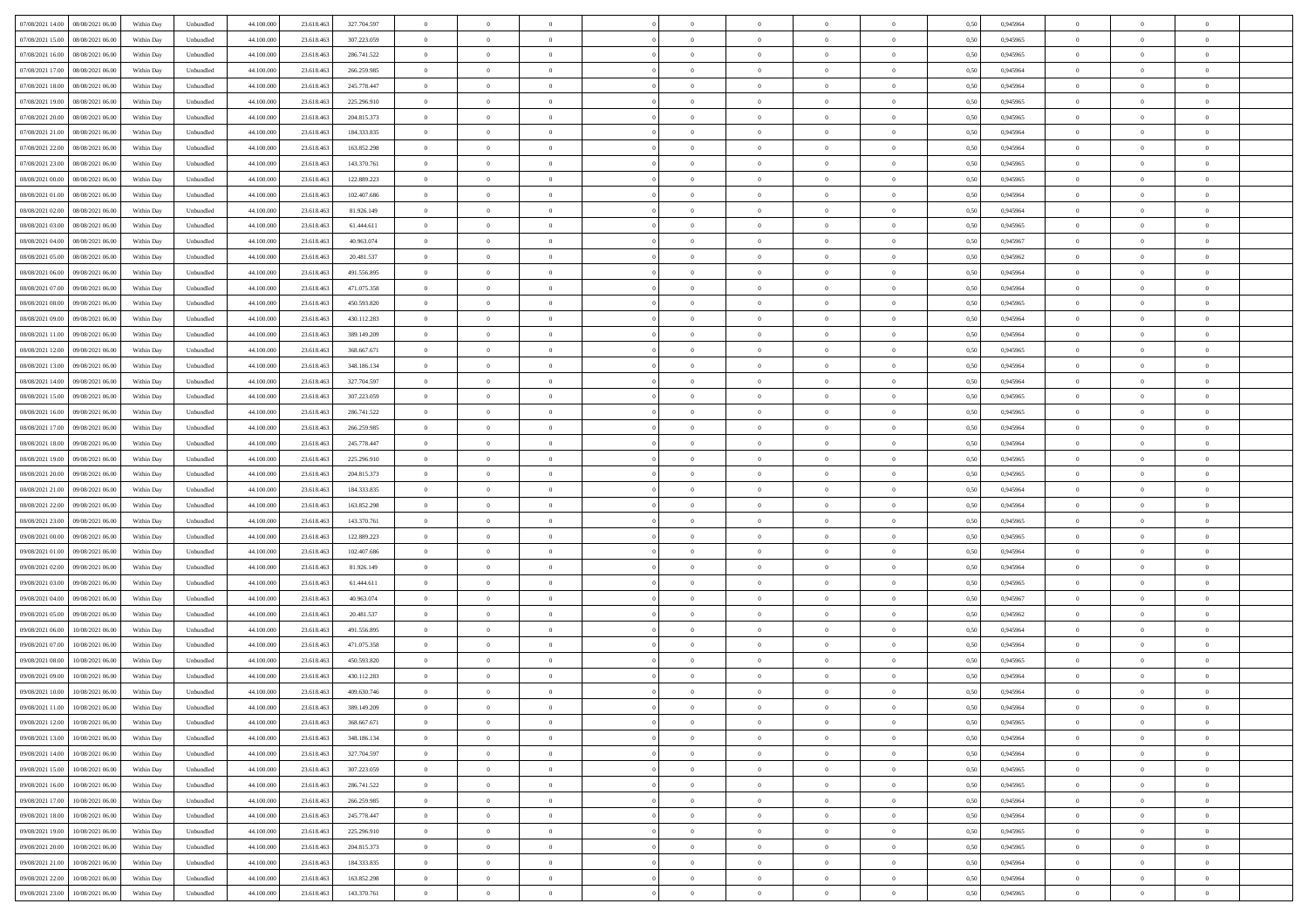| 10/08/2021 00:00<br>10/08/2021 06:00         | Within Day | Unbundled                   | 44.100.000 | 23.618.463 | 122.889.223 | $\overline{0}$ | $\theta$       |                | $\overline{0}$ | $\theta$       |                | $\theta$       | 0,50 | 0,945965 | $\theta$       | $\theta$       | $\overline{0}$ |  |
|----------------------------------------------|------------|-----------------------------|------------|------------|-------------|----------------|----------------|----------------|----------------|----------------|----------------|----------------|------|----------|----------------|----------------|----------------|--|
| 10/08/2021 01:00<br>10/08/2021 06:00         | Within Day | Unbundled                   | 44.100.00  | 23.618.463 | 102.407.686 | $\bf{0}$       | $\bf{0}$       | $\bf{0}$       | $\overline{0}$ | $\bf{0}$       | $\overline{0}$ | $\bf{0}$       | 0,50 | 0,945964 | $\,$ 0 $\,$    | $\bf{0}$       | $\overline{0}$ |  |
| 10/08/2021 02:00<br>10/08/2021 06:00         | Within Day | Unbundled                   | 44,100,000 | 23.618.463 | 81.926.149  | $\overline{0}$ | $\bf{0}$       | $\overline{0}$ | $\bf{0}$       | $\bf{0}$       | $\overline{0}$ | $\bf{0}$       | 0.50 | 0.945964 | $\bf{0}$       | $\overline{0}$ | $\overline{0}$ |  |
| 10/08/2021 03:00<br>10/08/2021 06:00         | Within Day | Unbundled                   | 44.100.000 | 23.618.463 | 61.444.611  | $\overline{0}$ | $\overline{0}$ | $\overline{0}$ | $\theta$       | $\theta$       | $\overline{0}$ | $\bf{0}$       | 0,50 | 0,945965 | $\theta$       | $\theta$       | $\overline{0}$ |  |
| 10/08/2021 04:00<br>10/08/2021 06:00         | Within Day | Unbundled                   | 44.100.00  | 23.618.463 | 40.963.074  | $\bf{0}$       | $\overline{0}$ | $\bf{0}$       | $\overline{0}$ | $\theta$       | $\overline{0}$ | $\bf{0}$       | 0,50 | 0,945967 | $\bf{0}$       | $\bf{0}$       | $\overline{0}$ |  |
| 10/08/2021 05:00<br>10/08/2021 06:00         | Within Day | Unbundled                   | 44,100,000 | 23.618.463 | 20.481.537  | $\overline{0}$ | $\overline{0}$ | $\overline{0}$ | $\bf{0}$       | $\overline{0}$ | $\theta$       | $\bf{0}$       | 0.50 | 0.945962 | $\bf{0}$       | $\theta$       | $\overline{0}$ |  |
| 10/08/2021 06:00<br>11/08/2021 06:00         | Within Day | Unbundled                   | 44.100.000 | 23.568.603 | 492.753.535 | $\overline{0}$ | $\overline{0}$ | $\overline{0}$ | $\overline{0}$ | $\overline{0}$ | $\overline{0}$ | $\bf{0}$       | 0,50 | 0,945964 | $\theta$       | $\theta$       | $\overline{0}$ |  |
|                                              |            |                             |            |            |             |                |                |                |                |                |                |                |      |          |                |                |                |  |
| 10/08/2021 07:00<br>11/08/2021 06:00         | Within Day | Unbundled                   | 44.100.00  | 23.568.60  | 472.222.138 | $\bf{0}$       | $\overline{0}$ | $\overline{0}$ | $\overline{0}$ | $\theta$       | $\overline{0}$ | $\bf{0}$       | 0,50 | 0,945964 | $\,$ 0 $\,$    | $\bf{0}$       | $\overline{0}$ |  |
| 10/08/2021 08:00<br>11/08/2021 06:00         | Within Day | Unbundled                   | 44,100,00  | 23,568,603 | 451.690.740 | $\overline{0}$ | $\bf{0}$       | $\overline{0}$ | $\bf{0}$       | $\overline{0}$ | $\overline{0}$ | $\bf{0}$       | 0.50 | 0.945965 | $\bf{0}$       | $\overline{0}$ | $\overline{0}$ |  |
| 10/08/2021 09:00<br>11/08/2021 06:00         | Within Day | Unbundled                   | 44.100.000 | 23.568.603 | 431.159.343 | $\overline{0}$ | $\bf{0}$       | $\overline{0}$ | $\overline{0}$ | $\overline{0}$ | $\overline{0}$ | $\bf{0}$       | 0,50 | 0,945964 | $\,$ 0 $\,$    | $\bf{0}$       | $\overline{0}$ |  |
| 10/08/2021 10:00<br>11/08/2021 06:00         | Within Day | Unbundled                   | 44.100.00  | 23.568.60  | 410.627.946 | $\bf{0}$       | $\overline{0}$ | $\bf{0}$       | $\bf{0}$       | $\bf{0}$       | $\overline{0}$ | $\bf{0}$       | 0,50 | 0,945964 | $\,$ 0 $\,$    | $\bf{0}$       | $\overline{0}$ |  |
| 10/08/2021 11:00<br>11/08/2021 06:00         | Within Day | Unbundled                   | 44,100,000 | 23,568,603 | 390.096.548 | $\overline{0}$ | $\bf{0}$       | $\overline{0}$ | $\bf{0}$       | $\bf{0}$       | $\overline{0}$ | $\bf{0}$       | 0.50 | 0.945964 | $\bf{0}$       | $\overline{0}$ | $\bf{0}$       |  |
| 10/08/2021 12:00<br>11/08/2021 06:00         | Within Day | Unbundled                   | 44.100.000 | 23.568.603 | 369.565.151 | $\overline{0}$ | $\overline{0}$ | $\overline{0}$ | $\overline{0}$ | $\theta$       | $\overline{0}$ | $\overline{0}$ | 0,50 | 0,945965 | $\,$ 0 $\,$    | $\theta$       | $\overline{0}$ |  |
| 10/08/2021 13:00<br>11/08/2021 06:00         | Within Day | Unbundled                   | 44.100.00  | 23.568.60  | 349.033.754 | $\bf{0}$       | $\theta$       | $\bf{0}$       | $\overline{0}$ | $\theta$       | $\overline{0}$ | $\bf{0}$       | 0,50 | 0,945964 | $\bf{0}$       | $\bf{0}$       | $\overline{0}$ |  |
| 10/08/2021 14:00<br>11/08/2021 06:00         | Within Day | Unbundled                   | 44,100,00  | 23,568,603 | 328.502.356 | $\overline{0}$ | $\overline{0}$ | $\overline{0}$ | $\bf{0}$       | $\overline{0}$ | $\Omega$       | $\bf{0}$       | 0.50 | 0.945964 | $\theta$       | $\theta$       | $\overline{0}$ |  |
| 10/08/2021 15:00<br>11/08/2021 06:00         | Within Day | Unbundled                   | 44.100.000 | 23.568.603 | 307.970.959 | $\overline{0}$ | $\overline{0}$ | $\overline{0}$ | $\overline{0}$ | $\overline{0}$ | $\overline{0}$ | $\bf{0}$       | 0,50 | 0,945965 | $\theta$       | $\theta$       | $\overline{0}$ |  |
|                                              |            |                             |            |            |             |                |                |                |                |                |                |                |      |          |                |                |                |  |
| 10/08/2021 16:00<br>11/08/2021 06:00         | Within Day | Unbundled                   | 44.100.00  | 23.568.60  | 287.439.562 | $\bf{0}$       | $\overline{0}$ | $\overline{0}$ | $\overline{0}$ | $\bf{0}$       | $\overline{0}$ | $\bf{0}$       | 0,50 | 0,945965 | $\,$ 0 $\,$    | $\bf{0}$       | $\overline{0}$ |  |
| 10/08/2021 17:00<br>11/08/2021 06:00         | Within Day | Unbundled                   | 44,100,00  | 23,568,603 | 266,908,165 | $\overline{0}$ | $\bf{0}$       | $\overline{0}$ | $\bf{0}$       | $\overline{0}$ | $\overline{0}$ | $\bf{0}$       | 0.50 | 0.945964 | $\bf{0}$       | $\overline{0}$ | $\overline{0}$ |  |
| 10/08/2021 18:00<br>11/08/2021 06:00         | Within Day | Unbundled                   | 44.100.000 | 23.568.603 | 246.376.767 | $\bf{0}$       | $\overline{0}$ | $\overline{0}$ | $\overline{0}$ | $\overline{0}$ | $\overline{0}$ | $\bf{0}$       | 0,50 | 0,945964 | $\,$ 0 $\,$    | $\bf{0}$       | $\overline{0}$ |  |
| 10/08/2021 19:00<br>11/08/2021 06:00         | Within Day | Unbundled                   | 44.100.00  | 23.568.60  | 225.845.370 | $\bf{0}$       | $\bf{0}$       | $\bf{0}$       | $\bf{0}$       | $\overline{0}$ | $\overline{0}$ | $\bf{0}$       | 0,50 | 0,945965 | $\,$ 0 $\,$    | $\bf{0}$       | $\overline{0}$ |  |
| 10/08/2021 20:00<br>11/08/2021 06:00         | Within Day | Unbundled                   | 44,100,000 | 23.568.603 | 205.313.973 | $\overline{0}$ | $\bf{0}$       | $\overline{0}$ | $\bf{0}$       | $\bf{0}$       | $\overline{0}$ | $\bf{0}$       | 0.50 | 0.945965 | $\bf{0}$       | $\overline{0}$ | $\overline{0}$ |  |
| 10/08/2021 21:00<br>11/08/2021 06:00         | Within Day | Unbundled                   | 44.100.000 | 23.568.603 | 184.782.575 | $\overline{0}$ | $\overline{0}$ | $\overline{0}$ | $\theta$       | $\theta$       | $\overline{0}$ | $\bf{0}$       | 0,50 | 0,945964 | $\theta$       | $\theta$       | $\overline{0}$ |  |
| 10/08/2021 22:00<br>11/08/2021 06:00         | Within Day | Unbundled                   | 44.100.00  | 23.568.60  | 164.251.178 | $\bf{0}$       | $\overline{0}$ | $\bf{0}$       | $\bf{0}$       | $\bf{0}$       | $\overline{0}$ | $\bf{0}$       | 0,50 | 0,945964 | $\,$ 0 $\,$    | $\bf{0}$       | $\overline{0}$ |  |
| 10/08/2021 23:00<br>11/08/2021 06:00         | Within Day | Unbundled                   | 44,100,00  | 23,568,603 | 143.719.781 | $\overline{0}$ | $\overline{0}$ | $\overline{0}$ | $\overline{0}$ | $\overline{0}$ | $\Omega$       | $\bf{0}$       | 0.50 | 0.945965 | $\bf{0}$       | $\theta$       | $\overline{0}$ |  |
| 11/08/2021 00:00<br>11/08/2021 06:00         | Within Day | Unbundled                   | 44.100.000 | 23.568.603 | 123.188.383 | $\overline{0}$ | $\overline{0}$ | $\overline{0}$ | $\overline{0}$ | $\overline{0}$ | $\overline{0}$ | $\bf{0}$       | 0,50 | 0,945965 | $\theta$       | $\theta$       | $\overline{0}$ |  |
|                                              |            |                             |            |            |             |                |                |                |                |                |                |                |      |          |                |                |                |  |
| 11/08/2021 01:00<br>11/08/2021 06:00         | Within Day | Unbundled                   | 44.100.00  | 23.568.60  | 102.656.986 | $\bf{0}$       | $\overline{0}$ | $\bf{0}$       | $\overline{0}$ | $\bf{0}$       | $\overline{0}$ | $\bf{0}$       | 0,50 | 0,945964 | $\,$ 0 $\,$    | $\bf{0}$       | $\overline{0}$ |  |
| 11/08/2021 02:00<br>11/08/2021 06:00         | Within Day | Unbundled                   | 44,100,00  | 23,568,603 | 82.125.589  | $\overline{0}$ | $\bf{0}$       | $\overline{0}$ | $\bf{0}$       | $\overline{0}$ | $\overline{0}$ | $\bf{0}$       | 0.50 | 0.945964 | $\bf{0}$       | $\overline{0}$ | $\overline{0}$ |  |
| 11/08/2021 03:00<br>11/08/2021 06:00         | Within Day | Unbundled                   | 44.100.000 | 23.568.603 | 61.594.191  | $\overline{0}$ | $\overline{0}$ | $\overline{0}$ | $\overline{0}$ | $\overline{0}$ | $\overline{0}$ | $\bf{0}$       | 0,50 | 0,945965 | $\theta$       | $\theta$       | $\overline{0}$ |  |
| 11/08/2021 04:00<br>11/08/2021 06:00         | Within Day | Unbundled                   | 44.100.00  | 23.568.60  | 41.062.794  | $\bf{0}$       | $\bf{0}$       | $\bf{0}$       | $\bf{0}$       | $\overline{0}$ | $\overline{0}$ | $\bf{0}$       | 0,50 | 0,945967 | $\,$ 0 $\,$    | $\bf{0}$       | $\overline{0}$ |  |
| 11/08/2021 05:00<br>11/08/2021 06:00         | Within Day | Unbundled                   | 44,100,000 | 23,568,603 | 20.531.397  | $\overline{0}$ | $\bf{0}$       | $\overline{0}$ | $\bf{0}$       | $\bf{0}$       | $\overline{0}$ | $\bf{0}$       | 0.50 | 0.945962 | $\bf{0}$       | $\overline{0}$ | $\bf{0}$       |  |
| 11/08/2021 06:00<br>12/08/2021 06:00         | Within Day | Unbundled                   | 44.100.000 | 23.911.119 | 484.533.139 | $\overline{0}$ | $\overline{0}$ | $\overline{0}$ | $\overline{0}$ | $\overline{0}$ | $\overline{0}$ | $\bf{0}$       | 0.5( | 0.945964 | $\theta$       | $\theta$       | $\overline{0}$ |  |
| 11/08/2021 07:00<br>12/08/2021 06:00         | Within Day | Unbundled                   | 44.100.00  | 23.911.119 | 464.344.258 | $\bf{0}$       | $\overline{0}$ | $\bf{0}$       | $\bf{0}$       | $\overline{0}$ | $\overline{0}$ | $\bf{0}$       | 0,50 | 0,945964 | $\,$ 0 $\,$    | $\bf{0}$       | $\overline{0}$ |  |
| 11/08/2021 08:00<br>12/08/2021 06:00         | Within Day | Unbundled                   | 44,100,00  | 23.911.119 | 444.155.378 | $\overline{0}$ | $\overline{0}$ | $\overline{0}$ | $\bf{0}$       | $\overline{0}$ | $\Omega$       | $\bf{0}$       | 0.50 | 0.945965 | $\,$ 0 $\,$    | $\theta$       | $\overline{0}$ |  |
| 11/08/2021 09:00<br>12/08/2021 06:00         | Within Dav | Unbundled                   | 44.100.000 | 23.911.119 | 423.966.497 | $\overline{0}$ | $\overline{0}$ | $\overline{0}$ | $\overline{0}$ | $\overline{0}$ | $\overline{0}$ | $\overline{0}$ | 0.50 | 0,945964 | $\theta$       | $\theta$       | $\overline{0}$ |  |
| 11/08/2021 10:00<br>12/08/2021 06:00         | Within Day | Unbundled                   | 44.100.00  | 23.911.119 | 403.777.616 | $\bf{0}$       | $\overline{0}$ | $\bf{0}$       | $\bf{0}$       | $\bf{0}$       | $\overline{0}$ | $\bf{0}$       | 0,50 | 0,945964 | $\,$ 0 $\,$    | $\bf{0}$       | $\overline{0}$ |  |
| 12/08/2021 06:00                             |            | Unbundled                   | 44,100,00  | 23.911.119 | 383.588.735 |                | $\bf{0}$       | $\overline{0}$ |                | $\overline{0}$ | $\overline{0}$ |                | 0.50 | 0.945964 | $\bf{0}$       | $\overline{0}$ | $\overline{0}$ |  |
| 11/08/2021 11:00                             | Within Day |                             |            |            |             | $\overline{0}$ |                |                | $\bf{0}$       |                |                | $\bf{0}$       |      |          |                |                |                |  |
| 11/08/2021 12:00<br>12/08/2021 06:00         | Within Dav | Unbundled                   | 44.100.000 | 23.911.119 | 363,399,854 | $\overline{0}$ | $\overline{0}$ | $\overline{0}$ | $\overline{0}$ | $\overline{0}$ | $\overline{0}$ | $\overline{0}$ | 0.50 | 0,945965 | $\theta$       | $\theta$       | $\overline{0}$ |  |
| 11/08/2021 13:00<br>12/08/2021 06:00         | Within Day | Unbundled                   | 44.100.00  | 23.911.119 | 343.210.973 | $\bf{0}$       | $\bf{0}$       | $\bf{0}$       | $\bf{0}$       | $\overline{0}$ | $\overline{0}$ | $\bf{0}$       | 0,50 | 0,945964 | $\,$ 0 $\,$    | $\bf{0}$       | $\overline{0}$ |  |
| 11/08/2021 14:00<br>12/08/2021 06:00         | Within Day | Unbundled                   | 44,100,000 | 23.911.119 | 323.022.093 | $\overline{0}$ | $\bf{0}$       | $\overline{0}$ | $\bf{0}$       | $\bf{0}$       | $\overline{0}$ | $\bf{0}$       | 0.50 | 0.945964 | $\bf{0}$       | $\overline{0}$ | $\overline{0}$ |  |
| 11/08/2021 15:00<br>12/08/2021 06:00         | Within Dav | Unbundled                   | 44.100.000 | 23.911.119 | 302.833.212 | $\overline{0}$ | $\overline{0}$ | $\overline{0}$ | $\overline{0}$ | $\overline{0}$ | $\overline{0}$ | $\bf{0}$       | 0.50 | 0.945965 | $\theta$       | $\theta$       | $\overline{0}$ |  |
| 11/08/2021 16:00<br>12/08/2021 06:00         | Within Day | Unbundled                   | 44.100.00  | 23.911.119 | 282.644.331 | $\bf{0}$       | $\overline{0}$ | $\bf{0}$       | $\bf{0}$       | $\overline{0}$ | $\overline{0}$ | $\bf{0}$       | 0,50 | 0,945965 | $\,$ 0 $\,$    | $\bf{0}$       | $\overline{0}$ |  |
| 11/08/2021 17:00<br>12/08/2021 06:00         | Within Day | Unbundled                   | 44,100,00  | 23.911.119 | 262.455.450 | $\overline{0}$ | $\overline{0}$ | $\Omega$       | $\overline{0}$ | $\bf{0}$       | $\Omega$       | $\bf{0}$       | 0.50 | 0.945964 | $\bf{0}$       | $\theta$       | $\overline{0}$ |  |
| 11/08/2021 18:00<br>12/08/2021 06:00         | Within Dav | Unbundled                   | 44.100.000 | 23.911.119 | 242.266.569 | $\overline{0}$ | $\overline{0}$ | $\Omega$       | $\overline{0}$ | $\theta$       | $\Omega$       | $\overline{0}$ | 0.5( | 0,945964 | $\theta$       | $\theta$       | $\overline{0}$ |  |
| 11/08/2021 19:00<br>12/08/2021 06:00         | Within Day | Unbundled                   | 44.100.000 | 23.911.119 | 222.077.689 | $\bf{0}$       | $\bf{0}$       | $\bf{0}$       | $\bf{0}$       | $\bf{0}$       | $\overline{0}$ | $\bf{0}$       | 0,50 | 0,945965 | $\,$ 0 $\,$    | $\bf{0}$       | $\overline{0}$ |  |
| $11/08/2021\ 20.00 \qquad 12/08/2021\ 06.00$ | Within Day | $\ensuremath{\mathsf{Unb}}$ | 44.100.000 | 23.911.119 | 201.888.808 | $\overline{0}$ | $\theta$       |                | $\overline{0}$ |                |                |                | 0,50 | 0.945965 | $\theta$       | $\overline{0}$ |                |  |
| 11/08/2021 21:00 12/08/2021 06:00            | Within Day | Unbundled                   | 44.100.000 | 23.911.119 | 181.699.927 | $\overline{0}$ | $\theta$       | $\Omega$       | $\theta$       | $\theta$       | $\overline{0}$ | $\bf{0}$       | 0,50 | 0,945964 | $\theta$       | $\theta$       | $\overline{0}$ |  |
|                                              |            |                             |            |            |             |                |                |                |                |                |                |                |      |          |                |                |                |  |
| 11/08/2021 22:00<br>12/08/2021 06:00         | Within Day | Unbundled                   | 44.100.00  | 23.911.119 | 161.511.046 | $\overline{0}$ | $\bf{0}$       | $\overline{0}$ | $\overline{0}$ | $\bf{0}$       | $\overline{0}$ | $\bf{0}$       | 0,50 | 0,945964 | $\bf{0}$       | $\overline{0}$ | $\bf{0}$       |  |
| 11/08/2021 23:00 12/08/2021 06:00            | Within Day | Unbundled                   | 44,100,000 | 23.911.119 | 141.322.165 | $\overline{0}$ | $\bf{0}$       | $\overline{0}$ | $\overline{0}$ | $\overline{0}$ | $\overline{0}$ | $\bf{0}$       | 0.50 | 0.945965 | $\mathbf{0}$   | $\bf{0}$       | $\,$ 0 $\,$    |  |
| 12/08/2021 00:00 12/08/2021 06:00            | Within Dav | Unbundled                   | 44.100.000 | 23.911.119 | 121.133.284 | $\overline{0}$ | $\overline{0}$ | $\overline{0}$ | $\overline{0}$ | $\overline{0}$ | $\overline{0}$ | $\bf{0}$       | 0,50 | 0,945965 | $\theta$       | $\theta$       | $\overline{0}$ |  |
| 12/08/2021 01:00<br>12/08/2021 06:00         | Within Day | Unbundled                   | 44.100.000 | 23.911.119 | 100.944.404 | $\overline{0}$ | $\bf{0}$       | $\overline{0}$ | $\bf{0}$       | $\overline{0}$ | $\bf{0}$       | $\bf{0}$       | 0,50 | 0,945964 | $\bf{0}$       | $\overline{0}$ | $\overline{0}$ |  |
| 12/08/2021 02:00<br>12/08/2021 06:00         | Within Day | Unbundled                   | 44,100,000 | 23.911.119 | 80.755.523  | $\overline{0}$ | $\bf{0}$       | $\overline{0}$ | $\overline{0}$ | $\overline{0}$ | $\overline{0}$ | $\bf{0}$       | 0.50 | 0.945964 | $\,$ 0 $\,$    | $\theta$       | $\overline{0}$ |  |
| 12/08/2021 03:00<br>12/08/2021 06:00         | Within Dav | Unbundled                   | 44.100.000 | 23.911.119 | 60.566.642  | $\overline{0}$ | $\overline{0}$ | $\overline{0}$ | $\overline{0}$ | $\overline{0}$ | $\overline{0}$ | $\bf{0}$       | 0.50 | 0,945965 | $\overline{0}$ | $\theta$       | $\overline{0}$ |  |
| 12/08/2021 04:00<br>12/08/2021 06:00         | Within Day | Unbundled                   | 44.100.00  | 23.911.119 | 40.377.761  | $\overline{0}$ | $\overline{0}$ | $\overline{0}$ | $\overline{0}$ | $\bf{0}$       | $\overline{0}$ | $\bf{0}$       | 0,50 | 0,945967 | $\bf{0}$       | $\overline{0}$ | $\overline{0}$ |  |
| 12/08/2021 06:00<br>12/08/2021 05:00         | Within Day | Unbundled                   | 44,100,000 | 23.911.119 | 20.188.880  | $\overline{0}$ | $\overline{0}$ | $\overline{0}$ | $\overline{0}$ | $\bf{0}$       | $\overline{0}$ | $\bf{0}$       | 0.50 | 0.945962 | $\overline{0}$ | $\bf{0}$       | $\,$ 0         |  |
| 12/08/2021 06:00<br>13/08/2021 06:00         | Within Dav | Unbundled                   | 44.100.000 | 23.618.463 | 491.556.895 | $\overline{0}$ | $\overline{0}$ | $\overline{0}$ | $\overline{0}$ | $\overline{0}$ | $\overline{0}$ | $\bf{0}$       | 0,50 | 0,945964 | $\theta$       | $\theta$       | $\overline{0}$ |  |
|                                              |            |                             |            |            |             |                |                |                |                |                |                |                |      |          |                |                |                |  |
| 12/08/2021 07:00<br>13/08/2021 06:00         | Within Day | Unbundled                   | 44.100.00  | 23.618.463 | 471.075.358 | $\overline{0}$ | $\bf{0}$       | $\overline{0}$ | $\bf{0}$       | $\overline{0}$ | $\bf{0}$       | $\bf{0}$       | 0,50 | 0,945964 | $\bf{0}$       | $\bf{0}$       | $\overline{0}$ |  |
| 12/08/2021 08:00 13/08/2021 06:00            | Within Day | Unbundled                   | 44.100.000 | 23.618.463 | 450.593.820 | $\overline{0}$ | $\bf{0}$       | $\overline{0}$ | $\overline{0}$ | $\,$ 0 $\,$    | $\overline{0}$ | $\bf{0}$       | 0,50 | 0,945965 | $\overline{0}$ | $\,$ 0 $\,$    | $\,$ 0 $\,$    |  |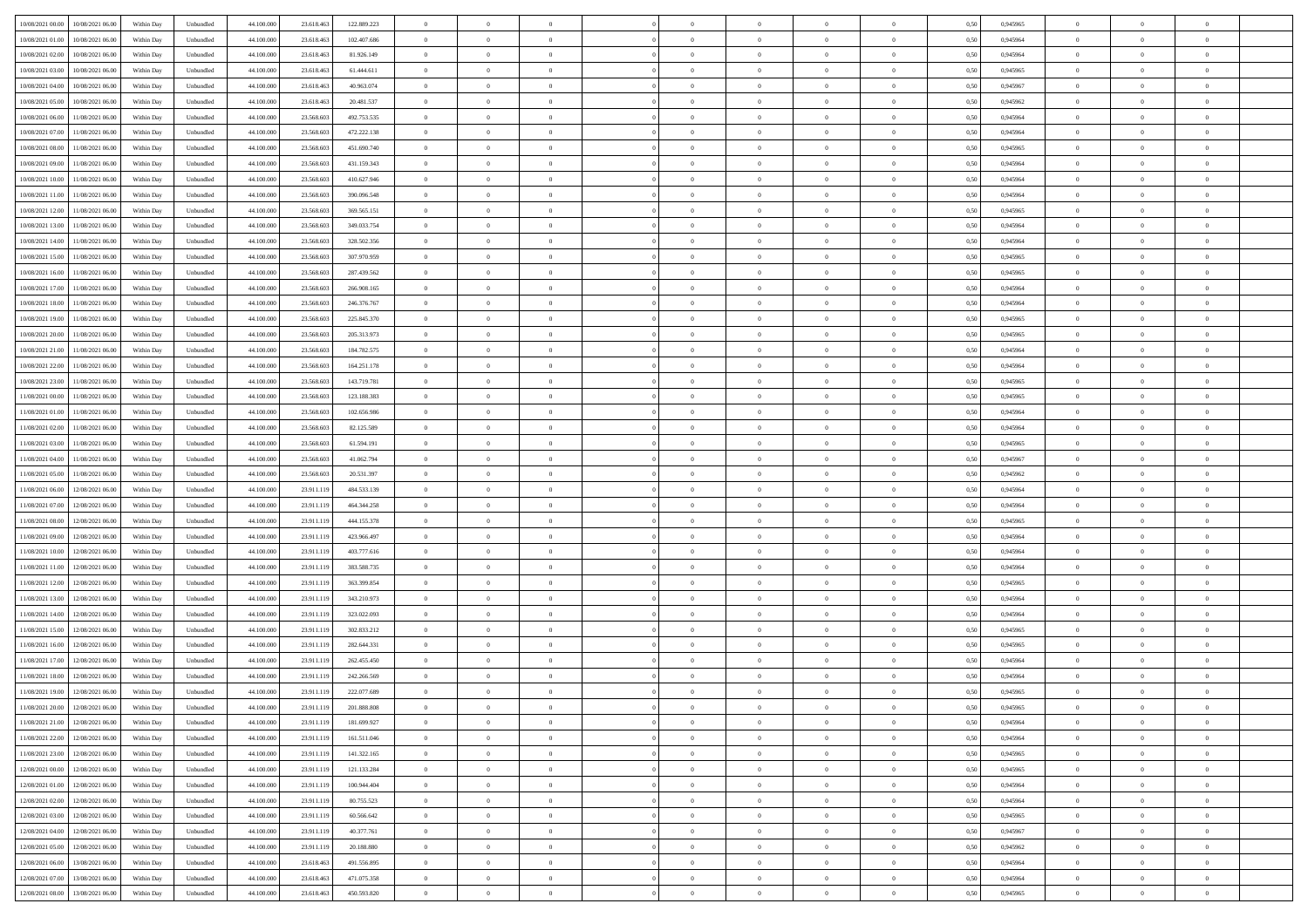| 12/08/2021 09:00 13/08/2021 06:00            | Within Day | Unbundled         | 44.100.000 | 23.618.463 | 430.112.283 | $\overline{0}$ | $\theta$       |                | $\overline{0}$ | $\theta$       |                | $\theta$       | 0,50 | 0,945964 | $\theta$       | $\theta$       | $\overline{0}$ |  |
|----------------------------------------------|------------|-------------------|------------|------------|-------------|----------------|----------------|----------------|----------------|----------------|----------------|----------------|------|----------|----------------|----------------|----------------|--|
| 12/08/2021 10:00<br>13/08/2021 06:00         | Within Day | Unbundled         | 44.100.00  | 23.618.463 | 409.630.746 | $\bf{0}$       | $\bf{0}$       | $\bf{0}$       | $\overline{0}$ | $\bf{0}$       | $\overline{0}$ | $\bf{0}$       | 0,50 | 0,945964 | $\,$ 0 $\,$    | $\bf{0}$       | $\overline{0}$ |  |
| 12/08/2021 11:00<br>13/08/2021 06:00         | Within Day | Unbundled         | 44,100,000 | 23.618.463 | 389.149.209 | $\overline{0}$ | $\bf{0}$       | $\overline{0}$ | $\bf{0}$       | $\bf{0}$       | $\overline{0}$ | $\bf{0}$       | 0.50 | 0.945964 | $\bf{0}$       | $\overline{0}$ | $\overline{0}$ |  |
| 12/08/2021 12:00<br>13/08/2021 06:00         |            |                   |            |            |             | $\overline{0}$ | $\overline{0}$ | $\overline{0}$ | $\theta$       | $\theta$       | $\overline{0}$ | $\bf{0}$       |      |          | $\theta$       | $\theta$       | $\overline{0}$ |  |
|                                              | Within Day | Unbundled         | 44.100.000 | 23.618.463 | 368.667.671 |                |                |                |                |                |                |                | 0,50 | 0,945965 |                |                |                |  |
| 12/08/2021 13:00<br>13/08/2021 06:00         | Within Day | Unbundled         | 44.100.00  | 23.618.463 | 348.186.134 | $\bf{0}$       | $\overline{0}$ | $\bf{0}$       | $\overline{0}$ | $\theta$       | $\overline{0}$ | $\bf{0}$       | 0,50 | 0,945964 | $\,$ 0 $\,$    | $\bf{0}$       | $\overline{0}$ |  |
| 12/08/2021 14:00<br>13/08/2021 06:00         | Within Day | Unbundled         | 44,100,000 | 23.618.463 | 327.704.597 | $\overline{0}$ | $\overline{0}$ | $\overline{0}$ | $\bf{0}$       | $\overline{0}$ | $\theta$       | $\bf{0}$       | 0.50 | 0.945964 | $\bf{0}$       | $\theta$       | $\overline{0}$ |  |
| 12/08/2021 15:00<br>13/08/2021 06:00         | Within Day | Unbundled         | 44.100.000 | 23.618.463 | 307.223.059 | $\overline{0}$ | $\overline{0}$ | $\overline{0}$ | $\overline{0}$ | $\theta$       | $\overline{0}$ | $\bf{0}$       | 0,50 | 0,945965 | $\theta$       | $\theta$       | $\overline{0}$ |  |
|                                              |            |                   |            |            |             |                |                |                |                |                |                |                |      |          |                |                |                |  |
| 12/08/2021 16:00<br>13/08/2021 06:00         | Within Day | Unbundled         | 44.100.00  | 23.618.463 | 286.741.522 | $\bf{0}$       | $\overline{0}$ | $\overline{0}$ | $\overline{0}$ | $\theta$       | $\overline{0}$ | $\bf{0}$       | 0,50 | 0,945965 | $\,$ 0 $\,$    | $\bf{0}$       | $\overline{0}$ |  |
| 12/08/2021 17:00<br>13/08/2021 06:00         | Within Day | Unbundled         | 44,100,00  | 23.618.463 | 266.259.985 | $\overline{0}$ | $\bf{0}$       | $\overline{0}$ | $\bf{0}$       | $\overline{0}$ | $\overline{0}$ | $\bf{0}$       | 0.50 | 0.945964 | $\bf{0}$       | $\overline{0}$ | $\overline{0}$ |  |
| 12/08/2021 18:00<br>13/08/2021 06:00         | Within Day | Unbundled         | 44.100.000 | 23.618.463 | 245.778.447 | $\bf{0}$       | $\bf{0}$       | $\overline{0}$ | $\overline{0}$ | $\overline{0}$ | $\overline{0}$ | $\bf{0}$       | 0,50 | 0,945964 | $\,$ 0 $\,$    | $\bf{0}$       | $\overline{0}$ |  |
| 12/08/2021 19:00<br>13/08/2021 06:00         | Within Day | Unbundled         | 44.100.00  | 23.618.46  | 225.296.910 | $\bf{0}$       | $\overline{0}$ | $\bf{0}$       | $\bf{0}$       | $\bf{0}$       | $\overline{0}$ | $\bf{0}$       | 0,50 | 0,945965 | $\,$ 0 $\,$    | $\bf{0}$       | $\overline{0}$ |  |
|                                              |            |                   |            |            |             |                |                |                |                |                |                |                |      |          |                |                |                |  |
| 12/08/2021 20:00<br>13/08/2021 06:00         | Within Day | Unbundled         | 44,100,000 | 23.618.463 | 204.815.373 | $\overline{0}$ | $\bf{0}$       | $\overline{0}$ | $\bf{0}$       | $\bf{0}$       | $\overline{0}$ | $\bf{0}$       | 0.50 | 0.945965 | $\bf{0}$       | $\overline{0}$ | $\bf{0}$       |  |
| 12/08/2021 21:00<br>13/08/2021 06:00         | Within Day | Unbundled         | 44.100.000 | 23.618.463 | 184.333.835 | $\overline{0}$ | $\overline{0}$ | $\overline{0}$ | $\overline{0}$ | $\theta$       | $\overline{0}$ | $\overline{0}$ | 0,50 | 0,945964 | $\,$ 0 $\,$    | $\theta$       | $\overline{0}$ |  |
| 12/08/2021 22:00<br>13/08/2021 06:00         | Within Day | Unbundled         | 44.100.00  | 23.618.463 | 163.852.298 | $\bf{0}$       | $\overline{0}$ | $\bf{0}$       | $\overline{0}$ | $\theta$       | $\overline{0}$ | $\bf{0}$       | 0,50 | 0,945964 | $\,$ 0 $\,$    | $\bf{0}$       | $\overline{0}$ |  |
|                                              |            |                   |            |            |             |                |                |                |                |                |                |                |      |          |                |                |                |  |
| 12/08/2021 23:00<br>13/08/2021 06:00         | Within Day | Unbundled         | 44,100,00  | 23.618.463 | 143.370.761 | $\overline{0}$ | $\overline{0}$ | $\overline{0}$ | $\bf{0}$       | $\theta$       | $\Omega$       | $\bf{0}$       | 0.50 | 0.945965 | $\theta$       | $\theta$       | $\overline{0}$ |  |
| 13/08/2021 00:00<br>13/08/2021 06:00         | Within Day | Unbundled         | 44.100.000 | 23.618.463 | 122.889.223 | $\overline{0}$ | $\overline{0}$ | $\overline{0}$ | $\overline{0}$ | $\overline{0}$ | $\overline{0}$ | $\bf{0}$       | 0,50 | 0,945965 | $\theta$       | $\theta$       | $\overline{0}$ |  |
| 13/08/2021 01:00<br>13/08/2021 06:00         | Within Day | Unbundled         | 44.100.00  | 23.618.463 | 102.407.686 | $\bf{0}$       | $\overline{0}$ | $\overline{0}$ | $\overline{0}$ | $\bf{0}$       | $\overline{0}$ | $\bf{0}$       | 0,50 | 0,945964 | $\,$ 0 $\,$    | $\bf{0}$       | $\overline{0}$ |  |
| 13/08/2021 02:00<br>13/08/2021 06:00         | Within Day | Unbundled         | 44,100,00  | 23.618.46  | 81.926.149  | $\overline{0}$ | $\bf{0}$       | $\overline{0}$ | $\bf{0}$       | $\overline{0}$ | $\overline{0}$ | $\bf{0}$       | 0.50 | 0.945964 | $\bf{0}$       | $\overline{0}$ | $\overline{0}$ |  |
|                                              |            |                   |            |            |             |                | $\overline{0}$ | $\overline{0}$ | $\overline{0}$ | $\overline{0}$ | $\overline{0}$ |                |      |          |                |                |                |  |
| 13/08/2021 03:00<br>13/08/2021 06:00         | Within Day | Unbundled         | 44.100.000 | 23.618.463 | 61.444.611  | $\bf{0}$       |                |                |                |                |                | $\bf{0}$       | 0,50 | 0,945965 | $\,$ 0 $\,$    | $\bf{0}$       | $\overline{0}$ |  |
| 13/08/2021 04:00<br>13/08/2021 06:00         | Within Day | Unbundled         | 44.100.00  | 23.618.463 | 40.963.074  | $\bf{0}$       | $\bf{0}$       | $\bf{0}$       | $\bf{0}$       | $\overline{0}$ | $\overline{0}$ | $\bf{0}$       | 0,50 | 0,945967 | $\,$ 0 $\,$    | $\bf{0}$       | $\overline{0}$ |  |
| 13/08/2021 05:00<br>13/08/2021 06:00         | Within Day | Unbundled         | 44,100,000 | 23.618.463 | 20.481.537  | $\overline{0}$ | $\bf{0}$       | $\overline{0}$ | $\bf{0}$       | $\bf{0}$       | $\overline{0}$ | $\bf{0}$       | 0.50 | 0.945962 | $\bf{0}$       | $\overline{0}$ | $\overline{0}$ |  |
| 13/08/2021 06:00<br>14/08/2021 06:00         | Within Day | Unbundled         | 44.100.000 | 22.211.544 | 525.322.951 | $\overline{0}$ | $\overline{0}$ | $\overline{0}$ | $\theta$       | $\theta$       | $\overline{0}$ | $\bf{0}$       | 0,50 | 0,945964 | $\theta$       | $\theta$       | $\overline{0}$ |  |
|                                              |            |                   |            |            |             |                | $\overline{0}$ |                |                | $\bf{0}$       | $\overline{0}$ |                |      |          | $\,$ 0 $\,$    | $\bf{0}$       | $\overline{0}$ |  |
| 13/08/2021 07:00<br>14/08/2021 06:00         | Within Day | Unbundled         | 44.100.00  | 22.211.54  | 503.434.495 | $\bf{0}$       |                | $\bf{0}$       | $\bf{0}$       |                |                | $\bf{0}$       | 0,50 | 0,945964 |                |                |                |  |
| 13/08/2021 08:00<br>14/08/2021 06:00         | Within Day | Unbundled         | 44,100,00  | 22.211.54  | 481.546.038 | $\overline{0}$ | $\overline{0}$ | $\overline{0}$ | $\overline{0}$ | $\overline{0}$ | $\Omega$       | $\bf{0}$       | 0.50 | 0.945965 | $\bf{0}$       | $\theta$       | $\overline{0}$ |  |
| 13/08/2021 09:00<br>14/08/2021 06:00         | Within Day | Unbundled         | 44.100.000 | 22.211.544 | 459.657.582 | $\overline{0}$ | $\overline{0}$ | $\overline{0}$ | $\overline{0}$ | $\theta$       | $\overline{0}$ | $\bf{0}$       | 0,50 | 0,945964 | $\theta$       | $\theta$       | $\overline{0}$ |  |
| 13/08/2021 10:00<br>14/08/2021 06:00         | Within Day | Unbundled         | 44.100.00  | 22.211.54  | 437.769.126 | $\bf{0}$       | $\overline{0}$ | $\bf{0}$       | $\overline{0}$ | $\theta$       | $\overline{0}$ | $\bf{0}$       | 0,50 | 0,945964 | $\,$ 0 $\,$    | $\bf{0}$       | $\overline{0}$ |  |
| 13/08/2021 11:00<br>14/08/2021 06:00         | Within Day | Unbundled         | 44,100,00  | 22.211.54  | 415.880.669 | $\overline{0}$ | $\bf{0}$       | $\overline{0}$ | $\bf{0}$       | $\overline{0}$ | $\overline{0}$ | $\bf{0}$       | 0.50 | 0.945964 | $\bf{0}$       | $\overline{0}$ | $\overline{0}$ |  |
|                                              |            |                   |            |            |             |                |                |                |                |                |                |                |      |          |                |                |                |  |
| 13/08/2021 12:00<br>14/08/2021 06:00         | Within Day | Unbundled         | 44.100.000 | 22.211.544 | 393.992.213 | $\overline{0}$ | $\overline{0}$ | $\overline{0}$ | $\overline{0}$ | $\overline{0}$ | $\overline{0}$ | $\bf{0}$       | 0,50 | 0,945965 | $\theta$       | $\theta$       | $\overline{0}$ |  |
| 13/08/2021 13:00<br>14/08/2021 06:00         | Within Day | Unbundled         | 44.100.00  | 22.211.544 | 372.103.757 | $\bf{0}$       | $\bf{0}$       | $\bf{0}$       | $\bf{0}$       | $\overline{0}$ | $\overline{0}$ | $\bf{0}$       | 0,50 | 0,945964 | $\,$ 0 $\,$    | $\bf{0}$       | $\overline{0}$ |  |
| 13/08/2021 14:00<br>14/08/2021 06:00         | Within Day | Unbundled         | 44,100,000 | 22.211.544 | 350.215.300 | $\overline{0}$ | $\bf{0}$       | $\overline{0}$ | $\bf{0}$       | $\bf{0}$       | $\overline{0}$ | $\bf{0}$       | 0.50 | 0.945964 | $\bf{0}$       | $\overline{0}$ | $\bf{0}$       |  |
| 13/08/2021 15:00<br>14/08/2021 06:00         | Within Day | Unbundled         | 44.100.000 | 22.211.54  | 328,326,844 | $\overline{0}$ | $\overline{0}$ | $\overline{0}$ | $\overline{0}$ | $\overline{0}$ | $\overline{0}$ | $\bf{0}$       | 0.5( | 0.945965 | $\theta$       | $\theta$       | $\overline{0}$ |  |
|                                              |            |                   |            |            |             |                |                |                |                |                |                |                |      |          |                |                |                |  |
| 13/08/2021 16:00<br>14/08/2021 06:00         | Within Day | Unbundled         | 44.100.00  | 22.211.54  | 306.438.388 | $\bf{0}$       | $\overline{0}$ | $\bf{0}$       | $\bf{0}$       | $\overline{0}$ | $\overline{0}$ | $\bf{0}$       | 0,50 | 0,945965 | $\,$ 0 $\,$    | $\bf{0}$       | $\overline{0}$ |  |
| 13/08/2021 17:00<br>14/08/2021 06:00         | Within Day | Unbundled         | 44,100,00  | 22.211.544 | 284.549.932 | $\overline{0}$ | $\overline{0}$ | $\overline{0}$ | $\bf{0}$       | $\overline{0}$ | $\Omega$       | $\bf{0}$       | 0.50 | 0.945964 | $\,$ 0 $\,$    | $\theta$       | $\overline{0}$ |  |
| 13/08/2021 18:00<br>14/08/2021 06:00         | Within Dav | Unbundled         | 44.100.000 | 22.211.544 | 262.661.475 | $\overline{0}$ | $\overline{0}$ | $\overline{0}$ | $\overline{0}$ | $\overline{0}$ | $\overline{0}$ | $\overline{0}$ | 0.50 | 0,945964 | $\theta$       | $\theta$       | $\overline{0}$ |  |
| 13/08/2021 19:00<br>14/08/2021 06:00         | Within Day | Unbundled         | 44.100.00  | 22.211.544 | 240.773.019 | $\bf{0}$       | $\overline{0}$ | $\bf{0}$       | $\overline{0}$ | $\bf{0}$       | $\overline{0}$ | $\bf{0}$       | 0,50 | 0,945965 | $\,$ 0 $\,$    | $\bf{0}$       | $\overline{0}$ |  |
| 13/08/2021 20:00<br>14/08/2021 06:00         | Within Day | Unbundled         | 44,100,00  | 22.211.54  | 218.884.563 | $\overline{0}$ | $\bf{0}$       | $\overline{0}$ | $\bf{0}$       | $\overline{0}$ | $\overline{0}$ | $\bf{0}$       | 0.50 | 0.945965 | $\bf{0}$       | $\overline{0}$ | $\overline{0}$ |  |
|                                              |            |                   |            |            |             |                |                |                |                |                |                |                |      |          |                |                |                |  |
| 13/08/2021 21:00<br>14/08/2021 06:00         | Within Dav | Unbundled         | 44.100.000 | 22.211.54  | 196,996.106 | $\overline{0}$ | $\overline{0}$ | $\overline{0}$ | $\overline{0}$ | $\overline{0}$ | $\overline{0}$ | $\overline{0}$ | 0.50 | 0,945964 | $\theta$       | $\theta$       | $\overline{0}$ |  |
| 13/08/2021 22:00<br>14/08/2021 06:00         | Within Day | Unbundled         | 44.100.00  | 22.211.54  | 175.107.650 | $\bf{0}$       | $\bf{0}$       | $\bf{0}$       | $\bf{0}$       | $\overline{0}$ | $\overline{0}$ | $\bf{0}$       | 0,50 | 0,945964 | $\,$ 0 $\,$    | $\bf{0}$       | $\overline{0}$ |  |
| 13/08/2021 23:00<br>14/08/2021 06:00         | Within Day | Unbundled         | 44,100,000 | 22.211.544 | 153.219.194 | $\overline{0}$ | $\bf{0}$       | $\overline{0}$ | $\bf{0}$       | $\bf{0}$       | $\overline{0}$ | $\bf{0}$       | 0.50 | 0.945965 | $\bf{0}$       | $\overline{0}$ | $\overline{0}$ |  |
| 14/08/2021 00:00<br>14/08/2021 06:00         | Within Dav | Unbundled         | 44.100.000 | 22.211.544 | 131.330.737 | $\overline{0}$ | $\overline{0}$ | $\overline{0}$ | $\overline{0}$ | $\theta$       | $\overline{0}$ | $\bf{0}$       | 0.50 | 0.945965 | $\theta$       | $\theta$       | $\overline{0}$ |  |
|                                              |            |                   |            |            |             |                |                |                |                |                |                |                |      |          |                |                |                |  |
| 14/08/2021 01:00<br>14/08/2021 06:00         | Within Day | Unbundled         | 44.100.00  | 22.211.54  | 109.442.281 | $\bf{0}$       | $\overline{0}$ | $\bf{0}$       | $\bf{0}$       | $\,$ 0 $\,$    | $\overline{0}$ | $\bf{0}$       | 0,50 | 0,945964 | $\,$ 0 $\,$    | $\bf{0}$       | $\overline{0}$ |  |
| 14/08/2021 02:00<br>14/08/2021 06:00         | Within Day | Unbundled         | 44,100,00  | 22.211.54  | 87.553.825  | $\overline{0}$ | $\overline{0}$ | $\Omega$       | $\overline{0}$ | $\bf{0}$       | $\Omega$       | $\bf{0}$       | 0.50 | 0.945964 | $\bf{0}$       | $\theta$       | $\overline{0}$ |  |
| 14/08/2021 03:00<br>14/08/2021 06:00         | Within Dav | Unbundled         | 44.100.000 | 22.211.54  | 65.665.368  | $\overline{0}$ | $\overline{0}$ | $\Omega$       | $\overline{0}$ | $\theta$       | $\Omega$       | $\overline{0}$ | 0.5( | 0,945965 | $\theta$       | $\theta$       | $\overline{0}$ |  |
| 14/08/2021 04:00<br>14/08/2021 06:00         | Within Day | Unbundled         | 44.100.00  | 22.211.544 | 43.776.912  | $\bf{0}$       | $\bf{0}$       | $\bf{0}$       | $\bf{0}$       | $\bf{0}$       | $\overline{0}$ | $\bf{0}$       | 0,50 | 0,945967 | $\,$ 0 $\,$    | $\bf{0}$       | $\overline{0}$ |  |
|                                              |            |                   | 44.100.000 |            | 21.888.456  |                |                |                |                |                |                |                |      |          |                |                |                |  |
| $14/08/2021\;05.00 \qquad 14/08/2021\;06.00$ | Within Day | ${\sf Unbundred}$ |            | 22.211.544 |             | $\overline{0}$ | $\theta$       |                | $\Omega$       |                |                |                | 0,50 | 0.945962 | $\theta$       | $\overline{0}$ |                |  |
| 14/08/2021 06:00 15/08/2021 06:00            | Within Day | Unbundled         | 44.100.000 | 20.550.989 | 565.176.262 | $\overline{0}$ | $\theta$       | $\Omega$       | $\theta$       | $\overline{0}$ | $\overline{0}$ | $\bf{0}$       | 0,50 | 0,945964 | $\theta$       | $\theta$       | $\overline{0}$ |  |
| 14/08/2021 07:00<br>15/08/2021 06:00         | Within Day | Unbundled         | 44.100.00  | 20.550.989 | 541.627.251 | $\overline{0}$ | $\bf{0}$       | $\overline{0}$ | $\overline{0}$ | $\bf{0}$       | $\overline{0}$ | $\bf{0}$       | 0,50 | 0,945964 | $\bf{0}$       | $\overline{0}$ | $\bf{0}$       |  |
| 14/08/2021 08:00 15/08/2021 06:00            | Within Day | Unbundled         | 44,100,000 | 20,550,989 | 518.078.240 | $\overline{0}$ | $\bf{0}$       | $\overline{0}$ | $\overline{0}$ | $\overline{0}$ | $\overline{0}$ | $\bf{0}$       | 0.50 | 0.945965 | $\mathbf{0}$   | $\bf{0}$       | $\,$ 0 $\,$    |  |
|                                              |            |                   |            |            |             |                |                |                |                |                |                |                |      |          |                |                |                |  |
| 14/08/2021 09:00 15/08/2021 06:00            | Within Day | Unbundled         | 44.100.000 | 20.550.989 | 494.529.229 | $\overline{0}$ | $\overline{0}$ | $\overline{0}$ | $\overline{0}$ | $\overline{0}$ | $\overline{0}$ | $\bf{0}$       | 0,50 | 0,945964 | $\theta$       | $\theta$       | $\overline{0}$ |  |
| 14/08/2021 10:00<br>15/08/2021 06:00         | Within Day | Unbundled         | 44.100.000 | 20.550.989 | 470.980.218 | $\overline{0}$ | $\bf{0}$       | $\overline{0}$ | $\bf{0}$       | $\overline{0}$ | $\overline{0}$ | $\bf{0}$       | 0,50 | 0,945964 | $\overline{0}$ | $\bf{0}$       | $\overline{0}$ |  |
| 15/08/2021 06:00<br>14/08/2021 11:00         | Within Day | Unbundled         | 44,100,000 | 20,550,989 | 447.431.207 | $\overline{0}$ | $\bf{0}$       | $\overline{0}$ | $\overline{0}$ | $\overline{0}$ | $\overline{0}$ | $\bf{0}$       | 0.50 | 0.945964 | $\,$ 0 $\,$    | $\theta$       | $\overline{0}$ |  |
| 14/08/2021 12:00<br>15/08/2021 06:00         | Within Dav | Unbundled         | 44.100.000 | 20.550.989 | 423.882.196 | $\overline{0}$ | $\overline{0}$ | $\overline{0}$ | $\overline{0}$ | $\overline{0}$ | $\overline{0}$ | $\bf{0}$       | 0.50 | 0,945965 | $\overline{0}$ | $\theta$       | $\overline{0}$ |  |
|                                              |            |                   |            |            |             |                |                |                |                |                |                |                |      |          |                |                |                |  |
| 14/08/2021 13:00<br>15/08/2021 06:00         | Within Day | Unbundled         | 44.100.00  | 20.550.989 | 400.333.185 | $\overline{0}$ | $\overline{0}$ | $\overline{0}$ | $\overline{0}$ | $\overline{0}$ | $\overline{0}$ | $\bf{0}$       | 0,50 | 0,945964 | $\bf{0}$       | $\overline{0}$ | $\overline{0}$ |  |
| 15/08/2021 06:00<br>14/08/2021 14:00         | Within Day | Unbundled         | 44,100,000 | 20,550,989 | 376,784,174 | $\overline{0}$ | $\overline{0}$ | $\overline{0}$ | $\overline{0}$ | $\bf{0}$       | $\overline{0}$ | $\bf{0}$       | 0.50 | 0.945964 | $\overline{0}$ | $\,$ 0 $\,$    | $\,$ 0         |  |
| 14/08/2021 15:00<br>15/08/2021 06:00         | Within Dav | Unbundled         | 44.100.000 | 20.550.989 | 353.235.163 | $\overline{0}$ | $\overline{0}$ | $\overline{0}$ | $\overline{0}$ | $\overline{0}$ | $\overline{0}$ | $\bf{0}$       | 0,50 | 0,945965 | $\theta$       | $\theta$       | $\overline{0}$ |  |
| 14/08/2021 16:00<br>15/08/2021 06:00         | Within Day | Unbundled         | 44.100.00  | 20.550.989 | 329.686.153 | $\overline{0}$ | $\bf{0}$       | $\overline{0}$ | $\bf{0}$       | $\overline{0}$ | $\overline{0}$ | $\bf{0}$       | 0,50 | 0,945965 | $\bf{0}$       | $\bf{0}$       | $\overline{0}$ |  |
|                                              |            |                   |            |            |             |                |                |                |                |                |                |                |      |          |                |                |                |  |
| 14/08/2021 17:00 15/08/2021 06:00            | Within Day | Unbundled         | 44.100.000 | 20.550.989 | 306.137.142 | $\overline{0}$ | $\bf{0}$       | $\overline{0}$ | $\overline{0}$ | $\,$ 0 $\,$    | $\overline{0}$ | $\bf{0}$       | 0,50 | 0,945964 | $\overline{0}$ | $\,$ 0 $\,$    | $\,$ 0 $\,$    |  |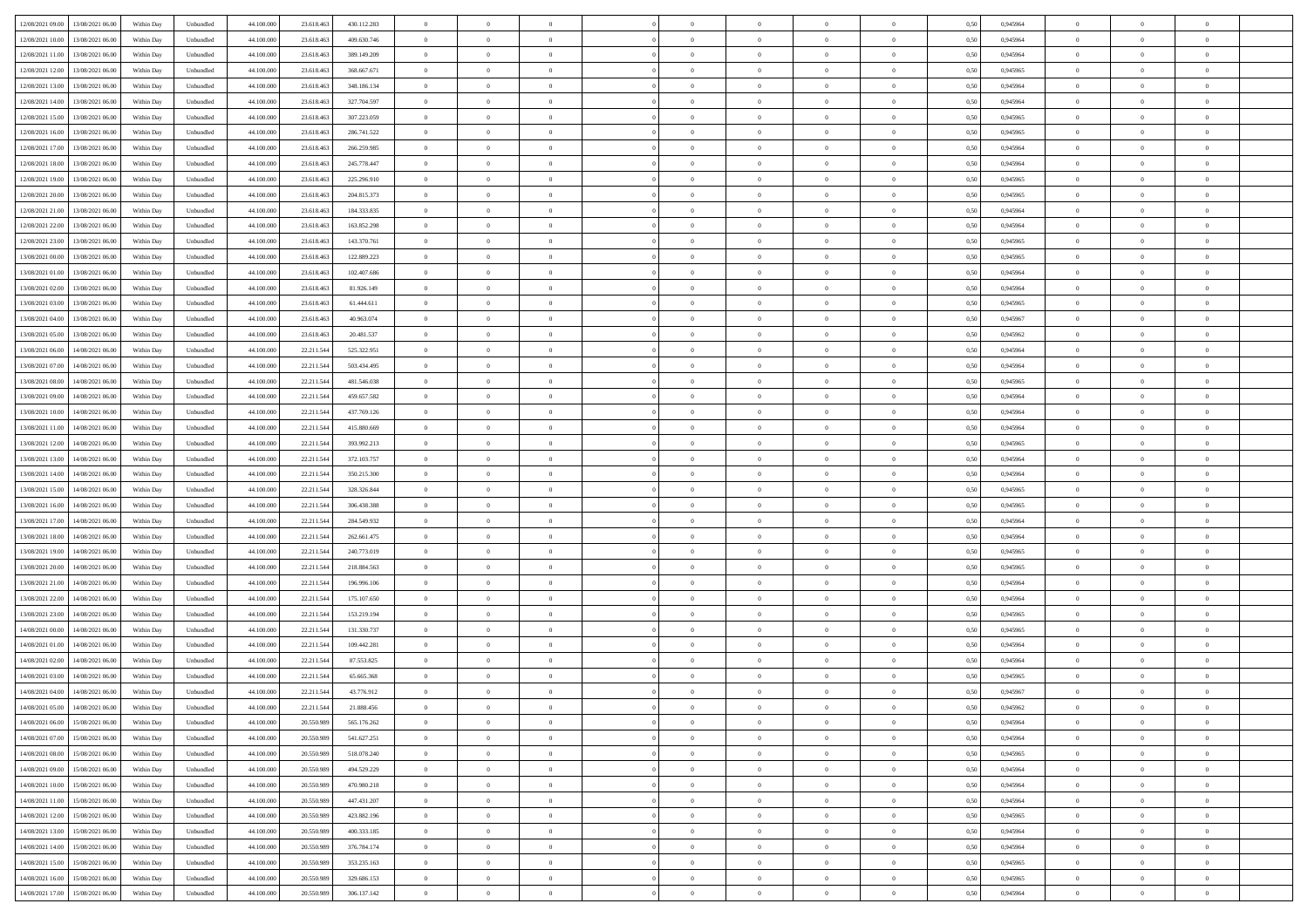|                                            |            |                             |            |            |             | $\overline{0}$ | $\theta$       |                | $\overline{0}$ | $\theta$       |                | $\theta$       |      |          | $\theta$       | $\theta$       | $\overline{0}$ |  |
|--------------------------------------------|------------|-----------------------------|------------|------------|-------------|----------------|----------------|----------------|----------------|----------------|----------------|----------------|------|----------|----------------|----------------|----------------|--|
| 14/08/2021 18:00 15/08/2021 06:00          | Within Day | Unbundled                   | 44.100.000 | 20.550.989 | 282.588.131 |                |                |                |                |                |                |                | 0,50 | 0,945964 |                |                |                |  |
| 14/08/2021 19:00<br>15/08/2021 06:00       | Within Day | Unbundled                   | 44.100.00  | 20.550.98  | 259.039.120 | $\bf{0}$       | $\overline{0}$ | $\bf{0}$       | $\overline{0}$ | $\bf{0}$       | $\overline{0}$ | $\bf{0}$       | 0,50 | 0,945965 | $\,$ 0 $\,$    | $\bf{0}$       | $\overline{0}$ |  |
| 14/08/2021 20:00<br>15/08/2021 06:00       | Within Day | Unbundled                   | 44,100,000 | 20,550,989 | 235.490.109 | $\overline{0}$ | $\bf{0}$       | $\overline{0}$ | $\bf{0}$       | $\bf{0}$       | $\overline{0}$ | $\bf{0}$       | 0.50 | 0.945965 | $\bf{0}$       | $\overline{0}$ | $\overline{0}$ |  |
| 14/08/2021 21:00<br>15/08/2021 06:00       | Within Day | Unbundled                   | 44.100.000 | 20.550.989 | 211.941.098 | $\overline{0}$ | $\overline{0}$ | $\overline{0}$ | $\theta$       | $\theta$       | $\overline{0}$ | $\bf{0}$       | 0,50 | 0,945964 | $\theta$       | $\theta$       | $\overline{0}$ |  |
| 14/08/2021 22:00<br>15/08/2021 06:00       | Within Day | Unbundled                   | 44.100.00  | 20.550.98  | 188.392.087 | $\bf{0}$       | $\theta$       | $\overline{0}$ | $\overline{0}$ | $\theta$       | $\overline{0}$ | $\bf{0}$       | 0,50 | 0,945964 | $\bf{0}$       | $\bf{0}$       | $\overline{0}$ |  |
|                                            |            |                             |            |            |             |                |                |                |                |                |                |                |      |          |                |                |                |  |
| 14/08/2021 23:00<br>15/08/2021 06:00       | Within Day | Unbundled                   | 44,100,000 | 20.550.989 | 164,843,076 | $\overline{0}$ | $\overline{0}$ | $\overline{0}$ | $\bf{0}$       | $\overline{0}$ | $\Omega$       | $\bf{0}$       | 0.50 | 0.945965 | $\bf{0}$       | $\theta$       | $\overline{0}$ |  |
| 15/08/2021 00:00<br>15/08/2021 06:00       | Within Day | Unbundled                   | 44.100.000 | 20.550.989 | 141.294.065 | $\overline{0}$ | $\overline{0}$ | $\overline{0}$ | $\overline{0}$ | $\theta$       | $\overline{0}$ | $\bf{0}$       | 0,50 | 0,945965 | $\theta$       | $\theta$       | $\overline{0}$ |  |
| 15/08/2021 01:00<br>15/08/2021 06:00       | Within Day | Unbundled                   | 44.100.00  | 20.550.98  | 117.745.054 | $\bf{0}$       | $\overline{0}$ | $\overline{0}$ | $\overline{0}$ | $\theta$       | $\overline{0}$ | $\bf{0}$       | 0,50 | 0,945964 | $\,$ 0 $\,$    | $\bf{0}$       | $\overline{0}$ |  |
| 15/08/2021 02:00<br>15/08/2021 06:00       | Within Day | Unbundled                   | 44,100,00  | 20.550.989 | 94.196.043  | $\overline{0}$ | $\bf{0}$       | $\overline{0}$ | $\bf{0}$       | $\overline{0}$ | $\overline{0}$ | $\bf{0}$       | 0.50 | 0.945964 | $\bf{0}$       | $\theta$       | $\overline{0}$ |  |
| 15/08/2021 03:00<br>15/08/2021 06:00       | Within Day | Unbundled                   | 44.100.000 | 20.550.989 | 70.647.032  | $\bf{0}$       | $\bf{0}$       | $\overline{0}$ | $\overline{0}$ | $\theta$       | $\overline{0}$ | $\bf{0}$       | 0,50 | 0,945965 | $\,$ 0 $\,$    | $\bf{0}$       | $\overline{0}$ |  |
| 15/08/2021 04:00<br>15/08/2021 06:00       | Within Day | Unbundled                   | 44.100.00  | 20.550.989 | 47.098.021  | $\bf{0}$       | $\overline{0}$ | $\bf{0}$       | $\bf{0}$       | $\bf{0}$       | $\overline{0}$ | $\bf{0}$       | 0,50 | 0,945967 | $\,$ 0 $\,$    | $\bf{0}$       | $\overline{0}$ |  |
| 15/08/2021 05:00<br>15/08/2021 06:00       | Within Day | Unbundled                   | 44,100,000 | 20.550.989 | 23.549.010  | $\overline{0}$ | $\bf{0}$       | $\overline{0}$ | $\bf{0}$       | $\bf{0}$       | $\overline{0}$ | $\bf{0}$       | 0.50 | 0.945962 | $\bf{0}$       | $\overline{0}$ | $\overline{0}$ |  |
|                                            |            |                             |            |            |             | $\overline{0}$ | $\overline{0}$ | $\overline{0}$ | $\overline{0}$ | $\theta$       | $\overline{0}$ | $\overline{0}$ |      |          | $\,$ 0 $\,$    | $\theta$       | $\overline{0}$ |  |
| 15/08/2021 06:00<br>16/08/2021 06:00       | Within Day | Unbundled                   | 44.100.000 | 20.550.989 | 565.176.262 |                |                |                |                |                |                |                | 0,50 | 0,945964 |                |                |                |  |
| 15/08/2021 07:00<br>16/08/2021 06:00       | Within Day | Unbundled                   | 44.100.00  | 20.550.98  | 541.627.251 | $\bf{0}$       | $\theta$       | $\bf{0}$       | $\overline{0}$ | $\theta$       | $\overline{0}$ | $\bf{0}$       | 0,50 | 0,945964 | $\bf{0}$       | $\bf{0}$       | $\overline{0}$ |  |
| 15/08/2021 08:00<br>16/08/2021 06:00       | Within Day | Unbundled                   | 44,100,00  | 20.550.989 | 518,078,240 | $\overline{0}$ | $\overline{0}$ | $\overline{0}$ | $\bf{0}$       | $\bf{0}$       | $\Omega$       | $\bf{0}$       | 0.50 | 0.945965 | $\theta$       | $\theta$       | $\overline{0}$ |  |
| 15/08/2021 09:00<br>16/08/2021 06:00       | Within Day | Unbundled                   | 44.100.000 | 20.550.989 | 494.529.229 | $\overline{0}$ | $\overline{0}$ | $\overline{0}$ | $\overline{0}$ | $\overline{0}$ | $\overline{0}$ | $\bf{0}$       | 0,50 | 0,945964 | $\theta$       | $\theta$       | $\overline{0}$ |  |
| 15/08/2021 11:00<br>16/08/2021 06:00       | Within Day | Unbundled                   | 44.100.00  | 20.550.98  | 447.431.207 | $\bf{0}$       | $\overline{0}$ | $\overline{0}$ | $\overline{0}$ | $\theta$       | $\overline{0}$ | $\bf{0}$       | 0,50 | 0,945964 | $\,$ 0 $\,$    | $\bf{0}$       | $\overline{0}$ |  |
| 15/08/2021 12:00<br>16/08/2021 06:00       | Within Day | Unbundled                   | 44,100,00  | 20.550.989 | 423.882.196 | $\overline{0}$ | $\bf{0}$       | $\overline{0}$ | $\bf{0}$       | $\overline{0}$ | $\overline{0}$ | $\bf{0}$       | 0.50 | 0.945965 | $\bf{0}$       | $\overline{0}$ | $\overline{0}$ |  |
| 15/08/2021 13:00<br>16/08/2021 06:00       | Within Day | Unbundled                   | 44.100.000 | 20.550.989 | 400.333.185 | $\bf{0}$       | $\overline{0}$ | $\overline{0}$ | $\overline{0}$ | $\overline{0}$ | $\overline{0}$ | $\bf{0}$       | 0,50 | 0,945964 | $\,$ 0 $\,$    | $\bf{0}$       | $\overline{0}$ |  |
|                                            |            |                             |            |            |             |                | $\overline{0}$ | $\bf{0}$       |                | $\overline{0}$ | $\overline{0}$ |                |      |          | $\,$ 0 $\,$    | $\bf{0}$       | $\overline{0}$ |  |
| 15/08/2021 14:00<br>16/08/2021 06:00       | Within Day | Unbundled                   | 44.100.00  | 20.550.989 | 376.784.174 | $\bf{0}$       |                |                | $\bf{0}$       |                |                | $\bf{0}$       | 0,50 | 0,945964 |                |                |                |  |
| 15/08/2021 15:00<br>16/08/2021 06:00       | Within Day | Unbundled                   | 44,100,000 | 20,550,989 | 353.235.163 | $\overline{0}$ | $\bf{0}$       | $\overline{0}$ | $\bf{0}$       | $\bf{0}$       | $\overline{0}$ | $\bf{0}$       | 0.50 | 0.945965 | $\bf{0}$       | $\overline{0}$ | $\overline{0}$ |  |
| 15/08/2021 16:00<br>16/08/2021 06:00       | Within Day | Unbundled                   | 44.100.000 | 20.550.989 | 329.686.153 | $\overline{0}$ | $\overline{0}$ | $\overline{0}$ | $\theta$       | $\theta$       | $\overline{0}$ | $\bf{0}$       | 0,50 | 0,945965 | $\theta$       | $\theta$       | $\overline{0}$ |  |
| 15/08/2021 17:00<br>16/08/2021 06:00       | Within Day | Unbundled                   | 44.100.00  | 20.550.98  | 306.137.142 | $\bf{0}$       | $\overline{0}$ | $\bf{0}$       | $\bf{0}$       | $\bf{0}$       | $\overline{0}$ | $\bf{0}$       | 0,50 | 0,945964 | $\,$ 0 $\,$    | $\bf{0}$       | $\overline{0}$ |  |
| 15/08/2021 18:00<br>16/08/2021 06:00       | Within Day | Unbundled                   | 44,100,00  | 20.550.989 | 282.588.131 | $\overline{0}$ | $\overline{0}$ | $\overline{0}$ | $\overline{0}$ | $\overline{0}$ | $\Omega$       | $\bf{0}$       | 0.50 | 0.945964 | $\bf{0}$       | $\theta$       | $\overline{0}$ |  |
| 15/08/2021 19:00<br>16/08/2021 06:00       | Within Day | Unbundled                   | 44.100.000 | 20.550.989 | 259.039.120 | $\overline{0}$ | $\overline{0}$ | $\overline{0}$ | $\overline{0}$ | $\overline{0}$ | $\overline{0}$ | $\bf{0}$       | 0,50 | 0,945965 | $\theta$       | $\theta$       | $\overline{0}$ |  |
| 15/08/2021 20:00<br>16/08/2021 06:00       | Within Day | Unbundled                   | 44.100.00  | 20.550.98  | 235.490.109 | $\bf{0}$       | $\theta$       | $\bf{0}$       | $\overline{0}$ | $\theta$       | $\overline{0}$ | $\bf{0}$       | 0,50 | 0,945965 | $\,$ 0 $\,$    | $\bf{0}$       | $\overline{0}$ |  |
| 15/08/2021 21:00<br>16/08/2021 06:00       | Within Day | Unbundled                   | 44,100,00  | 20.550.989 | 211.941.098 | $\overline{0}$ | $\bf{0}$       | $\overline{0}$ | $\bf{0}$       | $\overline{0}$ | $\overline{0}$ | $\bf{0}$       | 0.50 | 0.945964 | $\bf{0}$       | $\overline{0}$ | $\overline{0}$ |  |
| 15/08/2021 22:00<br>16/08/2021 06:00       |            |                             | 44.100.000 |            |             | $\overline{0}$ | $\overline{0}$ | $\overline{0}$ | $\overline{0}$ | $\overline{0}$ | $\overline{0}$ |                |      |          | $\theta$       | $\theta$       | $\overline{0}$ |  |
|                                            | Within Day | Unbundled                   |            | 20.550.989 | 188.392.087 |                |                |                |                |                |                | $\bf{0}$       | 0,50 | 0,945964 |                |                |                |  |
| 15/08/2021 23:00<br>16/08/2021 06:00       | Within Day | Unbundled                   | 44.100.00  | 20.550.989 | 164.843.076 | $\bf{0}$       | $\bf{0}$       | $\bf{0}$       | $\bf{0}$       | $\overline{0}$ | $\overline{0}$ | $\bf{0}$       | 0,50 | 0,945965 | $\,$ 0 $\,$    | $\bf{0}$       | $\overline{0}$ |  |
| 16/08/2021 00:00<br>16/08/2021 06:00       | Within Day | Unbundled                   | 44,100,000 | 20.550.989 | 141.294.065 | $\overline{0}$ | $\bf{0}$       | $\overline{0}$ | $\bf{0}$       | $\bf{0}$       | $\overline{0}$ | $\bf{0}$       | 0.50 | 0.945965 | $\bf{0}$       | $\overline{0}$ | $\overline{0}$ |  |
| 16/08/2021 01:00<br>16/08/2021 06:00       | Within Day | Unbundled                   | 44.100.000 | 20,550.989 | 117.745.054 | $\overline{0}$ | $\overline{0}$ | $\overline{0}$ | $\overline{0}$ | $\overline{0}$ | $\overline{0}$ | $\bf{0}$       | 0.5( | 0.945964 | $\theta$       | $\theta$       | $\overline{0}$ |  |
| 16/08/2021 02:00<br>16/08/2021 06:00       | Within Day | Unbundled                   | 44.100.00  | 20.550.98  | 94.196.043  | $\bf{0}$       | $\overline{0}$ | $\bf{0}$       | $\overline{0}$ | $\overline{0}$ | $\overline{0}$ | $\bf{0}$       | 0,50 | 0,945964 | $\,$ 0 $\,$    | $\bf{0}$       | $\overline{0}$ |  |
| 16/08/2021 03:00<br>16/08/2021 06:00       | Within Day | Unbundled                   | 44,100,000 | 20.550.989 | 70.647.032  | $\overline{0}$ | $\overline{0}$ | $\overline{0}$ | $\bf{0}$       | $\bf{0}$       | $\Omega$       | $\bf{0}$       | 0.50 | 0.945965 | $\bf{0}$       | $\overline{0}$ | $\overline{0}$ |  |
| 16/08/2021 04:00<br>16/08/2021 06:00       | Within Dav | Unbundled                   | 44.100.000 | 20.550.989 | 47.098.021  | $\overline{0}$ | $\overline{0}$ | $\overline{0}$ | $\overline{0}$ | $\overline{0}$ | $\overline{0}$ | $\overline{0}$ | 0.50 | 0,945967 | $\theta$       | $\theta$       | $\overline{0}$ |  |
| 16/08/2021 05:00<br>16/08/2021 06:00       | Within Day | Unbundled                   | 44.100.00  | 20.550.98  | 23.549.010  | $\bf{0}$       | $\overline{0}$ | $\bf{0}$       | $\overline{0}$ | $\bf{0}$       | $\overline{0}$ | $\bf{0}$       | 0,50 | 0,945962 | $\,$ 0 $\,$    | $\bf{0}$       | $\overline{0}$ |  |
| 16/08/2021 06:00<br>17/08/2021 06:00       | Within Day | Unbundled                   | 44,100,00  | 21.858.18  | 533.803.486 | $\overline{0}$ | $\bf{0}$       | $\overline{0}$ | $\bf{0}$       | $\overline{0}$ | $\overline{0}$ | $\bf{0}$       | 0.50 | 0.945964 | $\bf{0}$       | $\overline{0}$ | $\overline{0}$ |  |
|                                            |            |                             |            |            |             |                |                |                |                |                |                |                |      |          |                |                |                |  |
| 16/08/2021 07:00<br>17/08/2021 06:00       | Within Dav | Unbundled                   | 44.100.000 | 21.858.18  | 511.561.674 | $\overline{0}$ | $\overline{0}$ | $\overline{0}$ | $\overline{0}$ | $\overline{0}$ | $\overline{0}$ | $\overline{0}$ | 0.50 | 0,945964 | $\theta$       | $\theta$       | $\overline{0}$ |  |
| 16/08/2021 08:00<br>17/08/2021 06:00       | Within Day | Unbundled                   | 44.100.00  | 21.858.18  | 489.319.862 | $\bf{0}$       | $\bf{0}$       | $\bf{0}$       | $\bf{0}$       | $\overline{0}$ | $\overline{0}$ | $\bf{0}$       | 0,50 | 0,945965 | $\,$ 0 $\,$    | $\bf{0}$       | $\overline{0}$ |  |
| 16/08/2021 09:00<br>17/08/2021 06:00       | Within Day | Unbundled                   | 44,100,000 | 21.858.188 | 467.078.050 | $\overline{0}$ | $\bf{0}$       | $\overline{0}$ | $\bf{0}$       | $\bf{0}$       | $\overline{0}$ | $\bf{0}$       | 0.50 | 0.945964 | $\bf{0}$       | $\overline{0}$ | $\overline{0}$ |  |
| 16/08/2021 10:00<br>17/08/2021 06:00       | Within Dav | Unbundled                   | 44.100.000 | 21.858.188 | 444.836.238 | $\overline{0}$ | $\overline{0}$ | $\overline{0}$ | $\overline{0}$ | $\theta$       | $\overline{0}$ | $\bf{0}$       | 0.50 | 0.945964 | $\theta$       | $\theta$       | $\overline{0}$ |  |
| 16/08/2021 11:00<br>17/08/2021 06:00       | Within Day | Unbundled                   | 44.100.00  | 21.858.18  | 422.594.426 | $\bf{0}$       | $\overline{0}$ | $\bf{0}$       | $\bf{0}$       | $\,$ 0 $\,$    | $\overline{0}$ | $\bf{0}$       | 0,50 | 0,945964 | $\,$ 0 $\,$    | $\bf{0}$       | $\overline{0}$ |  |
| 16/08/2021 12:00<br>17/08/2021 06:00       | Within Day | Unbundled                   | 44,100,00  | 21.858.18  | 400.352.614 | $\overline{0}$ | $\overline{0}$ | $\Omega$       | $\overline{0}$ | $\theta$       | $\theta$       | $\bf{0}$       | 0.50 | 0.945965 | $\,$ 0 $\,$    | $\theta$       | $\overline{0}$ |  |
| 16/08/2021 13:00<br>17/08/2021 06:00       | Within Dav | Unbundled                   | 44.100.000 | 21.858.18  | 378.110.802 | $\overline{0}$ | $\overline{0}$ | $\Omega$       | $\overline{0}$ | $\theta$       | $\Omega$       | $\overline{0}$ | 0.5( | 0,945964 | $\theta$       | $\theta$       | $\overline{0}$ |  |
| 16/08/2021 14:00<br>17/08/2021 06:00       | Within Day | Unbundled                   | 44.100.000 | 21.858.18  | 355.868.990 | $\bf{0}$       | $\bf{0}$       | $\bf{0}$       | $\bf{0}$       | $\bf{0}$       | $\overline{0}$ | $\bf{0}$       | 0,50 | 0,945964 | $\,$ 0 $\,$    | $\bf{0}$       | $\overline{0}$ |  |
| $16/08/2021\;15.00\qquad17/08/2021\;06.00$ | Within Day | $\ensuremath{\mathsf{Unb}}$ | 44.100.000 | 21.858.188 | 333.627.178 | $\overline{0}$ | $\Omega$       |                | $\overline{0}$ |                |                |                | 0,50 | 0.945965 | $\theta$       | $\overline{0}$ |                |  |
|                                            |            |                             |            |            |             |                |                |                |                |                |                |                |      |          |                |                |                |  |
| 16/08/2021 16:00 17/08/2021 06:00          | Within Day | Unbundled                   | 44.100.000 | 21.858.188 | 311.385.366 | $\overline{0}$ | $\theta$       | $\Omega$       | $\theta$       | $\overline{0}$ | $\overline{0}$ | $\bf{0}$       | 0,50 | 0,945965 | $\theta$       | $\theta$       | $\overline{0}$ |  |
| 16/08/2021 17:00<br>17/08/2021 06:00       | Within Day | Unbundled                   | 44.100.00  | 21.858.18  | 289.143.555 | $\overline{0}$ | $\bf{0}$       | $\overline{0}$ | $\overline{0}$ | $\bf{0}$       | $\overline{0}$ | $\bf{0}$       | 0,50 | 0,945964 | $\bf{0}$       | $\overline{0}$ | $\bf{0}$       |  |
| 16/08/2021 18:00 17/08/2021 06:00          | Within Day | Unbundled                   | 44,100,000 | 21.858.188 | 266.901.743 | $\overline{0}$ | $\bf{0}$       | $\overline{0}$ | $\overline{0}$ | $\overline{0}$ | $\overline{0}$ | $\bf{0}$       | 0.50 | 0.945964 | $\overline{0}$ | $\bf{0}$       | $\,$ 0 $\,$    |  |
| 16/08/2021 19:00 17/08/2021 06:00          | Within Day | Unbundled                   | 44.100.000 | 21.858.188 | 244.659.931 | $\overline{0}$ | $\overline{0}$ | $\overline{0}$ | $\overline{0}$ | $\overline{0}$ | $\overline{0}$ | $\bf{0}$       | 0,50 | 0,945965 | $\theta$       | $\theta$       | $\overline{0}$ |  |
| 16/08/2021 20:00<br>17/08/2021 06:00       | Within Day | Unbundled                   | 44.100.000 | 21.858.188 | 222.418.119 | $\overline{0}$ | $\bf{0}$       | $\overline{0}$ | $\bf{0}$       | $\overline{0}$ | $\bf{0}$       | $\bf{0}$       | 0,50 | 0,945965 | $\bf{0}$       | $\bf{0}$       | $\overline{0}$ |  |
| 17/08/2021 06:00<br>16/08/2021 21:00       | Within Day | Unbundled                   | 44,100,000 | 21.858.188 | 200.176.307 | $\overline{0}$ | $\bf{0}$       | $\overline{0}$ | $\overline{0}$ | $\overline{0}$ | $\overline{0}$ | $\bf{0}$       | 0.50 | 0.945964 | $\,$ 0 $\,$    | $\theta$       | $\overline{0}$ |  |
| 16/08/2021 22:00<br>17/08/2021 06:00       | Within Dav | Unbundled                   | 44.100.000 | 21.858.188 | 177.934.495 | $\overline{0}$ | $\overline{0}$ | $\overline{0}$ | $\overline{0}$ | $\overline{0}$ | $\overline{0}$ | $\bf{0}$       | 0.50 | 0,945964 | $\overline{0}$ | $\theta$       | $\overline{0}$ |  |
|                                            |            |                             |            |            |             |                |                |                |                |                |                |                |      |          |                |                |                |  |
| 16/08/2021 23:00<br>17/08/2021 06:00       | Within Day | Unbundled                   | 44.100.00  | 21.858.188 | 155.692.683 | $\overline{0}$ | $\overline{0}$ | $\overline{0}$ | $\overline{0}$ | $\bf{0}$       | $\overline{0}$ | $\bf{0}$       | 0,50 | 0,945965 | $\bf{0}$       | $\overline{0}$ | $\overline{0}$ |  |
| 17/08/2021 06:00<br>17/08/2021 00:00       | Within Day | Unbundled                   | 44,100,000 | 21.858.188 | 133,450,871 | $\overline{0}$ | $\overline{0}$ | $\overline{0}$ | $\overline{0}$ | $\bf{0}$       | $\overline{0}$ | $\bf{0}$       | 0.50 | 0.945965 | $\overline{0}$ | $\,$ 0 $\,$    | $\,$ 0         |  |
| 17/08/2021 01:00<br>17/08/2021 06:00       | Within Dav | Unbundled                   | 44.100.000 | 21.858.188 | 111.209.059 | $\overline{0}$ | $\overline{0}$ | $\overline{0}$ | $\overline{0}$ | $\overline{0}$ | $\overline{0}$ | $\bf{0}$       | 0,50 | 0,945964 | $\overline{0}$ | $\theta$       | $\overline{0}$ |  |
| 17/08/2021 02:00<br>17/08/2021 06:00       | Within Day | Unbundled                   | 44.100.00  | 21.858.18  | 88.967.247  | $\overline{0}$ | $\bf{0}$       | $\overline{0}$ | $\bf{0}$       | $\overline{0}$ | $\bf{0}$       | $\bf{0}$       | 0,50 | 0,945964 | $\bf{0}$       | $\bf{0}$       | $\overline{0}$ |  |
| 17/08/2021 03:00 17/08/2021 06:00          | Within Day | Unbundled                   | 44.100.000 | 21.858.188 | 66.725.435  | $\overline{0}$ | $\bf{0}$       | $\overline{0}$ | $\overline{0}$ | $\,$ 0 $\,$    | $\overline{0}$ | $\bf{0}$       | 0,50 | 0,945965 | $\overline{0}$ | $\,$ 0 $\,$    | $\,$ 0 $\,$    |  |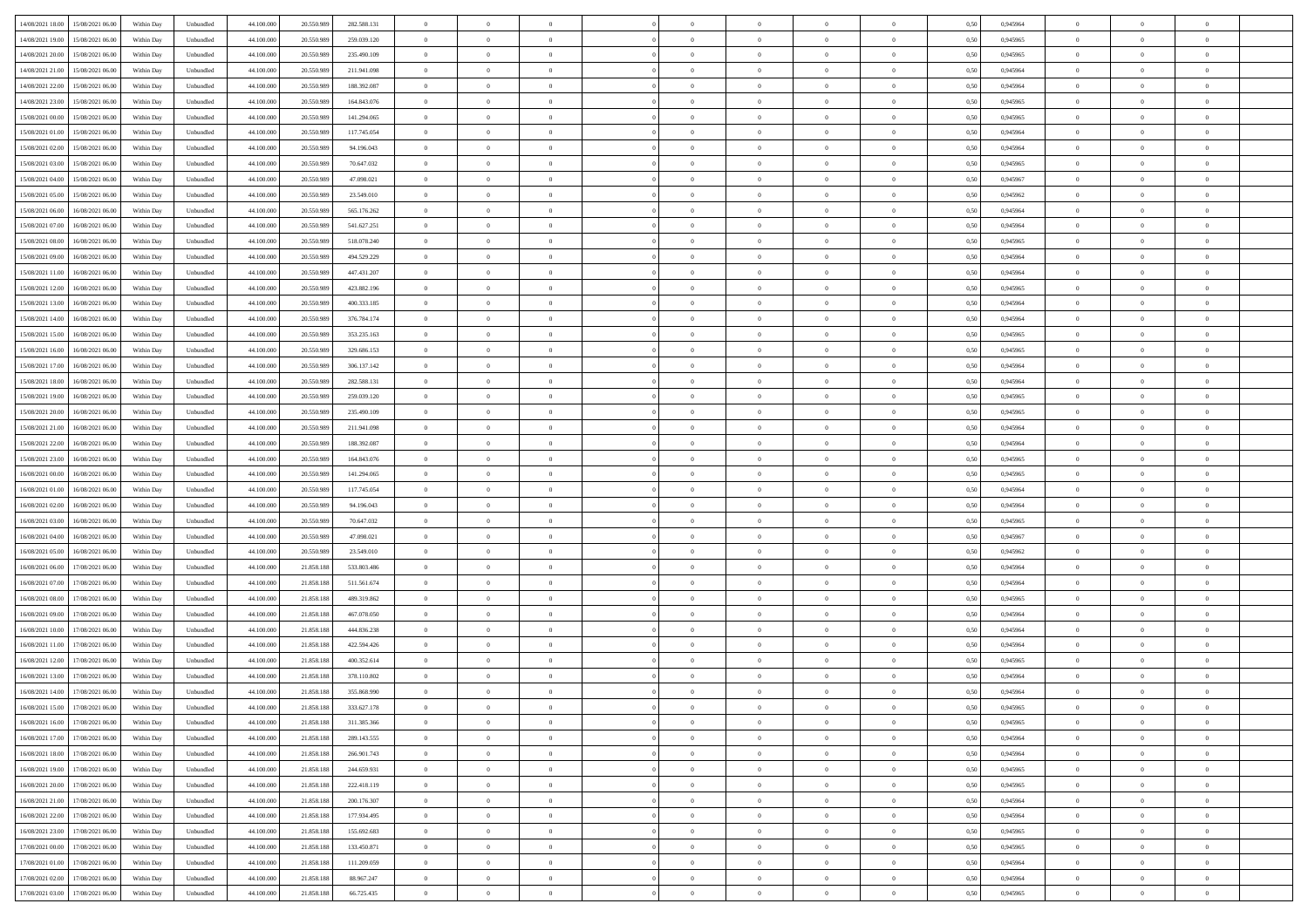| 17/08/2021 04:00 17/08/2021 06:00            | Within Day | Unbundled                   | 44.100.000 | 21.858.188 | 44.483.623    | $\overline{0}$ | $\theta$       |                | $\overline{0}$ | $\theta$       |                | $\theta$       | 0,50 | 0,945967 | $\theta$       | $\theta$       | $\overline{0}$ |  |
|----------------------------------------------|------------|-----------------------------|------------|------------|---------------|----------------|----------------|----------------|----------------|----------------|----------------|----------------|------|----------|----------------|----------------|----------------|--|
| 17/08/2021 05:00<br>17/08/2021 06:00         | Within Day | Unbundled                   | 44.100.00  | 21.858.18  | 22.241.811    | $\bf{0}$       | $\overline{0}$ | $\overline{0}$ | $\overline{0}$ | $\bf{0}$       | $\overline{0}$ | $\bf{0}$       | 0,50 | 0,945962 | $\theta$       | $\bf{0}$       | $\overline{0}$ |  |
| 17/08/2021 06:00<br>18/08/2021 06:00         | Within Day | Unbundled                   | 44,100,000 | 21.901.545 | 532.762.929   | $\overline{0}$ | $\overline{0}$ | $\overline{0}$ | $\bf{0}$       | $\bf{0}$       | $\overline{0}$ | $\bf{0}$       | 0.50 | 0.945964 | $\bf{0}$       | $\overline{0}$ | $\overline{0}$ |  |
| 17/08/2021 07:00<br>18/08/2021 06:00         |            |                             | 44.100.000 |            |               | $\overline{0}$ | $\overline{0}$ | $\overline{0}$ | $\theta$       | $\theta$       | $\overline{0}$ | $\overline{0}$ |      |          | $\theta$       | $\theta$       | $\overline{0}$ |  |
|                                              | Within Day | Unbundled                   |            | 21.901.545 | 510.564.474   |                |                |                |                |                |                |                | 0,50 | 0,945964 |                |                |                |  |
| 17/08/2021 08:00<br>18/08/2021 06:00         | Within Day | Unbundled                   | 44.100.00  | 21.901.545 | 488.366.019   | $\overline{0}$ | $\theta$       | $\overline{0}$ | $\overline{0}$ | $\theta$       | $\overline{0}$ | $\bf{0}$       | 0,50 | 0,945965 | $\bf{0}$       | $\bf{0}$       | $\overline{0}$ |  |
| 17/08/2021 09:00<br>18/08/2021 06:00         | Within Day | Unbundled                   | 44,100,000 | 21.901.54  | 466.167.563   | $\overline{0}$ | $\overline{0}$ | $\overline{0}$ | $\overline{0}$ | $\overline{0}$ | $\Omega$       | $\bf{0}$       | 0.50 | 0.945964 | $\bf{0}$       | $\theta$       | $\overline{0}$ |  |
| 17/08/2021 10:00<br>18/08/2021 06:00         | Within Day | Unbundled                   | 44.100.000 | 21.901.545 | 443.969.108   | $\overline{0}$ | $\overline{0}$ | $\overline{0}$ | $\overline{0}$ | $\theta$       | $\overline{0}$ | $\bf{0}$       | 0,50 | 0,945964 | $\theta$       | $\theta$       | $\overline{0}$ |  |
|                                              |            |                             |            |            |               |                |                |                |                |                |                |                |      |          |                |                |                |  |
| 17/08/2021 11:00<br>18/08/2021 06:00         | Within Day | Unbundled                   | 44.100.00  | 21.901.54  | 421.770.652   | $\bf{0}$       | $\overline{0}$ | $\overline{0}$ | $\overline{0}$ | $\theta$       | $\overline{0}$ | $\bf{0}$       | 0,50 | 0,945964 | $\,$ 0 $\,$    | $\bf{0}$       | $\overline{0}$ |  |
| 17/08/2021 12:00<br>18/08/2021 06:00         | Within Day | Unbundled                   | 44,100,00  | 21.901.54  | 399.572.197   | $\overline{0}$ | $\bf{0}$       | $\overline{0}$ | $\bf{0}$       | $\overline{0}$ | $\overline{0}$ | $\bf{0}$       | 0.50 | 0.945965 | $\bf{0}$       | $\theta$       | $\overline{0}$ |  |
| 17/08/2021 13:00<br>18/08/2021 06:00         | Within Day | Unbundled                   | 44.100.000 | 21.901.545 | 377.373.741   | $\overline{0}$ | $\bf{0}$       | $\overline{0}$ | $\overline{0}$ | $\theta$       | $\overline{0}$ | $\bf{0}$       | 0,50 | 0,945964 | $\theta$       | $\theta$       | $\overline{0}$ |  |
| 17/08/2021 14:00<br>18/08/2021 06:00         | Within Day | Unbundled                   | 44.100.00  | 21.901.545 | 355.175.286   | $\bf{0}$       | $\overline{0}$ | $\bf{0}$       | $\overline{0}$ | $\bf{0}$       | $\overline{0}$ | $\bf{0}$       | 0,50 | 0,945964 | $\,$ 0 $\,$    | $\bf{0}$       | $\overline{0}$ |  |
|                                              |            |                             |            |            |               |                |                |                |                |                |                |                |      |          |                |                |                |  |
| 17/08/2021 15:00<br>18/08/2021 06:00         | Within Day | Unbundled                   | 44,100,000 | 21.901.545 | 332.976.831   | $\overline{0}$ | $\overline{0}$ | $\overline{0}$ | $\bf{0}$       | $\bf{0}$       | $\overline{0}$ | $\bf{0}$       | 0.50 | 0.945965 | $\bf{0}$       | $\overline{0}$ | $\overline{0}$ |  |
| 17/08/2021 16:00<br>18/08/2021 06:00         | Within Day | Unbundled                   | 44.100.000 | 21.901.545 | 310.778.375   | $\overline{0}$ | $\overline{0}$ | $\overline{0}$ | $\overline{0}$ | $\theta$       | $\overline{0}$ | $\overline{0}$ | 0,50 | 0,945965 | $\theta$       | $\theta$       | $\overline{0}$ |  |
| 17/08/2021 17:00<br>18/08/2021 06:00         | Within Day | Unbundled                   | 44.100.00  | 21.901.54  | 288.579.920   | $\bf{0}$       | $\theta$       | $\bf{0}$       | $\overline{0}$ | $\theta$       | $\overline{0}$ | $\bf{0}$       | 0,50 | 0,945964 | $\bf{0}$       | $\bf{0}$       | $\overline{0}$ |  |
|                                              |            |                             |            |            |               |                |                |                |                |                |                |                |      |          |                |                |                |  |
| 17/08/2021 18:00<br>18/08/2021 06:00         | Within Day | Unbundled                   | 44,100,00  | 21.901.54  | 266, 381, 464 | $\overline{0}$ | $\overline{0}$ | $\overline{0}$ | $\bf{0}$       | $\theta$       | $\theta$       | $\bf{0}$       | 0.50 | 0.945964 | $\theta$       | $\overline{0}$ | $\overline{0}$ |  |
| 17/08/2021 19:00<br>18/08/2021 06:00         | Within Day | Unbundled                   | 44.100.000 | 21.901.545 | 244.183.009   | $\overline{0}$ | $\overline{0}$ | $\overline{0}$ | $\overline{0}$ | $\overline{0}$ | $\overline{0}$ | $\bf{0}$       | 0,50 | 0,945965 | $\theta$       | $\theta$       | $\overline{0}$ |  |
| 17/08/2021 20:00<br>18/08/2021 06:00         | Within Day | Unbundled                   | 44.100.00  | 21.901.54  | 221.984.554   | $\bf{0}$       | $\overline{0}$ | $\overline{0}$ | $\overline{0}$ | $\theta$       | $\overline{0}$ | $\bf{0}$       | 0,50 | 0,945965 | $\,$ 0 $\,$    | $\bf{0}$       | $\overline{0}$ |  |
| 17/08/2021 21:00<br>18/08/2021 06:00         | Within Day | Unbundled                   | 44,100,00  | 21.901.54  | 199.786.098   | $\overline{0}$ | $\overline{0}$ | $\overline{0}$ | $\bf{0}$       | $\overline{0}$ | $\overline{0}$ | $\bf{0}$       | 0.50 | 0.945964 | $\bf{0}$       | $\overline{0}$ | $\overline{0}$ |  |
|                                              |            |                             |            |            |               | $\overline{0}$ | $\overline{0}$ | $\overline{0}$ | $\overline{0}$ | $\theta$       | $\overline{0}$ |                |      |          |                | $\theta$       | $\overline{0}$ |  |
| 17/08/2021 22:00<br>18/08/2021 06:00         | Within Day | Unbundled                   | 44.100.000 | 21.901.545 | 177.587.643   |                |                |                |                |                |                | $\bf{0}$       | 0,50 | 0,945964 | $\,$ 0 $\,$    |                |                |  |
| 17/08/2021 23:00<br>18/08/2021 06:00         | Within Day | Unbundled                   | 44.100.00  | 21.901.54  | 155.389.187   | $\bf{0}$       | $\overline{0}$ | $\bf{0}$       | $\bf{0}$       | $\overline{0}$ | $\overline{0}$ | $\bf{0}$       | 0,50 | 0,945965 | $\,$ 0 $\,$    | $\bf{0}$       | $\overline{0}$ |  |
| 18/08/2021 00:00<br>18/08/2021 06:00         | Within Day | Unbundled                   | 44,100,000 | 21.901.545 | 133.190.732   | $\overline{0}$ | $\bf{0}$       | $\overline{0}$ | $\bf{0}$       | $\overline{0}$ | $\overline{0}$ | $\bf{0}$       | 0.50 | 0.945965 | $\bf{0}$       | $\overline{0}$ | $\overline{0}$ |  |
| 18/08/2021 01:00<br>18/08/2021 06:00         | Within Day | Unbundled                   | 44.100.000 | 21.901.545 | 110.992.277   | $\overline{0}$ | $\overline{0}$ | $\overline{0}$ | $\overline{0}$ | $\theta$       | $\overline{0}$ | $\bf{0}$       | 0,50 | 0,945964 | $\theta$       | $\theta$       | $\overline{0}$ |  |
|                                              |            |                             |            |            |               |                | $\overline{0}$ |                | $\overline{0}$ | $\theta$       | $\overline{0}$ |                |      |          | $\,$ 0 $\,$    | $\bf{0}$       | $\overline{0}$ |  |
| 18/08/2021 02:00<br>18/08/2021 06:00         | Within Day | Unbundled                   | 44.100.00  | 21.901.545 | 88.793.821    | $\bf{0}$       |                | $\bf{0}$       |                |                |                | $\bf{0}$       | 0,50 | 0,945964 |                |                |                |  |
| 18/08/2021 03:00<br>18/08/2021 06:00         | Within Day | Unbundled                   | 44,100,00  | 21.901.54  | 66,595,366    | $\overline{0}$ | $\overline{0}$ | $\overline{0}$ | $\overline{0}$ | $\overline{0}$ | $\Omega$       | $\bf{0}$       | 0.50 | 0.945965 | $\bf{0}$       | $\theta$       | $\overline{0}$ |  |
| 18/08/2021 04:00<br>18/08/2021 06:00         | Within Day | Unbundled                   | 44.100.000 | 21.901.545 | 44.396.910    | $\overline{0}$ | $\overline{0}$ | $\overline{0}$ | $\overline{0}$ | $\theta$       | $\overline{0}$ | $\bf{0}$       | 0,50 | 0,945967 | $\theta$       | $\theta$       | $\overline{0}$ |  |
| 18/08/2021 05:00<br>18/08/2021 06:00         | Within Day | Unbundled                   | 44.100.00  | 21.901.54  | 22.198.455    | $\bf{0}$       | $\theta$       | $\overline{0}$ | $\overline{0}$ | $\theta$       | $\overline{0}$ | $\bf{0}$       | 0,50 | 0,945962 | $\,$ 0 $\,$    | $\bf{0}$       | $\overline{0}$ |  |
| 18/08/2021 06:00<br>19/08/2021 06:00         | Within Day | Unbundled                   | 44,100,00  | 23.566.43  | 492.805.563   | $\overline{0}$ | $\bf{0}$       | $\overline{0}$ | $\bf{0}$       | $\overline{0}$ | $\overline{0}$ | $\bf{0}$       | 0.50 | 0.945964 | $\bf{0}$       | $\theta$       | $\overline{0}$ |  |
|                                              |            |                             |            |            |               |                |                |                |                |                |                |                |      |          |                |                |                |  |
| 18/08/2021 07:00<br>19/08/2021 06:00         | Within Day | Unbundled                   | 44.100.000 | 23.566.435 | 472.271.998   | $\overline{0}$ | $\overline{0}$ | $\overline{0}$ | $\overline{0}$ | $\theta$       | $\overline{0}$ | $\bf{0}$       | 0,50 | 0,945964 | $\theta$       | $\theta$       | $\overline{0}$ |  |
| 18/08/2021 08:00<br>19/08/2021 06:00         | Within Day | Unbundled                   | 44.100.00  | 23.566.435 | 451.738.433   | $\bf{0}$       | $\bf{0}$       | $\bf{0}$       | $\bf{0}$       | $\overline{0}$ | $\overline{0}$ | $\bf{0}$       | 0,50 | 0,945965 | $\,$ 0 $\,$    | $\bf{0}$       | $\overline{0}$ |  |
| 18/08/2021 09:00<br>19/08/2021 06:00         | Within Day | Unbundled                   | 44,100,000 | 23.566.435 | 431.204.867   | $\overline{0}$ | $\bf{0}$       | $\overline{0}$ | $\bf{0}$       | $\bf{0}$       | $\overline{0}$ | $\bf{0}$       | 0.50 | 0.945964 | $\bf{0}$       | $\overline{0}$ | $\overline{0}$ |  |
| 18/08/2021 10:00<br>19/08/2021 06:00         | Within Day | Unbundled                   | 44.100.000 | 23.566.43  | 410.671.302   | $\overline{0}$ | $\overline{0}$ | $\overline{0}$ | $\overline{0}$ | $\theta$       | $\overline{0}$ | $\bf{0}$       | 0.5( | 0.945964 | $\theta$       | $\theta$       | $\overline{0}$ |  |
|                                              |            |                             |            |            |               |                |                |                |                |                |                |                |      |          |                |                |                |  |
| 18/08/2021 11:00<br>19/08/2021 06:00         | Within Day | Unbundled                   | 44.100.00  | 23.566.43  | 390.137.737   | $\bf{0}$       | $\overline{0}$ | $\bf{0}$       | $\overline{0}$ | $\theta$       | $\overline{0}$ | $\bf{0}$       | 0,50 | 0,945964 | $\,$ 0 $\,$    | $\bf{0}$       | $\overline{0}$ |  |
| 18/08/2021 12:00<br>19/08/2021 06:00         | Within Day | Unbundled                   | 44,100,00  | 23.566.43  | 369.604.172   | $\overline{0}$ | $\overline{0}$ | $\overline{0}$ | $\bf{0}$       | $\bf{0}$       | $\Omega$       | $\bf{0}$       | 0.50 | 0.945965 | $\theta$       | $\overline{0}$ | $\overline{0}$ |  |
| 18/08/2021 13:00<br>19/08/2021 06:00         | Within Dav | Unbundled                   | 44.100.000 | 23.566.435 | 349.070.607   | $\overline{0}$ | $\overline{0}$ | $\Omega$       | $\overline{0}$ | $\theta$       | $\overline{0}$ | $\overline{0}$ | 0.50 | 0,945964 | $\theta$       | $\theta$       | $\overline{0}$ |  |
| 18/08/2021 14:00<br>19/08/2021 06:00         | Within Day | Unbundled                   | 44.100.00  | 23.566.43  | 328.537.042   | $\bf{0}$       | $\overline{0}$ | $\bf{0}$       | $\overline{0}$ | $\bf{0}$       | $\overline{0}$ | $\bf{0}$       | 0,50 | 0,945964 | $\,$ 0 $\,$    | $\bf{0}$       | $\overline{0}$ |  |
| 18/08/2021 15:00<br>19/08/2021 06:00         | Within Day | Unbundled                   | 44,100,00  | 23.566.43  | 308,003.477   | $\overline{0}$ | $\bf{0}$       | $\overline{0}$ | $\bf{0}$       | $\overline{0}$ | $\overline{0}$ | $\bf{0}$       | 0.50 | 0.945965 | $\bf{0}$       | $\theta$       | $\overline{0}$ |  |
|                                              |            |                             |            |            |               |                |                |                |                |                |                |                |      |          |                |                |                |  |
| 18/08/2021 16:00<br>19/08/2021 06:00         | Within Dav | Unbundled                   | 44.100.000 | 23.566.43  | 287.469.911   | $\overline{0}$ | $\overline{0}$ | $\overline{0}$ | $\overline{0}$ | $\overline{0}$ | $\overline{0}$ | $\overline{0}$ | 0.50 | 0,945965 | $\theta$       | $\theta$       | $\overline{0}$ |  |
| 18/08/2021 17:00<br>19/08/2021 06:00         | Within Day | Unbundled                   | 44.100.00  | 23.566.43  | 266.936.346   | $\bf{0}$       | $\bf{0}$       | $\bf{0}$       | $\bf{0}$       | $\overline{0}$ | $\overline{0}$ | $\bf{0}$       | 0,50 | 0,945964 | $\,$ 0 $\,$    | $\bf{0}$       | $\overline{0}$ |  |
| 18/08/2021 18:00<br>19/08/2021 06:00         | Within Day | Unbundled                   | 44,100,000 | 23.566.435 | 246.402.781   | $\overline{0}$ | $\bf{0}$       | $\overline{0}$ | $\bf{0}$       | $\bf{0}$       | $\overline{0}$ | $\bf{0}$       | 0.50 | 0.945964 | $\bf{0}$       | $\overline{0}$ | $\overline{0}$ |  |
| 18/08/2021 19:00<br>19/08/2021 06:00         | Within Dav | Unbundled                   | 44.100.000 | 23.566.435 | 225.869.216   | $\overline{0}$ | $\overline{0}$ | $\Omega$       | $\overline{0}$ | $\theta$       | $\overline{0}$ | $\bf{0}$       | 0.50 | 0.945965 | $\theta$       | $\theta$       | $\overline{0}$ |  |
|                                              |            |                             |            |            |               |                |                |                |                |                |                |                |      |          |                |                |                |  |
| 18/08/2021 20:00<br>19/08/2021 06:00         | Within Day | Unbundled                   | 44.100.00  | 23.566.435 | 205.335.651   | $\bf{0}$       | $\overline{0}$ | $\bf{0}$       | $\overline{0}$ | $\theta$       | $\overline{0}$ | $\bf{0}$       | 0,50 | 0,945965 | $\,$ 0 $\,$    | $\bf{0}$       | $\overline{0}$ |  |
| 18/08/2021 21:00<br>19/08/2021 06:00         | Within Day | Unbundled                   | 44,100,00  | 23.566.43: | 184.802.086   | $\overline{0}$ | $\overline{0}$ | $\Omega$       | $\overline{0}$ | $\theta$       | $\theta$       | $\bf{0}$       | 0.50 | 0.945964 | $\bf{0}$       | $\overline{0}$ | $\overline{0}$ |  |
| 18/08/2021 22:00<br>19/08/2021 06:00         | Within Dav | Unbundled                   | 44.100.000 | 23.566.43  | 164.268.521   | $\overline{0}$ | $\overline{0}$ | $\Omega$       | $\overline{0}$ | $\theta$       | $\Omega$       | $\overline{0}$ | 0.5( | 0,945964 | $\theta$       | $\theta$       | $\overline{0}$ |  |
| 18/08/2021 23:00<br>19/08/2021 06:00         | Within Day | Unbundled                   | 44.100.000 | 23.566.435 | 143.734.955   | $\bf{0}$       | $\bf{0}$       | $\overline{0}$ | $\bf{0}$       | $\bf{0}$       | $\overline{0}$ | $\bf{0}$       | 0,50 | 0,945965 | $\,$ 0 $\,$    | $\bf{0}$       | $\overline{0}$ |  |
| $19/08/2021\ 00.00 \qquad 19/08/2021\ 06.00$ | Within Day |                             | 44.100.000 |            | 123.201.390   |                | $\Omega$       |                | $\Omega$       |                |                |                | 0,50 | 0.945965 |                |                |                |  |
|                                              |            | $\ensuremath{\mathsf{Unb}}$ |            | 23.566.435 |               | $\overline{0}$ |                |                |                |                |                |                |      |          | $\theta$       | $\overline{0}$ |                |  |
| 19/08/2021 01:00 19/08/2021 06:00            | Within Day | Unbundled                   | 44.100.000 | 23.566.435 | 102.667.825   | $\overline{0}$ | $\overline{0}$ | $\Omega$       | $\theta$       | $\overline{0}$ | $\overline{0}$ | $\bf{0}$       | 0,50 | 0,945964 | $\theta$       | $\theta$       | $\overline{0}$ |  |
| 19/08/2021 02:00<br>19/08/2021 06:00         | Within Day | Unbundled                   | 44.100.00  | 23.566.435 | 82.134.260    | $\overline{0}$ | $\bf{0}$       | $\overline{0}$ | $\overline{0}$ | $\bf{0}$       | $\overline{0}$ | $\bf{0}$       | 0,50 | 0,945964 | $\bf{0}$       | $\overline{0}$ | $\bf{0}$       |  |
| 19/08/2021 03:00 19/08/2021 06:00            | Within Day | Unbundled                   | 44,100,000 | 23.566.435 | 61.600.695    | $\overline{0}$ | $\bf{0}$       | $\overline{0}$ | $\overline{0}$ | $\mathbf{0}$   | $\overline{0}$ | $\,$ 0 $\,$    | 0.50 | 0.945965 | $\overline{0}$ | $\bf{0}$       | $\,$ 0 $\,$    |  |
|                                              |            |                             |            |            |               |                | $\overline{0}$ |                |                | $\overline{0}$ |                |                |      |          | $\theta$       | $\theta$       | $\overline{0}$ |  |
| 19/08/2021 04:00 19/08/2021 06:00            | Within Dav | Unbundled                   | 44.100.000 | 23.566.435 | 41.067.130    | $\overline{0}$ |                | $\overline{0}$ | $\overline{0}$ |                | $\overline{0}$ | $\bf{0}$       | 0,50 | 0,945967 |                |                |                |  |
| 19/08/2021 05:00<br>19/08/2021 06:00         | Within Day | Unbundled                   | 44.100.000 | 23.566.435 | 20.533.565    | $\overline{0}$ | $\bf{0}$       | $\overline{0}$ | $\overline{0}$ | $\overline{0}$ | $\overline{0}$ | $\bf{0}$       | 0,50 | 0,945962 | $\bf{0}$       | $\overline{0}$ | $\overline{0}$ |  |
| 19/08/2021 06:00<br>20/08/2021 06:00         | Within Day | Unbundled                   | 44,100,000 | 23.566.435 | 492.805.563   | $\overline{0}$ | $\bf{0}$       | $\overline{0}$ | $\overline{0}$ | $\overline{0}$ | $\overline{0}$ | $\bf{0}$       | 0.50 | 0.945964 | $\,$ 0 $\,$    | $\theta$       | $\bf{0}$       |  |
| 19/08/2021 07:00<br>20/08/2021 06:00         | Within Dav | Unbundled                   | 44.100.000 | 23.566.435 | 472.271.998   | $\overline{0}$ | $\overline{0}$ | $\overline{0}$ | $\overline{0}$ | $\overline{0}$ | $\overline{0}$ | $\bf{0}$       | 0.50 | 0,945964 | $\overline{0}$ | $\theta$       | $\overline{0}$ |  |
|                                              |            |                             |            |            |               |                | $\overline{0}$ |                |                |                |                |                |      |          | $\bf{0}$       |                | $\overline{0}$ |  |
| 19/08/2021 08:00<br>20/08/2021 06:00         | Within Day | Unbundled                   | 44.100.00  | 23.566.435 | 451.738.433   | $\overline{0}$ |                | $\overline{0}$ | $\overline{0}$ | $\bf{0}$       | $\overline{0}$ | $\bf{0}$       | 0,50 | 0,945965 |                | $\overline{0}$ |                |  |
| 19/08/2021 09:00 20/08/2021 06:00            | Within Day | Unbundled                   | 44,100,000 | 23,566,435 | 431.204.867   | $\overline{0}$ | $\overline{0}$ | $\overline{0}$ | $\overline{0}$ | $\overline{0}$ | $\overline{0}$ | $\bf{0}$       | 0.50 | 0.945964 | $\overline{0}$ | $\bf{0}$       | $\,$ 0         |  |
| 19/08/2021 10:00 20/08/2021 06:00            | Within Dav | Unbundled                   | 44.100.000 | 23.566.435 | 410.671.302   | $\overline{0}$ | $\overline{0}$ | $\overline{0}$ | $\overline{0}$ | $\overline{0}$ | $\overline{0}$ | $\bf{0}$       | 0,50 | 0,945964 | $\overline{0}$ | $\theta$       | $\overline{0}$ |  |
| 19/08/2021 11:00<br>20/08/2021 06:00         | Within Day | Unbundled                   | 44.100.00  | 23.566.435 | 390.137.737   | $\overline{0}$ | $\bf{0}$       | $\overline{0}$ | $\bf{0}$       | $\overline{0}$ | $\overline{0}$ | $\bf{0}$       | 0,50 | 0,945964 | $\bf{0}$       | $\bf{0}$       | $\overline{0}$ |  |
|                                              |            |                             |            |            |               |                |                |                |                |                |                |                |      |          |                |                |                |  |
| 19/08/2021 12:00 20/08/2021 06:00            | Within Day | Unbundled                   | 44.100.000 | 23.566.435 | 369.604.172   | $\overline{0}$ | $\bf{0}$       | $\overline{0}$ | $\overline{0}$ | $\,$ 0 $\,$    | $\overline{0}$ | $\bf{0}$       | 0,50 | 0,945965 | $\overline{0}$ | $\,$ 0 $\,$    | $\,$ 0 $\,$    |  |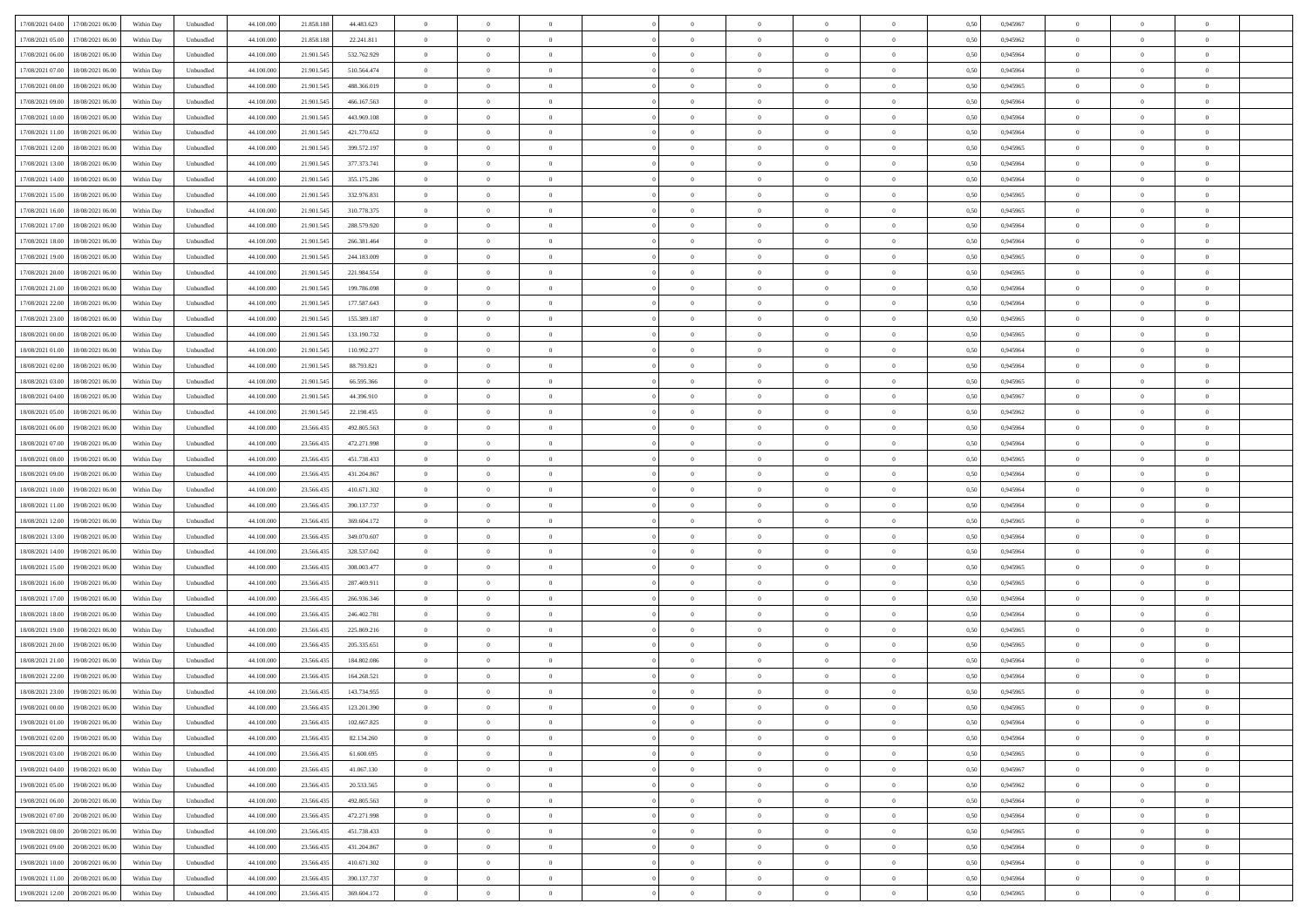|                                         |            |                   |            |            |             | $\overline{0}$ | $\theta$       |                | $\overline{0}$ | $\theta$       |                | $\theta$       |      |          | $\theta$       | $\theta$       | $\overline{0}$ |  |
|-----------------------------------------|------------|-------------------|------------|------------|-------------|----------------|----------------|----------------|----------------|----------------|----------------|----------------|------|----------|----------------|----------------|----------------|--|
| 19/08/2021 13:00 20/08/2021 06:00       | Within Day | Unbundled         | 44.100.000 | 23.566.435 | 349.070.607 |                |                |                |                |                |                |                | 0,50 | 0,945964 |                |                |                |  |
| 19/08/2021 14:00<br>20/08/2021 06:00    | Within Day | Unbundled         | 44.100.00  | 23.566.43  | 328.537.042 | $\bf{0}$       | $\bf{0}$       | $\bf{0}$       | $\overline{0}$ | $\overline{0}$ | $\overline{0}$ | $\bf{0}$       | 0,50 | 0,945964 | $\,$ 0 $\,$    | $\bf{0}$       | $\overline{0}$ |  |
| 19/08/2021 15:00<br>20/08/2021 06:00    | Within Day | Unbundled         | 44,100,000 | 23.566.435 | 308,003.477 | $\overline{0}$ | $\bf{0}$       | $\overline{0}$ | $\bf{0}$       | $\bf{0}$       | $\overline{0}$ | $\bf{0}$       | 0.50 | 0.945965 | $\bf{0}$       | $\overline{0}$ | $\overline{0}$ |  |
| 19/08/2021 16:00<br>20/08/2021 06:00    | Within Day | Unbundled         | 44.100.000 | 23.566.435 | 287.469.911 | $\overline{0}$ | $\overline{0}$ | $\overline{0}$ | $\theta$       | $\theta$       | $\overline{0}$ | $\bf{0}$       | 0,50 | 0,945965 | $\theta$       | $\theta$       | $\overline{0}$ |  |
| 19/08/2021 17:00<br>20/08/2021 06:00    | Within Day | Unbundled         | 44.100.00  | 23.566.43  | 266.936.346 | $\bf{0}$       | $\overline{0}$ | $\bf{0}$       | $\overline{0}$ | $\theta$       | $\overline{0}$ | $\bf{0}$       | 0,50 | 0,945964 | $\,$ 0 $\,$    | $\bf{0}$       | $\overline{0}$ |  |
|                                         |            |                   |            |            |             |                |                |                |                |                |                |                |      |          |                |                |                |  |
| 19/08/2021 18:00<br>20/08/2021 06:00    | Within Day | Unbundled         | 44,100,000 | 23.566.43  | 246.402.781 | $\overline{0}$ | $\overline{0}$ | $\overline{0}$ | $\bf{0}$       | $\overline{0}$ | $\theta$       | $\bf{0}$       | 0.50 | 0.945964 | $\bf{0}$       | $\theta$       | $\overline{0}$ |  |
| 19/08/2021 19:00<br>20/08/2021 06:00    | Within Day | Unbundled         | 44.100.000 | 23.566.435 | 225.869.216 | $\overline{0}$ | $\overline{0}$ | $\overline{0}$ | $\overline{0}$ | $\overline{0}$ | $\overline{0}$ | $\bf{0}$       | 0,50 | 0,945965 | $\theta$       | $\theta$       | $\overline{0}$ |  |
| 19/08/2021 20:00<br>20/08/2021 06:00    | Within Day | Unbundled         | 44.100.00  | 23.566.43  | 205.335.651 | $\bf{0}$       | $\overline{0}$ | $\bf{0}$       | $\overline{0}$ | $\theta$       | $\overline{0}$ | $\bf{0}$       | 0,50 | 0,945965 | $\,$ 0 $\,$    | $\bf{0}$       | $\overline{0}$ |  |
| 19/08/2021 21:00<br>20/08/2021 06:00    | Within Day | Unbundled         | 44,100,00  | 23.566.43  | 184.802.086 | $\overline{0}$ | $\bf{0}$       | $\overline{0}$ | $\bf{0}$       | $\overline{0}$ | $\overline{0}$ | $\bf{0}$       | 0.50 | 0.945964 | $\bf{0}$       | $\overline{0}$ | $\overline{0}$ |  |
| 19/08/2021 22:00<br>20/08/2021 06:00    | Within Day | Unbundled         | 44.100.000 | 23.566.435 | 164.268.521 | $\bf{0}$       | $\bf{0}$       | $\overline{0}$ | $\overline{0}$ | $\overline{0}$ | $\overline{0}$ | $\bf{0}$       | 0,50 | 0,945964 | $\theta$       | $\theta$       | $\overline{0}$ |  |
| 19/08/2021 23:00<br>20/08/2021 06:00    | Within Day | Unbundled         | 44.100.00  | 23.566.435 | 143.734.955 | $\bf{0}$       | $\overline{0}$ | $\bf{0}$       | $\bf{0}$       | $\bf{0}$       | $\overline{0}$ | $\bf{0}$       | 0,50 | 0,945965 | $\,$ 0 $\,$    | $\bf{0}$       | $\overline{0}$ |  |
| 20/08/2021 00:00<br>20/08/2021 06:00    | Within Day | Unbundled         | 44,100,000 | 23.566.435 | 123.201.390 | $\overline{0}$ | $\bf{0}$       | $\overline{0}$ | $\bf{0}$       | $\bf{0}$       | $\overline{0}$ | $\bf{0}$       | 0.50 | 0.945965 | $\bf{0}$       | $\overline{0}$ | $\bf{0}$       |  |
|                                         |            |                   |            |            |             |                |                |                |                |                |                |                |      |          |                |                |                |  |
| 20/08/2021 01:00<br>20/08/2021 06:00    | Within Day | Unbundled         | 44.100.000 | 23.566.435 | 102.667.825 | $\overline{0}$ | $\overline{0}$ | $\overline{0}$ | $\overline{0}$ | $\theta$       | $\overline{0}$ | $\overline{0}$ | 0,50 | 0,945964 | $\theta$       | $\theta$       | $\overline{0}$ |  |
| 20/08/2021 02:00<br>20/08/2021 06:00    | Within Day | Unbundled         | 44.100.00  | 23.566.43  | 82.134.260  | $\bf{0}$       | $\overline{0}$ | $\bf{0}$       | $\overline{0}$ | $\theta$       | $\overline{0}$ | $\bf{0}$       | 0,50 | 0,945964 | $\,$ 0 $\,$    | $\bf{0}$       | $\overline{0}$ |  |
| 20/08/2021 03:00<br>20/08/2021 06:00    | Within Day | Unbundled         | 44,100,00  | 23.566.43  | 61.600.695  | $\overline{0}$ | $\overline{0}$ | $\overline{0}$ | $\bf{0}$       | $\overline{0}$ | $\Omega$       | $\bf{0}$       | 0.50 | 0.945965 | $\theta$       | $\theta$       | $\overline{0}$ |  |
| 20/08/2021 04:00<br>20/08/2021 06:00    | Within Day | Unbundled         | 44.100.000 | 23.566.435 | 41.067.130  | $\overline{0}$ | $\overline{0}$ | $\overline{0}$ | $\overline{0}$ | $\overline{0}$ | $\overline{0}$ | $\bf{0}$       | 0,50 | 0,945967 | $\theta$       | $\theta$       | $\overline{0}$ |  |
| 20/08/2021 05:00<br>20/08/2021 06:00    | Within Day | Unbundled         | 44.100.00  | 23.566.43  | 20.533.565  | $\bf{0}$       | $\overline{0}$ | $\bf{0}$       | $\overline{0}$ | $\bf{0}$       | $\overline{0}$ | $\bf{0}$       | 0,50 | 0,945962 | $\,$ 0 $\,$    | $\bf{0}$       | $\overline{0}$ |  |
| 20/08/2021 06:00<br>21/08/2021 06:00    | Within Day | Unbundled         | 44,100,00  | 23.566.43  | 492.805.563 | $\overline{0}$ | $\bf{0}$       | $\overline{0}$ | $\bf{0}$       | $\overline{0}$ | $\overline{0}$ | $\bf{0}$       | 0.50 | 0.945964 | $\bf{0}$       | $\overline{0}$ | $\overline{0}$ |  |
| 20/08/2021 07:00<br>21/08/2021 06:00    | Within Day | Unbundled         | 44.100.000 | 23.566.435 | 472.271.998 | $\overline{0}$ | $\overline{0}$ | $\overline{0}$ | $\overline{0}$ | $\overline{0}$ | $\overline{0}$ | $\bf{0}$       | 0,50 | 0,945964 | $\,$ 0 $\,$    | $\theta$       | $\overline{0}$ |  |
|                                         |            |                   |            |            |             |                |                |                |                |                |                |                |      |          |                |                |                |  |
| 20/08/2021 08:00<br>21/08/2021 06:00    | Within Day | Unbundled         | 44.100.00  | 23.566.43  | 451.738.433 | $\bf{0}$       | $\bf{0}$       | $\bf{0}$       | $\bf{0}$       | $\overline{0}$ | $\overline{0}$ | $\bf{0}$       | 0,50 | 0,945965 | $\,$ 0 $\,$    | $\bf{0}$       | $\overline{0}$ |  |
| 20/08/2021 09:00<br>21/08/2021 06:00    | Within Day | Unbundled         | 44,100,000 | 23.566.435 | 431.204.867 | $\overline{0}$ | $\bf{0}$       | $\overline{0}$ | $\bf{0}$       | $\bf{0}$       | $\overline{0}$ | $\bf{0}$       | 0.50 | 0.945964 | $\bf{0}$       | $\overline{0}$ | $\bf{0}$       |  |
| 20/08/2021 10:00<br>21/08/2021 06:00    | Within Day | Unbundled         | 44.100.000 | 23.566.435 | 410.671.302 | $\overline{0}$ | $\overline{0}$ | $\overline{0}$ | $\theta$       | $\theta$       | $\overline{0}$ | $\bf{0}$       | 0,50 | 0,945964 | $\theta$       | $\theta$       | $\overline{0}$ |  |
| 20/08/2021 11:00<br>21/08/2021 06:00    | Within Day | Unbundled         | 44.100.00  | 23.566.435 | 390.137.737 | $\bf{0}$       | $\overline{0}$ | $\bf{0}$       | $\bf{0}$       | $\bf{0}$       | $\overline{0}$ | $\bf{0}$       | 0,50 | 0,945964 | $\,$ 0 $\,$    | $\bf{0}$       | $\overline{0}$ |  |
| 20/08/2021 12:00<br>21/08/2021 06:00    | Within Day | Unbundled         | 44,100,00  | 23.566.43  | 369.604.172 | $\overline{0}$ | $\overline{0}$ | $\overline{0}$ | $\overline{0}$ | $\overline{0}$ | $\Omega$       | $\bf{0}$       | 0.50 | 0.945965 | $\,$ 0 $\,$    | $\theta$       | $\overline{0}$ |  |
| 20/08/2021 13:00<br>21/08/2021 06:00    | Within Day | Unbundled         | 44.100.000 | 23.566.435 | 349.070.607 | $\overline{0}$ | $\overline{0}$ | $\overline{0}$ | $\overline{0}$ | $\overline{0}$ | $\overline{0}$ | $\bf{0}$       | 0,50 | 0,945964 | $\theta$       | $\theta$       | $\overline{0}$ |  |
| 20/08/2021 14:00<br>21/08/2021 06:00    | Within Day | Unbundled         | 44.100.00  | 23.566.43  | 328.537.042 | $\bf{0}$       | $\overline{0}$ | $\bf{0}$       | $\overline{0}$ | $\theta$       | $\overline{0}$ | $\bf{0}$       | 0,50 | 0,945964 | $\,$ 0 $\,$    | $\bf{0}$       | $\overline{0}$ |  |
|                                         |            |                   |            |            |             |                |                |                |                |                |                |                |      |          |                |                |                |  |
| 20/08/2021 15:00<br>21/08/2021 06:00    | Within Day | Unbundled         | 44,100,000 | 23.566.43  | 308,003.477 | $\overline{0}$ | $\bf{0}$       | $\overline{0}$ | $\bf{0}$       | $\overline{0}$ | $\overline{0}$ | $\bf{0}$       | 0.50 | 0.945965 | $\bf{0}$       | $\overline{0}$ | $\overline{0}$ |  |
| 20/08/2021 16:00<br>21/08/2021 06:00    | Within Day | Unbundled         | 44.100.000 | 23.566.435 | 287.469.911 | $\overline{0}$ | $\overline{0}$ | $\overline{0}$ | $\overline{0}$ | $\overline{0}$ | $\overline{0}$ | $\bf{0}$       | 0,50 | 0,945965 | $\theta$       | $\theta$       | $\overline{0}$ |  |
| 20/08/2021 17:00<br>21/08/2021 06:00    | Within Day | Unbundled         | 44.100.00  | 23.566.435 | 266.936.346 | $\bf{0}$       | $\bf{0}$       | $\bf{0}$       | $\bf{0}$       | $\overline{0}$ | $\overline{0}$ | $\bf{0}$       | 0,50 | 0,945964 | $\,$ 0 $\,$    | $\bf{0}$       | $\overline{0}$ |  |
| 20/08/2021 18:00<br>21/08/2021 06:00    | Within Day | Unbundled         | 44,100,000 | 23.566.43  | 246.402.781 | $\overline{0}$ | $\bf{0}$       | $\overline{0}$ | $\bf{0}$       | $\bf{0}$       | $\overline{0}$ | $\bf{0}$       | 0.50 | 0.945964 | $\bf{0}$       | $\overline{0}$ | $\bf{0}$       |  |
| 20/08/2021 19:00<br>21/08/2021 06:00    | Within Day | Unbundled         | 44.100.000 | 23.566.43  | 225.869.216 | $\overline{0}$ | $\overline{0}$ | $\overline{0}$ | $\overline{0}$ | $\overline{0}$ | $\overline{0}$ | $\bf{0}$       | 0.5( | 0.945965 | $\theta$       | $\theta$       | $\overline{0}$ |  |
| 20/08/2021 20:00<br>21/08/2021 06:00    | Within Day | Unbundled         | 44.100.00  | 23.566.43  | 205.335.651 | $\bf{0}$       | $\overline{0}$ | $\bf{0}$       | $\bf{0}$       | $\overline{0}$ | $\overline{0}$ | $\bf{0}$       | 0,50 | 0,945965 | $\,$ 0 $\,$    | $\bf{0}$       | $\overline{0}$ |  |
| 20/08/2021 21:00<br>21/08/2021 06:00    | Within Day | Unbundled         | 44,100,000 | 23.566.43  | 184.802.086 | $\overline{0}$ | $\overline{0}$ | $\overline{0}$ | $\bf{0}$       | $\overline{0}$ | $\Omega$       | $\bf{0}$       | 0.50 | 0.945964 | $\,$ 0 $\,$    | $\theta$       | $\overline{0}$ |  |
| 20/08/2021 22:00<br>21/08/2021 06:00    | Within Dav | Unbundled         | 44.100.000 | 23.566.435 | 164.268.521 | $\overline{0}$ | $\overline{0}$ | $\overline{0}$ | $\overline{0}$ | $\overline{0}$ | $\overline{0}$ | $\overline{0}$ | 0.50 | 0,945964 | $\theta$       | $\theta$       | $\overline{0}$ |  |
|                                         |            |                   |            |            |             |                |                |                |                |                |                |                |      |          |                |                |                |  |
| 20/08/2021 23:00<br>21/08/2021 06:00    | Within Day | Unbundled         | 44.100.00  | 23.566.43  | 143.734.955 | $\bf{0}$       | $\bf{0}$       | $\bf{0}$       | $\bf{0}$       | $\bf{0}$       | $\overline{0}$ | $\bf{0}$       | 0,50 | 0,945965 | $\,$ 0 $\,$    | $\bf{0}$       | $\overline{0}$ |  |
| 21/08/2021 00:00<br>21/08/2021 06:00    | Within Day | Unbundled         | 44,100,00  | 23.566.43  | 123.201.390 | $\overline{0}$ | $\bf{0}$       | $\overline{0}$ | $\bf{0}$       | $\overline{0}$ | $\overline{0}$ | $\bf{0}$       | 0.50 | 0.945965 | $\bf{0}$       | $\overline{0}$ | $\overline{0}$ |  |
| 21/08/2021 01:00<br>21/08/2021 06:00    | Within Dav | Unbundled         | 44.100.000 | 23.566.43  | 102.667.825 | $\overline{0}$ | $\overline{0}$ | $\overline{0}$ | $\overline{0}$ | $\overline{0}$ | $\overline{0}$ | $\overline{0}$ | 0.50 | 0,945964 | $\theta$       | $\theta$       | $\overline{0}$ |  |
| 21/08/2021 02:00<br>21/08/2021 06:00    | Within Day | Unbundled         | 44.100.00  | 23.566.43  | 82.134.260  | $\bf{0}$       | $\bf{0}$       | $\bf{0}$       | $\bf{0}$       | $\overline{0}$ | $\overline{0}$ | $\bf{0}$       | 0,50 | 0,945964 | $\,$ 0 $\,$    | $\bf{0}$       | $\overline{0}$ |  |
| 21/08/2021 03:00<br>21/08/2021 06:00    | Within Day | Unbundled         | 44,100,000 | 23.566.43  | 61.600.695  | $\overline{0}$ | $\bf{0}$       | $\overline{0}$ | $\bf{0}$       | $\bf{0}$       | $\overline{0}$ | $\bf{0}$       | 0.50 | 0.945965 | $\bf{0}$       | $\overline{0}$ | $\overline{0}$ |  |
| 21/08/2021 04:00<br>21/08/2021 06:00    | Within Dav | Unbundled         | 44.100.000 | 23.566.435 | 41.067.130  | $\overline{0}$ | $\overline{0}$ | $\overline{0}$ | $\overline{0}$ | $\overline{0}$ | $\overline{0}$ | $\bf{0}$       | 0.50 | 0,945967 | $\theta$       | $\theta$       | $\overline{0}$ |  |
| 21/08/2021 05:00<br>21/08/2021 06:00    | Within Day | Unbundled         | 44.100.00  | 23.566.435 | 20.533.565  | $\bf{0}$       | $\bf{0}$       | $\bf{0}$       | $\bf{0}$       | $\,$ 0 $\,$    | $\overline{0}$ | $\bf{0}$       | 0,50 | 0,945962 | $\,$ 0 $\,$    | $\bf{0}$       | $\overline{0}$ |  |
| 21/08/2021 06:00<br>22/08/2021 06:00    | Within Day | Unbundled         | 44,100,00  | 23.566.43  | 492.805.563 | $\overline{0}$ | $\overline{0}$ | $\overline{0}$ | $\overline{0}$ | $\bf{0}$       | $\Omega$       | $\bf{0}$       | 0.50 | 0.945964 | $\bf{0}$       | $\theta$       | $\overline{0}$ |  |
| 21/08/2021 07:00<br>22/08/2021 06:00    | Within Dav | Unbundled         | 44.100.000 | 23.566.43  | 472.271.998 | $\overline{0}$ | $\overline{0}$ | $\Omega$       | $\overline{0}$ | $\theta$       | $\Omega$       | $\overline{0}$ | 0.5( | 0,945964 | $\theta$       | $\theta$       | $\overline{0}$ |  |
|                                         |            |                   |            |            |             |                |                |                |                |                |                |                |      |          |                |                |                |  |
| $21/08/2021\ 08.00$<br>22/08/2021 06:00 | Within Day | Unbundled         | 44.100.000 | 23.566.435 | 451.738.433 | $\bf{0}$       | $\bf{0}$       | $\bf{0}$       | $\bf{0}$       | $\bf{0}$       | $\overline{0}$ | $\bf{0}$       | 0,50 | 0,945965 | $\,$ 0 $\,$    | $\bf{0}$       | $\overline{0}$ |  |
| 21/08/2021 09:00 22/08/2021 06:00       | Within Day | ${\sf Unbundred}$ | 44.100.000 | 23.566.435 | 431 204 867 | $\overline{0}$ | $\theta$       |                | $\overline{0}$ |                |                |                | 0,50 | 0.945964 | $\bf{0}$       | $\overline{0}$ |                |  |
| 21/08/2021 10:00 22/08/2021 06:00       | Within Day | Unbundled         | 44.100.000 | 23.566.435 | 410.671.302 | $\overline{0}$ | $\theta$       | $\Omega$       | $\theta$       | $\overline{0}$ | $\overline{0}$ | $\bf{0}$       | 0,50 | 0,945964 | $\theta$       | $\theta$       | $\overline{0}$ |  |
| 21/08/2021 11:00<br>22/08/2021 06:00    | Within Day | Unbundled         | 44.100.00  | 23.566.435 | 390.137.737 | $\overline{0}$ | $\bf{0}$       | $\overline{0}$ | $\overline{0}$ | $\bf{0}$       | $\overline{0}$ | $\bf{0}$       | 0,50 | 0,945964 | $\bf{0}$       | $\overline{0}$ | $\bf{0}$       |  |
| 21/08/2021 12:00 22/08/2021 06:00       | Within Day | Unbundled         | 44,100,000 | 23.566.435 | 369.604.172 | $\overline{0}$ | $\bf{0}$       | $\overline{0}$ | $\overline{0}$ | $\mathbf{0}$   | $\overline{0}$ | $\,$ 0 $\,$    | 0.50 | 0.945965 | $\mathbf{0}$   | $\bf{0}$       | $\,$ 0 $\,$    |  |
| 21/08/2021 13:00 22/08/2021 06:00       | Within Day | Unbundled         | 44.100.000 | 23.566.435 | 349.070.607 | $\overline{0}$ | $\overline{0}$ | $\overline{0}$ | $\overline{0}$ | $\overline{0}$ | $\overline{0}$ | $\bf{0}$       | 0,50 | 0,945964 | $\theta$       | $\theta$       | $\overline{0}$ |  |
| 21/08/2021 14:00<br>22/08/2021 06:00    | Within Day | Unbundled         | 44.100.000 | 23.566.435 | 328.537.042 | $\overline{0}$ | $\bf{0}$       | $\overline{0}$ | $\bf{0}$       | $\overline{0}$ | $\overline{0}$ | $\bf{0}$       | 0,50 | 0,945964 | $\bf{0}$       | $\bf{0}$       | $\overline{0}$ |  |
|                                         |            |                   |            |            |             |                |                |                |                |                |                |                |      |          |                |                |                |  |
| 21/08/2021 15:00<br>22/08/2021 06:00    | Within Day | Unbundled         | 44,100,000 | 23.566.435 | 308,003.477 | $\overline{0}$ | $\bf{0}$       | $\overline{0}$ | $\overline{0}$ | $\overline{0}$ | $\overline{0}$ | $\bf{0}$       | 0.50 | 0.945965 | $\,$ 0 $\,$    | $\theta$       | $\bf{0}$       |  |
| 21/08/2021 16:00 22/08/2021 06:00       | Within Dav | Unbundled         | 44.100.000 | 23.566.435 | 287.469.911 | $\overline{0}$ | $\overline{0}$ | $\overline{0}$ | $\overline{0}$ | $\overline{0}$ | $\overline{0}$ | $\bf{0}$       | 0.50 | 0,945965 | $\overline{0}$ | $\theta$       | $\overline{0}$ |  |
| 21/08/2021 17:00<br>22/08/2021 06:00    | Within Day | Unbundled         | 44.100.00  | 23.566.435 | 266.936.346 | $\overline{0}$ | $\overline{0}$ | $\overline{0}$ | $\overline{0}$ | $\bf{0}$       | $\overline{0}$ | $\bf{0}$       | 0,50 | 0,945964 | $\bf{0}$       | $\overline{0}$ | $\overline{0}$ |  |
| 21/08/2021 18:00 22/08/2021 06:00       | Within Day | Unbundled         | 44,100,000 | 23,566,435 | 246.402.781 | $\overline{0}$ | $\overline{0}$ | $\overline{0}$ | $\overline{0}$ | $\bf{0}$       | $\overline{0}$ | $\bf{0}$       | 0.50 | 0.945964 | $\overline{0}$ | $\,$ 0 $\,$    | $\,$ 0         |  |
| 21/08/2021 19:00 22/08/2021 06:00       | Within Dav | Unbundled         | 44.100.000 | 23.566.435 | 225.869.216 | $\overline{0}$ | $\overline{0}$ | $\overline{0}$ | $\overline{0}$ | $\overline{0}$ | $\overline{0}$ | $\bf{0}$       | 0,50 | 0,945965 | $\overline{0}$ | $\theta$       | $\overline{0}$ |  |
| 21/08/2021 20:00<br>22/08/2021 06:00    | Within Day | Unbundled         | 44.100.00  | 23.566.435 | 205.335.651 | $\overline{0}$ | $\bf{0}$       | $\overline{0}$ | $\bf{0}$       | $\overline{0}$ | $\overline{0}$ | $\bf{0}$       | 0,50 | 0,945965 | $\bf{0}$       | $\bf{0}$       | $\overline{0}$ |  |
|                                         |            |                   |            |            |             |                |                |                |                |                |                |                |      |          |                |                |                |  |
| 21/08/2021 21:00 22/08/2021 06:00       | Within Day | Unbundled         | 44.100.000 | 23.566.435 | 184.802.086 | $\overline{0}$ | $\bf{0}$       | $\overline{0}$ | $\overline{0}$ | $\,$ 0 $\,$    | $\overline{0}$ | $\bf{0}$       | 0,50 | 0,945964 | $\overline{0}$ | $\,$ 0 $\,$    | $\,$ 0 $\,$    |  |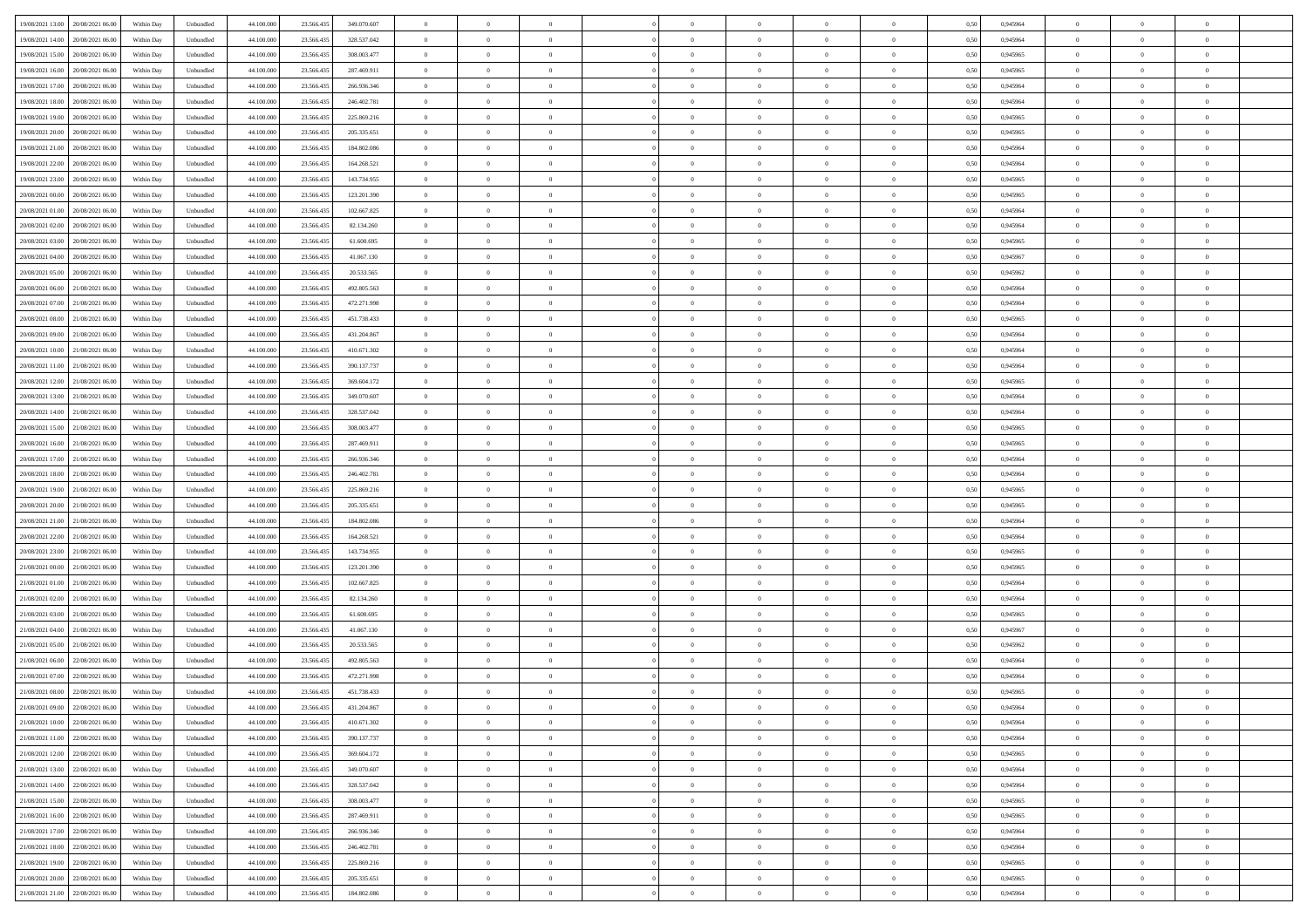| 21/08/2021 22:00 22/08/2021 06:00            | Within Day | Unbundled         | 44.100.000 | 23.566.435 | 164.268.521 | $\overline{0}$ | $\theta$       |                | $\overline{0}$ | $\theta$       |                | $\theta$       | 0,50 | 0,945964 | $\theta$       | $\theta$       | $\overline{0}$ |  |
|----------------------------------------------|------------|-------------------|------------|------------|-------------|----------------|----------------|----------------|----------------|----------------|----------------|----------------|------|----------|----------------|----------------|----------------|--|
| 21/08/2021 23:00<br>22/08/2021 06:00         | Within Day | Unbundled         | 44.100.00  | 23.566.43  | 143.734.955 | $\bf{0}$       | $\overline{0}$ | $\bf{0}$       | $\overline{0}$ | $\overline{0}$ | $\overline{0}$ | $\bf{0}$       | 0,50 | 0,945965 | $\,$ 0 $\,$    | $\bf{0}$       | $\overline{0}$ |  |
| 22/08/2021 00:00<br>22/08/2021 06:00         | Within Day | Unbundled         | 44,100,000 | 23.566.435 | 123.201.390 | $\overline{0}$ | $\bf{0}$       | $\overline{0}$ | $\bf{0}$       | $\bf{0}$       | $\overline{0}$ | $\bf{0}$       | 0.50 | 0.945965 | $\bf{0}$       | $\overline{0}$ | $\overline{0}$ |  |
| 22/08/2021 01:00<br>22/08/2021 06:00         | Within Day | Unbundled         | 44.100.000 | 23.566.435 | 102.667.825 | $\overline{0}$ | $\overline{0}$ | $\overline{0}$ | $\theta$       | $\theta$       | $\overline{0}$ | $\bf{0}$       | 0,50 | 0,945964 | $\theta$       | $\theta$       | $\overline{0}$ |  |
|                                              |            |                   |            |            |             |                | $\overline{0}$ |                |                |                |                |                |      |          |                |                |                |  |
| 22/08/2021 02:00<br>22/08/2021 06:00         | Within Day | Unbundled         | 44.100.00  | 23.566.43  | 82.134.260  | $\bf{0}$       |                | $\bf{0}$       | $\overline{0}$ | $\theta$       | $\overline{0}$ | $\bf{0}$       | 0,50 | 0,945964 | $\,$ 0 $\,$    | $\bf{0}$       | $\overline{0}$ |  |
| 22/08/2021 03:00<br>22/08/2021 06:00         | Within Day | Unbundled         | 44,100,000 | 23.566.43  | 61.600.695  | $\overline{0}$ | $\overline{0}$ | $\overline{0}$ | $\bf{0}$       | $\overline{0}$ | $\theta$       | $\bf{0}$       | 0.50 | 0.945965 | $\bf{0}$       | $\theta$       | $\overline{0}$ |  |
| 22/08/2021 04:00<br>22/08/2021 06:00         | Within Day | Unbundled         | 44.100.000 | 23.566.435 | 41.067.130  | $\overline{0}$ | $\overline{0}$ | $\overline{0}$ | $\overline{0}$ | $\overline{0}$ | $\overline{0}$ | $\bf{0}$       | 0,50 | 0,945967 | $\theta$       | $\theta$       | $\overline{0}$ |  |
| 22/08/2021 05:00<br>22/08/2021 06:00         | Within Day | Unbundled         | 44.100.00  | 23.566.43  | 20.533.565  | $\bf{0}$       | $\overline{0}$ | $\bf{0}$       | $\overline{0}$ | $\overline{0}$ | $\overline{0}$ | $\bf{0}$       | 0,50 | 0,945962 | $\,$ 0 $\,$    | $\bf{0}$       | $\overline{0}$ |  |
| 22/08/2021 06:00<br>23/08/2021 06:00         | Within Day | Unbundled         | 44,100,00  | 23.566.43  | 492.805.563 | $\overline{0}$ | $\bf{0}$       | $\overline{0}$ | $\bf{0}$       | $\overline{0}$ | $\overline{0}$ | $\bf{0}$       | 0.50 | 0.945964 | $\bf{0}$       | $\overline{0}$ | $\overline{0}$ |  |
| 22/08/2021 07:00<br>23/08/2021 06:00         | Within Day | Unbundled         | 44.100.000 | 23.566.435 | 472.271.998 | $\overline{0}$ | $\bf{0}$       | $\overline{0}$ | $\overline{0}$ | $\overline{0}$ | $\overline{0}$ | $\bf{0}$       | 0,50 | 0,945964 | $\,$ 0 $\,$    | $\theta$       | $\overline{0}$ |  |
|                                              |            |                   |            |            |             |                |                |                |                |                |                |                |      |          |                |                |                |  |
| 22/08/2021 08:00<br>23/08/2021 06:00         | Within Day | Unbundled         | 44.100.00  | 23.566.435 | 451.738.433 | $\bf{0}$       | $\overline{0}$ | $\bf{0}$       | $\bf{0}$       | $\bf{0}$       | $\overline{0}$ | $\bf{0}$       | 0,50 | 0,945965 | $\,$ 0 $\,$    | $\bf{0}$       | $\overline{0}$ |  |
| 22/08/2021 09:00<br>23/08/2021 06:00         | Within Day | Unbundled         | 44,100,000 | 23.566.435 | 431.204.867 | $\overline{0}$ | $\bf{0}$       | $\overline{0}$ | $\bf{0}$       | $\bf{0}$       | $\overline{0}$ | $\bf{0}$       | 0.50 | 0.945964 | $\bf{0}$       | $\overline{0}$ | $\bf{0}$       |  |
| 22/08/2021 11:00<br>23/08/2021 06:00         | Within Day | Unbundled         | 44.100.000 | 23.566.435 | 390.137.737 | $\overline{0}$ | $\overline{0}$ | $\overline{0}$ | $\theta$       | $\theta$       | $\overline{0}$ | $\bf{0}$       | 0,50 | 0,945964 | $\,$ 0 $\,$    | $\theta$       | $\overline{0}$ |  |
| 22/08/2021 12:00<br>23/08/2021 06:00         | Within Day | Unbundled         | 44.100.00  | 23.566.43  | 369.604.172 | $\bf{0}$       | $\overline{0}$ | $\bf{0}$       | $\overline{0}$ | $\theta$       | $\overline{0}$ | $\bf{0}$       | 0,50 | 0,945965 | $\,$ 0 $\,$    | $\bf{0}$       | $\overline{0}$ |  |
| 22/08/2021 13:00<br>23/08/2021 06:00         | Within Day | Unbundled         | 44,100,00  | 23.566.43  | 349,070,607 | $\overline{0}$ | $\overline{0}$ | $\overline{0}$ | $\bf{0}$       | $\overline{0}$ | $\theta$       | $\bf{0}$       | 0.50 | 0.945964 | $\,$ 0 $\,$    | $\theta$       | $\overline{0}$ |  |
| 22/08/2021 14:00<br>23/08/2021 06:00         |            |                   | 44.100.000 |            |             | $\overline{0}$ | $\overline{0}$ | $\overline{0}$ | $\overline{0}$ | $\overline{0}$ | $\overline{0}$ |                |      |          | $\theta$       | $\theta$       | $\overline{0}$ |  |
|                                              | Within Day | Unbundled         |            | 23.566.435 | 328.537.042 |                |                |                |                |                |                | $\bf{0}$       | 0,50 | 0,945964 |                |                |                |  |
| 22/08/2021 15:00<br>23/08/2021 06:00         | Within Day | Unbundled         | 44.100.00  | 23.566.43  | 308.003.477 | $\bf{0}$       | $\overline{0}$ | $\bf{0}$       | $\overline{0}$ | $\bf{0}$       | $\overline{0}$ | $\bf{0}$       | 0,50 | 0,945965 | $\,$ 0 $\,$    | $\bf{0}$       | $\overline{0}$ |  |
| 22/08/2021 16:00<br>23/08/2021 06:00         | Within Day | Unbundled         | 44,100,00  | 23.566.43  | 287.469.911 | $\overline{0}$ | $\bf{0}$       | $\overline{0}$ | $\bf{0}$       | $\overline{0}$ | $\overline{0}$ | $\bf{0}$       | 0.50 | 0.945965 | $\bf{0}$       | $\overline{0}$ | $\overline{0}$ |  |
| 22/08/2021 17:00<br>23/08/2021 06:00         | Within Day | Unbundled         | 44.100.000 | 23.566.435 | 266.936.346 | $\overline{0}$ | $\overline{0}$ | $\overline{0}$ | $\overline{0}$ | $\overline{0}$ | $\overline{0}$ | $\bf{0}$       | 0,50 | 0,945964 | $\,$ 0 $\,$    | $\theta$       | $\overline{0}$ |  |
| 22/08/2021 18:00<br>23/08/2021 06:00         | Within Day | Unbundled         | 44.100.00  | 23.566.43  | 246.402.781 | $\bf{0}$       | $\bf{0}$       | $\bf{0}$       | $\bf{0}$       | $\overline{0}$ | $\overline{0}$ | $\bf{0}$       | 0,50 | 0,945964 | $\,$ 0 $\,$    | $\bf{0}$       | $\overline{0}$ |  |
| 22/08/2021 19:00<br>23/08/2021 06:00         | Within Day | Unbundled         | 44,100,000 | 23.566.435 | 225.869.216 | $\overline{0}$ | $\bf{0}$       | $\overline{0}$ | $\bf{0}$       | $\bf{0}$       | $\overline{0}$ | $\bf{0}$       | 0.50 | 0.945965 | $\bf{0}$       | $\overline{0}$ | $\bf{0}$       |  |
| 22/08/2021 20:00<br>23/08/2021 06:00         | Within Day | Unbundled         | 44.100.000 | 23.566.435 | 205.335.651 | $\overline{0}$ | $\overline{0}$ | $\overline{0}$ | $\theta$       | $\theta$       | $\overline{0}$ | $\bf{0}$       | 0,50 | 0,945965 | $\theta$       | $\theta$       | $\overline{0}$ |  |
|                                              |            |                   |            |            |             |                |                |                |                |                |                |                |      |          |                |                |                |  |
| 22/08/2021 21:00<br>23/08/2021 06:00         | Within Day | Unbundled         | 44.100.00  | 23.566.435 | 184.802.086 | $\bf{0}$       | $\overline{0}$ | $\bf{0}$       | $\bf{0}$       | $\overline{0}$ | $\overline{0}$ | $\bf{0}$       | 0,50 | 0,945964 | $\,$ 0 $\,$    | $\bf{0}$       | $\overline{0}$ |  |
| 22/08/2021 22:00<br>23/08/2021 06:00         | Within Day | Unbundled         | 44,100,00  | 23.566.43  | 164.268.521 | $\overline{0}$ | $\overline{0}$ | $\overline{0}$ | $\overline{0}$ | $\overline{0}$ | $\theta$       | $\bf{0}$       | 0.50 | 0.945964 | $\,$ 0 $\,$    | $\theta$       | $\overline{0}$ |  |
| 22/08/2021 23:00<br>23/08/2021 06:00         | Within Day | Unbundled         | 44.100.000 | 23.566.435 | 143.734.955 | $\overline{0}$ | $\overline{0}$ | $\overline{0}$ | $\overline{0}$ | $\overline{0}$ | $\overline{0}$ | $\bf{0}$       | 0,50 | 0,945965 | $\theta$       | $\theta$       | $\overline{0}$ |  |
| 23/08/2021 00:00<br>23/08/2021 06:00         | Within Day | Unbundled         | 44.100.00  | 23.566.43  | 123.201.390 | $\bf{0}$       | $\overline{0}$ | $\bf{0}$       | $\overline{0}$ | $\bf{0}$       | $\overline{0}$ | $\bf{0}$       | 0,50 | 0,945965 | $\,$ 0 $\,$    | $\bf{0}$       | $\overline{0}$ |  |
| 23/08/2021 01:00<br>23/08/2021 06:00         | Within Day | Unbundled         | 44,100,00  | 23.566.43  | 102.667.825 | $\overline{0}$ | $\bf{0}$       | $\overline{0}$ | $\bf{0}$       | $\overline{0}$ | $\overline{0}$ | $\bf{0}$       | 0.50 | 0.945964 | $\bf{0}$       | $\overline{0}$ | $\overline{0}$ |  |
| 23/08/2021 02:00<br>23/08/2021 06:00         | Within Day | Unbundled         | 44.100.000 | 23.566.435 | 82.134.260  | $\overline{0}$ | $\overline{0}$ | $\overline{0}$ | $\overline{0}$ | $\overline{0}$ | $\overline{0}$ | $\bf{0}$       | 0,50 | 0,945964 | $\theta$       | $\theta$       | $\overline{0}$ |  |
|                                              |            |                   |            |            |             |                |                |                |                |                |                |                |      |          |                |                |                |  |
| 23/08/2021 03:00<br>23/08/2021 06:00         | Within Day | Unbundled         | 44.100.00  | 23.566.43  | 61.600.695  | $\bf{0}$       | $\bf{0}$       | $\bf{0}$       | $\bf{0}$       | $\overline{0}$ | $\overline{0}$ | $\bf{0}$       | 0,50 | 0,945965 | $\,$ 0 $\,$    | $\bf{0}$       | $\overline{0}$ |  |
| 23/08/2021 04:00<br>23/08/2021 06:00         | Within Day | Unbundled         | 44,100,000 | 23.566.43  | 41.067.130  | $\overline{0}$ | $\bf{0}$       | $\overline{0}$ | $\bf{0}$       | $\bf{0}$       | $\overline{0}$ | $\bf{0}$       | 0.50 | 0.945967 | $\bf{0}$       | $\overline{0}$ | $\bf{0}$       |  |
| 23/08/2021 05:00<br>23/08/2021 06:00         | Within Day | Unbundled         | 44.100.000 | 23.566.43  | 20.533.565  | $\overline{0}$ | $\overline{0}$ | $\overline{0}$ | $\overline{0}$ | $\overline{0}$ | $\overline{0}$ | $\bf{0}$       | 0.5( | 0.945962 | $\theta$       | $\theta$       | $\overline{0}$ |  |
| 23/08/2021 06:00<br>24/08/2021 06.00         | Within Day | Unbundled         | 44.100.00  | 23.566.43  | 492.805.563 | $\bf{0}$       | $\overline{0}$ | $\bf{0}$       | $\bf{0}$       | $\,$ 0 $\,$    | $\overline{0}$ | $\bf{0}$       | 0,50 | 0,945964 | $\,$ 0 $\,$    | $\bf{0}$       | $\overline{0}$ |  |
| 23/08/2021 07:00<br>24/08/2021 06:00         | Within Day | Unbundled         | 44,100,00  | 23.566.43  | 472.271.998 | $\overline{0}$ | $\overline{0}$ | $\overline{0}$ | $\bf{0}$       | $\overline{0}$ | $\Omega$       | $\bf{0}$       | 0.50 | 0.945964 | $\,$ 0 $\,$    | $\theta$       | $\overline{0}$ |  |
| 23/08/2021 08:00<br>24/08/2021 06:00         | Within Dav | Unbundled         | 44.100.000 | 23.566.435 | 451.738.433 | $\overline{0}$ | $\overline{0}$ | $\overline{0}$ | $\overline{0}$ | $\overline{0}$ | $\overline{0}$ | $\overline{0}$ | 0.50 | 0,945965 | $\theta$       | $\theta$       | $\overline{0}$ |  |
| 23/08/2021 09:00<br>24/08/2021 06.00         | Within Day | Unbundled         | 44.100.00  | 23.566.43  | 431.204.867 | $\bf{0}$       | $\bf{0}$       | $\bf{0}$       | $\bf{0}$       | $\bf{0}$       | $\overline{0}$ | $\bf{0}$       | 0,50 | 0,945964 | $\,$ 0 $\,$    | $\bf{0}$       | $\overline{0}$ |  |
|                                              |            |                   |            |            |             |                |                |                |                |                |                |                |      |          |                |                |                |  |
| 23/08/2021 10:00<br>24/08/2021 06:00         | Within Day | Unbundled         | 44,100,00  | 23.566.43  | 410.671.302 | $\overline{0}$ | $\bf{0}$       | $\overline{0}$ | $\bf{0}$       | $\overline{0}$ | $\overline{0}$ | $\bf{0}$       | 0.50 | 0.945964 | $\bf{0}$       | $\overline{0}$ | $\overline{0}$ |  |
| 23/08/2021 11:00<br>24/08/2021 06:00         | Within Dav | Unbundled         | 44.100.000 | 23.566.435 | 390.137.737 | $\overline{0}$ | $\overline{0}$ | $\overline{0}$ | $\overline{0}$ | $\overline{0}$ | $\overline{0}$ | $\overline{0}$ | 0.50 | 0,945964 | $\theta$       | $\theta$       | $\overline{0}$ |  |
| 23/08/2021 12:00<br>24/08/2021 06.00         | Within Day | Unbundled         | 44.100.00  | 23.566.43  | 369.604.172 | $\bf{0}$       | $\bf{0}$       | $\bf{0}$       | $\bf{0}$       | $\overline{0}$ | $\overline{0}$ | $\bf{0}$       | 0,50 | 0,945965 | $\,$ 0 $\,$    | $\bf{0}$       | $\overline{0}$ |  |
| 23/08/2021 13:00<br>24/08/2021 06:00         | Within Day | Unbundled         | 44,100,000 | 23.566.435 | 349,070,607 | $\overline{0}$ | $\bf{0}$       | $\overline{0}$ | $\bf{0}$       | $\bf{0}$       | $\overline{0}$ | $\bf{0}$       | 0.50 | 0.945964 | $\bf{0}$       | $\overline{0}$ | $\overline{0}$ |  |
| 23/08/2021 14:00<br>24/08/2021 06:00         | Within Dav | Unbundled         | 44.100.000 | 23.566.435 | 328.537.042 | $\overline{0}$ | $\overline{0}$ | $\overline{0}$ | $\overline{0}$ | $\overline{0}$ | $\overline{0}$ | $\bf{0}$       | 0.50 | 0.945964 | $\theta$       | $\theta$       | $\overline{0}$ |  |
| 23/08/2021 15:00<br>24/08/2021 06.00         | Within Day | Unbundled         | 44.100.00  | 23.566.435 | 308.003.477 | $\bf{0}$       | $\bf{0}$       | $\bf{0}$       | $\bf{0}$       | $\,$ 0 $\,$    | $\overline{0}$ | $\bf{0}$       | 0,50 | 0,945965 | $\,$ 0 $\,$    | $\bf{0}$       | $\overline{0}$ |  |
| 23/08/2021 16:00<br>24/08/2021 06:00         | Within Day | Unbundled         | 44,100,00  | 23.566.43: | 287.469.911 | $\overline{0}$ | $\overline{0}$ | $\overline{0}$ | $\overline{0}$ | $\overline{0}$ | $\Omega$       | $\bf{0}$       | 0.50 | 0.945965 | $\bf{0}$       | $\theta$       | $\overline{0}$ |  |
| 23/08/2021 17:00<br>24/08/2021 06:00         | Within Dav | Unbundled         | 44.100.000 | 23.566.43  | 266.936.346 | $\overline{0}$ | $\overline{0}$ | $\Omega$       |                | $\theta$       | $\Omega$       | $\overline{0}$ | 0.5( | 0,945964 | $\theta$       | $\theta$       | $\overline{0}$ |  |
|                                              |            |                   |            |            |             |                |                |                | $\overline{0}$ |                |                |                |      |          |                |                |                |  |
| 23/08/2021 18:00<br>24/08/2021 06:00         | Within Day | Unbundled         | 44.100.000 | 23.566.435 | 246.402.781 | $\bf{0}$       | $\bf{0}$       | $\bf{0}$       | $\bf{0}$       | $\bf{0}$       | $\overline{0}$ | $\bf{0}$       | 0,50 | 0,945964 | $\,$ 0 $\,$    | $\bf{0}$       | $\overline{0}$ |  |
| $23/08/2021\ 19.00 \qquad 24/08/2021\ 06.00$ | Within Day | ${\sf Unbundred}$ | 44.100.000 | 23.566.435 | 225.869.216 | $\bf{0}$       | $\theta$       |                | $\overline{0}$ |                |                |                | 0,50 | 0.945965 | $\bf{0}$       | $\bf{0}$       |                |  |
| 23/08/2021 20:00 24/08/2021 06:00            | Within Day | Unbundled         | 44.100.000 | 23.566.435 | 205.335.651 | $\overline{0}$ | $\theta$       | $\Omega$       | $\theta$       | $\overline{0}$ | $\overline{0}$ | $\bf{0}$       | 0,50 | 0,945965 | $\theta$       | $\theta$       | $\overline{0}$ |  |
| 23/08/2021 21:00<br>24/08/2021 06:00         | Within Day | Unbundled         | 44.100.00  | 23.566.435 | 184.802.086 | $\overline{0}$ | $\bf{0}$       | $\overline{0}$ | $\overline{0}$ | $\bf{0}$       | $\overline{0}$ | $\bf{0}$       | 0,50 | 0,945964 | $\bf{0}$       | $\overline{0}$ | $\bf{0}$       |  |
| 23/08/2021 22:00 24/08/2021 06:00            | Within Day | Unbundled         | 44,100,000 | 23.566.435 | 164.268.521 | $\overline{0}$ | $\bf{0}$       | $\overline{0}$ | $\overline{0}$ | $\mathbf{0}$   | $\overline{0}$ | $\,$ 0 $\,$    | 0.50 | 0.945964 | $\overline{0}$ | $\bf{0}$       | $\,$ 0 $\,$    |  |
| 23/08/2021 23:00 24/08/2021 06:00            | Within Day | Unbundled         | 44.100.000 | 23.566.435 | 143.734.955 | $\overline{0}$ | $\overline{0}$ | $\overline{0}$ | $\overline{0}$ | $\overline{0}$ | $\overline{0}$ | $\bf{0}$       | 0,50 | 0,945965 | $\theta$       | $\theta$       | $\overline{0}$ |  |
|                                              |            |                   |            |            |             |                |                |                |                |                |                |                |      |          |                |                |                |  |
| 24/08/2021 00:00<br>24/08/2021 06:00         | Within Day | Unbundled         | 44.100.000 | 23.566.435 | 123.201.390 | $\overline{0}$ | $\bf{0}$       | $\overline{0}$ | $\overline{0}$ | $\overline{0}$ | $\bf{0}$       | $\bf{0}$       | 0,50 | 0,945965 | $\bf{0}$       | $\overline{0}$ | $\overline{0}$ |  |
| 24/08/2021 06:00<br>24/08/2021 01:00         | Within Day | Unbundled         | 44,100,000 | 23.566.435 | 102.667.825 | $\overline{0}$ | $\bf{0}$       | $\overline{0}$ | $\overline{0}$ | $\overline{0}$ | $\overline{0}$ | $\bf{0}$       | 0.50 | 0.945964 | $\,$ 0 $\,$    | $\theta$       | $\bf{0}$       |  |
| 24/08/2021 02:00<br>24/08/2021 06:00         | Within Dav | Unbundled         | 44.100.000 | 23.566.435 | 82.134.260  | $\overline{0}$ | $\overline{0}$ | $\overline{0}$ | $\overline{0}$ | $\overline{0}$ | $\overline{0}$ | $\bf{0}$       | 0.50 | 0,945964 | $\overline{0}$ | $\theta$       | $\overline{0}$ |  |
| 24/08/2021 03:00<br>24/08/2021 06:00         | Within Day | Unbundled         | 44.100.00  | 23.566.435 | 61.600.695  | $\overline{0}$ | $\overline{0}$ | $\overline{0}$ | $\overline{0}$ | $\bf{0}$       | $\overline{0}$ | $\bf{0}$       | 0,50 | 0,945965 | $\bf{0}$       | $\overline{0}$ | $\overline{0}$ |  |
| 24/08/2021 06:00<br>24/08/2021 04:00         | Within Day | Unbundled         | 44,100,000 | 23,566,435 | 41.067.130  | $\overline{0}$ | $\overline{0}$ | $\overline{0}$ | $\overline{0}$ | $\bf{0}$       | $\overline{0}$ | $\bf{0}$       | 0.50 | 0.945967 | $\overline{0}$ | $\bf{0}$       | $\,$ 0         |  |
| 24/08/2021 05:00 24/08/2021 06:00            | Within Dav | Unbundled         | 44.100.000 | 23.566.435 | 20.533.565  | $\overline{0}$ | $\overline{0}$ | $\overline{0}$ | $\overline{0}$ | $\overline{0}$ | $\overline{0}$ | $\bf{0}$       | 0,50 | 0,945962 | $\overline{0}$ | $\theta$       | $\overline{0}$ |  |
|                                              |            |                   |            |            |             |                |                |                |                |                |                |                |      |          |                |                |                |  |
| 24/08/2021 06:00<br>25/08/2021 06:00         | Within Day | Unbundled         | 44.100.00  | 23.566.435 | 492.805.563 | $\overline{0}$ | $\bf{0}$       | $\overline{0}$ | $\bf{0}$       | $\overline{0}$ | $\bf{0}$       | $\bf{0}$       | 0,50 | 0,945964 | $\bf{0}$       | $\bf{0}$       | $\overline{0}$ |  |
| 24/08/2021 07:00 25/08/2021 06:00            | Within Day | Unbundled         | 44.100.000 | 23.566.435 | 472.271.998 | $\overline{0}$ | $\bf{0}$       | $\overline{0}$ | $\overline{0}$ | $\,$ 0 $\,$    | $\overline{0}$ | $\bf{0}$       | 0,50 | 0,945964 | $\overline{0}$ | $\,$ 0 $\,$    | $\,$ 0 $\,$    |  |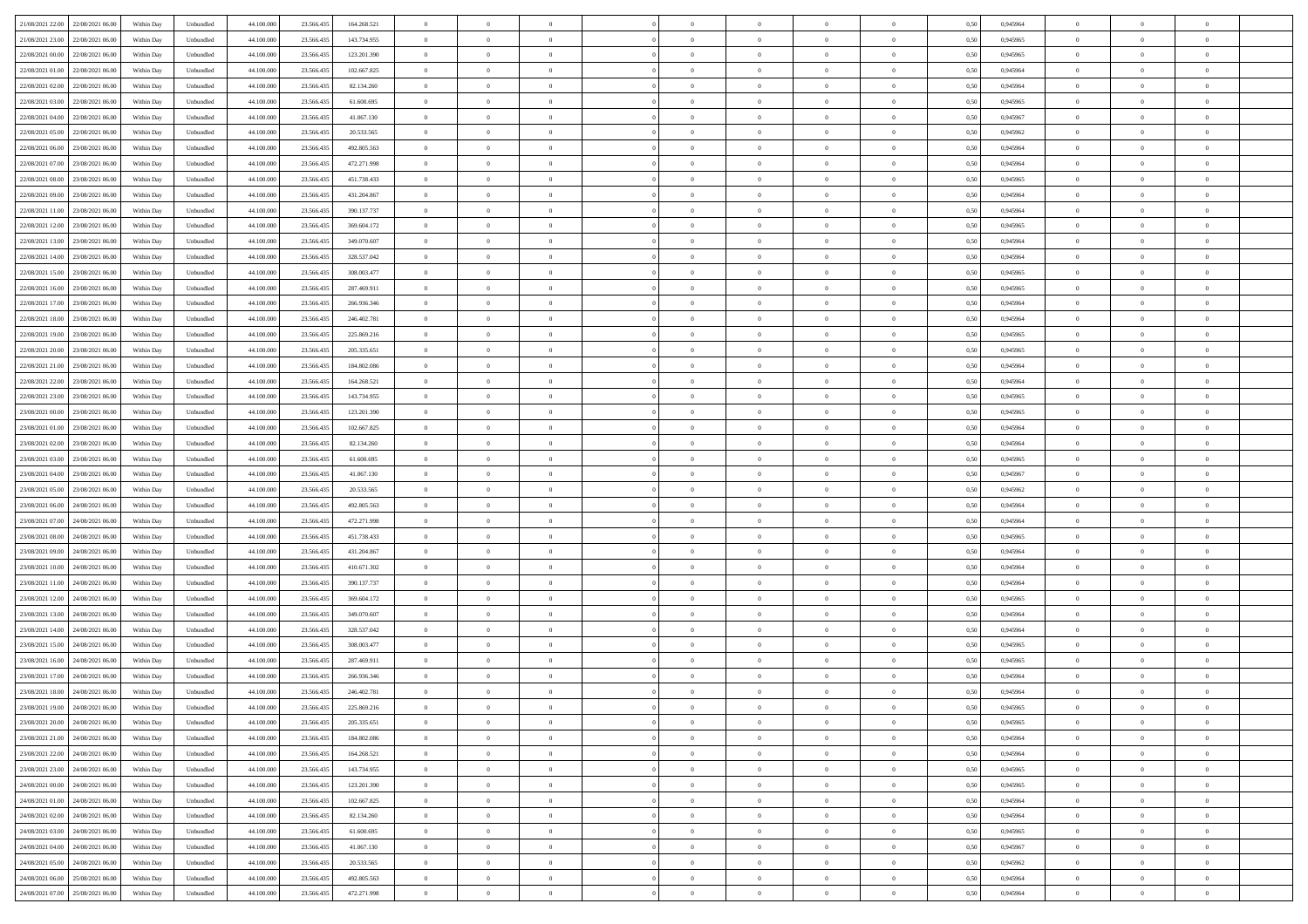| 24/08/2021 09:00<br>25/08/2021 06:00 | Within Day | Unbundled | 44.100.000 | 23.566.435 | 431.204.867 | $\overline{0}$ | $\overline{0}$   | $\overline{0}$ | $\theta$       | $\theta$       |                | $\overline{0}$ | 0,50 | 0,945964 | $\theta$       | $\theta$       | $\theta$       |  |
|--------------------------------------|------------|-----------|------------|------------|-------------|----------------|------------------|----------------|----------------|----------------|----------------|----------------|------|----------|----------------|----------------|----------------|--|
|                                      |            |           |            |            |             |                |                  |                |                |                |                |                |      |          |                |                |                |  |
| 24/08/2021 10:00<br>25/08/2021 06.00 | Within Day | Unbundled | 44.100.000 | 23.566.435 | 410.671.302 | $\overline{0}$ | $\overline{0}$   | $\overline{0}$ | $\bf{0}$       | $\bf{0}$       | $\overline{0}$ | $\bf{0}$       | 0,50 | 0,945964 | $\,$ 0 $\,$    | $\theta$       | $\overline{0}$ |  |
| 24/08/2021 11:00<br>25/08/2021 06:00 | Within Day | Unbundled | 44,100,000 | 23.566.435 | 390.137.737 | $\overline{0}$ | $\overline{0}$   | $\overline{0}$ | $\bf{0}$       | $\bf{0}$       | $\overline{0}$ | $\mathbf{0}$   | 0.50 | 0.945964 | $\bf{0}$       | $\overline{0}$ | $\overline{0}$ |  |
| 24/08/2021 12:00<br>25/08/2021 06:00 | Within Day | Unbundled | 44.100.000 | 23.566.435 | 369.604.172 | $\overline{0}$ | $\overline{0}$   | $\overline{0}$ | $\overline{0}$ | $\overline{0}$ | $\overline{0}$ | $\bf{0}$       | 0,50 | 0,945965 | $\theta$       | $\theta$       | $\overline{0}$ |  |
| 24/08/2021 13:00<br>25/08/2021 06.00 | Within Day | Unbundled | 44.100.000 | 23.566.435 | 349.070.607 | $\overline{0}$ | $\overline{0}$   | $\bf{0}$       | $\overline{0}$ | $\overline{0}$ | $\overline{0}$ | $\bf{0}$       | 0,50 | 0,945964 | $\,$ 0 $\,$    | $\theta$       | $\overline{0}$ |  |
|                                      |            |           |            |            |             |                |                  |                |                |                |                |                |      |          |                |                |                |  |
| 24/08/2021 14:00<br>25/08/2021 06:00 | Within Day | Unbundled | 44,100,000 | 23.566.435 | 328,537,042 | $\overline{0}$ | $\overline{0}$   | $\overline{0}$ | $\bf{0}$       | $\overline{0}$ | $\Omega$       | $\mathbf{0}$   | 0.50 | 0.945964 | $\theta$       | $\theta$       | $\overline{0}$ |  |
| 24/08/2021 15:00<br>25/08/2021 06.00 | Within Day | Unbundled | 44.100.000 | 23.566.435 | 308.003.477 | $\overline{0}$ | $\overline{0}$   | $\overline{0}$ | $\overline{0}$ | $\overline{0}$ | $\overline{0}$ | $\bf{0}$       | 0,50 | 0,945965 | $\theta$       | $\theta$       | $\overline{0}$ |  |
| 24/08/2021 16:00<br>25/08/2021 06.00 | Within Day | Unbundled | 44.100.000 | 23.566.435 | 287.469.911 | $\overline{0}$ | $\overline{0}$   | $\overline{0}$ | $\overline{0}$ | $\overline{0}$ | $\overline{0}$ | $\bf{0}$       | 0,50 | 0,945965 | $\,$ 0 $\,$    | $\bf{0}$       | $\overline{0}$ |  |
| 24/08/2021 17.00<br>25/08/2021 06:00 | Within Day | Unbundled | 44,100,000 | 23.566.435 | 266,936,346 | $\overline{0}$ | $\overline{0}$   | $\overline{0}$ | $\bf{0}$       | $\overline{0}$ | $\overline{0}$ | $\mathbf{0}$   | 0.50 | 0.945964 | $\,$ 0 $\,$    | $\theta$       | $\overline{0}$ |  |
| 24/08/2021 18:00<br>25/08/2021 06:00 | Within Day | Unbundled | 44.100.000 | 23.566.435 | 246.402.781 | $\overline{0}$ | $\overline{0}$   | $\overline{0}$ | $\overline{0}$ | $\overline{0}$ | $\overline{0}$ | $\bf{0}$       | 0,50 | 0,945964 | $\theta$       | $\theta$       | $\overline{0}$ |  |
|                                      |            |           |            |            |             |                | $\overline{0}$   |                |                |                | $\overline{0}$ | $\bf{0}$       |      |          | $\,$ 0 $\,$    | $\theta$       | $\overline{0}$ |  |
| 24/08/2021 19:00<br>25/08/2021 06.00 | Within Day | Unbundled | 44.100.000 | 23.566.435 | 225.869.216 | $\overline{0}$ |                  | $\bf{0}$       | $\bf{0}$       | $\bf{0}$       |                |                | 0,50 | 0,945965 |                |                |                |  |
| 24/08/2021 20:00<br>25/08/2021 06:00 | Within Day | Unbundled | 44,100,000 | 23.566.435 | 205.335.651 | $\overline{0}$ | $\overline{0}$   | $\overline{0}$ | $\bf{0}$       | $\bf{0}$       | $\overline{0}$ | $\mathbf{0}$   | 0.50 | 0.945965 | $\bf{0}$       | $\overline{0}$ | $\bf{0}$       |  |
| 24/08/2021 21:00<br>25/08/2021 06:00 | Within Day | Unbundled | 44.100.000 | 23.566.435 | 184.802.086 | $\overline{0}$ | $\overline{0}$   | $\overline{0}$ | $\overline{0}$ | $\overline{0}$ | $\overline{0}$ | $\bf{0}$       | 0,50 | 0,945964 | $\theta$       | $\theta$       | $\overline{0}$ |  |
| 24/08/2021 22.00<br>25/08/2021 06.00 | Within Day | Unbundled | 44.100.000 | 23.566.435 | 164.268.521 | $\overline{0}$ | $\overline{0}$   | $\bf{0}$       | $\bf{0}$       | $\overline{0}$ | $\overline{0}$ | $\bf{0}$       | 0,50 | 0,945964 | $\,$ 0 $\,$    | $\bf{0}$       | $\overline{0}$ |  |
| 24/08/2021 23.00<br>25/08/2021 06:00 | Within Day | Unbundled | 44,100,000 | 23.566.435 | 143.734.955 | $\overline{0}$ | $\overline{0}$   | $\overline{0}$ | $\bf{0}$       | $\overline{0}$ | $\Omega$       | $\mathbf{0}$   | 0.50 | 0.945965 | $\theta$       | $\theta$       | $\overline{0}$ |  |
| 25/08/2021 00:00<br>25/08/2021 06:00 | Within Day | Unbundled | 44.100.000 | 23.566.435 | 123.201.390 | $\overline{0}$ | $\overline{0}$   | $\overline{0}$ | $\overline{0}$ | $\overline{0}$ | $\overline{0}$ | $\bf{0}$       | 0,50 | 0,945965 | $\theta$       | $\theta$       | $\overline{0}$ |  |
|                                      |            |           |            |            |             |                |                  |                |                |                |                |                |      |          |                |                |                |  |
| 25/08/2021 01:00<br>25/08/2021 06.00 | Within Day | Unbundled | 44.100.000 | 23.566.435 | 102.667.825 | $\overline{0}$ | $\overline{0}$   | $\overline{0}$ | $\overline{0}$ | $\overline{0}$ | $\overline{0}$ | $\bf{0}$       | 0,50 | 0,945964 | $\,$ 0 $\,$    | $\theta$       | $\overline{0}$ |  |
| 25/08/2021 02:00<br>25/08/2021 06:00 | Within Day | Unbundled | 44,100,000 | 23,566,435 | 82.134.260  | $\overline{0}$ | $\overline{0}$   | $\overline{0}$ | $\bf{0}$       | $\overline{0}$ | $\overline{0}$ | $\mathbf{0}$   | 0.50 | 0.945964 | $\,$ 0 $\,$    | $\overline{0}$ | $\overline{0}$ |  |
| 25/08/2021 03:00<br>25/08/2021 06:00 | Within Day | Unbundled | 44.100.000 | 23.566.435 | 61.600.695  | $\overline{0}$ | $\overline{0}$   | $\overline{0}$ | $\overline{0}$ | $\overline{0}$ | $\overline{0}$ | $\bf{0}$       | 0,50 | 0,945965 | $\,$ 0 $\,$    | $\theta$       | $\overline{0}$ |  |
| 25/08/2021 04:00<br>25/08/2021 06.00 | Within Day | Unbundled | 44.100.000 | 23.566.435 | 41.067.130  | $\overline{0}$ | $\overline{0}$   | $\overline{0}$ | $\bf{0}$       | $\bf{0}$       | $\overline{0}$ | $\bf{0}$       | 0,50 | 0,945967 | $\,$ 0 $\,$    | $\bf{0}$       | $\overline{0}$ |  |
| 25/08/2021 05:00<br>25/08/2021 06:00 | Within Day | Unbundled | 44,100,000 | 23.566.435 | 20.533.565  | $\overline{0}$ | $\overline{0}$   | $\overline{0}$ | $\bf{0}$       | $\bf{0}$       | $\overline{0}$ | $\mathbf{0}$   | 0.50 | 0.945962 | $\bf{0}$       | $\overline{0}$ | $\bf{0}$       |  |
| 25/08/2021 06:00<br>26/08/2021 06:00 | Within Day | Unbundled | 44.100.000 | 25.883.841 | 437.187.822 | $\overline{0}$ | $\overline{0}$   | $\overline{0}$ | $\overline{0}$ | $\overline{0}$ | $\overline{0}$ | $\bf{0}$       | 0,50 | 0,945964 | $\theta$       | $\theta$       | $\overline{0}$ |  |
|                                      |            |           |            |            |             |                |                  |                |                |                |                |                |      |          |                |                |                |  |
| 25/08/2021 07:00<br>26/08/2021 06.0  | Within Day | Unbundled | 44.100.000 | 25.883.841 | 418.971.663 | $\overline{0}$ | $\overline{0}$   | $\overline{0}$ | $\bf{0}$       | $\overline{0}$ | $\overline{0}$ | $\bf{0}$       | 0,50 | 0,945964 | $\,$ 0 $\,$    | $\bf{0}$       | $\overline{0}$ |  |
| 25/08/2021 08:00<br>26/08/2021 06:00 | Within Day | Unbundled | 44,100,000 | 25,883,841 | 400.755.504 | $\overline{0}$ | $\overline{0}$   | $\overline{0}$ | $\bf{0}$       | $\overline{0}$ | $\Omega$       | $\mathbf{0}$   | 0.50 | 0.945965 | $\bf{0}$       | $\theta$       | $\overline{0}$ |  |
| 25/08/2021 09:00<br>26/08/2021 06.00 | Within Day | Unbundled | 44.100.000 | 25.883.841 | 382.539.344 | $\overline{0}$ | $\overline{0}$   | $\overline{0}$ | $\overline{0}$ | $\overline{0}$ | $\overline{0}$ | $\bf{0}$       | 0,50 | 0,945964 | $\theta$       | $\theta$       | $\overline{0}$ |  |
| 25/08/2021 10:00<br>26/08/2021 06.0  | Within Day | Unbundled | 44.100.000 | 25.883.841 | 364.323.185 | $\overline{0}$ | $\overline{0}$   | $\overline{0}$ | $\overline{0}$ | $\overline{0}$ | $\overline{0}$ | $\bf{0}$       | 0,50 | 0,945964 | $\,$ 0 $\,$    | $\theta$       | $\overline{0}$ |  |
| 25/08/2021 11:00<br>26/08/2021 06:00 | Within Day | Unbundled | 44,100,000 | 25,883,841 | 346.107.026 | $\overline{0}$ | $\overline{0}$   | $\overline{0}$ | $\bf{0}$       | $\overline{0}$ | $\overline{0}$ | $\mathbf{0}$   | 0.50 | 0.945964 | $\,$ 0 $\,$    | $\overline{0}$ | $\overline{0}$ |  |
| 25/08/2021 12:00<br>26/08/2021 06:00 | Within Day | Unbundled | 44.100.000 | 25.883.841 | 327.890.866 | $\overline{0}$ | $\overline{0}$   | $\overline{0}$ | $\overline{0}$ | $\overline{0}$ | $\overline{0}$ | $\bf{0}$       | 0,50 | 0,945965 | $\theta$       | $\theta$       | $\overline{0}$ |  |
|                                      |            |           |            |            |             |                |                  |                |                |                |                |                |      |          |                |                |                |  |
| 25/08/2021 13:00<br>26/08/2021 06.0  | Within Day | Unbundled | 44.100.000 | 25.883.841 | 309.674.707 | $\overline{0}$ | $\overline{0}$   | $\overline{0}$ | $\overline{0}$ | $\bf{0}$       | $\overline{0}$ | $\bf{0}$       | 0,50 | 0,945964 | $\,$ 0 $\,$    | $\bf{0}$       | $\overline{0}$ |  |
| 25/08/2021 14:00<br>26/08/2021 06:00 | Within Day | Unbundled | 44,100,000 | 25,883,841 | 291.458.548 | $\overline{0}$ | $\overline{0}$   | $\overline{0}$ | $\bf{0}$       | $\bf{0}$       | $\overline{0}$ | $\mathbf{0}$   | 0.50 | 0.945964 | $\bf{0}$       | $\overline{0}$ | $\bf{0}$       |  |
| 25/08/2021 15:00<br>26/08/2021 06:00 | Within Day | Unbundled | 44.100.000 | 25,883,841 | 273.242.389 | $\overline{0}$ | $\overline{0}$   | $\overline{0}$ | $\overline{0}$ | $\overline{0}$ | $\overline{0}$ | $\overline{0}$ | 0.50 | 0.945965 | $\theta$       | $\theta$       | $\overline{0}$ |  |
| 25/08/2021 16:00<br>26/08/2021 06.0  | Within Day | Unbundled | 44.100.000 | 25.883.841 | 255.026.229 | $\overline{0}$ | $\overline{0}$   | $\overline{0}$ | $\bf{0}$       | $\overline{0}$ | $\overline{0}$ | $\bf{0}$       | 0,50 | 0,945965 | $\,$ 0 $\,$    | $\bf{0}$       | $\overline{0}$ |  |
| 25/08/2021 17.00<br>26/08/2021 06:00 | Within Day | Unbundled | 44,100,000 | 25,883,841 | 236.810.070 | $\overline{0}$ | $\overline{0}$   | $\overline{0}$ | $\bf{0}$       | $\overline{0}$ | $\overline{0}$ | $\mathbf{0}$   | 0.50 | 0.945964 | $\,$ 0 $\,$    | $\theta$       | $\overline{0}$ |  |
| 25/08/2021 18:00<br>26/08/2021 06:00 | Within Day | Unbundled | 44.100.000 | 25.883.841 | 218.593.911 | $\overline{0}$ | $\overline{0}$   | $\overline{0}$ | $\overline{0}$ | $\overline{0}$ | $\Omega$       | $\overline{0}$ | 0.50 | 0,945964 | $\theta$       | $\theta$       | $\overline{0}$ |  |
|                                      |            |           |            |            |             |                | $\overline{0}$   |                | $\bf{0}$       | $\overline{0}$ | $\overline{0}$ | $\bf{0}$       |      |          | $\,$ 0 $\,$    | $\bf{0}$       | $\overline{0}$ |  |
| 25/08/2021 19:00<br>26/08/2021 06.0  | Within Day | Unbundled | 44.100.000 | 25.883.841 | 200.377.752 | $\overline{0}$ |                  | $\overline{0}$ |                |                |                |                | 0,50 | 0,945965 |                |                |                |  |
| 25/08/2021 20:00<br>26/08/2021 06:00 | Within Day | Unbundled | 44,100,000 | 25,883,841 | 182.161.592 | $\overline{0}$ | $\overline{0}$   | $\overline{0}$ | $\bf{0}$       | $\bf{0}$       | $\overline{0}$ | $\mathbf{0}$   | 0.50 | 0.945965 | $\,$ 0 $\,$    | $\theta$       | $\overline{0}$ |  |
| 25/08/2021 21:00<br>26/08/2021 06:00 | Within Day | Unbundled | 44.100.000 | 25.883.841 | 163.945.433 | $\overline{0}$ | $\overline{0}$   | $\overline{0}$ | $\overline{0}$ | $\overline{0}$ | $\overline{0}$ | $\overline{0}$ | 0.50 | 0,945964 | $\theta$       | $\theta$       | $\overline{0}$ |  |
| 25/08/2021 22.00<br>26/08/2021 06.0  | Within Day | Unbundled | 44.100.000 | 25.883.841 | 145.729.274 | $\overline{0}$ | $\overline{0}$   | $\overline{0}$ | $\,$ 0 $\,$    | $\bf{0}$       | $\overline{0}$ | $\bf{0}$       | 0,50 | 0,945964 | $\,$ 0 $\,$    | $\bf{0}$       | $\overline{0}$ |  |
| 25/08/2021 23.00<br>26/08/2021 06:00 | Within Day | Unbundled | 44,100,000 | 25,883,841 | 127.513.114 | $\overline{0}$ | $\overline{0}$   | $\overline{0}$ | $\bf{0}$       | $\bf{0}$       | $\overline{0}$ | $\mathbf{0}$   | 0.50 | 0.945965 | $\bf{0}$       | $\overline{0}$ | $\overline{0}$ |  |
| 26/08/2021 00:00<br>26/08/2021 06:00 | Within Day | Unbundled | 44.100.000 | 25.883.841 | 109.296.955 | $\overline{0}$ | $\overline{0}$   | $\overline{0}$ | $\overline{0}$ | $\overline{0}$ | $\Omega$       | $\overline{0}$ | 0.50 | 0.945965 | $\theta$       | $\theta$       | $\overline{0}$ |  |
| 26/08/2021 01:00<br>26/08/2021 06.0  | Within Day | Unbundled | 44.100.000 | 25.883.841 | 91.080.796  | $\overline{0}$ | $\overline{0}$   | $\overline{0}$ | $\bf{0}$       | $\overline{0}$ | $\overline{0}$ | $\bf{0}$       | 0,50 | 0,945964 | $\,$ 0 $\,$    | $\bf{0}$       | $\overline{0}$ |  |
|                                      |            |           |            |            |             |                |                  |                |                |                |                |                |      |          |                |                |                |  |
| 26/08/2021 02.00<br>26/08/2021 06:00 | Within Day | Unbundled | 44,100,000 | 25,883,841 | 72.864.637  | $\overline{0}$ | $\overline{0}$   | $\overline{0}$ | $\bf{0}$       | $\overline{0}$ | $\theta$       | $\overline{0}$ | 0.50 | 0.945964 | $\,$ 0 $\,$    | $\theta$       | $\overline{0}$ |  |
| 26/08/2021 03:00<br>26/08/2021 06:00 | Within Day | Unbundled | 44.100.000 | 25,883,841 | 54.648.477  | $\overline{0}$ | $\overline{0}$   | $\overline{0}$ | $\overline{0}$ | $\overline{0}$ | $\theta$       | $\overline{0}$ | 0.50 | 0,945965 | $\theta$       | $\theta$       | $\overline{0}$ |  |
| 26/08/2021 04:00<br>26/08/2021 06.00 | Within Day | Unbundled | 44.100.000 | 25.883.841 | 36.432.318  | $\overline{0}$ | $\overline{0}$   | $\bf{0}$       | $\,$ 0 $\,$    | $\bf{0}$       | $\overline{0}$ | $\bf{0}$       | 0,50 | 0,945967 | $\,$ 0 $\,$    | $\bf{0}$       | $\overline{0}$ |  |
| 26/08/2021 05:00 26/08/2021 06:00    | Within Day | Unbundled | 44.100.000 | 25.883.841 | 18.216.159  | $\bf{0}$       | $\boldsymbol{0}$ |                | $\bf{0}$       |                |                |                | 0,50 | 0.945962 | $\theta$       | $\overline{0}$ |                |  |
| 26/08/2021 06:00 27/08/2021 06:00    | Within Dav | Unbundled | 44.100.000 | 25.883.841 | 437.187.822 | $\overline{0}$ | $\overline{0}$   | $\overline{0}$ | $\overline{0}$ | $\overline{0}$ | $\overline{0}$ | $\overline{0}$ | 0,50 | 0,945964 | $\theta$       | $\theta$       | $\overline{0}$ |  |
| 26/08/2021 07:00<br>27/08/2021 06.00 | Within Day | Unbundled | 44.100.000 | 25.883.841 | 418.971.663 | $\overline{0}$ | $\overline{0}$   | $\overline{0}$ | $\bf{0}$       | $\overline{0}$ | $\overline{0}$ | $\mathbf{0}$   | 0,50 | 0,945964 | $\overline{0}$ | $\overline{0}$ | $\bf{0}$       |  |
|                                      |            |           |            |            |             |                |                  |                |                |                |                |                |      |          |                |                |                |  |
| 26/08/2021 08:00 27/08/2021 06:00    | Within Day | Unbundled | 44.100.000 | 25.883.841 | 400.755.504 | $\overline{0}$ | $\overline{0}$   | $\overline{0}$ | $\,$ 0 $\,$    | $\bf{0}$       | $\overline{0}$ | $\mathbf{0}$   | 0.50 | 0.945965 | $\overline{0}$ | $\bf{0}$       | $\bf{0}$       |  |
| 26/08/2021 09:00<br>27/08/2021 06:00 | Within Dav | Unbundled | 44.100.000 | 25.883.841 | 382.539.344 | $\overline{0}$ | $\overline{0}$   | $\overline{0}$ | $\overline{0}$ | $\overline{0}$ | $\overline{0}$ | $\mathbf{0}$   | 0,50 | 0,945964 | $\theta$       | $\theta$       | $\overline{0}$ |  |
| 26/08/2021 10:00<br>27/08/2021 06:00 | Within Day | Unbundled | 44.100.000 | 25.883.841 | 364.323.185 | $\overline{0}$ | $\overline{0}$   | $\overline{0}$ | $\bf{0}$       | $\bf{0}$       | $\overline{0}$ | $\mathbf{0}$   | 0,50 | 0,945964 | $\overline{0}$ | $\bf{0}$       | $\overline{0}$ |  |
| 27/08/2021 06:00<br>26/08/2021 11:00 | Within Day | Unbundled | 44.100.000 | 25.883.841 | 346.107.026 | $\overline{0}$ | $\overline{0}$   | $\overline{0}$ | $\bf{0}$       | $\overline{0}$ | $\overline{0}$ | $\mathbf{0}$   | 0.50 | 0.945964 | $\,$ 0 $\,$    | $\theta$       | $\overline{0}$ |  |
| 26/08/2021 12:00<br>27/08/2021 06:00 | Within Dav | Unbundled | 44.100.000 | 25.883.841 | 327.890.866 | $\overline{0}$ | $\overline{0}$   | $\overline{0}$ | $\overline{0}$ | $\overline{0}$ | $\overline{0}$ | $\mathbf{0}$   | 0,50 | 0,945965 | $\overline{0}$ | $\theta$       | $\overline{0}$ |  |
| 26/08/2021 13:00<br>27/08/2021 06:00 | Within Day | Unbundled | 44.100.000 | 25.883.841 | 309.674.707 | $\overline{0}$ | $\overline{0}$   | $\overline{0}$ | $\bf{0}$       | $\overline{0}$ | $\overline{0}$ | $\,$ 0 $\,$    | 0,50 | 0,945964 | $\bf{0}$       | $\bf{0}$       | $\overline{0}$ |  |
|                                      |            |           |            |            |             |                |                  |                |                |                |                |                |      |          |                |                |                |  |
| 27/08/2021 06:00<br>26/08/2021 14:00 | Within Day | Unbundled | 44,100,000 | 25,883,841 | 291.458.548 | $\overline{0}$ | $\overline{0}$   | $\overline{0}$ | $\bf{0}$       | $\bf{0}$       | $\overline{0}$ | $\,$ 0 $\,$    | 0.50 | 0.945964 | $\overline{0}$ | $\bf{0}$       | $\,$ 0         |  |
| 26/08/2021 15:00<br>27/08/2021 06:00 | Within Dav | Unbundled | 44.100.000 | 25.883.841 | 273.242.389 | $\overline{0}$ | $\overline{0}$   | $\overline{0}$ | $\overline{0}$ | $\overline{0}$ | $\overline{0}$ | $\mathbf{0}$   | 0,50 | 0,945965 | $\overline{0}$ | $\theta$       | $\overline{0}$ |  |
| 26/08/2021 16:00<br>27/08/2021 06.00 | Within Day | Unbundled | 44.100.000 | 25.883.841 | 255.026.229 | $\overline{0}$ | $\overline{0}$   | $\overline{0}$ | $\overline{0}$ | $\bf{0}$       | $\overline{0}$ | $\mathbf{0}$   | 0,50 | 0,945965 | $\bf{0}$       | $\bf{0}$       | $\overline{0}$ |  |
| 26/08/2021 17:00 27/08/2021 06:00    | Within Day | Unbundled | 44.100.000 | 25.883.841 | 236.810.070 | $\overline{0}$ | $\overline{0}$   | $\overline{0}$ | $\bf{0}$       | $\,$ 0         | $\overline{0}$ | $\,0\,$        | 0,50 | 0,945964 | $\overline{0}$ | $\,$ 0 $\,$    | $\,$ 0 $\,$    |  |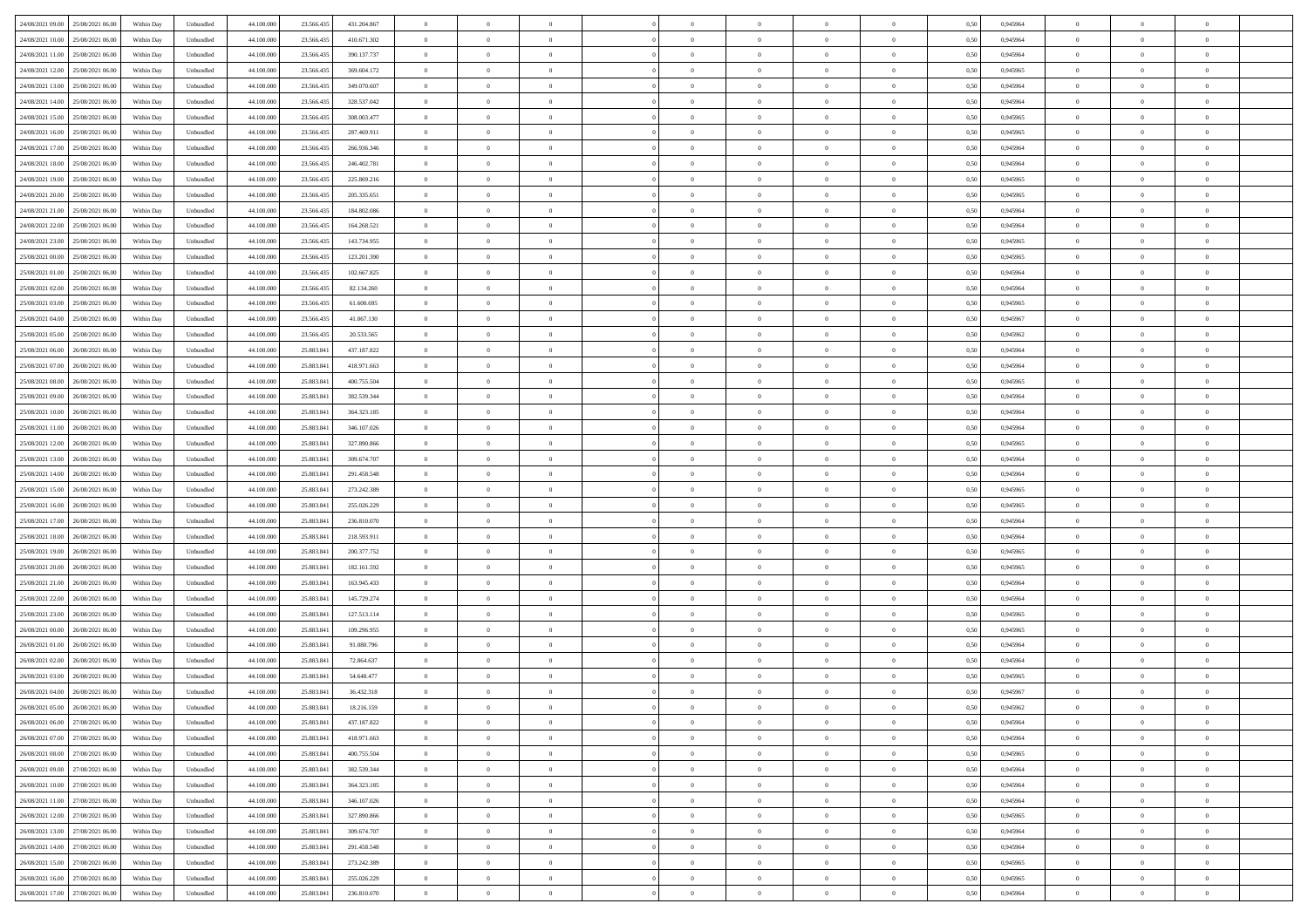| 26/08/2021 18:00 27/08/2021 06:00    | Within Day | Unbundled         | 44.100.000 | 25.883.841 | 218.593.911 | $\overline{0}$ | $\overline{0}$ |                | $\overline{0}$ | $\theta$       |                | $\bf{0}$       | 0,50 | 0,945964 | $\theta$       | $\theta$       | $\overline{0}$ |  |
|--------------------------------------|------------|-------------------|------------|------------|-------------|----------------|----------------|----------------|----------------|----------------|----------------|----------------|------|----------|----------------|----------------|----------------|--|
| 26/08/2021 19:00<br>27/08/2021 06.00 | Within Day | Unbundled         | 44.100.00  | 25.883.84  | 200.377.752 | $\bf{0}$       | $\overline{0}$ | $\bf{0}$       | $\overline{0}$ | $\bf{0}$       | $\overline{0}$ | $\bf{0}$       | 0,50 | 0,945965 | $\,$ 0 $\,$    | $\bf{0}$       | $\overline{0}$ |  |
| 26/08/2021 20:00<br>27/08/2021 06:00 | Within Day | Unbundled         | 44,100,000 | 25.883.841 | 182.161.592 | $\overline{0}$ | $\bf{0}$       | $\overline{0}$ | $\bf{0}$       | $\bf{0}$       | $\overline{0}$ | $\bf{0}$       | 0.50 | 0.945965 | $\bf{0}$       | $\overline{0}$ | $\overline{0}$ |  |
| 26/08/2021 21:00<br>27/08/2021 06:00 |            |                   | 44.100.000 |            |             | $\overline{0}$ | $\overline{0}$ | $\overline{0}$ | $\theta$       | $\theta$       | $\overline{0}$ | $\bf{0}$       |      |          | $\theta$       | $\theta$       | $\overline{0}$ |  |
|                                      | Within Day | Unbundled         |            | 25.883.841 | 163.945.433 |                |                |                |                |                |                |                | 0,50 | 0,945964 |                |                |                |  |
| 26/08/2021 22:00<br>27/08/2021 06.00 | Within Day | Unbundled         | 44.100.00  | 25.883.84  | 145.729.274 | $\bf{0}$       | $\overline{0}$ | $\bf{0}$       | $\overline{0}$ | $\theta$       | $\overline{0}$ | $\bf{0}$       | 0,50 | 0,945964 | $\,$ 0 $\,$    | $\bf{0}$       | $\overline{0}$ |  |
| 26/08/2021 23:00<br>27/08/2021 06:00 | Within Day | Unbundled         | 44,100,000 | 25,883,84  | 127.513.114 | $\overline{0}$ | $\overline{0}$ | $\overline{0}$ | $\bf{0}$       | $\overline{0}$ | $\theta$       | $\bf{0}$       | 0.50 | 0.945965 | $\bf{0}$       | $\theta$       | $\overline{0}$ |  |
| 27/08/2021 00:00<br>27/08/2021 06:00 | Within Day | Unbundled         | 44.100.000 | 25.883.841 | 109.296.955 | $\overline{0}$ | $\overline{0}$ | $\overline{0}$ | $\overline{0}$ | $\theta$       | $\overline{0}$ | $\bf{0}$       | 0,50 | 0,945965 | $\theta$       | $\theta$       | $\overline{0}$ |  |
|                                      |            |                   |            |            |             |                |                |                |                |                |                |                |      |          |                |                |                |  |
| 27/08/2021 01:00<br>27/08/2021 06:00 | Within Day | Unbundled         | 44.100.00  | 25.883.84  | 91.080.796  | $\bf{0}$       | $\overline{0}$ | $\overline{0}$ | $\overline{0}$ | $\theta$       | $\overline{0}$ | $\bf{0}$       | 0,50 | 0,945964 | $\,$ 0 $\,$    | $\bf{0}$       | $\overline{0}$ |  |
| 27/08/2021 02:00<br>27/08/2021 06:00 | Within Day | Unbundled         | 44,100,00  | 25,883,84  | 72.864.637  | $\overline{0}$ | $\bf{0}$       | $\overline{0}$ | $\bf{0}$       | $\overline{0}$ | $\overline{0}$ | $\bf{0}$       | 0.50 | 0.945964 | $\bf{0}$       | $\overline{0}$ | $\overline{0}$ |  |
| 27/08/2021 03:00<br>27/08/2021 06:00 | Within Day | Unbundled         | 44.100.000 | 25.883.841 | 54.648.477  | $\overline{0}$ | $\bf{0}$       | $\overline{0}$ | $\overline{0}$ | $\theta$       | $\overline{0}$ | $\bf{0}$       | 0,50 | 0,945965 | $\,$ 0 $\,$    | $\theta$       | $\overline{0}$ |  |
| 27/08/2021 04:00<br>27/08/2021 06:00 | Within Day | Unbundled         | 44.100.00  | 25.883.841 | 36.432.318  | $\bf{0}$       | $\overline{0}$ | $\bf{0}$       | $\overline{0}$ | $\bf{0}$       | $\overline{0}$ | $\bf{0}$       | 0,50 | 0,945967 | $\,$ 0 $\,$    | $\bf{0}$       | $\overline{0}$ |  |
|                                      |            |                   |            |            |             |                |                |                |                |                |                |                |      |          |                |                |                |  |
| 27/08/2021 05:00<br>27/08/2021 06:00 | Within Day | Unbundled         | 44,100,000 | 25,883,84  | 18.216.159  | $\overline{0}$ | $\bf{0}$       | $\overline{0}$ | $\bf{0}$       | $\bf{0}$       | $\overline{0}$ | $\bf{0}$       | 0.50 | 0.945962 | $\bf{0}$       | $\overline{0}$ | $\overline{0}$ |  |
| 27/08/2021 06:00<br>28/08/2021 06:00 | Within Day | Unbundled         | 44.100.000 | 25.883.841 | 437.187.822 | $\overline{0}$ | $\overline{0}$ | $\overline{0}$ | $\overline{0}$ | $\theta$       | $\overline{0}$ | $\overline{0}$ | 0,50 | 0,945964 | $\,$ 0 $\,$    | $\theta$       | $\overline{0}$ |  |
| 27/08/2021 07:00<br>28/08/2021 06:00 | Within Day | Unbundled         | 44.100.00  | 25.883.84  | 418.971.663 | $\bf{0}$       | $\theta$       | $\bf{0}$       | $\overline{0}$ | $\theta$       | $\overline{0}$ | $\bf{0}$       | 0,50 | 0,945964 | $\bf{0}$       | $\bf{0}$       | $\overline{0}$ |  |
| 27/08/2021 08:00<br>28/08/2021 06:00 | Within Day | Unbundled         | 44,100,00  | 25,883,84  | 400.755.504 | $\overline{0}$ | $\overline{0}$ | $\overline{0}$ | $\bf{0}$       | $\bf{0}$       | $\Omega$       | $\bf{0}$       | 0.50 | 0.945965 | $\theta$       | $\theta$       | $\overline{0}$ |  |
|                                      |            |                   |            |            |             |                |                |                |                |                |                |                |      |          |                |                |                |  |
| 27/08/2021 09:00<br>28/08/2021 06:00 | Within Day | Unbundled         | 44.100.000 | 25.883.841 | 382.539.344 | $\overline{0}$ | $\overline{0}$ | $\overline{0}$ | $\overline{0}$ | $\overline{0}$ | $\overline{0}$ | $\bf{0}$       | 0,50 | 0,945964 | $\theta$       | $\theta$       | $\overline{0}$ |  |
| 27/08/2021 10:00<br>28/08/2021 06:00 | Within Day | Unbundled         | 44.100.00  | 25.883.84  | 364.323.185 | $\bf{0}$       | $\overline{0}$ | $\overline{0}$ | $\overline{0}$ | $\theta$       | $\overline{0}$ | $\bf{0}$       | 0,50 | 0,945964 | $\,$ 0 $\,$    | $\bf{0}$       | $\overline{0}$ |  |
| 27/08/2021 11:00<br>28/08/2021 06:00 | Within Day | Unbundled         | 44,100,00  | 25,883,84  | 346.107.026 | $\overline{0}$ | $\bf{0}$       | $\overline{0}$ | $\bf{0}$       | $\overline{0}$ | $\overline{0}$ | $\bf{0}$       | 0.50 | 0.945964 | $\bf{0}$       | $\overline{0}$ | $\overline{0}$ |  |
| 27/08/2021 12:00<br>28/08/2021 06:00 | Within Day | Unbundled         | 44.100.000 | 25.883.841 | 327.890.866 | $\overline{0}$ | $\overline{0}$ | $\overline{0}$ | $\overline{0}$ | $\overline{0}$ | $\overline{0}$ | $\bf{0}$       | 0,50 | 0,945965 | $\,$ 0 $\,$    | $\theta$       | $\overline{0}$ |  |
|                                      |            |                   |            |            |             |                |                |                |                |                |                |                |      |          |                |                |                |  |
| 27/08/2021 13:00<br>28/08/2021 06:00 | Within Day | Unbundled         | 44.100.00  | 25.883.84  | 309.674.707 | $\bf{0}$       | $\overline{0}$ | $\bf{0}$       | $\bf{0}$       | $\overline{0}$ | $\overline{0}$ | $\bf{0}$       | 0,50 | 0,945964 | $\,$ 0 $\,$    | $\bf{0}$       | $\overline{0}$ |  |
| 27/08/2021 14:00<br>28/08/2021 06:00 | Within Day | Unbundled         | 44,100,000 | 25.883.841 | 291.458.548 | $\overline{0}$ | $\bf{0}$       | $\overline{0}$ | $\bf{0}$       | $\bf{0}$       | $\overline{0}$ | $\bf{0}$       | 0.50 | 0.945964 | $\bf{0}$       | $\overline{0}$ | $\overline{0}$ |  |
| 27/08/2021 15:00<br>28/08/2021 06:00 | Within Day | Unbundled         | 44.100.000 | 25.883.841 | 273.242.389 | $\overline{0}$ | $\overline{0}$ | $\overline{0}$ | $\theta$       | $\theta$       | $\overline{0}$ | $\bf{0}$       | 0,50 | 0,945965 | $\theta$       | $\theta$       | $\overline{0}$ |  |
| 27/08/2021 16:00<br>28/08/2021 06:00 | Within Day | Unbundled         | 44.100.00  | 25.883.84  | 255.026.229 | $\bf{0}$       | $\overline{0}$ | $\bf{0}$       | $\bf{0}$       | $\bf{0}$       | $\overline{0}$ | $\bf{0}$       | 0,50 | 0,945965 | $\,$ 0 $\,$    | $\bf{0}$       | $\overline{0}$ |  |
|                                      |            |                   |            |            |             |                |                |                |                |                |                |                |      |          |                |                |                |  |
| 27/08/2021 17:00<br>28/08/2021 06:00 | Within Day | Unbundled         | 44,100,00  | 25,883,84  | 236,810,070 | $\overline{0}$ | $\overline{0}$ | $\overline{0}$ | $\overline{0}$ | $\overline{0}$ | $\Omega$       | $\bf{0}$       | 0.50 | 0.945964 | $\bf{0}$       | $\theta$       | $\overline{0}$ |  |
| 27/08/2021 18:00<br>28/08/2021 06:00 | Within Day | Unbundled         | 44.100.000 | 25.883.841 | 218.593.911 | $\overline{0}$ | $\overline{0}$ | $\overline{0}$ | $\overline{0}$ | $\overline{0}$ | $\overline{0}$ | $\bf{0}$       | 0,50 | 0,945964 | $\theta$       | $\theta$       | $\overline{0}$ |  |
| 27/08/2021 19:00<br>28/08/2021 06:00 | Within Day | Unbundled         | 44.100.00  | 25.883.84  | 200.377.752 | $\bf{0}$       | $\overline{0}$ | $\bf{0}$       | $\overline{0}$ | $\theta$       | $\overline{0}$ | $\bf{0}$       | 0,50 | 0,945965 | $\,$ 0 $\,$    | $\bf{0}$       | $\overline{0}$ |  |
| 27/08/2021 20:00<br>28/08/2021 06:00 | Within Day | Unbundled         | 44,100,00  | 25,883,84  | 182.161.592 | $\overline{0}$ | $\bf{0}$       | $\overline{0}$ | $\bf{0}$       | $\overline{0}$ | $\overline{0}$ | $\bf{0}$       | 0.50 | 0.945965 | $\bf{0}$       | $\overline{0}$ | $\overline{0}$ |  |
| 27/08/2021 21:00<br>28/08/2021 06:00 | Within Day | Unbundled         | 44.100.000 | 25.883.841 | 163.945.433 | $\overline{0}$ | $\overline{0}$ | $\overline{0}$ | $\overline{0}$ | $\overline{0}$ | $\overline{0}$ | $\bf{0}$       | 0,50 | 0,945964 | $\theta$       | $\theta$       | $\overline{0}$ |  |
|                                      |            |                   |            |            |             |                |                |                |                |                |                |                |      |          |                |                |                |  |
| 27/08/2021 22:00<br>28/08/2021 06:00 | Within Day | Unbundled         | 44.100.00  | 25.883.84  | 145.729.274 | $\bf{0}$       | $\bf{0}$       | $\bf{0}$       | $\bf{0}$       | $\overline{0}$ | $\overline{0}$ | $\bf{0}$       | 0,50 | 0,945964 | $\,$ 0 $\,$    | $\bf{0}$       | $\overline{0}$ |  |
| 27/08/2021 23:00<br>28/08/2021 06:00 | Within Day | Unbundled         | 44,100,000 | 25,883,84  | 127.513.114 | $\overline{0}$ | $\bf{0}$       | $\overline{0}$ | $\bf{0}$       | $\bf{0}$       | $\overline{0}$ | $\bf{0}$       | 0.50 | 0.945965 | $\bf{0}$       | $\overline{0}$ | $\overline{0}$ |  |
| 28/08/2021 00:00<br>28/08/2021 06:00 | Within Day | Unbundled         | 44.100.000 | 25,883,84  | 109.296.955 | $\overline{0}$ | $\overline{0}$ | $\overline{0}$ | $\overline{0}$ | $\overline{0}$ | $\overline{0}$ | $\bf{0}$       | 0.5( | 0.945965 | $\theta$       | $\theta$       | $\overline{0}$ |  |
| 28/08/2021 01:00<br>28/08/2021 06:00 | Within Day | Unbundled         | 44.100.00  | 25.883.84  | 91.080.796  | $\bf{0}$       | $\overline{0}$ | $\bf{0}$       | $\overline{0}$ | $\overline{0}$ | $\overline{0}$ | $\bf{0}$       | 0,50 | 0,945964 | $\,$ 0 $\,$    | $\bf{0}$       | $\overline{0}$ |  |
|                                      |            |                   |            |            |             |                |                |                |                |                |                |                |      |          |                |                |                |  |
| 28/08/2021 02:00<br>28/08/2021 06:00 | Within Day | Unbundled         | 44,100,00  | 25,883,84  | 72.864.637  | $\overline{0}$ | $\overline{0}$ | $\overline{0}$ | $\bf{0}$       | $\overline{0}$ | $\Omega$       | $\bf{0}$       | 0.50 | 0.945964 | $\,$ 0 $\,$    | $\theta$       | $\overline{0}$ |  |
| 28/08/2021 03:00<br>28/08/2021 06:00 | Within Dav | Unbundled         | 44.100.000 | 25.883.841 | 54.648.477  | $\overline{0}$ | $\overline{0}$ | $\Omega$       | $\overline{0}$ | $\overline{0}$ | $\overline{0}$ | $\overline{0}$ | 0.50 | 0,945965 | $\theta$       | $\theta$       | $\overline{0}$ |  |
| 28/08/2021 04:00<br>28/08/2021 06:00 | Within Day | Unbundled         | 44.100.00  | 25.883.84  | 36.432.318  | $\bf{0}$       | $\overline{0}$ | $\bf{0}$       | $\bf{0}$       | $\bf{0}$       | $\overline{0}$ | $\bf{0}$       | 0,50 | 0,945967 | $\,$ 0 $\,$    | $\bf{0}$       | $\overline{0}$ |  |
| 28/08/2021 05:00<br>28/08/2021 06:00 | Within Day | Unbundled         | 44,100,00  | 25,883,84  | 18.216.159  | $\overline{0}$ | $\bf{0}$       | $\overline{0}$ | $\bf{0}$       | $\overline{0}$ | $\overline{0}$ | $\bf{0}$       | 0.50 | 0.945962 | $\bf{0}$       | $\overline{0}$ | $\overline{0}$ |  |
| 28/08/2021 06:00<br>29/08/2021 06:00 | Within Dav | Unbundled         | 44.100.000 | 25,883,84  | 437.187.822 | $\overline{0}$ | $\overline{0}$ | $\overline{0}$ | $\overline{0}$ | $\overline{0}$ | $\overline{0}$ | $\overline{0}$ | 0.50 | 0,945964 | $\theta$       | $\theta$       | $\overline{0}$ |  |
|                                      |            |                   |            |            |             |                |                |                |                |                |                |                |      |          |                |                |                |  |
| 28/08/2021 07:00<br>29/08/2021 06.00 | Within Day | Unbundled         | 44.100.00  | 25.883.84  | 418.971.663 | $\bf{0}$       | $\bf{0}$       | $\bf{0}$       | $\bf{0}$       | $\overline{0}$ | $\overline{0}$ | $\bf{0}$       | 0,50 | 0,945964 | $\,$ 0 $\,$    | $\bf{0}$       | $\overline{0}$ |  |
| 28/08/2021 08:00<br>29/08/2021 06:00 | Within Day | Unbundled         | 44,100,000 | 25,883,84  | 400.755.504 | $\overline{0}$ | $\bf{0}$       | $\overline{0}$ | $\bf{0}$       | $\bf{0}$       | $\overline{0}$ | $\bf{0}$       | 0.50 | 0.945965 | $\bf{0}$       | $\overline{0}$ | $\overline{0}$ |  |
| 28/08/2021 09:00<br>29/08/2021 06:00 | Within Dav | Unbundled         | 44.100.000 | 25.883.841 | 382.539.344 | $\overline{0}$ | $\overline{0}$ | $\overline{0}$ | $\overline{0}$ | $\overline{0}$ | $\overline{0}$ | $\bf{0}$       | 0.50 | 0.945964 | $\theta$       | $\theta$       | $\overline{0}$ |  |
| 28/08/2021 12:00<br>29/08/2021 06.00 | Within Day | Unbundled         | 44.100.00  | 25.883.84  | 327.890.866 | $\bf{0}$       | $\overline{0}$ | $\bf{0}$       | $\overline{0}$ | $\,$ 0 $\,$    | $\overline{0}$ | $\bf{0}$       | 0,50 | 0,945965 | $\,$ 0 $\,$    | $\bf{0}$       | $\overline{0}$ |  |
|                                      |            |                   |            |            |             |                |                |                |                |                |                |                |      |          |                |                |                |  |
| 28/08/2021 13:00<br>29/08/2021 06:00 | Within Day | Unbundled         | 44,100,00  | 25,883,84  | 309.674.707 | $\overline{0}$ | $\overline{0}$ | $\Omega$       | $\overline{0}$ | $\bf{0}$       | $\theta$       | $\bf{0}$       | 0.50 | 0.945964 | $\bf{0}$       | $\theta$       | $\overline{0}$ |  |
| 28/08/2021 14:00<br>29/08/2021 06:00 | Within Dav | Unbundled         | 44.100.000 | 25,883,84  | 291.458.548 | $\overline{0}$ | $\overline{0}$ | $\Omega$       | $\overline{0}$ | $\theta$       | $\Omega$       | $\overline{0}$ | 0.5( | 0,945964 | $\theta$       | $\theta$       | $\overline{0}$ |  |
| 28/08/2021 15:00<br>29/08/2021 06:00 | Within Day | Unbundled         | 44.100.000 | 25.883.84  | 273.242.389 | $\bf{0}$       | $\bf{0}$       | $\overline{0}$ | $\bf{0}$       | $\bf{0}$       | $\overline{0}$ | $\bf{0}$       | 0,50 | 0,945965 | $\,$ 0 $\,$    | $\bf{0}$       | $\overline{0}$ |  |
| 28/08/2021 16:00 29/08/2021 06:00    | Within Day | ${\sf Unbundred}$ | 44.100.000 | 25.883.841 | 255.026.229 | $\overline{0}$ | $\Omega$       |                | $\Omega$       |                |                |                | 0,50 | 0.945965 | $\theta$       | $\overline{0}$ |                |  |
|                                      |            |                   |            |            |             |                |                |                |                |                |                |                |      |          |                |                |                |  |
| 28/08/2021 17:00 29/08/2021 06:00    | Within Day | Unbundled         | 44.100.000 | 25.883.841 | 236.810.070 | $\overline{0}$ | $\theta$       | $\Omega$       | $\theta$       | $\overline{0}$ | $\overline{0}$ | $\bf{0}$       | 0,50 | 0,945964 | $\theta$       | $\theta$       | $\overline{0}$ |  |
| 28/08/2021 18:00<br>29/08/2021 06:00 | Within Day | Unbundled         | 44.100.00  | 25.883.841 | 218.593.911 | $\overline{0}$ | $\bf{0}$       | $\overline{0}$ | $\overline{0}$ | $\bf{0}$       | $\overline{0}$ | $\bf{0}$       | 0,50 | 0,945964 | $\bf{0}$       | $\overline{0}$ | $\bf{0}$       |  |
| 28/08/2021 19:00 29/08/2021 06:00    | Within Day | Unbundled         | 44,100,000 | 25.883.841 | 200.377.752 | $\overline{0}$ | $\bf{0}$       | $\overline{0}$ | $\overline{0}$ | $\mathbf{0}$   | $\overline{0}$ | $\,$ 0 $\,$    | 0.50 | 0.945965 | $\overline{0}$ | $\bf{0}$       | $\,$ 0 $\,$    |  |
| 28/08/2021 20:00 29/08/2021 06:00    | Within Day | Unbundled         | 44.100.000 | 25.883.841 | 182.161.592 | $\overline{0}$ | $\overline{0}$ | $\overline{0}$ | $\overline{0}$ | $\overline{0}$ | $\overline{0}$ | $\bf{0}$       | 0,50 | 0,945965 | $\theta$       | $\theta$       | $\overline{0}$ |  |
|                                      |            |                   |            |            |             |                |                |                |                |                |                |                |      |          |                |                |                |  |
| 28/08/2021 21:00<br>29/08/2021 06:00 | Within Day | Unbundled         | 44.100.000 | 25.883.841 | 163.945.433 | $\overline{0}$ | $\bf{0}$       | $\overline{0}$ | $\overline{0}$ | $\overline{0}$ | $\overline{0}$ | $\bf{0}$       | 0,50 | 0,945964 | $\bf{0}$       | $\overline{0}$ | $\overline{0}$ |  |
| 28/08/2021 22:00<br>29/08/2021 06:00 | Within Day | Unbundled         | 44,100,000 | 25.883.841 | 145.729.274 | $\overline{0}$ | $\bf{0}$       | $\overline{0}$ | $\overline{0}$ | $\overline{0}$ | $\overline{0}$ | $\bf{0}$       | 0.50 | 0.945964 | $\,$ 0 $\,$    | $\theta$       | $\bf{0}$       |  |
| 28/08/2021 23:00<br>29/08/2021 06:00 | Within Dav | Unbundled         | 44.100.000 | 25.883.841 | 127.513.114 | $\overline{0}$ | $\overline{0}$ | $\overline{0}$ | $\overline{0}$ | $\overline{0}$ | $\overline{0}$ | $\bf{0}$       | 0.50 | 0,945965 | $\overline{0}$ | $\theta$       | $\overline{0}$ |  |
| 29/08/2021 00:00<br>29/08/2021 06:00 | Within Day | Unbundled         | 44.100.00  | 25.883.841 | 109.296.955 | $\overline{0}$ | $\overline{0}$ | $\overline{0}$ | $\overline{0}$ | $\overline{0}$ | $\overline{0}$ | $\bf{0}$       | 0,50 | 0,945965 | $\bf{0}$       | $\overline{0}$ | $\overline{0}$ |  |
|                                      |            | Unbundled         | 44,100,000 | 25,883,841 | 91.080.796  | $\overline{0}$ | $\overline{0}$ | $\overline{0}$ |                |                | $\overline{0}$ |                | 0.50 | 0.945964 | $\overline{0}$ | $\bf{0}$       | $\,$ 0         |  |
| 29/08/2021 01:00<br>29/08/2021 06:00 | Within Day |                   |            |            |             |                |                |                | $\overline{0}$ | $\overline{0}$ |                | $\bf{0}$       |      |          |                |                |                |  |
| 29/08/2021 02:00 29/08/2021 06:00    | Within Dav | Unbundled         | 44.100.000 | 25.883.841 | 72.864.637  | $\overline{0}$ | $\overline{0}$ | $\overline{0}$ | $\overline{0}$ | $\overline{0}$ | $\overline{0}$ | $\bf{0}$       | 0,50 | 0,945964 | $\overline{0}$ | $\theta$       | $\overline{0}$ |  |
| 29/08/2021 03:00<br>29/08/2021 06:00 | Within Day | Unbundled         | 44.100.00  | 25.883.841 | 54.648.477  | $\overline{0}$ | $\bf{0}$       | $\overline{0}$ | $\bf{0}$       | $\overline{0}$ | $\overline{0}$ | $\bf{0}$       | 0,50 | 0,945965 | $\bf{0}$       | $\bf{0}$       | $\overline{0}$ |  |
| 29/08/2021 04:00 29/08/2021 06:00    | Within Day | Unbundled         | 44.100.000 | 25.883.841 | 36.432.318  | $\overline{0}$ | $\bf{0}$       | $\overline{0}$ | $\overline{0}$ | $\,$ 0 $\,$    | $\overline{0}$ | $\bf{0}$       | 0,50 | 0,945967 | $\overline{0}$ | $\,$ 0 $\,$    | $\,$ 0 $\,$    |  |
|                                      |            |                   |            |            |             |                |                |                |                |                |                |                |      |          |                |                |                |  |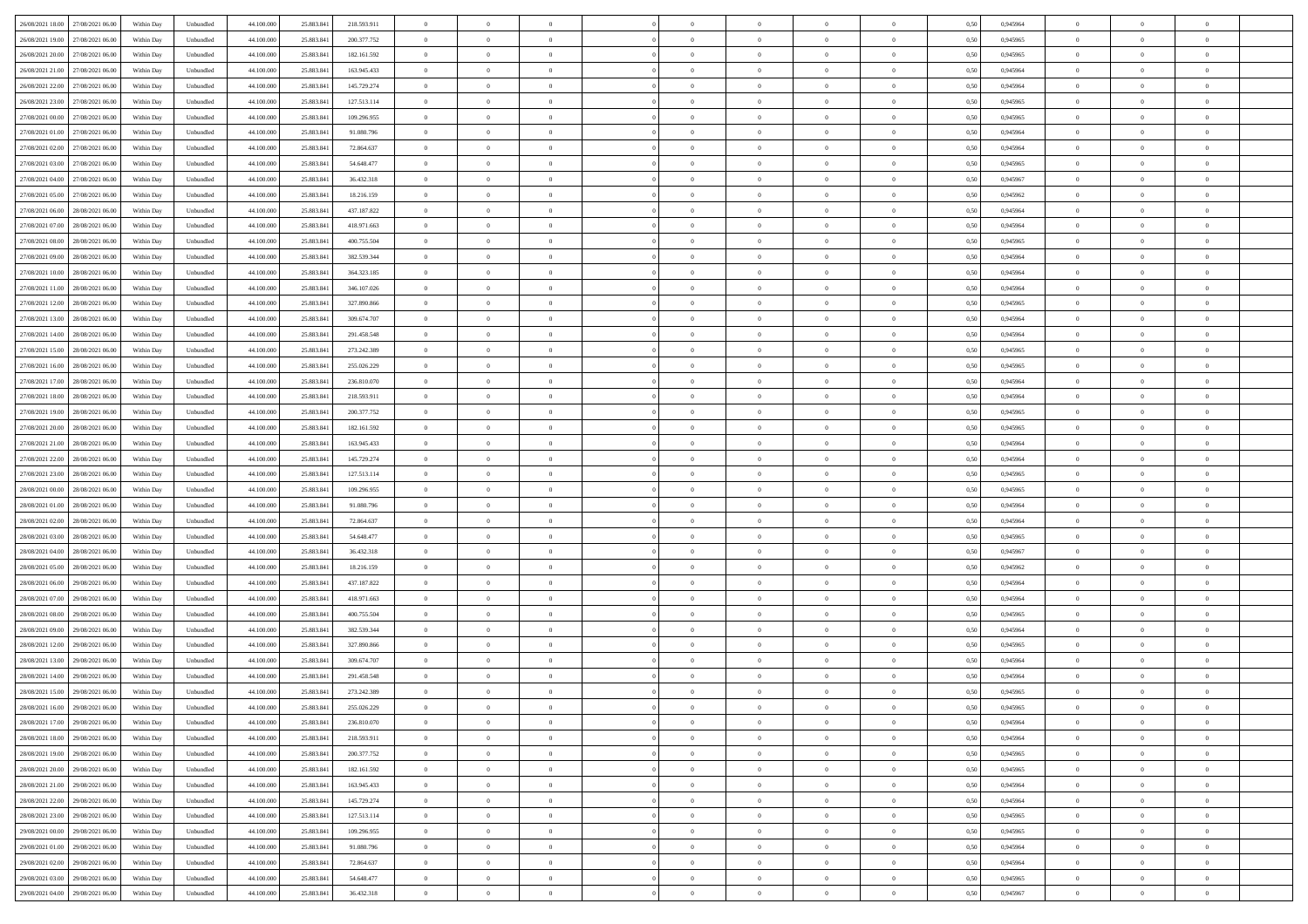| 29/08/2021 05:00 29/08/2021 06:00    | Within Day | Unbundled | 44.100.000 | 25.883.841 | 18.216.159  | $\overline{0}$ | $\Omega$       |                |                | $\theta$       |                |                | 0.50 | 0.945962 | $\overline{0}$ | $\Omega$       |                |  |
|--------------------------------------|------------|-----------|------------|------------|-------------|----------------|----------------|----------------|----------------|----------------|----------------|----------------|------|----------|----------------|----------------|----------------|--|
| 29/08/2021 06:00<br>30/08/2021 06:00 | Within Day | Unbundled | 44.100.000 | 25.883.841 | 437.187.822 | $\overline{0}$ | $\overline{0}$ | $\overline{0}$ | $\overline{0}$ | $\,$ 0 $\,$    | $\overline{0}$ | $\overline{0}$ | 0,50 | 0,945964 | $\overline{0}$ | $\overline{0}$ | $\mathbf{0}$   |  |
|                                      |            |           |            |            |             |                |                |                |                |                |                |                |      |          |                |                |                |  |
| 29/08/2021 07:00<br>30/08/2021 06:00 | Within Day | Unbundled | 44,100,000 | 25,883,84  | 418.971.663 | $\overline{0}$ | $\overline{0}$ | $\Omega$       | $\theta$       | $\overline{0}$ | $\overline{0}$ | $\theta$       | 0.50 | 0.945964 | $\overline{0}$ | $\overline{0}$ | $\theta$       |  |
| 29/08/2021 08:00<br>30/08/2021 06:00 | Within Day | Unbundled | 44 100 000 | 25 883 84  | 400 755 504 | $\overline{0}$ | $\overline{0}$ | $\mathbf{0}$   | $\theta$       | $\theta$       | $\overline{0}$ | $\overline{0}$ | 0.50 | 0.945965 | $\theta$       | $\theta$       | $\theta$       |  |
| 29/08/2021 09:00<br>30/08/2021 06:00 | Within Day | Unbundled | 44,100,00  | 25,883,84  | 382.539.344 | $\overline{0}$ | $\overline{0}$ | $\Omega$       | $\sqrt{2}$     | $\overline{0}$ | $\overline{0}$ | $\overline{0}$ | 0.50 | 0.945964 | $\overline{0}$ | $\overline{0}$ | $\theta$       |  |
| 29/08/2021 11:00<br>30/08/2021 06:00 | Within Day | Unbundled | 44.100.00  | 25.883.841 | 346.107.026 | $\overline{0}$ | $\overline{0}$ | $\overline{0}$ |                | $\overline{0}$ | $\theta$       | $\overline{0}$ | 0,50 | 0,945964 | $\mathbf{0}$   | $\overline{0}$ |                |  |
| 29/08/2021 12:00<br>30/08/2021 06:00 | Within Day | Unbundled | 44.100.000 | 25.883.841 | 327.890.866 | $\overline{0}$ | $\overline{0}$ | $\overline{0}$ |                | $\overline{0}$ | $\overline{0}$ | $\overline{0}$ | 0,50 | 0,945965 | $\theta$       | $\overline{0}$ |                |  |
| 29/08/2021 13:00<br>30/08/2021 06:00 | Within Day | Unbundled | 44 100 000 | 25 883 841 | 309.674.707 | $\Omega$       | $\Omega$       | $\sqrt{2}$     | $\sqrt{2}$     | $\theta$       | $\Omega$       | $\theta$       | 0.50 | 0.945964 | $\Omega$       | $\Omega$       | $\sqrt{ }$     |  |
| 29/08/2021 14:00<br>30/08/2021 06:00 | Within Day | Unbundled | 44,100,000 | 25,883,841 | 291.458.548 | $\overline{0}$ | $\overline{0}$ | $\overline{0}$ | $\overline{0}$ | $\mathbf{0}$   | $\overline{0}$ | $\overline{0}$ | 0.50 | 0.945964 | $\overline{0}$ | $\overline{0}$ | $\overline{0}$ |  |
|                                      |            |           |            |            |             |                |                |                |                |                |                |                |      |          |                |                |                |  |
| 29/08/2021 15:00<br>30/08/2021 06:00 | Within Day | Unbundled | 44,100,00  | 25,883,841 | 273.242.389 | $\overline{0}$ | $\overline{0}$ | $\Omega$       | $\Omega$       | $\,$ 0         | $\overline{0}$ | $\theta$       | 0.50 | 0.945965 | $\overline{0}$ | $\Omega$       | $\theta$       |  |
| 29/08/2021 16:00<br>30/08/2021 06:00 | Within Day | Unbundled | 44.100.000 | 25.883.841 | 255.026.229 | $\overline{0}$ | $\,$ 0 $\,$    | $\overline{0}$ | $\overline{0}$ | $\,$ 0 $\,$    | $\,$ 0 $\,$    | $\overline{0}$ | 0,50 | 0,945965 | $\overline{0}$ | $\overline{0}$ | $\overline{0}$ |  |
| 29/08/2021 17:00<br>30/08/2021 06:00 | Within Day | Unbundled | 44,100,000 | 25,883,841 | 236,810,070 | $\overline{0}$ | $\overline{0}$ | $\Omega$       | $\sqrt{2}$     | $\overline{0}$ | $\overline{0}$ | $\theta$       | 0.50 | 0.945964 | $\overline{0}$ | $\overline{0}$ | $\sqrt{2}$     |  |
| 29/08/2021 18:00<br>30/08/2021 06:00 | Within Day | Unbundled | 44 100 00  | 25 883 84  | 218 593 911 | $\overline{0}$ | $\theta$       | $\mathbf{0}$   | $\Omega$       | $\theta$       | $\Omega$       | $\mathbf{0}$   | 0.50 | 0.945964 | $\Omega$       | $\Omega$       | $\theta$       |  |
| 29/08/2021 19:00<br>30/08/2021 06:00 | Within Day | Unbundled | 44.100.000 | 25.883.841 | 200.377.752 | $\overline{0}$ | $\overline{0}$ | $\overline{0}$ | $\Omega$       | $\overline{0}$ | $\overline{0}$ | $\overline{0}$ | 0,50 | 0.945965 | $\overline{0}$ | $\overline{0}$ | $\theta$       |  |
| 29/08/2021 20:00<br>30/08/2021 06:00 | Within Day | Unbundled | 44.100.00  | 25.883.841 | 182.161.592 | $\overline{0}$ | $\overline{0}$ | $\overline{0}$ |                | $\theta$       | $\theta$       | $\overline{0}$ | 0,50 | 0,945965 | $\mathbf{0}$   | $\overline{0}$ |                |  |
| 29/08/2021 21:00<br>30/08/2021 06:00 | Within Day | Unbundled | 44.100.000 | 25.883.841 | 163.945.433 | $\overline{0}$ | $\bf{0}$       | $\overline{0}$ | $\overline{0}$ | $\overline{0}$ | $\,$ 0 $\,$    | $\overline{0}$ | 0,50 | 0,945964 | $\overline{0}$ | $\overline{0}$ |                |  |
|                                      |            |           |            |            |             |                |                |                |                |                |                |                |      |          |                |                |                |  |
| 29/08/2021 22:00<br>30/08/2021 06:00 | Within Day | Unbundled | 44 100 00  | 25 883 841 | 145 729 274 | $\Omega$       | $\theta$       | $\sqrt{2}$     | $\sqrt{2}$     | $\Omega$       | $\Omega$       | $\theta$       | 0.50 | 0.945964 | $\Omega$       | $\Omega$       | $\sqrt{ }$     |  |
| 29/08/2021 23:00<br>30/08/2021 06:00 | Within Day | Unbundled | 44,100,000 | 25,883,841 | 127.513.114 | $\overline{0}$ | $\overline{0}$ | $\overline{0}$ | $\overline{0}$ | $\bf{0}$       | $\overline{0}$ | $\overline{0}$ | 0.50 | 0.945965 | $\overline{0}$ | $\overline{0}$ | $\overline{0}$ |  |
| 30/08/2021 00:00<br>30/08/2021 06:00 | Within Day | Unbundled | 44.100.000 | 25.883.841 | 109.296.955 | $\overline{0}$ | $\overline{0}$ | $\Omega$       | $\overline{0}$ | $\,$ 0         | $\overline{0}$ | $\theta$       | 0,50 | 0.945965 | $\overline{0}$ | $\overline{0}$ | $\overline{0}$ |  |
| 30/08/2021 01:00<br>30/08/2021 06:00 | Within Day | Unbundled | 44.100.000 | 25.883.841 | 91.080.796  | $\overline{0}$ | $\overline{0}$ | $\overline{0}$ | $\overline{0}$ | $\,$ 0 $\,$    | $\overline{0}$ | $\overline{0}$ | 0,50 | 0,945964 | $\overline{0}$ | $\overline{0}$ | $\overline{0}$ |  |
| 30/08/2021 02:00<br>30/08/2021 06:00 | Within Day | Unbundled | 44 100 000 | 25 883 841 | 72.864.637  | $\Omega$       | $\overline{0}$ | $\sqrt{2}$     | $\sqrt{2}$     | $\Omega$       | $\Omega$       | $\theta$       | 0.50 | 0.945964 | $\Omega$       | $\Omega$       | $\sqrt{2}$     |  |
| 30/08/2021 03:00<br>30/08/2021 06:00 | Within Day | Unbundled | 44 100 00  | 25 883 84  | 54 648 477  | $\overline{0}$ | $\theta$       | $\mathbf{0}$   | $\Omega$       | $\theta$       | $\Omega$       | $\mathbf{0}$   | 0.50 | 0.945965 | $\theta$       | $\theta$       | $\theta$       |  |
| 30/08/2021 04:00<br>30/08/2021 06:00 | Within Day | Unbundled | 44.100.00  | 25.883.841 | 36.432.318  | $\overline{0}$ | $\overline{0}$ | $\overline{0}$ | $\theta$       | $\,$ 0         | $\overline{0}$ | $\overline{0}$ | 0,50 | 0,945967 | $\overline{0}$ | $\overline{0}$ | $\sqrt{2}$     |  |
|                                      |            |           |            |            |             |                |                |                |                |                |                |                |      |          |                |                |                |  |
| 30/08/2021 05:00<br>30/08/2021 06:00 | Within Day | Unbundled | 44.100.000 | 25.883.841 | 18.216.159  | $\overline{0}$ | $\overline{0}$ | $\overline{0}$ |                | $\overline{0}$ | $\theta$       | $\overline{0}$ | 0,50 | 0,945962 | $\theta$       | $\overline{0}$ |                |  |
| 30/08/2021 06:00<br>31/08/2021 06:00 | Within Day | Unbundled | 44.100.000 | 25.883.841 | 437.187.822 | $\overline{0}$ | $\overline{0}$ | $\Omega$       | $\Omega$       | $\overline{0}$ | $\overline{0}$ | $\theta$       | 0,50 | 0,945964 | $\overline{0}$ | $\Omega$       |                |  |
| 30/08/2021 07:00<br>31/08/2021 06:00 | Within Day | Unbundled | 44 100 000 | 25 883 841 | 418 971 663 | $\theta$       | $\theta$       | $\theta$       | $\sqrt{2}$     | $\Omega$       | $\Omega$       | $\theta$       | 0.50 | 0.945964 | $\Omega$       | $\Omega$       |                |  |
| 30/08/2021 08:00<br>31/08/2021 06:00 | Within Day | Unbundled | 44,100,000 | 25,883,841 | 400.755.504 | $\overline{0}$ | $\overline{0}$ | $\overline{0}$ | $\overline{0}$ | $\,$ 0 $\,$    | $\overline{0}$ | $\overline{0}$ | 0.50 | 0.945965 | $\overline{0}$ | $\overline{0}$ | $\overline{0}$ |  |
| 30/08/2021 09:00<br>31/08/2021 06:00 | Within Day | Unbundled | 44.100.000 | 25.883.841 | 382.539.344 | $\overline{0}$ | $\overline{0}$ | $\overline{0}$ | $\overline{0}$ | $\,$ 0         | $\overline{0}$ | $\overline{0}$ | 0,50 | 0,945964 | $\overline{0}$ | $\overline{0}$ | $\overline{0}$ |  |
| 30/08/2021 10:00<br>31/08/2021 06:00 | Within Day | Unbundled | 44.100.000 | 25.883.841 | 364.323.185 | $\overline{0}$ | $\overline{0}$ | $\overline{0}$ | $\overline{0}$ | $\,$ 0 $\,$    | $\overline{0}$ | $\overline{0}$ | 0,50 | 0,945964 | $\overline{0}$ | $\overline{0}$ | $\overline{0}$ |  |
| 30/08/2021 11:00<br>31/08/2021 06:00 | Within Day | Unbundled | 44 100 000 | 25 883 841 | 346 107 026 | $\Omega$       | $\Omega$       | $\theta$       | $\sqrt{2}$     | $\theta$       | $\Omega$       | $\theta$       | 0.50 | 0.945964 | $\Omega$       | $\Omega$       | $\sqrt{2}$     |  |
| 30/08/2021 12:00<br>31/08/2021 06:00 | Within Day | Unbundled | 44.100.00  | 25.883.841 | 327.890.866 | $\overline{0}$ | $\overline{0}$ | $\overline{0}$ | $\sqrt{2}$     | $\,$ 0         | $\overline{0}$ | $\overline{0}$ | 0,50 | 0,945965 | $\overline{0}$ | $\overline{0}$ | $\theta$       |  |
|                                      |            |           |            |            |             |                |                |                |                |                |                |                |      |          |                |                |                |  |
| 30/08/2021 13:00<br>31/08/2021 06:00 | Within Day | Unbundled | 44.100.00  | 25.883.841 | 309.674.707 | $\overline{0}$ | $\overline{0}$ | $\overline{0}$ | $\overline{0}$ | $\,$ 0         | $\overline{0}$ | $\,$ 0 $\,$    | 0,50 | 0,945964 | $\overline{0}$ | $\,$ 0 $\,$    | $\theta$       |  |
| 30/08/2021 14:00<br>31/08/2021 06:00 | Within Day | Unbundled | 44.100.000 | 25.883.841 | 291.458.548 | $\overline{0}$ | $\overline{0}$ | $\overline{0}$ |                | $\overline{0}$ | $\theta$       | $\overline{0}$ | 0,50 | 0,945964 | $\theta$       | $\overline{0}$ |                |  |
| 30/08/2021 15:00<br>31/08/2021 06:00 | Within Day | Unbundled | 44 100 000 | 25 883 841 | 273 242 389 | $\overline{0}$ | $\Omega$       | $\theta$       | $\Omega$       | $\theta$       | $\Omega$       | $\Omega$       | 0.50 | 0.945965 | $\Omega$       | $\Omega$       | $\theta$       |  |
| 30/08/2021 16:00<br>31/08/2021 06:00 | Within Dav | Unbundled | 44 100 000 | 25 883 841 | 255 026 229 | $\Omega$       | $\theta$       | $\theta$       | $\Omega$       | $\Omega$       | $\Omega$       | $\theta$       | 0.50 | 0.945965 | $\Omega$       | $\Omega$       |                |  |
| 30/08/2021 17:00<br>31/08/2021 06:00 | Within Day | Unbundled | 44.100.000 | 25,883,841 | 236,810,070 | $\overline{0}$ | $\overline{0}$ | $\overline{0}$ | $\overline{0}$ | $\,$ 0 $\,$    | $\overline{0}$ | $\overline{0}$ | 0,50 | 0.945964 | $\overline{0}$ | $\overline{0}$ | $\overline{0}$ |  |
| 30/08/2021 18:00<br>31/08/2021 06:00 | Within Day | Unbundled | 44.100.000 | 25.883.841 | 218.593.911 | $\overline{0}$ | $\overline{0}$ | $\overline{0}$ | $\overline{0}$ | $\overline{0}$ | $\overline{0}$ | $\overline{0}$ | 0,50 | 0,945964 | $\overline{0}$ | $\overline{0}$ | $\overline{0}$ |  |
| 30/08/2021 19:00<br>31/08/2021 06:00 | Within Day | Unbundled | 44.100.000 | 25.883.841 | 200.377.752 | $\overline{0}$ | $\overline{0}$ | $\Omega$       | $\Omega$       | $\overline{0}$ | $\overline{0}$ | $\theta$       | 0,50 | 0,945965 | $\overline{0}$ | $\Omega$       | $\theta$       |  |
| 30/08/2021 20:00<br>31/08/2021 06:00 | Within Day | Unbundled | 44 100 000 | 25 883 841 | 182.161.592 | $\Omega$       | $\theta$       | $\theta$       | $\sqrt{2}$     | $\theta$       | $\Omega$       | $\theta$       | 0.50 | 0.945965 | $\Omega$       | $\Omega$       | $\theta$       |  |
|                                      |            |           |            |            |             |                |                | $\overline{0}$ | $\overline{0}$ |                |                |                |      |          |                |                | $\overline{0}$ |  |
| 30/08/2021 21:00<br>31/08/2021 06:00 | Within Day | Unbundled | 44.100.00  | 25.883.841 | 163.945.433 | $\overline{0}$ | $\overline{0}$ |                |                | $\,$ 0         | $\overline{0}$ | $\overline{0}$ | 0,50 | 0,945964 | $\overline{0}$ | $\overline{0}$ |                |  |
| 30/08/2021 22:00<br>31/08/2021 06:00 | Within Day | Unbundled | 44.100.00  | 25.883.841 | 145.729.274 | $\overline{0}$ | $\bf{0}$       | $\overline{0}$ | $\overline{0}$ | $\,$ 0         | $\,$ 0 $\,$    | $\bf{0}$       | 0,50 | 0,945964 | $\overline{0}$ | $\bf{0}$       |                |  |
| 30/08/2021 23:00<br>31/08/2021 06:00 | Within Day | Unbundled | 44.100.000 | 25.883.841 | 127.513.114 | $\theta$       | $\theta$       | $\Omega$       |                | $\theta$       | $\theta$       | $\theta$       | 0,50 | 0,945965 | $\theta$       | $\Omega$       |                |  |
| 31/08/2021 00:00<br>31/08/2021 06:00 | Within Day | Unbundled | 44 100 000 | 25 883 841 | 109 296 955 | $\overline{0}$ | $\Omega$       | $\theta$       | $\Omega$       | $\theta$       | $\Omega$       | $\Omega$       | 0.50 | 0.945965 | $\Omega$       | $\Omega$       | $\theta$       |  |
| 31/08/2021 01:00<br>31/08/2021 06:00 | Within Dav | Unbundled | 44 100 000 | 25 883 841 | 91 080 796  | $\overline{0}$ | $\Omega$       | $\Omega$       | $\Omega$       | $\theta$       | $\Omega$       | $\theta$       | 0.50 | 0.945964 | $\Omega$       | $\Omega$       |                |  |
| 31/08/2021 02:00<br>31/08/2021 06:00 | Within Day | Unbundled | 44.100.000 | 25.883.841 | 72.864.637  | $\overline{0}$ | $\overline{0}$ | $\overline{0}$ | $\overline{0}$ | $\,$ 0 $\,$    | $\overline{0}$ | $\bf{0}$       | 0,50 | 0,945964 | $\overline{0}$ | $\overline{0}$ | $\bf{0}$       |  |
| 31/08/2021 03:00<br>31/08/2021 06:00 | Within Day | Unbundled | 44.100.000 | 25.883.841 | 54.648.477  | $\overline{0}$ | $\overline{0}$ | $\overline{0}$ | $\overline{0}$ | $\overline{0}$ | $\theta$       |                | 0,50 | 0,945965 | $\overline{0}$ | $\overline{0}$ |                |  |
| 31/08/2021 04:00<br>31/08/2021 06:00 | Within Day | Unbundled | 44.100.000 | 25.883.841 | 36.432.318  | $\overline{0}$ | $\overline{0}$ | $\Omega$       | $\Omega$       | $\overline{0}$ | $\Omega$       | $\theta$       | 0,50 | 0,945967 | $\overline{0}$ | $\Omega$       | $\theta$       |  |
| 31/08/2021 06:00 01/09/2021 06:00    | Within Day | Unbundled | 44.100.000 | 24.062.867 | 480.891.192 | $\Omega$       | $\theta$       |                | $\sqrt{2}$     | $\theta$       | $\theta$       |                | 0,50 | 0.945964 | $\Omega$       |                | $\theta$       |  |
|                                      |            |           |            |            |             |                |                | $\theta$       |                |                |                |                |      |          |                | $\Omega$       |                |  |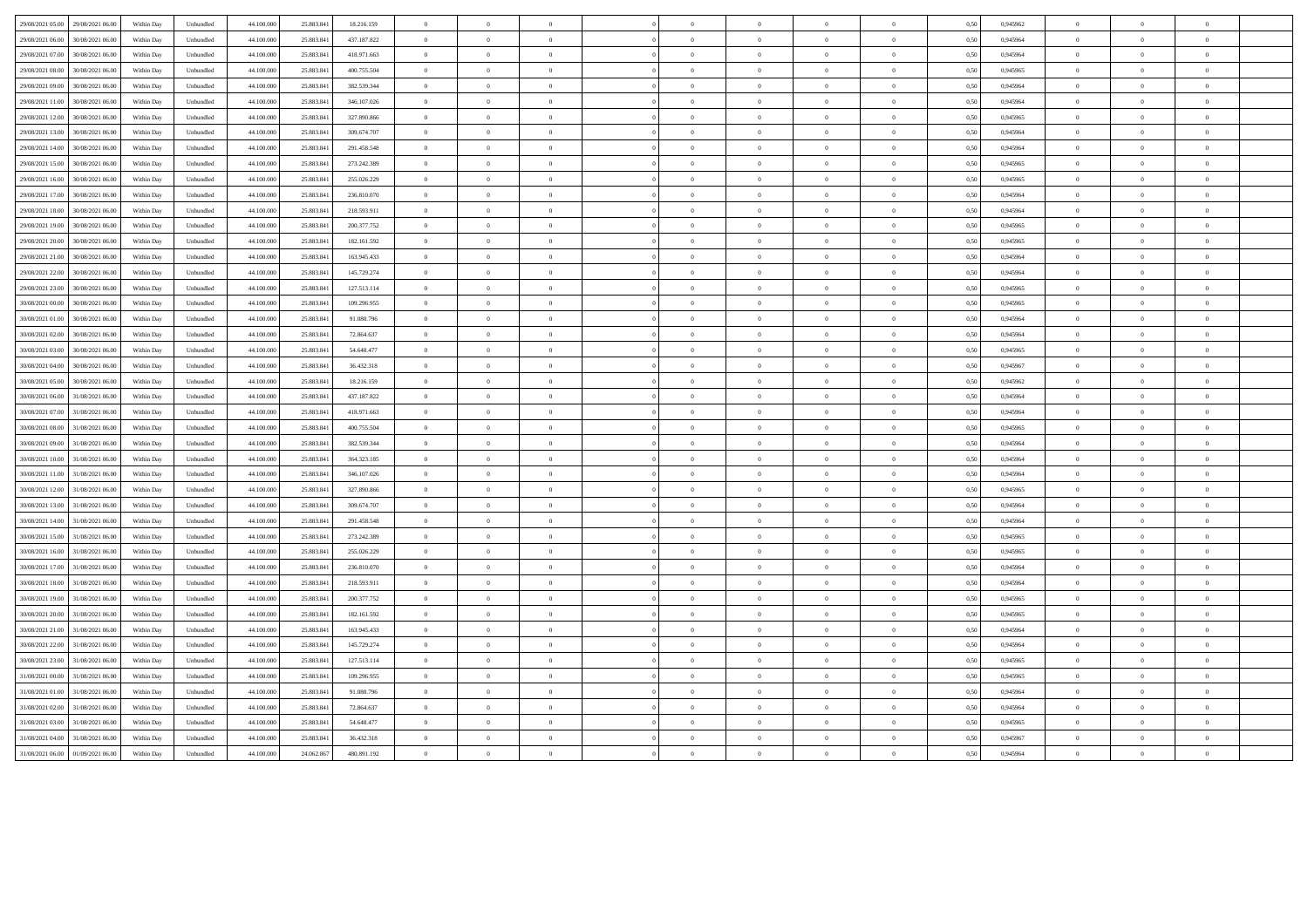## **SNAM RETE GAS**

**Transportation capacity at Entry Point interconnected with foreign pipelines**

**Update to 30/08/2021 of offered and assigned capacity in auction day-ahead and within-day**

**Thermal Year 2020/2021**

(Values in Ncm/day (0° C; 1,01325 bar) - 1 Scm=0,94794378 Ncm; Prices in c/Ncm)

**Entry Point**

**MELENDUGNO**

|                  | Timeframe        |                     |                                 |                             | Assigned                        | Offered capacity |                |                | Assigned capacity | Day-Ahead                                |                         | <b>Total Prices</b>              |                                  |                                           |                     |                         | <b>SRG Prices</b>         |                                  |                                              |             |
|------------------|------------------|---------------------|---------------------------------|-----------------------------|---------------------------------|------------------|----------------|----------------|-------------------|------------------------------------------|-------------------------|----------------------------------|----------------------------------|-------------------------------------------|---------------------|-------------------------|---------------------------|----------------------------------|----------------------------------------------|-------------|
| From             | To               | <b>Auction type</b> | <b>Offered</b><br>capacity type | Transportati<br>on capacity | capacity<br>(before<br>auction) | Firm             | Interruptible  | Firm           | Interruptible     | Interrupted<br>Capacity<br>Interruptible | Reserve price -<br>Firm | <b>Auction premium</b><br>- Firm | Reserve price -<br>Interruptible | <b>Auction premium</b><br>- Interruptible | <b>Split factor</b> | Reserve price -<br>Firm | Auction<br>premium - Firm | Reserve price -<br>Interruptible | <b>Auction</b><br>premium -<br>Interruptible | <b>Note</b> |
| 01/08/2021 06:00 | 02/08/2021 06:00 | Day Ahead           | Unbundled                       | 46.521.74                   | 18.587.026                      | 22.239.858       | 282.096        | 7.330.772      | $\Omega$          |                                          | $\theta$                | $\theta$                         | $\Omega$                         | $\Omega$                                  | 0,50                | 0,215213                | $\theta$                  | 0,215213                         | $\Omega$                                     |             |
| 01/08/2021 06:00 | 02/08/2021 06.00 | Day Ahead           | Bundled                         | 46.521.74                   | 18.587.026                      | 5.694.862        | $\theta$       | 2.363.944      | $\Omega$          |                                          | 139,322050              |                                  | $\Omega$                         | $\theta$                                  | 0,50                | 0,215213                | $\Omega$                  | 0,215213                         | $\Omega$                                     |             |
| 02/08/2021 06:00 | 03/08/2021 06:00 | Day Ahead           | Unbundled                       | 46.521.746                  | 18,587,026                      | 23,483,856       | 1.806,678      | 6.168.361      | $\overline{0}$    |                                          | $\Omega$                | $\theta$                         | $\Omega$                         | $\theta$                                  | 0,50                | 0,215213                | $\overline{0}$            | 0,215213                         | $\theta$                                     |             |
| 02/08/2021 06:00 | 03/08/2021 06:00 | Day Ahead           | Bundled                         | 46.521.746                  | 18.587.026                      | 4.450.864        | $\overline{0}$ | $\overline{0}$ | $\theta$          |                                          | $\theta$                | $\overline{0}$                   | $\overline{0}$                   | $\,0\,$                                   | 0,50                | 0,215213                | $\overline{0}$            | 0,215213                         | $\overline{0}$                               |             |
| 03/08/2021 06:00 | 04/08/2021 06.00 | Day Ahead           | Bundled                         | 46.521.74                   | 18.587.026                      | 4.450.864        | $\overline{0}$ | $\overline{0}$ | $\theta$          |                                          | $\theta$                | $\theta$                         | $\overline{0}$                   | $\mathbf{0}$                              | 0,50                | 0,215213                | $\overline{0}$            | 0,215213                         | $\Omega$                                     |             |
| 03/08/2021 06:00 | 04/08/2021 06.00 | Day Ahead           | Unbundled                       | 46.521.74                   | 18.587.026                      | 23.483.856       | 1.806.678      | 6.275.844      | $\Omega$          |                                          | $\theta$                | $\mathbf{a}$                     | $\theta$                         | $\mathbf{0}$                              | 0,50                | 0,215213                | $\theta$                  | 0,215213                         | $\Omega$                                     |             |
| 04/08/2021 06:00 | 05/08/2021 06:00 | Day Ahead           | Unbundled                       | 46.521.746                  | 18.587.026                      | 23.483.856       | 1.806.678      | 6.319.294      | $\theta$          |                                          | $\theta$                | $\theta$                         | $\overline{0}$                   | $\mathbf{0}$                              | 0,50                | 0,215213                | $\overline{0}$            | 0,215213                         | $\bf{0}$                                     |             |
| 04/08/2021 06:00 | 05/08/2021 06:00 | Day Ahead           | <b>Bundled</b>                  | 46.521.746                  | 18.587.026                      | 4.450.864        | $\Omega$       | $\Omega$       | $\Omega$          |                                          | $\theta$                |                                  | $\Omega$                         | $\Omega$                                  | 0.50                | 0,215213                | $\Omega$                  | 0.215213                         | $\Omega$                                     |             |
| 05/08/2021 06:00 | 06/08/2021 06:00 | Day Ahead           | Bundled                         | 46.521.74                   | 18.587.026                      | 4.450.864        | $\overline{0}$ | $\Omega$       | $\theta$          |                                          | $\theta$                | $\theta$                         | $\theta$                         | $\theta$                                  | 0,50                | 0,215213                | $\overline{0}$            | 0,215213                         | $\Omega$                                     |             |
| 05/08/2021 06:00 | 06/08/2021 06:00 | Day Ahead           | Unbundled                       | 46.521.746                  | 18.587.026                      | 23.483.856       | 1.777.802      | 6.328.442      | $\theta$          |                                          | $\theta$                | $\theta$                         | $\overline{0}$                   | $\mathbf{0}$                              | 0,50                | 0,215213                | $\overline{0}$            | 0,215213                         | $\bf{0}$                                     |             |
| 06/08/2021 06:00 | 07/08/2021 06:00 | Day Ahead           | Unbundled                       | 46.521.746                  | 18.587.026                      | 23,483,856       | 1.777.802      | 6.328.442      | $\Omega$          |                                          | $\Omega$                | $\theta$                         | $\overline{0}$                   | $\overline{0}$                            | 0.50                | 0,215213                | $\overline{0}$            | 0,215213                         | $\Omega$                                     |             |
| 06/08/2021 06.0  | 07/08/2021 06.0  | Day Ahead           | Bundled                         | 46.521.74                   | 18.587.026                      | 4.450.864        | $\overline{0}$ | $\overline{0}$ | $\theta$          |                                          | $\theta$                | $\theta$                         | $\theta$                         | $\mathbf{0}$                              | 0,50                | 0,215213                | $\overline{0}$            | 0,215213                         | $\bf{0}$                                     |             |
| 07/08/2021 06:00 | 08/08/2021 06:00 | Day Ahead           | Unbundled                       | 46.521.746                  | 18,587,026                      | 23,483,856       | 253.221        | 6.328.442      | $\Omega$          |                                          | $\theta$                | $\theta$                         | $\Omega$                         | $\theta$                                  | 0,50                | 0,215213                | $\theta$                  | 0,215213                         | $\theta$                                     |             |
| 07/08/2021 06:00 | 08/08/2021 06:00 | Day Ahead           | <b>Bundled</b>                  | 46.521.746                  | 18,587,026                      | 4.450.864        | $\overline{0}$ | $^{\circ}$     | $\Omega$          |                                          | $\theta$                | $\theta$                         | $\theta$                         | $\theta$                                  | 0,50                | 0,215213                | $\theta$                  | 0,215213                         | $\theta$                                     |             |
| 08/08/2021 06:00 | 09/08/2021 06.0  | Day Ahead           | Bundled                         | 46.521.74                   | 18,587,026                      | 4.450.864        | $\overline{0}$ | $\theta$       | $\theta$          |                                          | $\theta$                | $\theta$                         | $\theta$                         | $\mathbf{0}$                              | 0.50                | 0,215213                | $\overline{0}$            | 0,215213                         | $\bf{0}$                                     |             |
| 08/08/2021 06:00 | 09/08/2021 06:00 | Day Ahead           | Unbundled                       | 46.521.746                  | 18.587.026                      | 23.483.856       | 253.221        | 6.328.442      | $\overline{0}$    |                                          | $\theta$                | $\theta$                         | $\overline{0}$                   | $\,$ 0                                    | 0,50                | 0,215213                | $\,$ 0 $\,$               | 0,215213                         | $\bf{0}$                                     |             |
| 09/08/2021 06:00 | 10/08/2021 06:00 | Day Ahead           | Bundled                         | 46.521.746                  | 18.587.026                      | 5.402.633        | $\overline{0}$ | $\overline{0}$ | $\overline{0}$    |                                          | $\overline{0}$          | $\theta$                         | $\bf{0}$                         | $\,$ 0                                    | 0,50                | 0,215213                | $\overline{0}$            | 0,215213                         | $\overline{0}$                               |             |
| 09/08/2021 06:00 | 10/08/2021 06.0  | Day Ahead           | Unbundled                       | 46.521.74                   | 18.587.026                      | 22.532.087       | 253.221        | 6.328.442      | $\Omega$          |                                          | $\Omega$                |                                  | $\Omega$                         | $\Omega$                                  | 0,50                | 0,215213                | $\overline{0}$            | 0,215213                         | $\theta$                                     |             |
| 10/08/2021 06:00 | 1/08/2021 06:00  | Day Ahead           | Bundled                         | 46.521.74                   | 18.587.026                      | 5.402.633        | $\overline{0}$ | $\overline{0}$ | $\Omega$          |                                          | $\Omega$                | $\theta$                         | $\overline{0}$                   | $\theta$                                  | 0.50                | 0,215213                | $\overline{0}$            | 0,215213                         | $\Omega$                                     |             |
| 10/08/2021 06:00 | 11/08/2021 06:00 | Day Ahead           | Unbundled                       | 46.521.746                  | 18.587.026                      | 22.532.087       | 253.221        | 6.275.844      | $\theta$          |                                          | $\theta$                | $\theta$                         | $\overline{0}$                   | $\Omega$                                  | 0,50                | 0,215213                | $\overline{0}$            | 0,215213                         | $\Omega$                                     |             |
| 11/08/2021 06:00 | 12/08/2021 06:00 | Day Ahead           | Unbundled                       | 46.521.746                  | 18.587.026                      | 22.532.087       | 253.221        | 6.637.169      | $\theta$          |                                          | $\Omega$                |                                  | $\overline{0}$                   | $\mathbf{0}$                              | 0.50                | 0.215213                | $\overline{0}$            | 0.215213                         | $\Omega$                                     |             |
| 11/08/2021 06.00 | 12/08/2021 06:00 | Day Ahead           | Bundled                         | 46.521.74                   | 18.587.026                      | 5.402.633        | $\overline{0}$ | $\overline{0}$ | $\overline{0}$    |                                          | $\theta$                | $\mathbf{a}$                     | $\overline{0}$                   | $\overline{0}$                            | 0,50                | 0,215213                | $\,$ 0 $\,$               | 0,215213                         | $\overline{0}$                               |             |
| 12/08/2021 06:00 | 13/08/2021 06.0  | Day Ahead           | Unbundled                       | 46.521.74                   | 18.587.026                      | 22.532.087       | 253.221        | 6.328.442      | $\theta$          |                                          | $\theta$                | $\theta$                         | $\overline{0}$                   | $\mathbf{0}$                              | 0,50                | 0,215213                | $\overline{0}$            | 0,215213                         | $\bf{0}$                                     |             |
| 12/08/2021 06:00 | 13/08/2021 06:00 | Day Ahead           | <b>Bundled</b>                  | 46.521.746                  | 18,587,026                      | 5.402.633        | $\overline{0}$ | $\theta$       | $\theta$          |                                          | $\theta$                | $\theta$                         | $\theta$                         | $\theta$                                  | 0,50                | 0,215213                | $\overline{0}$            | 0,215213                         | $\Omega$                                     |             |
| 13/08/2021 06.0  | 14/08/2021 06.0  | Day Ahead           | Unbundled                       | 46.521.74                   | 18.587.026                      | 22.532.087       | 253.221        | 4.844.262      | $\theta$          |                                          | $\theta$                | $\theta$                         | $\Omega$                         | $\mathbf{0}$                              | 0,50                | 0,215213                | $\overline{0}$            | 0,215213                         | $\Omega$                                     |             |
| 13/08/2021 06:00 | 14/08/2021 06:00 | Day Ahead           | Bundled                         | 46.521.74                   | 18.587.026                      | 5.402.633        | $\theta$       | $\Omega$       | $\theta$          |                                          | $\theta$                | $\theta$                         | $\Omega$                         | $\theta$                                  | 0,50                | 0,215213                | $\overline{0}$            | 0,215213                         | $\theta$                                     |             |
| 14/08/2021 06:00 | 15/08/2021 06:00 | Day Ahead           | Bundled                         | 46.521.74                   | 18.587.026                      | 5.402.633        | $\overline{0}$ | $\Omega$       | $\theta$          |                                          | $\theta$                | $\theta$                         | $\overline{0}$                   | $\theta$                                  | 0.50                | 0,215213                | $\overline{0}$            | 0.215213                         | $\Omega$                                     |             |
| 14/08/2021 06.00 | 15/08/2021 06.0  | Day Ahead           | Unbundled                       | 46.521.74                   | 18.587.026                      | 22.532.087       | 253.221        | 3.092.518      | $\theta$          |                                          | $\theta$                | $\theta$                         | $\theta$                         | $\mathbf{0}$                              | 0,50                | 0,215213                | $\mathbf{0}$              | 0,215213                         | $\bf{0}$                                     |             |
| 15/08/2021 06:00 | 16/08/2021 06:00 | Day Ahead           | Unbundled                       | 46.521.746                  | 18.587.026                      | 22.532.087       | 253.221        | 3.092.518      | $\theta$          |                                          | $\Omega$                | $\theta$                         | $\overline{0}$                   | $\mathbf{0}$                              | 0,50                | 0,215213                | $\overline{0}$            | 0,215213                         | $\Omega$                                     |             |
| 15/08/2021 06:00 | 16/08/2021 06:00 | Day Ahead           | Bundled                         | 46.521.746                  | 18.587.026                      | 5.402.633        | $\overline{0}$ | $\Omega$       | $\Omega$          |                                          | $\Omega$                | $\theta$                         | $\overline{0}$                   | $\overline{0}$                            | 0,50                | 0,215213                | $\overline{0}$            | 0,215213                         | $\Omega$                                     |             |
| 16/08/2021 06:00 | 17/08/2021 06:00 | Day Ahead           | Bundled                         | 46.521.74                   | 18.587.026                      | 5.349.828        | $\overline{0}$ | $\Omega$       | $\Omega$          |                                          | $\Omega$                | $\theta$                         | $\theta$                         | $\theta$                                  | 0,50                | 0,215213                | $\overline{0}$            | 0,215213                         | $\Omega$                                     |             |
| 16/08/2021 06:00 | 17/08/2021 06:00 | Day Ahead           | Unbundled                       | 46.521.746                  | 18.587.026                      | 22.584.892       | 253.221        | 4.471.501      | $\theta$          |                                          | $\theta$                | $\theta$                         | $\overline{0}$                   | $\mathbf{0}$                              | 0.50                | 0,215213                | $\overline{0}$            | 0.215213                         | $\bf{0}$                                     |             |
| 17/08/2021 06:00 | 18/08/2021 06:00 | Day Ahead           | Unbundled                       | 46.521.74                   | 18.587.026                      | 22.584.892       | 253.221        | 4.517.239      | $\theta$          |                                          | $\theta$                | $\theta$                         | $\overline{0}$                   | $\mathbf{0}$                              | 0,50                | 0,215213                | $\overline{0}$            | 0,215213                         | $\bf{0}$                                     |             |
| 17/08/2021 06.00 | 18/08/2021 06:00 | Day Ahead           | Bundled                         | 46.521.74                   | 18.587.026                      | 5.349.828        | $\overline{0}$ | $\Omega$       | $\Omega$          |                                          | $\Omega$                |                                  | $\Omega$                         | $\theta$                                  | 0,50                | 0,215213                | $\Omega$                  | 0,215213                         | $\theta$                                     |             |
| 18/08/2021 06:00 | 19/08/2021 06:00 | Day Ahead           | Unbundled                       | 46.521.746                  | 18.587.026                      | 22.584.892       | 253.221        | 6.273.557      | $\theta$          |                                          | $\theta$                | $\theta$                         | $\overline{0}$                   | $\overline{0}$                            | 0,50                | 0,215213                | $\,$ 0 $\,$               | 0,215213                         | $\bf{0}$                                     |             |
| 18/08/2021 06:00 | 19/08/2021 06.0  | Day Ahead           | Bundled                         | 46.521.746                  | 18.587.026                      | 5.349.828        | $\overline{0}$ | $\theta$       | $\theta$          |                                          | $\theta$                | $\theta$                         | $\overline{0}$                   | $\mathbf{0}$                              | 0,50                | 0,215213                | $\overline{0}$            | 0,215213                         | $\bf{0}$                                     |             |
| 19/08/2021 06:00 | 20/08/2021 06:00 | Day Ahead           | <b>Bundled</b>                  | 46.521.746                  | 18.587.026                      | 5.349.828        | $\Omega$       |                |                   |                                          | $\Omega$                |                                  | $\Omega$                         | $\Omega$                                  | 0,50                | 0.215213                | $\Omega$                  | 0.215213                         | $\Omega$                                     |             |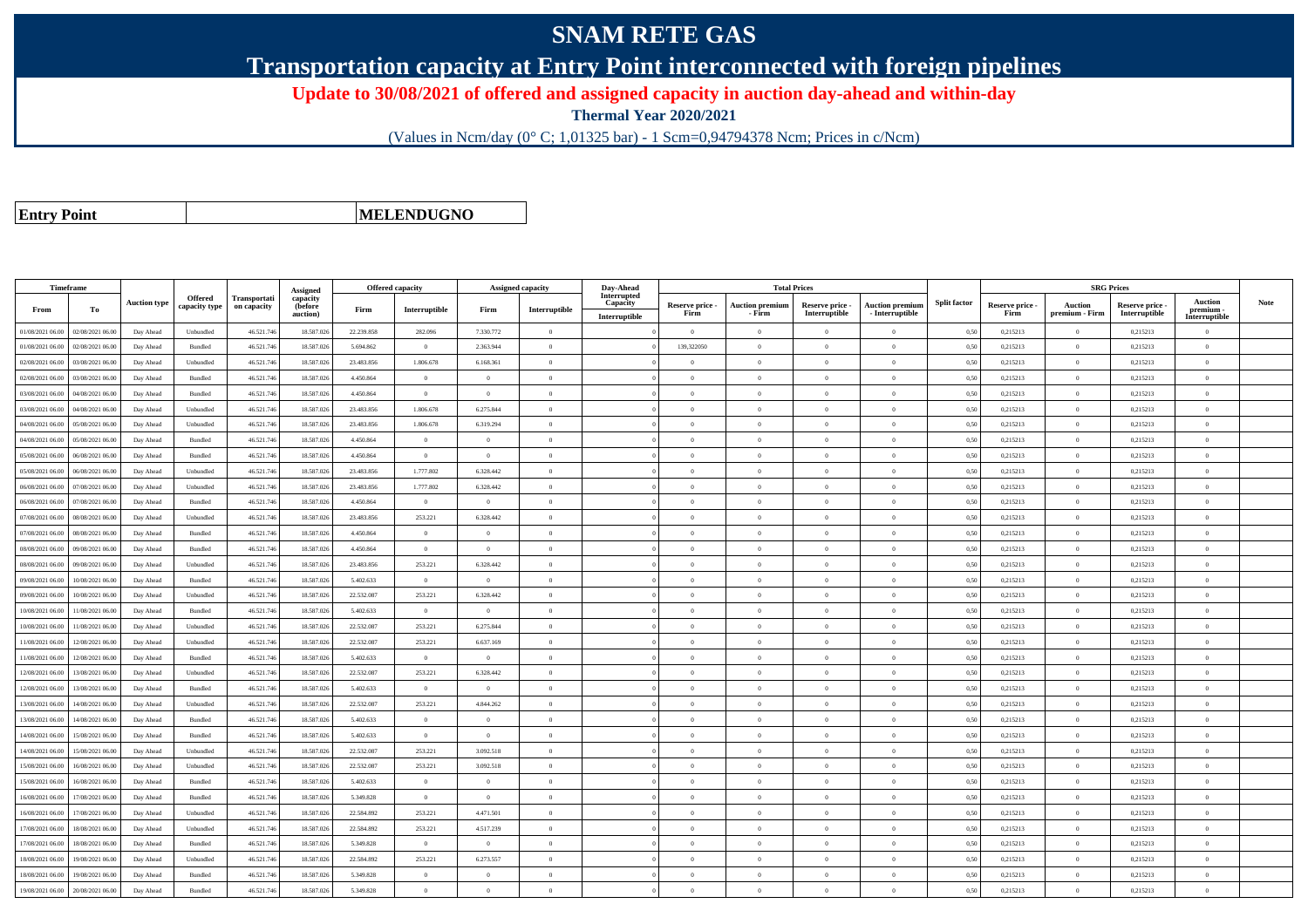| 19/08/2021 06:00 20/08/2021 06:00              | Day Ahead  | Unbundled                   | 46.521.74  | 18.587.026 | 22.584.892  | 253.221        | 6.273.557      |                | $\overline{0}$ | $\theta$       |                | $\theta$       | 0,50 | 0,215213 | $\theta$       | 0,215213       | $\overline{0}$ |  |
|------------------------------------------------|------------|-----------------------------|------------|------------|-------------|----------------|----------------|----------------|----------------|----------------|----------------|----------------|------|----------|----------------|----------------|----------------|--|
| 20/08/2021 06:00<br>21/08/2021 06:00           | Day Ahead  | Unbundled                   | 46.521.74  | 18.587.02  | 22.584.892  | 253.221        | 6.273.557      | $\overline{0}$ | $\overline{0}$ | $\theta$       | $\overline{0}$ | $\bf{0}$       | 0,50 | 0,215213 | $\,$ 0 $\,$    | 0,215213       | $\overline{0}$ |  |
| 20/08/2021 06:00<br>21/08/2021 06:00           | Day Ahead  | Bundled                     | 46.521.746 | 18,587,026 | 5.349.828   | $\overline{0}$ | $\overline{0}$ | $\overline{0}$ | $\bf{0}$       | $\bf{0}$       | $\overline{0}$ | $\bf{0}$       | 0.50 | 0,215213 | $\bf{0}$       | 0,215213       | $\overline{0}$ |  |
| 21/08/2021 06:00<br>22/08/2021 06:00           | Day Ahead  | Unbundled                   | 46.521.74  | 18.587.026 | 22.584.892  | 253.221        | 6.273.557      | $\overline{0}$ | $\theta$       | $\theta$       | $\overline{0}$ | $\overline{0}$ | 0,50 | 0,215213 | $\,$ 0 $\,$    | 0,215213       | $\overline{0}$ |  |
| 21/08/2021 06:00<br>22/08/2021 06:00           | Day Ahead  | Bundled                     | 46.521.74  | 18.587.02  | 5.349.828   | $\bf{0}$       | $\theta$       | $\overline{0}$ | $\overline{0}$ | $\theta$       | $\overline{0}$ | $\bf{0}$       | 0,50 | 0,215213 | $\,$ 0 $\,$    | 0,215213       | $\overline{0}$ |  |
| 22/08/2021 06:00<br>23/08/2021 06:00           | Day Ahead  | Bundled                     | 46.521.74  | 18.587.026 | 5.349.828   | $\overline{0}$ | $\overline{0}$ | $\Omega$       | $\overline{0}$ | $\overline{0}$ | $\theta$       | $\bf{0}$       | 0.50 | 0.215213 | $\bf{0}$       | 0,215213       | $\overline{0}$ |  |
| 23/08/2021 06:00<br>22/08/2021 06:00           | Day Ahead  | Unbundled                   | 46.521.74  | 18.587.026 | 22.584.892  | 253.221        | 6.273.557      | $\overline{0}$ | $\overline{0}$ | $\overline{0}$ | $\overline{0}$ | $\overline{0}$ | 0,50 | 0,215213 | $\,$ 0 $\,$    | 0,215213       | $\overline{0}$ |  |
|                                                |            |                             |            |            |             |                |                | $\overline{0}$ | $\overline{0}$ | $\theta$       | $\overline{0}$ |                |      |          | $\,$ 0 $\,$    |                | $\overline{0}$ |  |
| 23/08/2021 06:00<br>24/08/2021 06.00           | Day Ahead  | Unbundled                   | 46.521.74  | 18.587.02  | 23.221.198  | 253.221        | 6.273.557      |                |                |                |                | $\bf{0}$       | 0,50 | 0,215213 |                | 0,215213       |                |  |
| 23/08/2021 06:00<br>24/08/2021 06:00           | Day Ahead  | Bundled                     | 46.521.74  | 18.587.026 | 4.713.522   | $\overline{0}$ | $\overline{0}$ | $\overline{0}$ | $\bf{0}$       | $\overline{0}$ | $\overline{0}$ | $\bf{0}$       | 0.50 | 0.215213 | $\bf{0}$       | 0.215213       | $\overline{0}$ |  |
| 24/08/2021 06:00<br>25/08/2021 06:00           | Day Ahead  | Unbundled                   | 46.521.746 | 18.587.026 | 23.221.198  | 253.221        | 6.273.557      | $\overline{0}$ | $\theta$       | $\theta$       | $\overline{0}$ | $\bf{0}$       | 0,50 | 0,215213 | $\bf{0}$       | 0,215213       | $\overline{0}$ |  |
| 24/08/2021 06:00<br>25/08/2021 06.00           | Day Ahead  | Bundled                     | 46.521.74  | 18.587.026 | 4.713.522   | $\bf{0}$       | $\bf{0}$       | $\bf{0}$       | $\overline{0}$ | $\theta$       | $\overline{0}$ | $\bf{0}$       | 0,50 | 0,215213 | $\,$ 0 $\,$    | 0,215213       | $\overline{0}$ |  |
| 25/08/2021 06:00<br>26/08/2021 06:00           | Day Ahead  | Bundled                     | 46.521.74  | 18,587,026 | 4.713.522   | $\overline{0}$ | 1.387.450      | $\overline{0}$ | 139,322050     | $\overline{0}$ | $\overline{0}$ | $\bf{0}$       | 0.50 | 0,215213 | $\overline{0}$ | 0,215213       | $\overline{0}$ |  |
| 25/08/2021 06:00<br>26/08/2021 06:00           | Day Ahead  | Unbundled                   | 46.521.74  | 18.587.026 | 23.221.198  | 253.221        | 7.330.772      | $\overline{0}$ | $\overline{0}$ | $\theta$       | $\overline{0}$ | $\overline{0}$ | 0,50 | 0,215213 | $\,$ 0 $\,$    | 0,215213       | $\overline{0}$ |  |
| 26/08/2021 06:00<br>27/08/2021 06:00           | Day Ahead  | Unbundled                   | 46.521.74  | 18.587.02  | 23.221.198  | 253.221        | 7.330.772      | $\bf{0}$       | $\overline{0}$ | $\theta$       | $\overline{0}$ | $\bf{0}$       | 0,50 | 0,215213 | $\,$ 0 $\,$    | 0,215213       | $\overline{0}$ |  |
| 26/08/2021 06:00<br>27/08/2021 06:00           | Day Ahead  | Bundled                     | 46.521.74  | 18.587.026 | 4.713.522   | $\overline{0}$ | 1.387.450      | $\overline{0}$ | 139,322050     | $\theta$       | $\theta$       | $\bf{0}$       | 0.50 | 0.215213 | $\bf{0}$       | 0,215213       | $\overline{0}$ |  |
| 27/08/2021 06:00<br>28/08/2021 06:00           | Day Ahead  | Unbundled                   | 46.521.74  | 18.587.026 | 23.221.198  | 253.221        | 7.330.772      | $\overline{0}$ | $\overline{0}$ | $\theta$       | $\overline{0}$ | $\bf{0}$       | 0,50 | 0,215213 | $\bf{0}$       | 0,215213       | $\overline{0}$ |  |
| 27/08/2021 06:00<br>28/08/2021 06:00           | Day Ahead  | Bundled                     | 46.521.74  | 18.587.02  | 4.713.522   | $\bf{0}$       | 1.387.450      | $\overline{0}$ | 139,322050     | $\theta$       | $\overline{0}$ | $\bf{0}$       | 0,50 | 0,215213 | $\,$ 0 $\,$    | 0,215213       | $\overline{0}$ |  |
| 28/08/2021 06:00<br>29/08/2021 06:00           | Day Ahead  | Unbundled                   | 46.521.74  | 18.587.02  | 23.221.198  | 1.161.276      | 7.330.772      | $\overline{0}$ | $\overline{0}$ | $\overline{0}$ | $\overline{0}$ | $\bf{0}$       | 0.50 | 0.215213 | $\bf{0}$       | 0.215213       | $\overline{0}$ |  |
| 28/08/2021 06:00<br>29/08/2021 06:00           | Day Ahead  | Bundled                     | 46.521.74  | 18.587.026 | 4.713.522   | $\overline{0}$ | 1.387.450      | $\overline{0}$ | 139,322050     | $\overline{0}$ | $\overline{0}$ | $\bf{0}$       | 0,50 | 0,215213 | $\,$ 0 $\,$    | 0,215213       | $\overline{0}$ |  |
|                                                |            |                             |            |            |             |                |                |                |                |                |                |                |      |          |                |                |                |  |
| 29/08/2021 06:00<br>30/08/2021 06:00           | Day Ahead  | Bundled                     | 46.521.74  | 18.587.026 | 4.713.522   | $\bf{0}$       | 1.387.450      | $\bf{0}$       | 139,322050     | $\overline{0}$ | $\overline{0}$ | $\bf{0}$       | 0,50 | 0,215213 | $\,$ 0 $\,$    | 0,215213       | $\overline{0}$ |  |
| 29/08/2021 06:00<br>30/08/2021 06:00           | Day Ahead  | Unbundled                   | 46.521.74  | 18,587,026 | 23.221.198  | 863,053        | 7.330.772      | $\overline{0}$ | $\overline{0}$ | $\overline{0}$ | $\overline{0}$ | $\bf{0}$       | 0.50 | 0,215213 | $\overline{0}$ | 0,215213       | $\overline{0}$ |  |
| 30/08/2021 06:00<br>31/08/2021 06:00           | Day Ahead  | Unbundled                   | 46.521.74  | 18.587.026 | 23.599.041  | 253.221        | 7.330.772      | $\overline{0}$ | $\theta$       | $\theta$       | $\overline{0}$ | $\bf{0}$       | 0.5  | 0,215213 | $\,$ 0 $\,$    | 0,215213       | $\overline{0}$ |  |
| 30/08/2021 06:00<br>31/08/2021 06:00           | Day Ahead  | Bundled                     | 46.521.74  | 18.587.02  | 4.335.679   | $\bf{0}$       | 1.387.450      | $\bf{0}$       | 139,322050     | $\theta$       | $\overline{0}$ | $\bf{0}$       | 0,50 | 0,215213 | $\,$ 0 $\,$    | 0,215213       | $\overline{0}$ |  |
| 31/08/2021 06:00<br>01/09/2021 06:00           | Day Ahead  | Unbundled                   | 46.521.74  | 18.587.02  | 23.599.041  | $\overline{0}$ | 6.797.250      | $\overline{0}$ | $\overline{0}$ | $\overline{0}$ | $\Omega$       | $\bf{0}$       | 0.50 | 0.215213 | $\bf{0}$       | 0.215213       | $\overline{0}$ |  |
| 31/08/2021 06:00<br>01/09/2021 06:00           | Day Ahead  | Bundled                     | 46.521.74  | 18.587.026 | 4.335.679   | $\overline{0}$ | $\overline{0}$ | $\overline{0}$ | $\overline{0}$ | $\theta$       | $\overline{0}$ | $\overline{0}$ | 0,50 | 0,215213 | $\theta$       | 0,215213       | $\overline{0}$ |  |
| 01/08/2021 06:00<br>02/08/2021 06.00           | Within Day | Unbundled                   | 46.521.74  | 28.281.743 | 437.760.078 | $\bf{0}$       | $\theta$       | $\bf{0}$       | $\overline{0}$ | $\theta$       | $\overline{0}$ | $\bf{0}$       | 0,50 | 0,896721 | $\,$ 0 $\,$    | $\overline{0}$ | $\overline{0}$ |  |
| 01/08/2021 07:00<br>02/08/2021 06:00           | Within Day | Unbundled                   | 46.521.74  | 28.281.743 | 419.520.074 | $\overline{0}$ | $\bf{0}$       | $\overline{0}$ | $\bf{0}$       | $\overline{0}$ | $\overline{0}$ | $\bf{0}$       | 0.50 | 0.896721 | $\bf{0}$       | $\overline{0}$ | $\overline{0}$ |  |
| 01/08/2021 08:00<br>02/08/2021 06:00           | Within Day | Unbundled                   | 46.521.74  | 28.281.743 | 401.280.071 | $\overline{0}$ | $\overline{0}$ | $\overline{0}$ | $\overline{0}$ | $\overline{0}$ | $\overline{0}$ | $\bf{0}$       | 0,50 | 0,896721 | $\theta$       | $\theta$       | $\overline{0}$ |  |
| 01/08/2021 09:00<br>02/08/2021 06.00           | Within Day | Unbundled                   | 46.521.74  | 28.281.74  | 383.040.068 | $\bf{0}$       | $\overline{0}$ | $\bf{0}$       | $\bf{0}$       | $\overline{0}$ | $\overline{0}$ | $\bf{0}$       | 0,50 | 0,896721 | $\,$ 0 $\,$    | $\bf{0}$       | $\overline{0}$ |  |
| 01/08/2021 11:00<br>02/08/2021 06:00           | Within Day | Unbundled                   | 46.521.74  | 28.281.743 | 346,560,061 | $\overline{0}$ | $\overline{0}$ | $\overline{0}$ | $\bf{0}$       | $\bf{0}$       | $\overline{0}$ | $\bf{0}$       | 0.50 | 0.896721 | $\bf{0}$       | $\overline{0}$ | $\bf{0}$       |  |
| 01/08/2021 12:00<br>02/08/2021 06:00           | Within Day | Unbundled                   | 46.521.74  | 28.281.743 | 328,320,058 | $\overline{0}$ | $\overline{0}$ | $\overline{0}$ | $\overline{0}$ | $\overline{0}$ | $\overline{0}$ | $\bf{0}$       | 0.5( | 0,896721 | $\theta$       | $\theta$       | $\overline{0}$ |  |
| 01/08/2021 13:00<br>02/08/2021 06.00           | Within Day | Unbundled                   | 46.521.74  | 28.281.743 | 310.080.055 | $\bf{0}$       | $\overline{0}$ | $\bf{0}$       | $\overline{0}$ | $\overline{0}$ | $\overline{0}$ | $\bf{0}$       | 0,50 | 0,896721 | $\,$ 0 $\,$    | $\bf{0}$       | $\overline{0}$ |  |
|                                                |            |                             |            |            |             |                |                |                |                |                |                |                |      |          |                |                |                |  |
| 01/08/2021 14:00<br>02/08/2021 06:00           | Within Day | Unbundled                   | 46.521.74  | 28.281.743 | 291.840.052 | $\overline{0}$ | $\overline{0}$ | $\overline{0}$ | $\bf{0}$       | $\theta$       | $\Omega$       | $\bf{0}$       | 0.50 | 0,896721 | $\bf{0}$       | $\overline{0}$ | $\overline{0}$ |  |
| 01/08/2021 15:00<br>02/08/2021 06:00           | Within Dav | Unbundled                   | 46.521.74  | 28.281.743 | 273.600.048 | $\overline{0}$ | $\theta$       | $\Omega$       | $\overline{0}$ | $\theta$       | $\overline{0}$ | $\overline{0}$ | 0.5( | 0,896721 | $\theta$       | $\theta$       | $\overline{0}$ |  |
| 01/08/2021 16:00<br>02/08/2021 06.00           | Within Day | Unbundled                   | 46.521.74  | 28.281.743 | 255.360.045 | $\bf{0}$       | $\overline{0}$ | $\bf{0}$       | $\overline{0}$ | $\bf{0}$       | $\overline{0}$ | $\bf{0}$       | 0,50 | 0,896721 | $\,$ 0 $\,$    | $\bf{0}$       | $\overline{0}$ |  |
| 01/08/2021 17:00<br>02/08/2021 06:00           | Within Day | Unbundled                   | 46.521.74  | 28.281.743 | 237.120.042 | $\overline{0}$ | $\overline{0}$ | $\overline{0}$ | $\bf{0}$       | $\overline{0}$ | $\overline{0}$ | $\bf{0}$       | 0.50 | 0.896721 | $\bf{0}$       | $\overline{0}$ | $\overline{0}$ |  |
| 01/08/2021 18:00<br>02/08/2021 06:00           | Within Dav | Unbundled                   | 46.521.74  | 28.281.743 | 218.880.038 | $\overline{0}$ | $\overline{0}$ | $\overline{0}$ | $\overline{0}$ | $\overline{0}$ | $\overline{0}$ | $\overline{0}$ | 0.5( | 0,896721 | $\theta$       | $\theta$       | $\overline{0}$ |  |
| 01/08/2021 19:00<br>02/08/2021 06.00           | Within Day | Unbundled                   | 46.521.74  | 28.281.743 | 200.640.035 | $\bf{0}$       | $\bf{0}$       | $\bf{0}$       | $\bf{0}$       | $\overline{0}$ | $\overline{0}$ | $\bf{0}$       | 0,50 | 0,896721 | $\,$ 0 $\,$    | $\bf{0}$       | $\overline{0}$ |  |
| 01/08/2021 20:00<br>02/08/2021 06:00           | Within Day | Unbundled                   | 46.521.74  | 28.281.743 | 182.400.032 | $\overline{0}$ | $\bf{0}$       | $\overline{0}$ | $\bf{0}$       | $\bf{0}$       | $\overline{0}$ | $\bf{0}$       | 0.50 | 0.896722 | $\bf{0}$       | $\overline{0}$ | $\overline{0}$ |  |
| 01/08/2021 21:00<br>02/08/2021 06:00           | Within Dav | Unbundled                   | 46.521.74  | 28.281.743 | 164,160,029 | $\overline{0}$ | $\overline{0}$ | $\Omega$       | $\overline{0}$ | $\overline{0}$ | $\overline{0}$ | $\bf{0}$       | 0.5( | 0,896721 | $\theta$       | $\theta$       | $\overline{0}$ |  |
| 01/08/2021 22:00<br>02/08/2021 06.00           | Within Day | Unbundled                   | 46.521.74  | 28.281.743 | 145.920.026 | $\bf{0}$       | $\overline{0}$ | $\bf{0}$       | $\overline{0}$ | $\overline{0}$ | $\overline{0}$ | $\bf{0}$       | 0,50 | 0,896721 | $\,$ 0 $\,$    | $\bf{0}$       | $\overline{0}$ |  |
| 01/08/2021 23:00<br>02/08/2021 06:00           | Within Day | Unbundled                   | 46.521.74  | 28.281.743 | 127.680.022 | $\overline{0}$ | $\overline{0}$ | $\Omega$       | $\overline{0}$ | $\overline{0}$ | $\theta$       | $\bf{0}$       | 0.50 | 0,896721 | $\bf{0}$       | $\theta$       | $\overline{0}$ |  |
| 02/08/2021 00:00<br>02/08/2021 06:00           | Within Dav | Unbundled                   | 46.521.74  | 28.281.743 | 109.440.019 | $\overline{0}$ | $\Omega$       | $\Omega$       | $\Omega$       | $\theta$       | $\Omega$       | $\overline{0}$ | 0.5( | 0,896722 | $\theta$       | $\theta$       | $\overline{0}$ |  |
| 02/08/2021 01:00<br>02/08/2021 06:00           | Within Day | Unbundled                   | 46.521.74  | 28.281.743 | 91.200.016  | $\bf{0}$       | $\bf{0}$       | $\overline{0}$ | $\bf{0}$       | $\bf{0}$       | $\overline{0}$ | $\bf{0}$       | 0,50 | 0,896721 | $\,$ 0 $\,$    | $\bf{0}$       | $\overline{0}$ |  |
| $02/08/2021\; 02.00 \qquad 02/08/2021\; 06.00$ | Within Day | $\ensuremath{\mathsf{Unb}}$ | 46.521.746 | 28.281.743 | 72.960.012  | $\overline{0}$ |                |                | $\Omega$       |                |                |                | 0,50 | 0,896721 | $\theta$       | $\overline{0}$ |                |  |
| 02/08/2021 03:00 02/08/2021 06:00              | Within Day | Unbundled                   | 46.521.746 | 28.281.743 | 54.720.009  | $\overline{0}$ | $\theta$       | $\Omega$       | $\theta$       | $\overline{0}$ | $\overline{0}$ | $\bf{0}$       | 0,50 | 0,896722 | $\theta$       | $\theta$       | $\overline{0}$ |  |
|                                                |            |                             |            |            |             |                |                |                |                |                |                |                |      |          |                |                |                |  |
| 02/08/2021 04:00<br>02/08/2021 06:00           | Within Day | Unbundled                   | 46.521.74  | 28.281.743 | 36.480.006  | $\overline{0}$ | $\bf{0}$       | $\overline{0}$ | $\overline{0}$ | $\bf{0}$       | $\overline{0}$ | $\bf{0}$       | 0,50 | 0,896724 | $\bf{0}$       | $\overline{0}$ | $\bf{0}$       |  |
| 02/08/2021 06:00 03/08/2021 06:00              | Within Day | Unbundled                   | 46.521.746 | 24.755.387 | 522.392.629 | $\overline{0}$ | $\bf{0}$       | $\overline{0}$ | $\overline{0}$ | $\overline{0}$ | $\overline{0}$ | $\bf{0}$       | 0.50 | 0.896721 | $\mathbf{0}$   | $\bf{0}$       | $\,$ 0 $\,$    |  |
| 02/08/2021 10:00 03/08/2021 06:00              | Within Dav | Unbundled                   | 46.521.746 | 24.755.387 | 435.327.190 | $\overline{0}$ | $\overline{0}$ | $\overline{0}$ | $\overline{0}$ | $\overline{0}$ | $\overline{0}$ | $\bf{0}$       | 0,50 | 0,896721 | $\theta$       | $\theta$       | $\overline{0}$ |  |
| 02/08/2021 11:00<br>03/08/2021 06:00           | Within Day | Unbundled                   | 46.521.74  | 24.755.387 | 413.560.831 | $\overline{0}$ | $\bf{0}$       | $\overline{0}$ | $\bf{0}$       | $\overline{0}$ | $\bf{0}$       | $\bf{0}$       | 0,50 | 0,896721 | $\overline{0}$ | $\bf{0}$       | $\overline{0}$ |  |
| 02/08/2021 12:00 03/08/2021 06:00              | Within Day | Unbundled                   | 46.521.746 | 24.755.387 | 391.794.471 | $\overline{0}$ | $\bf{0}$       | $\overline{0}$ | $\overline{0}$ | $\overline{0}$ | $\overline{0}$ | $\bf{0}$       | 0.50 | 0.896721 | $\,$ 0 $\,$    | $\theta$       | $\overline{0}$ |  |
| 02/08/2021 13:00<br>03/08/2021 06:00           | Within Dav | Unbundled                   | 46.521.746 | 24.755.387 | 370.028.112 | $\overline{0}$ | $\overline{0}$ | $\overline{0}$ | $\overline{0}$ | $\overline{0}$ | $\overline{0}$ | $\bf{0}$       | 0.50 | 0,896721 | $\overline{0}$ | $\theta$       | $\overline{0}$ |  |
| 02/08/2021 14:00<br>03/08/2021 06:00           | Within Day | Unbundled                   | 46.521.74  | 24.755.387 | 348.261.752 | $\overline{0}$ | $\bf{0}$       | $\overline{0}$ | $\overline{0}$ | $\bf{0}$       | $\overline{0}$ | $\bf{0}$       | 0,50 | 0,896721 | $\bf{0}$       | $\bf{0}$       | $\overline{0}$ |  |
| 02/08/2021 15:00 03/08/2021 06:00              | Within Day | Unbundled                   | 46.521.746 | 24.755.387 | 326.495.392 | $\overline{0}$ | $\overline{0}$ | $\overline{0}$ | $\overline{0}$ | $\bf{0}$       | $\overline{0}$ | $\bf{0}$       | 0.50 | 0.896721 | $\overline{0}$ | $\,$ 0 $\,$    | $\,$ 0         |  |
| 02/08/2021 16:00 03/08/2021 06:00              | Within Dav | Unbundled                   | 46.521.746 | 24.755.387 | 304.729.033 | $\overline{0}$ | $\overline{0}$ | $\overline{0}$ | $\overline{0}$ | $\overline{0}$ | $\overline{0}$ | $\bf{0}$       | 0,50 | 0,896721 | $\theta$       | $\theta$       | $\overline{0}$ |  |
| 02/08/2021 17:00<br>03/08/2021 06:00           | Within Day | Unbundled                   | 46.521.74  | 24.755.387 | 282.962.673 | $\overline{0}$ | $\bf{0}$       | $\overline{0}$ | $\bf{0}$       | $\overline{0}$ | $\bf{0}$       | $\bf{0}$       | 0,50 | 0,896721 | $\bf{0}$       | $\bf{0}$       | $\overline{0}$ |  |
| 02/08/2021 18:00 03/08/2021 06:00              |            | Unbundled                   | 46.521.746 | 24.755.387 | 261.196.314 | $\overline{0}$ | $\bf{0}$       | $\overline{0}$ |                | $\,$ 0 $\,$    | $\overline{0}$ | $\bf{0}$       |      | 0,896721 | $\overline{0}$ | $\,$ 0 $\,$    | $\,$ 0 $\,$    |  |
|                                                | Within Day |                             |            |            |             |                |                |                | $\overline{0}$ |                |                |                | 0,50 |          |                |                |                |  |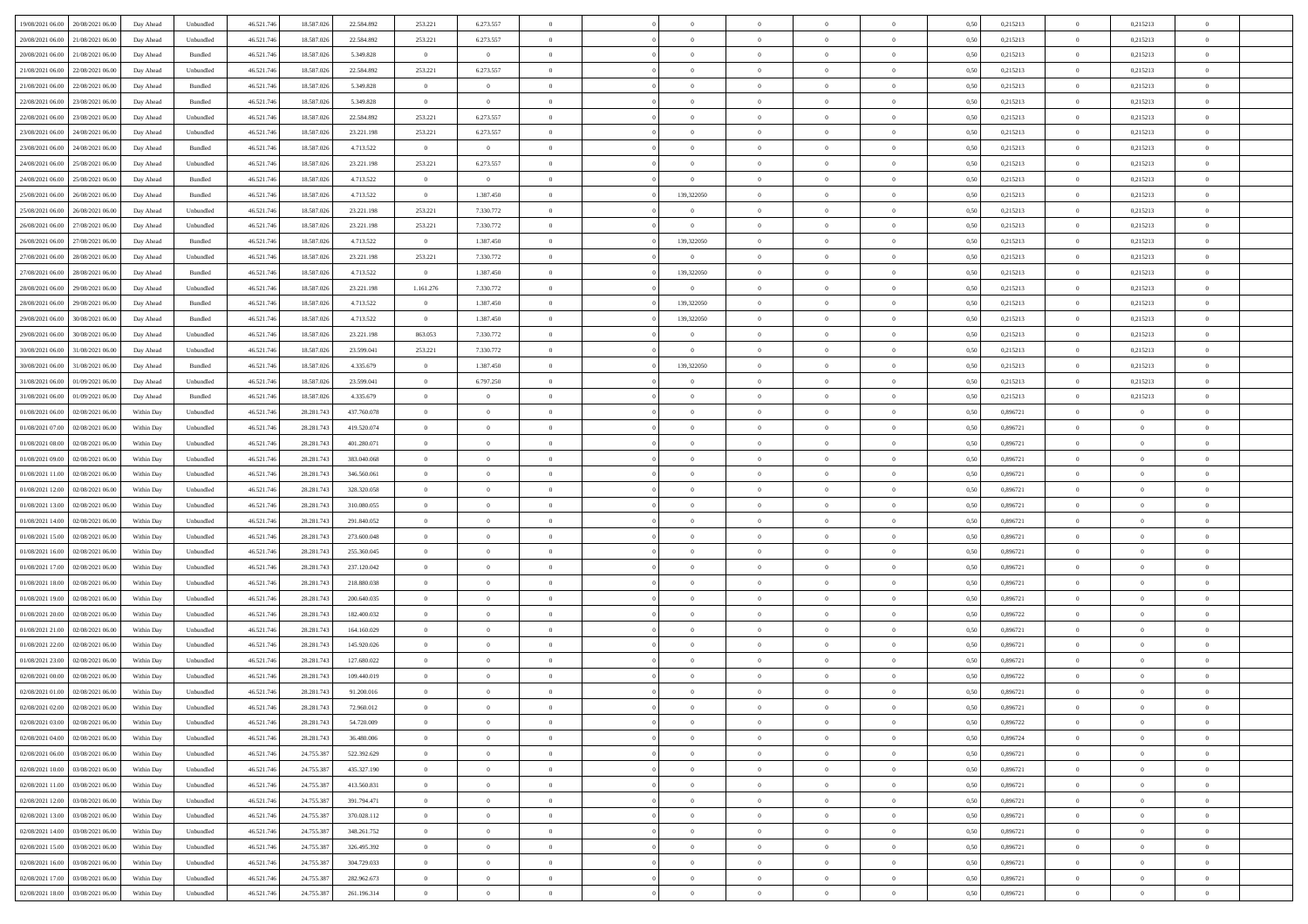| 02/08/2021 19:00 03/08/2021 06:00            | Within Day | Unbundled         | 46.521.74  | 24.755.387 | 239.429.954 | $\overline{0}$ | $\theta$       |                | $\overline{0}$ | $\theta$       |                | $\bf{0}$       | 0,50 | 0,896721 | $\theta$       | $\theta$       | $\overline{0}$ |  |
|----------------------------------------------|------------|-------------------|------------|------------|-------------|----------------|----------------|----------------|----------------|----------------|----------------|----------------|------|----------|----------------|----------------|----------------|--|
| 02/08/2021 20:00<br>03/08/2021 06:00         | Within Day | Unbundled         | 46.521.74  | 24.755.38  | 217.663.595 | $\bf{0}$       | $\overline{0}$ | $\bf{0}$       | $\overline{0}$ | $\bf{0}$       | $\overline{0}$ | $\bf{0}$       | 0,50 | 0,896722 | $\,$ 0 $\,$    | $\bf{0}$       | $\overline{0}$ |  |
| 02/08/2021 21:00<br>03/08/2021 06:00         | Within Day | Unbundled         | 46.521.746 | 24.755.387 | 195.897.236 | $\overline{0}$ | $\bf{0}$       | $\overline{0}$ | $\bf{0}$       | $\bf{0}$       | $\overline{0}$ | $\bf{0}$       | 0.50 | 0.896721 | $\bf{0}$       | $\overline{0}$ | $\overline{0}$ |  |
| 02/08/2021 22:00<br>03/08/2021 06:00         | Within Day | Unbundled         | 46.521.74  | 24.755.387 | 174.130.876 | $\overline{0}$ | $\overline{0}$ | $\overline{0}$ | $\theta$       | $\theta$       | $\overline{0}$ | $\overline{0}$ | 0,50 | 0,896721 | $\theta$       | $\theta$       | $\overline{0}$ |  |
| 02/08/2021 23:00<br>03/08/2021 06:00         | Within Day | Unbundled         | 46.521.74  | 24.755.38  | 152.364.516 | $\bf{0}$       | $\overline{0}$ | $\bf{0}$       | $\overline{0}$ | $\theta$       | $\overline{0}$ | $\bf{0}$       | 0,50 | 0,896721 | $\,$ 0 $\,$    | $\bf{0}$       | $\overline{0}$ |  |
|                                              |            |                   |            |            |             |                |                |                |                |                |                |                |      |          |                |                |                |  |
| 03/08/2021 00:00<br>03/08/2021 06:00         | Within Day | Unbundled         | 46.521.74  | 24.755.38  | 130,598,156 | $\overline{0}$ | $\overline{0}$ | $\overline{0}$ | $\overline{0}$ | $\overline{0}$ | $\theta$       | $\bf{0}$       | 0.50 | 0.896722 | $\,$ 0 $\,$    | $\theta$       | $\overline{0}$ |  |
| 03/08/2021 01:00<br>03/08/2021 06:00         | Within Day | Unbundled         | 46.521.74  | 24.755.387 | 108.831.797 | $\overline{0}$ | $\overline{0}$ | $\overline{0}$ | $\overline{0}$ | $\theta$       | $\overline{0}$ | $\bf{0}$       | 0,50 | 0,896721 | $\theta$       | $\theta$       | $\overline{0}$ |  |
| 03/08/2021 02:00<br>03/08/2021 06:00         | Within Day | Unbundled         | 46.521.74  | 24.755.38  | 87.065.438  | $\bf{0}$       | $\overline{0}$ | $\overline{0}$ | $\overline{0}$ | $\theta$       | $\overline{0}$ | $\bf{0}$       | 0,50 | 0,896721 | $\,$ 0 $\,$    | $\bf{0}$       | $\overline{0}$ |  |
| 03/08/2021 03:00<br>03/08/2021 06:00         | Within Day | Unbundled         | 46.521.74  | 24.755.38  | 65.299.078  | $\overline{0}$ | $\bf{0}$       | $\overline{0}$ | $\bf{0}$       | $\overline{0}$ | $\overline{0}$ | $\bf{0}$       | 0.50 | 0.896722 | $\bf{0}$       | $\overline{0}$ | $\overline{0}$ |  |
| 03/08/2021 04:00<br>03/08/2021 06:00         | Within Day | Unbundled         | 46.521.74  | 24.755.387 | 43.532.719  | $\overline{0}$ | $\bf{0}$       | $\overline{0}$ | $\overline{0}$ | $\overline{0}$ | $\overline{0}$ | $\bf{0}$       | 0,50 | 0,896724 | $\,$ 0 $\,$    | $\theta$       | $\overline{0}$ |  |
| 03/08/2021 05:00<br>03/08/2021 06:00         | Within Day | Unbundled         | 46.521.74  | 24.755.387 | 21.766.359  | $\bf{0}$       | $\overline{0}$ | $\bf{0}$       | $\overline{0}$ | $\bf{0}$       | $\overline{0}$ | $\bf{0}$       | 0,50 | 0,896718 | $\,$ 0 $\,$    | $\bf{0}$       | $\overline{0}$ |  |
| 03/08/2021 06:00<br>04/08/2021 06:00         |            | Unbundled         | 46.521.746 |            | 519.813.037 |                | $\bf{0}$       | $\overline{0}$ |                | $\bf{0}$       | $\overline{0}$ |                | 0.50 | 0.896721 | $\bf{0}$       | $\overline{0}$ | $\bf{0}$       |  |
|                                              | Within Day |                   |            | 24.862.870 |             | $\overline{0}$ |                |                | $\bf{0}$       |                |                | $\bf{0}$       |      |          |                |                |                |  |
| 03/08/2021 07:00<br>04/08/2021 06:00         | Within Day | Unbundled         | 46.521.74  | 24.862.870 | 498.154.161 | $\overline{0}$ | $\overline{0}$ | $\overline{0}$ | $\overline{0}$ | $\theta$       | $\overline{0}$ | $\overline{0}$ | 0,50 | 0,896721 | $\,$ 0 $\,$    | $\theta$       | $\overline{0}$ |  |
| 03/08/2021 08:00<br>04/08/2021 06.00         | Within Day | Unbundled         | 46.521.74  | 24.862.870 | 476.495.283 | $\bf{0}$       | $\overline{0}$ | $\bf{0}$       | $\overline{0}$ | $\theta$       | $\overline{0}$ | $\bf{0}$       | 0,50 | 0,896721 | $\bf{0}$       | $\bf{0}$       | $\overline{0}$ |  |
| 03/08/2021 09:00<br>04/08/2021 06:00         | Within Day | Unbundled         | 46.521.74  | 24.862.870 | 454,836,407 | $\overline{0}$ | $\overline{0}$ | $\overline{0}$ | $\bf{0}$       | $\theta$       | $\Omega$       | $\bf{0}$       | 0.50 | 0,896721 | $\,$ 0 $\,$    | $\theta$       | $\overline{0}$ |  |
| 03/08/2021 10:00<br>04/08/2021 06:00         | Within Day | Unbundled         | 46.521.74  | 24.862.870 | 433.177.531 | $\overline{0}$ | $\overline{0}$ | $\overline{0}$ | $\overline{0}$ | $\overline{0}$ | $\overline{0}$ | $\bf{0}$       | 0,50 | 0,896721 | $\theta$       | $\theta$       | $\overline{0}$ |  |
| 03/08/2021 11:00<br>04/08/2021 06.00         | Within Day | Unbundled         | 46.521.74  | 24.862.87  | 411.518.654 | $\bf{0}$       | $\overline{0}$ | $\overline{0}$ | $\overline{0}$ | $\bf{0}$       | $\overline{0}$ | $\bf{0}$       | 0,50 | 0,896721 | $\,$ 0 $\,$    | $\bf{0}$       | $\overline{0}$ |  |
| 03/08/2021 12:00<br>04/08/2021 06:00         | Within Day | Unbundled         | 46.521.74  | 24,862,870 | 389.859.777 | $\overline{0}$ | $\bf{0}$       | $\overline{0}$ | $\bf{0}$       | $\overline{0}$ | $\overline{0}$ | $\bf{0}$       | 0.50 | 0.896721 | $\bf{0}$       | $\overline{0}$ | $\overline{0}$ |  |
| 03/08/2021 13:00<br>04/08/2021 06:00         | Within Day | Unbundled         | 46.521.74  | 24.862.870 | 368.200.901 | $\overline{0}$ | $\overline{0}$ | $\overline{0}$ | $\overline{0}$ | $\overline{0}$ | $\overline{0}$ | $\bf{0}$       | 0,50 | 0,896721 | $\,$ 0 $\,$    | $\theta$       | $\overline{0}$ |  |
|                                              |            |                   |            |            |             |                |                |                |                |                |                |                |      |          |                |                |                |  |
| 03/08/2021 14:00<br>04/08/2021 06.00         | Within Day | Unbundled         | 46.521.74  | 24.862.87  | 346.542.024 | $\bf{0}$       | $\overline{0}$ | $\bf{0}$       | $\bf{0}$       | $\overline{0}$ | $\overline{0}$ | $\bf{0}$       | 0,50 | 0,896721 | $\,$ 0 $\,$    | $\bf{0}$       | $\overline{0}$ |  |
| 03/08/2021 15:00<br>04/08/2021 06:00         | Within Day | Unbundled         | 46.521.746 | 24.862.870 | 324.883.148 | $\overline{0}$ | $\bf{0}$       | $\overline{0}$ | $\bf{0}$       | $\bf{0}$       | $\overline{0}$ | $\bf{0}$       | 0.50 | 0.896721 | $\bf{0}$       | $\overline{0}$ | $\overline{0}$ |  |
| 03/08/2021 16:00<br>04/08/2021 06:00         | Within Day | Unbundled         | 46.521.74  | 24.862.870 | 303.224.271 | $\overline{0}$ | $\overline{0}$ | $\overline{0}$ | $\theta$       | $\theta$       | $\overline{0}$ | $\bf{0}$       | 0,50 | 0,896721 | $\theta$       | $\theta$       | $\overline{0}$ |  |
| 03/08/2021 17:00<br>04/08/2021 06.00         | Within Day | Unbundled         | 46.521.74  | 24.862.87  | 281.565.395 | $\bf{0}$       | $\overline{0}$ | $\bf{0}$       | $\overline{0}$ | $\bf{0}$       | $\overline{0}$ | $\bf{0}$       | 0,50 | 0,896721 | $\,$ 0 $\,$    | $\bf{0}$       | $\overline{0}$ |  |
| 03/08/2021 18:00<br>04/08/2021 06:00         | Within Day | Unbundled         | 46.521.74  | 24,862,870 | 259.906.518 | $\overline{0}$ | $\overline{0}$ | $\overline{0}$ | $\overline{0}$ | $\overline{0}$ | $\Omega$       | $\bf{0}$       | 0.50 | 0.896721 | $\,$ 0 $\,$    | $\theta$       | $\overline{0}$ |  |
| 03/08/2021 19:00<br>04/08/2021 06:00         | Within Day | Unbundled         | 46.521.74  | 24.862.870 | 238.247.642 | $\overline{0}$ | $\overline{0}$ | $\overline{0}$ | $\overline{0}$ | $\theta$       | $\overline{0}$ | $\bf{0}$       | 0,50 | 0,896721 | $\theta$       | $\theta$       | $\overline{0}$ |  |
| 03/08/2021 20:00<br>04/08/2021 06.00         | Within Day | Unbundled         | 46.521.74  | 24.862.870 | 216.588.765 | $\bf{0}$       | $\theta$       | $\bf{0}$       | $\overline{0}$ | $\theta$       | $\overline{0}$ | $\bf{0}$       | 0,50 | 0,896722 | $\,$ 0 $\,$    | $\bf{0}$       | $\overline{0}$ |  |
| 03/08/2021 21:00<br>04/08/2021 06:00         | Within Day | Unbundled         | 46.521.74  | 24,862,870 | 194.929.888 | $\overline{0}$ | $\bf{0}$       | $\overline{0}$ | $\bf{0}$       | $\overline{0}$ | $\overline{0}$ | $\bf{0}$       | 0.50 | 0.896721 | $\bf{0}$       | $\overline{0}$ | $\overline{0}$ |  |
| 03/08/2021 22:00<br>04/08/2021 06:00         | Within Day | Unbundled         | 46.521.74  | 24.862.870 | 173.271.012 | $\overline{0}$ | $\overline{0}$ | $\overline{0}$ | $\overline{0}$ | $\overline{0}$ | $\overline{0}$ | $\bf{0}$       | 0,50 | 0,896721 | $\theta$       | $\theta$       | $\overline{0}$ |  |
|                                              |            |                   |            |            |             |                |                |                |                |                |                |                |      |          |                |                |                |  |
| 03/08/2021 23:00<br>04/08/2021 06.00         | Within Day | Unbundled         | 46.521.74  | 24.862.87  | 151.612.136 | $\bf{0}$       | $\bf{0}$       | $\bf{0}$       | $\bf{0}$       | $\overline{0}$ | $\overline{0}$ | $\bf{0}$       | 0,50 | 0,896721 | $\,$ 0 $\,$    | $\bf{0}$       | $\overline{0}$ |  |
| 04/08/2021 00:00<br>04/08/2021 06:00         | Within Day | Unbundled         | 46.521.74  | 24.862.870 | 129.953.258 | $\overline{0}$ | $\bf{0}$       | $\overline{0}$ | $\bf{0}$       | $\bf{0}$       | $\overline{0}$ | $\bf{0}$       | 0.50 | 0.896722 | $\bf{0}$       | $\overline{0}$ | $\overline{0}$ |  |
| 04/08/2021 01:00<br>04/08/2021 06:00         | Within Day | Unbundled         | 46.521.74  | 24.862.87  | 108.294.382 | $\overline{0}$ | $\overline{0}$ | $\overline{0}$ | $\overline{0}$ | $\overline{0}$ | $\overline{0}$ | $\bf{0}$       | 0.5( | 0,896721 | $\theta$       | $\theta$       | $\overline{0}$ |  |
| 04/08/2021 02:00<br>04/08/2021 06.00         | Within Day | Unbundled         | 46.521.74  | 24.862.87  | 86.635.506  | $\bf{0}$       | $\overline{0}$ | $\bf{0}$       | $\overline{0}$ | $\overline{0}$ | $\overline{0}$ | $\bf{0}$       | 0,50 | 0,896721 | $\,$ 0 $\,$    | $\bf{0}$       | $\overline{0}$ |  |
| 04/08/2021 03:00<br>04/08/2021 06:00         | Within Day | Unbundled         | 46.521.74  | 24.862.870 | 64.976.629  | $\overline{0}$ | $\overline{0}$ | $\overline{0}$ | $\bf{0}$       | $\bf{0}$       | $\Omega$       | $\bf{0}$       | 0.50 | 0,896722 | $\,$ 0 $\,$    | $\theta$       | $\overline{0}$ |  |
| 04/08/2021 04:00<br>04/08/2021 06:00         | Within Dav | Unbundled         | 46.521.74  | 24.862.870 | 43.317.752  | $\overline{0}$ | $\overline{0}$ | $\overline{0}$ | $\overline{0}$ | $\overline{0}$ | $\overline{0}$ | $\overline{0}$ | 0.5( | 0,896724 | $\theta$       | $\theta$       | $\overline{0}$ |  |
| 04/08/2021 05:00<br>04/08/2021 06.00         | Within Day | Unbundled         | 46.521.74  | 24.862.87  | 21.658.876  | $\bf{0}$       | $\overline{0}$ | $\bf{0}$       | $\overline{0}$ | $\bf{0}$       | $\overline{0}$ | $\bf{0}$       | 0,50 | 0,896718 | $\,$ 0 $\,$    | $\bf{0}$       | $\overline{0}$ |  |
| 04/08/2021 06:00<br>05/08/2021 06:00         | Within Day | Unbundled         | 46.521.74  | 24,906,320 | 518,770,223 | $\overline{0}$ | $\bf{0}$       | $\overline{0}$ | $\bf{0}$       | $\overline{0}$ | $\overline{0}$ | $\bf{0}$       | 0.50 | 0.896721 | $\bf{0}$       | $\overline{0}$ | $\overline{0}$ |  |
|                                              |            |                   |            |            |             |                |                |                |                |                |                |                |      |          |                |                |                |  |
| 04/08/2021 07:00<br>05/08/2021 06:00         | Within Dav | Unbundled         | 46.521.74  | 24.906.32  | 497.154.798 | $\overline{0}$ | $\overline{0}$ | $\overline{0}$ | $\overline{0}$ | $\overline{0}$ | $\overline{0}$ | $\overline{0}$ | 0.50 | 0,896721 | $\theta$       | $\theta$       | $\overline{0}$ |  |
| 04/08/2021 08:00<br>05/08/2021 06.00         | Within Day | Unbundled         | 46.521.74  | 24.906.32  | 475.539.371 | $\bf{0}$       | $\bf{0}$       | $\bf{0}$       | $\bf{0}$       | $\overline{0}$ | $\overline{0}$ | $\bf{0}$       | 0,50 | 0,896721 | $\,$ 0 $\,$    | $\bf{0}$       | $\overline{0}$ |  |
| 04/08/2021 09:00<br>05/08/2021 06:00         | Within Day | Unbundled         | 46.521.746 | 24.906.320 | 453.923.946 | $\overline{0}$ | $\bf{0}$       | $\overline{0}$ | $\bf{0}$       | $\bf{0}$       | $\overline{0}$ | $\bf{0}$       | 0.50 | 0.896721 | $\bf{0}$       | $\overline{0}$ | $\overline{0}$ |  |
| 04/08/2021 10:00<br>05/08/2021 06:00         | Within Day | Unbundled         | 46.521.74  | 24.906.320 | 432.308.519 | $\overline{0}$ | $\overline{0}$ | $\overline{0}$ | $\overline{0}$ | $\theta$       | $\overline{0}$ | $\bf{0}$       | 0.50 | 0,896721 | $\theta$       | $\theta$       | $\overline{0}$ |  |
| 04/08/2021 11:00<br>05/08/2021 06.00         | Within Day | Unbundled         | 46.521.74  | 24.906.320 | 410.693.093 | $\bf{0}$       | $\overline{0}$ | $\bf{0}$       | $\bf{0}$       | $\overline{0}$ | $\overline{0}$ | $\bf{0}$       | 0,50 | 0,896721 | $\,$ 0 $\,$    | $\bf{0}$       | $\overline{0}$ |  |
| 04/08/2021 12:00<br>05/08/2021 06:00         | Within Day | Unbundled         | 46.521.74  | 24.906.32  | 389.077.668 | $\overline{0}$ | $\overline{0}$ | $\Omega$       | $\overline{0}$ | $\overline{0}$ | $\theta$       | $\bf{0}$       | 0.50 | 0,896721 | $\bf{0}$       | $\theta$       | $\overline{0}$ |  |
| 04/08/2021 13:00<br>05/08/2021 06:00         | Within Dav | Unbundled         | 46.521.74  | 24.906.32  | 367.462.241 | $\overline{0}$ | $\overline{0}$ | $\Omega$       | $\overline{0}$ | $\theta$       | $\Omega$       | $\overline{0}$ | 0.5( | 0,896721 | $\theta$       | $\theta$       | $\overline{0}$ |  |
| 04/08/2021 14:00<br>05/08/2021 06:00         | Within Day | Unbundled         | 46.521.74  | 24.906.320 | 345.846.815 | $\bf{0}$       | $\bf{0}$       | $\bf{0}$       | $\bf{0}$       | $\bf{0}$       | $\overline{0}$ | $\bf{0}$       | 0,50 | 0,896721 | $\,$ 0 $\,$    | $\bf{0}$       | $\overline{0}$ |  |
| $04/08/2021\ 15.00 \qquad 05/08/2021\ 06.00$ | Within Day | ${\sf Unbundred}$ | 46.521.746 | 24.906.320 | 324.231.390 | $\overline{0}$ | $\Omega$       |                | $\overline{0}$ |                |                |                | 0,50 | 0,896721 | $\bf{0}$       | $\overline{0}$ |                |  |
|                                              |            |                   |            |            |             |                |                |                |                |                |                |                |      |          |                |                |                |  |
| 04/08/2021 16:00 05/08/2021 06:00            | Within Day | Unbundled         | 46.521.746 | 24.906.320 | 302.615.963 | $\overline{0}$ | $\theta$       | $\Omega$       | $\theta$       | $\overline{0}$ | $\overline{0}$ | $\bf{0}$       | 0,50 | 0,896721 | $\theta$       | $\theta$       | $\overline{0}$ |  |
| 04/08/2021 17:00<br>05/08/2021 06:00         | Within Day | Unbundled         | 46.521.74  | 24.906.320 | 281.000.538 | $\overline{0}$ | $\bf{0}$       | $\overline{0}$ | $\overline{0}$ | $\bf{0}$       | $\overline{0}$ | $\bf{0}$       | 0,50 | 0,896721 | $\bf{0}$       | $\overline{0}$ | $\bf{0}$       |  |
| 04/08/2021 18:00  05/08/2021 06:00           | Within Day | Unbundled         | 46.521.746 | 24.906.320 | 259.385.111 | $\overline{0}$ | $\bf{0}$       | $\overline{0}$ | $\overline{0}$ | $\overline{0}$ | $\overline{0}$ | $\bf{0}$       | 0.50 | 0.896721 | $\overline{0}$ | $\bf{0}$       | $\,$ 0 $\,$    |  |
| 04/08/2021 19:00  05/08/2021 06:00           | Within Day | Unbundled         | 46.521.746 | 24.906.320 | 237.769.685 | $\overline{0}$ | $\overline{0}$ | $\overline{0}$ | $\overline{0}$ | $\overline{0}$ | $\overline{0}$ | $\bf{0}$       | 0,50 | 0,896721 | $\theta$       | $\theta$       | $\overline{0}$ |  |
| 04/08/2021 20:00<br>05/08/2021 06:00         | Within Day | Unbundled         | 46.521.74  | 24.906.320 | 216.154.260 | $\overline{0}$ | $\bf{0}$       | $\overline{0}$ | $\bf{0}$       | $\overline{0}$ | $\overline{0}$ | $\bf{0}$       | 0,50 | 0,896722 | $\bf{0}$       | $\bf{0}$       | $\overline{0}$ |  |
| 04/08/2021 21:00  05/08/2021 06:00           | Within Day | Unbundled         | 46.521.746 | 24.906.320 | 194.538.833 | $\overline{0}$ | $\bf{0}$       | $\overline{0}$ | $\overline{0}$ | $\overline{0}$ | $\overline{0}$ | $\bf{0}$       | 0.50 | 0.896721 | $\,$ 0 $\,$    | $\theta$       | $\overline{0}$ |  |
| 04/08/2021 22:00<br>05/08/2021 06:00         | Within Dav | Unbundled         | 46.521.746 | 24.906.320 | 172.923.407 | $\overline{0}$ | $\overline{0}$ | $\overline{0}$ | $\overline{0}$ | $\overline{0}$ | $\overline{0}$ | $\bf{0}$       | 0.50 | 0,896721 | $\overline{0}$ | $\theta$       | $\overline{0}$ |  |
|                                              |            |                   |            |            |             |                |                |                |                |                |                |                |      |          |                |                |                |  |
| 04/08/2021 23:00<br>05/08/2021 06:00         | Within Day | Unbundled         | 46.521.74  | 24.906.320 | 151.307.982 | $\overline{0}$ | $\overline{0}$ | $\overline{0}$ | $\overline{0}$ | $\bf{0}$       | $\overline{0}$ | $\bf{0}$       | 0,50 | 0,896721 | $\bf{0}$       | $\overline{0}$ | $\overline{0}$ |  |
| 05/08/2021 00:00 05/08/2021 06:00            | Within Day | Unbundled         | 46.521.746 | 24.906.320 | 129.692.555 | $\overline{0}$ | $\overline{0}$ | $\overline{0}$ | $\overline{0}$ | $\bf{0}$       | $\overline{0}$ | $\bf{0}$       | 0.50 | 0.896722 | $\overline{0}$ | $\,$ 0 $\,$    | $\,$ 0         |  |
| 05/08/2021 01:00  05/08/2021 06:00           | Within Dav | Unbundled         | 46.521.746 | 24.906.320 | 108.077.130 | $\overline{0}$ | $\overline{0}$ | $\overline{0}$ | $\overline{0}$ | $\overline{0}$ | $\overline{0}$ | $\bf{0}$       | 0,50 | 0,896721 | $\overline{0}$ | $\theta$       | $\overline{0}$ |  |
| 05/08/2021 02:00<br>05/08/2021 06:00         | Within Day | Unbundled         | 46.521.74  | 24.906.320 | 86.461.703  | $\overline{0}$ | $\bf{0}$       | $\overline{0}$ | $\bf{0}$       | $\overline{0}$ | $\overline{0}$ | $\bf{0}$       | 0,50 | 0,896721 | $\bf{0}$       | $\bf{0}$       | $\overline{0}$ |  |
| 05/08/2021 03:00 05/08/2021 06:00            | Within Day | Unbundled         | 46.521.746 | 24.906.320 | 64.846.277  | $\overline{0}$ | $\bf{0}$       | $\overline{0}$ | $\overline{0}$ | $\,$ 0 $\,$    | $\overline{0}$ | $\bf{0}$       | 0,50 | 0,896722 | $\overline{0}$ | $\,$ 0 $\,$    | $\,$ 0 $\,$    |  |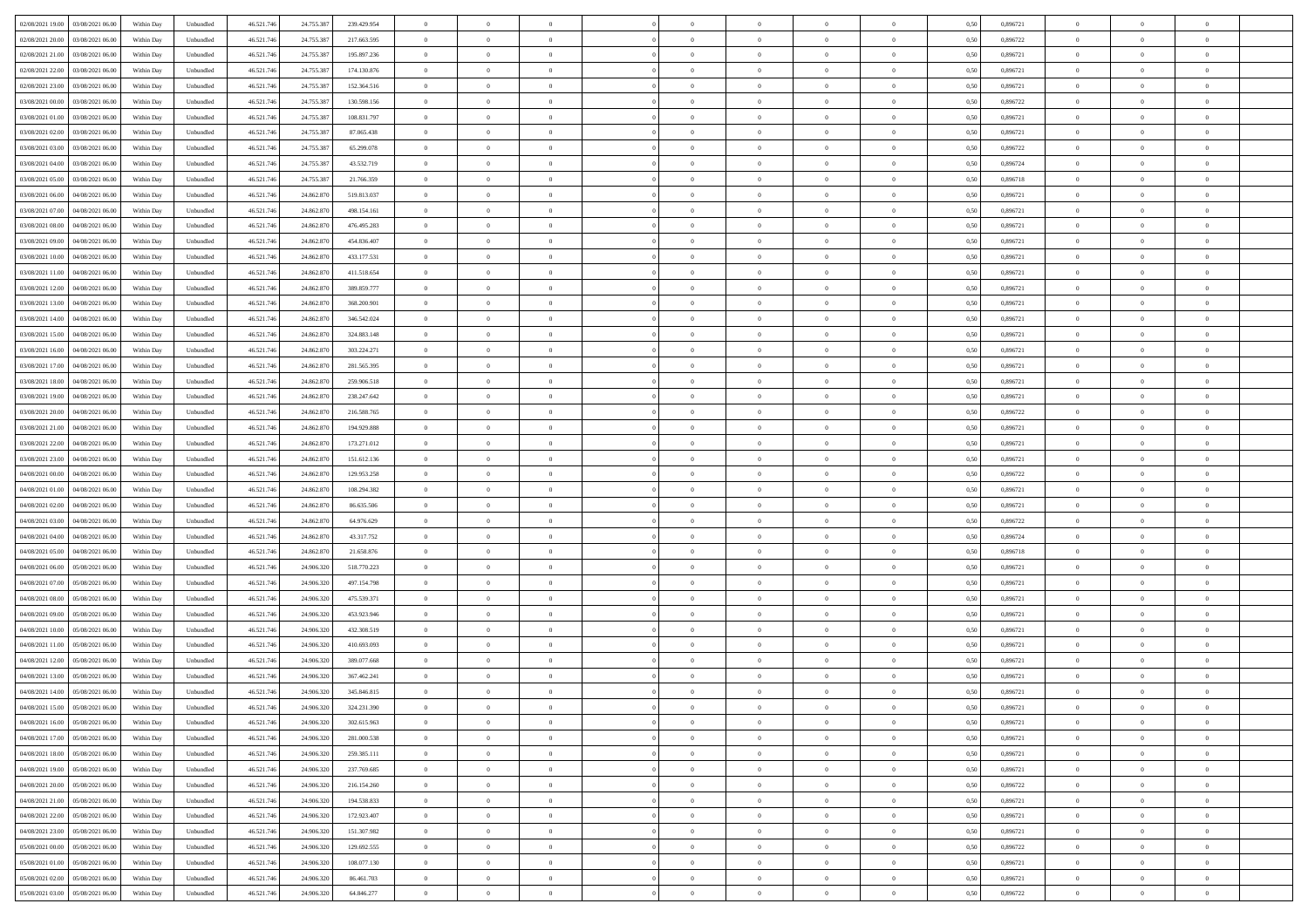| 05/08/2021 04:00 05/08/2021 06:00                               | Within Day | Unbundled         | 46.521.74  | 24.906.320 | 43.230.852  | $\overline{0}$ | $\theta$       |                | $\overline{0}$ | $\theta$       |                | $\bf{0}$       | 0,50 | 0,896724 | $\theta$       | $\theta$       | $\overline{0}$ |  |
|-----------------------------------------------------------------|------------|-------------------|------------|------------|-------------|----------------|----------------|----------------|----------------|----------------|----------------|----------------|------|----------|----------------|----------------|----------------|--|
| 05/08/2021 05:00<br>05/08/2021 06:00                            | Within Day | Unbundled         | 46.521.74  | 24.906.32  | 21.615.425  | $\bf{0}$       | $\overline{0}$ | $\overline{0}$ | $\overline{0}$ | $\theta$       | $\overline{0}$ | $\bf{0}$       | 0,50 | 0,896718 | $\,$ 0 $\,$    | $\bf{0}$       | $\overline{0}$ |  |
| 05/08/2021 06:00<br>06/08/2021 06:00                            | Within Day | Unbundled         | 46.521.746 | 24.915.468 | 518.550.683 | $\overline{0}$ | $\bf{0}$       | $\overline{0}$ | $\bf{0}$       | $\bf{0}$       | $\overline{0}$ | $\bf{0}$       | 0.50 | 0.896721 | $\bf{0}$       | $\overline{0}$ | $\overline{0}$ |  |
| 05/08/2021 07:00<br>06/08/2021 06:00                            | Within Day | Unbundled         | 46.521.74  | 24.915.468 | 496.944.405 | $\overline{0}$ | $\overline{0}$ | $\overline{0}$ | $\theta$       | $\theta$       | $\overline{0}$ | $\overline{0}$ | 0,50 | 0,896721 | $\theta$       | $\theta$       | $\overline{0}$ |  |
| 05/08/2021 09:00<br>06/08/2021 06:00                            | Within Day | Unbundled         | 46.521.74  | 24.915.46  | 453.731.848 | $\overline{0}$ | $\theta$       | $\overline{0}$ | $\overline{0}$ | $\theta$       | $\overline{0}$ | $\bf{0}$       | 0,50 | 0,896721 | $\,$ 0 $\,$    | $\bf{0}$       | $\overline{0}$ |  |
| 05/08/2021 10:00<br>06/08/2021 06:00                            | Within Day | Unbundled         | 46.521.74  | 24.915.46  | 432.125.570 | $\overline{0}$ | $\overline{0}$ | $\overline{0}$ | $\overline{0}$ | $\overline{0}$ | $\Omega$       | $\bf{0}$       | 0.50 | 0,896721 | $\,$ 0 $\,$    | $\theta$       | $\overline{0}$ |  |
| 05/08/2021 11:00<br>06/08/2021 06:00                            | Within Day | Unbundled         | 46.521.74  | 24.915.468 | 410.519.292 | $\overline{0}$ | $\overline{0}$ | $\overline{0}$ | $\overline{0}$ | $\overline{0}$ | $\overline{0}$ | $\bf{0}$       | 0,50 | 0,896721 | $\theta$       | $\theta$       | $\overline{0}$ |  |
| 05/08/2021 12:00<br>06/08/2021 06:00                            | Within Day | Unbundled         | 46.521.74  | 24.915.46  | 388.913.012 | $\overline{0}$ | $\overline{0}$ | $\overline{0}$ | $\overline{0}$ | $\theta$       | $\overline{0}$ | $\bf{0}$       | 0,50 | 0,896721 | $\,$ 0 $\,$    | $\bf{0}$       | $\overline{0}$ |  |
|                                                                 |            |                   |            |            |             |                |                |                |                |                |                |                |      |          |                |                |                |  |
| 05/08/2021 13:00<br>06/08/2021 06:00                            | Within Day | Unbundled         | 46.521.74  | 24.915.46  | 367.306.734 | $\overline{0}$ | $\bf{0}$       | $\overline{0}$ | $\bf{0}$       | $\overline{0}$ | $\overline{0}$ | $\bf{0}$       | 0.50 | 0.896721 | $\bf{0}$       | $\theta$       | $\overline{0}$ |  |
| 05/08/2021 14:00<br>06/08/2021 06:00                            | Within Day | Unbundled         | 46.521.74  | 24.915.468 | 345.700.456 | $\overline{0}$ | $\bf{0}$       | $\overline{0}$ | $\overline{0}$ | $\theta$       | $\overline{0}$ | $\bf{0}$       | 0,50 | 0,896721 | $\,$ 0 $\,$    | $\theta$       | $\overline{0}$ |  |
| 05/08/2021 15:00<br>06/08/2021 06:00                            | Within Day | Unbundled         | 46.521.74  | 24.915.468 | 324.094.177 | $\bf{0}$       | $\overline{0}$ | $\bf{0}$       | $\overline{0}$ | $\bf{0}$       | $\overline{0}$ | $\bf{0}$       | 0,50 | 0,896721 | $\,$ 0 $\,$    | $\bf{0}$       | $\overline{0}$ |  |
| 05/08/2021 16:00<br>06/08/2021 06:00                            | Within Day | Unbundled         | 46.521.746 | 24.915.468 | 302.487.899 | $\overline{0}$ | $\overline{0}$ | $\overline{0}$ | $\bf{0}$       | $\bf{0}$       | $\overline{0}$ | $\bf{0}$       | 0.50 | 0.896721 | $\bf{0}$       | $\overline{0}$ | $\overline{0}$ |  |
| 05/08/2021 17:00<br>06/08/2021 06:00                            | Within Day | Unbundled         | 46.521.74  | 24.915.468 | 280.881.620 | $\overline{0}$ | $\overline{0}$ | $\overline{0}$ | $\overline{0}$ | $\theta$       | $\overline{0}$ | $\overline{0}$ | 0,50 | 0,896721 | $\,$ 0 $\,$    | $\theta$       | $\overline{0}$ |  |
| 05/08/2021 18:00<br>06/08/2021 06:00                            | Within Day | Unbundled         | 46.521.74  | 24.915.46  | 259.275.341 | $\bf{0}$       | $\theta$       | $\bf{0}$       | $\overline{0}$ | $\theta$       | $\overline{0}$ | $\bf{0}$       | 0,50 | 0,896721 | $\bf{0}$       | $\bf{0}$       | $\overline{0}$ |  |
| 05/08/2021 19:00<br>06/08/2021 06:00                            | Within Day | Unbundled         | 46.521.74  | 24.915.46  | 237.669.063 | $\overline{0}$ | $\overline{0}$ | $\overline{0}$ | $\bf{0}$       | $\theta$       | $\theta$       | $\bf{0}$       | 0.50 | 0,896721 | $\bf{0}$       | $\overline{0}$ | $\overline{0}$ |  |
| 05/08/2021 20:00<br>06/08/2021 06:00                            | Within Day | Unbundled         | 46.521.74  | 24.915.468 | 216.062.785 | $\overline{0}$ | $\overline{0}$ | $\overline{0}$ | $\overline{0}$ | $\overline{0}$ | $\overline{0}$ | $\bf{0}$       | 0,50 | 0,896722 | $\theta$       | $\theta$       | $\overline{0}$ |  |
| 05/08/2021 21:00<br>06/08/2021 06:00                            | Within Day | Unbundled         | 46.521.74  | 24.915.46  | 194.456.506 | $\bf{0}$       | $\overline{0}$ | $\overline{0}$ | $\overline{0}$ | $\theta$       | $\overline{0}$ | $\bf{0}$       | 0,50 | 0,896721 | $\,$ 0 $\,$    | $\bf{0}$       | $\overline{0}$ |  |
| 05/08/2021 22.00<br>06/08/2021 06:00                            | Within Day | Unbundled         | 46.521.74  | 24.915.46  | 172.850.227 | $\overline{0}$ | $\overline{0}$ | $\overline{0}$ | $\bf{0}$       | $\overline{0}$ | $\overline{0}$ | $\bf{0}$       | 0.50 | 0.896721 | $\bf{0}$       | $\overline{0}$ | $\overline{0}$ |  |
| 05/08/2021 23:00<br>06/08/2021 06:00                            | Within Day | Unbundled         | 46.521.74  | 24.915.468 | 151.243.949 | $\overline{0}$ | $\overline{0}$ | $\overline{0}$ | $\overline{0}$ | $\theta$       | $\overline{0}$ | $\bf{0}$       | 0,50 | 0,896721 | $\,$ 0 $\,$    | $\theta$       | $\overline{0}$ |  |
| 06/08/2021 00:00<br>06/08/2021 06:00                            | Within Day | Unbundled         | 46.521.74  | 24.915.46  | 129.637.670 | $\bf{0}$       | $\overline{0}$ | $\bf{0}$       | $\bf{0}$       | $\overline{0}$ | $\overline{0}$ | $\bf{0}$       | 0,50 | 0,896722 | $\,$ 0 $\,$    | $\bf{0}$       | $\overline{0}$ |  |
| 06/08/2021 06:00                                                |            |                   |            |            |             |                |                |                |                |                | $\overline{0}$ |                |      | 0.896721 |                | $\overline{0}$ |                |  |
| 06/08/2021 01:00                                                | Within Day | Unbundled         | 46.521.746 | 24.915.468 | 108.031.392 | $\overline{0}$ | $\bf{0}$       | $\overline{0}$ | $\bf{0}$       | $\overline{0}$ |                | $\bf{0}$       | 0.50 |          | $\bf{0}$       |                | $\overline{0}$ |  |
| 06/08/2021 02:00<br>06/08/2021 06:00                            | Within Day | Unbundled         | 46.521.74  | 24.915.468 | 86.425.114  | $\overline{0}$ | $\overline{0}$ | $\overline{0}$ | $\overline{0}$ | $\theta$       | $\overline{0}$ | $\bf{0}$       | 0,50 | 0,896721 | $\theta$       | $\theta$       | $\overline{0}$ |  |
| 06/08/2021 03:00<br>06/08/2021 06:00                            | Within Day | Unbundled         | 46.521.74  | 24.915.46  | 64.818.835  | $\bf{0}$       | $\overline{0}$ | $\bf{0}$       | $\bf{0}$       | $\theta$       | $\overline{0}$ | $\bf{0}$       | 0,50 | 0,896722 | $\,$ 0 $\,$    | $\bf{0}$       | $\overline{0}$ |  |
| 06/08/2021 04:00<br>06/08/2021 06:00                            | Within Day | Unbundled         | 46.521.74  | 24.915.46  | 43.212.556  | $\overline{0}$ | $\overline{0}$ | $\overline{0}$ | $\overline{0}$ | $\overline{0}$ | $\Omega$       | $\bf{0}$       | 0.50 | 0.896724 | $\,$ 0 $\,$    | $\theta$       | $\overline{0}$ |  |
| 06/08/2021 05:00<br>06/08/2021 06:00                            | Within Day | Unbundled         | 46.521.74  | 24.915.468 | 21.606.278  | $\overline{0}$ | $\overline{0}$ | $\overline{0}$ | $\overline{0}$ | $\theta$       | $\overline{0}$ | $\bf{0}$       | 0,50 | 0,896718 | $\theta$       | $\theta$       | $\overline{0}$ |  |
| 06/08/2021 06:00<br>07/08/2021 06.00                            | Within Day | Unbundled         | 46.521.74  | 24.915.46  | 518.550.683 | $\bf{0}$       | $\theta$       | $\overline{0}$ | $\overline{0}$ | $\theta$       | $\overline{0}$ | $\bf{0}$       | 0,50 | 0,896721 | $\,$ 0 $\,$    | $\bf{0}$       | $\overline{0}$ |  |
| 06/08/2021 07:00<br>07/08/2021 06:00                            | Within Day | Unbundled         | 46.521.74  | 24.915.468 | 496.944.405 | $\overline{0}$ | $\bf{0}$       | $\overline{0}$ | $\bf{0}$       | $\overline{0}$ | $\overline{0}$ | $\bf{0}$       | 0.50 | 0.896721 | $\bf{0}$       | $\theta$       | $\overline{0}$ |  |
| 06/08/2021 08:00<br>07/08/2021 06:00                            | Within Day | Unbundled         | 46.521.74  | 24.915.468 | 475.338.126 | $\overline{0}$ | $\overline{0}$ | $\overline{0}$ | $\overline{0}$ | $\theta$       | $\overline{0}$ | $\bf{0}$       | 0,50 | 0,896721 | $\theta$       | $\theta$       | $\overline{0}$ |  |
| 06/08/2021 09:00<br>07/08/2021 06.00                            | Within Day | Unbundled         | 46.521.74  | 24.915.46  | 453.731.848 | $\bf{0}$       | $\bf{0}$       | $\bf{0}$       | $\bf{0}$       | $\overline{0}$ | $\overline{0}$ | $\bf{0}$       | 0,50 | 0,896721 | $\,$ 0 $\,$    | $\bf{0}$       | $\overline{0}$ |  |
| 06/08/2021 10:00<br>07/08/2021 06:00                            | Within Day | Unbundled         | 46.521.746 | 24.915.468 | 432.125.570 | $\overline{0}$ | $\bf{0}$       | $\overline{0}$ | $\bf{0}$       | $\bf{0}$       | $\overline{0}$ | $\bf{0}$       | 0.50 | 0.896721 | $\bf{0}$       | $\overline{0}$ | $\overline{0}$ |  |
| 06/08/2021 11:00<br>07/08/2021 06:00                            | Within Day | Unbundled         | 46.521.74  | 24.915.46  | 410.519.292 | $\overline{0}$ | $\overline{0}$ | $\overline{0}$ | $\overline{0}$ | $\theta$       | $\overline{0}$ | $\bf{0}$       | 0.5( | 0,896721 | $\theta$       | $\theta$       | $\overline{0}$ |  |
| 06/08/2021 12:00<br>07/08/2021 06.00                            | Within Day | Unbundled         | 46.521.74  | 24.915.46  | 388.913.012 | $\bf{0}$       | $\overline{0}$ | $\bf{0}$       | $\overline{0}$ | $\theta$       | $\overline{0}$ | $\bf{0}$       | 0,50 | 0,896721 | $\,$ 0 $\,$    | $\bf{0}$       | $\overline{0}$ |  |
| 06/08/2021 13:00<br>07/08/2021 06:00                            | Within Day | Unbundled         | 46.521.74  | 24.915.468 | 367.306.734 | $\overline{0}$ | $\overline{0}$ | $\overline{0}$ | $\bf{0}$       | $\bf{0}$       | $\Omega$       | $\bf{0}$       | 0.50 | 0,896721 | $\,$ 0 $\,$    | $\overline{0}$ | $\overline{0}$ |  |
| 06/08/2021 14:00<br>07/08/2021 06:00                            | Within Dav | Unbundled         | 46.521.74  | 24.915.468 | 345.700.456 | $\overline{0}$ | $\theta$       | $\Omega$       | $\overline{0}$ | $\theta$       | $\overline{0}$ | $\overline{0}$ | 0.5( | 0,896721 | $\theta$       | $\theta$       | $\overline{0}$ |  |
|                                                                 |            |                   |            |            |             |                |                |                |                |                |                |                |      |          |                |                |                |  |
| 06/08/2021 15:00<br>07/08/2021 06.00                            | Within Day | Unbundled         | 46.521.74  | 24.915.46  | 324.094.177 | $\bf{0}$       | $\overline{0}$ | $\bf{0}$       | $\overline{0}$ | $\bf{0}$       | $\overline{0}$ | $\bf{0}$       | 0,50 | 0,896721 | $\,$ 0 $\,$    | $\bf{0}$       | $\overline{0}$ |  |
| 06/08/2021 16:00<br>07/08/2021 06:00                            | Within Day | Unbundled         | 46.521.74  | 24.915.46  | 302.487.899 | $\overline{0}$ | $\bf{0}$       | $\overline{0}$ | $\bf{0}$       | $\overline{0}$ | $\overline{0}$ | $\bf{0}$       | 0.50 | 0.896721 | $\bf{0}$       | $\theta$       | $\overline{0}$ |  |
| 06/08/2021 17:00<br>07/08/2021 06:00                            | Within Dav | Unbundled         | 46.521.74  | 24.915.46  | 280.881.620 | $\overline{0}$ | $\overline{0}$ | $\overline{0}$ | $\overline{0}$ | $\overline{0}$ | $\overline{0}$ | $\overline{0}$ | 0.50 | 0,896721 | $\theta$       | $\theta$       | $\overline{0}$ |  |
| 06/08/2021 18:00<br>07/08/2021 06.00                            | Within Day | Unbundled         | 46.521.74  | 24.915.46  | 259.275.341 | $\bf{0}$       | $\bf{0}$       | $\bf{0}$       | $\bf{0}$       | $\overline{0}$ | $\overline{0}$ | $\bf{0}$       | 0,50 | 0,896721 | $\,$ 0 $\,$    | $\bf{0}$       | $\overline{0}$ |  |
| 06/08/2021 19:00<br>07/08/2021 06:00                            | Within Day | Unbundled         | 46.521.746 | 24.915.468 | 237.669.063 | $\overline{0}$ | $\bf{0}$       | $\overline{0}$ | $\bf{0}$       | $\bf{0}$       | $\overline{0}$ | $\bf{0}$       | 0.50 | 0.896721 | $\bf{0}$       | $\overline{0}$ | $\overline{0}$ |  |
| 06/08/2021 20:00<br>07/08/2021 06:00                            | Within Dav | Unbundled         | 46.521.74  | 24.915.468 | 216,062,785 | $\overline{0}$ | $\overline{0}$ | $\Omega$       | $\overline{0}$ | $\overline{0}$ | $\overline{0}$ | $\bf{0}$       | 0.5( | 0,896722 | $\theta$       | $\theta$       | $\overline{0}$ |  |
| 06/08/2021 21:00<br>07/08/2021 06.00                            | Within Day | Unbundled         | 46.521.74  | 24.915.46  | 194.456.506 | $\bf{0}$       | $\overline{0}$ | $\bf{0}$       | $\overline{0}$ | $\,$ 0 $\,$    | $\overline{0}$ | $\bf{0}$       | 0,50 | 0,896721 | $\,$ 0 $\,$    | $\bf{0}$       | $\overline{0}$ |  |
| 06/08/2021 22:00<br>07/08/2021 06:00                            | Within Day | Unbundled         | 46.521.74  | 24.915.46  | 172.850.227 | $\overline{0}$ | $\overline{0}$ | $\Omega$       | $\overline{0}$ | $\theta$       | $\theta$       | $\bf{0}$       | 0.50 | 0,896721 | $\,$ 0 $\,$    | $\overline{0}$ | $\overline{0}$ |  |
| 06/08/2021 23:00<br>07/08/2021 06:00                            | Within Dav | Unbundled         | 46.521.74  | 24.915.46  | 151.243.949 | $\overline{0}$ | $\overline{0}$ | $\Omega$       | $\overline{0}$ | $\theta$       | $\Omega$       | $\overline{0}$ | 0.5( | 0,896721 | $\theta$       | $\theta$       | $\overline{0}$ |  |
| 07/08/2021 00:00<br>07/08/2021 06:00                            | Within Day | Unbundled         | 46.521.74  | 24.915.468 | 129.637.670 | $\bf{0}$       | $\bf{0}$       | $\overline{0}$ | $\bf{0}$       | $\bf{0}$       | $\overline{0}$ | $\bf{0}$       | 0,50 | 0,896722 | $\,$ 0 $\,$    | $\bf{0}$       | $\overline{0}$ |  |
| ${\color{red} 07/08/2021~01.00} {\color{red} 07/08/2021~06.00}$ | Within Day | ${\sf Unbundred}$ | 46.521.746 | 24.915.468 | 108.031.392 | $\overline{0}$ | $\Omega$       |                | $\Omega$       |                |                |                | 0,50 | 0,896721 | $\theta$       | $\overline{0}$ |                |  |
| 07/08/2021 02:00 07/08/2021 06:00                               | Within Day | Unbundled         | 46.521.746 | 24.915.468 | 86.425.114  | $\overline{0}$ | $\theta$       | $\Omega$       | $\theta$       | $\overline{0}$ | $\overline{0}$ | $\bf{0}$       | 0,50 | 0,896721 | $\theta$       | $\theta$       | $\overline{0}$ |  |
| 07/08/2021 03:00<br>07/08/2021 06:00                            | Within Day | Unbundled         | 46.521.74  | 24.915.468 | 64.818.835  | $\overline{0}$ | $\bf{0}$       | $\overline{0}$ | $\overline{0}$ | $\bf{0}$       | $\overline{0}$ | $\bf{0}$       | 0,50 | 0,896722 | $\bf{0}$       | $\overline{0}$ | $\bf{0}$       |  |
|                                                                 |            |                   |            |            |             |                |                |                |                |                | $\overline{0}$ |                | 0.50 | 0.896724 | $\overline{0}$ |                |                |  |
| 07/08/2021 04:00 07/08/2021 06:00                               | Within Day | Unbundled         | 46.521.746 | 24.915.468 | 43.212.556  | $\overline{0}$ | $\bf{0}$       | $\overline{0}$ | $\overline{0}$ | $\overline{0}$ |                | $\bf{0}$       |      |          |                | $\bf{0}$       | $\,$ 0 $\,$    |  |
| 07/08/2021 05:00 07/08/2021 06:00                               | Within Day | Unbundled         | 46.521.746 | 24.915.468 | 21.606.278  | $\overline{0}$ | $\overline{0}$ | $\overline{0}$ | $\overline{0}$ | $\overline{0}$ | $\overline{0}$ | $\bf{0}$       | 0,50 | 0,896718 | $\theta$       | $\theta$       | $\overline{0}$ |  |
| 07/08/2021 06:00<br>08/08/2021 06:00                            | Within Day | Unbundled         | 46.521.74  | 24.915.468 | 518.550.683 | $\overline{0}$ | $\bf{0}$       | $\overline{0}$ | $\overline{0}$ | $\overline{0}$ | $\overline{0}$ | $\bf{0}$       | 0,50 | 0,896721 | $\bf{0}$       | $\bf{0}$       | $\overline{0}$ |  |
| 07/08/2021 07:00<br>08/08/2021 06:00                            | Within Day | Unbundled         | 46.521.746 | 24.915.468 | 496.944.405 | $\overline{0}$ | $\bf{0}$       | $\overline{0}$ | $\overline{0}$ | $\overline{0}$ | $\overline{0}$ | $\bf{0}$       | 0.50 | 0,896721 | $\,$ 0 $\,$    | $\theta$       | $\overline{0}$ |  |
| 07/08/2021 08:00<br>08/08/2021 06:00                            | Within Dav | Unbundled         | 46.521.746 | 24.915.468 | 475.338.126 | $\overline{0}$ | $\overline{0}$ | $\overline{0}$ | $\overline{0}$ | $\overline{0}$ | $\overline{0}$ | $\bf{0}$       | 0.50 | 0,896721 | $\overline{0}$ | $\theta$       | $\overline{0}$ |  |
| 07/08/2021 09:00<br>08/08/2021 06:00                            | Within Day | Unbundled         | 46.521.74  | 24.915.468 | 453.731.848 | $\overline{0}$ | $\overline{0}$ | $\overline{0}$ | $\overline{0}$ | $\bf{0}$       | $\overline{0}$ | $\bf{0}$       | 0,50 | 0,896721 | $\bf{0}$       | $\overline{0}$ | $\overline{0}$ |  |
| 08/08/2021 06:00<br>07/08/2021 10:00                            | Within Day | Unbundled         | 46.521.746 | 24.915.468 | 432.125.570 | $\overline{0}$ | $\overline{0}$ | $\overline{0}$ | $\overline{0}$ | $\bf{0}$       | $\overline{0}$ | $\bf{0}$       | 0.50 | 0.896721 | $\overline{0}$ | $\,$ 0 $\,$    | $\,$ 0         |  |
| 07/08/2021 11:00  08/08/2021 06:00                              | Within Dav | Unbundled         | 46.521.746 | 24.915.468 | 410.519.292 | $\overline{0}$ | $\overline{0}$ | $\overline{0}$ | $\overline{0}$ | $\overline{0}$ | $\overline{0}$ | $\bf{0}$       | 0,50 | 0,896721 | $\overline{0}$ | $\theta$       | $\overline{0}$ |  |
| 07/08/2021 12:00<br>08/08/2021 06:00                            | Within Day | Unbundled         | 46.521.74  | 24.915.468 | 388.913.012 | $\overline{0}$ | $\bf{0}$       | $\overline{0}$ | $\bf{0}$       | $\overline{0}$ | $\overline{0}$ | $\bf{0}$       | 0,50 | 0,896721 | $\bf{0}$       | $\bf{0}$       | $\overline{0}$ |  |
| 07/08/2021 13:00   08/08/2021 06:00                             | Within Day | Unbundled         | 46.521.746 | 24.915.468 | 367.306.734 | $\overline{0}$ | $\bf{0}$       | $\overline{0}$ | $\overline{0}$ | $\,$ 0 $\,$    | $\overline{0}$ | $\bf{0}$       | 0,50 | 0,896721 | $\overline{0}$ | $\,$ 0 $\,$    | $\,$ 0 $\,$    |  |
|                                                                 |            |                   |            |            |             |                |                |                |                |                |                |                |      |          |                |                |                |  |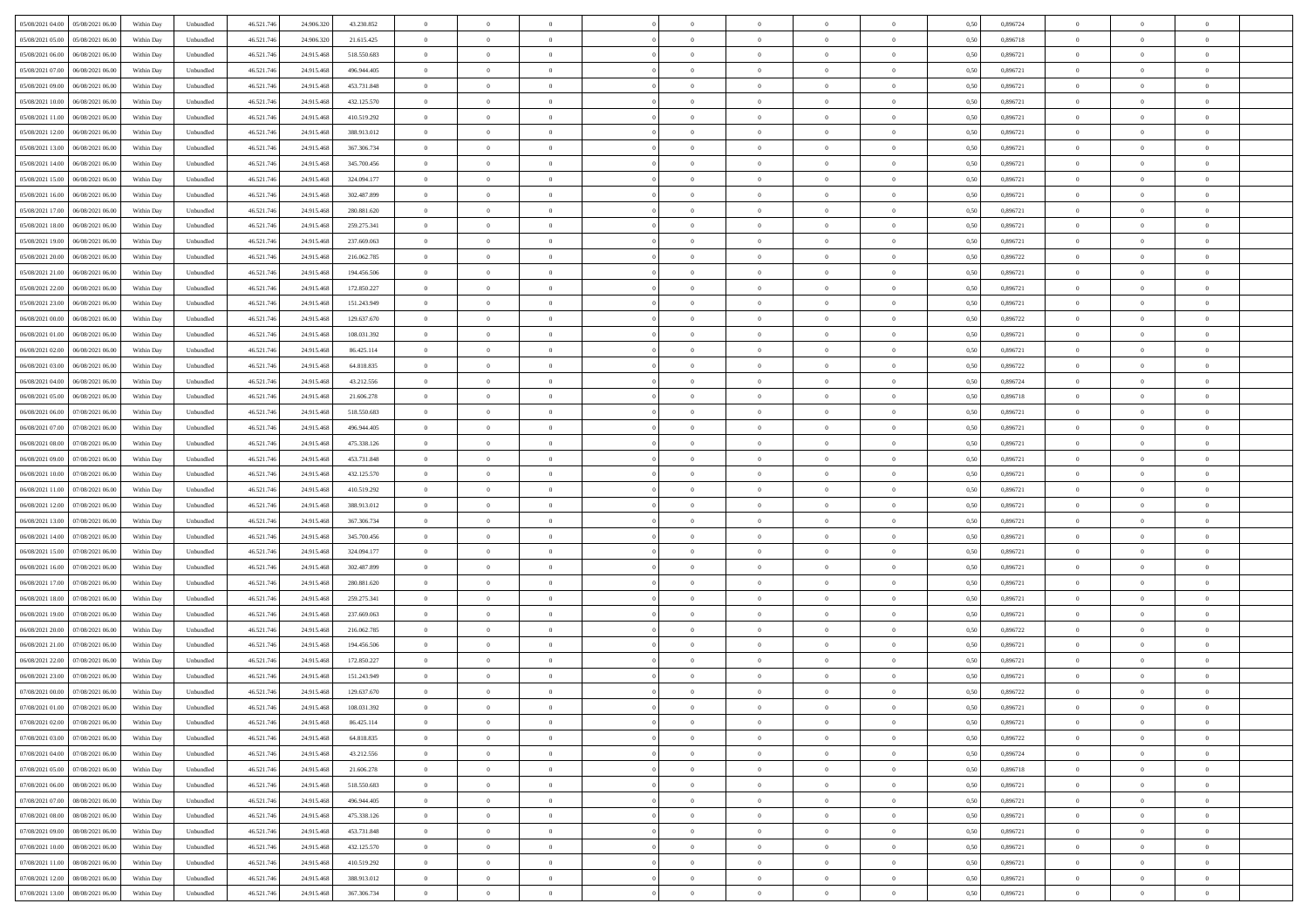| 07/08/2021 14:00  08/08/2021 06:00           | Within Day | Unbundled         | 46.521.74  | 24.915.468 | 345.700.456 | $\overline{0}$ | $\theta$       |                | $\overline{0}$ | $\theta$       |                | $\bf{0}$       | 0,50 | 0,896721 | $\theta$       | $\theta$       | $\overline{0}$ |  |
|----------------------------------------------|------------|-------------------|------------|------------|-------------|----------------|----------------|----------------|----------------|----------------|----------------|----------------|------|----------|----------------|----------------|----------------|--|
| 07/08/2021 15:00<br>08/08/2021 06:00         | Within Day | Unbundled         | 46.521.74  | 24.915.46  | 324.094.177 | $\bf{0}$       | $\overline{0}$ | $\overline{0}$ | $\overline{0}$ | $\theta$       | $\overline{0}$ | $\bf{0}$       | 0,50 | 0,896721 | $\,$ 0 $\,$    | $\bf{0}$       | $\overline{0}$ |  |
| 07/08/2021 16:00<br>08/08/2021 06:00         | Within Day | Unbundled         | 46.521.746 | 24.915.468 | 302.487.899 | $\overline{0}$ | $\bf{0}$       | $\overline{0}$ | $\bf{0}$       | $\bf{0}$       | $\overline{0}$ | $\bf{0}$       | 0.50 | 0.896721 | $\bf{0}$       | $\overline{0}$ | $\overline{0}$ |  |
| 07/08/2021 17:00<br>08/08/2021 06:00         |            |                   | 46.521.74  |            |             | $\overline{0}$ | $\overline{0}$ | $\overline{0}$ | $\theta$       | $\theta$       | $\overline{0}$ | $\overline{0}$ |      | 0,896721 | $\theta$       | $\theta$       | $\overline{0}$ |  |
|                                              | Within Day | Unbundled         |            | 24.915.468 | 280.881.620 |                |                |                |                |                |                |                | 0,50 |          |                |                |                |  |
| 07/08/2021 18:00<br>08/08/2021 06:00         | Within Day | Unbundled         | 46.521.74  | 24.915.46  | 259.275.341 | $\overline{0}$ | $\theta$       | $\overline{0}$ | $\overline{0}$ | $\theta$       | $\overline{0}$ | $\bf{0}$       | 0,50 | 0,896721 | $\,$ 0 $\,$    | $\bf{0}$       | $\overline{0}$ |  |
| 07/08/2021 19:00<br>08/08/2021 06:00         | Within Day | Unbundled         | 46.521.74  | 24.915.46  | 237.669.063 | $\overline{0}$ | $\overline{0}$ | $\overline{0}$ | $\overline{0}$ | $\overline{0}$ | $\Omega$       | $\bf{0}$       | 0.50 | 0,896721 | $\,$ 0 $\,$    | $\theta$       | $\overline{0}$ |  |
| 07/08/2021 20:00<br>08/08/2021 06:00         | Within Day | Unbundled         | 46.521.74  | 24.915.468 | 216.062.785 | $\overline{0}$ | $\overline{0}$ | $\overline{0}$ | $\overline{0}$ | $\theta$       | $\overline{0}$ | $\bf{0}$       | 0,50 | 0,896722 | $\theta$       | $\theta$       | $\overline{0}$ |  |
|                                              |            |                   |            |            |             |                |                |                |                |                |                |                |      |          |                |                |                |  |
| 07/08/2021 21:00<br>08/08/2021 06:00         | Within Day | Unbundled         | 46.521.74  | 24.915.46  | 194.456.506 | $\overline{0}$ | $\overline{0}$ | $\overline{0}$ | $\overline{0}$ | $\theta$       | $\overline{0}$ | $\bf{0}$       | 0,50 | 0,896721 | $\,$ 0 $\,$    | $\bf{0}$       | $\overline{0}$ |  |
| 07/08/2021 22.00<br>08/08/2021 06:00         | Within Day | Unbundled         | 46.521.74  | 24.915.468 | 172.850.227 | $\overline{0}$ | $\overline{0}$ | $\overline{0}$ | $\bf{0}$       | $\overline{0}$ | $\overline{0}$ | $\bf{0}$       | 0.50 | 0.896721 | $\bf{0}$       | $\theta$       | $\overline{0}$ |  |
| 07/08/2021 23:00<br>08/08/2021 06:00         | Within Day | Unbundled         | 46.521.74  | 24.915.468 | 151.243.949 | $\overline{0}$ | $\bf{0}$       | $\overline{0}$ | $\overline{0}$ | $\theta$       | $\overline{0}$ | $\bf{0}$       | 0,50 | 0,896721 | $\,$ 0 $\,$    | $\theta$       | $\overline{0}$ |  |
| 08/08/2021 00:00<br>08/08/2021 06:00         | Within Day | Unbundled         | 46.521.74  | 24.915.468 | 129.637.670 | $\bf{0}$       | $\overline{0}$ | $\bf{0}$       | $\overline{0}$ | $\bf{0}$       | $\overline{0}$ | $\bf{0}$       | 0,50 | 0,896722 | $\,$ 0 $\,$    | $\bf{0}$       | $\overline{0}$ |  |
|                                              |            |                   |            |            |             |                |                |                |                |                |                |                |      |          |                |                |                |  |
| 08/08/2021 01:00<br>08/08/2021 06:00         | Within Day | Unbundled         | 46.521.746 | 24.915.468 | 108.031.392 | $\overline{0}$ | $\overline{0}$ | $\overline{0}$ | $\bf{0}$       | $\bf{0}$       | $\overline{0}$ | $\bf{0}$       | 0.50 | 0.896721 | $\bf{0}$       | $\overline{0}$ | $\overline{0}$ |  |
| 08/08/2021 02:00<br>08/08/2021 06:00         | Within Day | Unbundled         | 46.521.74  | 24.915.468 | 86.425.114  | $\overline{0}$ | $\overline{0}$ | $\overline{0}$ | $\overline{0}$ | $\theta$       | $\overline{0}$ | $\overline{0}$ | 0,50 | 0,896721 | $\theta$       | $\theta$       | $\overline{0}$ |  |
| 08/08/2021 03:00<br>08/08/2021 06:00         | Within Day | Unbundled         | 46.521.74  | 24.915.46  | 64.818.835  | $\bf{0}$       | $\theta$       | $\bf{0}$       | $\overline{0}$ | $\theta$       | $\overline{0}$ | $\bf{0}$       | 0,50 | 0,896722 | $\bf{0}$       | $\bf{0}$       | $\overline{0}$ |  |
|                                              |            |                   |            |            |             |                |                |                |                |                |                |                |      |          |                |                |                |  |
| 08/08/2021 04:00<br>08/08/2021 06:00         | Within Day | Unbundled         | 46.521.74  | 24.915.468 | 43.212.556  | $\overline{0}$ | $\overline{0}$ | $\overline{0}$ | $\bf{0}$       | $\theta$       | $\theta$       | $\bf{0}$       | 0.50 | 0.896724 | $\bf{0}$       | $\theta$       | $\overline{0}$ |  |
| 08/08/2021 05:00<br>08/08/2021 06:00         | Within Day | Unbundled         | 46.521.74  | 24.915.468 | 21.606.278  | $\overline{0}$ | $\overline{0}$ | $\overline{0}$ | $\overline{0}$ | $\overline{0}$ | $\overline{0}$ | $\bf{0}$       | 0,50 | 0,896718 | $\theta$       | $\theta$       | $\overline{0}$ |  |
| 08/08/2021 06:00<br>09/08/2021 06.00         | Within Day | Unbundled         | 46.521.74  | 24.915.46  | 518.550.683 | $\bf{0}$       | $\overline{0}$ | $\overline{0}$ | $\overline{0}$ | $\theta$       | $\overline{0}$ | $\bf{0}$       | 0,50 | 0,896721 | $\,$ 0 $\,$    | $\bf{0}$       | $\overline{0}$ |  |
| 08/08/2021 07:00<br>09/08/2021 06:00         | Within Day | Unbundled         | 46.521.74  | 24.915.46  | 496.944.405 | $\overline{0}$ | $\overline{0}$ | $\overline{0}$ | $\bf{0}$       | $\overline{0}$ | $\overline{0}$ | $\bf{0}$       | 0.50 | 0.896721 | $\bf{0}$       | $\overline{0}$ | $\overline{0}$ |  |
|                                              |            |                   |            |            |             | $\overline{0}$ | $\overline{0}$ | $\overline{0}$ | $\overline{0}$ | $\theta$       | $\overline{0}$ |                |      |          | $\,$ 0 $\,$    | $\theta$       | $\overline{0}$ |  |
| 08/08/2021 08:00<br>09/08/2021 06:00         | Within Day | Unbundled         | 46.521.74  | 24.915.468 | 475.338.126 |                |                |                |                |                |                | $\bf{0}$       | 0,50 | 0,896721 |                |                |                |  |
| 08/08/2021 09:00<br>09/08/2021 06.00         | Within Day | Unbundled         | 46.521.74  | 24.915.46  | 453.731.848 | $\bf{0}$       | $\overline{0}$ | $\bf{0}$       | $\bf{0}$       | $\overline{0}$ | $\overline{0}$ | $\bf{0}$       | 0,50 | 0,896721 | $\,$ 0 $\,$    | $\bf{0}$       | $\overline{0}$ |  |
| 08/08/2021 11:00<br>09/08/2021 06:00         | Within Day | Unbundled         | 46.521.746 | 24.915.468 | 410.519.292 | $\overline{0}$ | $\bf{0}$       | $\overline{0}$ | $\bf{0}$       | $\bf{0}$       | $\overline{0}$ | $\bf{0}$       | 0.50 | 0.896721 | $\bf{0}$       | $\overline{0}$ | $\overline{0}$ |  |
| 08/08/2021 12:00<br>09/08/2021 06:00         | Within Day | Unbundled         | 46.521.74  | 24.915.468 | 388.913.012 | $\overline{0}$ | $\overline{0}$ | $\overline{0}$ | $\overline{0}$ | $\theta$       | $\overline{0}$ | $\bf{0}$       | 0,50 | 0,896721 | $\theta$       | $\theta$       | $\overline{0}$ |  |
|                                              |            |                   |            |            |             |                | $\overline{0}$ |                |                |                |                |                |      |          |                |                | $\overline{0}$ |  |
| 08/08/2021 13:00<br>09/08/2021 06.00         | Within Day | Unbundled         | 46.521.74  | 24.915.46  | 367.306.734 | $\bf{0}$       |                | $\bf{0}$       | $\bf{0}$       | $\theta$       | $\overline{0}$ | $\bf{0}$       | 0,50 | 0,896721 | $\,$ 0 $\,$    | $\bf{0}$       |                |  |
| 08/08/2021 14:00<br>09/08/2021 06:00         | Within Day | Unbundled         | 46.521.74  | 24.915.46  | 345.700.456 | $\overline{0}$ | $\overline{0}$ | $\overline{0}$ | $\overline{0}$ | $\overline{0}$ | $\Omega$       | $\bf{0}$       | 0.50 | 0.896721 | $\,$ 0 $\,$    | $\theta$       | $\overline{0}$ |  |
| 08/08/2021 15:00<br>09/08/2021 06:00         | Within Day | Unbundled         | 46.521.74  | 24.915.468 | 324.094.177 | $\overline{0}$ | $\overline{0}$ | $\overline{0}$ | $\overline{0}$ | $\theta$       | $\overline{0}$ | $\bf{0}$       | 0,50 | 0,896721 | $\theta$       | $\theta$       | $\overline{0}$ |  |
| 08/08/2021 16:00<br>09/08/2021 06.00         | Within Day | Unbundled         | 46.521.74  | 24.915.46  | 302.487.899 | $\bf{0}$       | $\theta$       | $\overline{0}$ | $\overline{0}$ | $\theta$       | $\overline{0}$ | $\bf{0}$       | 0,50 | 0,896721 | $\,$ 0 $\,$    | $\bf{0}$       | $\overline{0}$ |  |
| 09/08/2021 06:00                             |            | Unbundled         | 46.521.74  | 24.915.46  | 280.881.620 |                | $\bf{0}$       | $\overline{0}$ |                | $\overline{0}$ | $\overline{0}$ |                | 0.50 | 0.896721 | $\bf{0}$       | $\theta$       | $\overline{0}$ |  |
| 08/08/2021 17:00                             | Within Day |                   |            |            |             | $\overline{0}$ |                |                | $\bf{0}$       |                |                | $\bf{0}$       |      |          |                |                |                |  |
| 08/08/2021 18:00<br>09/08/2021 06:00         | Within Day | Unbundled         | 46.521.74  | 24.915.468 | 259.275.341 | $\overline{0}$ | $\overline{0}$ | $\overline{0}$ | $\overline{0}$ | $\theta$       | $\overline{0}$ | $\bf{0}$       | 0,50 | 0,896721 | $\theta$       | $\theta$       | $\overline{0}$ |  |
| 08/08/2021 19:00<br>09/08/2021 06.00         | Within Day | Unbundled         | 46.521.74  | 24.915.46  | 237.669.063 | $\bf{0}$       | $\bf{0}$       | $\bf{0}$       | $\bf{0}$       | $\overline{0}$ | $\overline{0}$ | $\bf{0}$       | 0,50 | 0,896721 | $\,$ 0 $\,$    | $\bf{0}$       | $\overline{0}$ |  |
| 08/08/2021 20:00<br>09/08/2021 06:00         | Within Day | Unbundled         | 46.521.746 | 24.915.468 | 216.062.785 | $\overline{0}$ | $\bf{0}$       | $\overline{0}$ | $\bf{0}$       | $\bf{0}$       | $\overline{0}$ | $\bf{0}$       | 0.50 | 0.896722 | $\bf{0}$       | $\overline{0}$ | $\overline{0}$ |  |
| 08/08/2021 21:00<br>09/08/2021 06:00         | Within Day | Unbundled         | 46.521.74  | 24.915.46  | 194,456,506 | $\overline{0}$ | $\overline{0}$ | $\overline{0}$ | $\overline{0}$ | $\theta$       | $\overline{0}$ | $\bf{0}$       | 0.5( | 0,896721 | $\theta$       | $\theta$       | $\overline{0}$ |  |
|                                              |            |                   |            |            |             |                |                |                |                |                |                |                |      |          |                |                |                |  |
| 08/08/2021 22:00<br>09/08/2021 06.00         | Within Day | Unbundled         | 46.521.74  | 24.915.46  | 172.850.227 | $\bf{0}$       | $\overline{0}$ | $\bf{0}$       | $\overline{0}$ | $\overline{0}$ | $\overline{0}$ | $\bf{0}$       | 0,50 | 0,896721 | $\,$ 0 $\,$    | $\bf{0}$       | $\overline{0}$ |  |
| 08/08/2021 23:00<br>09/08/2021 06:00         | Within Day | Unbundled         | 46.521.74  | 24.915.468 | 151.243.949 | $\overline{0}$ | $\overline{0}$ | $\overline{0}$ | $\bf{0}$       | $\theta$       | $\Omega$       | $\bf{0}$       | 0.50 | 0,896721 | $\,$ 0 $\,$    | $\theta$       | $\overline{0}$ |  |
| 09/08/2021 00:00<br>09/08/2021 06:00         | Within Dav | Unbundled         | 46.521.74  | 24.915.468 | 129.637.670 | $\overline{0}$ | $\overline{0}$ | $\Omega$       | $\overline{0}$ | $\theta$       | $\overline{0}$ | $\overline{0}$ | 0.5( | 0,896722 | $\theta$       | $\theta$       | $\overline{0}$ |  |
| 09/08/2021 01:00<br>09/08/2021 06.00         | Within Day | Unbundled         | 46.521.74  | 24.915.46  | 108.031.392 | $\bf{0}$       | $\overline{0}$ | $\bf{0}$       | $\overline{0}$ | $\bf{0}$       | $\overline{0}$ | $\bf{0}$       | 0,50 | 0,896721 | $\,$ 0 $\,$    | $\bf{0}$       | $\overline{0}$ |  |
|                                              |            |                   |            |            |             |                |                |                |                |                |                |                |      |          |                |                |                |  |
| 09/08/2021 02:00<br>09/08/2021 06:00         | Within Day | Unbundled         | 46.521.74  | 24.915.46  | 86.425.114  | $\overline{0}$ | $\bf{0}$       | $\overline{0}$ | $\bf{0}$       | $\overline{0}$ | $\overline{0}$ | $\bf{0}$       | 0.50 | 0.896721 | $\bf{0}$       | $\overline{0}$ | $\overline{0}$ |  |
| 09/08/2021 03:00<br>09/08/2021 06:00         | Within Dav | Unbundled         | 46.521.74  | 24.915.46  | 64.818.835  | $\overline{0}$ | $\overline{0}$ | $\overline{0}$ | $\overline{0}$ | $\overline{0}$ | $\overline{0}$ | $\overline{0}$ | 0.50 | 0,896722 | $\theta$       | $\theta$       | $\overline{0}$ |  |
| 09/08/2021 04:00<br>09/08/2021 06.00         | Within Day | Unbundled         | 46.521.74  | 24.915.46  | 43.212.556  | $\bf{0}$       | $\bf{0}$       | $\bf{0}$       | $\bf{0}$       | $\overline{0}$ | $\overline{0}$ | $\bf{0}$       | 0,50 | 0,896724 | $\,$ 0 $\,$    | $\bf{0}$       | $\overline{0}$ |  |
| 09/08/2021 05:00<br>09/08/2021 06:00         | Within Day | Unbundled         | 46.521.746 | 24.915.468 | 21.606.278  | $\overline{0}$ | $\bf{0}$       | $\overline{0}$ | $\bf{0}$       | $\bf{0}$       | $\overline{0}$ | $\bf{0}$       | 0.50 | 0.896718 | $\bf{0}$       | $\overline{0}$ | $\overline{0}$ |  |
|                                              |            |                   |            |            |             |                |                |                |                |                |                |                |      |          |                |                |                |  |
| 09/08/2021 06:00<br>10/08/2021 06:00         | Within Dav | Unbundled         | 46.521.74  | 24.915.468 | 518.550.683 | $\overline{0}$ | $\overline{0}$ | $\Omega$       | $\overline{0}$ | $\overline{0}$ | $\overline{0}$ | $\bf{0}$       | 0.50 | 0,896721 | $\theta$       | $\theta$       | $\overline{0}$ |  |
| 09/08/2021 07:00<br>10/08/2021 06:00         | Within Day | Unbundled         | 46.521.74  | 24.915.46  | 496.944.405 | $\bf{0}$       | $\overline{0}$ | $\bf{0}$       | $\overline{0}$ | $\overline{0}$ | $\overline{0}$ | $\bf{0}$       | 0,50 | 0,896721 | $\,$ 0 $\,$    | $\bf{0}$       | $\overline{0}$ |  |
| 09/08/2021 08:00<br>10/08/2021 06:00         | Within Day | Unbundled         | 46.521.74  | 24.915.46  | 475.338.126 | $\overline{0}$ | $\overline{0}$ | $\Omega$       | $\overline{0}$ | $\theta$       | $\theta$       | $\bf{0}$       | 0.50 | 0,896721 | $\bf{0}$       | $\theta$       | $\overline{0}$ |  |
| 09/08/2021 09:00<br>10/08/2021 06:00         | Within Dav | Unbundled         | 46.521.74  | 24.915.46  | 453.731.848 | $\overline{0}$ | $\overline{0}$ | $\Omega$       | $\overline{0}$ | $\theta$       | $\Omega$       | $\overline{0}$ | 0.5( | 0,896721 | $\theta$       | $\theta$       | $\overline{0}$ |  |
| 09/08/2021 10:00                             |            |                   | 46.521.74  |            |             | $\bf{0}$       | $\bf{0}$       | $\overline{0}$ | $\bf{0}$       | $\bf{0}$       | $\overline{0}$ |                |      |          | $\,$ 0 $\,$    | $\bf{0}$       | $\overline{0}$ |  |
| 10/08/2021 06:00                             | Within Day | Unbundled         |            | 24.915.468 | 432.125.570 |                |                |                |                |                |                | $\bf{0}$       | 0,50 | 0,896721 |                |                |                |  |
| $09/08/2021\ 11.00 \qquad 10/08/2021\ 06.00$ | Within Day | ${\sf Unbundred}$ | 46.521.746 | 24.915.468 | 410.519.292 | $\overline{0}$ | $\Omega$       |                | $\Omega$       |                |                |                | 0,50 | 0,896721 | $\theta$       | $\overline{0}$ |                |  |
| 09/08/2021 12:00 10/08/2021 06:00            | Within Day | Unbundled         | 46.521.746 | 24.915.468 | 388.913.012 | $\overline{0}$ | $\theta$       | $\Omega$       | $\theta$       | $\overline{0}$ | $\overline{0}$ | $\bf{0}$       | 0,50 | 0,896721 | $\theta$       | $\theta$       | $\overline{0}$ |  |
| 09/08/2021 13:00<br>10/08/2021 06:00         | Within Day | Unbundled         | 46.521.74  | 24.915.468 | 367.306.734 | $\overline{0}$ | $\bf{0}$       | $\overline{0}$ | $\overline{0}$ | $\bf{0}$       | $\overline{0}$ | $\bf{0}$       | 0,50 | 0,896721 | $\bf{0}$       | $\overline{0}$ | $\bf{0}$       |  |
| 09/08/2021 14:00 10/08/2021 06:00            | Within Day | Unbundled         | 46.521.746 | 24.915.468 | 345.700.456 | $\overline{0}$ | $\bf{0}$       | $\overline{0}$ | $\overline{0}$ | $\overline{0}$ | $\overline{0}$ | $\bf{0}$       | 0.50 | 0.896721 | $\overline{0}$ | $\bf{0}$       | $\,$ 0 $\,$    |  |
|                                              |            |                   |            |            |             |                |                |                |                |                |                |                |      |          |                |                |                |  |
| 09/08/2021 15:00 10/08/2021 06:00            | Within Day | Unbundled         | 46.521.746 | 24.915.468 | 324.094.177 | $\overline{0}$ | $\overline{0}$ | $\overline{0}$ | $\overline{0}$ | $\overline{0}$ | $\overline{0}$ | $\bf{0}$       | 0,50 | 0,896721 | $\theta$       | $\theta$       | $\overline{0}$ |  |
| 09/08/2021 16:00<br>10/08/2021 06:00         | Within Day | Unbundled         | 46.521.74  | 24.915.468 | 302.487.899 | $\overline{0}$ | $\bf{0}$       | $\overline{0}$ | $\bf{0}$       | $\overline{0}$ | $\overline{0}$ | $\bf{0}$       | 0,50 | 0,896721 | $\bf{0}$       | $\bf{0}$       | $\overline{0}$ |  |
| 09/08/2021 17:00<br>10/08/2021 06:00         | Within Day | Unbundled         | 46.521.746 | 24.915.468 | 280.881.620 | $\overline{0}$ | $\bf{0}$       | $\overline{0}$ | $\overline{0}$ | $\overline{0}$ | $\overline{0}$ | $\bf{0}$       | 0.50 | 0,896721 | $\,$ 0 $\,$    | $\theta$       | $\overline{0}$ |  |
| 09/08/2021 18:00<br>10/08/2021 06:00         | Within Dav | Unbundled         | 46.521.746 | 24.915.468 | 259.275.341 | $\overline{0}$ | $\overline{0}$ | $\overline{0}$ | $\overline{0}$ | $\overline{0}$ | $\overline{0}$ | $\bf{0}$       | 0.50 | 0,896721 | $\overline{0}$ | $\theta$       | $\overline{0}$ |  |
|                                              |            |                   |            |            |             |                |                |                |                |                |                |                |      |          |                |                |                |  |
| 09/08/2021 19:00<br>10/08/2021 06:00         | Within Day | Unbundled         | 46.521.74  | 24.915.468 | 237.669.063 | $\overline{0}$ | $\overline{0}$ | $\overline{0}$ | $\overline{0}$ | $\bf{0}$       | $\overline{0}$ | $\bf{0}$       | 0,50 | 0,896721 | $\bf{0}$       | $\overline{0}$ | $\overline{0}$ |  |
| 10/08/2021 06:00<br>09/08/2021 20:00         | Within Day | Unbundled         | 46.521.746 | 24.915.468 | 216.062.785 | $\overline{0}$ | $\overline{0}$ | $\overline{0}$ | $\overline{0}$ | $\bf{0}$       | $\overline{0}$ | $\bf{0}$       | 0.50 | 0.896722 | $\overline{0}$ | $\,$ 0 $\,$    | $\,$ 0         |  |
| 09/08/2021 21:00<br>10/08/2021 06:00         | Within Dav | Unbundled         | 46.521.746 | 24.915.468 | 194.456.506 | $\overline{0}$ | $\overline{0}$ | $\overline{0}$ | $\overline{0}$ | $\overline{0}$ | $\overline{0}$ | $\bf{0}$       | 0,50 | 0,896721 | $\overline{0}$ | $\theta$       | $\overline{0}$ |  |
| 09/08/2021 22:00<br>10/08/2021 06:00         | Within Day | Unbundled         | 46.521.74  | 24.915.468 | 172.850.227 | $\overline{0}$ | $\bf{0}$       | $\overline{0}$ | $\bf{0}$       | $\overline{0}$ | $\overline{0}$ | $\bf{0}$       | 0,50 | 0,896721 | $\bf{0}$       | $\bf{0}$       | $\overline{0}$ |  |
|                                              |            |                   |            |            |             |                |                |                |                |                |                |                |      |          |                |                |                |  |
| 09/08/2021 23:00 10/08/2021 06:00            | Within Day | Unbundled         | 46.521.746 | 24.915.468 | 151.243.949 | $\overline{0}$ | $\bf{0}$       | $\overline{0}$ | $\overline{0}$ | $\,$ 0 $\,$    | $\overline{0}$ | $\bf{0}$       | 0,50 | 0,896721 | $\overline{0}$ | $\,$ 0 $\,$    | $\,$ 0 $\,$    |  |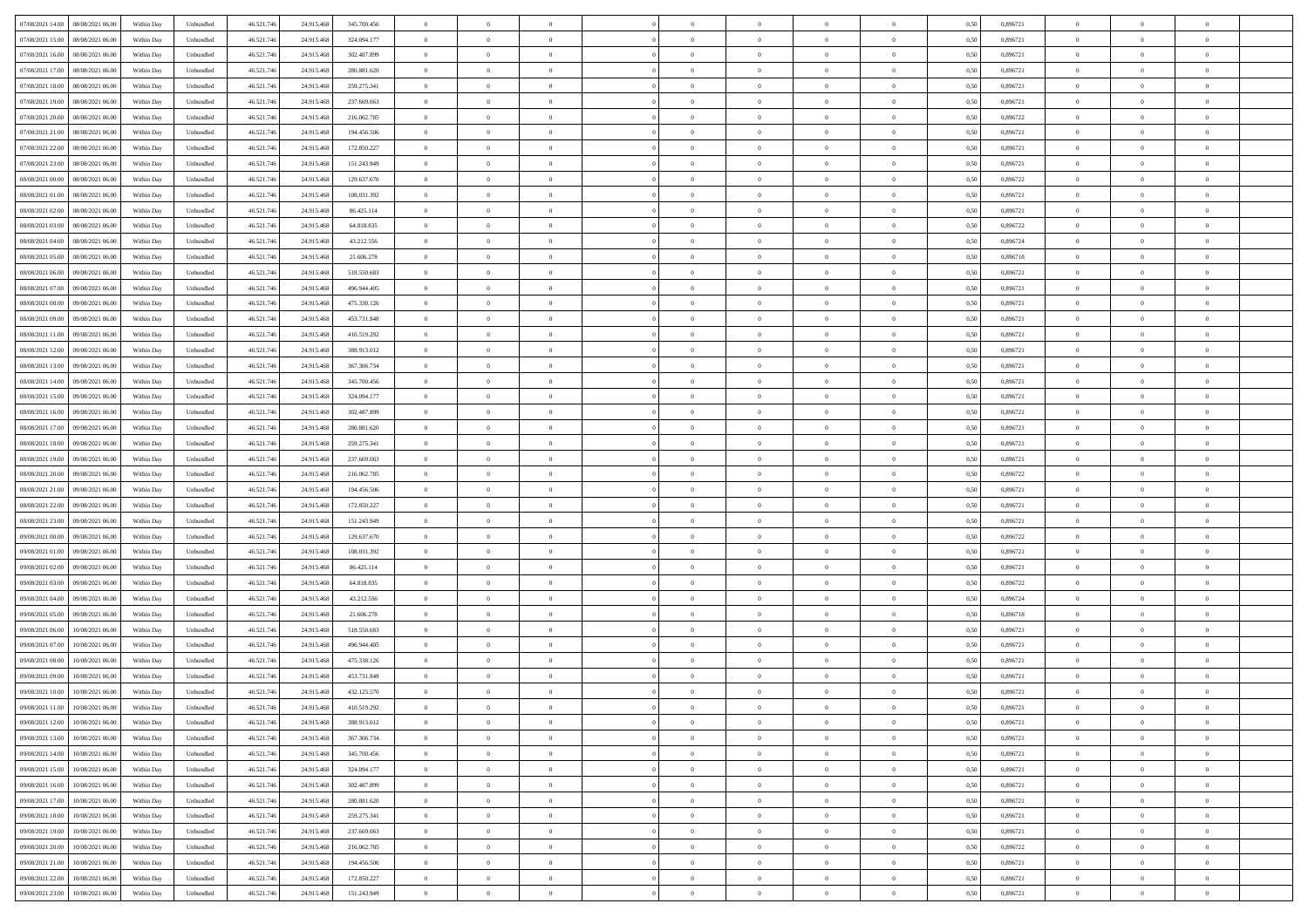| 10/08/2021 00:00<br>10/08/2021 06:00         | Within Day | Unbundled         | 46.521.74  | 24.915.468 | 129.637.670 | $\overline{0}$ | $\theta$       |                | $\overline{0}$ | $\theta$       |                | $\bf{0}$       | 0,50 | 0,896722 | $\theta$       | $\theta$       | $\overline{0}$ |  |
|----------------------------------------------|------------|-------------------|------------|------------|-------------|----------------|----------------|----------------|----------------|----------------|----------------|----------------|------|----------|----------------|----------------|----------------|--|
| 10/08/2021 01:00<br>10/08/2021 06:00         | Within Day | Unbundled         | 46.521.74  | 24.915.46  | 108.031.392 | $\bf{0}$       | $\overline{0}$ | $\bf{0}$       | $\overline{0}$ | $\bf{0}$       | $\overline{0}$ | $\bf{0}$       | 0,50 | 0,896721 | $\,$ 0 $\,$    | $\bf{0}$       | $\overline{0}$ |  |
| 10/08/2021 02:00<br>10/08/2021 06:00         | Within Day | Unbundled         | 46.521.746 | 24.915.468 | 86.425.114  | $\overline{0}$ | $\bf{0}$       | $\overline{0}$ | $\bf{0}$       | $\bf{0}$       | $\overline{0}$ | $\bf{0}$       | 0.50 | 0.896721 | $\bf{0}$       | $\overline{0}$ | $\overline{0}$ |  |
| 10/08/2021 03:00<br>10/08/2021 06:00         | Within Day | Unbundled         | 46.521.74  | 24.915.468 | 64.818.835  | $\overline{0}$ | $\overline{0}$ | $\overline{0}$ | $\theta$       | $\theta$       | $\overline{0}$ | $\bf{0}$       | 0,50 | 0,896722 | $\theta$       | $\theta$       | $\overline{0}$ |  |
| 10/08/2021 04:00<br>10/08/2021 06:00         | Within Day | Unbundled         | 46.521.74  | 24.915.46  | 43.212.556  | $\bf{0}$       | $\overline{0}$ | $\bf{0}$       | $\overline{0}$ | $\theta$       | $\overline{0}$ | $\bf{0}$       | 0,50 | 0,896724 | $\,$ 0 $\,$    | $\bf{0}$       | $\overline{0}$ |  |
|                                              |            |                   |            |            |             |                |                |                |                |                |                |                |      |          |                |                |                |  |
| 10/08/2021 05:00<br>10/08/2021 06:00         | Within Day | Unbundled         | 46.521.74  | 24.915.46  | 21.606.278  | $\overline{0}$ | $\overline{0}$ | $\overline{0}$ | $\bf{0}$       | $\overline{0}$ | $\theta$       | $\bf{0}$       | 0.50 | 0.896718 | $\,$ 0 $\,$    | $\theta$       | $\overline{0}$ |  |
| 10/08/2021 06:00<br>11/08/2021 06:00         | Within Day | Unbundled         | 46.521.74  | 24.862.870 | 519.813.037 | $\overline{0}$ | $\overline{0}$ | $\overline{0}$ | $\overline{0}$ | $\theta$       | $\overline{0}$ | $\bf{0}$       | 0,50 | 0,896721 | $\theta$       | $\theta$       | $\overline{0}$ |  |
| 10/08/2021 07:00<br>11/08/2021 06:00         | Within Day | Unbundled         | 46.521.74  | 24.862.870 | 498.154.161 | $\bf{0}$       | $\overline{0}$ | $\overline{0}$ | $\overline{0}$ | $\theta$       | $\overline{0}$ | $\bf{0}$       | 0,50 | 0,896721 | $\,$ 0 $\,$    | $\bf{0}$       | $\overline{0}$ |  |
| 10/08/2021 08:00<br>11/08/2021 06:00         | Within Day | Unbundled         | 46.521.74  | 24,862,870 | 476.495.283 | $\overline{0}$ | $\bf{0}$       | $\overline{0}$ | $\bf{0}$       | $\overline{0}$ | $\overline{0}$ | $\bf{0}$       | 0.50 | 0.896721 | $\bf{0}$       | $\overline{0}$ | $\overline{0}$ |  |
| 10/08/2021 09:00<br>11/08/2021 06:00         | Within Day | Unbundled         | 46.521.74  | 24.862.870 | 454.836.407 | $\overline{0}$ | $\bf{0}$       | $\overline{0}$ | $\overline{0}$ | $\overline{0}$ | $\overline{0}$ | $\bf{0}$       | 0,50 | 0,896721 | $\,$ 0 $\,$    | $\bf{0}$       | $\overline{0}$ |  |
| 10/08/2021 10:00<br>11/08/2021 06:00         | Within Day | Unbundled         | 46.521.74  | 24.862.87  | 433.177.531 | $\bf{0}$       | $\overline{0}$ | $\bf{0}$       | $\bf{0}$       | $\bf{0}$       | $\overline{0}$ | $\bf{0}$       | 0,50 | 0,896721 | $\,$ 0 $\,$    | $\bf{0}$       | $\overline{0}$ |  |
| 10/08/2021 11:00<br>11/08/2021 06:00         | Within Day | Unbundled         | 46.521.746 | 24.862.870 | 411.518.654 | $\overline{0}$ | $\bf{0}$       | $\overline{0}$ | $\bf{0}$       | $\bf{0}$       | $\overline{0}$ | $\bf{0}$       | 0.50 | 0.896721 | $\bf{0}$       | $\overline{0}$ | $\bf{0}$       |  |
|                                              |            |                   |            |            |             |                |                |                |                |                |                |                |      |          |                |                |                |  |
| 10/08/2021 12:00<br>11/08/2021 06:00         | Within Day | Unbundled         | 46.521.74  | 24.862.870 | 389.859.777 | $\overline{0}$ | $\overline{0}$ | $\overline{0}$ | $\overline{0}$ | $\theta$       | $\overline{0}$ | $\overline{0}$ | 0,50 | 0,896721 | $\,$ 0 $\,$    | $\theta$       | $\overline{0}$ |  |
| 10/08/2021 13:00<br>11/08/2021 06:00         | Within Day | Unbundled         | 46.521.74  | 24.862.87  | 368.200.901 | $\bf{0}$       | $\theta$       | $\bf{0}$       | $\overline{0}$ | $\theta$       | $\overline{0}$ | $\bf{0}$       | 0,50 | 0,896721 | $\bf{0}$       | $\bf{0}$       | $\overline{0}$ |  |
| 10/08/2021 14:00<br>11/08/2021 06:00         | Within Day | Unbundled         | 46.521.74  | 24.862.870 | 346.542.024 | $\overline{0}$ | $\overline{0}$ | $\overline{0}$ | $\bf{0}$       | $\bf{0}$       | $\Omega$       | $\bf{0}$       | 0.50 | 0,896721 | $\bf{0}$       | $\theta$       | $\overline{0}$ |  |
| 10/08/2021 15:00<br>11/08/2021 06:00         | Within Day | Unbundled         | 46.521.74  | 24.862.870 | 324.883.148 | $\overline{0}$ | $\overline{0}$ | $\overline{0}$ | $\overline{0}$ | $\overline{0}$ | $\overline{0}$ | $\bf{0}$       | 0,50 | 0,896721 | $\theta$       | $\theta$       | $\overline{0}$ |  |
| 10/08/2021 16:00<br>11/08/2021 06:00         | Within Day | Unbundled         | 46.521.74  | 24.862.87  | 303.224.271 | $\bf{0}$       | $\overline{0}$ | $\overline{0}$ | $\overline{0}$ | $\bf{0}$       | $\overline{0}$ | $\bf{0}$       | 0,50 | 0,896721 | $\,$ 0 $\,$    | $\bf{0}$       | $\overline{0}$ |  |
| 10/08/2021 17:00<br>11/08/2021 06:00         | Within Day | Unbundled         | 46.521.74  | 24,862,870 | 281.565.395 | $\overline{0}$ | $\bf{0}$       | $\overline{0}$ | $\bf{0}$       | $\overline{0}$ | $\overline{0}$ | $\bf{0}$       | 0.50 | 0.896721 | $\bf{0}$       | $\overline{0}$ | $\overline{0}$ |  |
| 10/08/2021 18:00<br>11/08/2021 06:00         | Within Day | Unbundled         | 46.521.74  | 24.862.870 | 259.906.518 | $\bf{0}$       | $\overline{0}$ | $\overline{0}$ | $\overline{0}$ | $\overline{0}$ | $\overline{0}$ | $\bf{0}$       | 0,50 | 0,896721 | $\,$ 0 $\,$    | $\bf{0}$       | $\overline{0}$ |  |
|                                              |            |                   |            |            |             |                |                |                |                |                |                |                |      |          |                |                |                |  |
| 10/08/2021 19:00<br>11/08/2021 06:00         | Within Day | Unbundled         | 46.521.74  | 24.862.87  | 238.247.642 | $\bf{0}$       | $\overline{0}$ | $\bf{0}$       | $\bf{0}$       | $\overline{0}$ | $\overline{0}$ | $\bf{0}$       | 0,50 | 0,896721 | $\,$ 0 $\,$    | $\bf{0}$       | $\overline{0}$ |  |
| 10/08/2021 20:00<br>11/08/2021 06:00         | Within Day | Unbundled         | 46.521.746 | 24.862.870 | 216,588,765 | $\overline{0}$ | $\bf{0}$       | $\overline{0}$ | $\bf{0}$       | $\bf{0}$       | $\overline{0}$ | $\bf{0}$       | 0.50 | 0.896722 | $\bf{0}$       | $\overline{0}$ | $\bf{0}$       |  |
| 10/08/2021 21:00<br>11/08/2021 06:00         | Within Day | Unbundled         | 46.521.74  | 24.862.870 | 194.929.888 | $\overline{0}$ | $\overline{0}$ | $\overline{0}$ | $\theta$       | $\theta$       | $\overline{0}$ | $\bf{0}$       | 0,50 | 0,896721 | $\theta$       | $\theta$       | $\overline{0}$ |  |
| 10/08/2021 22:00<br>11/08/2021 06:00         | Within Day | Unbundled         | 46.521.74  | 24.862.87  | 173.271.012 | $\bf{0}$       | $\overline{0}$ | $\bf{0}$       | $\bf{0}$       | $\bf{0}$       | $\overline{0}$ | $\bf{0}$       | 0,50 | 0,896721 | $\,$ 0 $\,$    | $\bf{0}$       | $\overline{0}$ |  |
| 10/08/2021 23:00<br>11/08/2021 06:00         | Within Day | Unbundled         | 46.521.74  | 24,862,870 | 151.612.136 | $\overline{0}$ | $\overline{0}$ | $\overline{0}$ | $\overline{0}$ | $\overline{0}$ | $\Omega$       | $\bf{0}$       | 0.50 | 0,896721 | $\,$ 0 $\,$    | $\theta$       | $\overline{0}$ |  |
| 11/08/2021 00:00<br>11/08/2021 06:00         | Within Day | Unbundled         | 46.521.74  | 24.862.870 | 129.953.258 | $\overline{0}$ | $\overline{0}$ | $\overline{0}$ | $\overline{0}$ | $\theta$       | $\overline{0}$ | $\bf{0}$       | 0,50 | 0,896722 | $\theta$       | $\theta$       | $\overline{0}$ |  |
| 11/08/2021 01:00<br>11/08/2021 06:00         | Within Day | Unbundled         | 46.521.74  | 24.862.870 | 108.294.382 | $\bf{0}$       | $\theta$       | $\bf{0}$       | $\overline{0}$ | $\theta$       | $\overline{0}$ | $\bf{0}$       | 0,50 | 0,896721 | $\,$ 0 $\,$    | $\bf{0}$       | $\overline{0}$ |  |
|                                              |            |                   |            |            |             |                |                |                |                |                |                |                |      |          |                |                |                |  |
| 11/08/2021 02:00<br>11/08/2021 06:00         | Within Day | Unbundled         | 46.521.74  | 24,862,870 | 86,635,506  | $\overline{0}$ | $\bf{0}$       | $\overline{0}$ | $\bf{0}$       | $\overline{0}$ | $\overline{0}$ | $\bf{0}$       | 0.50 | 0.896721 | $\bf{0}$       | $\overline{0}$ | $\overline{0}$ |  |
| 11/08/2021 03:00<br>11/08/2021 06:00         | Within Day | Unbundled         | 46.521.74  | 24.862.870 | 64.976.629  | $\overline{0}$ | $\overline{0}$ | $\overline{0}$ | $\theta$       | $\overline{0}$ | $\overline{0}$ | $\bf{0}$       | 0,50 | 0,896722 | $\theta$       | $\theta$       | $\overline{0}$ |  |
| 11/08/2021 04:00<br>11/08/2021 06:00         | Within Day | Unbundled         | 46.521.74  | 24.862.87  | 43.317.752  | $\bf{0}$       | $\bf{0}$       | $\bf{0}$       | $\bf{0}$       | $\overline{0}$ | $\overline{0}$ | $\bf{0}$       | 0,50 | 0,896724 | $\,$ 0 $\,$    | $\bf{0}$       | $\overline{0}$ |  |
| 11/08/2021 05:00<br>11/08/2021 06:00         | Within Day | Unbundled         | 46.521.746 | 24.862.870 | 21.658.876  | $\overline{0}$ | $\bf{0}$       | $\overline{0}$ | $\bf{0}$       | $\bf{0}$       | $\overline{0}$ | $\bf{0}$       | 0.50 | 0.896718 | $\bf{0}$       | $\overline{0}$ | $\bf{0}$       |  |
| 11/08/2021 06:00<br>12/08/2021 06:00         | Within Day | Unbundled         | 46.521.74  | 25.224.19  | 511.141.219 | $\overline{0}$ | $\overline{0}$ | $\overline{0}$ | $\overline{0}$ | $\overline{0}$ | $\overline{0}$ | $\bf{0}$       | 0.5( | 0,896721 | $\theta$       | $\theta$       | $\overline{0}$ |  |
| 11/08/2021 07:00<br>12/08/2021 06:00         | Within Day | Unbundled         | 46.521.74  | 25.224.19  | 489.843.668 | $\bf{0}$       | $\overline{0}$ | $\bf{0}$       | $\bf{0}$       | $\overline{0}$ | $\overline{0}$ | $\bf{0}$       | 0,50 | 0,896721 | $\,$ 0 $\,$    | $\bf{0}$       | $\overline{0}$ |  |
| 11/08/2021 08:00<br>12/08/2021 06:00         | Within Day | Unbundled         | 46.521.74  | 25.224.195 | 468.546.118 | $\overline{0}$ | $\overline{0}$ | $\overline{0}$ | $\bf{0}$       | $\overline{0}$ | $\Omega$       | $\bf{0}$       | 0.50 | 0,896721 | $\,$ 0 $\,$    | $\theta$       | $\overline{0}$ |  |
| 11/08/2021 09:00<br>12/08/2021 06:00         | Within Dav | Unbundled         | 46.521.74  | 25.224.195 | 447.248.567 | $\overline{0}$ | $\overline{0}$ | $\overline{0}$ | $\overline{0}$ | $\overline{0}$ | $\overline{0}$ | $\overline{0}$ | 0.5( | 0,896721 | $\theta$       | $\theta$       | $\overline{0}$ |  |
|                                              |            |                   |            |            |             |                | $\overline{0}$ |                |                |                | $\overline{0}$ |                |      |          |                |                |                |  |
| 11/08/2021 10:00<br>12/08/2021 06:00         | Within Day | Unbundled         | 46.521.74  | 25.224.19  | 425.951.016 | $\bf{0}$       |                | $\bf{0}$       | $\overline{0}$ | $\bf{0}$       |                | $\bf{0}$       | 0,50 | 0,896721 | $\,$ 0 $\,$    | $\bf{0}$       | $\overline{0}$ |  |
| 11/08/2021 11:00<br>12/08/2021 06:00         | Within Day | Unbundled         | 46.521.74  | 25.224.19  | 404.653.465 | $\overline{0}$ | $\bf{0}$       | $\overline{0}$ | $\bf{0}$       | $\overline{0}$ | $\overline{0}$ | $\bf{0}$       | 0.50 | 0.896721 | $\bf{0}$       | $\overline{0}$ | $\overline{0}$ |  |
| 11/08/2021 12:00<br>12/08/2021 06:00         | Within Dav | Unbundled         | 46.521.74  | 25.224.19  | 383.355.914 | $\overline{0}$ | $\overline{0}$ | $\overline{0}$ | $\overline{0}$ | $\overline{0}$ | $\overline{0}$ | $\overline{0}$ | 0.50 | 0,896721 | $\theta$       | $\theta$       | $\overline{0}$ |  |
| 11/08/2021 13:00<br>12/08/2021 06:00         | Within Day | Unbundled         | 46.521.74  | 25.224.19: | 362.058.363 | $\bf{0}$       | $\bf{0}$       | $\bf{0}$       | $\bf{0}$       | $\overline{0}$ | $\overline{0}$ | $\bf{0}$       | 0,50 | 0,896721 | $\,$ 0 $\,$    | $\bf{0}$       | $\overline{0}$ |  |
| 11/08/2021 14:00<br>12/08/2021 06:00         | Within Day | Unbundled         | 46.521.746 | 25.224.195 | 340,760,813 | $\overline{0}$ | $\bf{0}$       | $\overline{0}$ | $\bf{0}$       | $\bf{0}$       | $\overline{0}$ | $\bf{0}$       | 0.50 | 0.896721 | $\bf{0}$       | $\overline{0}$ | $\overline{0}$ |  |
| 11/08/2021 15:00<br>12/08/2021 06:00         | Within Dav | Unbundled         | 46.521.74  | 25.224.195 | 319.463.262 | $\overline{0}$ | $\overline{0}$ | $\overline{0}$ | $\overline{0}$ | $\theta$       | $\overline{0}$ | $\bf{0}$       | 0.50 | 0,896721 | $\theta$       | $\theta$       | $\overline{0}$ |  |
| 11/08/2021 16:00<br>12/08/2021 06:00         | Within Day | Unbundled         | 46.521.74  | 25.224.19: | 298.165.711 | $\bf{0}$       | $\overline{0}$ | $\bf{0}$       | $\bf{0}$       | $\,$ 0 $\,$    | $\overline{0}$ | $\bf{0}$       | 0,50 | 0,896721 | $\,$ 0 $\,$    | $\bf{0}$       | $\overline{0}$ |  |
| 11/08/2021 17:00<br>12/08/2021 06:00         | Within Day | Unbundled         | 46.521.74  | 25.224.19  | 276.868.160 | $\overline{0}$ | $\overline{0}$ | $\Omega$       | $\overline{0}$ | $\bf{0}$       | $\Omega$       | $\bf{0}$       | 0.50 | 0,896721 | $\bf{0}$       | $\theta$       | $\overline{0}$ |  |
| 11/08/2021 18:00<br>12/08/2021 06:00         | Within Dav | Unbundled         | 46.521.74  | 25.224.19  | 255.570.609 | $\overline{0}$ | $\overline{0}$ | $\Omega$       | $\overline{0}$ | $\theta$       | $\Omega$       | $\overline{0}$ | 0.5( | 0,896721 | $\theta$       | $\theta$       | $\overline{0}$ |  |
|                                              |            |                   |            |            |             |                |                |                |                |                |                |                |      |          |                |                |                |  |
| 11/08/2021 19:00<br>12/08/2021 06:00         | Within Day | Unbundled         | 46.521.74  | 25.224.19: | 234.273.059 | $\bf{0}$       | $\bf{0}$       | $\overline{0}$ | $\bf{0}$       | $\bf{0}$       | $\overline{0}$ | $\bf{0}$       | 0,50 | 0,896721 | $\,$ 0 $\,$    | $\bf{0}$       | $\overline{0}$ |  |
| $11/08/2021\ 20.00 \qquad 12/08/2021\ 06.00$ | Within Day | ${\sf Unbundred}$ | 46.521.746 | 25.224.195 | 212.975.508 | $\overline{0}$ | $\Omega$       |                | $\Omega$       |                |                |                | 0,50 | 0,896722 | $\theta$       | $\overline{0}$ |                |  |
| 11/08/2021 21:00 12/08/2021 06:00            | Within Day | Unbundled         | 46.521.746 | 25.224.195 | 191.677.957 | $\overline{0}$ | $\theta$       | $\Omega$       | $\theta$       | $\overline{0}$ | $\overline{0}$ | $\bf{0}$       | 0,50 | 0,896721 | $\theta$       | $\theta$       | $\overline{0}$ |  |
| 11/08/2021 22:00<br>12/08/2021 06:00         | Within Day | Unbundled         | 46.521.74  | 25.224.195 | 170.380.406 | $\overline{0}$ | $\bf{0}$       | $\overline{0}$ | $\overline{0}$ | $\bf{0}$       | $\overline{0}$ | $\bf{0}$       | 0,50 | 0,896721 | $\bf{0}$       | $\overline{0}$ | $\bf{0}$       |  |
| 11/08/2021 23:00 12/08/2021 06:00            | Within Day | Unbundled         | 46.521.746 | 25.224.195 | 149.082.855 | $\overline{0}$ | $\bf{0}$       | $\overline{0}$ | $\overline{0}$ | $\mathbf{0}$   | $\overline{0}$ | $\bf{0}$       | 0.50 | 0.896721 | $\overline{0}$ | $\bf{0}$       | $\,$ 0 $\,$    |  |
| 12/08/2021 00:00 12/08/2021 06:00            | Within Day | Unbundled         | 46.521.746 | 25.224.195 | 127.785.304 | $\overline{0}$ | $\overline{0}$ | $\overline{0}$ | $\overline{0}$ | $\overline{0}$ | $\overline{0}$ | $\bf{0}$       | 0,50 | 0,896722 | $\overline{0}$ | $\theta$       | $\overline{0}$ |  |
| 12/08/2021 01:00<br>12/08/2021 06:00         | Within Day | Unbundled         | 46.521.74  | 25.224.195 | 106.487.754 | $\overline{0}$ | $\bf{0}$       | $\overline{0}$ | $\overline{0}$ | $\overline{0}$ | $\bf{0}$       | $\bf{0}$       | 0,50 | 0,896721 | $\bf{0}$       | $\overline{0}$ | $\overline{0}$ |  |
|                                              |            |                   |            |            |             |                |                |                |                |                |                |                |      |          |                |                |                |  |
| 12/08/2021 02:00<br>12/08/2021 06:00         | Within Day | Unbundled         | 46.521.746 | 25.224.195 | 85.190.203  | $\overline{0}$ | $\bf{0}$       | $\overline{0}$ | $\overline{0}$ | $\overline{0}$ | $\overline{0}$ | $\bf{0}$       | 0.50 | 0,896721 | $\,$ 0 $\,$    | $\theta$       | $\overline{0}$ |  |
| 12/08/2021 03:00<br>12/08/2021 06:00         | Within Dav | Unbundled         | 46.521.746 | 25.224.195 | 63.892.652  | $\overline{0}$ | $\overline{0}$ | $\overline{0}$ | $\overline{0}$ | $\overline{0}$ | $\overline{0}$ | $\bf{0}$       | 0.50 | 0,896722 | $\overline{0}$ | $\theta$       | $\overline{0}$ |  |
| 12/08/2021 04:00<br>12/08/2021 06:00         | Within Day | Unbundled         | 46.521.74  | 25.224.195 | 42.595.101  | $\overline{0}$ | $\overline{0}$ | $\overline{0}$ | $\overline{0}$ | $\bf{0}$       | $\overline{0}$ | $\bf{0}$       | 0,50 | 0,896724 | $\bf{0}$       | $\overline{0}$ | $\overline{0}$ |  |
| 12/08/2021 06:00<br>12/08/2021 05:00         | Within Day | Unbundled         | 46.521.746 | 25.224.195 | 21.297.550  | $\overline{0}$ | $\overline{0}$ | $\overline{0}$ | $\overline{0}$ | $\bf{0}$       | $\overline{0}$ | $\bf{0}$       | 0.50 | 0.896718 | $\mathbf{0}$   | $\bf{0}$       | $\,$ 0         |  |
| 12/08/2021 06:00<br>13/08/2021 06:00         | Within Dav | Unbundled         | 46.521.746 | 24.915.468 | 518.550.683 | $\overline{0}$ | $\overline{0}$ | $\overline{0}$ | $\overline{0}$ | $\overline{0}$ | $\overline{0}$ | $\bf{0}$       | 0,50 | 0,896721 | $\overline{0}$ | $\theta$       | $\overline{0}$ |  |
| 12/08/2021 07:00<br>13/08/2021 06:00         | Within Day | Unbundled         | 46.521.74  | 24.915.468 | 496.944.405 | $\overline{0}$ | $\bf{0}$       | $\overline{0}$ | $\bf{0}$       | $\overline{0}$ | $\bf{0}$       | $\bf{0}$       | 0,50 | 0,896721 | $\bf{0}$       | $\bf{0}$       | $\overline{0}$ |  |
| 12/08/2021 08:00 13/08/2021 06:00            | Within Day | Unbundled         | 46.521.746 | 24.915.468 | 475.338.126 | $\overline{0}$ | $\bf{0}$       | $\overline{0}$ | $\overline{0}$ | $\,$ 0 $\,$    | $\overline{0}$ | $\bf{0}$       | 0,50 | 0,896721 | $\overline{0}$ | $\,$ 0 $\,$    | $\,$ 0 $\,$    |  |
|                                              |            |                   |            |            |             |                |                |                |                |                |                |                |      |          |                |                |                |  |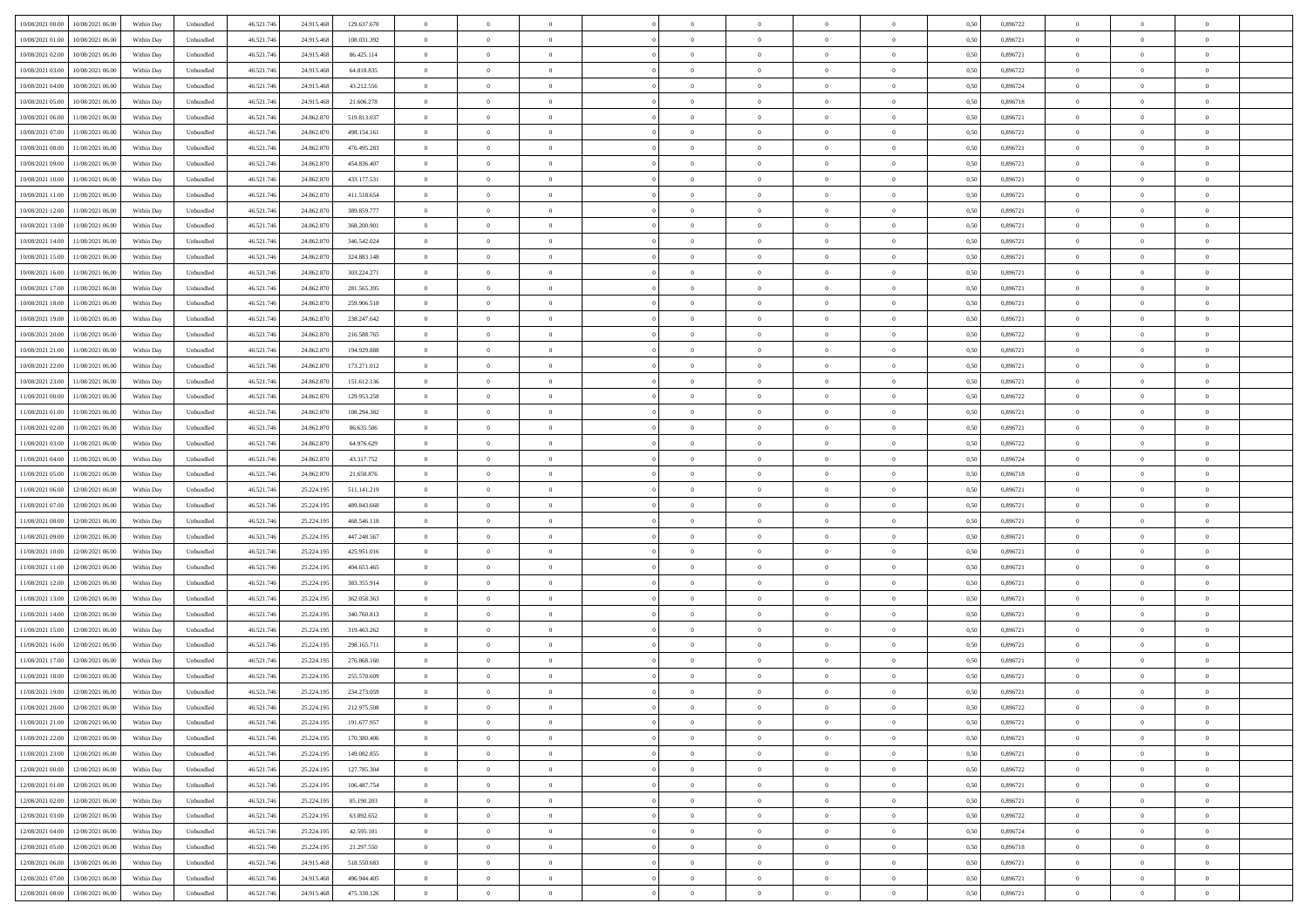| 12/08/2021 09:00 13/08/2021 06:00    | Within Day | Unbundled | 46.521.746 | 24.915.468 | 453.731.848 | $\bf{0}$       | $\theta$       |                | $\overline{0}$ | $\theta$       | $\Omega$       | $\bf{0}$       | 0,50 | 0,896721 | $\theta$       | $\overline{0}$ | $\theta$       |  |
|--------------------------------------|------------|-----------|------------|------------|-------------|----------------|----------------|----------------|----------------|----------------|----------------|----------------|------|----------|----------------|----------------|----------------|--|
| 13/08/2021 06:00                     |            | Unbundled |            |            |             | $\overline{0}$ | $\bf{0}$       | $\overline{0}$ | $\overline{0}$ | $\overline{0}$ | $\overline{0}$ |                |      | 0,896721 | $\overline{0}$ | $\overline{0}$ | $\overline{0}$ |  |
| 12/08/2021 10:00                     | Within Day |           | 46.521.74  | 24.915.468 | 432.125.570 |                |                |                |                |                |                | $\bf{0}$       | 0,50 |          |                |                |                |  |
| 12/08/2021 11:00<br>13/08/2021 06:00 | Within Dav | Unbundled | 46.521.74  | 24.915.46  | 410.519.292 | $\overline{0}$ | $\overline{0}$ | $\overline{0}$ | $\overline{0}$ | $\overline{0}$ | $\overline{0}$ | $\overline{0}$ | 0.50 | 0,896721 | $\theta$       | $\overline{0}$ | $\overline{0}$ |  |
| 12/08/2021 12:00<br>13/08/2021 06:00 | Within Day | Unbundled | 46.521.74  | 24.915.468 | 388.913.012 | $\overline{0}$ | $\bf{0}$       | $\overline{0}$ | $\overline{0}$ | $\overline{0}$ | $\overline{0}$ | $\bf{0}$       | 0,50 | 0,896721 | $\bf{0}$       | $\overline{0}$ | $\overline{0}$ |  |
| 12/08/2021 13:00<br>13/08/2021 06:00 | Within Day | Unbundled | 46.521.74  | 24.915.468 | 367.306.734 | $\overline{0}$ | $\bf{0}$       | $\overline{0}$ | $\overline{0}$ | $\bf{0}$       | $\overline{0}$ | $\bf{0}$       | 0,50 | 0,896721 | $\,$ 0 $\,$    | $\bf{0}$       | $\overline{0}$ |  |
| 12/08/2021 14:00<br>13/08/2021 06:00 | Within Dav | Unbundled | 46.521.74  | 24.915.46  | 345.700.456 | $\overline{0}$ | $\overline{0}$ | $\overline{0}$ | $\overline{0}$ | $\overline{0}$ | $\overline{0}$ | $\overline{0}$ | 0.50 | 0,896721 | $\theta$       | $\overline{0}$ | $\overline{0}$ |  |
| 12/08/2021 15:00<br>13/08/2021 06:00 | Within Day | Unbundled | 46.521.74  | 24.915.468 | 324.094.177 | $\overline{0}$ | $\bf{0}$       | $\overline{0}$ | $\overline{0}$ | $\overline{0}$ | $\overline{0}$ | $\bf{0}$       | 0,50 | 0,896721 | $\bf{0}$       | $\bf{0}$       | $\overline{0}$ |  |
| 12/08/2021 16:00<br>13/08/2021 06:00 | Within Day | Unbundled | 46.521.74  | 24.915.468 | 302.487.899 | $\overline{0}$ | $\overline{0}$ | $\overline{0}$ | $\overline{0}$ | $\overline{0}$ | $\overline{0}$ | $\bf{0}$       | 0,50 | 0,896721 | $\,$ 0 $\,$    | $\theta$       | $\overline{0}$ |  |
|                                      |            |           |            |            |             |                |                |                |                |                |                |                |      |          |                |                |                |  |
| 12/08/2021 17:00<br>13/08/2021 06:00 | Within Dav | Unbundled | 46.521.74  | 24.915.468 | 280.881.620 | $\overline{0}$ | $\overline{0}$ | $\overline{0}$ | $\overline{0}$ | $\overline{0}$ | $\overline{0}$ | $\overline{0}$ | 0.50 | 0,896721 | $\theta$       | $\overline{0}$ | $\overline{0}$ |  |
| 12/08/2021 18:00<br>13/08/2021 06:00 | Within Day | Unbundled | 46.521.74  | 24.915.468 | 259.275.341 | $\overline{0}$ | $\bf{0}$       | $\overline{0}$ | $\overline{0}$ | $\overline{0}$ | $\overline{0}$ | $\bf{0}$       | 0,50 | 0,896721 | $\,$ 0 $\,$    | $\bf{0}$       | $\overline{0}$ |  |
| 12/08/2021 19:00<br>13/08/2021 06:00 | Within Day | Unbundled | 46.521.74  | 24.915.468 | 237.669.063 | $\overline{0}$ | $\overline{0}$ | $\overline{0}$ | $\overline{0}$ | $\overline{0}$ | $\overline{0}$ | $\bf{0}$       | 0,50 | 0,896721 | $\bf{0}$       | $\overline{0}$ | $\overline{0}$ |  |
| 12/08/2021 20:00<br>13/08/2021 06:00 | Within Day | Unbundled | 46.521.74  | 24.915.46  | 216,062,785 | $\overline{0}$ | $\overline{0}$ | $\overline{0}$ | $\overline{0}$ | $\overline{0}$ | $\overline{0}$ | $\overline{0}$ | 0.50 | 0,896722 | $\theta$       | $\overline{0}$ | $\overline{0}$ |  |
| 12/08/2021 21:00<br>13/08/2021 06:00 | Within Day | Unbundled | 46.521.74  | 24.915.468 | 194.456.506 | $\overline{0}$ | $\bf{0}$       | $\bf{0}$       | $\overline{0}$ | $\overline{0}$ | $\overline{0}$ | $\bf{0}$       | 0,50 | 0,896721 | $\bf{0}$       | $\overline{0}$ | $\overline{0}$ |  |
| 12/08/2021 22:00<br>13/08/2021 06:00 | Within Day | Unbundled | 46.521.74  | 24.915.468 | 172.850.227 | $\bf{0}$       | $\bf{0}$       | $\overline{0}$ | $\overline{0}$ | $\overline{0}$ | $\overline{0}$ | $\bf{0}$       | 0,50 | 0,896721 | $\bf{0}$       | $\bf{0}$       | $\overline{0}$ |  |
| 12/08/2021 23:00<br>13/08/2021 06:00 | Within Dav | Unbundled | 46.521.74  | 24.915.468 | 151.243.949 | $\overline{0}$ | $\overline{0}$ | $\overline{0}$ | $\overline{0}$ | $\overline{0}$ | $\overline{0}$ | $\overline{0}$ | 0.50 | 0,896721 | $\theta$       | $\theta$       | $\overline{0}$ |  |
| 13/08/2021 00:00<br>13/08/2021 06:00 | Within Day | Unbundled | 46.521.74  | 24.915.468 | 129.637.670 | $\overline{0}$ | $\bf{0}$       | $\overline{0}$ | $\overline{0}$ | $\overline{0}$ | $\overline{0}$ | $\bf{0}$       | 0,50 | 0,896722 | $\bf{0}$       | $\bf{0}$       | $\overline{0}$ |  |
| 13/08/2021 01:00<br>13/08/2021 06:00 | Within Day | Unbundled | 46.521.74  | 24.915.468 | 108.031.392 | $\overline{0}$ | $\overline{0}$ | $\overline{0}$ | $\overline{0}$ | $\overline{0}$ | $\overline{0}$ | $\bf{0}$       | 0,50 | 0,896721 | $\bf{0}$       | $\overline{0}$ | $\overline{0}$ |  |
| 13/08/2021 02:00<br>13/08/2021 06:00 | Within Day | Unbundled | 46.521.74  | 24.915.468 | 86.425.114  | $\overline{0}$ | $\overline{0}$ | $\overline{0}$ | $\overline{0}$ | $\overline{0}$ | $\overline{0}$ | $\overline{0}$ | 0.50 | 0,896721 | $\theta$       | $\overline{0}$ | $\overline{0}$ |  |
|                                      |            |           |            |            |             |                |                | $\overline{0}$ |                |                | $\overline{0}$ |                |      |          |                |                |                |  |
| 13/08/2021 03:00<br>13/08/2021 06:00 | Within Day | Unbundled | 46.521.74  | 24.915.468 | 64.818.835  | $\overline{0}$ | $\bf{0}$       |                | $\overline{0}$ | $\overline{0}$ |                | $\bf{0}$       | 0,50 | 0,896722 | $\,$ 0 $\,$    | $\bf{0}$       | $\overline{0}$ |  |
| 13/08/2021 04:00<br>13/08/2021 06:00 | Within Day | Unbundled | 46.521.74  | 24.915.468 | 43.212.556  | $\overline{0}$ | $\bf{0}$       | $\overline{0}$ | $\overline{0}$ | $\overline{0}$ | $\overline{0}$ | $\bf{0}$       | 0,50 | 0,896724 | $\bf{0}$       | $\overline{0}$ | $\overline{0}$ |  |
| 13/08/2021 05:00<br>13/08/2021 06:00 | Within Dav | Unbundled | 46.521.74  | 24.915.46  | 21.606.278  | $\overline{0}$ | $\overline{0}$ | $\overline{0}$ | $\overline{0}$ | $\overline{0}$ | $\overline{0}$ | $\overline{0}$ | 0.50 | 0,896718 | $\theta$       | $\theta$       | $\overline{0}$ |  |
| 13/08/2021 06:00<br>14/08/2021 06:00 | Within Day | Unbundled | 46.521.74  | 23.431.288 | 554.170.998 | $\overline{0}$ | $\bf{0}$       | $\overline{0}$ | $\overline{0}$ | $\overline{0}$ | $\overline{0}$ | $\bf{0}$       | 0,50 | 0,896721 | $\bf{0}$       | $\overline{0}$ | $\overline{0}$ |  |
| 13/08/2021 07:00<br>14/08/2021 06:00 | Within Day | Unbundled | 46.521.74  | 23.431.288 | 531.080.540 | $\bf{0}$       | $\overline{0}$ | $\overline{0}$ | $\overline{0}$ | $\bf{0}$       | $\overline{0}$ | $\bf{0}$       | 0,50 | 0,896721 | $\bf{0}$       | $\overline{0}$ | $\overline{0}$ |  |
| 13/08/2021 08:00<br>14/08/2021 06:00 | Within Dav | Unbundled | 46.521.74  | 23.431.288 | 507.990.081 | $\overline{0}$ | $\overline{0}$ | $\overline{0}$ | $\overline{0}$ | $\overline{0}$ | $\overline{0}$ | $\overline{0}$ | 0.50 | 0,896721 | $\theta$       | $\overline{0}$ | $\overline{0}$ |  |
| 13/08/2021 09:00<br>14/08/2021 06:00 | Within Day | Unbundled | 46.521.74  | 23.431.288 | 484.899.623 | $\overline{0}$ | $\bf{0}$       | $\overline{0}$ | $\overline{0}$ | $\overline{0}$ | $\overline{0}$ | $\bf{0}$       | 0,50 | 0,896721 | $\,$ 0 $\,$    | $\bf{0}$       | $\overline{0}$ |  |
| 13/08/2021 10:00<br>14/08/2021 06:00 | Within Day | Unbundled | 46.521.74  | 23.431.288 | 461.809.166 | $\overline{0}$ | $\overline{0}$ | $\overline{0}$ | $\overline{0}$ | $\overline{0}$ | $\overline{0}$ | $\bf{0}$       | 0,50 | 0,896721 | $\bf{0}$       | $\overline{0}$ | $\overline{0}$ |  |
| 13/08/2021 11:00<br>14/08/2021 06:00 | Within Dav | Unbundled | 46.521.74  | 23.431.288 | 438.718.707 | $\overline{0}$ | $\overline{0}$ | $\overline{0}$ | $\overline{0}$ | $\overline{0}$ | $\overline{0}$ | $\overline{0}$ | 0.50 | 0,896721 | $\theta$       | $\theta$       | $\overline{0}$ |  |
| 13/08/2021 12:00<br>14/08/2021 06:00 | Within Day | Unbundled | 46.521.74  | 23.431.288 | 415.628.249 | $\overline{0}$ | $\bf{0}$       | $\overline{0}$ | $\overline{0}$ | $\overline{0}$ | $\overline{0}$ | $\bf{0}$       | 0,50 | 0,896721 | $\overline{0}$ | $\bf{0}$       | $\overline{0}$ |  |
| 13/08/2021 13:00<br>14/08/2021 06:00 | Within Day | Unbundled | 46.521.74  | 23.431.288 | 392.537.791 | $\overline{0}$ | $\overline{0}$ | $\overline{0}$ | $\overline{0}$ | $\overline{0}$ | $\overline{0}$ | $\bf{0}$       | 0,50 | 0,896721 | $\bf{0}$       | $\overline{0}$ | $\overline{0}$ |  |
| 13/08/2021 14:00<br>14/08/2021 06:00 | Within Day | Unbundled | 46.521.74  | 23.431.288 | 369.447.332 | $\overline{0}$ | $\overline{0}$ | $\overline{0}$ | $\overline{0}$ | $\overline{0}$ | $\overline{0}$ | $\overline{0}$ | 0.50 | 0,896721 | $\theta$       | $\overline{0}$ | $\overline{0}$ |  |
| 13/08/2021 15:00<br>14/08/2021 06:00 | Within Day | Unbundled | 46.521.74  | 23.431.288 | 346.356.874 | $\overline{0}$ | $\overline{0}$ | $\overline{0}$ | $\overline{0}$ | $\theta$       | $\overline{0}$ | $\bf{0}$       | 0,50 | 0,896721 | $\,$ 0 $\,$    | $\theta$       | $\overline{0}$ |  |
|                                      |            |           |            |            |             |                |                |                |                |                |                |                |      |          |                |                |                |  |
| 13/08/2021 16:00<br>14/08/2021 06:00 | Within Day | Unbundled | 46.521.74  | 23.431.288 | 323.266.416 | $\overline{0}$ | $\bf{0}$       | $\overline{0}$ | $\overline{0}$ | $\overline{0}$ | $\overline{0}$ | $\bf{0}$       | 0,50 | 0,896721 | $\overline{0}$ | $\overline{0}$ | $\overline{0}$ |  |
| 13/08/2021 17:00<br>14/08/2021 06:00 | Within Dav | Unbundled | 46.521.74  | 23.431.288 | 300.175.958 | $\overline{0}$ | $\overline{0}$ | $\overline{0}$ | $\overline{0}$ | $\overline{0}$ | $\overline{0}$ | $\overline{0}$ | 0.50 | 0,896721 | $\theta$       | $\theta$       | $\overline{0}$ |  |
| 13/08/2021 18:00<br>14/08/2021 06:00 | Within Day | Unbundled | 46.521.74  | 23.431.288 | 277.085.499 | $\overline{0}$ | $\overline{0}$ | $\overline{0}$ | $\overline{0}$ | $\theta$       | $\overline{0}$ | $\overline{0}$ | 0,50 | 0,896721 | $\theta$       | $\theta$       | $\overline{0}$ |  |
| 13/08/2021 19:00<br>14/08/2021 06:00 | Within Day | Unbundled | 46.521.74  | 23.431.288 | 253.995.041 | $\overline{0}$ | $\overline{0}$ | $\overline{0}$ | $\overline{0}$ | $\bf{0}$       | $\overline{0}$ | $\bf{0}$       | 0,50 | 0,896721 | $\bf{0}$       | $\overline{0}$ | $\overline{0}$ |  |
| 13/08/2021 20:00<br>14/08/2021 06:00 | Within Day | Unbundled | 46.521.74  | 23.431.288 | 230.904.583 | $\overline{0}$ | $\overline{0}$ | $\overline{0}$ | $\overline{0}$ | $\overline{0}$ | $\overline{0}$ | $\overline{0}$ | 0.50 | 0,896722 | $\theta$       | $\overline{0}$ | $\overline{0}$ |  |
| 13/08/2021 21:00<br>14/08/2021 06:00 | Within Day | Unbundled | 46.521.74  | 23.431.288 | 207.814.124 | $\overline{0}$ | $\overline{0}$ | $\overline{0}$ | $\overline{0}$ | $\theta$       | $\overline{0}$ | $\overline{0}$ | 0,50 | 0,896721 | $\theta$       | $\theta$       | $\overline{0}$ |  |
| 13/08/2021 22:00<br>14/08/2021 06:00 | Within Day | Unbundled | 46.521.74  | 23.431.288 | 184.723.666 | $\overline{0}$ | $\overline{0}$ | $\overline{0}$ | $\overline{0}$ | $\bf{0}$       | $\overline{0}$ | $\bf{0}$       | 0,50 | 0,896721 | $\bf{0}$       | $\overline{0}$ | $\overline{0}$ |  |
| 13/08/2021 23:00<br>14/08/2021 06:00 | Within Dav | Unbundled | 46.521.74  | 23.431.288 | 161.633.208 | $\overline{0}$ | $\overline{0}$ | $\overline{0}$ | $\overline{0}$ | $\overline{0}$ | $\overline{0}$ | $\overline{0}$ | 0.50 | 0,896721 | $\theta$       | $\theta$       | $\overline{0}$ |  |
| 14/08/2021 00:00<br>14/08/2021 06:00 | Within Day | Unbundled | 46.521.74  | 23.431.288 | 138.542.749 | $\overline{0}$ | $\overline{0}$ | $\overline{0}$ | $\overline{0}$ | $\theta$       | $\overline{0}$ | $\overline{0}$ | 0,50 | 0,896722 | $\theta$       | $\theta$       | $\overline{0}$ |  |
| 14/08/2021 01:00<br>14/08/2021 06:00 | Within Day | Unbundled | 46.521.74  | 23.431.288 | 115.452.291 | $\overline{0}$ | $\bf{0}$       | $\overline{0}$ | $\overline{0}$ | $\bf{0}$       | $\overline{0}$ | $\bf{0}$       | 0,50 | 0,896721 | $\bf{0}$       | $\overline{0}$ | $\overline{0}$ |  |
| 14/08/2021 02:00<br>14/08/2021 06:00 | Within Day | Unbundled | 46.521.74  | 23.431.288 | 92.361.833  | $\overline{0}$ | $\overline{0}$ | $\overline{0}$ | $\overline{0}$ | $\overline{0}$ | $\overline{0}$ | $\overline{0}$ | 0.50 | 0,896721 | $\theta$       | $\theta$       | $\overline{0}$ |  |
| 14/08/2021 03:00<br>14/08/2021 06:00 | Within Day | Unbundled | 46.521.74  | 23.431.288 | 69.271.374  | $\overline{0}$ | $\overline{0}$ | $\overline{0}$ | $\overline{0}$ | $\theta$       | $\overline{0}$ | $\theta$       | 0,50 | 0,896722 | $\theta$       | $\theta$       | $\overline{0}$ |  |
| 14/08/2021 04:00<br>14/08/2021 06:00 |            | Unbundled | 46.521.74  | 23.431.288 | 46.180.916  | $\overline{0}$ | $\bf{0}$       | $\overline{0}$ | $\bf{0}$       | $\overline{0}$ | $\overline{0}$ | $\bf{0}$       | 0,50 | 0,896724 | $\bf{0}$       | $\overline{0}$ | $\,$ 0         |  |
|                                      | Within Day |           |            |            |             |                |                |                |                |                |                |                |      |          |                |                |                |  |
| 14/08/2021 05:00<br>14/08/2021 06:00 | Within Day | Unbundled | 46.521.746 | 23.431.288 | 23.090.458  | $\overline{0}$ | $\theta$       |                | $\overline{0}$ | $\theta$       |                | $\Omega$       | 0,50 | 0,896718 | $\theta$       | $\theta$       | $\sqrt{ }$     |  |
| 14/08/2021 06:00 15/08/2021 06:00    | Within Day | Unbundled | 46.521.746 | 21.679.544 | 596.212.849 | $\overline{0}$ | $\theta$       | $\overline{0}$ | $\theta$       | $\overline{0}$ | $\overline{0}$ | $\overline{0}$ | 0,50 | 0,896721 | $\theta$       | $\theta$       | $\overline{0}$ |  |
| 15/08/2021 06:00<br>14/08/2021 07:00 | Within Day | Unbundled | 46.521.746 | 21.679.544 | 571.370.647 | $\overline{0}$ | $\bf{0}$       | $\overline{0}$ | $\bf{0}$       | $\overline{0}$ | $\overline{0}$ | $\bf{0}$       | 0,50 | 0,896721 | $\bf{0}$       | $\overline{0}$ | $\overline{0}$ |  |
| 14/08/2021 08:00<br>15/08/2021 06:00 | Within Dav | Unbundled | 46.521.74  | 21.679.544 | 546.528.445 | $\overline{0}$ | $\theta$       | $\overline{0}$ | $\overline{0}$ | $\overline{0}$ | $\overline{0}$ | $\overline{0}$ | 0.50 | 0,896721 | $\overline{0}$ | $\overline{0}$ | $\overline{0}$ |  |
| 14/08/2021 09:00 15/08/2021 06:00    | Within Day | Unbundled | 46.521.746 | 21.679.544 | 521.686.243 | $\overline{0}$ | $\theta$       | $\overline{0}$ | $\overline{0}$ | $\theta$       | $\overline{0}$ | $\bf{0}$       | 0,50 | 0,896721 | $\,$ 0 $\,$    | $\theta$       | $\,$ 0         |  |
| 15/08/2021 06:00<br>14/08/2021 10:00 | Within Day | Unbundled | 46.521.746 | 21.679.544 | 496.844.041 | $\overline{0}$ | $\bf{0}$       | $\overline{0}$ | $\bf{0}$       | $\overline{0}$ | $\overline{0}$ | $\bf{0}$       | 0,50 | 0,896721 | $\bf{0}$       | $\overline{0}$ | $\bf{0}$       |  |
| 14/08/2021 11:00<br>15/08/2021 06:00 | Within Dav | Unbundled | 46.521.746 | 21.679.544 | 472.001.839 | $\overline{0}$ | $\overline{0}$ | $\overline{0}$ | $\overline{0}$ | $\overline{0}$ | $\overline{0}$ | $\mathbf{0}$   | 0.50 | 0,896721 | $\overline{0}$ | $\theta$       | $\overline{0}$ |  |
| 14/08/2021 12:00<br>15/08/2021 06:00 | Within Day | Unbundled | 46.521.746 | 21.679.544 | 447.159.636 | $\overline{0}$ | $\overline{0}$ | $\overline{0}$ | $\theta$       | $\theta$       | $\overline{0}$ | $\overline{0}$ | 0,50 | 0,896721 | $\theta$       | $\theta$       | $\overline{0}$ |  |
| 14/08/2021 13:00 15/08/2021 06:00    | Within Day | Unbundled | 46.521.74  | 21.679.544 | 422.317.434 | $\overline{0}$ | $\bf{0}$       | $\overline{0}$ | $\overline{0}$ | $\overline{0}$ | $\overline{0}$ | $\bf{0}$       | 0,50 | 0,896721 | $\bf{0}$       | $\overline{0}$ | $\overline{0}$ |  |
| 14/08/2021 14:00<br>15/08/2021 06:00 | Within Dav | Unbundled | 46.521.746 | 21.679.544 | 397.475.232 | $\overline{0}$ | $\overline{0}$ | $\overline{0}$ | $\overline{0}$ | $\overline{0}$ | $\overline{0}$ | $\bf{0}$       | 0.50 | 0,896721 | $\overline{0}$ | $\overline{0}$ | $\overline{0}$ |  |
| 14/08/2021 15:00 15/08/2021 06:00    | Within Day | Unbundled | 46.521.746 | 21.679.544 | 372.633.030 | $\overline{0}$ | $\theta$       | $\overline{0}$ | $\overline{0}$ | $\theta$       | $\overline{0}$ | $\bf{0}$       | 0,50 | 0,896721 | $\,$ 0 $\,$    | $\theta$       | $\overline{0}$ |  |
|                                      |            |           |            |            |             |                |                |                |                |                |                |                |      |          |                |                |                |  |
| 14/08/2021 16:00<br>15/08/2021 06:00 | Within Day | Unbundled | 46.521.746 | 21.679.544 | 347.790.829 | $\overline{0}$ | $\bf{0}$       | $\overline{0}$ | $\overline{0}$ | $\bf{0}$       | $\overline{0}$ | $\bf{0}$       | 0,50 | 0,896721 | $\bf{0}$       | $\overline{0}$ | $\bf{0}$       |  |
| 14/08/2021 17:00 15/08/2021 06:00    | Within Day | Unbundled | 46.521.746 | 21.679.544 | 322.948.627 | $\overline{0}$ | $\theta$       | $\overline{0}$ | $\overline{0}$ | $\overline{0}$ | $\overline{0}$ | $\bf{0}$       | 0,50 | 0,896721 | $\overline{0}$ | $\overline{0}$ | $\overline{0}$ |  |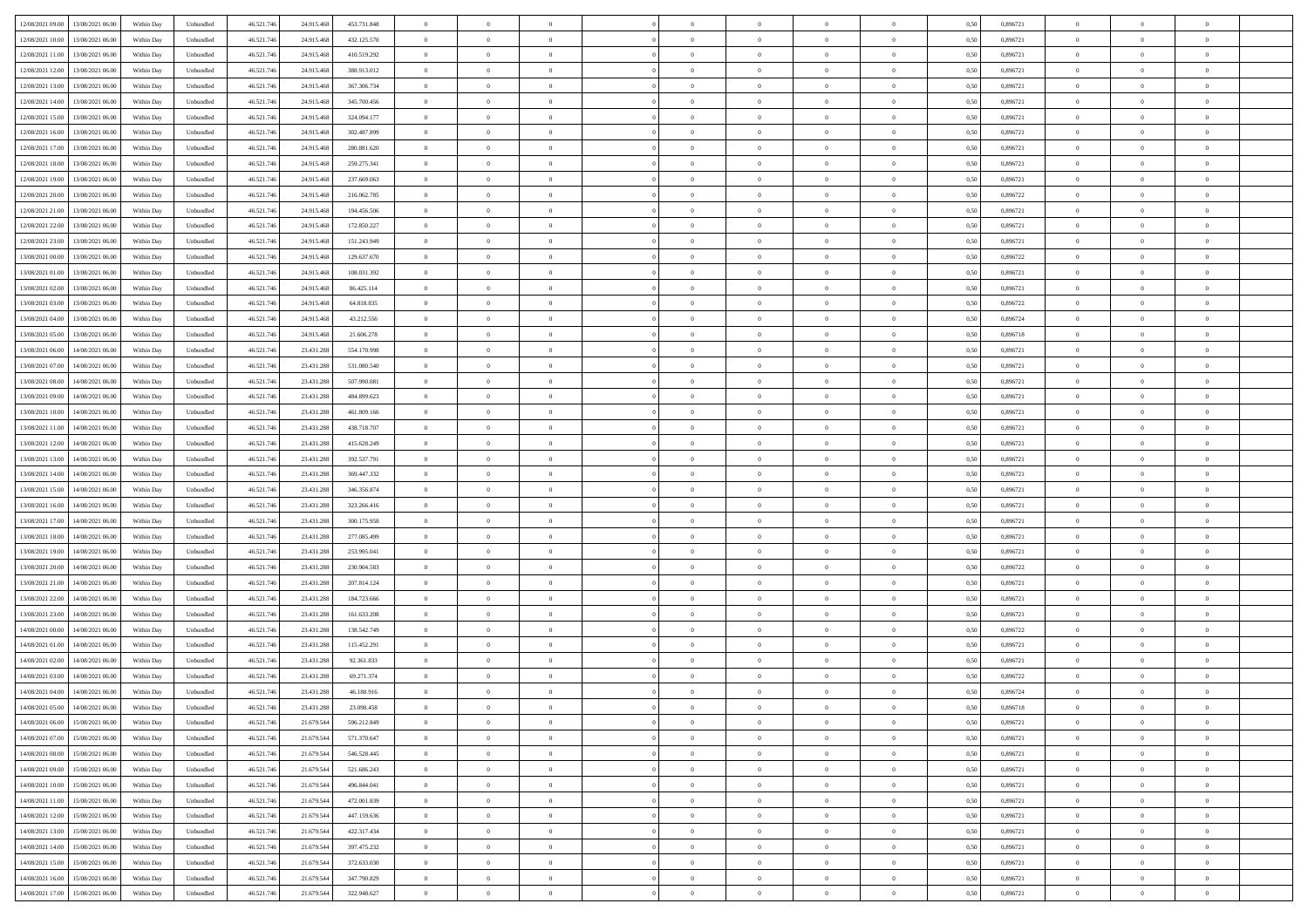| 14/08/2021 18:00 15/08/2021 06:00            | Within Day | Unbundled                   | 46.521.74  | 21.679.544 | 298.106.425 | $\overline{0}$ | $\overline{0}$ |                | $\overline{0}$ | $\theta$       |                | $\bf{0}$       | 0,50 | 0,896721 | $\theta$       | $\theta$       | $\overline{0}$ |  |
|----------------------------------------------|------------|-----------------------------|------------|------------|-------------|----------------|----------------|----------------|----------------|----------------|----------------|----------------|------|----------|----------------|----------------|----------------|--|
| 14/08/2021 19:00<br>15/08/2021 06:00         | Within Day | Unbundled                   | 46.521.74  | 21.679.54  | 273.264.222 | $\bf{0}$       | $\overline{0}$ | $\overline{0}$ | $\overline{0}$ | $\bf{0}$       | $\overline{0}$ | $\bf{0}$       | 0,50 | 0,896721 | $\,$ 0 $\,$    | $\bf{0}$       | $\overline{0}$ |  |
| 14/08/2021 20:00<br>15/08/2021 06:00         | Within Day | Unbundled                   | 46.521.746 | 21.679.544 | 248.422.020 | $\overline{0}$ | $\bf{0}$       | $\overline{0}$ | $\bf{0}$       | $\bf{0}$       | $\overline{0}$ | $\bf{0}$       | 0.50 | 0,896722 | $\bf{0}$       | $\overline{0}$ | $\overline{0}$ |  |
| 14/08/2021 21:00<br>15/08/2021 06:00         |            |                             | 46.521.74  |            |             | $\overline{0}$ | $\overline{0}$ | $\overline{0}$ | $\theta$       | $\theta$       | $\overline{0}$ | $\bf{0}$       |      | 0,896721 | $\theta$       | $\theta$       | $\overline{0}$ |  |
|                                              | Within Day | Unbundled                   |            | 21.679.544 | 223.579.818 |                |                |                |                |                |                |                | 0,50 |          |                |                |                |  |
| 14/08/2021 22:00<br>15/08/2021 06:00         | Within Day | Unbundled                   | 46.521.74  | 21.679.54  | 198.737.616 | $\overline{0}$ | $\theta$       | $\overline{0}$ | $\overline{0}$ | $\theta$       | $\overline{0}$ | $\bf{0}$       | 0,50 | 0,896721 | $\,$ 0 $\,$    | $\bf{0}$       | $\overline{0}$ |  |
| 14/08/2021 23:00<br>15/08/2021 06:00         | Within Day | Unbundled                   | 46.521.74  | 21.679.544 | 173.895.414 | $\overline{0}$ | $\overline{0}$ | $\overline{0}$ | $\bf{0}$       | $\overline{0}$ | $\Omega$       | $\bf{0}$       | 0.50 | 0,896721 | $\,$ 0 $\,$    | $\theta$       | $\overline{0}$ |  |
| 15/08/2021 00:00<br>15/08/2021 06:00         | Within Day | Unbundled                   | 46.521.74  | 21.679.544 | 149.053.212 | $\overline{0}$ | $\overline{0}$ | $\overline{0}$ | $\overline{0}$ | $\theta$       | $\overline{0}$ | $\bf{0}$       | 0,50 | 0,896722 | $\theta$       | $\theta$       | $\overline{0}$ |  |
|                                              |            |                             |            |            |             |                |                |                |                |                |                |                |      |          |                |                |                |  |
| 15/08/2021 01:00<br>15/08/2021 06:00         | Within Day | Unbundled                   | 46.521.74  | 21.679.54  | 124.211.010 | $\bf{0}$       | $\overline{0}$ | $\overline{0}$ | $\overline{0}$ | $\theta$       | $\overline{0}$ | $\bf{0}$       | 0,50 | 0,896721 | $\,$ 0 $\,$    | $\bf{0}$       | $\overline{0}$ |  |
| 15/08/2021 02:00<br>15/08/2021 06:00         | Within Day | Unbundled                   | 46.521.74  | 21.679.544 | 99.368.808  | $\overline{0}$ | $\bf{0}$       | $\overline{0}$ | $\bf{0}$       | $\overline{0}$ | $\overline{0}$ | $\bf{0}$       | 0.50 | 0.896721 | $\bf{0}$       | $\theta$       | $\overline{0}$ |  |
| 15/08/2021 03:00<br>15/08/2021 06:00         | Within Day | Unbundled                   | 46.521.74  | 21.679.544 | 74.526.605  | $\overline{0}$ | $\bf{0}$       | $\overline{0}$ | $\overline{0}$ | $\theta$       | $\overline{0}$ | $\bf{0}$       | 0,50 | 0,896722 | $\,$ 0 $\,$    | $\theta$       | $\overline{0}$ |  |
| 15/08/2021 04:00<br>15/08/2021 06:00         | Within Day | Unbundled                   | 46.521.74  | 21.679.54  | 49.684.403  | $\bf{0}$       | $\overline{0}$ | $\bf{0}$       | $\overline{0}$ | $\bf{0}$       | $\overline{0}$ | $\bf{0}$       | 0,50 | 0,896724 | $\,$ 0 $\,$    | $\bf{0}$       | $\overline{0}$ |  |
|                                              |            |                             |            |            | 24.842.201  |                |                |                |                |                | $\overline{0}$ |                |      | 0.896718 |                |                |                |  |
| 15/08/2021 05:00<br>15/08/2021 06:00         | Within Day | Unbundled                   | 46.521.746 | 21.679.544 |             | $\overline{0}$ | $\bf{0}$       | $\overline{0}$ | $\bf{0}$       | $\bf{0}$       |                | $\bf{0}$       | 0.50 |          | $\bf{0}$       | $\overline{0}$ | $\overline{0}$ |  |
| 15/08/2021 06:00<br>16/08/2021 06:00         | Within Day | Unbundled                   | 46.521.74  | 21.679.544 | 596.212.849 | $\overline{0}$ | $\overline{0}$ | $\overline{0}$ | $\overline{0}$ | $\theta$       | $\overline{0}$ | $\overline{0}$ | 0,50 | 0,896721 | $\,$ 0 $\,$    | $\theta$       | $\overline{0}$ |  |
| 15/08/2021 07:00<br>16/08/2021 06:00         | Within Day | Unbundled                   | 46.521.74  | 21.679.54  | 571.370.647 | $\bf{0}$       | $\theta$       | $\bf{0}$       | $\overline{0}$ | $\theta$       | $\overline{0}$ | $\bf{0}$       | 0,50 | 0,896721 | $\bf{0}$       | $\bf{0}$       | $\overline{0}$ |  |
| 15/08/2021 08:00<br>16/08/2021 06:00         | Within Day | Unbundled                   | 46.521.74  | 21.679.544 | 546.528.445 | $\overline{0}$ | $\overline{0}$ | $\overline{0}$ | $\bf{0}$       | $\theta$       | $\theta$       | $\bf{0}$       | 0.50 | 0,896721 | $\bf{0}$       | $\theta$       | $\overline{0}$ |  |
| 15/08/2021 09:00<br>16/08/2021 06:00         | Within Day | Unbundled                   | 46.521.74  | 21.679.544 | 521.686.243 | $\overline{0}$ | $\overline{0}$ | $\overline{0}$ | $\overline{0}$ | $\overline{0}$ | $\overline{0}$ | $\bf{0}$       | 0,50 | 0,896721 | $\theta$       | $\theta$       | $\overline{0}$ |  |
|                                              |            |                             |            |            |             |                |                |                |                |                |                |                |      |          |                |                |                |  |
| 15/08/2021 11:00<br>16/08/2021 06:00         | Within Day | Unbundled                   | 46.521.74  | 21.679.54  | 472.001.839 | $\bf{0}$       | $\overline{0}$ | $\overline{0}$ | $\overline{0}$ | $\theta$       | $\overline{0}$ | $\bf{0}$       | 0,50 | 0,896721 | $\,$ 0 $\,$    | $\bf{0}$       | $\overline{0}$ |  |
| 15/08/2021 12:00<br>16/08/2021 06:00         | Within Day | Unbundled                   | 46.521.74  | 21.679.54  | 447.159.636 | $\overline{0}$ | $\overline{0}$ | $\overline{0}$ | $\bf{0}$       | $\overline{0}$ | $\overline{0}$ | $\bf{0}$       | 0.50 | 0.896721 | $\bf{0}$       | $\overline{0}$ | $\overline{0}$ |  |
| 15/08/2021 13:00<br>16/08/2021 06:00         | Within Day | Unbundled                   | 46.521.74  | 21.679.544 | 422.317.434 | $\overline{0}$ | $\overline{0}$ | $\overline{0}$ | $\overline{0}$ | $\theta$       | $\overline{0}$ | $\bf{0}$       | 0,50 | 0,896721 | $\,$ 0 $\,$    | $\theta$       | $\overline{0}$ |  |
| 15/08/2021 14:00<br>16/08/2021 06:00         | Within Day | Unbundled                   | 46.521.74  | 21.679.54  | 397.475.232 | $\bf{0}$       | $\overline{0}$ | $\bf{0}$       | $\bf{0}$       | $\overline{0}$ | $\overline{0}$ | $\bf{0}$       | 0,50 | 0,896721 | $\,$ 0 $\,$    | $\bf{0}$       | $\overline{0}$ |  |
| 16/08/2021 06:00                             |            | Unbundled                   |            |            |             |                | $\bf{0}$       | $\overline{0}$ |                | $\bf{0}$       | $\overline{0}$ |                | 0.50 | 0.896721 | $\bf{0}$       | $\overline{0}$ | $\overline{0}$ |  |
| 15/08/2021 15:00                             | Within Day |                             | 46.521.746 | 21.679.544 | 372.633.030 | $\overline{0}$ |                |                | $\bf{0}$       |                |                | $\bf{0}$       |      |          |                |                |                |  |
| 15/08/2021 16:00<br>16/08/2021 06:00         | Within Day | Unbundled                   | 46.521.74  | 21.679.544 | 347.790.829 | $\overline{0}$ | $\overline{0}$ | $\overline{0}$ | $\theta$       | $\theta$       | $\overline{0}$ | $\bf{0}$       | 0,50 | 0,896721 | $\theta$       | $\theta$       | $\overline{0}$ |  |
| 15/08/2021 17:00<br>16/08/2021 06:00         | Within Day | Unbundled                   | 46.521.74  | 21.679.54  | 322.948.627 | $\bf{0}$       | $\overline{0}$ | $\bf{0}$       | $\overline{0}$ | $\bf{0}$       | $\overline{0}$ | $\bf{0}$       | 0,50 | 0,896721 | $\,$ 0 $\,$    | $\bf{0}$       | $\overline{0}$ |  |
| 15/08/2021 18:00<br>16/08/2021 06:00         | Within Day | Unbundled                   | 46.521.74  | 21.679.544 | 298.106.425 | $\overline{0}$ | $\overline{0}$ | $\overline{0}$ | $\overline{0}$ | $\overline{0}$ | $\Omega$       | $\bf{0}$       | 0.50 | 0,896721 | $\,$ 0 $\,$    | $\theta$       | $\overline{0}$ |  |
| 15/08/2021 19:00<br>16/08/2021 06:00         | Within Day | Unbundled                   | 46.521.74  | 21.679.544 | 273.264.222 | $\overline{0}$ | $\overline{0}$ | $\overline{0}$ | $\overline{0}$ | $\theta$       | $\overline{0}$ | $\bf{0}$       | 0,50 | 0,896721 | $\theta$       | $\theta$       | $\overline{0}$ |  |
|                                              |            |                             |            |            |             |                |                |                |                |                |                |                |      |          |                |                |                |  |
| 15/08/2021 20:00<br>16/08/2021 06:00         | Within Day | Unbundled                   | 46.521.74  | 21.679.54  | 248.422.020 | $\bf{0}$       | $\overline{0}$ | $\bf{0}$       | $\overline{0}$ | $\theta$       | $\overline{0}$ | $\bf{0}$       | 0,50 | 0,896722 | $\,$ 0 $\,$    | $\bf{0}$       | $\overline{0}$ |  |
| 15/08/2021 21:00<br>16/08/2021 06:00         | Within Day | Unbundled                   | 46.521.74  | 21.679.544 | 223.579.818 | $\overline{0}$ | $\overline{0}$ | $\overline{0}$ | $\bf{0}$       | $\overline{0}$ | $\overline{0}$ | $\bf{0}$       | 0.50 | 0.896721 | $\bf{0}$       | $\theta$       | $\overline{0}$ |  |
| 15/08/2021 22:00<br>16/08/2021 06:00         | Within Day | Unbundled                   | 46.521.74  | 21.679.544 | 198.737.616 | $\overline{0}$ | $\overline{0}$ | $\overline{0}$ | $\overline{0}$ | $\overline{0}$ | $\overline{0}$ | $\bf{0}$       | 0,50 | 0,896721 | $\theta$       | $\theta$       | $\overline{0}$ |  |
| 15/08/2021 23:00<br>16/08/2021 06:00         | Within Day | Unbundled                   | 46.521.74  | 21.679.544 | 173.895.414 | $\bf{0}$       | $\bf{0}$       | $\bf{0}$       | $\bf{0}$       | $\overline{0}$ | $\overline{0}$ | $\bf{0}$       | 0,50 | 0,896721 | $\,$ 0 $\,$    | $\bf{0}$       | $\overline{0}$ |  |
| 16/08/2021 00:00<br>16/08/2021 06:00         | Within Day | Unbundled                   | 46.521.74  | 21.679.544 | 149.053.212 | $\overline{0}$ | $\bf{0}$       | $\overline{0}$ | $\bf{0}$       | $\bf{0}$       | $\overline{0}$ | $\bf{0}$       | 0.50 | 0.896722 | $\bf{0}$       | $\overline{0}$ | $\overline{0}$ |  |
|                                              |            |                             |            |            |             |                |                |                |                |                |                |                |      |          |                |                |                |  |
| 16/08/2021 01:00<br>16/08/2021 06:00         | Within Day | Unbundled                   | 46.521.74  | 21.679.544 | 124.211.010 | $\overline{0}$ | $\overline{0}$ | $\overline{0}$ | $\overline{0}$ | $\theta$       | $\overline{0}$ | $\bf{0}$       | 0.5( | 0,896721 | $\theta$       | $\theta$       | $\overline{0}$ |  |
| 16/08/2021 02:00<br>16/08/2021 06:00         | Within Day | Unbundled                   | 46.521.74  | 21.679.54  | 99.368.808  | $\bf{0}$       | $\overline{0}$ | $\bf{0}$       | $\overline{0}$ | $\overline{0}$ | $\overline{0}$ | $\bf{0}$       | 0,50 | 0,896721 | $\,$ 0 $\,$    | $\bf{0}$       | $\overline{0}$ |  |
| 16/08/2021 03:00<br>16/08/2021 06:00         | Within Day | Unbundled                   | 46.521.74  | 21.679.544 | 74.526.605  | $\overline{0}$ | $\overline{0}$ | $\overline{0}$ | $\bf{0}$       | $\bf{0}$       | $\Omega$       | $\bf{0}$       | 0.50 | 0,896722 | $\,$ 0 $\,$    | $\overline{0}$ | $\overline{0}$ |  |
| 16/08/2021 04:00<br>16/08/2021 06:00         | Within Dav | Unbundled                   | 46.521.74  | 21.679.544 | 49.684.403  | $\overline{0}$ | $\theta$       | $\overline{0}$ | $\overline{0}$ | $\theta$       | $\overline{0}$ | $\overline{0}$ | 0.5( | 0,896724 | $\theta$       | $\theta$       | $\overline{0}$ |  |
| 16/08/2021 05:00<br>16/08/2021 06:00         | Within Day | Unbundled                   | 46.521.74  | 21.679.54  | 24.842.201  | $\bf{0}$       | $\overline{0}$ | $\bf{0}$       | $\overline{0}$ | $\bf{0}$       | $\overline{0}$ | $\bf{0}$       | 0,50 | 0,896718 | $\,$ 0 $\,$    | $\bf{0}$       | $\overline{0}$ |  |
|                                              |            |                             |            |            |             |                |                |                |                |                |                |                |      |          |                |                |                |  |
| 16/08/2021 06:00<br>17/08/2021 06:00         | Within Day | Unbundled                   | 46.521.74  | 23.058.528 | 563.117.241 | $\overline{0}$ | $\bf{0}$       | $\overline{0}$ | $\bf{0}$       | $\overline{0}$ | $\overline{0}$ | $\bf{0}$       | 0.50 | 0.896721 | $\bf{0}$       | $\overline{0}$ | $\overline{0}$ |  |
| 16/08/2021 07:00<br>17/08/2021 06:00         | Within Dav | Unbundled                   | 46.521.74  | 23.058.528 | 539.654.023 | $\overline{0}$ | $\overline{0}$ | $\overline{0}$ | $\overline{0}$ | $\overline{0}$ | $\overline{0}$ | $\overline{0}$ | 0.50 | 0,896721 | $\theta$       | $\theta$       | $\overline{0}$ |  |
| 16/08/2021 08:00<br>17/08/2021 06:00         | Within Day | Unbundled                   | 46.521.74  | 23.058.528 | 516.190.804 | $\bf{0}$       | $\bf{0}$       | $\bf{0}$       | $\bf{0}$       | $\overline{0}$ | $\overline{0}$ | $\bf{0}$       | 0,50 | 0,896721 | $\,$ 0 $\,$    | $\bf{0}$       | $\overline{0}$ |  |
| 16/08/2021 09:00<br>17/08/2021 06:00         | Within Day | Unbundled                   | 46.521.746 | 23.058.528 | 492.727.586 | $\overline{0}$ | $\bf{0}$       | $\overline{0}$ | $\bf{0}$       | $\bf{0}$       | $\overline{0}$ | $\bf{0}$       | 0.50 | 0.896721 | $\bf{0}$       | $\overline{0}$ | $\overline{0}$ |  |
| 16/08/2021 10:00<br>17/08/2021 06:00         | Within Dav | Unbundled                   | 46.521.74  | 23.058.528 | 469.264.367 | $\overline{0}$ | $\overline{0}$ | $\overline{0}$ | $\overline{0}$ | $\theta$       | $\overline{0}$ | $\bf{0}$       | 0.50 | 0,896721 | $\theta$       | $\theta$       | $\overline{0}$ |  |
|                                              |            |                             |            |            |             |                |                |                |                |                |                |                |      |          |                |                |                |  |
| 16/08/2021 11:00<br>17/08/2021 06:00         | Within Day | Unbundled                   | 46.521.74  | 23.058.528 | 445.801.149 | $\bf{0}$       | $\overline{0}$ | $\bf{0}$       | $\bf{0}$       | $\overline{0}$ | $\overline{0}$ | $\bf{0}$       | 0,50 | 0,896721 | $\,$ 0 $\,$    | $\bf{0}$       | $\overline{0}$ |  |
| 16/08/2021 12:00<br>17/08/2021 06:00         | Within Day | Unbundled                   | 46.521.74  | 23.058.528 | 422.337.930 | $\overline{0}$ | $\overline{0}$ | $\Omega$       | $\overline{0}$ | $\theta$       | $\theta$       | $\bf{0}$       | 0.50 | 0,896721 | $\bf{0}$       | $\theta$       | $\overline{0}$ |  |
| 16/08/2021 13:00<br>17/08/2021 06:00         | Within Dav | Unbundled                   | 46.521.74  | 23.058.528 | 398.874.712 | $\overline{0}$ | $\overline{0}$ | $\Omega$       | $\overline{0}$ | $\theta$       | $\Omega$       | $\overline{0}$ | 0.5( | 0,896721 | $\theta$       | $\theta$       | $\overline{0}$ |  |
| 16/08/2021 14:00<br>17/08/2021 06:00         | Within Day | Unbundled                   | 46.521.74  | 23.058.528 | 375.411.493 | $\bf{0}$       | $\bf{0}$       | $\overline{0}$ | $\bf{0}$       | $\bf{0}$       | $\overline{0}$ | $\bf{0}$       | 0,50 | 0,896721 | $\,$ 0 $\,$    | $\bf{0}$       | $\overline{0}$ |  |
| $16/08/2021\ 15.00 \qquad 17/08/2021\ 06.00$ | Within Day | $\ensuremath{\mathsf{Unb}}$ | 46.521.746 | 23.058.528 | 351.948.275 | $\overline{0}$ | $\Omega$       |                | $\Omega$       |                |                |                | 0,50 | 0.896721 | $\theta$       | $\overline{0}$ |                |  |
|                                              |            |                             |            |            |             |                |                |                |                |                |                |                |      |          |                |                |                |  |
| 16/08/2021 16:00 17/08/2021 06:00            | Within Day | Unbundled                   | 46.521.746 | 23.058.528 | 328.485.056 | $\overline{0}$ | $\theta$       | $\Omega$       | $\theta$       | $\overline{0}$ | $\overline{0}$ | $\bf{0}$       | 0,50 | 0,896721 | $\theta$       | $\theta$       | $\overline{0}$ |  |
| 16/08/2021 17:00<br>17/08/2021 06:00         | Within Day | Unbundled                   | 46.521.74  | 23.058.528 | 305.021.839 | $\overline{0}$ | $\bf{0}$       | $\overline{0}$ | $\overline{0}$ | $\bf{0}$       | $\overline{0}$ | $\bf{0}$       | 0,50 | 0,896721 | $\bf{0}$       | $\overline{0}$ | $\bf{0}$       |  |
| 16/08/2021 18:00 17/08/2021 06:00            | Within Day | Unbundled                   | 46.521.746 | 23.058.528 | 281.558.620 | $\overline{0}$ | $\bf{0}$       | $\overline{0}$ | $\overline{0}$ | $\overline{0}$ | $\overline{0}$ | $\bf{0}$       | 0.50 | 0.896721 | $\overline{0}$ | $\bf{0}$       | $\,$ 0 $\,$    |  |
| 16/08/2021 19:00 17/08/2021 06:00            | Within Day | Unbundled                   | 46.521.746 | 23.058.528 | 258.095.402 | $\overline{0}$ | $\overline{0}$ | $\overline{0}$ | $\overline{0}$ | $\overline{0}$ | $\overline{0}$ | $\bf{0}$       | 0,50 | 0,896721 | $\theta$       | $\theta$       | $\overline{0}$ |  |
| 16/08/2021 20:00<br>17/08/2021 06:00         | Within Day | Unbundled                   | 46.521.74  | 23.058.528 | 234.632.184 | $\overline{0}$ | $\bf{0}$       | $\overline{0}$ | $\bf{0}$       | $\overline{0}$ | $\overline{0}$ | $\bf{0}$       | 0,50 | 0,896722 | $\bf{0}$       | $\bf{0}$       | $\overline{0}$ |  |
|                                              |            |                             |            |            |             |                |                |                |                |                |                |                |      |          |                |                |                |  |
| 17/08/2021 06:00<br>16/08/2021 21:00         | Within Day | Unbundled                   | 46.521.746 | 23.058.528 | 211.168.965 | $\overline{0}$ | $\bf{0}$       | $\overline{0}$ | $\overline{0}$ | $\overline{0}$ | $\overline{0}$ | $\bf{0}$       | 0.50 | 0,896721 | $\,$ 0 $\,$    | $\theta$       | $\overline{0}$ |  |
| 16/08/2021 22:00<br>17/08/2021 06:00         | Within Dav | Unbundled                   | 46.521.746 | 23.058.528 | 187.705.747 | $\overline{0}$ | $\overline{0}$ | $\overline{0}$ | $\overline{0}$ | $\overline{0}$ | $\overline{0}$ | $\bf{0}$       | 0.50 | 0,896721 | $\overline{0}$ | $\theta$       | $\overline{0}$ |  |
| 16/08/2021 23:00<br>17/08/2021 06:00         | Within Day | Unbundled                   | 46.521.74  | 23.058.528 | 164.242.528 | $\overline{0}$ | $\overline{0}$ | $\overline{0}$ | $\overline{0}$ | $\bf{0}$       | $\overline{0}$ | $\bf{0}$       | 0,50 | 0,896721 | $\bf{0}$       | $\overline{0}$ | $\overline{0}$ |  |
| 17/08/2021 06:00<br>17/08/2021 00:00         | Within Day | Unbundled                   | 46.521.746 | 23.058.528 | 140.779.310 | $\overline{0}$ | $\overline{0}$ | $\overline{0}$ | $\overline{0}$ | $\bf{0}$       | $\overline{0}$ | $\bf{0}$       | 0.50 | 0.896722 | $\mathbf{0}$   | $\,$ 0 $\,$    | $\,$ 0         |  |
|                                              |            |                             |            |            |             |                |                |                |                |                |                |                |      |          |                |                |                |  |
| 17/08/2021 01:00<br>17/08/2021 06:00         | Within Dav | Unbundled                   | 46.521.746 | 23.058.528 | 117.316.091 | $\overline{0}$ | $\overline{0}$ | $\overline{0}$ | $\overline{0}$ | $\overline{0}$ | $\overline{0}$ | $\bf{0}$       | 0,50 | 0,896721 | $\overline{0}$ | $\theta$       | $\overline{0}$ |  |
| 17/08/2021 02:00<br>17/08/2021 06:00         | Within Day | Unbundled                   | 46.521.74  | 23.058.528 | 93.852.873  | $\overline{0}$ | $\bf{0}$       | $\overline{0}$ | $\bf{0}$       | $\overline{0}$ | $\overline{0}$ | $\bf{0}$       | 0,50 | 0,896721 | $\bf{0}$       | $\bf{0}$       | $\overline{0}$ |  |
| 17/08/2021 03:00 17/08/2021 06:00            | Within Day | Unbundled                   | 46.521.746 | 23.058.528 | 70.389.654  | $\overline{0}$ | $\bf{0}$       | $\overline{0}$ | $\overline{0}$ | $\,$ 0 $\,$    | $\overline{0}$ | $\bf{0}$       | 0,50 | 0,896722 | $\overline{0}$ | $\,$ 0 $\,$    | $\,$ 0 $\,$    |  |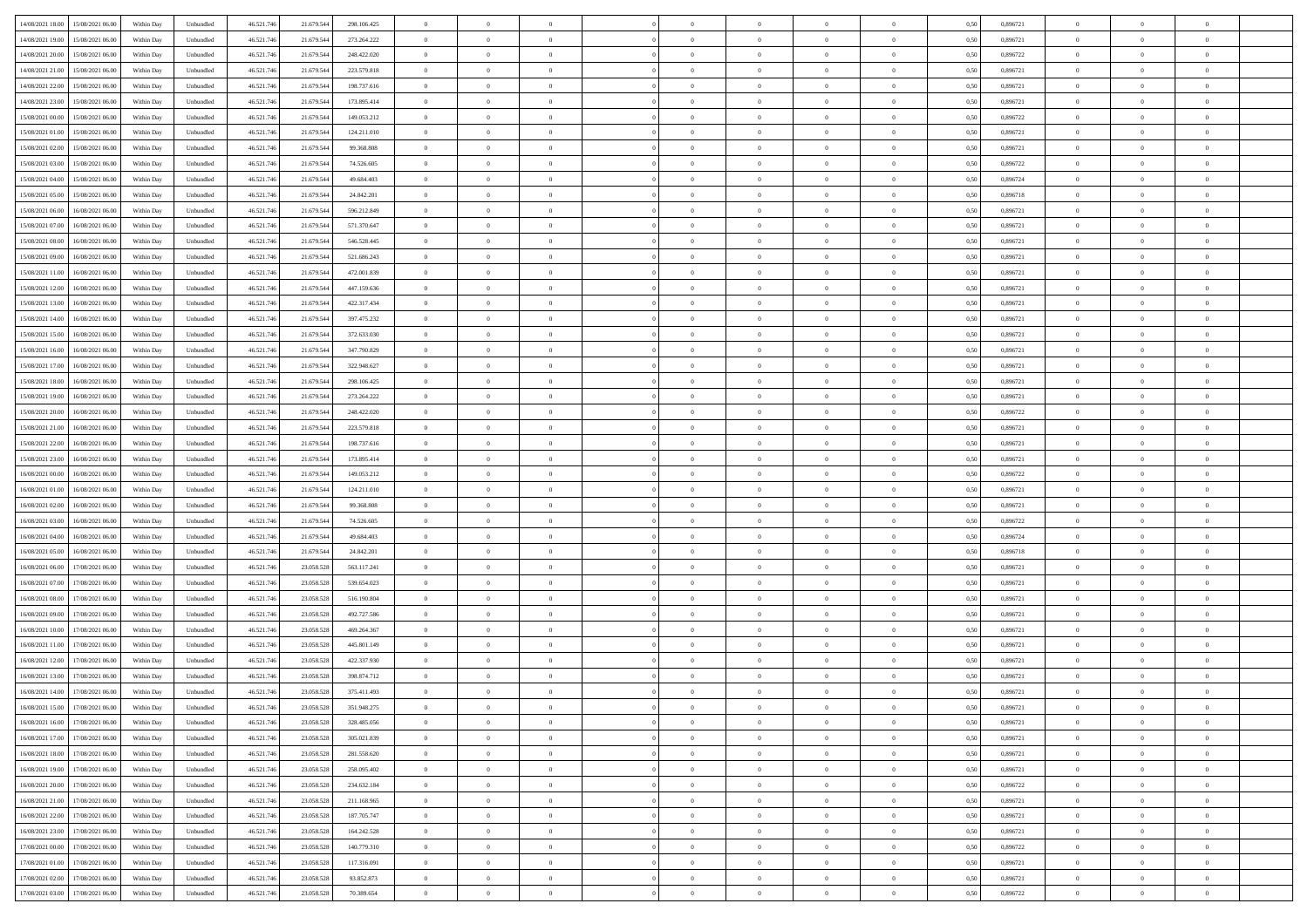| 17/08/2021 04:00 17/08/2021 06:00            | Within Day | Unbundled         | 46.521.74  | 23.058.528 | 46.926.436  | $\overline{0}$ | $\overline{0}$ |                | $\overline{0}$ | $\theta$       |                | $\bf{0}$       | 0,50 | 0,896724 | $\theta$       | $\theta$       | $\overline{0}$ |  |
|----------------------------------------------|------------|-------------------|------------|------------|-------------|----------------|----------------|----------------|----------------|----------------|----------------|----------------|------|----------|----------------|----------------|----------------|--|
| 17/08/2021 05:00<br>17/08/2021 06:00         | Within Day | Unbundled         | 46.521.74  | 23.058.528 | 23.463.217  | $\bf{0}$       | $\overline{0}$ | $\overline{0}$ | $\overline{0}$ | $\bf{0}$       | $\overline{0}$ | $\bf{0}$       | 0,50 | 0,896718 | $\,$ 0 $\,$    | $\bf{0}$       | $\overline{0}$ |  |
| 17/08/2021 06:00<br>18/08/2021 06:00         | Within Day | Unbundled         | 46.521.746 | 23.104.266 | 562.019.542 | $\overline{0}$ | $\bf{0}$       | $\overline{0}$ | $\bf{0}$       | $\bf{0}$       | $\overline{0}$ | $\bf{0}$       | 0.50 | 0.896721 | $\bf{0}$       | $\overline{0}$ | $\overline{0}$ |  |
| 17/08/2021 07:00<br>18/08/2021 06:00         |            |                   |            |            |             | $\overline{0}$ | $\overline{0}$ | $\overline{0}$ | $\theta$       | $\theta$       | $\overline{0}$ | $\bf{0}$       |      | 0,896721 | $\theta$       | $\theta$       | $\overline{0}$ |  |
|                                              | Within Day | Unbundled         | 46.521.74  | 23.104.266 | 538.602.061 |                |                |                |                |                |                |                | 0,50 |          |                |                |                |  |
| 17/08/2021 08:00<br>18/08/2021 06:00         | Within Day | Unbundled         | 46.521.74  | 23.104.26  | 515.184.581 | $\bf{0}$       | $\theta$       | $\overline{0}$ | $\overline{0}$ | $\theta$       | $\overline{0}$ | $\bf{0}$       | 0,50 | 0,896721 | $\,$ 0 $\,$    | $\bf{0}$       | $\overline{0}$ |  |
| 17/08/2021 09:00<br>18/08/2021 06:00         | Within Day | Unbundled         | 46.521.74  | 23.104.26  | 491.767.099 | $\overline{0}$ | $\overline{0}$ | $\overline{0}$ | $\bf{0}$       | $\overline{0}$ | $\Omega$       | $\bf{0}$       | 0.50 | 0,896721 | $\,$ 0 $\,$    | $\theta$       | $\overline{0}$ |  |
| 17/08/2021 10:00<br>18/08/2021 06:00         | Within Day | Unbundled         | 46.521.74  | 23.104.266 | 468.349.619 | $\overline{0}$ | $\overline{0}$ | $\overline{0}$ | $\overline{0}$ | $\theta$       | $\overline{0}$ | $\bf{0}$       | 0,50 | 0,896721 | $\theta$       | $\theta$       | $\overline{0}$ |  |
|                                              |            |                   |            |            |             |                |                |                |                |                |                |                |      |          |                |                |                |  |
| 17/08/2021 11:00<br>18/08/2021 06:00         | Within Day | Unbundled         | 46.521.74  | 23.104.26  | 444.932.137 | $\bf{0}$       | $\overline{0}$ | $\overline{0}$ | $\overline{0}$ | $\theta$       | $\overline{0}$ | $\bf{0}$       | 0,50 | 0,896721 | $\,$ 0 $\,$    | $\bf{0}$       | $\overline{0}$ |  |
| 17/08/2021 12:00<br>18/08/2021 06:00         | Within Day | Unbundled         | 46.521.74  | 23.104.26  | 421.514.657 | $\overline{0}$ | $\bf{0}$       | $\overline{0}$ | $\bf{0}$       | $\overline{0}$ | $\overline{0}$ | $\bf{0}$       | 0.50 | 0.896721 | $\bf{0}$       | $\theta$       | $\overline{0}$ |  |
| 17/08/2021 13:00<br>18/08/2021 06:00         | Within Day | Unbundled         | 46.521.74  | 23.104.266 | 398.097.175 | $\bf{0}$       | $\bf{0}$       | $\overline{0}$ | $\overline{0}$ | $\theta$       | $\overline{0}$ | $\bf{0}$       | 0,50 | 0,896721 | $\,$ 0 $\,$    | $\theta$       | $\overline{0}$ |  |
| 17/08/2021 14:00<br>18/08/2021 06:00         | Within Day | Unbundled         | 46.521.74  | 23.104.26  | 374.679.695 | $\bf{0}$       | $\overline{0}$ | $\bf{0}$       | $\overline{0}$ | $\bf{0}$       | $\overline{0}$ | $\bf{0}$       | 0,50 | 0,896721 | $\,$ 0 $\,$    | $\bf{0}$       | $\overline{0}$ |  |
|                                              |            |                   |            |            |             |                |                |                |                |                |                |                |      |          |                |                |                |  |
| 17/08/2021 15:00<br>18/08/2021 06:00         | Within Day | Unbundled         | 46.521.746 | 23.104.26  | 351.262.214 | $\overline{0}$ | $\bf{0}$       | $\overline{0}$ | $\bf{0}$       | $\bf{0}$       | $\overline{0}$ | $\bf{0}$       | 0.50 | 0.896721 | $\bf{0}$       | $\overline{0}$ | $\overline{0}$ |  |
| 17/08/2021 16:00<br>18/08/2021 06:00         | Within Day | Unbundled         | 46.521.74  | 23.104.266 | 327.844.733 | $\overline{0}$ | $\overline{0}$ | $\overline{0}$ | $\overline{0}$ | $\theta$       | $\overline{0}$ | $\overline{0}$ | 0,50 | 0,896721 | $\,$ 0 $\,$    | $\theta$       | $\overline{0}$ |  |
| 17/08/2021 17:00<br>18/08/2021 06:00         | Within Day | Unbundled         | 46.521.74  | 23.104.26  | 304.427.252 | $\bf{0}$       | $\theta$       | $\bf{0}$       | $\overline{0}$ | $\theta$       | $\overline{0}$ | $\bf{0}$       | 0,50 | 0,896721 | $\bf{0}$       | $\bf{0}$       | $\overline{0}$ |  |
| 17/08/2021 18:00<br>18/08/2021 06:00         | Within Day | Unbundled         | 46.521.74  | 23.104.26  | 281.009.770 | $\overline{0}$ | $\overline{0}$ | $\overline{0}$ | $\bf{0}$       | $\theta$       | $\theta$       | $\bf{0}$       | 0.50 | 0,896721 | $\bf{0}$       | $\overline{0}$ | $\overline{0}$ |  |
| 17/08/2021 19:00<br>18/08/2021 06:00         | Within Day | Unbundled         | 46.521.74  | 23.104.266 | 257.592.290 | $\overline{0}$ | $\overline{0}$ | $\overline{0}$ | $\overline{0}$ | $\theta$       | $\overline{0}$ | $\bf{0}$       | 0,50 | 0,896721 | $\theta$       | $\theta$       | $\overline{0}$ |  |
|                                              |            |                   |            |            |             |                |                |                |                |                |                |                |      |          |                |                |                |  |
| 17/08/2021 20:00<br>18/08/2021 06:00         | Within Day | Unbundled         | 46.521.74  | 23.104.26  | 234.174.809 | $\bf{0}$       | $\overline{0}$ | $\overline{0}$ | $\overline{0}$ | $\theta$       | $\overline{0}$ | $\bf{0}$       | 0,50 | 0,896722 | $\,$ 0 $\,$    | $\bf{0}$       | $\overline{0}$ |  |
| 17/08/2021 21:00<br>18/08/2021 06:00         | Within Day | Unbundled         | 46.521.74  | 23.104.26  | 210.757.328 | $\overline{0}$ | $\bf{0}$       | $\overline{0}$ | $\bf{0}$       | $\overline{0}$ | $\overline{0}$ | $\bf{0}$       | 0.50 | 0.896721 | $\bf{0}$       | $\overline{0}$ | $\overline{0}$ |  |
| 17/08/2021 22:00<br>18/08/2021 06:00         | Within Day | Unbundled         | 46.521.74  | 23.104.266 | 187.339.847 | $\overline{0}$ | $\overline{0}$ | $\overline{0}$ | $\overline{0}$ | $\overline{0}$ | $\overline{0}$ | $\bf{0}$       | 0,50 | 0,896721 | $\,$ 0 $\,$    | $\theta$       | $\overline{0}$ |  |
| 17/08/2021 23:00<br>18/08/2021 06:00         | Within Day | Unbundled         | 46.521.74  | 23.104.26  | 163.922.366 | $\bf{0}$       | $\overline{0}$ | $\bf{0}$       | $\bf{0}$       | $\overline{0}$ | $\overline{0}$ | $\bf{0}$       | 0,50 | 0,896721 | $\,$ 0 $\,$    | $\bf{0}$       | $\overline{0}$ |  |
|                                              |            |                   |            |            |             |                |                |                |                |                |                |                |      |          |                |                |                |  |
| 18/08/2021 00:00<br>18/08/2021 06:00         | Within Day | Unbundled         | 46.521.746 | 23.104.266 | 140,504,885 | $\overline{0}$ | $\bf{0}$       | $\overline{0}$ | $\bf{0}$       | $\bf{0}$       | $\overline{0}$ | $\bf{0}$       | 0.50 | 0.896722 | $\bf{0}$       | $\overline{0}$ | $\overline{0}$ |  |
| 18/08/2021 01:00<br>18/08/2021 06:00         | Within Day | Unbundled         | 46.521.74  | 23.104.266 | 117.087.405 | $\overline{0}$ | $\overline{0}$ | $\overline{0}$ | $\theta$       | $\theta$       | $\overline{0}$ | $\bf{0}$       | 0,50 | 0,896721 | $\theta$       | $\theta$       | $\overline{0}$ |  |
| 18/08/2021 02:00<br>18/08/2021 06:00         | Within Day | Unbundled         | 46.521.74  | 23.104.26  | 93.669.923  | $\bf{0}$       | $\overline{0}$ | $\bf{0}$       | $\overline{0}$ | $\bf{0}$       | $\overline{0}$ | $\bf{0}$       | 0,50 | 0,896721 | $\,$ 0 $\,$    | $\bf{0}$       | $\overline{0}$ |  |
| 18/08/2021 03:00<br>18/08/2021 06:00         | Within Day | Unbundled         | 46.521.74  | 23.104.26  | 70.252.443  | $\overline{0}$ | $\overline{0}$ | $\overline{0}$ | $\overline{0}$ | $\overline{0}$ | $\Omega$       | $\bf{0}$       | 0.50 | 0,896722 | $\,$ 0 $\,$    | $\theta$       | $\overline{0}$ |  |
| 18/08/2021 04:00<br>18/08/2021 06:00         | Within Day | Unbundled         | 46.521.74  | 23.104.266 | 46.834.961  | $\overline{0}$ | $\overline{0}$ | $\overline{0}$ | $\overline{0}$ | $\theta$       | $\overline{0}$ | $\bf{0}$       | 0,50 | 0,896724 | $\theta$       | $\theta$       | $\overline{0}$ |  |
|                                              |            |                   |            |            |             |                |                |                |                |                |                |                |      |          |                |                |                |  |
| 18/08/2021 05:00<br>18/08/2021 06:00         | Within Day | Unbundled         | 46.521.74  | 23.104.26  | 23.417.481  | $\bf{0}$       | $\overline{0}$ | $\bf{0}$       | $\overline{0}$ | $\theta$       | $\overline{0}$ | $\bf{0}$       | 0,50 | 0,896718 | $\,$ 0 $\,$    | $\bf{0}$       | $\overline{0}$ |  |
| 18/08/2021 06:00<br>19/08/2021 06:00         | Within Day | Unbundled         | 46.521.74  | 24,860.58  | 519.867.922 | $\overline{0}$ | $\overline{0}$ | $\overline{0}$ | $\bf{0}$       | $\overline{0}$ | $\overline{0}$ | $\bf{0}$       | 0.50 | 0.896721 | $\bf{0}$       | $\theta$       | $\overline{0}$ |  |
| 18/08/2021 07:00<br>19/08/2021 06:00         | Within Day | Unbundled         | 46.521.74  | 24.860.583 | 498.206.759 | $\overline{0}$ | $\overline{0}$ | $\overline{0}$ | $\overline{0}$ | $\overline{0}$ | $\overline{0}$ | $\bf{0}$       | 0,50 | 0,896721 | $\theta$       | $\theta$       | $\overline{0}$ |  |
| 18/08/2021 08:00<br>19/08/2021 06:00         | Within Day | Unbundled         | 46.521.74  | 24.860.58  | 476.545.595 | $\bf{0}$       | $\bf{0}$       | $\bf{0}$       | $\bf{0}$       | $\overline{0}$ | $\overline{0}$ | $\bf{0}$       | 0,50 | 0,896721 | $\,$ 0 $\,$    | $\bf{0}$       | $\overline{0}$ |  |
|                                              |            |                   |            |            |             |                |                |                |                |                |                |                |      |          |                |                |                |  |
| 18/08/2021 09:00<br>19/08/2021 06:00         | Within Day | Unbundled         | 46.521.74  | 24.860.58  | 454.884.431 | $\overline{0}$ | $\bf{0}$       | $\overline{0}$ | $\bf{0}$       | $\bf{0}$       | $\overline{0}$ | $\bf{0}$       | 0.50 | 0.896721 | $\bf{0}$       | $\overline{0}$ | $\overline{0}$ |  |
| 18/08/2021 10:00<br>19/08/2021 06:00         | Within Day | Unbundled         | 46.521.74  | 24,860,583 | 433.223.268 | $\overline{0}$ | $\overline{0}$ | $\overline{0}$ | $\overline{0}$ | $\theta$       | $\overline{0}$ | $\bf{0}$       | 0.5( | 0,896721 | $\theta$       | $\theta$       | $\overline{0}$ |  |
| 18/08/2021 11:00<br>19/08/2021 06:00         | Within Day | Unbundled         | 46.521.74  | 24.860.58  | 411.562.104 | $\bf{0}$       | $\overline{0}$ | $\bf{0}$       | $\overline{0}$ | $\overline{0}$ | $\overline{0}$ | $\bf{0}$       | 0,50 | 0,896721 | $\,$ 0 $\,$    | $\bf{0}$       | $\overline{0}$ |  |
| 18/08/2021 12:00<br>19/08/2021 06:00         | Within Day | Unbundled         | 46.521.74  | 24.860.58  | 389,900.941 | $\overline{0}$ | $\overline{0}$ | $\overline{0}$ | $\bf{0}$       | $\bf{0}$       | $\Omega$       | $\bf{0}$       | 0.50 | 0,896721 | $\,$ 0 $\,$    | $\overline{0}$ | $\overline{0}$ |  |
| 18/08/2021 13:00<br>19/08/2021 06:00         | Within Dav | Unbundled         | 46.521.74  | 24.860.583 | 368.239.778 | $\overline{0}$ | $\theta$       | $\overline{0}$ | $\overline{0}$ | $\theta$       | $\overline{0}$ | $\overline{0}$ | 0.5( | 0,896721 | $\theta$       | $\theta$       | $\overline{0}$ |  |
|                                              |            |                   |            |            |             |                |                |                |                |                |                |                |      |          |                |                |                |  |
| 18/08/2021 14:00<br>19/08/2021 06:00         | Within Day | Unbundled         | 46.521.74  | 24.860.58  | 346.578.615 | $\bf{0}$       | $\overline{0}$ | $\bf{0}$       | $\overline{0}$ | $\bf{0}$       | $\overline{0}$ | $\bf{0}$       | 0,50 | 0,896721 | $\,$ 0 $\,$    | $\bf{0}$       | $\overline{0}$ |  |
| 18/08/2021 15:00<br>19/08/2021 06:00         | Within Day | Unbundled         | 46.521.74  | 24,860.58  | 324.917.451 | $\overline{0}$ | $\bf{0}$       | $\overline{0}$ | $\bf{0}$       | $\overline{0}$ | $\overline{0}$ | $\bf{0}$       | 0.50 | 0.896721 | $\bf{0}$       | $\overline{0}$ | $\overline{0}$ |  |
| 18/08/2021 16:00<br>19/08/2021 06:00         | Within Dav | Unbundled         | 46.521.74  | 24,860,583 | 303.256.287 | $\overline{0}$ | $\overline{0}$ | $\overline{0}$ | $\overline{0}$ | $\overline{0}$ | $\overline{0}$ | $\overline{0}$ | 0.50 | 0,896721 | $\theta$       | $\theta$       | $\overline{0}$ |  |
| 18/08/2021 17:00<br>19/08/2021 06:00         | Within Day | Unbundled         | 46.521.74  | 24.860.58  | 281.595.124 | $\bf{0}$       | $\bf{0}$       | $\bf{0}$       | $\bf{0}$       | $\overline{0}$ | $\overline{0}$ | $\bf{0}$       | 0,50 | 0,896721 | $\,$ 0 $\,$    | $\bf{0}$       | $\overline{0}$ |  |
| 19/08/2021 06:00                             |            |                   |            |            | 259.933.960 |                |                |                |                |                | $\overline{0}$ |                |      | 0.896721 |                |                |                |  |
| 18/08/2021 18:00                             | Within Day | Unbundled         | 46.521.746 | 24.860.58  |             | $\overline{0}$ | $\bf{0}$       | $\overline{0}$ | $\bf{0}$       | $\bf{0}$       |                | $\bf{0}$       | 0.50 |          | $\bf{0}$       | $\overline{0}$ | $\overline{0}$ |  |
| 18/08/2021 19:00<br>19/08/2021 06:00         | Within Dav | Unbundled         | 46.521.74  | 24.860.583 | 238.272.797 | $\overline{0}$ | $\overline{0}$ | $\overline{0}$ | $\overline{0}$ | $\theta$       | $\overline{0}$ | $\bf{0}$       | 0.50 | 0,896721 | $\theta$       | $\theta$       | $\overline{0}$ |  |
| 18/08/2021 20:00<br>19/08/2021 06:00         | Within Day | Unbundled         | 46.521.74  | 24.860.58  | 216.611.634 | $\bf{0}$       | $\overline{0}$ | $\bf{0}$       | $\bf{0}$       | $\theta$       | $\overline{0}$ | $\bf{0}$       | 0,50 | 0,896722 | $\,$ 0 $\,$    | $\bf{0}$       | $\overline{0}$ |  |
| 18/08/2021 21:00<br>19/08/2021 06:00         | Within Day | Unbundled         | 46.521.74  | 24.860.58  | 194.950.471 | $\overline{0}$ | $\overline{0}$ | $\Omega$       | $\overline{0}$ | $\theta$       | $\theta$       | $\bf{0}$       | 0.50 | 0,896721 | $\bf{0}$       | $\overline{0}$ | $\overline{0}$ |  |
| 18/08/2021 22:00<br>19/08/2021 06:00         | Within Dav | Unbundled         | 46.521.74  | 24,860,583 | 173.289.307 | $\overline{0}$ | $\overline{0}$ | $\Omega$       | $\overline{0}$ | $\theta$       | $\Omega$       | $\overline{0}$ | 0.5( | 0,896721 | $\theta$       | $\theta$       | $\overline{0}$ |  |
|                                              |            |                   |            |            |             | $\bf{0}$       | $\bf{0}$       |                | $\bf{0}$       | $\bf{0}$       | $\overline{0}$ |                |      |          | $\,$ 0 $\,$    | $\bf{0}$       | $\overline{0}$ |  |
| 18/08/2021 23:00<br>19/08/2021 06:00         | Within Day | Unbundled         | 46.521.74  | 24.860.583 | 151.628.143 |                |                | $\bf{0}$       |                |                |                | $\bf{0}$       | 0,50 | 0,896721 |                |                |                |  |
| $19/08/2021\ 00.00 \qquad 19/08/2021\ 06.00$ | Within Day | ${\sf Unbundred}$ | 46.521.746 | 24.860.583 | 129.966.980 | $\overline{0}$ | $\Omega$       |                | $\overline{0}$ |                |                |                | 0,50 | 0,896722 | $\theta$       | $\overline{0}$ |                |  |
| 19/08/2021 01:00 19/08/2021 06:00            | Within Day | Unbundled         | 46.521.746 | 24.860.583 | 108.305.816 | $\overline{0}$ | $\theta$       | $\Omega$       | $\theta$       | $\overline{0}$ | $\overline{0}$ | $\bf{0}$       | 0,50 | 0,896721 | $\theta$       | $\theta$       | $\overline{0}$ |  |
| 19/08/2021 02:00<br>19/08/2021 06:00         | Within Day | Unbundled         | 46.521.74  | 24.860.583 | 86.644.653  | $\overline{0}$ | $\bf{0}$       | $\overline{0}$ | $\overline{0}$ | $\bf{0}$       | $\overline{0}$ | $\bf{0}$       | 0,50 | 0,896721 | $\bf{0}$       | $\overline{0}$ | $\bf{0}$       |  |
| 19/08/2021 03:00 19/08/2021 06:00            | Within Day | Unbundled         | 46.521.746 | 24.860.583 | 64.983.490  | $\overline{0}$ | $\bf{0}$       | $\overline{0}$ | $\overline{0}$ | $\mathbf{0}$   | $\overline{0}$ | $\,$ 0 $\,$    | 0.50 | 0,896722 | $\overline{0}$ | $\bf{0}$       | $\,$ 0 $\,$    |  |
|                                              |            |                   |            |            |             |                |                |                |                |                |                |                |      |          |                |                |                |  |
| 19/08/2021 04:00 19/08/2021 06:00            | Within Day | Unbundled         | 46.521.746 | 24.860.583 | 43.322.327  | $\overline{0}$ | $\overline{0}$ | $\overline{0}$ | $\overline{0}$ | $\overline{0}$ | $\overline{0}$ | $\bf{0}$       | 0.50 | 0,896724 | $\theta$       | $\theta$       | $\overline{0}$ |  |
| 19/08/2021 05:00<br>19/08/2021 06:00         | Within Day | Unbundled         | 46.521.74  | 24.860.583 | 21.661.163  | $\overline{0}$ | $\bf{0}$       | $\overline{0}$ | $\bf{0}$       | $\overline{0}$ | $\bf{0}$       | $\bf{0}$       | 0,50 | 0,896718 | $\bf{0}$       | $\bf{0}$       | $\overline{0}$ |  |
| 19/08/2021 06:00<br>20/08/2021 06:00         | Within Day | Unbundled         | 46.521.746 | 24.860.583 | 519.867.922 | $\overline{0}$ | $\bf{0}$       | $\overline{0}$ | $\overline{0}$ | $\overline{0}$ | $\overline{0}$ | $\bf{0}$       | 0.50 | 0,896721 | $\,$ 0 $\,$    | $\theta$       | $\bf{0}$       |  |
| 19/08/2021 07:00<br>20/08/2021 06:00         | Within Dav | Unbundled         | 46.521.746 | 24.860.583 | 498.206.759 | $\overline{0}$ | $\overline{0}$ | $\overline{0}$ | $\overline{0}$ | $\overline{0}$ | $\overline{0}$ | $\bf{0}$       | 0.50 | 0,896721 | $\overline{0}$ | $\theta$       | $\overline{0}$ |  |
|                                              |            |                   |            |            |             |                |                |                |                |                |                |                |      |          |                |                |                |  |
| 19/08/2021 08:00<br>20/08/2021 06:00         | Within Day | Unbundled         | 46.521.74  | 24.860.583 | 476.545.595 | $\overline{0}$ | $\overline{0}$ | $\overline{0}$ | $\overline{0}$ | $\bf{0}$       | $\overline{0}$ | $\bf{0}$       | 0,50 | 0,896721 | $\bf{0}$       | $\overline{0}$ | $\overline{0}$ |  |
| 19/08/2021 09:00 20/08/2021 06:00            | Within Day | Unbundled         | 46.521.746 | 24.860.583 | 454.884.431 | $\overline{0}$ | $\overline{0}$ | $\overline{0}$ | $\overline{0}$ | $\bf{0}$       | $\overline{0}$ | $\bf{0}$       | 0.50 | 0.896721 | $\overline{0}$ | $\bf{0}$       | $\,$ 0         |  |
| 19/08/2021 10:00 20/08/2021 06:00            | Within Dav | Unbundled         | 46.521.746 | 24.860.583 | 433.223.268 | $\overline{0}$ | $\overline{0}$ | $\overline{0}$ | $\overline{0}$ | $\overline{0}$ | $\overline{0}$ | $\bf{0}$       | 0,50 | 0,896721 | $\overline{0}$ | $\theta$       | $\overline{0}$ |  |
| 19/08/2021 11:00<br>20/08/2021 06:00         | Within Day | Unbundled         | 46.521.74  | 24.860.583 | 411.562.104 | $\overline{0}$ | $\bf{0}$       | $\overline{0}$ | $\bf{0}$       | $\overline{0}$ | $\bf{0}$       | $\bf{0}$       | 0,50 | 0,896721 | $\bf{0}$       | $\bf{0}$       | $\overline{0}$ |  |
|                                              |            |                   |            |            |             |                |                |                |                |                |                |                |      |          |                |                |                |  |
| 19/08/2021 12:00 20/08/2021 06:00            | Within Day | Unbundled         | 46.521.746 | 24.860.583 | 389.900.941 | $\overline{0}$ | $\bf{0}$       | $\overline{0}$ | $\overline{0}$ | $\,$ 0 $\,$    | $\overline{0}$ | $\bf{0}$       | 0,50 | 0,896721 | $\overline{0}$ | $\,$ 0 $\,$    | $\,$ 0 $\,$    |  |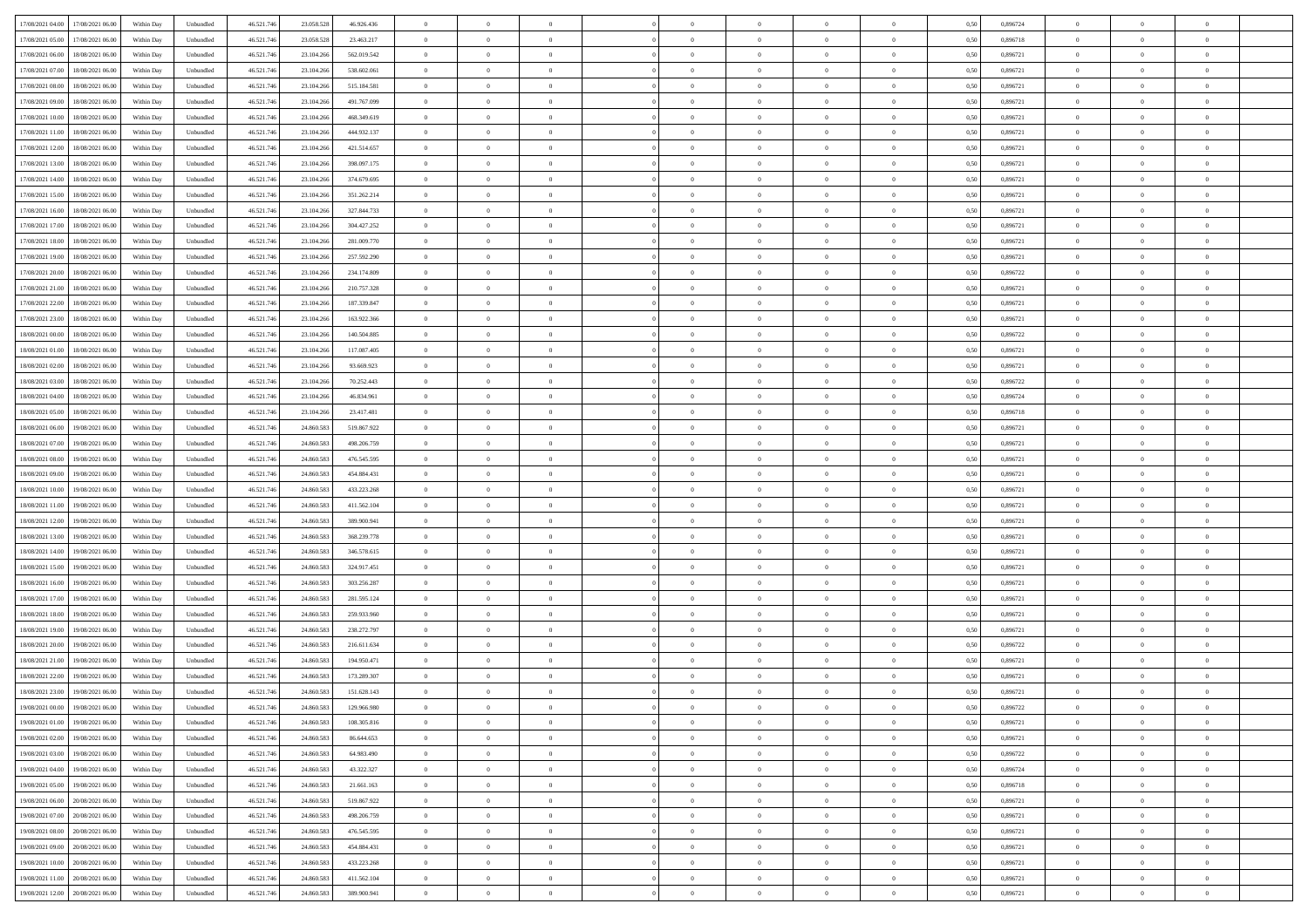|                                         |            |                   |            |            |             | $\overline{0}$ | $\overline{0}$ |                | $\overline{0}$ | $\theta$       |                | $\theta$       |      |          | $\theta$       | $\theta$       | $\overline{0}$ |  |
|-----------------------------------------|------------|-------------------|------------|------------|-------------|----------------|----------------|----------------|----------------|----------------|----------------|----------------|------|----------|----------------|----------------|----------------|--|
| 19/08/2021 13:00 20/08/2021 06:00       | Within Day | Unbundled         | 46.521.74  | 24.860.583 | 368.239.778 |                |                |                |                |                |                |                | 0,50 | 0,896721 |                |                |                |  |
| 19/08/2021 14:00<br>20/08/2021 06:00    | Within Day | Unbundled         | 46.521.74  | 24.860.58  | 346.578.615 | $\bf{0}$       | $\bf{0}$       | $\bf{0}$       | $\overline{0}$ | $\overline{0}$ | $\overline{0}$ | $\bf{0}$       | 0,50 | 0,896721 | $\,$ 0 $\,$    | $\bf{0}$       | $\overline{0}$ |  |
| 19/08/2021 15:00<br>20/08/2021 06:00    | Within Day | Unbundled         | 46.521.746 | 24.860.583 | 324.917.451 | $\overline{0}$ | $\bf{0}$       | $\overline{0}$ | $\bf{0}$       | $\bf{0}$       | $\overline{0}$ | $\bf{0}$       | 0.50 | 0.896721 | $\bf{0}$       | $\overline{0}$ | $\overline{0}$ |  |
| 19/08/2021 16:00<br>20/08/2021 06:00    |            |                   |            |            |             | $\overline{0}$ | $\overline{0}$ | $\overline{0}$ | $\theta$       | $\theta$       | $\overline{0}$ | $\bf{0}$       |      | 0,896721 | $\theta$       | $\theta$       | $\overline{0}$ |  |
|                                         | Within Day | Unbundled         | 46.521.74  | 24.860.583 | 303.256.287 |                |                |                |                |                |                |                | 0,50 |          |                |                |                |  |
| 19/08/2021 17:00<br>20/08/2021 06:00    | Within Day | Unbundled         | 46.521.74  | 24.860.58  | 281.595.124 | $\bf{0}$       | $\overline{0}$ | $\bf{0}$       | $\overline{0}$ | $\theta$       | $\overline{0}$ | $\bf{0}$       | 0,50 | 0,896721 | $\,$ 0 $\,$    | $\bf{0}$       | $\overline{0}$ |  |
| 19/08/2021 18:00<br>20/08/2021 06:00    | Within Day | Unbundled         | 46.521.74  | 24,860.58  | 259.933.960 | $\overline{0}$ | $\overline{0}$ | $\overline{0}$ | $\bf{0}$       | $\overline{0}$ | $\theta$       | $\bf{0}$       | 0.50 | 0.896721 | $\,$ 0 $\,$    | $\theta$       | $\overline{0}$ |  |
| 19/08/2021 19:00<br>20/08/2021 06:00    | Within Day | Unbundled         | 46.521.74  | 24.860.583 | 238.272.797 | $\overline{0}$ | $\overline{0}$ | $\overline{0}$ | $\overline{0}$ | $\overline{0}$ | $\overline{0}$ | $\bf{0}$       | 0,50 | 0,896721 | $\theta$       | $\theta$       | $\overline{0}$ |  |
|                                         |            |                   |            |            |             |                |                |                |                |                |                |                |      |          |                |                |                |  |
| 19/08/2021 20:00<br>20/08/2021 06:00    | Within Day | Unbundled         | 46.521.74  | 24.860.58  | 216.611.634 | $\bf{0}$       | $\overline{0}$ | $\bf{0}$       | $\overline{0}$ | $\overline{0}$ | $\overline{0}$ | $\bf{0}$       | 0,50 | 0,896722 | $\,$ 0 $\,$    | $\bf{0}$       | $\overline{0}$ |  |
| 19/08/2021 21:00<br>20/08/2021 06:00    | Within Day | Unbundled         | 46.521.74  | 24,860.58  | 194.950.471 | $\overline{0}$ | $\bf{0}$       | $\overline{0}$ | $\bf{0}$       | $\overline{0}$ | $\overline{0}$ | $\bf{0}$       | 0.50 | 0.896721 | $\bf{0}$       | $\overline{0}$ | $\overline{0}$ |  |
| 19/08/2021 22:00<br>20/08/2021 06:00    | Within Day | Unbundled         | 46.521.74  | 24.860.583 | 173.289.307 | $\overline{0}$ | $\bf{0}$       | $\overline{0}$ | $\overline{0}$ | $\overline{0}$ | $\overline{0}$ | $\bf{0}$       | 0,50 | 0,896721 | $\,$ 0 $\,$    | $\bf{0}$       | $\overline{0}$ |  |
|                                         |            |                   |            |            |             |                |                |                |                |                |                |                |      |          |                |                |                |  |
| 19/08/2021 23:00<br>20/08/2021 06:00    | Within Day | Unbundled         | 46.521.74  | 24.860.583 | 151.628.143 | $\bf{0}$       | $\overline{0}$ | $\bf{0}$       | $\bf{0}$       | $\bf{0}$       | $\overline{0}$ | $\bf{0}$       | 0,50 | 0,896721 | $\,$ 0 $\,$    | $\bf{0}$       | $\overline{0}$ |  |
| 20/08/2021 00:00<br>20/08/2021 06:00    | Within Day | Unbundled         | 46.521.746 | 24,860.58  | 129,966,980 | $\overline{0}$ | $\bf{0}$       | $\overline{0}$ | $\bf{0}$       | $\bf{0}$       | $\overline{0}$ | $\bf{0}$       | 0.50 | 0.896722 | $\bf{0}$       | $\overline{0}$ | $\bf{0}$       |  |
| 20/08/2021 01:00<br>20/08/2021 06:00    | Within Day | Unbundled         | 46.521.74  | 24.860.583 | 108.305.816 | $\overline{0}$ | $\overline{0}$ | $\overline{0}$ | $\theta$       | $\theta$       | $\overline{0}$ | $\overline{0}$ | 0,50 | 0,896721 | $\,$ 0 $\,$    | $\theta$       | $\overline{0}$ |  |
| 20/08/2021 02:00<br>20/08/2021 06:00    | Within Day | Unbundled         | 46.521.74  | 24.860.58  | 86.644.653  | $\bf{0}$       | $\overline{0}$ | $\bf{0}$       | $\overline{0}$ | $\theta$       | $\overline{0}$ | $\bf{0}$       | 0,50 | 0,896721 | $\bf{0}$       | $\bf{0}$       | $\overline{0}$ |  |
|                                         |            |                   |            |            |             |                |                |                |                |                |                |                |      |          |                |                |                |  |
| 20/08/2021 03:00<br>20/08/2021 06:00    | Within Day | Unbundled         | 46.521.74  | 24,860.58  | 64,983,490  | $\overline{0}$ | $\overline{0}$ | $\overline{0}$ | $\bf{0}$       | $\overline{0}$ | $\theta$       | $\bf{0}$       | 0.50 | 0,896722 | $\,$ 0 $\,$    | $\theta$       | $\overline{0}$ |  |
| 20/08/2021 04:00<br>20/08/2021 06:00    | Within Day | Unbundled         | 46.521.74  | 24.860.583 | 43.322.327  | $\overline{0}$ | $\overline{0}$ | $\overline{0}$ | $\overline{0}$ | $\overline{0}$ | $\overline{0}$ | $\bf{0}$       | 0,50 | 0,896724 | $\theta$       | $\theta$       | $\overline{0}$ |  |
| 20/08/2021 05:00<br>20/08/2021 06:00    | Within Day | Unbundled         | 46.521.74  | 24.860.583 | 21.661.163  | $\bf{0}$       | $\overline{0}$ | $\bf{0}$       | $\overline{0}$ | $\bf{0}$       | $\overline{0}$ | $\bf{0}$       | 0,50 | 0,896718 | $\,$ 0 $\,$    | $\bf{0}$       | $\overline{0}$ |  |
| 20/08/2021 06:00<br>21/08/2021 06:00    | Within Day | Unbundled         | 46.521.74  | 24,860.58  | 519.867.922 | $\overline{0}$ | $\bf{0}$       | $\overline{0}$ | $\bf{0}$       | $\overline{0}$ | $\overline{0}$ | $\bf{0}$       | 0.50 | 0.896721 | $\bf{0}$       | $\overline{0}$ | $\overline{0}$ |  |
|                                         |            |                   |            |            |             |                |                |                |                |                |                |                |      |          |                |                |                |  |
| 20/08/2021 07:00<br>21/08/2021 06:00    | Within Day | Unbundled         | 46.521.74  | 24.860.583 | 498.206.759 | $\overline{0}$ | $\overline{0}$ | $\overline{0}$ | $\overline{0}$ | $\overline{0}$ | $\overline{0}$ | $\bf{0}$       | 0,50 | 0,896721 | $\,$ 0 $\,$    | $\theta$       | $\overline{0}$ |  |
| 20/08/2021 08:00<br>21/08/2021 06:00    | Within Day | Unbundled         | 46.521.74  | 24.860.58  | 476.545.595 | $\bf{0}$       | $\bf{0}$       | $\bf{0}$       | $\bf{0}$       | $\overline{0}$ | $\overline{0}$ | $\bf{0}$       | 0,50 | 0,896721 | $\,$ 0 $\,$    | $\bf{0}$       | $\overline{0}$ |  |
| 20/08/2021 09:00<br>21/08/2021 06:00    | Within Day | Unbundled         | 46.521.746 | 24.860.583 | 454.884.431 | $\overline{0}$ | $\bf{0}$       | $\overline{0}$ | $\bf{0}$       | $\bf{0}$       | $\overline{0}$ | $\bf{0}$       | 0.50 | 0.896721 | $\bf{0}$       | $\overline{0}$ | $\bf{0}$       |  |
| 20/08/2021 10:00<br>21/08/2021 06:00    | Within Day | Unbundled         | 46.521.74  | 24.860.583 | 433.223.268 | $\overline{0}$ | $\overline{0}$ | $\overline{0}$ | $\theta$       | $\theta$       | $\overline{0}$ | $\bf{0}$       | 0,50 | 0,896721 | $\theta$       | $\theta$       | $\overline{0}$ |  |
|                                         |            |                   |            |            |             |                |                |                |                |                |                |                |      |          |                |                |                |  |
| 20/08/2021 11:00<br>21/08/2021 06:00    | Within Day | Unbundled         | 46.521.74  | 24.860.58  | 411.562.104 | $\bf{0}$       | $\overline{0}$ | $\bf{0}$       | $\bf{0}$       | $\overline{0}$ | $\overline{0}$ | $\bf{0}$       | 0,50 | 0,896721 | $\,$ 0 $\,$    | $\bf{0}$       | $\overline{0}$ |  |
| 20/08/2021 12:00<br>21/08/2021 06:00    | Within Day | Unbundled         | 46.521.74  | 24,860.58  | 389,900.941 | $\overline{0}$ | $\overline{0}$ | $\overline{0}$ | $\overline{0}$ | $\overline{0}$ | $\theta$       | $\bf{0}$       | 0.50 | 0.896721 | $\,$ 0 $\,$    | $\theta$       | $\overline{0}$ |  |
| 20/08/2021 13:00<br>21/08/2021 06:00    | Within Day | Unbundled         | 46.521.74  | 24.860.583 | 368.239.778 | $\overline{0}$ | $\overline{0}$ | $\overline{0}$ | $\overline{0}$ | $\overline{0}$ | $\overline{0}$ | $\bf{0}$       | 0,50 | 0,896721 | $\theta$       | $\theta$       | $\overline{0}$ |  |
| 20/08/2021 14:00<br>21/08/2021 06:00    | Within Day | Unbundled         | 46.521.74  | 24.860.58  | 346.578.615 | $\bf{0}$       | $\overline{0}$ | $\bf{0}$       | $\overline{0}$ | $\theta$       | $\overline{0}$ | $\bf{0}$       | 0,50 | 0,896721 | $\,$ 0 $\,$    | $\bf{0}$       | $\overline{0}$ |  |
|                                         |            |                   |            |            |             |                |                |                |                |                |                |                |      |          |                |                |                |  |
| 20/08/2021 15:00<br>21/08/2021 06:00    | Within Day | Unbundled         | 46.521.74  | 24,860.58  | 324.917.451 | $\overline{0}$ | $\bf{0}$       | $\overline{0}$ | $\bf{0}$       | $\overline{0}$ | $\overline{0}$ | $\bf{0}$       | 0.50 | 0.896721 | $\bf{0}$       | $\overline{0}$ | $\overline{0}$ |  |
| 20/08/2021 16:00<br>21/08/2021 06:00    | Within Day | Unbundled         | 46.521.74  | 24.860.583 | 303.256.287 | $\overline{0}$ | $\overline{0}$ | $\overline{0}$ | $\overline{0}$ | $\overline{0}$ | $\overline{0}$ | $\bf{0}$       | 0,50 | 0,896721 | $\theta$       | $\theta$       | $\overline{0}$ |  |
| 20/08/2021 17:00<br>21/08/2021 06:00    | Within Day | Unbundled         | 46.521.74  | 24.860.583 | 281.595.124 | $\bf{0}$       | $\bf{0}$       | $\bf{0}$       | $\bf{0}$       | $\overline{0}$ | $\overline{0}$ | $\bf{0}$       | 0,50 | 0,896721 | $\,$ 0 $\,$    | $\bf{0}$       | $\overline{0}$ |  |
| 20/08/2021 18:00<br>21/08/2021 06:00    | Within Day | Unbundled         | 46.521.746 | 24,860.58  | 259.933.960 | $\overline{0}$ | $\bf{0}$       | $\overline{0}$ | $\bf{0}$       | $\bf{0}$       | $\overline{0}$ | $\bf{0}$       | 0.50 | 0.896721 | $\bf{0}$       | $\overline{0}$ | $\bf{0}$       |  |
|                                         |            |                   |            |            |             |                |                |                |                |                |                |                |      |          |                |                |                |  |
| 20/08/2021 19:00<br>21/08/2021 06:00    | Within Day | Unbundled         | 46.521.74  | 24,860,583 | 238.272.797 | $\overline{0}$ | $\overline{0}$ | $\overline{0}$ | $\overline{0}$ | $\overline{0}$ | $\overline{0}$ | $\bf{0}$       | 0.5( | 0,896721 | $\theta$       | $\theta$       | $\overline{0}$ |  |
| 20/08/2021 20:00<br>21/08/2021 06:00    | Within Day | Unbundled         | 46.521.74  | 24.860.58  | 216.611.634 | $\bf{0}$       | $\overline{0}$ | $\bf{0}$       | $\bf{0}$       | $\overline{0}$ | $\overline{0}$ | $\bf{0}$       | 0,50 | 0,896722 | $\,$ 0 $\,$    | $\bf{0}$       | $\overline{0}$ |  |
| 20/08/2021 21:00<br>21/08/2021 06:00    | Within Day | Unbundled         | 46.521.74  | 24.860.58  | 194.950.471 | $\overline{0}$ | $\overline{0}$ | $\overline{0}$ | $\bf{0}$       | $\overline{0}$ | $\Omega$       | $\bf{0}$       | 0.50 | 0,896721 | $\,$ 0 $\,$    | $\theta$       | $\overline{0}$ |  |
| 20/08/2021 22:00<br>21/08/2021 06:00    | Within Dav | Unbundled         | 46.521.74  | 24.860.583 | 173.289.307 | $\overline{0}$ | $\overline{0}$ | $\overline{0}$ | $\overline{0}$ | $\overline{0}$ | $\overline{0}$ | $\overline{0}$ | 0.5( | 0,896721 | $\theta$       | $\theta$       | $\overline{0}$ |  |
|                                         |            |                   |            |            |             |                |                |                |                |                |                |                |      |          |                |                |                |  |
| 20/08/2021 23:00<br>21/08/2021 06:00    | Within Day | Unbundled         | 46.521.74  | 24.860.58  | 151.628.143 | $\bf{0}$       | $\bf{0}$       | $\bf{0}$       | $\overline{0}$ | $\bf{0}$       | $\overline{0}$ | $\bf{0}$       | 0,50 | 0,896721 | $\,$ 0 $\,$    | $\bf{0}$       | $\overline{0}$ |  |
| 21/08/2021 00:00<br>21/08/2021 06:00    | Within Day | Unbundled         | 46.521.74  | 24,860.58  | 129,966,980 | $\overline{0}$ | $\bf{0}$       | $\overline{0}$ | $\bf{0}$       | $\overline{0}$ | $\overline{0}$ | $\bf{0}$       | 0.50 | 0.896722 | $\bf{0}$       | $\overline{0}$ | $\overline{0}$ |  |
| 21/08/2021 01:00<br>21/08/2021 06:00    | Within Dav | Unbundled         | 46.521.74  | 24,860,583 | 108,305,816 | $\overline{0}$ | $\overline{0}$ | $\overline{0}$ | $\overline{0}$ | $\overline{0}$ | $\overline{0}$ | $\overline{0}$ | 0.50 | 0,896721 | $\theta$       | $\theta$       | $\overline{0}$ |  |
| 21/08/2021 02:00<br>21/08/2021 06:00    | Within Day | Unbundled         | 46.521.74  | 24.860.58  | 86.644.653  | $\bf{0}$       | $\bf{0}$       | $\bf{0}$       | $\bf{0}$       | $\overline{0}$ | $\overline{0}$ | $\bf{0}$       | 0,50 | 0,896721 | $\,$ 0 $\,$    | $\bf{0}$       | $\overline{0}$ |  |
|                                         |            |                   |            |            |             |                |                |                |                |                |                |                |      |          |                |                |                |  |
| 21/08/2021 03:00<br>21/08/2021 06:00    | Within Day | Unbundled         | 46.521.746 | 24.860.58  | 64,983,490  | $\overline{0}$ | $\bf{0}$       | $\overline{0}$ | $\bf{0}$       | $\bf{0}$       | $\overline{0}$ | $\bf{0}$       | 0.50 | 0.896722 | $\bf{0}$       | $\overline{0}$ | $\overline{0}$ |  |
| 21/08/2021 04:00<br>21/08/2021 06:00    | Within Dav | Unbundled         | 46.521.74  | 24.860.583 | 43.322.327  | $\overline{0}$ | $\overline{0}$ | $\overline{0}$ | $\overline{0}$ | $\overline{0}$ | $\overline{0}$ | $\bf{0}$       | 0.50 | 0,896724 | $\theta$       | $\theta$       | $\overline{0}$ |  |
| 21/08/2021 05:00<br>21/08/2021 06:00    | Within Day | Unbundled         | 46.521.74  | 24.860.583 | 21.661.163  | $\bf{0}$       | $\bf{0}$       | $\bf{0}$       | $\bf{0}$       | $\,$ 0 $\,$    | $\overline{0}$ | $\bf{0}$       | 0,50 | 0,896718 | $\,$ 0 $\,$    | $\bf{0}$       | $\overline{0}$ |  |
| 21/08/2021 06:00<br>22/08/2021 06:00    | Within Day | Unbundled         | 46.521.74  | 24.860.58  | 519.867.922 | $\overline{0}$ | $\overline{0}$ | $\overline{0}$ | $\overline{0}$ | $\overline{0}$ | $\Omega$       | $\bf{0}$       | 0.50 | 0,896721 | $\bf{0}$       | $\theta$       | $\overline{0}$ |  |
| 21/08/2021 07:00<br>22/08/2021 06:00    | Within Dav | Unbundled         | 46.521.74  | 24,860,583 | 498.206.759 | $\overline{0}$ | $\overline{0}$ | $\Omega$       |                | $\theta$       | $\Omega$       | $\overline{0}$ | 0.5( | 0,896721 | $\theta$       | $\theta$       | $\overline{0}$ |  |
|                                         |            |                   |            |            |             |                |                |                | $\overline{0}$ |                |                |                |      |          |                |                |                |  |
| $21/08/2021\ 08.00$<br>22/08/2021 06:00 | Within Day | Unbundled         | 46.521.74  | 24.860.583 | 476.545.595 | $\bf{0}$       | $\bf{0}$       | $\bf{0}$       | $\bf{0}$       | $\bf{0}$       | $\overline{0}$ | $\bf{0}$       | 0,50 | 0,896721 | $\,$ 0 $\,$    | $\bf{0}$       | $\overline{0}$ |  |
| 21/08/2021 09:00 22/08/2021 06:00       | Within Day | ${\sf Unbundred}$ | 46.521.746 | 24.860.583 | 454.884.431 | $\bf{0}$       | $\theta$       |                | $\overline{0}$ |                |                |                | 0,50 | 0,896721 | $\bf{0}$       | $\bf{0}$       |                |  |
| 21/08/2021 10:00 22/08/2021 06:00       | Within Day | Unbundled         | 46.521.746 | 24.860.583 | 433.223.268 | $\overline{0}$ | $\theta$       | $\Omega$       | $\theta$       | $\overline{0}$ | $\overline{0}$ | $\bf{0}$       | 0,50 | 0,896721 | $\theta$       | $\theta$       | $\overline{0}$ |  |
|                                         |            |                   |            |            |             |                |                |                |                |                |                |                |      |          |                |                |                |  |
| 21/08/2021 11:00<br>22/08/2021 06:00    | Within Day | Unbundled         | 46.521.74  | 24.860.583 | 411.562.104 | $\overline{0}$ | $\bf{0}$       | $\overline{0}$ | $\overline{0}$ | $\bf{0}$       | $\overline{0}$ | $\bf{0}$       | 0,50 | 0,896721 | $\bf{0}$       | $\overline{0}$ | $\bf{0}$       |  |
| 21/08/2021 12:00 22/08/2021 06:00       | Within Day | Unbundled         | 46.521.746 | 24.860.583 | 389,900.941 | $\overline{0}$ | $\bf{0}$       | $\overline{0}$ | $\overline{0}$ | $\mathbf{0}$   | $\overline{0}$ | $\,$ 0 $\,$    | 0.50 | 0.896721 | $\overline{0}$ | $\bf{0}$       | $\,$ 0 $\,$    |  |
| 21/08/2021 13:00 22/08/2021 06:00       | Within Day | Unbundled         | 46.521.746 | 24.860.583 | 368.239.778 | $\overline{0}$ | $\overline{0}$ | $\overline{0}$ | $\overline{0}$ | $\overline{0}$ | $\overline{0}$ | $\bf{0}$       | 0,50 | 0,896721 | $\theta$       | $\theta$       | $\overline{0}$ |  |
| 21/08/2021 14:00<br>22/08/2021 06:00    | Within Day | Unbundled         | 46.521.74  | 24.860.583 | 346.578.615 | $\overline{0}$ | $\bf{0}$       | $\overline{0}$ | $\bf{0}$       | $\overline{0}$ | $\overline{0}$ | $\bf{0}$       | 0,50 | 0,896721 | $\bf{0}$       | $\bf{0}$       | $\overline{0}$ |  |
|                                         |            |                   |            |            |             |                |                |                |                |                |                |                |      |          |                |                |                |  |
| 21/08/2021 15:00<br>22/08/2021 06:00    | Within Day | Unbundled         | 46.521.746 | 24.860.583 | 324.917.451 | $\overline{0}$ | $\bf{0}$       | $\overline{0}$ | $\overline{0}$ | $\overline{0}$ | $\overline{0}$ | $\bf{0}$       | 0.50 | 0,896721 | $\,$ 0 $\,$    | $\theta$       | $\,$ 0         |  |
| 21/08/2021 16:00 22/08/2021 06:00       | Within Dav | Unbundled         | 46.521.746 | 24.860.583 | 303.256.287 | $\overline{0}$ | $\overline{0}$ | $\overline{0}$ | $\overline{0}$ | $\overline{0}$ | $\overline{0}$ | $\bf{0}$       | 0.50 | 0,896721 | $\overline{0}$ | $\theta$       | $\overline{0}$ |  |
| 21/08/2021 17:00<br>22/08/2021 06:00    | Within Day | Unbundled         | 46.521.74  | 24.860.583 | 281.595.124 | $\overline{0}$ | $\overline{0}$ | $\overline{0}$ | $\overline{0}$ | $\bf{0}$       | $\overline{0}$ | $\bf{0}$       | 0,50 | 0,896721 | $\bf{0}$       | $\overline{0}$ | $\overline{0}$ |  |
| 21/08/2021 18:00 22/08/2021 06:00       | Within Day | Unbundled         | 46.521.746 | 24.860.583 | 259.933.960 | $\overline{0}$ | $\overline{0}$ | $\overline{0}$ | $\overline{0}$ | $\bf{0}$       | $\overline{0}$ | $\bf{0}$       | 0.50 | 0.896721 | $\overline{0}$ | $\bf{0}$       | $\,$ 0         |  |
|                                         |            |                   |            |            |             |                |                |                |                |                |                |                |      |          |                |                |                |  |
| 21/08/2021 19:00 22/08/2021 06:00       | Within Dav | Unbundled         | 46.521.746 | 24.860.583 | 238.272.797 | $\overline{0}$ | $\overline{0}$ | $\overline{0}$ | $\overline{0}$ | $\overline{0}$ | $\overline{0}$ | $\bf{0}$       | 0,50 | 0,896721 | $\overline{0}$ | $\theta$       | $\overline{0}$ |  |
| 21/08/2021 20:00<br>22/08/2021 06:00    | Within Day | Unbundled         | 46.521.74  | 24.860.583 | 216.611.634 | $\overline{0}$ | $\bf{0}$       | $\overline{0}$ | $\bf{0}$       | $\overline{0}$ | $\overline{0}$ | $\bf{0}$       | 0,50 | 0,896722 | $\bf{0}$       | $\bf{0}$       | $\overline{0}$ |  |
| 21/08/2021 21:00 22/08/2021 06:00       | Within Day | Unbundled         | 46.521.746 | 24.860.583 | 194.950.471 | $\overline{0}$ | $\bf{0}$       | $\overline{0}$ | $\overline{0}$ | $\,$ 0 $\,$    | $\overline{0}$ | $\bf{0}$       | 0,50 | 0,896721 | $\overline{0}$ | $\,$ 0 $\,$    | $\,$ 0 $\,$    |  |
|                                         |            |                   |            |            |             |                |                |                |                |                |                |                |      |          |                |                |                |  |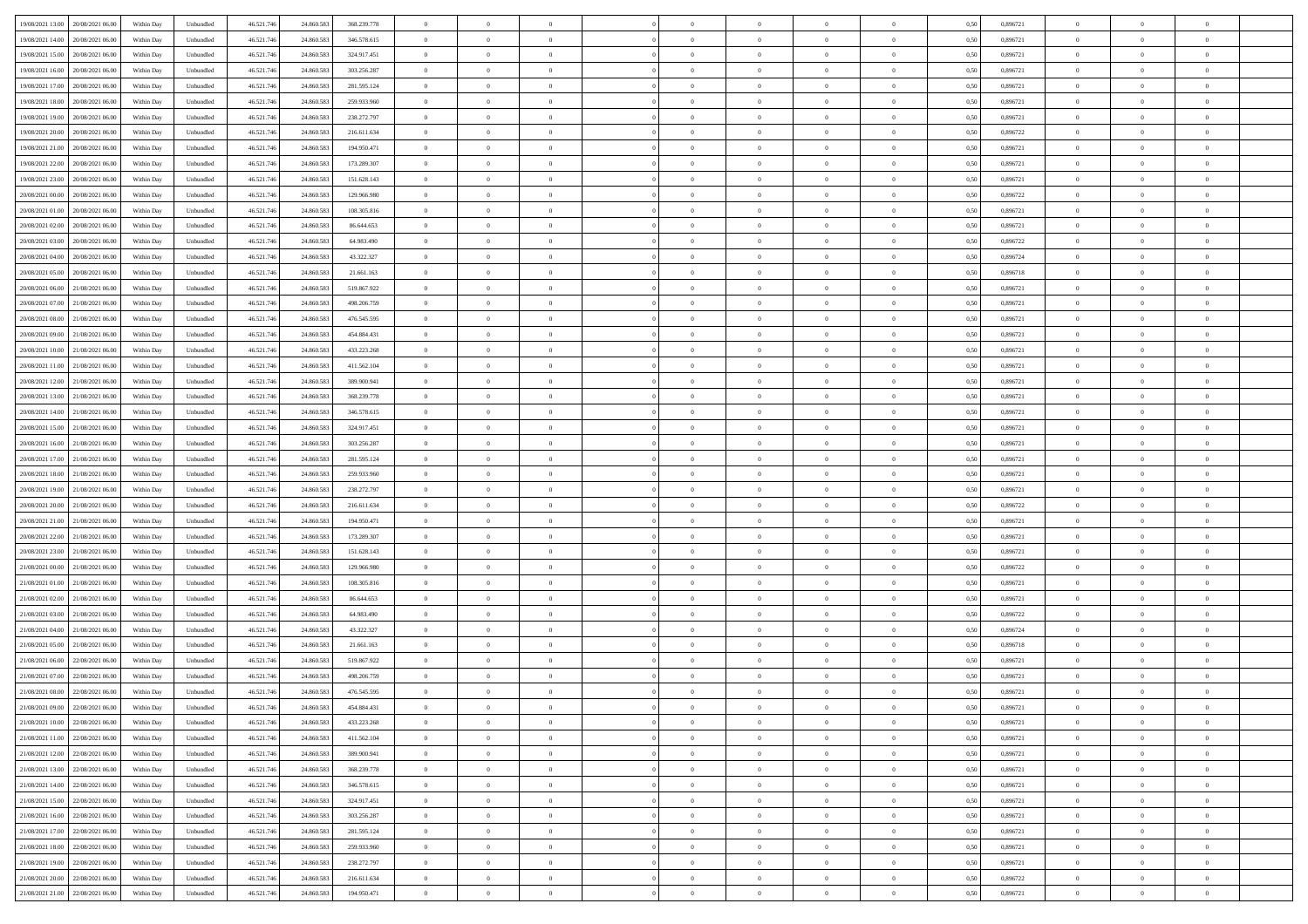| 21/08/2021 22:00 22/08/2021 06:00            | Within Day | Unbundled         | 46.521.74  | 24.860.583 | 173.289.307 | $\overline{0}$ | $\overline{0}$ |                | $\overline{0}$ | $\theta$       |                | $\bf{0}$       | 0,50 | 0,896721 | $\theta$       | $\theta$       | $\overline{0}$ |  |
|----------------------------------------------|------------|-------------------|------------|------------|-------------|----------------|----------------|----------------|----------------|----------------|----------------|----------------|------|----------|----------------|----------------|----------------|--|
| 21/08/2021 23:00<br>22/08/2021 06:00         | Within Day | Unbundled         | 46.521.74  | 24.860.58  | 151.628.143 | $\bf{0}$       | $\overline{0}$ | $\bf{0}$       | $\overline{0}$ | $\bf{0}$       | $\overline{0}$ | $\bf{0}$       | 0,50 | 0,896721 | $\,$ 0 $\,$    | $\bf{0}$       | $\overline{0}$ |  |
| 22/08/2021 00:00<br>22/08/2021 06:00         | Within Day | Unbundled         | 46.521.746 | 24.860.58  | 129,966,980 | $\overline{0}$ | $\bf{0}$       | $\overline{0}$ | $\bf{0}$       | $\bf{0}$       | $\overline{0}$ | $\bf{0}$       | 0.50 | 0,896722 | $\bf{0}$       | $\overline{0}$ | $\overline{0}$ |  |
| 22/08/2021 01:00<br>22/08/2021 06:00         |            |                   |            |            |             | $\overline{0}$ | $\overline{0}$ | $\overline{0}$ | $\theta$       | $\theta$       | $\overline{0}$ | $\bf{0}$       |      | 0,896721 | $\theta$       | $\theta$       | $\overline{0}$ |  |
|                                              | Within Day | Unbundled         | 46.521.74  | 24.860.583 | 108.305.816 |                |                |                |                |                |                |                | 0,50 |          |                |                |                |  |
| 22/08/2021 02:00<br>22/08/2021 06:00         | Within Day | Unbundled         | 46.521.74  | 24.860.583 | 86.644.653  | $\overline{0}$ | $\theta$       | $\bf{0}$       | $\overline{0}$ | $\theta$       | $\overline{0}$ | $\bf{0}$       | 0,50 | 0,896721 | $\,$ 0 $\,$    | $\bf{0}$       | $\overline{0}$ |  |
| 22/08/2021 03:00<br>22/08/2021 06:00         | Within Day | Unbundled         | 46.521.74  | 24,860.58  | 64,983,490  | $\overline{0}$ | $\overline{0}$ | $\overline{0}$ | $\bf{0}$       | $\overline{0}$ | $\theta$       | $\bf{0}$       | 0.50 | 0.896722 | $\,$ 0 $\,$    | $\theta$       | $\overline{0}$ |  |
| 22/08/2021 04:00<br>22/08/2021 06:00         | Within Day | Unbundled         | 46.521.74  | 24.860.583 | 43.322.327  | $\overline{0}$ | $\overline{0}$ | $\overline{0}$ | $\overline{0}$ | $\overline{0}$ | $\overline{0}$ | $\bf{0}$       | 0,50 | 0,896724 | $\theta$       | $\theta$       | $\overline{0}$ |  |
|                                              |            |                   |            |            |             |                |                |                |                |                |                |                |      |          |                |                |                |  |
| 22/08/2021 05:00<br>22/08/2021 06:00         | Within Day | Unbundled         | 46.521.74  | 24.860.58  | 21.661.163  | $\bf{0}$       | $\overline{0}$ | $\overline{0}$ | $\overline{0}$ | $\theta$       | $\overline{0}$ | $\bf{0}$       | 0,50 | 0,896718 | $\,$ 0 $\,$    | $\bf{0}$       | $\overline{0}$ |  |
| 22/08/2021 06:00<br>23/08/2021 06:00         | Within Day | Unbundled         | 46.521.74  | 24,860.58  | 519.867.922 | $\overline{0}$ | $\bf{0}$       | $\overline{0}$ | $\bf{0}$       | $\overline{0}$ | $\overline{0}$ | $\bf{0}$       | 0.50 | 0.896721 | $\bf{0}$       | $\overline{0}$ | $\overline{0}$ |  |
| 22/08/2021 07:00<br>23/08/2021 06:00         | Within Day | Unbundled         | 46.521.74  | 24.860.583 | 498.206.759 | $\overline{0}$ | $\bf{0}$       | $\overline{0}$ | $\overline{0}$ | $\overline{0}$ | $\overline{0}$ | $\bf{0}$       | 0,50 | 0,896721 | $\,$ 0 $\,$    | $\theta$       | $\overline{0}$ |  |
| 22/08/2021 08:00<br>23/08/2021 06:00         | Within Day | Unbundled         | 46.521.74  | 24.860.583 | 476.545.595 | $\bf{0}$       | $\overline{0}$ | $\bf{0}$       | $\overline{0}$ | $\bf{0}$       | $\overline{0}$ | $\bf{0}$       | 0,50 | 0,896721 | $\,$ 0 $\,$    | $\bf{0}$       | $\overline{0}$ |  |
|                                              |            |                   |            |            |             |                |                |                |                |                |                |                |      |          |                |                |                |  |
| 22/08/2021 09:00<br>23/08/2021 06:00         | Within Day | Unbundled         | 46.521.746 | 24,860.58  | 454.884.431 | $\overline{0}$ | $\bf{0}$       | $\overline{0}$ | $\bf{0}$       | $\bf{0}$       | $\overline{0}$ | $\bf{0}$       | 0.50 | 0.896721 | $\bf{0}$       | $\overline{0}$ | $\bf{0}$       |  |
| 22/08/2021 11:00<br>23/08/2021 06:00         | Within Day | Unbundled         | 46.521.74  | 24.860.583 | 411.562.104 | $\overline{0}$ | $\overline{0}$ | $\overline{0}$ | $\overline{0}$ | $\theta$       | $\overline{0}$ | $\overline{0}$ | 0,50 | 0,896721 | $\,$ 0 $\,$    | $\theta$       | $\overline{0}$ |  |
| 22/08/2021 12:00<br>23/08/2021 06:00         | Within Day | Unbundled         | 46.521.74  | 24.860.58  | 389.900.941 | $\bf{0}$       | $\theta$       | $\bf{0}$       | $\overline{0}$ | $\theta$       | $\overline{0}$ | $\bf{0}$       | 0,50 | 0,896721 | $\bf{0}$       | $\bf{0}$       | $\overline{0}$ |  |
| 22/08/2021 13:00<br>23/08/2021 06:00         | Within Day | Unbundled         | 46.521.74  | 24.860.58  | 368.239.778 | $\overline{0}$ | $\overline{0}$ | $\overline{0}$ | $\bf{0}$       | $\overline{0}$ | $\Omega$       | $\bf{0}$       | 0.50 | 0,896721 | $\,$ 0 $\,$    | $\theta$       | $\overline{0}$ |  |
| 22/08/2021 14:00<br>23/08/2021 06:00         | Within Day | Unbundled         | 46.521.74  | 24.860.583 | 346.578.615 | $\overline{0}$ | $\overline{0}$ | $\overline{0}$ | $\overline{0}$ | $\overline{0}$ | $\overline{0}$ | $\bf{0}$       | 0,50 | 0,896721 | $\theta$       | $\theta$       | $\overline{0}$ |  |
|                                              |            |                   |            |            |             |                |                |                |                |                |                |                |      |          |                |                |                |  |
| 22/08/2021 15:00<br>23/08/2021 06:00         | Within Day | Unbundled         | 46.521.74  | 24.860.58  | 324.917.451 | $\bf{0}$       | $\overline{0}$ | $\overline{0}$ | $\overline{0}$ | $\bf{0}$       | $\overline{0}$ | $\bf{0}$       | 0,50 | 0,896721 | $\,$ 0 $\,$    | $\bf{0}$       | $\overline{0}$ |  |
| 22/08/2021 16:00<br>23/08/2021 06:00         | Within Day | Unbundled         | 46.521.74  | 24,860.58  | 303.256.287 | $\overline{0}$ | $\bf{0}$       | $\overline{0}$ | $\bf{0}$       | $\overline{0}$ | $\overline{0}$ | $\bf{0}$       | 0.50 | 0.896721 | $\bf{0}$       | $\overline{0}$ | $\overline{0}$ |  |
| 22/08/2021 17:00<br>23/08/2021 06:00         | Within Day | Unbundled         | 46.521.74  | 24.860.583 | 281.595.124 | $\bf{0}$       | $\overline{0}$ | $\overline{0}$ | $\overline{0}$ | $\overline{0}$ | $\overline{0}$ | $\bf{0}$       | 0,50 | 0,896721 | $\,$ 0 $\,$    | $\theta$       | $\overline{0}$ |  |
| 22/08/2021 18:00<br>23/08/2021 06:00         | Within Day | Unbundled         | 46.521.74  | 24.860.58  | 259.933.960 | $\bf{0}$       | $\overline{0}$ | $\bf{0}$       | $\bf{0}$       | $\overline{0}$ | $\overline{0}$ | $\bf{0}$       | 0,50 | 0,896721 | $\,$ 0 $\,$    | $\bf{0}$       | $\overline{0}$ |  |
|                                              |            |                   |            |            |             |                |                |                |                |                |                |                |      |          |                |                |                |  |
| 22/08/2021 19:00<br>23/08/2021 06:00         | Within Day | Unbundled         | 46.521.746 | 24.860.583 | 238.272.797 | $\overline{0}$ | $\bf{0}$       | $\overline{0}$ | $\bf{0}$       | $\bf{0}$       | $\overline{0}$ | $\bf{0}$       | 0.50 | 0.896721 | $\bf{0}$       | $\overline{0}$ | $\overline{0}$ |  |
| 22/08/2021 20:00<br>23/08/2021 06:00         | Within Day | Unbundled         | 46.521.74  | 24.860.583 | 216.611.634 | $\overline{0}$ | $\overline{0}$ | $\overline{0}$ | $\theta$       | $\theta$       | $\overline{0}$ | $\bf{0}$       | 0,50 | 0,896722 | $\theta$       | $\theta$       | $\overline{0}$ |  |
| 22/08/2021 21:00<br>23/08/2021 06:00         | Within Day | Unbundled         | 46.521.74  | 24.860.58  | 194.950.471 | $\bf{0}$       | $\overline{0}$ | $\bf{0}$       | $\bf{0}$       | $\bf{0}$       | $\overline{0}$ | $\bf{0}$       | 0,50 | 0,896721 | $\,$ 0 $\,$    | $\bf{0}$       | $\overline{0}$ |  |
| 22/08/2021 22:00<br>23/08/2021 06:00         | Within Day | Unbundled         | 46.521.74  | 24,860.58  | 173.289.307 | $\overline{0}$ | $\overline{0}$ | $\overline{0}$ | $\overline{0}$ | $\overline{0}$ | $\Omega$       | $\bf{0}$       | 0.50 | 0.896721 | $\,$ 0 $\,$    | $\theta$       | $\overline{0}$ |  |
| 22/08/2021 23:00<br>23/08/2021 06:00         | Within Day | Unbundled         | 46.521.74  | 24.860.583 | 151.628.143 | $\overline{0}$ | $\overline{0}$ | $\overline{0}$ | $\overline{0}$ | $\overline{0}$ | $\overline{0}$ | $\bf{0}$       | 0,50 | 0,896721 | $\theta$       | $\theta$       | $\overline{0}$ |  |
|                                              |            |                   |            |            |             |                |                |                |                |                |                |                |      |          |                |                |                |  |
| 23/08/2021 00:00<br>23/08/2021 06:00         | Within Day | Unbundled         | 46.521.74  | 24.860.58  | 129.966.980 | $\bf{0}$       | $\theta$       | $\bf{0}$       | $\overline{0}$ | $\theta$       | $\overline{0}$ | $\bf{0}$       | 0,50 | 0,896722 | $\,$ 0 $\,$    | $\bf{0}$       | $\overline{0}$ |  |
| 23/08/2021 01:00<br>23/08/2021 06:00         | Within Day | Unbundled         | 46.521.74  | 24,860.58  | 108.305.816 | $\overline{0}$ | $\bf{0}$       | $\overline{0}$ | $\bf{0}$       | $\overline{0}$ | $\overline{0}$ | $\bf{0}$       | 0.50 | 0.896721 | $\bf{0}$       | $\overline{0}$ | $\overline{0}$ |  |
| 23/08/2021 02:00<br>23/08/2021 06:00         | Within Day | Unbundled         | 46.521.74  | 24.860.583 | 86.644.653  | $\overline{0}$ | $\overline{0}$ | $\overline{0}$ | $\overline{0}$ | $\overline{0}$ | $\overline{0}$ | $\bf{0}$       | 0,50 | 0,896721 | $\theta$       | $\theta$       | $\overline{0}$ |  |
| 23/08/2021 03:00<br>23/08/2021 06:00         | Within Day | Unbundled         | 46.521.74  | 24.860.583 | 64.983.490  | $\bf{0}$       | $\bf{0}$       | $\bf{0}$       | $\bf{0}$       | $\overline{0}$ | $\overline{0}$ | $\bf{0}$       | 0,50 | 0,896722 | $\,$ 0 $\,$    | $\bf{0}$       | $\overline{0}$ |  |
|                                              |            |                   |            |            |             |                |                |                |                |                |                |                |      |          |                |                |                |  |
| 23/08/2021 04:00<br>23/08/2021 06:00         | Within Day | Unbundled         | 46.521.746 | 24,860.58  | 43.322.327  | $\overline{0}$ | $\bf{0}$       | $\overline{0}$ | $\bf{0}$       | $\bf{0}$       | $\overline{0}$ | $\bf{0}$       | 0.50 | 0.896724 | $\bf{0}$       | $\overline{0}$ | $\overline{0}$ |  |
| 23/08/2021 05:00<br>23/08/2021 06:00         | Within Day | Unbundled         | 46.521.74  | 24,860,583 | 21.661.163  | $\overline{0}$ | $\overline{0}$ | $\overline{0}$ | $\overline{0}$ | $\overline{0}$ | $\overline{0}$ | $\bf{0}$       | 0.5( | 0,896718 | $\theta$       | $\theta$       | $\overline{0}$ |  |
| 23/08/2021 06:00<br>24/08/2021 06.00         | Within Day | Unbundled         | 46.521.74  | 24.860.58  | 519.867.922 | $\bf{0}$       | $\overline{0}$ | $\bf{0}$       | $\overline{0}$ | $\overline{0}$ | $\overline{0}$ | $\bf{0}$       | 0,50 | 0,896721 | $\,$ 0 $\,$    | $\bf{0}$       | $\overline{0}$ |  |
| 23/08/2021 07:00<br>24/08/2021 06:00         | Within Day | Unbundled         | 46.521.74  | 24.860.58  | 498.206.759 | $\overline{0}$ | $\overline{0}$ | $\overline{0}$ | $\bf{0}$       | $\overline{0}$ | $\Omega$       | $\bf{0}$       | 0.50 | 0,896721 | $\,$ 0 $\,$    | $\theta$       | $\overline{0}$ |  |
| 23/08/2021 08:00<br>24/08/2021 06:00         | Within Dav | Unbundled         | 46.521.74  | 24.860.583 | 476.545.595 | $\overline{0}$ | $\overline{0}$ | $\overline{0}$ | $\overline{0}$ | $\overline{0}$ | $\overline{0}$ | $\overline{0}$ | 0.5( | 0,896721 | $\theta$       | $\theta$       | $\overline{0}$ |  |
|                                              |            |                   |            |            |             |                |                |                |                |                |                |                |      |          |                |                |                |  |
| 23/08/2021 09:00<br>24/08/2021 06.00         | Within Day | Unbundled         | 46.521.74  | 24.860.58  | 454.884.431 | $\bf{0}$       | $\overline{0}$ | $\bf{0}$       | $\overline{0}$ | $\bf{0}$       | $\overline{0}$ | $\bf{0}$       | 0,50 | 0,896721 | $\,$ 0 $\,$    | $\bf{0}$       | $\overline{0}$ |  |
| 23/08/2021 10:00<br>24/08/2021 06:00         | Within Day | Unbundled         | 46.521.74  | 24,860.58  | 433.223.268 | $\overline{0}$ | $\bf{0}$       | $\overline{0}$ | $\bf{0}$       | $\overline{0}$ | $\overline{0}$ | $\bf{0}$       | 0.50 | 0.896721 | $\bf{0}$       | $\overline{0}$ | $\overline{0}$ |  |
| 23/08/2021 11:00<br>24/08/2021 06:00         | Within Dav | Unbundled         | 46.521.74  | 24,860,583 | 411.562.104 | $\overline{0}$ | $\overline{0}$ | $\overline{0}$ | $\overline{0}$ | $\overline{0}$ | $\overline{0}$ | $\overline{0}$ | 0.50 | 0,896721 | $\theta$       | $\theta$       | $\overline{0}$ |  |
| 23/08/2021 12:00<br>24/08/2021 06.00         | Within Day | Unbundled         | 46.521.74  | 24.860.58  | 389.900.941 | $\bf{0}$       | $\bf{0}$       | $\bf{0}$       | $\bf{0}$       | $\overline{0}$ | $\overline{0}$ | $\bf{0}$       | 0,50 | 0,896721 | $\,$ 0 $\,$    | $\bf{0}$       | $\overline{0}$ |  |
| 24/08/2021 06:00                             |            |                   |            |            |             |                |                |                |                |                | $\overline{0}$ |                |      | 0.896721 |                |                |                |  |
| 23/08/2021 13:00                             | Within Day | Unbundled         | 46.521.746 | 24.860.583 | 368.239.778 | $\overline{0}$ | $\bf{0}$       | $\overline{0}$ | $\bf{0}$       | $\bf{0}$       |                | $\bf{0}$       | 0.50 |          | $\bf{0}$       | $\overline{0}$ | $\overline{0}$ |  |
| 23/08/2021 14:00<br>24/08/2021 06:00         | Within Dav | Unbundled         | 46.521.74  | 24.860.583 | 346.578.615 | $\overline{0}$ | $\overline{0}$ | $\overline{0}$ | $\overline{0}$ | $\overline{0}$ | $\overline{0}$ | $\bf{0}$       | 0.50 | 0,896721 | $\theta$       | $\theta$       | $\overline{0}$ |  |
| 23/08/2021 15:00<br>24/08/2021 06.00         | Within Day | Unbundled         | 46.521.74  | 24.860.583 | 324.917.451 | $\bf{0}$       | $\overline{0}$ | $\bf{0}$       | $\bf{0}$       | $\,$ 0 $\,$    | $\overline{0}$ | $\bf{0}$       | 0,50 | 0,896721 | $\,$ 0 $\,$    | $\bf{0}$       | $\overline{0}$ |  |
| 23/08/2021 16:00<br>24/08/2021 06:00         | Within Day | Unbundled         | 46.521.74  | 24.860.58  | 303.256.287 | $\overline{0}$ | $\overline{0}$ | $\Omega$       | $\overline{0}$ | $\bf{0}$       | $\Omega$       | $\bf{0}$       | 0.50 | 0,896721 | $\bf{0}$       | $\theta$       | $\overline{0}$ |  |
| 23/08/2021 17:00<br>24/08/2021 06:00         | Within Dav | Unbundled         | 46.521.74  | 24,860,583 | 281.595.124 | $\overline{0}$ | $\overline{0}$ | $\Omega$       | $\overline{0}$ | $\theta$       | $\Omega$       | $\overline{0}$ | 0.5( | 0,896721 | $\theta$       | $\theta$       | $\overline{0}$ |  |
|                                              |            |                   |            |            |             |                |                |                |                |                |                |                |      |          |                |                |                |  |
| 23/08/2021 18:00<br>24/08/2021 06:00         | Within Day | Unbundled         | 46.521.74  | 24.860.583 | 259.933.960 | $\bf{0}$       | $\bf{0}$       | $\bf{0}$       | $\bf{0}$       | $\bf{0}$       | $\overline{0}$ | $\bf{0}$       | 0,50 | 0,896721 | $\,$ 0 $\,$    | $\bf{0}$       | $\overline{0}$ |  |
| $23/08/2021\ 19.00 \qquad 24/08/2021\ 06.00$ | Within Day | ${\sf Unbundred}$ | 46.521.746 | 24.860.583 | 238.272.797 | $\bf{0}$       | $\Omega$       |                | $\overline{0}$ |                |                |                | 0,50 | 0.896721 | $\theta$       | $\overline{0}$ |                |  |
| 23/08/2021 20:00 24/08/2021 06:00            | Within Day | Unbundled         | 46.521.746 | 24.860.583 | 216.611.634 | $\overline{0}$ | $\theta$       | $\Omega$       | $\theta$       | $\overline{0}$ | $\overline{0}$ | $\bf{0}$       | 0,50 | 0,896722 | $\theta$       | $\theta$       | $\overline{0}$ |  |
| 23/08/2021 21:00<br>24/08/2021 06:00         | Within Day | Unbundled         | 46.521.74  | 24.860.583 | 194.950.471 | $\overline{0}$ | $\bf{0}$       | $\overline{0}$ | $\overline{0}$ | $\bf{0}$       | $\overline{0}$ | $\bf{0}$       | 0,50 | 0,896721 | $\bf{0}$       | $\overline{0}$ | $\bf{0}$       |  |
| 23/08/2021 22:00 24/08/2021 06:00            |            |                   |            |            |             |                |                |                |                |                | $\overline{0}$ |                | 0.50 | 0.896721 | $\overline{0}$ |                |                |  |
|                                              | Within Day | Unbundled         | 46.521.746 | 24.860.583 | 173.289.307 | $\overline{0}$ | $\bf{0}$       | $\overline{0}$ | $\overline{0}$ | $\mathbf{0}$   |                | $\,$ 0 $\,$    |      |          |                | $\bf{0}$       | $\,$ 0 $\,$    |  |
| 23/08/2021 23:00 24/08/2021 06:00            | Within Day | Unbundled         | 46.521.746 | 24.860.583 | 151.628.143 | $\overline{0}$ | $\overline{0}$ | $\overline{0}$ | $\overline{0}$ | $\overline{0}$ | $\overline{0}$ | $\bf{0}$       | 0,50 | 0,896721 | $\theta$       | $\theta$       | $\overline{0}$ |  |
| 24/08/2021 00:00<br>24/08/2021 06:00         | Within Day | Unbundled         | 46.521.74  | 24.860.583 | 129.966.980 | $\overline{0}$ | $\bf{0}$       | $\overline{0}$ | $\bf{0}$       | $\overline{0}$ | $\bf{0}$       | $\bf{0}$       | 0,50 | 0,896722 | $\bf{0}$       | $\bf{0}$       | $\overline{0}$ |  |
| 24/08/2021 06:00<br>24/08/2021 01:00         | Within Day | Unbundled         | 46.521.746 | 24.860.583 | 108,305,816 | $\overline{0}$ | $\bf{0}$       | $\overline{0}$ | $\overline{0}$ | $\overline{0}$ | $\overline{0}$ | $\bf{0}$       | 0.50 | 0,896721 | $\,$ 0 $\,$    | $\theta$       | $\overline{0}$ |  |
| 24/08/2021 02:00<br>24/08/2021 06:00         | Within Dav | Unbundled         | 46.521.746 | 24.860.583 | 86.644.653  | $\overline{0}$ | $\overline{0}$ | $\overline{0}$ | $\overline{0}$ | $\overline{0}$ | $\overline{0}$ | $\bf{0}$       | 0.50 | 0,896721 | $\overline{0}$ | $\theta$       | $\overline{0}$ |  |
|                                              |            |                   |            |            |             |                |                |                |                |                |                |                |      |          |                |                |                |  |
| 24/08/2021 03:00<br>24/08/2021 06:00         | Within Day | Unbundled         | 46.521.74  | 24.860.583 | 64.983.490  | $\overline{0}$ | $\overline{0}$ | $\overline{0}$ | $\overline{0}$ | $\bf{0}$       | $\overline{0}$ | $\bf{0}$       | 0,50 | 0,896722 | $\bf{0}$       | $\overline{0}$ | $\overline{0}$ |  |
| 24/08/2021 04:00 24/08/2021 06:00            | Within Day | Unbundled         | 46.521.746 | 24.860.583 | 43.322.327  | $\overline{0}$ | $\overline{0}$ | $\overline{0}$ | $\overline{0}$ | $\bf{0}$       | $\overline{0}$ | $\bf{0}$       | 0.50 | 0.896724 | $\overline{0}$ | $\bf{0}$       | $\,$ 0         |  |
| 24/08/2021 05:00 24/08/2021 06:00            | Within Dav | Unbundled         | 46.521.746 | 24.860.583 | 21.661.163  | $\overline{0}$ | $\overline{0}$ | $\overline{0}$ | $\overline{0}$ | $\overline{0}$ | $\overline{0}$ | $\bf{0}$       | 0,50 | 0,896718 | $\overline{0}$ | $\theta$       | $\overline{0}$ |  |
| 24/08/2021 06:00<br>25/08/2021 06:00         | Within Day | Unbundled         | 46.521.74  | 24.860.583 | 519.867.922 | $\overline{0}$ | $\bf{0}$       | $\overline{0}$ | $\bf{0}$       | $\overline{0}$ | $\bf{0}$       | $\bf{0}$       | 0,50 | 0,896721 | $\bf{0}$       | $\bf{0}$       | $\overline{0}$ |  |
|                                              |            |                   |            |            |             |                |                |                |                |                |                |                |      |          |                |                |                |  |
| 24/08/2021 07:00 25/08/2021 06:00            | Within Day | Unbundled         | 46.521.746 | 24.860.583 | 498.206.759 | $\overline{0}$ | $\bf{0}$       | $\overline{0}$ | $\overline{0}$ | $\,$ 0 $\,$    | $\overline{0}$ | $\bf{0}$       | 0,50 | 0,896721 | $\overline{0}$ | $\,$ 0 $\,$    | $\,$ 0 $\,$    |  |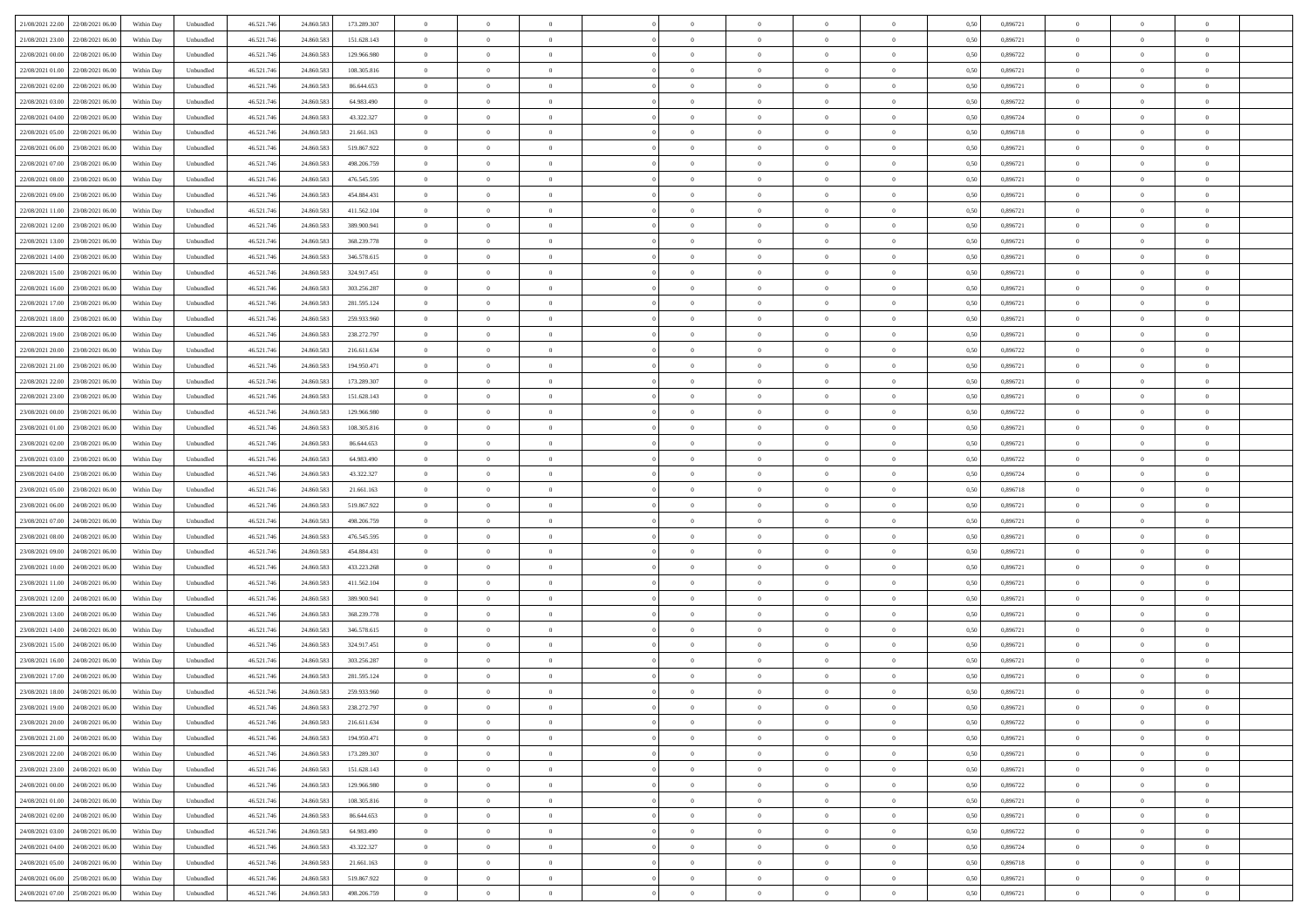| 24/08/2021 09:00 25/08/2021 06:00            | Within Day | Unbundled         | 46.521.74  | 24.860.583 | 454.884.431 | $\overline{0}$ | $\theta$       |                | $\overline{0}$ | $\theta$       |                | $\bf{0}$       | 0,50 | 0,896721 | $\theta$       | $\theta$       | $\overline{0}$ |  |
|----------------------------------------------|------------|-------------------|------------|------------|-------------|----------------|----------------|----------------|----------------|----------------|----------------|----------------|------|----------|----------------|----------------|----------------|--|
| 24/08/2021 10:00<br>25/08/2021 06.00         | Within Day | Unbundled         | 46.521.74  | 24.860.58  | 433.223.268 | $\bf{0}$       | $\overline{0}$ | $\bf{0}$       | $\overline{0}$ | $\bf{0}$       | $\overline{0}$ | $\bf{0}$       | 0,50 | 0,896721 | $\,$ 0 $\,$    | $\bf{0}$       | $\overline{0}$ |  |
| 24/08/2021 11:00<br>25/08/2021 06:00         | Within Day | Unbundled         | 46.521.746 | 24.860.583 | 411.562.104 | $\overline{0}$ | $\bf{0}$       | $\overline{0}$ | $\bf{0}$       | $\bf{0}$       | $\overline{0}$ | $\bf{0}$       | 0.50 | 0.896721 | $\bf{0}$       | $\overline{0}$ | $\overline{0}$ |  |
| 24/08/2021 12:00<br>25/08/2021 06:00         |            |                   | 46.521.74  |            |             | $\overline{0}$ | $\overline{0}$ | $\overline{0}$ | $\theta$       | $\theta$       | $\overline{0}$ | $\overline{0}$ |      | 0,896721 | $\theta$       | $\theta$       | $\overline{0}$ |  |
|                                              | Within Day | Unbundled         |            | 24.860.583 | 389.900.941 |                |                |                |                |                |                |                | 0,50 |          |                |                |                |  |
| 24/08/2021 13:00<br>25/08/2021 06.00         | Within Day | Unbundled         | 46.521.74  | 24.860.583 | 368.239.778 | $\overline{0}$ | $\theta$       | $\overline{0}$ | $\overline{0}$ | $\theta$       | $\overline{0}$ | $\bf{0}$       | 0,50 | 0,896721 | $\,$ 0 $\,$    | $\bf{0}$       | $\overline{0}$ |  |
| 24/08/2021 14:00<br>25/08/2021 06:00         | Within Day | Unbundled         | 46.521.74  | 24,860.58  | 346,578,615 | $\overline{0}$ | $\overline{0}$ | $\overline{0}$ | $\overline{0}$ | $\overline{0}$ | $\Omega$       | $\bf{0}$       | 0.50 | 0.896721 | $\,$ 0 $\,$    | $\theta$       | $\overline{0}$ |  |
| 24/08/2021 15:00<br>25/08/2021 06:00         | Within Day | Unbundled         | 46.521.74  | 24.860.583 | 324.917.451 | $\overline{0}$ | $\overline{0}$ | $\overline{0}$ | $\overline{0}$ | $\theta$       | $\overline{0}$ | $\bf{0}$       | 0,50 | 0,896721 | $\theta$       | $\theta$       | $\overline{0}$ |  |
|                                              |            |                   |            |            |             |                |                |                |                |                |                |                |      |          |                |                |                |  |
| 24/08/2021 16:00<br>25/08/2021 06.00         | Within Day | Unbundled         | 46.521.74  | 24.860.58  | 303.256.287 | $\overline{0}$ | $\overline{0}$ | $\overline{0}$ | $\overline{0}$ | $\theta$       | $\overline{0}$ | $\bf{0}$       | 0,50 | 0,896721 | $\,$ 0 $\,$    | $\bf{0}$       | $\overline{0}$ |  |
| 24/08/2021 17:00<br>25/08/2021 06:00         | Within Day | Unbundled         | 46.521.74  | 24,860.58  | 281.595.124 | $\overline{0}$ | $\bf{0}$       | $\overline{0}$ | $\bf{0}$       | $\overline{0}$ | $\overline{0}$ | $\bf{0}$       | 0.50 | 0.896721 | $\bf{0}$       | $\theta$       | $\overline{0}$ |  |
| 24/08/2021 18:00<br>25/08/2021 06:00         | Within Day | Unbundled         | 46.521.74  | 24.860.583 | 259.933.960 | $\overline{0}$ | $\bf{0}$       | $\overline{0}$ | $\overline{0}$ | $\theta$       | $\overline{0}$ | $\bf{0}$       | 0,50 | 0,896721 | $\,$ 0 $\,$    | $\theta$       | $\overline{0}$ |  |
| 24/08/2021 19:00<br>25/08/2021 06.00         | Within Day | Unbundled         | 46.521.74  | 24.860.583 | 238.272.797 | $\bf{0}$       | $\overline{0}$ | $\bf{0}$       | $\overline{0}$ | $\bf{0}$       | $\overline{0}$ | $\bf{0}$       | 0,50 | 0,896721 | $\,$ 0 $\,$    | $\bf{0}$       | $\overline{0}$ |  |
|                                              |            |                   |            |            |             |                |                |                |                |                |                |                |      |          |                |                |                |  |
| 24/08/2021 20:00<br>25/08/2021 06:00         | Within Day | Unbundled         | 46.521.746 | 24.860.58  | 216,611,634 | $\overline{0}$ | $\overline{0}$ | $\overline{0}$ | $\bf{0}$       | $\bf{0}$       | $\overline{0}$ | $\bf{0}$       | 0.50 | 0.896722 | $\bf{0}$       | $\overline{0}$ | $\overline{0}$ |  |
| 24/08/2021 21:00<br>25/08/2021 06:00         | Within Day | Unbundled         | 46.521.74  | 24.860.583 | 194.950.471 | $\overline{0}$ | $\overline{0}$ | $\overline{0}$ | $\overline{0}$ | $\theta$       | $\overline{0}$ | $\overline{0}$ | 0,50 | 0,896721 | $\,$ 0 $\,$    | $\theta$       | $\overline{0}$ |  |
| 24/08/2021 22.00<br>25/08/2021 06.00         | Within Day | Unbundled         | 46.521.74  | 24.860.58  | 173.289.307 | $\bf{0}$       | $\theta$       | $\bf{0}$       | $\overline{0}$ | $\theta$       | $\overline{0}$ | $\bf{0}$       | 0,50 | 0,896721 | $\bf{0}$       | $\bf{0}$       | $\overline{0}$ |  |
|                                              |            |                   |            |            |             |                |                |                |                |                |                |                |      |          |                |                |                |  |
| 24/08/2021 23:00<br>25/08/2021 06:00         | Within Day | Unbundled         | 46.521.74  | 24.860.58  | 151.628.143 | $\overline{0}$ | $\overline{0}$ | $\overline{0}$ | $\bf{0}$       | $\theta$       | $\Omega$       | $\bf{0}$       | 0.50 | 0,896721 | $\bf{0}$       | $\overline{0}$ | $\overline{0}$ |  |
| 25/08/2021 00:00<br>25/08/2021 06:00         | Within Day | Unbundled         | 46.521.74  | 24.860.583 | 129.966.980 | $\overline{0}$ | $\overline{0}$ | $\overline{0}$ | $\overline{0}$ | $\overline{0}$ | $\overline{0}$ | $\bf{0}$       | 0,50 | 0,896722 | $\theta$       | $\theta$       | $\overline{0}$ |  |
| 25/08/2021 01:00<br>25/08/2021 06.00         | Within Day | Unbundled         | 46.521.74  | 24.860.58  | 108.305.816 | $\bf{0}$       | $\overline{0}$ | $\overline{0}$ | $\overline{0}$ | $\theta$       | $\overline{0}$ | $\bf{0}$       | 0,50 | 0,896721 | $\,$ 0 $\,$    | $\bf{0}$       | $\overline{0}$ |  |
| 25/08/2021 02:00<br>25/08/2021 06:00         | Within Day | Unbundled         | 46.521.74  | 24,860.58  | 86.644.653  | $\overline{0}$ | $\overline{0}$ | $\overline{0}$ | $\bf{0}$       | $\overline{0}$ | $\overline{0}$ | $\bf{0}$       | 0.50 | 0.896721 | $\bf{0}$       | $\overline{0}$ | $\overline{0}$ |  |
|                                              |            |                   |            |            |             | $\overline{0}$ | $\overline{0}$ | $\overline{0}$ | $\overline{0}$ | $\theta$       | $\overline{0}$ |                |      |          | $\,$ 0 $\,$    | $\theta$       | $\overline{0}$ |  |
| 25/08/2021 03:00<br>25/08/2021 06:00         | Within Day | Unbundled         | 46.521.74  | 24.860.583 | 64.983.490  |                |                |                |                |                |                | $\bf{0}$       | 0,50 | 0,896722 |                |                |                |  |
| 25/08/2021 04:00<br>25/08/2021 06.00         | Within Day | Unbundled         | 46.521.74  | 24.860.58  | 43.322.327  | $\bf{0}$       | $\overline{0}$ | $\bf{0}$       | $\bf{0}$       | $\overline{0}$ | $\overline{0}$ | $\bf{0}$       | 0,50 | 0,896724 | $\,$ 0 $\,$    | $\bf{0}$       | $\overline{0}$ |  |
| 25/08/2021 05:00<br>25/08/2021 06:00         | Within Day | Unbundled         | 46.521.746 | 24.860.583 | 21.661.163  | $\overline{0}$ | $\bf{0}$       | $\overline{0}$ | $\bf{0}$       | $\bf{0}$       | $\overline{0}$ | $\bf{0}$       | 0.50 | 0.896718 | $\bf{0}$       | $\overline{0}$ | $\overline{0}$ |  |
| 25/08/2021 06:00<br>26/08/2021 06:00         | Within Day | Unbundled         | 46.521.74  | 27.305.249 | 461.195.939 | $\overline{0}$ | $\overline{0}$ | $\overline{0}$ | $\theta$       | $\theta$       | $\overline{0}$ | $\bf{0}$       | 0,50 | 0,896721 | $\theta$       | $\theta$       | $\overline{0}$ |  |
|                                              |            |                   |            |            |             |                | $\overline{0}$ |                |                |                |                |                |      |          |                |                | $\overline{0}$ |  |
| 25/08/2021 07:00<br>26/08/2021 06:00         | Within Day | Unbundled         | 46.521.74  | 27.305.249 | 441.979.442 | $\bf{0}$       |                | $\bf{0}$       | $\bf{0}$       | $\bf{0}$       | $\overline{0}$ | $\bf{0}$       | 0,50 | 0,896721 | $\,$ 0 $\,$    | $\bf{0}$       |                |  |
| 25/08/2021 08:00<br>26/08/2021 06:00         | Within Day | Unbundled         | 46.521.74  | 27.305.249 | 422.762.945 | $\overline{0}$ | $\overline{0}$ | $\overline{0}$ | $\overline{0}$ | $\overline{0}$ | $\Omega$       | $\bf{0}$       | 0.50 | 0.896721 | $\,$ 0 $\,$    | $\theta$       | $\overline{0}$ |  |
| 25/08/2021 09:00<br>26/08/2021 06:00         | Within Day | Unbundled         | 46.521.74  | 27.305.249 | 403.546.447 | $\overline{0}$ | $\overline{0}$ | $\overline{0}$ | $\overline{0}$ | $\theta$       | $\overline{0}$ | $\bf{0}$       | 0,50 | 0,896721 | $\theta$       | $\theta$       | $\overline{0}$ |  |
| 25/08/2021 10:00<br>26/08/2021 06:00         | Within Day | Unbundled         | 46.521.74  | 27.305.249 | 384.329.949 | $\bf{0}$       | $\theta$       | $\bf{0}$       | $\overline{0}$ | $\theta$       | $\overline{0}$ | $\bf{0}$       | 0,50 | 0,896721 | $\,$ 0 $\,$    | $\bf{0}$       | $\overline{0}$ |  |
| 25/08/2021 11:00<br>26/08/2021 06:00         | Within Day | Unbundled         | 46.521.74  | 27.305.249 | 365.113.452 | $\overline{0}$ | $\overline{0}$ | $\overline{0}$ | $\bf{0}$       | $\overline{0}$ | $\overline{0}$ | $\bf{0}$       | 0.50 | 0.896721 | $\bf{0}$       | $\theta$       | $\overline{0}$ |  |
|                                              |            |                   |            |            |             |                |                |                |                |                |                |                |      |          |                |                |                |  |
| 25/08/2021 12:00<br>26/08/2021 06:00         | Within Day | Unbundled         | 46.521.74  | 27.305.249 | 345.896.954 | $\overline{0}$ | $\overline{0}$ | $\overline{0}$ | $\overline{0}$ | $\overline{0}$ | $\overline{0}$ | $\bf{0}$       | 0,50 | 0,896721 | $\theta$       | $\theta$       | $\overline{0}$ |  |
| 25/08/2021 13:00<br>26/08/2021 06:00         | Within Day | Unbundled         | 46.521.74  | 27.305.249 | 326.680.457 | $\bf{0}$       | $\bf{0}$       | $\bf{0}$       | $\bf{0}$       | $\overline{0}$ | $\overline{0}$ | $\bf{0}$       | 0,50 | 0,896721 | $\,$ 0 $\,$    | $\bf{0}$       | $\overline{0}$ |  |
| 25/08/2021 14:00<br>26/08/2021 06:00         | Within Day | Unbundled         | 46.521.74  | 27.305.249 | 307.463.960 | $\overline{0}$ | $\bf{0}$       | $\overline{0}$ | $\bf{0}$       | $\bf{0}$       | $\overline{0}$ | $\bf{0}$       | 0.50 | 0.896721 | $\bf{0}$       | $\overline{0}$ | $\overline{0}$ |  |
| 25/08/2021 15:00<br>26/08/2021 06:00         | Within Day | Unbundled         | 46.521.74  | 27.305.249 | 288.247.462 | $\overline{0}$ | $\overline{0}$ | $\overline{0}$ | $\overline{0}$ | $\overline{0}$ | $\overline{0}$ | $\bf{0}$       | 0.5( | 0,896721 | $\theta$       | $\theta$       | $\overline{0}$ |  |
|                                              |            |                   |            |            |             |                |                |                |                |                |                |                |      |          |                |                |                |  |
| 25/08/2021 16:00<br>26/08/2021 06:00         | Within Day | Unbundled         | 46.521.74  | 27.305.249 | 269.030.964 | $\bf{0}$       | $\overline{0}$ | $\bf{0}$       | $\overline{0}$ | $\overline{0}$ | $\overline{0}$ | $\bf{0}$       | 0,50 | 0,896721 | $\,$ 0 $\,$    | $\bf{0}$       | $\overline{0}$ |  |
| 25/08/2021 17:00<br>26/08/2021 06:00         | Within Day | Unbundled         | 46.521.74  | 27.305.249 | 249.814.467 | $\overline{0}$ | $\overline{0}$ | $\overline{0}$ | $\bf{0}$       | $\bf{0}$       | $\Omega$       | $\bf{0}$       | 0.50 | 0,896721 | $\,$ 0 $\,$    | $\overline{0}$ | $\overline{0}$ |  |
| 25/08/2021 18:00<br>26/08/2021 06:00         | Within Dav | Unbundled         | 46.521.74  | 27.305.249 | 230.597.970 | $\overline{0}$ | $\theta$       | $\overline{0}$ | $\overline{0}$ | $\overline{0}$ | $\overline{0}$ | $\overline{0}$ | 0.5( | 0,896721 | $\theta$       | $\theta$       | $\overline{0}$ |  |
| 25/08/2021 19:00<br>26/08/2021 06:00         | Within Day | Unbundled         | 46.521.74  | 27.305.249 | 211.381.472 | $\bf{0}$       | $\overline{0}$ | $\bf{0}$       | $\overline{0}$ | $\bf{0}$       | $\overline{0}$ | $\bf{0}$       | 0,50 | 0,896721 | $\,$ 0 $\,$    | $\bf{0}$       | $\overline{0}$ |  |
|                                              |            |                   |            |            |             |                |                |                |                |                |                |                |      |          |                |                |                |  |
| 25/08/2021 20:00<br>26/08/2021 06:00         | Within Day | Unbundled         | 46.521.74  | 27.305.249 | 192.164.974 | $\overline{0}$ | $\bf{0}$       | $\overline{0}$ | $\bf{0}$       | $\overline{0}$ | $\overline{0}$ | $\bf{0}$       | 0.50 | 0.896722 | $\bf{0}$       | $\overline{0}$ | $\overline{0}$ |  |
| 25/08/2021 21:00<br>26/08/2021 06:00         | Within Dav | Unbundled         | 46.521.74  | 27.305.249 | 172,948,477 | $\overline{0}$ | $\overline{0}$ | $\overline{0}$ | $\overline{0}$ | $\overline{0}$ | $\overline{0}$ | $\overline{0}$ | 0.50 | 0,896721 | $\theta$       | $\theta$       | $\overline{0}$ |  |
| 25/08/2021 22:00<br>26/08/2021 06:00         | Within Day | Unbundled         | 46.521.74  | 27.305.249 | 153.731.980 | $\bf{0}$       | $\bf{0}$       | $\bf{0}$       | $\bf{0}$       | $\overline{0}$ | $\overline{0}$ | $\bf{0}$       | 0,50 | 0,896721 | $\,$ 0 $\,$    | $\bf{0}$       | $\overline{0}$ |  |
| 25/08/2021 23:00<br>26/08/2021 06:00         | Within Day | Unbundled         | 46.521.746 | 27.305.249 | 134.515.481 | $\overline{0}$ | $\bf{0}$       | $\overline{0}$ | $\bf{0}$       | $\bf{0}$       | $\overline{0}$ | $\bf{0}$       | 0.50 | 0.896721 | $\bf{0}$       | $\overline{0}$ | $\overline{0}$ |  |
| 26/08/2021 00:00<br>26/08/2021 06:00         | Within Dav | Unbundled         | 46.521.74  | 27.305.249 | 115.298.984 | $\overline{0}$ | $\overline{0}$ | $\Omega$       | $\overline{0}$ | $\theta$       | $\overline{0}$ | $\bf{0}$       | 0.5( | 0,896722 | $\theta$       | $\theta$       | $\overline{0}$ |  |
|                                              |            |                   |            |            |             |                |                |                |                |                |                |                |      |          |                |                |                |  |
| 26/08/2021 01:00<br>26/08/2021 06:00         | Within Day | Unbundled         | 46.521.74  | 27.305.249 | 96.082.487  | $\bf{0}$       | $\overline{0}$ | $\bf{0}$       | $\overline{0}$ | $\overline{0}$ | $\overline{0}$ | $\bf{0}$       | 0,50 | 0,896721 | $\,$ 0 $\,$    | $\bf{0}$       | $\overline{0}$ |  |
| 26/08/2021 02:00<br>26/08/2021 06:00         | Within Day | Unbundled         | 46.521.74  | 27.305.249 | 76,865,990  | $\overline{0}$ | $\overline{0}$ | $\Omega$       | $\overline{0}$ | $\overline{0}$ | $\theta$       | $\bf{0}$       | 0.50 | 0,896721 | $\bf{0}$       | $\theta$       | $\overline{0}$ |  |
| 26/08/2021 03:00<br>26/08/2021 06:00         | Within Dav | Unbundled         | 46.521.74  | 27.305.249 | 57.649.492  | $\overline{0}$ | $\overline{0}$ | $\Omega$       | $\overline{0}$ | $\theta$       | $\Omega$       | $\overline{0}$ | 0.5( | 0,896722 | $\theta$       | $\theta$       | $\overline{0}$ |  |
| 26/08/2021 04:00<br>26/08/2021 06:00         | Within Day | Unbundled         | 46.521.74  | 27.305.249 | 38.432.994  | $\bf{0}$       | $\bf{0}$       | $\bf{0}$       | $\overline{0}$ | $\bf{0}$       | $\overline{0}$ | $\bf{0}$       | 0,50 | 0,896724 | $\,$ 0 $\,$    | $\bf{0}$       | $\overline{0}$ |  |
|                                              |            |                   |            |            |             |                |                |                |                |                |                |                |      |          |                |                |                |  |
| $26/08/2021\ 05.00 \qquad 26/08/2021\ 06.00$ | Within Day | ${\sf Unbundred}$ | 46.521.746 | 27.305.249 | 19.216.497  | $\overline{0}$ | $\Omega$       |                | $\Omega$       |                |                |                | 0,50 | 0.896718 | $\theta$       | $\overline{0}$ |                |  |
| 26/08/2021 06:00 27/08/2021 06:00            | Within Day | Unbundled         | 46.521.746 | 27.305.249 | 461.195.939 | $\overline{0}$ | $\theta$       | $\Omega$       | $\theta$       | $\overline{0}$ | $\overline{0}$ | $\bf{0}$       | 0,50 | 0,896721 | $\theta$       | $\theta$       | $\overline{0}$ |  |
| 26/08/2021 07:00<br>27/08/2021 06:00         | Within Day | Unbundled         | 46.521.74  | 27.305.249 | 441.979.442 | $\overline{0}$ | $\bf{0}$       | $\overline{0}$ | $\overline{0}$ | $\bf{0}$       | $\overline{0}$ | $\bf{0}$       | 0,50 | 0,896721 | $\bf{0}$       | $\overline{0}$ | $\bf{0}$       |  |
| 26/08/2021 08:00 27/08/2021 06:00            | Within Day | Unbundled         | 46.521.746 | 27.305.249 | 422.762.945 | $\overline{0}$ | $\bf{0}$       | $\overline{0}$ | $\overline{0}$ | $\mathbf{0}$   | $\overline{0}$ | $\bf{0}$       | 0.50 | 0.896721 | $\overline{0}$ | $\bf{0}$       | $\,$ 0 $\,$    |  |
|                                              |            |                   |            |            |             |                |                |                |                |                |                |                |      |          |                |                |                |  |
| 26/08/2021 09:00 27/08/2021 06:00            | Within Day | Unbundled         | 46.521.746 | 27.305.249 | 403.546.447 | $\overline{0}$ | $\overline{0}$ | $\overline{0}$ | $\overline{0}$ | $\overline{0}$ | $\overline{0}$ | $\bf{0}$       | 0,50 | 0,896721 | $\theta$       | $\theta$       | $\overline{0}$ |  |
| 26/08/2021 10:00<br>27/08/2021 06:00         | Within Day | Unbundled         | 46.521.74  | 27.305.249 | 384.329.949 | $\overline{0}$ | $\bf{0}$       | $\overline{0}$ | $\bf{0}$       | $\overline{0}$ | $\overline{0}$ | $\bf{0}$       | 0,50 | 0,896721 | $\bf{0}$       | $\bf{0}$       | $\overline{0}$ |  |
| 26/08/2021 11:00 27/08/2021 06:00            | Within Day | Unbundled         | 46.521.746 | 27.305.249 | 365.113.452 | $\overline{0}$ | $\bf{0}$       | $\overline{0}$ | $\overline{0}$ | $\overline{0}$ | $\overline{0}$ | $\bf{0}$       | 0.50 | 0,896721 | $\,$ 0 $\,$    | $\theta$       | $\,$ 0         |  |
| 26/08/2021 12:00<br>27/08/2021 06:00         | Within Dav | Unbundled         | 46.521.746 | 27.305.249 | 345.896.954 | $\overline{0}$ | $\overline{0}$ | $\overline{0}$ | $\overline{0}$ | $\overline{0}$ | $\overline{0}$ | $\bf{0}$       | 0.50 | 0,896721 | $\overline{0}$ | $\theta$       | $\overline{0}$ |  |
|                                              |            |                   |            |            |             |                |                |                |                |                |                |                |      |          |                |                |                |  |
| 26/08/2021 13:00<br>27/08/2021 06:00         | Within Day | Unbundled         | 46.521.74  | 27.305.249 | 326.680.457 | $\overline{0}$ | $\overline{0}$ | $\overline{0}$ | $\overline{0}$ | $\bf{0}$       | $\overline{0}$ | $\bf{0}$       | 0,50 | 0,896721 | $\bf{0}$       | $\overline{0}$ | $\overline{0}$ |  |
| 26/08/2021 14:00 27/08/2021 06:00            | Within Day | Unbundled         | 46.521.746 | 27.305.249 | 307.463.960 | $\overline{0}$ | $\overline{0}$ | $\overline{0}$ | $\overline{0}$ | $\bf{0}$       | $\overline{0}$ | $\bf{0}$       | 0.50 | 0.896721 | $\overline{0}$ | $\bf{0}$       | $\,$ 0         |  |
| 26/08/2021 15:00 27/08/2021 06:00            | Within Dav | Unbundled         | 46.521.746 | 27.305.249 | 288.247.462 | $\overline{0}$ | $\overline{0}$ | $\overline{0}$ | $\overline{0}$ | $\overline{0}$ | $\overline{0}$ | $\bf{0}$       | 0,50 | 0,896721 | $\overline{0}$ | $\theta$       | $\overline{0}$ |  |
| 26/08/2021 16:00<br>27/08/2021 06:00         | Within Day | Unbundled         | 46.521.74  | 27.305.249 | 269.030.964 | $\overline{0}$ | $\bf{0}$       | $\overline{0}$ | $\bf{0}$       | $\overline{0}$ | $\overline{0}$ | $\bf{0}$       | 0,50 | 0,896721 | $\bf{0}$       | $\bf{0}$       | $\overline{0}$ |  |
|                                              |            |                   |            |            |             |                |                |                |                |                |                |                |      |          |                |                |                |  |
| 26/08/2021 17:00 27/08/2021 06:00            | Within Day | Unbundled         | 46.521.746 | 27.305.249 | 249.814.467 | $\overline{0}$ | $\bf{0}$       | $\overline{0}$ | $\overline{0}$ | $\,$ 0 $\,$    | $\overline{0}$ | $\bf{0}$       | 0,50 | 0,896721 | $\overline{0}$ | $\,$ 0 $\,$    | $\,$ 0 $\,$    |  |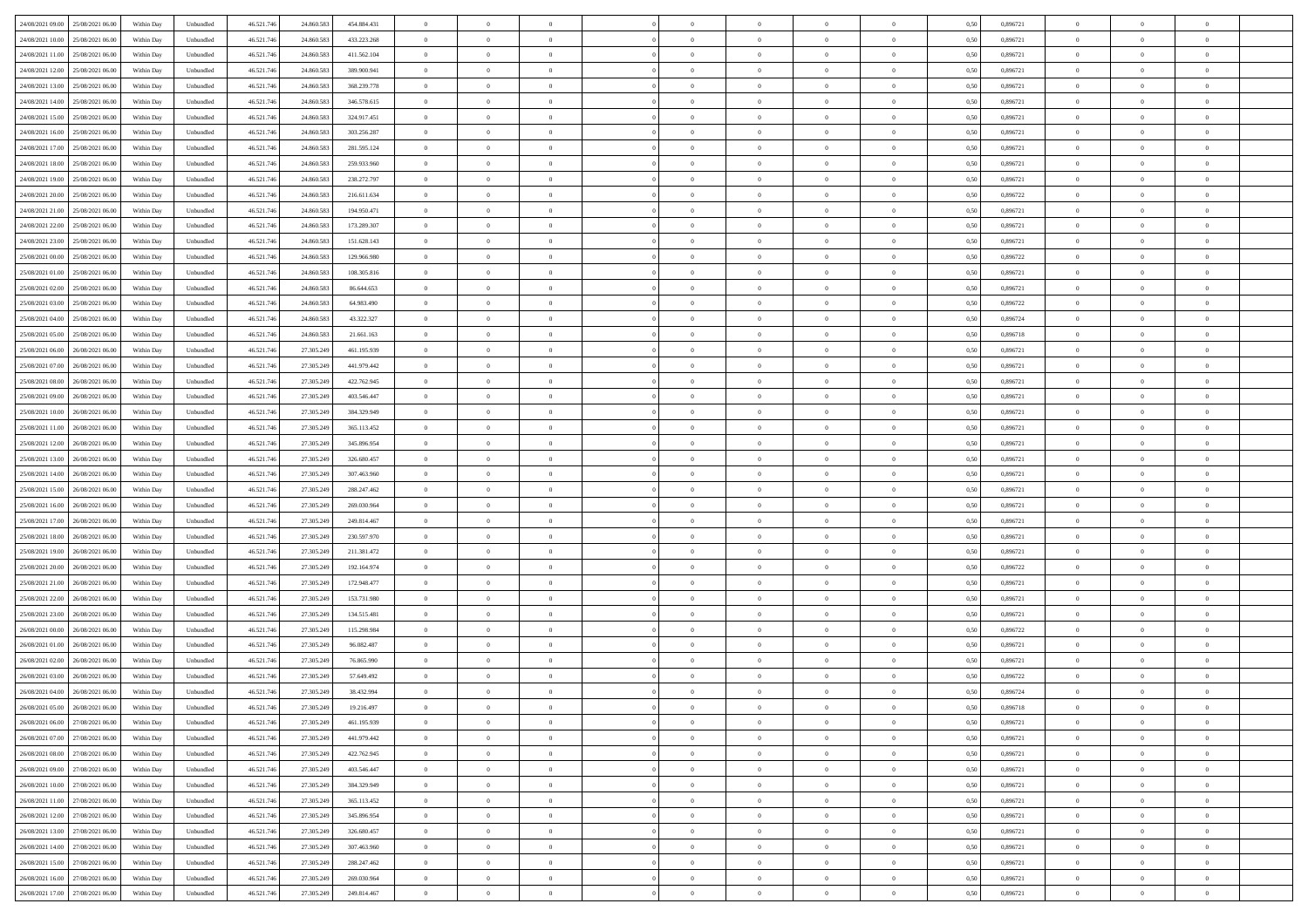| 26/08/2021 18:00 27/08/2021 06:00    | Within Day | Unbundled         | 46.521.74  | 27.305.249 | 230.597.970 | $\overline{0}$ | $\theta$       |                | $\overline{0}$ | $\theta$       |                | $\bf{0}$       | 0,50 | 0,896721 | $\theta$       | $\theta$       | $\overline{0}$ |  |
|--------------------------------------|------------|-------------------|------------|------------|-------------|----------------|----------------|----------------|----------------|----------------|----------------|----------------|------|----------|----------------|----------------|----------------|--|
| 26/08/2021 19:00<br>27/08/2021 06.00 | Within Day | Unbundled         | 46.521.74  | 27.305.249 | 211.381.472 | $\bf{0}$       | $\overline{0}$ | $\bf{0}$       | $\overline{0}$ | $\bf{0}$       | $\overline{0}$ | $\bf{0}$       | 0,50 | 0,896721 | $\,$ 0 $\,$    | $\bf{0}$       | $\overline{0}$ |  |
| 26/08/2021 20:00<br>27/08/2021 06:00 | Within Day | Unbundled         | 46.521.746 | 27.305.249 | 192.164.974 | $\overline{0}$ | $\bf{0}$       | $\overline{0}$ | $\bf{0}$       | $\bf{0}$       | $\overline{0}$ | $\bf{0}$       | 0.50 | 0,896722 | $\bf{0}$       | $\overline{0}$ | $\overline{0}$ |  |
|                                      |            |                   |            |            |             | $\overline{0}$ | $\overline{0}$ | $\overline{0}$ | $\theta$       | $\theta$       | $\overline{0}$ | $\overline{0}$ |      |          | $\theta$       | $\theta$       | $\overline{0}$ |  |
| 26/08/2021 21:00<br>27/08/2021 06:00 | Within Day | Unbundled         | 46.521.74  | 27.305.249 | 172.948.477 |                |                |                |                |                |                |                | 0,50 | 0,896721 |                |                |                |  |
| 26/08/2021 22:00<br>27/08/2021 06.00 | Within Day | Unbundled         | 46.521.74  | 27.305.249 | 153.731.980 | $\overline{0}$ | $\theta$       | $\overline{0}$ | $\overline{0}$ | $\theta$       | $\overline{0}$ | $\bf{0}$       | 0,50 | 0,896721 | $\,$ 0 $\,$    | $\bf{0}$       | $\overline{0}$ |  |
| 26/08/2021 23:00<br>27/08/2021 06:00 | Within Day | Unbundled         | 46.521.74  | 27.305.249 | 134.515.481 | $\overline{0}$ | $\overline{0}$ | $\overline{0}$ | $\overline{0}$ | $\overline{0}$ | $\Omega$       | $\bf{0}$       | 0.50 | 0,896721 | $\bf{0}$       | $\overline{0}$ | $\overline{0}$ |  |
| 27/08/2021 00:00<br>27/08/2021 06:00 | Within Day | Unbundled         | 46.521.74  | 27.305.249 | 115.298.984 | $\overline{0}$ | $\overline{0}$ | $\overline{0}$ | $\overline{0}$ | $\theta$       | $\overline{0}$ | $\bf{0}$       | 0,50 | 0,896722 | $\theta$       | $\theta$       | $\overline{0}$ |  |
|                                      |            |                   |            |            |             |                | $\overline{0}$ | $\overline{0}$ | $\overline{0}$ | $\theta$       | $\overline{0}$ |                |      |          | $\,$ 0 $\,$    | $\bf{0}$       | $\overline{0}$ |  |
| 27/08/2021 01:00<br>27/08/2021 06:00 | Within Day | Unbundled         | 46.521.74  | 27.305.24  | 96.082.487  | $\bf{0}$       |                |                |                |                |                | $\bf{0}$       | 0,50 | 0,896721 |                |                |                |  |
| 27/08/2021 02:00<br>27/08/2021 06:00 | Within Day | Unbundled         | 46.521.74  | 27.305.249 | 76,865,990  | $\overline{0}$ | $\overline{0}$ | $\overline{0}$ | $\bf{0}$       | $\overline{0}$ | $\overline{0}$ | $\bf{0}$       | 0.50 | 0.896721 | $\bf{0}$       | $\theta$       | $\overline{0}$ |  |
| 27/08/2021 03:00<br>27/08/2021 06:00 | Within Day | Unbundled         | 46.521.74  | 27.305.249 | 57.649.492  | $\overline{0}$ | $\bf{0}$       | $\overline{0}$ | $\overline{0}$ | $\theta$       | $\overline{0}$ | $\bf{0}$       | 0,50 | 0,896722 | $\,$ 0 $\,$    | $\theta$       | $\overline{0}$ |  |
| 27/08/2021 04:00<br>27/08/2021 06.00 | Within Day | Unbundled         | 46.521.74  | 27.305.249 | 38.432.994  | $\bf{0}$       | $\overline{0}$ | $\bf{0}$       | $\overline{0}$ | $\bf{0}$       | $\overline{0}$ | $\bf{0}$       | 0,50 | 0,896724 | $\,$ 0 $\,$    | $\bf{0}$       | $\overline{0}$ |  |
| 27/08/2021 05:00<br>27/08/2021 06:00 | Within Day | Unbundled         | 46.521.746 | 27.305.249 | 19.216.497  | $\overline{0}$ | $\overline{0}$ | $\overline{0}$ | $\bf{0}$       | $\bf{0}$       | $\overline{0}$ | $\bf{0}$       | 0.50 | 0.896718 | $\bf{0}$       | $\overline{0}$ | $\overline{0}$ |  |
|                                      |            |                   |            |            |             |                |                |                |                |                |                |                |      |          |                |                |                |  |
| 27/08/2021 06:00<br>28/08/2021 06:00 | Within Day | Unbundled         | 46.521.74  | 27.305.249 | 461.195.939 | $\overline{0}$ | $\overline{0}$ | $\overline{0}$ | $\overline{0}$ | $\theta$       | $\overline{0}$ | $\overline{0}$ | 0,50 | 0,896721 | $\theta$       | $\theta$       | $\overline{0}$ |  |
| 27/08/2021 07:00<br>28/08/2021 06:00 | Within Day | Unbundled         | 46.521.74  | 27.305.249 | 441.979.442 | $\bf{0}$       | $\theta$       | $\bf{0}$       | $\overline{0}$ | $\theta$       | $\overline{0}$ | $\bf{0}$       | 0,50 | 0,896721 | $\bf{0}$       | $\bf{0}$       | $\overline{0}$ |  |
| 27/08/2021 08:00<br>28/08/2021 06:00 | Within Day | Unbundled         | 46.521.74  | 27.305.249 | 422.762.945 | $\overline{0}$ | $\overline{0}$ | $\overline{0}$ | $\bf{0}$       | $\theta$       | $\Omega$       | $\bf{0}$       | 0.50 | 0,896721 | $\bf{0}$       | $\overline{0}$ | $\overline{0}$ |  |
| 27/08/2021 09:00<br>28/08/2021 06:00 | Within Day | Unbundled         | 46.521.74  | 27.305.249 | 403.546.447 | $\overline{0}$ | $\overline{0}$ | $\overline{0}$ | $\overline{0}$ | $\overline{0}$ | $\overline{0}$ | $\bf{0}$       | 0,50 | 0,896721 | $\theta$       | $\theta$       | $\overline{0}$ |  |
| 27/08/2021 10:00<br>28/08/2021 06:00 | Within Day | Unbundled         | 46.521.74  | 27.305.249 | 384.329.949 | $\bf{0}$       | $\overline{0}$ | $\overline{0}$ | $\overline{0}$ | $\theta$       | $\overline{0}$ | $\bf{0}$       | 0,50 | 0,896721 | $\,$ 0 $\,$    | $\bf{0}$       | $\overline{0}$ |  |
|                                      |            |                   |            |            |             |                |                |                |                |                |                |                |      |          |                |                |                |  |
| 27/08/2021 11:00<br>28/08/2021 06:00 | Within Day | Unbundled         | 46.521.74  | 27.305.249 | 365.113.452 | $\overline{0}$ | $\overline{0}$ | $\overline{0}$ | $\bf{0}$       | $\overline{0}$ | $\overline{0}$ | $\bf{0}$       | 0.50 | 0.896721 | $\bf{0}$       | $\overline{0}$ | $\overline{0}$ |  |
| 27/08/2021 12:00<br>28/08/2021 06:00 | Within Day | Unbundled         | 46.521.74  | 27.305.249 | 345.896.954 | $\overline{0}$ | $\overline{0}$ | $\overline{0}$ | $\overline{0}$ | $\theta$       | $\overline{0}$ | $\bf{0}$       | 0,50 | 0,896721 | $\,$ 0 $\,$    | $\theta$       | $\overline{0}$ |  |
| 27/08/2021 13:00<br>28/08/2021 06:00 | Within Day | Unbundled         | 46.521.74  | 27.305.249 | 326.680.457 | $\bf{0}$       | $\overline{0}$ | $\bf{0}$       | $\bf{0}$       | $\overline{0}$ | $\overline{0}$ | $\bf{0}$       | 0,50 | 0,896721 | $\,$ 0 $\,$    | $\bf{0}$       | $\overline{0}$ |  |
| 27/08/2021 14:00<br>28/08/2021 06:00 | Within Day | Unbundled         | 46.521.746 | 27.305.249 | 307.463.960 | $\overline{0}$ | $\overline{0}$ | $\overline{0}$ | $\bf{0}$       | $\bf{0}$       | $\overline{0}$ | $\bf{0}$       | 0.50 | 0.896721 | $\bf{0}$       | $\overline{0}$ | $\overline{0}$ |  |
| 27/08/2021 15:00<br>28/08/2021 06:00 | Within Day | Unbundled         | 46.521.74  | 27.305.249 | 288.247.462 | $\overline{0}$ | $\overline{0}$ | $\overline{0}$ | $\theta$       | $\theta$       | $\overline{0}$ | $\bf{0}$       | 0,50 | 0,896721 | $\theta$       | $\theta$       | $\overline{0}$ |  |
|                                      |            |                   |            |            |             |                |                |                |                |                |                |                |      |          |                |                |                |  |
| 27/08/2021 16:00<br>28/08/2021 06:00 | Within Day | Unbundled         | 46.521.74  | 27.305.249 | 269.030.964 | $\bf{0}$       | $\overline{0}$ | $\bf{0}$       | $\overline{0}$ | $\theta$       | $\overline{0}$ | $\bf{0}$       | 0,50 | 0,896721 | $\,$ 0 $\,$    | $\bf{0}$       | $\overline{0}$ |  |
| 27/08/2021 17:00<br>28/08/2021 06:00 | Within Day | Unbundled         | 46.521.74  | 27.305.249 | 249.814.467 | $\overline{0}$ | $\overline{0}$ | $\overline{0}$ | $\overline{0}$ | $\overline{0}$ | $\Omega$       | $\bf{0}$       | 0.50 | 0.896721 | $\bf{0}$       | $\theta$       | $\overline{0}$ |  |
| 27/08/2021 18:00<br>28/08/2021 06:00 | Within Day | Unbundled         | 46.521.74  | 27.305.249 | 230.597.970 | $\overline{0}$ | $\overline{0}$ | $\overline{0}$ | $\overline{0}$ | $\theta$       | $\overline{0}$ | $\bf{0}$       | 0,50 | 0,896721 | $\theta$       | $\theta$       | $\overline{0}$ |  |
| 27/08/2021 19:00<br>28/08/2021 06:00 | Within Day | Unbundled         | 46.521.74  | 27.305.249 | 211.381.472 | $\bf{0}$       | $\theta$       | $\bf{0}$       | $\overline{0}$ | $\theta$       | $\overline{0}$ | $\bf{0}$       | 0,50 | 0,896721 | $\,$ 0 $\,$    | $\bf{0}$       | $\overline{0}$ |  |
| 27/08/2021 20:00<br>28/08/2021 06:00 | Within Day | Unbundled         | 46.521.74  | 27.305.249 | 192.164.974 | $\overline{0}$ | $\overline{0}$ | $\overline{0}$ | $\bf{0}$       | $\overline{0}$ | $\overline{0}$ | $\bf{0}$       | 0.50 | 0.896722 | $\bf{0}$       | $\theta$       | $\overline{0}$ |  |
| 27/08/2021 21:00<br>28/08/2021 06:00 | Within Day | Unbundled         | 46.521.74  | 27.305.249 | 172.948.477 | $\overline{0}$ | $\overline{0}$ | $\overline{0}$ | $\overline{0}$ | $\overline{0}$ | $\overline{0}$ | $\bf{0}$       | 0,50 | 0,896721 | $\theta$       | $\theta$       | $\overline{0}$ |  |
|                                      |            |                   |            |            |             |                |                |                |                |                |                |                |      |          |                |                |                |  |
| 27/08/2021 22:00<br>28/08/2021 06:00 | Within Day | Unbundled         | 46.521.74  | 27.305.249 | 153.731.980 | $\bf{0}$       | $\bf{0}$       | $\bf{0}$       | $\bf{0}$       | $\overline{0}$ | $\overline{0}$ | $\bf{0}$       | 0,50 | 0,896721 | $\,$ 0 $\,$    | $\bf{0}$       | $\overline{0}$ |  |
| 27/08/2021 23:00<br>28/08/2021 06:00 | Within Day | Unbundled         | 46.521.74  | 27.305.249 | 134.515.481 | $\overline{0}$ | $\bf{0}$       | $\overline{0}$ | $\bf{0}$       | $\bf{0}$       | $\overline{0}$ | $\bf{0}$       | 0.50 | 0.896721 | $\bf{0}$       | $\overline{0}$ | $\overline{0}$ |  |
| 28/08/2021 00:00<br>28/08/2021 06:00 | Within Day | Unbundled         | 46.521.74  | 27.305.249 | 115.298.984 | $\overline{0}$ | $\overline{0}$ | $\overline{0}$ | $\overline{0}$ | $\overline{0}$ | $\overline{0}$ | $\bf{0}$       | 0.5( | 0,896722 | $\theta$       | $\theta$       | $\overline{0}$ |  |
| 28/08/2021 01:00<br>28/08/2021 06:00 | Within Day | Unbundled         | 46.521.74  | 27.305.249 | 96.082.487  | $\bf{0}$       | $\overline{0}$ | $\bf{0}$       | $\overline{0}$ | $\overline{0}$ | $\overline{0}$ | $\bf{0}$       | 0,50 | 0,896721 | $\,$ 0 $\,$    | $\bf{0}$       | $\overline{0}$ |  |
| 28/08/2021 02:00<br>28/08/2021 06:00 | Within Day | Unbundled         | 46.521.74  | 27.305.249 | 76,865,990  | $\overline{0}$ | $\overline{0}$ | $\overline{0}$ | $\bf{0}$       | $\bf{0}$       | $\Omega$       | $\bf{0}$       | 0.50 | 0,896721 | $\,$ 0 $\,$    | $\overline{0}$ | $\overline{0}$ |  |
| 28/08/2021 03:00<br>28/08/2021 06:00 | Within Dav | Unbundled         | 46.521.74  | 27.305.249 | 57.649.492  | $\overline{0}$ | $\theta$       | $\Omega$       | $\overline{0}$ | $\theta$       | $\overline{0}$ | $\overline{0}$ | 0.5( | 0,896722 | $\theta$       | $\theta$       | $\overline{0}$ |  |
|                                      |            |                   |            |            |             |                |                |                |                |                |                |                |      |          |                |                |                |  |
| 28/08/2021 04:00<br>28/08/2021 06:00 | Within Day | Unbundled         | 46.521.74  | 27.305.249 | 38.432.994  | $\bf{0}$       | $\overline{0}$ | $\bf{0}$       | $\overline{0}$ | $\bf{0}$       | $\overline{0}$ | $\bf{0}$       | 0,50 | 0,896724 | $\,$ 0 $\,$    | $\bf{0}$       | $\overline{0}$ |  |
| 28/08/2021 05:00<br>28/08/2021 06:00 | Within Day | Unbundled         | 46.521.74  | 27.305.249 | 19.216.497  | $\overline{0}$ | $\overline{0}$ | $\overline{0}$ | $\bf{0}$       | $\overline{0}$ | $\overline{0}$ | $\bf{0}$       | 0.50 | 0.896718 | $\bf{0}$       | $\overline{0}$ | $\overline{0}$ |  |
| 28/08/2021 06:00<br>29/08/2021 06:00 | Within Dav | Unbundled         | 46.521.74  | 27.305.249 | 461.195.939 | $\overline{0}$ | $\overline{0}$ | $\overline{0}$ | $\overline{0}$ | $\overline{0}$ | $\overline{0}$ | $\overline{0}$ | 0.50 | 0,896721 | $\theta$       | $\theta$       | $\overline{0}$ |  |
| 28/08/2021 07:00<br>29/08/2021 06.00 | Within Day | Unbundled         | 46.521.74  | 27.305.249 | 441.979.442 | $\bf{0}$       | $\bf{0}$       | $\bf{0}$       | $\bf{0}$       | $\overline{0}$ | $\overline{0}$ | $\bf{0}$       | 0,50 | 0,896721 | $\,$ 0 $\,$    | $\bf{0}$       | $\overline{0}$ |  |
| 28/08/2021 08:00<br>29/08/2021 06:00 | Within Day | Unbundled         | 46.521.746 | 27.305.249 | 422.762.945 | $\overline{0}$ | $\bf{0}$       | $\overline{0}$ | $\bf{0}$       | $\bf{0}$       | $\overline{0}$ | $\bf{0}$       | 0.50 | 0.896721 | $\bf{0}$       | $\overline{0}$ | $\overline{0}$ |  |
|                                      |            |                   |            |            |             |                |                |                |                |                |                |                |      |          |                |                |                |  |
| 28/08/2021 09:00<br>29/08/2021 06:00 | Within Dav | Unbundled         | 46.521.74  | 27.305.249 | 403.546.447 | $\overline{0}$ | $\overline{0}$ | $\Omega$       | $\overline{0}$ | $\theta$       | $\overline{0}$ | $\overline{0}$ | 0.50 | 0,896721 | $\theta$       | $\theta$       | $\overline{0}$ |  |
| 28/08/2021 12:00<br>29/08/2021 06.00 | Within Day | Unbundled         | 46.521.74  | 27.305.249 | 345.896.954 | $\bf{0}$       | $\overline{0}$ | $\bf{0}$       | $\overline{0}$ | $\overline{0}$ | $\overline{0}$ | $\bf{0}$       | 0,50 | 0,896721 | $\,$ 0 $\,$    | $\bf{0}$       | $\overline{0}$ |  |
| 28/08/2021 13:00<br>29/08/2021 06:00 | Within Day | Unbundled         | 46.521.74  | 27.305.249 | 326.680.457 | $\overline{0}$ | $\overline{0}$ | $\Omega$       | $\overline{0}$ | $\theta$       | $\theta$       | $\bf{0}$       | 0.50 | 0,896721 | $\bf{0}$       | $\overline{0}$ | $\overline{0}$ |  |
| 28/08/2021 14:00<br>29/08/2021 06:00 | Within Dav | Unbundled         | 46.521.74  | 27.305.249 | 307.463.960 | $\overline{0}$ | $\overline{0}$ | $\Omega$       | $\overline{0}$ | $\theta$       | $\Omega$       | $\overline{0}$ | 0.5( | 0,896721 | $\theta$       | $\theta$       | $\overline{0}$ |  |
| 28/08/2021 15:00<br>29/08/2021 06:00 | Within Day | Unbundled         | 46.521.74  | 27.305.249 | 288.247.462 | $\bf{0}$       | $\bf{0}$       | $\bf{0}$       | $\bf{0}$       | $\bf{0}$       | $\overline{0}$ | $\bf{0}$       | 0,50 | 0,896721 | $\,$ 0 $\,$    | $\bf{0}$       | $\overline{0}$ |  |
| 28/08/2021 16:00 29/08/2021 06:00    |            | ${\sf Unbundred}$ | 46.521.746 | 27.305.249 | 269.030.964 |                | $\Omega$       |                | $\Omega$       |                |                |                | 0,50 | 0.896721 | $\theta$       | $\overline{0}$ |                |  |
|                                      | Within Day |                   |            |            |             | $\bf{0}$       |                |                |                |                |                |                |      |          |                |                |                |  |
| 28/08/2021 17:00 29/08/2021 06:00    | Within Day | Unbundled         | 46.521.746 | 27.305.249 | 249.814.467 | $\overline{0}$ | $\theta$       | $\Omega$       | $\theta$       | $\overline{0}$ | $\overline{0}$ | $\bf{0}$       | 0,50 | 0,896721 | $\theta$       | $\theta$       | $\overline{0}$ |  |
| 28/08/2021 18:00<br>29/08/2021 06:00 | Within Day | Unbundled         | 46.521.74  | 27.305.249 | 230.597.970 | $\overline{0}$ | $\bf{0}$       | $\overline{0}$ | $\overline{0}$ | $\bf{0}$       | $\overline{0}$ | $\bf{0}$       | 0,50 | 0,896721 | $\bf{0}$       | $\overline{0}$ | $\bf{0}$       |  |
| 28/08/2021 19:00 29/08/2021 06:00    | Within Day | Unbundled         | 46.521.746 | 27.305.249 | 211.381.472 | $\overline{0}$ | $\bf{0}$       | $\overline{0}$ | $\overline{0}$ | $\mathbf{0}$   | $\overline{0}$ | $\,$ 0 $\,$    | 0.50 | 0.896721 | $\overline{0}$ | $\bf{0}$       | $\,$ 0 $\,$    |  |
| 28/08/2021 20:00 29/08/2021 06:00    | Within Day | Unbundled         | 46.521.746 | 27.305.249 | 192.164.974 | $\overline{0}$ | $\overline{0}$ | $\overline{0}$ | $\overline{0}$ | $\overline{0}$ | $\overline{0}$ | $\bf{0}$       | 0,50 | 0,896722 | $\theta$       | $\theta$       | $\overline{0}$ |  |
|                                      |            |                   |            |            |             |                |                |                |                |                |                |                |      |          |                |                |                |  |
| 28/08/2021 21:00<br>29/08/2021 06:00 | Within Day | Unbundled         | 46.521.74  | 27.305.249 | 172.948.477 | $\overline{0}$ | $\bf{0}$       | $\overline{0}$ | $\bf{0}$       | $\overline{0}$ | $\bf{0}$       | $\bf{0}$       | 0,50 | 0,896721 | $\bf{0}$       | $\bf{0}$       | $\overline{0}$ |  |
| 28/08/2021 22:00<br>29/08/2021 06:00 | Within Day | Unbundled         | 46.521.746 | 27.305.249 | 153,731,980 | $\overline{0}$ | $\bf{0}$       | $\overline{0}$ | $\overline{0}$ | $\overline{0}$ | $\overline{0}$ | $\bf{0}$       | 0.50 | 0,896721 | $\,$ 0 $\,$    | $\theta$       | $\,$ 0         |  |
| 28/08/2021 23:00<br>29/08/2021 06:00 | Within Dav | Unbundled         | 46.521.746 | 27.305.249 | 134.515.481 | $\overline{0}$ | $\overline{0}$ | $\overline{0}$ | $\overline{0}$ | $\overline{0}$ | $\overline{0}$ | $\bf{0}$       | 0.50 | 0,896721 | $\overline{0}$ | $\theta$       | $\overline{0}$ |  |
| 29/08/2021 00:00<br>29/08/2021 06:00 | Within Day | Unbundled         | 46.521.74  | 27.305.249 | 115.298.984 | $\overline{0}$ | $\overline{0}$ | $\overline{0}$ | $\overline{0}$ | $\overline{0}$ | $\overline{0}$ | $\bf{0}$       | 0,50 | 0,896722 | $\bf{0}$       | $\overline{0}$ | $\overline{0}$ |  |
| 29/08/2021 01:00<br>29/08/2021 06:00 | Within Day | Unbundled         | 46.521.746 | 27.305.249 | 96.082.487  | $\overline{0}$ | $\overline{0}$ | $\overline{0}$ | $\overline{0}$ | $\bf{0}$       | $\overline{0}$ | $\bf{0}$       | 0.50 | 0.896721 | $\overline{0}$ | $\bf{0}$       | $\,$ 0         |  |
|                                      |            |                   |            |            |             |                |                |                |                |                |                |                |      |          |                |                |                |  |
| 29/08/2021 02:00 29/08/2021 06:00    | Within Dav | Unbundled         | 46.521.746 | 27.305.249 | 76.865.990  | $\overline{0}$ | $\overline{0}$ | $\overline{0}$ | $\overline{0}$ | $\overline{0}$ | $\overline{0}$ | $\bf{0}$       | 0,50 | 0,896721 | $\overline{0}$ | $\theta$       | $\overline{0}$ |  |
| 29/08/2021 03:00<br>29/08/2021 06:00 | Within Day | Unbundled         | 46.521.74  | 27.305.249 | 57.649.492  | $\overline{0}$ | $\bf{0}$       | $\overline{0}$ | $\bf{0}$       | $\overline{0}$ | $\bf{0}$       | $\bf{0}$       | 0,50 | 0,896722 | $\bf{0}$       | $\bf{0}$       | $\overline{0}$ |  |
| 29/08/2021 04:00 29/08/2021 06:00    | Within Day | Unbundled         | 46.521.746 | 27.305.249 | 38.432.994  | $\overline{0}$ | $\bf{0}$       | $\overline{0}$ | $\overline{0}$ | $\,$ 0 $\,$    | $\overline{0}$ | $\bf{0}$       | 0,50 | 0,896724 | $\overline{0}$ | $\,$ 0 $\,$    | $\,$ 0 $\,$    |  |